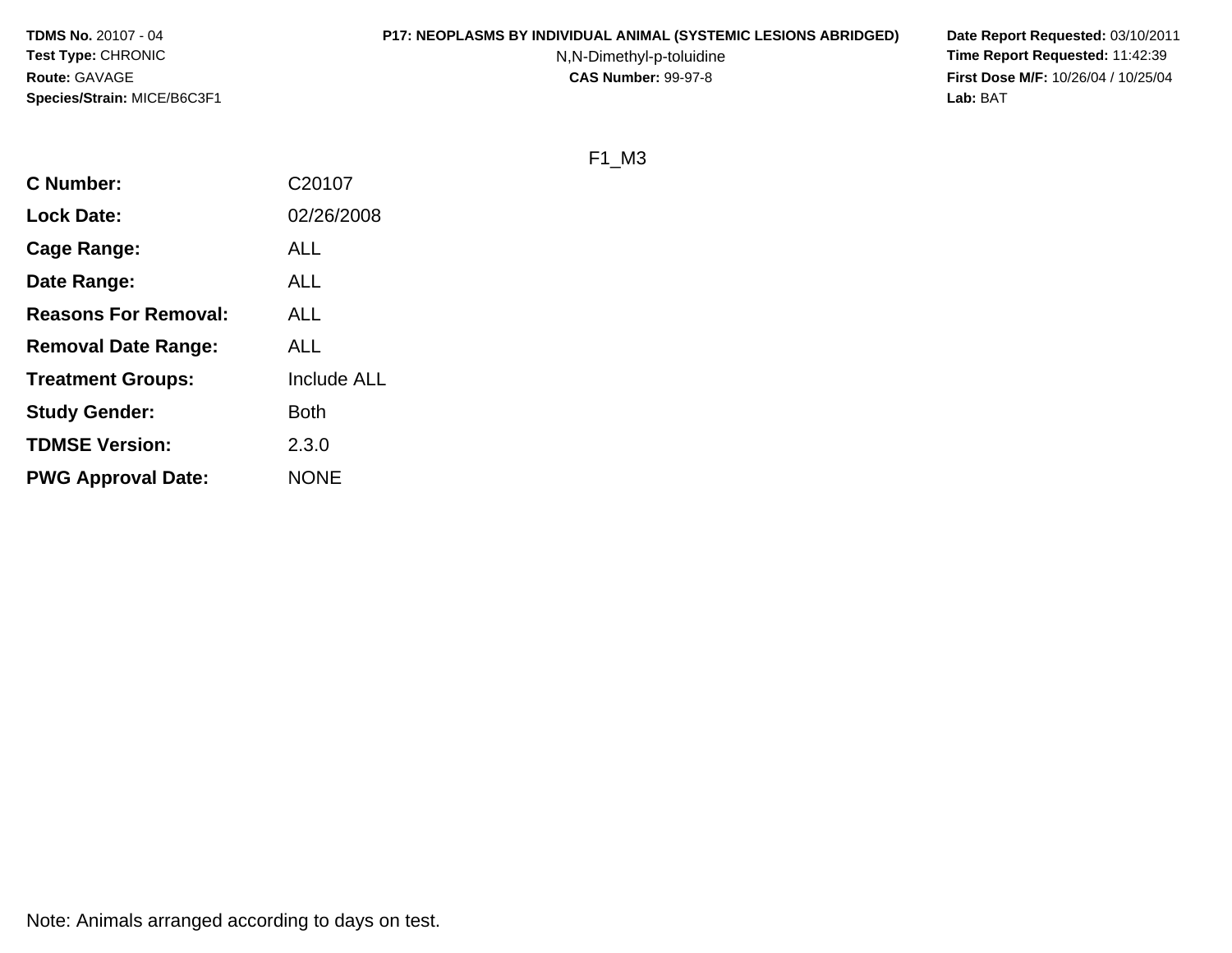# **P17: NEOPLASMS BY INDIVIDUAL ANIMAL (SYSTEMIC LESIONS ABRIDGED) Date Report Requested:** 03/10/2011

N,N-Dimethyl-p-toluidine

 **Time Report Requested:** 11:42:39 **First Dose M/F:** 10/26/04 / 10/25/04 Lab: BAT **Lab:** BAT

| <b>B6C3F1 MICE MALE</b><br>0 MG/KG                                                                                                             | DAY ON TEST<br><b>ANIMAL ID</b> | 0<br>$\ddot{\mathbf{0}}$<br>0<br>$\overline{4}$<br>$\pmb{0}$<br>$\mathbf 0$<br>$\mathbf 0$ | $_{\rm 0}^{\rm 0}$<br>$\pmb{0}$<br>$\overline{4}$<br>$\mathsf{O}$<br>$\mathsf{O}\xspace$<br>$\pmb{0}$ | 0<br>$\overline{1}$<br>$\begin{array}{c} 5 \\ 6 \end{array}$<br>0<br>$\mathbf 0$<br>$\mathbf 0$ | $\begin{array}{c} 0 \\ 5 \\ 4 \end{array}$<br>$\,8\,$<br>$\pmb{0}$<br>$\mathbf 0$<br>$\pmb{0}$ | $\begin{array}{c} 0 \\ 5 \end{array}$<br>$\,6\,$<br>$\overline{1}$<br>$\pmb{0}$<br>0<br>$\mathbf 0$ | $\begin{array}{c} 0 \\ 5 \end{array}$<br>$\,6\,$<br>$\overline{c}$<br>$\pmb{0}$<br>$\mathbf 0$<br>$\mathbf 0$ | $\begin{array}{c} 0 \\ 5 \end{array}$<br>8<br>$\overline{4}$<br>$\mathbf 0$<br>$\mathbf 0$<br>$\mathbf 0$ | 0<br>$\frac{5}{8}$<br>8<br>$\mathbf 0$<br>$\mathbf 0$<br>$\Omega$ | $\begin{array}{c} 0 \\ 5 \\ 9 \end{array}$<br>$\mathbf{1}$<br>0<br>$\mathbf 0$<br>$\mathsf{O}\xspace$ | $\begin{array}{c} 0 \\ 6 \end{array}$<br>$\overline{4}$<br>$\sqrt{3}$<br>0<br>$\mathbf 0$<br>$\mathbf 0$ | 0<br>$6\phantom{a}$<br>$\frac{5}{5}$<br>$\pmb{0}$<br>$\mathbf 0$<br>$\mathbf 0$ | 0<br>$\,6\,$<br>$\overline{7}$<br>8<br>0<br>$\mathbf 0$<br>$\mathbf 0$ | $\begin{array}{c} 0 \\ 6 \\ 8 \\ 5 \end{array}$<br>$\pmb{0}$<br>$\boldsymbol{0}$<br>$\pmb{0}$ | $\begin{array}{c} 0 \\ 6 \\ 9 \end{array}$<br>$\overline{8}$<br>$\pmb{0}$<br>$\mathsf{O}$<br>$\mathsf{O}$ | $\begin{smallmatrix}0\\7\end{smallmatrix}$<br>$\frac{2}{6}$<br>0<br>$\mathbf{0}$<br>0 | $\frac{0}{7}$<br>$\frac{2}{7}$<br>$\pmb{0}$<br>$\mathbf 0$<br>$\mathbf 0$ | $\frac{0}{7}$<br>$\sqrt{3}$<br>$\mathbf 0$<br>$\mathbf 0$<br>$\mathbf 0$<br>$\mathbf 0$ | $\begin{array}{c} 0 \\ 7 \end{array}$<br>$\ensuremath{\mathsf{3}}$<br>$\mathbf 0$<br>$\mathbf 0$<br>$\mathbf 0$<br>$\mathbf 0$ | $\frac{0}{7}$<br>$\mathbf{3}$<br>$\mathbf 0$<br>0<br>$\mathbf 0$<br>$\mathbf 0$ | $\frac{0}{7}$<br>$\frac{3}{1}$<br>0<br>$\mathsf{O}$<br>$\mathbf 0$ | $\frac{0}{7}$<br>$\ensuremath{\mathsf{3}}$<br>$\mathbf{1}$<br>0<br>$\mathbf 0$<br>$\mathbf 0$ | $\frac{0}{7}$<br>$\mathbf{3}$<br>$\overline{1}$<br>0<br>$\mathbf 0$<br>$\mathbf 0$ | $\begin{array}{c} 0 \\ 7 \end{array}$<br>$\sqrt{3}$<br>$\mathbf{1}$<br>$\mathbf 0$<br>$\mathbf 0$<br>$\Omega$ | $\frac{0}{7}$<br>3<br>$\mathbf{1}$<br>0<br>$\mathbf{0}$<br>$\mathbf{0}$ | $\begin{array}{c} 0 \\ 7 \end{array}$<br>$\ensuremath{\mathsf{3}}$<br>$\mathbf{1}$<br>$\mathbf 0$<br>$\mathbf 0$<br>$\mathbf 0$ |                 |
|------------------------------------------------------------------------------------------------------------------------------------------------|---------------------------------|--------------------------------------------------------------------------------------------|-------------------------------------------------------------------------------------------------------|-------------------------------------------------------------------------------------------------|------------------------------------------------------------------------------------------------|-----------------------------------------------------------------------------------------------------|---------------------------------------------------------------------------------------------------------------|-----------------------------------------------------------------------------------------------------------|-------------------------------------------------------------------|-------------------------------------------------------------------------------------------------------|----------------------------------------------------------------------------------------------------------|---------------------------------------------------------------------------------|------------------------------------------------------------------------|-----------------------------------------------------------------------------------------------|-----------------------------------------------------------------------------------------------------------|---------------------------------------------------------------------------------------|---------------------------------------------------------------------------|-----------------------------------------------------------------------------------------|--------------------------------------------------------------------------------------------------------------------------------|---------------------------------------------------------------------------------|--------------------------------------------------------------------|-----------------------------------------------------------------------------------------------|------------------------------------------------------------------------------------|---------------------------------------------------------------------------------------------------------------|-------------------------------------------------------------------------|---------------------------------------------------------------------------------------------------------------------------------|-----------------|
|                                                                                                                                                |                                 | $\mathbf 0$<br>6                                                                           | $^2_{\rm 0}$                                                                                          | $^2\phantom{1}6$                                                                                | $\frac{3}{8}$                                                                                  | $\mathbf 0$<br>8                                                                                    | $\mathbf 0$<br>$\overline{7}$                                                                                 | $\overline{2}$<br>$\mathbf{1}$                                                                            | $\mathbf{1}$<br>$\Omega$                                          | $\frac{3}{2}$                                                                                         | $\overline{4}$<br>$\overline{9}$                                                                         | 4<br>$\overline{3}$                                                             | $\overline{a}$<br>$\Omega$                                             | $\frac{2}{2}$                                                                                 | $\mathbf{1}$<br>$\overline{2}$                                                                            | $\sqrt{5}$<br>$\mathbf 0$                                                             | $\mathbf 0$<br>$\overline{3}$                                             | $\mathbf 0$<br>9                                                                        | $\frac{2}{4}$                                                                                                                  | $\frac{2}{5}$                                                                   | $\pmb{0}$<br>$\mathbf{1}$                                          | 0<br>$\overline{2}$                                                                           | 0<br>$\overline{5}$                                                                | $\mathbf{1}$<br>$\overline{1}$                                                                                | $\mathbf{1}$<br>$\overline{4}$                                          | $\mathbf{1}$<br>$\overline{5}$                                                                                                  | males<br>(cont) |
| <b>ALIMENTARY SYSTEM</b>                                                                                                                       |                                 |                                                                                            |                                                                                                       |                                                                                                 |                                                                                                |                                                                                                     |                                                                                                               |                                                                                                           |                                                                   |                                                                                                       |                                                                                                          |                                                                                 |                                                                        |                                                                                               |                                                                                                           |                                                                                       |                                                                           |                                                                                         |                                                                                                                                |                                                                                 |                                                                    |                                                                                               |                                                                                    |                                                                                                               |                                                                         |                                                                                                                                 |                 |
| Esophagus                                                                                                                                      |                                 |                                                                                            |                                                                                                       |                                                                                                 |                                                                                                |                                                                                                     |                                                                                                               |                                                                                                           |                                                                   |                                                                                                       |                                                                                                          |                                                                                 |                                                                        |                                                                                               |                                                                                                           |                                                                                       |                                                                           |                                                                                         |                                                                                                                                |                                                                                 |                                                                    |                                                                                               |                                                                                    |                                                                                                               |                                                                         | $\ddot{}$                                                                                                                       |                 |
| Gallbladder                                                                                                                                    |                                 |                                                                                            |                                                                                                       |                                                                                                 |                                                                                                |                                                                                                     |                                                                                                               |                                                                                                           |                                                                   |                                                                                                       |                                                                                                          |                                                                                 |                                                                        |                                                                                               |                                                                                                           |                                                                                       |                                                                           |                                                                                         |                                                                                                                                |                                                                                 |                                                                    |                                                                                               |                                                                                    |                                                                                                               |                                                                         |                                                                                                                                 |                 |
| Intestine Large, Cecum                                                                                                                         |                                 |                                                                                            |                                                                                                       |                                                                                                 |                                                                                                |                                                                                                     |                                                                                                               |                                                                                                           |                                                                   |                                                                                                       |                                                                                                          |                                                                                 |                                                                        |                                                                                               |                                                                                                           |                                                                                       |                                                                           |                                                                                         |                                                                                                                                |                                                                                 |                                                                    |                                                                                               |                                                                                    |                                                                                                               |                                                                         | $\overline{1}$                                                                                                                  |                 |
| Intestine Large, Colon                                                                                                                         |                                 |                                                                                            |                                                                                                       |                                                                                                 |                                                                                                |                                                                                                     |                                                                                                               |                                                                                                           |                                                                   |                                                                                                       |                                                                                                          |                                                                                 |                                                                        |                                                                                               |                                                                                                           |                                                                                       |                                                                           |                                                                                         |                                                                                                                                |                                                                                 |                                                                    |                                                                                               |                                                                                    |                                                                                                               | $\div$                                                                  | $^{+}$                                                                                                                          |                 |
| Intestine Large, Rectum                                                                                                                        |                                 |                                                                                            |                                                                                                       |                                                                                                 |                                                                                                |                                                                                                     |                                                                                                               |                                                                                                           |                                                                   |                                                                                                       |                                                                                                          |                                                                                 |                                                                        |                                                                                               |                                                                                                           |                                                                                       |                                                                           |                                                                                         |                                                                                                                                |                                                                                 |                                                                    |                                                                                               |                                                                                    |                                                                                                               |                                                                         | $\ddot{}$                                                                                                                       |                 |
| Intestine Small, Duodenum                                                                                                                      |                                 |                                                                                            |                                                                                                       |                                                                                                 |                                                                                                |                                                                                                     |                                                                                                               |                                                                                                           |                                                                   |                                                                                                       |                                                                                                          |                                                                                 |                                                                        |                                                                                               |                                                                                                           |                                                                                       |                                                                           |                                                                                         |                                                                                                                                |                                                                                 |                                                                    |                                                                                               |                                                                                    |                                                                                                               |                                                                         |                                                                                                                                 |                 |
| Intestine Small, Ileum                                                                                                                         |                                 |                                                                                            |                                                                                                       |                                                                                                 |                                                                                                |                                                                                                     |                                                                                                               |                                                                                                           |                                                                   |                                                                                                       |                                                                                                          |                                                                                 |                                                                        |                                                                                               |                                                                                                           |                                                                                       |                                                                           |                                                                                         |                                                                                                                                |                                                                                 |                                                                    |                                                                                               |                                                                                    |                                                                                                               | $\div$                                                                  | $\ddot{}$                                                                                                                       |                 |
| Intestine Small, Jejunum                                                                                                                       |                                 |                                                                                            |                                                                                                       |                                                                                                 |                                                                                                |                                                                                                     |                                                                                                               |                                                                                                           |                                                                   |                                                                                                       |                                                                                                          |                                                                                 |                                                                        |                                                                                               |                                                                                                           |                                                                                       |                                                                           |                                                                                         |                                                                                                                                |                                                                                 |                                                                    |                                                                                               |                                                                                    |                                                                                                               |                                                                         | $\ddot{}$                                                                                                                       |                 |
| Liver<br>Carcinoma, Metastatic, Islets, Pancreatic<br>Hemangiosarcoma                                                                          |                                 |                                                                                            |                                                                                                       |                                                                                                 |                                                                                                |                                                                                                     |                                                                                                               |                                                                                                           |                                                                   |                                                                                                       |                                                                                                          |                                                                                 | X                                                                      |                                                                                               |                                                                                                           | X<br>$\boldsymbol{\mathsf{X}}$                                                        |                                                                           |                                                                                         |                                                                                                                                |                                                                                 |                                                                    |                                                                                               |                                                                                    |                                                                                                               |                                                                         |                                                                                                                                 |                 |
| Hepatoblastoma<br>Hepatocellular Adenoma<br>Hepatocellular Adenoma, Multiple<br>Hepatocellular Carcinoma<br>Hepatocellular Carcinoma, Multiple |                                 |                                                                                            |                                                                                                       |                                                                                                 | $\mathsf X$                                                                                    | $\pmb{\times}$                                                                                      | $\boldsymbol{\mathsf{X}}$                                                                                     |                                                                                                           |                                                                   | $\boldsymbol{\mathsf{X}}$<br>X                                                                        |                                                                                                          | $\sf X$                                                                         | $\pmb{\times}$                                                         | X                                                                                             | X<br>X                                                                                                    |                                                                                       | $X$ $X$                                                                   | $\mathsf{X}$                                                                            | X<br>$X$ $X$                                                                                                                   | $\mathsf{X}$                                                                    | $X$ $X$<br>X                                                       |                                                                                               |                                                                                    | $\mathsf X$                                                                                                   |                                                                         | X                                                                                                                               |                 |
| Mesentery                                                                                                                                      |                                 |                                                                                            |                                                                                                       |                                                                                                 |                                                                                                |                                                                                                     |                                                                                                               |                                                                                                           |                                                                   |                                                                                                       |                                                                                                          |                                                                                 |                                                                        | $\ddot{}$                                                                                     |                                                                                                           |                                                                                       |                                                                           |                                                                                         |                                                                                                                                |                                                                                 |                                                                    |                                                                                               |                                                                                    |                                                                                                               | $\ddot{}$                                                               |                                                                                                                                 |                 |
| Pancreas                                                                                                                                       |                                 |                                                                                            |                                                                                                       |                                                                                                 |                                                                                                |                                                                                                     |                                                                                                               |                                                                                                           |                                                                   |                                                                                                       |                                                                                                          |                                                                                 |                                                                        |                                                                                               |                                                                                                           |                                                                                       |                                                                           |                                                                                         |                                                                                                                                |                                                                                 |                                                                    |                                                                                               |                                                                                    |                                                                                                               |                                                                         |                                                                                                                                 |                 |
| <b>Salivary Glands</b>                                                                                                                         |                                 |                                                                                            |                                                                                                       |                                                                                                 |                                                                                                |                                                                                                     |                                                                                                               |                                                                                                           |                                                                   |                                                                                                       |                                                                                                          |                                                                                 |                                                                        |                                                                                               |                                                                                                           |                                                                                       |                                                                           |                                                                                         |                                                                                                                                |                                                                                 |                                                                    |                                                                                               |                                                                                    |                                                                                                               |                                                                         |                                                                                                                                 |                 |

\* .. Total animals with tissue examined microscopically; Total animals with tumor

+ .. Tissue examined microscopically

X .. Lesion present

I .. Insufficient tissue

M .. Missing tissue

y the contract of the contract of the contract of the contract of the contract of  $\mathsf A$  . Autolysis precludes evaluation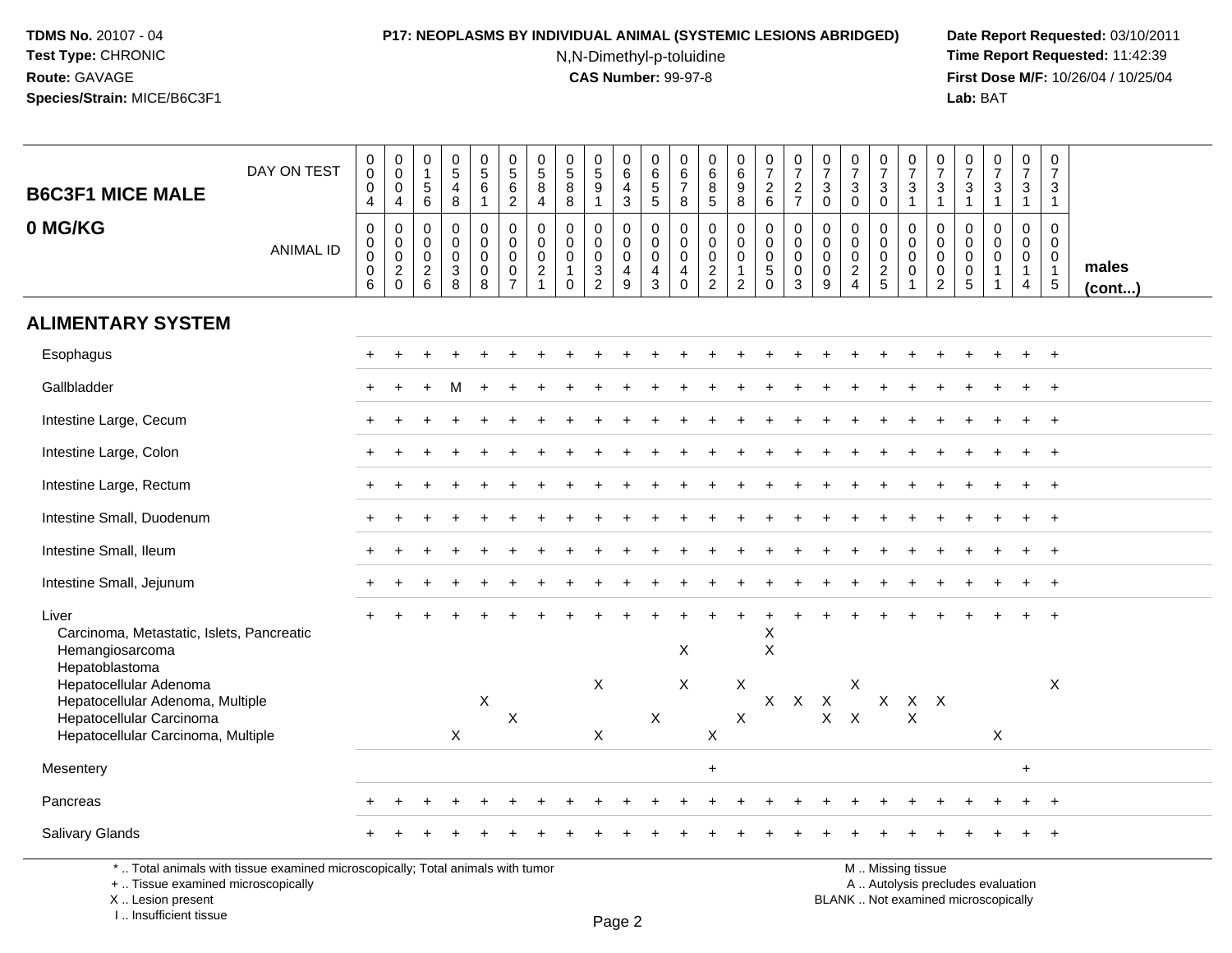## **P17: NEOPLASMS BY INDIVIDUAL ANIMAL (SYSTEMIC LESIONS ABRIDGED) Date Report Requested:** 03/10/2011

N,N-Dimethyl-p-toluidine

 **Time Report Requested:** 11:42:39 **First Dose M/F:** 10/26/04 / 10/25/04<br>Lab: BAT **Lab:** BAT

| <b>B6C3F1 MICE MALE</b>                                           | DAY ON TEST                                                                     | $\pmb{0}$<br>$\overline{0}$<br>$\mathbf 0$<br>$\overline{4}$ | $\begin{smallmatrix} 0\\0 \end{smallmatrix}$<br>$\mathbf 0$<br>$\overline{4}$ | $\begin{smallmatrix}0\\1\end{smallmatrix}$<br>$\overline{5}$<br>6 | $\begin{matrix} 0 \\ 5 \end{matrix}$<br>$\overline{4}$<br>8              | $\begin{array}{c} 0 \\ 5 \end{array}$<br>$\,6\,$<br>$\mathbf{1}$                 | $\begin{array}{c} 0 \\ 5 \\ 6 \end{array}$<br>$\overline{2}$ | $\begin{array}{c} 0 \\ 5 \end{array}$<br>$\bf 8$<br>$\overline{4}$  | $\begin{array}{c} 0 \\ 5 \end{array}$<br>$\, 8$<br>8                     | 0<br>$\overline{5}$<br>$\boldsymbol{9}$<br>$\mathbf{1}$ | $\,0\,$<br>$6\phantom{a}$<br>$\overline{4}$<br>$\mathbf{3}$        | 0<br>$\,6\,$<br>$\frac{5}{5}$              | $\pmb{0}$<br>$6\phantom{a}$<br>$\overline{7}$<br>8     | $\begin{array}{c} 0 \\ 6 \end{array}$<br>$\bf 8$<br>$\overline{5}$ | 0<br>0<br>0<br>0<br>0                                                       | $\frac{0}{7}$<br>$\begin{array}{c} 2 \\ 6 \end{array}$                             | $\frac{0}{7}$<br>$\frac{2}{7}$  | $\begin{array}{c} 0 \\ 7 \end{array}$<br>$\sqrt{3}$<br>$\mathbf 0$ | $\begin{array}{c} 0 \\ 7 \end{array}$<br>$\sqrt{3}$<br>$\mathbf 0$  | $\begin{array}{c} 0 \\ 7 \end{array}$<br>$\mathsf 3$<br>$\ddot{\mathbf{0}}$ | $\frac{0}{7}$<br>$\frac{3}{1}$                                                     | 0<br>$\overline{7}$<br>$\mathbf{3}$<br>$\mathbf{1}$              | $\begin{array}{c} 0 \\ 7 \end{array}$<br>$\ensuremath{\mathsf{3}}$<br>$\mathbf{1}$ | $\frac{0}{7}$<br>3<br>$\mathbf{1}$                                        | $\frac{0}{7}$<br>$\ensuremath{\mathsf{3}}$<br>$\overline{1}$                | $\begin{smallmatrix}0\\7\end{smallmatrix}$<br>$\frac{3}{1}$   |                       |
|-------------------------------------------------------------------|---------------------------------------------------------------------------------|--------------------------------------------------------------|-------------------------------------------------------------------------------|-------------------------------------------------------------------|--------------------------------------------------------------------------|----------------------------------------------------------------------------------|--------------------------------------------------------------|---------------------------------------------------------------------|--------------------------------------------------------------------------|---------------------------------------------------------|--------------------------------------------------------------------|--------------------------------------------|--------------------------------------------------------|--------------------------------------------------------------------|-----------------------------------------------------------------------------|------------------------------------------------------------------------------------|---------------------------------|--------------------------------------------------------------------|---------------------------------------------------------------------|-----------------------------------------------------------------------------|------------------------------------------------------------------------------------|------------------------------------------------------------------|------------------------------------------------------------------------------------|---------------------------------------------------------------------------|-----------------------------------------------------------------------------|---------------------------------------------------------------|-----------------------|
| 0 MG/KG                                                           | <b>ANIMAL ID</b>                                                                | 0<br>0<br>$\mathbf 0$<br>$\pmb{0}$<br>$6\overline{6}$        | $\mathbf 0$<br>$_{\rm 0}^{\rm 0}$<br>$^2_{\rm 0}$                             | $\mathbf 0$<br>$\mathbf 0$<br>$\mathbf 0$<br>$\frac{2}{6}$        | 0<br>$\mathbf 0$<br>$\mathbf 0$<br>$\begin{array}{c} 3 \\ 8 \end{array}$ | $\mathbf 0$<br>$\ddot{\mathbf{0}}$<br>$\mathbf 0$<br>$\pmb{0}$<br>$\overline{8}$ | $\mathbf 0$<br>$\pmb{0}$<br>$\mathbf 0$<br>$\frac{0}{7}$     | $\mathbf 0$<br>0<br>$\mathbf 0$<br>$\overline{c}$<br>$\overline{1}$ | $\mathbf 0$<br>$\mathbf 0$<br>$\mathbf{0}$<br>$\overline{1}$<br>$\Omega$ | $\mathbf 0$<br>0<br>$\mathbf 0$<br>$\frac{3}{2}$        | $\mathbf 0$<br>$\mathbf 0$<br>$\mathbf 0$<br>4<br>$\boldsymbol{9}$ | 0<br>0<br>$\mathbf 0$<br>4<br>$\mathbf{3}$ | 0<br>0<br>$\mathbf 0$<br>$\overline{4}$<br>$\mathbf 0$ | $\mathbf 0$<br>0<br>$\mathbf 0$<br>$\frac{2}{2}$                   | $\mathbf 0$<br>$\mathbf 0$<br>$\mathbf 0$<br>$\mathbf{1}$<br>$\overline{2}$ | $\mathbf 0$<br>$\mathbf 0$<br>$\mathbf 0$<br>$\begin{array}{c} 5 \\ 0 \end{array}$ | 0<br>0<br>$\mathbf 0$<br>0<br>3 | 0<br>$\mathbf 0$<br>$\mathbf 0$<br>0<br>$\overline{9}$             | $\mathbf 0$<br>0<br>$\mathbf 0$<br>$\overline{c}$<br>$\overline{4}$ | 0<br>$\mathbf 0$<br>$\mathbf 0$<br>$\frac{2}{5}$                            | $\mathbf 0$<br>$\mathsf{O}\xspace$<br>$\mathbf 0$<br>$\mathbf 0$<br>$\overline{1}$ | $\mathbf 0$<br>$\mathbf 0$<br>$\mathbf 0$<br>0<br>$\overline{2}$ | 0<br>$\mathbf 0$<br>$\mathbf 0$<br>0<br>$\overline{5}$                             | $\mathbf 0$<br>$\mathbf 0$<br>$\mathbf 0$<br>$\mathbf{1}$<br>$\mathbf{1}$ | $\mathbf 0$<br>$\mathbf 0$<br>$\mathbf 0$<br>$\mathbf{1}$<br>$\overline{4}$ | $\mathbf 0$<br>0<br>$\mathbf 0$<br>$\mathbf{1}$<br>$\sqrt{5}$ | males<br>$($ cont $)$ |
| Stomach, Forestomach<br>Squamous Cell Papilloma                   |                                                                                 |                                                              |                                                                               |                                                                   |                                                                          |                                                                                  |                                                              |                                                                     |                                                                          |                                                         |                                                                    |                                            |                                                        |                                                                    |                                                                             |                                                                                    |                                 |                                                                    |                                                                     |                                                                             |                                                                                    |                                                                  |                                                                                    |                                                                           |                                                                             |                                                               |                       |
| Stomach, Glandular                                                |                                                                                 |                                                              |                                                                               |                                                                   |                                                                          |                                                                                  |                                                              |                                                                     |                                                                          |                                                         |                                                                    |                                            |                                                        |                                                                    |                                                                             |                                                                                    |                                 |                                                                    |                                                                     |                                                                             |                                                                                    |                                                                  |                                                                                    |                                                                           |                                                                             | $\overline{+}$                                                |                       |
| Tongue                                                            |                                                                                 |                                                              |                                                                               |                                                                   |                                                                          |                                                                                  |                                                              |                                                                     |                                                                          |                                                         |                                                                    |                                            |                                                        |                                                                    |                                                                             |                                                                                    |                                 |                                                                    |                                                                     |                                                                             |                                                                                    |                                                                  |                                                                                    | $\ddot{}$                                                                 |                                                                             |                                                               |                       |
| Tooth<br>Odontoma<br>Odontoma, Multiple                           |                                                                                 |                                                              |                                                                               |                                                                   |                                                                          | $\ddot{}$<br>$\mathsf{X}$                                                        |                                                              |                                                                     |                                                                          |                                                         |                                                                    |                                            |                                                        |                                                                    |                                                                             |                                                                                    |                                 |                                                                    | $\ddot{}$<br>$\mathsf X$                                            | $\overline{1}$                                                              |                                                                                    |                                                                  |                                                                                    |                                                                           |                                                                             | $\overline{ }$                                                |                       |
| <b>CARDIOVASCULAR SYSTEM</b>                                      |                                                                                 |                                                              |                                                                               |                                                                   |                                                                          |                                                                                  |                                                              |                                                                     |                                                                          |                                                         |                                                                    |                                            |                                                        |                                                                    |                                                                             |                                                                                    |                                 |                                                                    |                                                                     |                                                                             |                                                                                    |                                                                  |                                                                                    |                                                                           |                                                                             |                                                               |                       |
| <b>Blood Vessel</b>                                               |                                                                                 |                                                              |                                                                               |                                                                   |                                                                          |                                                                                  |                                                              |                                                                     |                                                                          |                                                         |                                                                    |                                            |                                                        |                                                                    |                                                                             |                                                                                    |                                 |                                                                    |                                                                     |                                                                             |                                                                                    |                                                                  |                                                                                    |                                                                           |                                                                             |                                                               |                       |
| Heart<br>Carcinoma, Metastatic, Zymbal'S Gland<br>Hemangiosarcoma |                                                                                 |                                                              |                                                                               |                                                                   |                                                                          |                                                                                  |                                                              |                                                                     |                                                                          |                                                         |                                                                    |                                            | X                                                      |                                                                    |                                                                             |                                                                                    |                                 |                                                                    |                                                                     |                                                                             |                                                                                    |                                                                  |                                                                                    |                                                                           |                                                                             | $\overline{1}$                                                |                       |
| <b>ENDOCRINE SYSTEM</b>                                           |                                                                                 |                                                              |                                                                               |                                                                   |                                                                          |                                                                                  |                                                              |                                                                     |                                                                          |                                                         |                                                                    |                                            |                                                        |                                                                    |                                                                             |                                                                                    |                                 |                                                                    |                                                                     |                                                                             |                                                                                    |                                                                  |                                                                                    |                                                                           |                                                                             |                                                               |                       |
| <b>Adrenal Cortex</b><br>Subcapsular, Adenoma                     |                                                                                 |                                                              |                                                                               |                                                                   |                                                                          | $\mathsf{X}$                                                                     |                                                              |                                                                     | $\sf X$                                                                  |                                                         |                                                                    |                                            |                                                        |                                                                    |                                                                             |                                                                                    |                                 |                                                                    |                                                                     |                                                                             |                                                                                    |                                                                  |                                                                                    |                                                                           |                                                                             | $+$                                                           |                       |
| Adrenal Medulla                                                   |                                                                                 |                                                              |                                                                               |                                                                   |                                                                          |                                                                                  |                                                              |                                                                     |                                                                          |                                                         |                                                                    |                                            |                                                        |                                                                    |                                                                             |                                                                                    |                                 |                                                                    |                                                                     |                                                                             |                                                                                    |                                                                  |                                                                                    |                                                                           |                                                                             | $\overline{1}$                                                |                       |
| Islets, Pancreatic<br>Adenoma<br>Carcinoma                        |                                                                                 |                                                              |                                                                               |                                                                   |                                                                          |                                                                                  |                                                              |                                                                     |                                                                          |                                                         |                                                                    |                                            |                                                        |                                                                    |                                                                             | $\boldsymbol{\mathsf{X}}$                                                          |                                 |                                                                    |                                                                     |                                                                             |                                                                                    |                                                                  |                                                                                    |                                                                           |                                                                             |                                                               |                       |
| Parathyroid Gland                                                 |                                                                                 |                                                              |                                                                               |                                                                   |                                                                          |                                                                                  |                                                              |                                                                     |                                                                          |                                                         |                                                                    |                                            |                                                        |                                                                    |                                                                             |                                                                                    |                                 |                                                                    |                                                                     |                                                                             |                                                                                    |                                                                  |                                                                                    |                                                                           | $\ddot{}$                                                                   | $+$                                                           |                       |
| +  Tissue examined microscopically                                | *  Total animals with tissue examined microscopically; Total animals with tumor |                                                              |                                                                               |                                                                   |                                                                          |                                                                                  |                                                              |                                                                     |                                                                          |                                                         |                                                                    |                                            |                                                        |                                                                    |                                                                             |                                                                                    |                                 |                                                                    | M  Missing tissue                                                   |                                                                             | A  Autolysis precludes evaluation                                                  |                                                                  |                                                                                    |                                                                           |                                                                             |                                                               |                       |

X .. Lesion present

I .. Insufficient tissue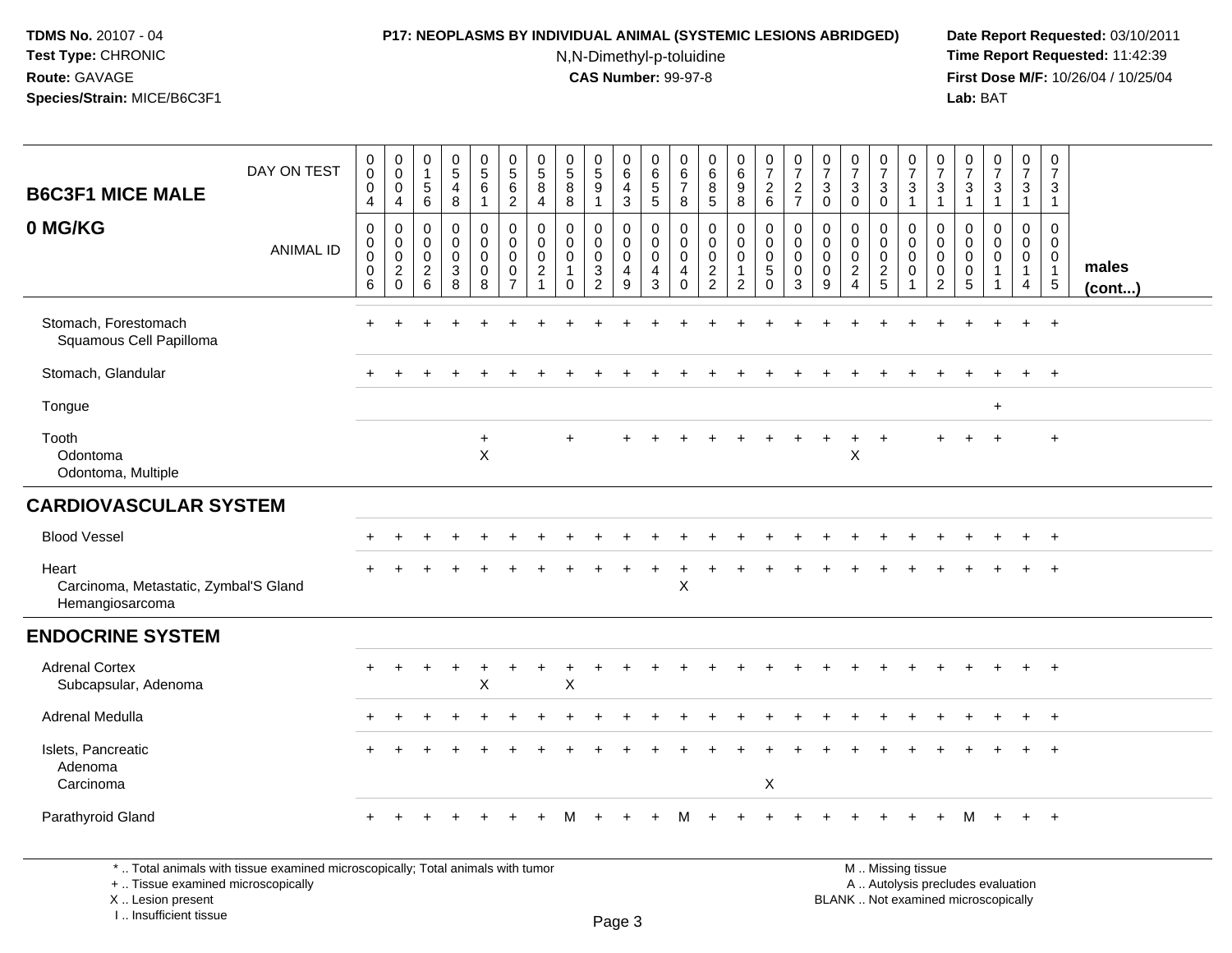# **P17: NEOPLASMS BY INDIVIDUAL ANIMAL (SYSTEMIC LESIONS ABRIDGED) Date Report Requested:** 03/10/2011

N,N-Dimethyl-p-toluidine

| <b>B6C3F1 MICE MALE</b>                                                         | DAY ON TEST                                                                     | $\mathbf 0$<br>$\mathbf 0$<br>$\mathbf 0$<br>4            | $\pmb{0}$<br>$\mathbf 0$<br>$\mathbf 0$<br>4  | 0<br>$\mathbf{1}$<br>$\sqrt{5}$<br>$\,6\,$   | $\begin{array}{c} 0 \\ 5 \end{array}$<br>$\overline{4}$<br>8   | $\begin{array}{c} 0 \\ 5 \end{array}$<br>6<br>-1 | $\overline{0}$<br>$\overline{5}$<br>$6\phantom{1}6$<br>$\overline{2}$      | $\mathbf 0$<br>$\,$ 5 $\,$<br>8<br>4                           | $\pmb{0}$<br>$\overline{5}$<br>8<br>8                              | 0<br>$\overline{5}$<br>9<br>1             | 0<br>$6\overline{6}$<br>4<br>3               | $\mathbf 0$<br>$\,6\,$<br>$\,$ 5 $\,$<br>$\sqrt{5}$    | $\pmb{0}$<br>$6\phantom{1}6$<br>$\overline{7}$<br>8                     | 0<br>$\,6\,$<br>8<br>5                                                       | $\pmb{0}$<br>$\overline{6}$<br>9<br>8                                     | $\pmb{0}$<br>$\overline{7}$<br>$\overline{2}$<br>$6\phantom{1}$ | $\begin{smallmatrix}0\\7\end{smallmatrix}$<br>$\overline{c}$<br>$\overline{7}$ | $\pmb{0}$<br>$\overline{7}$<br>$\mathbf{3}$<br>$\mathbf 0$ | $\begin{array}{c} 0 \\ 7 \end{array}$<br>$\mathbf{3}$<br>$\mathbf 0$                  | $\frac{0}{7}$<br>$\mathbf{3}$<br>$\mathbf 0$                    | $\pmb{0}$<br>$\overline{7}$<br>$\mathbf{3}$<br>$\overline{1}$              | 0<br>$\overline{7}$<br>3<br>1                       | 0<br>$\overline{7}$<br>$\mathbf{3}$<br>$\mathbf{1}$ | $\frac{0}{7}$<br>$\mathbf{3}$<br>1                                       | 0<br>$\overline{7}$<br>3<br>1                                         | $\pmb{0}$<br>$\overline{7}$<br>3<br>$\overline{1}$                                |                 |
|---------------------------------------------------------------------------------|---------------------------------------------------------------------------------|-----------------------------------------------------------|-----------------------------------------------|----------------------------------------------|----------------------------------------------------------------|--------------------------------------------------|----------------------------------------------------------------------------|----------------------------------------------------------------|--------------------------------------------------------------------|-------------------------------------------|----------------------------------------------|--------------------------------------------------------|-------------------------------------------------------------------------|------------------------------------------------------------------------------|---------------------------------------------------------------------------|-----------------------------------------------------------------|--------------------------------------------------------------------------------|------------------------------------------------------------|---------------------------------------------------------------------------------------|-----------------------------------------------------------------|----------------------------------------------------------------------------|-----------------------------------------------------|-----------------------------------------------------|--------------------------------------------------------------------------|-----------------------------------------------------------------------|-----------------------------------------------------------------------------------|-----------------|
| 0 MG/KG                                                                         | <b>ANIMAL ID</b>                                                                | $\pmb{0}$<br>$\mathbf 0$<br>$\pmb{0}$<br>$\mathbf 0$<br>6 | 0<br>0<br>$\pmb{0}$<br>$\sqrt{2}$<br>$\Omega$ | 0<br>$\mathbf 0$<br>0<br>$\overline{2}$<br>6 | $\mathbf 0$<br>$\mathbf 0$<br>$\mathsf 0$<br>$\mathbf{3}$<br>8 | 0<br>$\mathbf 0$<br>0<br>0<br>8                  | $\mathbf 0$<br>$\mathbf 0$<br>$\mathbf 0$<br>$\mathbf 0$<br>$\overline{7}$ | 0<br>$\Omega$<br>$\mathbf 0$<br>$\overline{2}$<br>$\mathbf{1}$ | $\mathbf 0$<br>$\Omega$<br>$\mathbf 0$<br>$\mathbf{1}$<br>$\Omega$ | 0<br>$\mathbf 0$<br>$\mathbf 0$<br>3<br>2 | 0<br>$\mathbf 0$<br>0<br>$\overline{4}$<br>9 | $\mathbf 0$<br>$\mathbf 0$<br>0<br>$\overline{4}$<br>3 | $\mathbf 0$<br>$\mathbf 0$<br>$\mathbf 0$<br>$\overline{4}$<br>$\Omega$ | $\mathbf 0$<br>$\Omega$<br>$\mathbf 0$<br>$\boldsymbol{2}$<br>$\overline{2}$ | 0<br>$\mathbf 0$<br>$\mathsf{O}\xspace$<br>$\mathbf{1}$<br>$\overline{2}$ | 0<br>$\mathbf 0$<br>$\mathbf 0$<br>$\sqrt{5}$<br>$\Omega$       | 0<br>$\mathbf 0$<br>0<br>$\mathbf 0$<br>3                                      | $\mathbf 0$<br>$\mathbf{0}$<br>0<br>0<br>9                 | $\mathbf 0$<br>$\mathbf 0$<br>$\mathbf 0$<br>$\overline{c}$<br>$\boldsymbol{\Lambda}$ | 0<br>$\mathbf 0$<br>$\mathbf 0$<br>$\sqrt{2}$<br>$\overline{5}$ | $\mathbf 0$<br>$\mathbf 0$<br>$\mathbf 0$<br>$\mathbf 0$<br>$\overline{1}$ | 0<br>$\Omega$<br>0<br>$\mathbf 0$<br>$\overline{c}$ | 0<br>$\Omega$<br>0<br>0<br>$\overline{5}$           | $\mathbf 0$<br>$\Omega$<br>0<br>$\mathbf{1}$                             | 0<br>$\mathbf{0}$<br>$\overline{0}$<br>$\mathbf{1}$<br>$\overline{4}$ | $\mathsf{O}\xspace$<br>$\mathbf 0$<br>$\mathbf 0$<br>$\overline{1}$<br>$\sqrt{5}$ | males<br>(cont) |
| <b>Pituitary Gland</b>                                                          |                                                                                 | ٠                                                         |                                               |                                              |                                                                |                                                  |                                                                            |                                                                |                                                                    |                                           |                                              |                                                        |                                                                         |                                                                              |                                                                           |                                                                 |                                                                                |                                                            |                                                                                       |                                                                 |                                                                            |                                                     |                                                     |                                                                          | $\ddot{}$                                                             | $+$                                                                               |                 |
| <b>Thyroid Gland</b><br>Follicular Cell, Adenoma                                |                                                                                 |                                                           |                                               |                                              |                                                                |                                                  |                                                                            |                                                                |                                                                    |                                           |                                              |                                                        |                                                                         |                                                                              |                                                                           |                                                                 |                                                                                |                                                            |                                                                                       |                                                                 |                                                                            |                                                     |                                                     |                                                                          |                                                                       | $\overline{+}$                                                                    |                 |
| <b>GENERAL BODY SYSTEM</b>                                                      |                                                                                 |                                                           |                                               |                                              |                                                                |                                                  |                                                                            |                                                                |                                                                    |                                           |                                              |                                                        |                                                                         |                                                                              |                                                                           |                                                                 |                                                                                |                                                            |                                                                                       |                                                                 |                                                                            |                                                     |                                                     |                                                                          |                                                                       |                                                                                   |                 |
| <b>NONE</b>                                                                     |                                                                                 |                                                           |                                               |                                              |                                                                |                                                  |                                                                            |                                                                |                                                                    |                                           |                                              |                                                        |                                                                         |                                                                              |                                                                           |                                                                 |                                                                                |                                                            |                                                                                       |                                                                 |                                                                            |                                                     |                                                     |                                                                          |                                                                       |                                                                                   |                 |
| <b>GENITAL SYSTEM</b>                                                           |                                                                                 |                                                           |                                               |                                              |                                                                |                                                  |                                                                            |                                                                |                                                                    |                                           |                                              |                                                        |                                                                         |                                                                              |                                                                           |                                                                 |                                                                                |                                                            |                                                                                       |                                                                 |                                                                            |                                                     |                                                     |                                                                          |                                                                       |                                                                                   |                 |
| Epididymis                                                                      |                                                                                 |                                                           |                                               |                                              |                                                                |                                                  |                                                                            |                                                                |                                                                    |                                           |                                              |                                                        |                                                                         |                                                                              |                                                                           |                                                                 |                                                                                |                                                            |                                                                                       |                                                                 |                                                                            |                                                     |                                                     |                                                                          |                                                                       | $^{+}$                                                                            |                 |
| <b>Preputial Gland</b>                                                          |                                                                                 |                                                           |                                               |                                              |                                                                |                                                  |                                                                            |                                                                |                                                                    |                                           |                                              |                                                        |                                                                         |                                                                              |                                                                           |                                                                 |                                                                                |                                                            |                                                                                       |                                                                 |                                                                            |                                                     |                                                     |                                                                          | $\pm$                                                                 | $+$                                                                               |                 |
| Prostate                                                                        |                                                                                 |                                                           |                                               |                                              |                                                                |                                                  |                                                                            |                                                                |                                                                    |                                           |                                              |                                                        |                                                                         |                                                                              |                                                                           |                                                                 |                                                                                |                                                            |                                                                                       |                                                                 |                                                                            |                                                     |                                                     |                                                                          | $\ddot{}$                                                             | $+$                                                                               |                 |
| Seminal Vesicle                                                                 |                                                                                 |                                                           |                                               |                                              |                                                                |                                                  |                                                                            |                                                                |                                                                    |                                           |                                              |                                                        |                                                                         |                                                                              |                                                                           |                                                                 |                                                                                |                                                            |                                                                                       |                                                                 |                                                                            |                                                     |                                                     |                                                                          |                                                                       | $+$                                                                               |                 |
| <b>Testes</b>                                                                   |                                                                                 | $\pm$                                                     | $\div$                                        |                                              |                                                                |                                                  |                                                                            |                                                                |                                                                    |                                           |                                              |                                                        |                                                                         |                                                                              |                                                                           |                                                                 |                                                                                |                                                            |                                                                                       |                                                                 |                                                                            |                                                     |                                                     | $\overline{ }$                                                           | $\ddot{}$                                                             | $+$                                                                               |                 |
| <b>HEMATOPOIETIC SYSTEM</b>                                                     |                                                                                 |                                                           |                                               |                                              |                                                                |                                                  |                                                                            |                                                                |                                                                    |                                           |                                              |                                                        |                                                                         |                                                                              |                                                                           |                                                                 |                                                                                |                                                            |                                                                                       |                                                                 |                                                                            |                                                     |                                                     |                                                                          |                                                                       |                                                                                   |                 |
| <b>Bone Marrow</b>                                                              |                                                                                 |                                                           |                                               |                                              |                                                                |                                                  |                                                                            |                                                                |                                                                    |                                           |                                              |                                                        |                                                                         |                                                                              |                                                                           |                                                                 |                                                                                |                                                            |                                                                                       |                                                                 |                                                                            |                                                     |                                                     |                                                                          |                                                                       | $+$                                                                               |                 |
| Lymph Node                                                                      |                                                                                 |                                                           |                                               |                                              |                                                                |                                                  |                                                                            | $\ddot{}$                                                      |                                                                    |                                           |                                              |                                                        |                                                                         |                                                                              |                                                                           | $\ddot{}$                                                       |                                                                                |                                                            |                                                                                       |                                                                 |                                                                            |                                                     |                                                     |                                                                          |                                                                       |                                                                                   |                 |
| Lymph Node, Mandibular                                                          |                                                                                 |                                                           |                                               |                                              |                                                                |                                                  |                                                                            |                                                                |                                                                    |                                           |                                              |                                                        |                                                                         |                                                                              |                                                                           |                                                                 |                                                                                |                                                            |                                                                                       |                                                                 |                                                                            |                                                     |                                                     |                                                                          |                                                                       | $\overline{ }$                                                                    |                 |
| Lymph Node, Mesenteric<br>Hemangiosarcoma                                       |                                                                                 |                                                           |                                               |                                              |                                                                |                                                  |                                                                            |                                                                |                                                                    |                                           |                                              | $\ddot{}$                                              | $\boldsymbol{\mathsf{X}}$                                               |                                                                              |                                                                           |                                                                 |                                                                                |                                                            |                                                                                       |                                                                 |                                                                            |                                                     |                                                     |                                                                          | $\ddot{}$                                                             | $+$                                                                               |                 |
| Spleen                                                                          |                                                                                 | $\ddot{}$                                                 |                                               |                                              |                                                                |                                                  |                                                                            |                                                                |                                                                    |                                           |                                              |                                                        |                                                                         |                                                                              |                                                                           |                                                                 |                                                                                |                                                            |                                                                                       | ÷                                                               |                                                                            |                                                     |                                                     |                                                                          | $\ddot{}$                                                             | $+$                                                                               |                 |
| +  Tissue examined microscopically<br>X Lesion present<br>I Insufficient tissue | *  Total animals with tissue examined microscopically; Total animals with tumor |                                                           |                                               |                                              |                                                                |                                                  |                                                                            |                                                                |                                                                    |                                           | $D_{200}$ $\Lambda$                          |                                                        |                                                                         |                                                                              |                                                                           |                                                                 |                                                                                |                                                            |                                                                                       |                                                                 | M  Missing tissue                                                          |                                                     |                                                     | A  Autolysis precludes evaluation<br>BLANK  Not examined microscopically |                                                                       |                                                                                   |                 |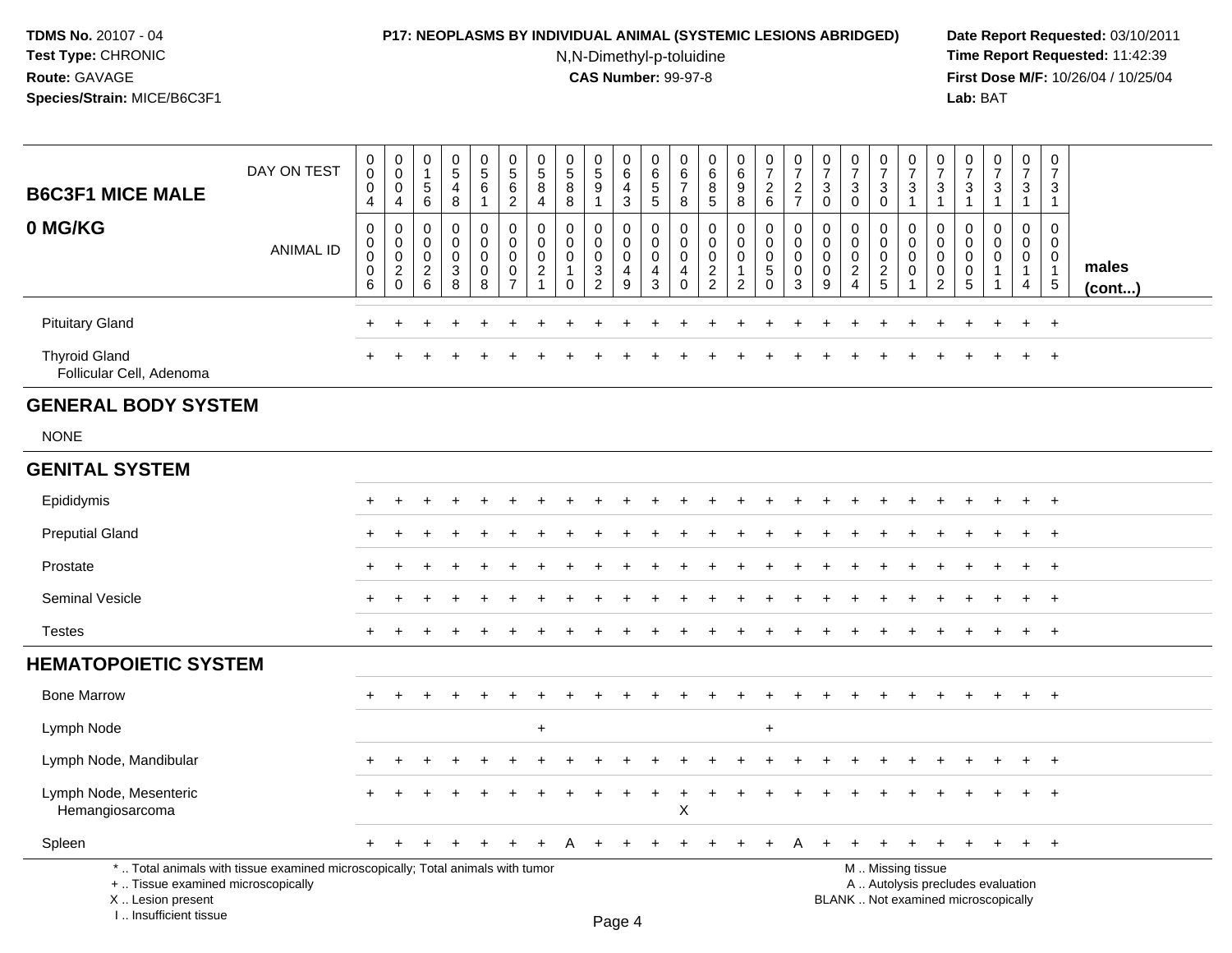# **P17: NEOPLASMS BY INDIVIDUAL ANIMAL (SYSTEMIC LESIONS ABRIDGED) Date Report Requested:** 03/10/2011

N,N-Dimethyl-p-toluidine

 **Time Report Requested:** 11:42:39 **First Dose M/F:** 10/26/04 / 10/25/04 Lab: BAT **Lab:** BAT

| <b>B6C3F1 MICE MALE</b>                                                                                         | DAY ON TEST      | 0<br>$\mathbf 0$<br>0<br>$\overline{4}$             | $\mathbf 0$<br>$\ddot{\mathbf{0}}$<br>$\mathbf 0$<br>$\overline{4}$        | $\begin{smallmatrix}0\\1\end{smallmatrix}$<br>$\sqrt{5}$<br>$\,6\,$ | $\begin{array}{c} 0 \\ 5 \end{array}$<br>4<br>8 | $\begin{array}{c} 0 \\ 5 \\ 6 \end{array}$<br>$\mathbf{1}$ | $\begin{array}{c} 0 \\ 5 \\ 6 \end{array}$<br>$\overline{2}$             | $\mathbf 0$<br>$\overline{5}$<br>8<br>4                             | $\begin{array}{c} 0 \\ 5 \end{array}$<br>$\overline{8}$<br>8              | $\begin{array}{c} 0 \\ 5 \end{array}$<br>9<br>$\mathbf{1}$ | $_{6}^{\rm 0}$<br>$\overline{4}$<br>$\mathbf{3}$               | 0<br>6<br>5<br>5                                    | 0<br>6<br>$\overline{7}$<br>8                                           | $\begin{array}{c} 0 \\ 6 \\ 5 \end{array}$                       | $\begin{array}{c} 0 \\ 6 \end{array}$<br>$\overline{9}$<br>8      | $\frac{0}{7}$<br>$\boldsymbol{2}$<br>$6\phantom{1}6$                            | $\frac{0}{7}$<br>$\overline{c}$<br>$\overline{7}$   | $\frac{0}{7}$<br>$\ensuremath{\mathsf{3}}$<br>$\mathbf 0$ | $\frac{0}{7}$<br>$\ensuremath{\mathsf{3}}$<br>$\mathbf 0$         | $\frac{0}{7}$<br>$\ensuremath{\mathsf{3}}$<br>$\mathbf 0$ | $\frac{0}{7}$<br>$\sqrt{3}$<br>$\overline{1}$                              | $\frac{0}{7}$<br>$\sqrt{3}$<br>$\mathbf{1}$                                | $\frac{0}{7}$<br>$\ensuremath{\mathsf{3}}$<br>$\mathbf{1}$ | $\frac{0}{7}$<br>3<br>$\mathbf{1}$                              | $\frac{0}{7}$<br>$\mathbf{3}$<br>$\mathbf{1}$        | $\begin{array}{c} 0 \\ 7 \end{array}$<br>3<br>$\mathbf{1}$              |                 |
|-----------------------------------------------------------------------------------------------------------------|------------------|-----------------------------------------------------|----------------------------------------------------------------------------|---------------------------------------------------------------------|-------------------------------------------------|------------------------------------------------------------|--------------------------------------------------------------------------|---------------------------------------------------------------------|---------------------------------------------------------------------------|------------------------------------------------------------|----------------------------------------------------------------|-----------------------------------------------------|-------------------------------------------------------------------------|------------------------------------------------------------------|-------------------------------------------------------------------|---------------------------------------------------------------------------------|-----------------------------------------------------|-----------------------------------------------------------|-------------------------------------------------------------------|-----------------------------------------------------------|----------------------------------------------------------------------------|----------------------------------------------------------------------------|------------------------------------------------------------|-----------------------------------------------------------------|------------------------------------------------------|-------------------------------------------------------------------------|-----------------|
| 0 MG/KG                                                                                                         | <b>ANIMAL ID</b> | $\mathbf 0$<br>$\mathbf 0$<br>0<br>$\mathbf 0$<br>6 | $\mathbf 0$<br>$\mathbf 0$<br>$\mathbf 0$<br>$\overline{c}$<br>$\mathbf 0$ | $\mathbf 0$<br>$\mathbf 0$<br>$\mathbf 0$<br>$\frac{2}{6}$          | $\mathbf 0$<br>$\mathbf 0$<br>0<br>3<br>8       | 0<br>$\mathbf 0$<br>$\mathbf 0$<br>$\mathbf 0$<br>8        | $\mathbf 0$<br>$\mathbf 0$<br>$\mathbf 0$<br>$\pmb{0}$<br>$\overline{7}$ | 0<br>$\mathbf 0$<br>$\mathbf 0$<br>$\overline{2}$<br>$\overline{1}$ | $\mathbf 0$<br>$\mathbf 0$<br>$\mathbf 0$<br>$\mathbf{1}$<br>$\mathbf{0}$ | 0<br>$\mathbf 0$<br>$\mathbf 0$<br>3<br>$\overline{2}$     | 0<br>$\mathbf 0$<br>$\mathsf{O}\xspace$<br>$\overline{4}$<br>9 | $\mathbf 0$<br>$\mathbf 0$<br>$\mathbf 0$<br>4<br>3 | $\mathbf 0$<br>$\mathbf 0$<br>$\mathbf 0$<br>$\overline{4}$<br>$\Omega$ | $\mathbf 0$<br>$\mathsf{O}\xspace$<br>$\pmb{0}$<br>$\frac{2}{2}$ | 0<br>$\mathbf 0$<br>$\mathbf 0$<br>$\mathbf{1}$<br>$\overline{2}$ | $\mathbf 0$<br>$\mathbf 0$<br>$\mathsf{O}\xspace$<br>$\overline{5}$<br>$\Omega$ | $\mathbf 0$<br>$\mathbf 0$<br>0<br>$\mathbf 0$<br>3 | $\Omega$<br>$\Omega$<br>$\mathbf 0$<br>$\mathbf 0$<br>9   | $\mathbf 0$<br>0<br>$\pmb{0}$<br>$\overline{c}$<br>$\overline{4}$ | 0<br>$\mathbf 0$<br>$\mathbf 0$<br>$\frac{2}{5}$          | $\mathbf 0$<br>$\mathbf 0$<br>$\mathbf 0$<br>$\mathbf 0$<br>$\overline{1}$ | $\mathbf 0$<br>$\mathbf 0$<br>$\mathbf 0$<br>$\mathbf 0$<br>$\overline{2}$ | $\Omega$<br>$\Omega$<br>0<br>0<br>5                        | $\mathbf 0$<br>$\mathbf 0$<br>0<br>$\mathbf{1}$<br>$\mathbf{1}$ | 0<br>$\mathbf 0$<br>$\mathbf 0$<br>$\mathbf{1}$<br>4 | $\mathbf 0$<br>$\mathbf 0$<br>$\mathbf 0$<br>$\mathbf{1}$<br>$\sqrt{5}$ | males<br>(cont) |
| Hemangiosarcoma                                                                                                 |                  |                                                     |                                                                            |                                                                     |                                                 |                                                            |                                                                          |                                                                     |                                                                           |                                                            |                                                                |                                                     |                                                                         |                                                                  |                                                                   |                                                                                 |                                                     |                                                           |                                                                   |                                                           |                                                                            |                                                                            |                                                            |                                                                 |                                                      |                                                                         |                 |
| Thymus<br>Carcinoma, Metastatic, Zymbal'S Gland                                                                 |                  |                                                     |                                                                            |                                                                     |                                                 |                                                            |                                                                          |                                                                     |                                                                           |                                                            |                                                                | $\ddot{}$                                           | $\ddot{}$<br>X                                                          | м                                                                | $+$                                                               |                                                                                 |                                                     |                                                           |                                                                   |                                                           |                                                                            |                                                                            |                                                            |                                                                 |                                                      | $+$                                                                     |                 |
| <b>INTEGUMENTARY SYSTEM</b>                                                                                     |                  |                                                     |                                                                            |                                                                     |                                                 |                                                            |                                                                          |                                                                     |                                                                           |                                                            |                                                                |                                                     |                                                                         |                                                                  |                                                                   |                                                                                 |                                                     |                                                           |                                                                   |                                                           |                                                                            |                                                                            |                                                            |                                                                 |                                                      |                                                                         |                 |
| <b>Mammary Gland</b>                                                                                            |                  | м                                                   | M                                                                          | M                                                                   | M                                               | M                                                          | M                                                                        | M                                                                   | M                                                                         | M                                                          | M                                                              | M                                                   | M                                                                       | M                                                                | M                                                                 | M                                                                               | M                                                   | M                                                         | M                                                                 | M                                                         | M                                                                          | M                                                                          | M                                                          | M                                                               | M M                                                  |                                                                         |                 |
| <b>Skin</b><br>Subcutaneous Tissue, Lipoma                                                                      |                  |                                                     |                                                                            |                                                                     |                                                 |                                                            |                                                                          |                                                                     |                                                                           |                                                            |                                                                |                                                     |                                                                         |                                                                  |                                                                   |                                                                                 |                                                     |                                                           |                                                                   | $\ddot{}$<br>$\pmb{\times}$                               |                                                                            |                                                                            |                                                            |                                                                 |                                                      | $\overline{+}$                                                          |                 |
| <b>MUSCULOSKELETAL SYSTEM</b>                                                                                   |                  |                                                     |                                                                            |                                                                     |                                                 |                                                            |                                                                          |                                                                     |                                                                           |                                                            |                                                                |                                                     |                                                                         |                                                                  |                                                                   |                                                                                 |                                                     |                                                           |                                                                   |                                                           |                                                                            |                                                                            |                                                            |                                                                 |                                                      |                                                                         |                 |
| Bone                                                                                                            |                  |                                                     |                                                                            |                                                                     |                                                 |                                                            |                                                                          |                                                                     |                                                                           |                                                            |                                                                |                                                     |                                                                         |                                                                  |                                                                   |                                                                                 |                                                     |                                                           |                                                                   |                                                           |                                                                            |                                                                            |                                                            |                                                                 |                                                      | $+$                                                                     |                 |
| <b>NERVOUS SYSTEM</b>                                                                                           |                  |                                                     |                                                                            |                                                                     |                                                 |                                                            |                                                                          |                                                                     |                                                                           |                                                            |                                                                |                                                     |                                                                         |                                                                  |                                                                   |                                                                                 |                                                     |                                                           |                                                                   |                                                           |                                                                            |                                                                            |                                                            |                                                                 |                                                      |                                                                         |                 |
| <b>Brain</b>                                                                                                    |                  |                                                     |                                                                            |                                                                     |                                                 |                                                            |                                                                          |                                                                     |                                                                           |                                                            |                                                                |                                                     |                                                                         |                                                                  |                                                                   |                                                                                 |                                                     |                                                           |                                                                   |                                                           |                                                                            |                                                                            |                                                            |                                                                 | $+$                                                  | $+$                                                                     |                 |
| <b>RESPIRATORY SYSTEM</b>                                                                                       |                  |                                                     |                                                                            |                                                                     |                                                 |                                                            |                                                                          |                                                                     |                                                                           |                                                            |                                                                |                                                     |                                                                         |                                                                  |                                                                   |                                                                                 |                                                     |                                                           |                                                                   |                                                           |                                                                            |                                                                            |                                                            |                                                                 |                                                      |                                                                         |                 |
| Lung<br>Alveolar/Bronchiolar Adenoma<br>Alveolar/Bronchiolar Carcinoma<br>Carcinoma, Metastatic, Zymbal'S Gland |                  |                                                     |                                                                            |                                                                     |                                                 |                                                            |                                                                          |                                                                     |                                                                           |                                                            | $\boldsymbol{\mathsf{X}}$                                      |                                                     | X<br>X                                                                  |                                                                  |                                                                   |                                                                                 |                                                     |                                                           | X                                                                 | $\times$                                                  |                                                                            |                                                                            |                                                            |                                                                 |                                                      | $\ddot{}$                                                               |                 |
| Hemangiosarcoma<br>Hepatocellular Carcinoma, Metastatic, Liver                                                  |                  |                                                     |                                                                            |                                                                     | X                                               |                                                            |                                                                          |                                                                     |                                                                           | X                                                          |                                                                | X                                                   |                                                                         | $\boldsymbol{\mathsf{X}}$                                        |                                                                   |                                                                                 |                                                     |                                                           |                                                                   |                                                           |                                                                            |                                                                            |                                                            |                                                                 |                                                      |                                                                         |                 |
| Nose                                                                                                            |                  |                                                     |                                                                            |                                                                     |                                                 |                                                            |                                                                          |                                                                     |                                                                           |                                                            |                                                                |                                                     |                                                                         |                                                                  |                                                                   |                                                                                 |                                                     |                                                           |                                                                   |                                                           |                                                                            |                                                                            |                                                            |                                                                 |                                                      | $\ddot{}$                                                               |                 |
| Trachea                                                                                                         |                  |                                                     |                                                                            |                                                                     |                                                 |                                                            |                                                                          |                                                                     |                                                                           |                                                            |                                                                |                                                     |                                                                         |                                                                  |                                                                   |                                                                                 |                                                     |                                                           |                                                                   |                                                           |                                                                            |                                                                            |                                                            |                                                                 |                                                      | $\pm$                                                                   |                 |

\* .. Total animals with tissue examined microscopically; Total animals with tumor

+ .. Tissue examined microscopically

X .. Lesion present

I .. Insufficient tissue

M .. Missing tissue y the contract of the contract of the contract of the contract of the contract of  $\mathsf A$  . Autolysis precludes evaluation Lesion present BLANK .. Not examined microscopically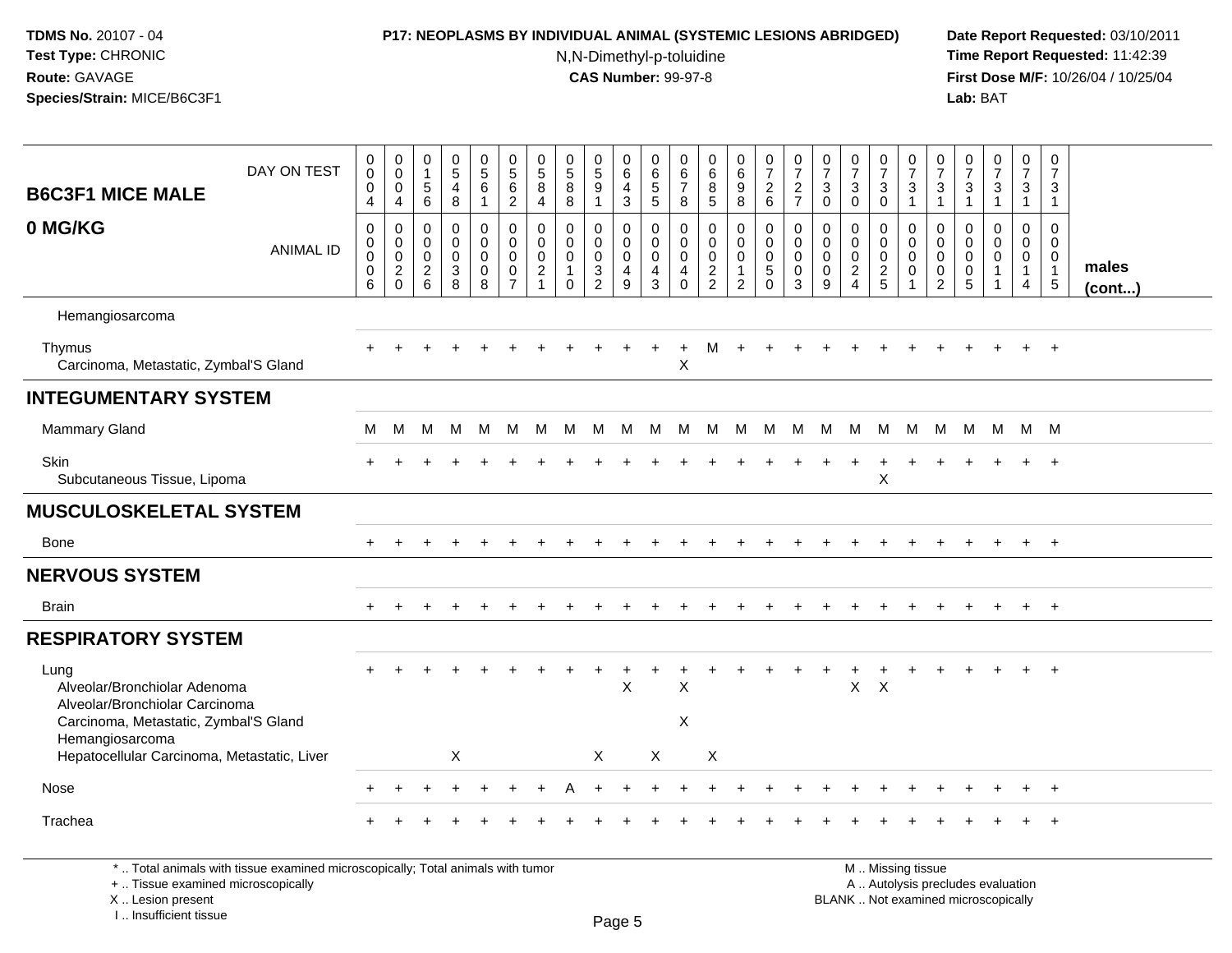## **P17: NEOPLASMS BY INDIVIDUAL ANIMAL (SYSTEMIC LESIONS ABRIDGED) Date Report Requested:** 03/10/2011

N,N-Dimethyl-p-toluidine

 **Time Report Requested:** 11:42:39 **First Dose M/F:** 10/26/04 / 10/25/04 Lab: BAT **Lab:** BAT

| <b>B6C3F1 MICE MALE</b>                                 | DAY ON TEST      | 0<br>$\pmb{0}$<br>$\mathbf 0$<br>4                        | 0<br>$\pmb{0}$<br>$\mathbf 0$<br>4                       | 0<br>$\mathbf{1}$<br>$\sqrt{5}$<br>6         | $\begin{smallmatrix} 0\\5 \end{smallmatrix}$<br>$\overline{\mathbf{4}}$<br>$\,8\,$ | $\begin{array}{c} 0 \\ 5 \\ 6 \end{array}$<br>$\overline{1}$ | $\begin{array}{c} 0 \\ 5 \\ 6 \end{array}$<br>$\sqrt{2}$ | 0<br>$\overline{5}$<br>8<br>4               | $\begin{array}{c} 0 \\ 5 \\ 8 \end{array}$<br>8 | $\begin{array}{c} 0 \\ 5 \\ 9 \end{array}$<br>1           | $_{6}^{\rm 0}$<br>$\overline{4}$<br>$\sqrt{3}$ | $\pmb{0}$<br>$\begin{array}{c} 6 \\ 5 \\ 5 \end{array}$     | 0<br>$\,6$<br>$\overline{7}$<br>8 | 0<br>$\,6$<br>8<br>$\sqrt{5}$                     | $0$<br>$6$<br>$9$<br>8             | $\begin{array}{c} 0 \\ 7 \end{array}$<br>$\frac{2}{6}$ | $\frac{0}{7}$<br>$\frac{2}{7}$        | $\frac{0}{7}$<br>$\ensuremath{\mathsf{3}}$<br>$\mathbf 0$ | $\frac{0}{7}$<br>$\mathbf{3}$<br>$\mathbf 0$          | $\frac{0}{7}$<br>$\mathbf{3}$<br>0   | $\frac{0}{7}$<br>$\mathbf{3}$<br>$\mathbf{1}$                   | $\frac{0}{7}$<br>$\ensuremath{\mathsf{3}}$<br>$\mathbf{1}$ | 0<br>$\overline{7}$<br>3       | $\begin{array}{c} 0 \\ 7 \end{array}$<br>$\sqrt{3}$<br>1 | 0<br>$\overline{7}$<br>$\mathbf{3}$<br>$\mathbf{1}$ | 0<br>$\overline{7}$<br>3<br>$\overline{1}$                          |                       |
|---------------------------------------------------------|------------------|-----------------------------------------------------------|----------------------------------------------------------|----------------------------------------------|------------------------------------------------------------------------------------|--------------------------------------------------------------|----------------------------------------------------------|---------------------------------------------|-------------------------------------------------|-----------------------------------------------------------|------------------------------------------------|-------------------------------------------------------------|-----------------------------------|---------------------------------------------------|------------------------------------|--------------------------------------------------------|---------------------------------------|-----------------------------------------------------------|-------------------------------------------------------|--------------------------------------|-----------------------------------------------------------------|------------------------------------------------------------|--------------------------------|----------------------------------------------------------|-----------------------------------------------------|---------------------------------------------------------------------|-----------------------|
| 0 MG/KG                                                 | <b>ANIMAL ID</b> | $\mathbf 0$<br>$\mathbf 0$<br>$\pmb{0}$<br>$\pmb{0}$<br>6 | 0<br>0<br>$\boldsymbol{0}$<br>$\overline{c}$<br>$\Omega$ | 0<br>$\mathbf 0$<br>0<br>$\overline{2}$<br>6 | 0<br>0<br>0<br>$\ensuremath{\mathsf{3}}$<br>8                                      | 0<br>$\mathbf 0$<br>$\mathbf 0$<br>$\mathbf 0$<br>8          | 0<br>0<br>0<br>$\pmb{0}$<br>$\overline{7}$               | 0<br>0<br>0<br>$\overline{\mathbf{c}}$<br>1 | $\mathbf 0$<br>0<br>$\mathbf 0$<br>$\Omega$     | 0<br>0<br>$\mathbf 0$<br>$\overline{3}$<br>$\overline{2}$ | 0<br>$\mathsf{O}$<br>$\mathbf 0$<br>4<br>9     | 0<br>$\mathbf 0$<br>$\boldsymbol{0}$<br>$\overline{4}$<br>3 | 0<br>0<br>0<br>4<br>$\Omega$      | 0<br>0<br>0<br>$\boldsymbol{2}$<br>$\overline{2}$ | 0<br>0<br>0<br>1<br>$\overline{2}$ | 0<br>$\mathbf 0$<br>$\mathbf 0$<br>5<br>$\Omega$       | 0<br>$\pmb{0}$<br>$\pmb{0}$<br>0<br>3 | 0<br>0<br>0<br>0<br>9                                     | 0<br>0<br>$\mathbf 0$<br>$\sqrt{2}$<br>$\overline{4}$ | 0<br>$\mathbf 0$<br>0<br>$rac{2}{5}$ | 0<br>$\mathbf 0$<br>$\mathsf{O}$<br>$\pmb{0}$<br>$\overline{1}$ | 0<br>$\mathbf 0$<br>$\mathbf 0$<br>0<br>$\overline{2}$     | 0<br>0<br>0<br>0<br>$\sqrt{5}$ | 0<br>0<br>0                                              | 0<br>$\mathbf 0$<br>0<br>1<br>4                     | $\mathbf 0$<br>$\mathbf{0}$<br>0<br>$\mathbf{1}$<br>$5\phantom{.0}$ | males<br>$($ cont $)$ |
| <b>SPECIAL SENSES SYSTEM</b>                            |                  |                                                           |                                                          |                                              |                                                                                    |                                                              |                                                          |                                             |                                                 |                                                           |                                                |                                                             |                                   |                                                   |                                    |                                                        |                                       |                                                           |                                                       |                                      |                                                                 |                                                            |                                |                                                          |                                                     |                                                                     |                       |
| Ear                                                     |                  |                                                           |                                                          |                                              |                                                                                    |                                                              |                                                          |                                             |                                                 |                                                           |                                                |                                                             |                                   |                                                   |                                    |                                                        |                                       |                                                           |                                                       |                                      |                                                                 |                                                            |                                |                                                          |                                                     |                                                                     |                       |
| Eye                                                     |                  |                                                           |                                                          |                                              |                                                                                    |                                                              |                                                          |                                             |                                                 |                                                           |                                                |                                                             |                                   |                                                   |                                    |                                                        |                                       |                                                           |                                                       |                                      |                                                                 |                                                            |                                |                                                          | $\ddot{}$                                           | $+$                                                                 |                       |
| <b>Harderian Gland</b><br>Adenoma<br>Bilateral, Adenoma |                  |                                                           |                                                          |                                              |                                                                                    |                                                              |                                                          | X                                           |                                                 |                                                           |                                                |                                                             | X                                 |                                                   |                                    | $\boldsymbol{\mathsf{X}}$                              |                                       |                                                           |                                                       | X                                    |                                                                 |                                                            |                                |                                                          | $\ddot{}$<br>X                                      | $^{+}$                                                              |                       |
| Zymbal's Gland<br>Carcinoma                             |                  |                                                           |                                                          |                                              |                                                                                    |                                                              |                                                          |                                             |                                                 |                                                           |                                                |                                                             | $\ddot{}$<br>$\pmb{\times}$       |                                                   |                                    |                                                        |                                       |                                                           |                                                       |                                      |                                                                 |                                                            |                                |                                                          |                                                     |                                                                     |                       |
| <b>URINARY SYSTEM</b>                                   |                  |                                                           |                                                          |                                              |                                                                                    |                                                              |                                                          |                                             |                                                 |                                                           |                                                |                                                             |                                   |                                                   |                                    |                                                        |                                       |                                                           |                                                       |                                      |                                                                 |                                                            |                                |                                                          |                                                     |                                                                     |                       |
| Kidney<br>Renal Tubule, Adenoma                         |                  | $+$                                                       |                                                          |                                              |                                                                                    |                                                              |                                                          | X                                           |                                                 |                                                           |                                                |                                                             |                                   |                                                   |                                    |                                                        |                                       |                                                           |                                                       |                                      |                                                                 |                                                            |                                |                                                          | $+$                                                 | $+$                                                                 |                       |
| Ureter                                                  |                  |                                                           |                                                          |                                              |                                                                                    |                                                              |                                                          |                                             |                                                 |                                                           |                                                |                                                             |                                   |                                                   | $\ddot{}$                          |                                                        |                                       |                                                           |                                                       |                                      |                                                                 |                                                            |                                |                                                          |                                                     |                                                                     |                       |
| <b>Urinary Bladder</b>                                  |                  |                                                           |                                                          |                                              |                                                                                    |                                                              |                                                          |                                             |                                                 |                                                           |                                                |                                                             |                                   |                                                   |                                    |                                                        |                                       |                                                           |                                                       |                                      |                                                                 |                                                            |                                |                                                          | $\pm$                                               | $^{+}$                                                              |                       |
| <b>SYSTEMIC LESIONS</b>                                 |                  |                                                           |                                                          |                                              |                                                                                    |                                                              |                                                          |                                             |                                                 |                                                           |                                                |                                                             |                                   |                                                   |                                    |                                                        |                                       |                                                           |                                                       |                                      |                                                                 |                                                            |                                |                                                          |                                                     |                                                                     |                       |
| Multiple Organ<br>Lymphoma Malignant                    |                  |                                                           |                                                          |                                              |                                                                                    |                                                              |                                                          | X                                           |                                                 |                                                           |                                                |                                                             |                                   |                                                   |                                    | X                                                      |                                       |                                                           |                                                       |                                      |                                                                 |                                                            | X                              |                                                          | $\ddot{}$                                           | $^{+}$                                                              |                       |

\* .. Total animals with tissue examined microscopically; Total animals with tumor

+ .. Tissue examined microscopically

X .. Lesion present

I .. Insufficient tissue

M .. Missing tissue y the contract of the contract of the contract of the contract of the contract of  $\mathsf A$  . Autolysis precludes evaluation Lesion present BLANK .. Not examined microscopically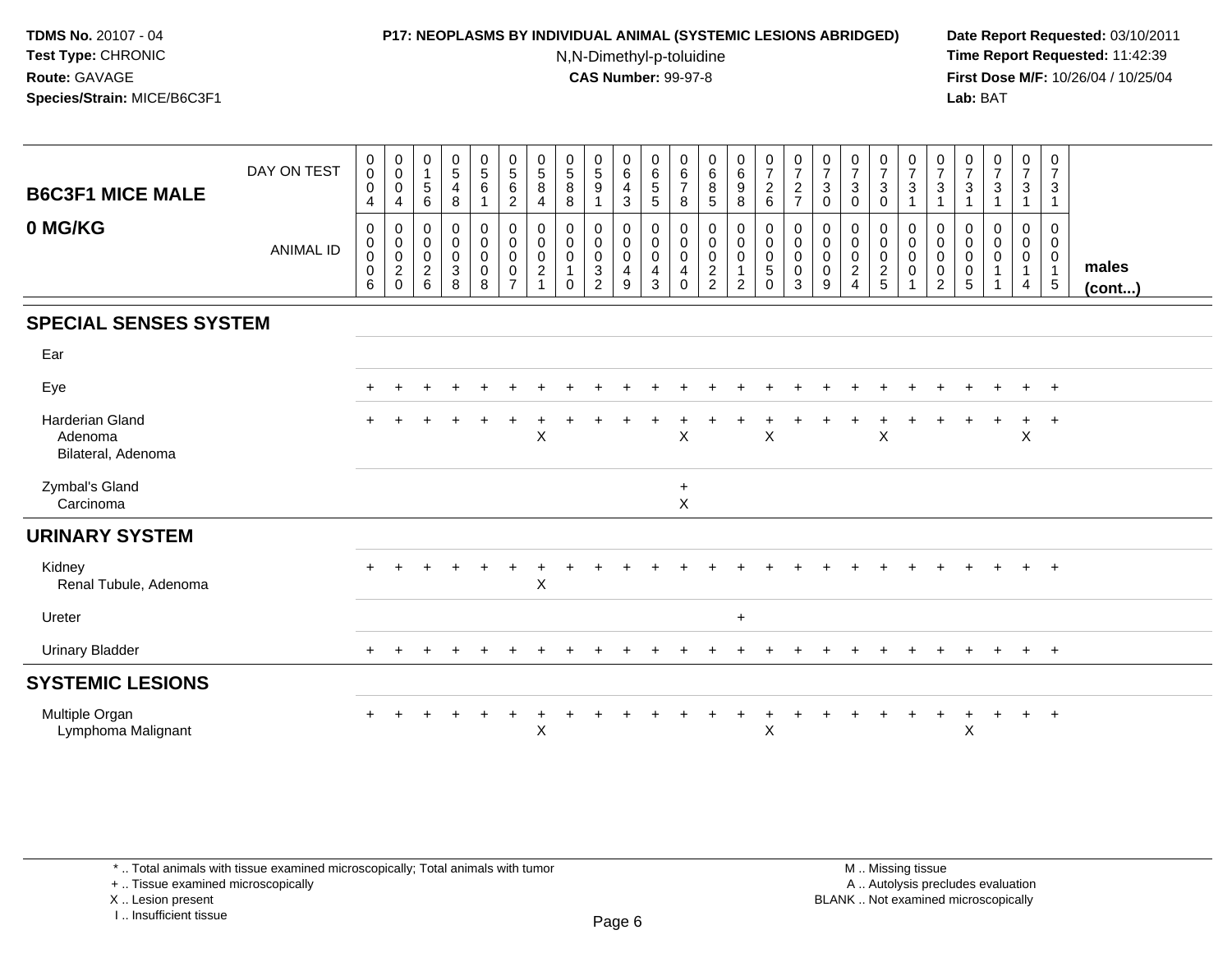# **P17: NEOPLASMS BY INDIVIDUAL ANIMAL (SYSTEMIC LESIONS ABRIDGED) Date Report Requested:** 03/10/2011

N,N-Dimethyl-p-toluidine

 **Time Report Requested:** 11:42:39 **First Dose M/F:** 10/26/04 / 10/25/04 Lab: BAT **Lab:** BAT

| <b>B6C3F1 MICE MALE</b><br>0 MG/KG                                                                                                                                                                                      | DAY ON TEST<br><b>ANIMAL ID</b> | $\frac{0}{7}$<br>$\frac{3}{1}$<br>$\pmb{0}$<br>$\pmb{0}$<br>$\mathbf 0$<br>$\mathbf{1}$<br>6 | $\frac{0}{7}$<br>$\frac{3}{1}$<br>$\pmb{0}$<br>$\pmb{0}$<br>$\pmb{0}$<br>$\mathbf{1}$<br>$\overline{7}$ | $\begin{array}{c} 0 \\ 7 \end{array}$<br>$\ensuremath{\mathsf{3}}$<br>$\overline{1}$<br>$\mathbf 0$<br>$\mathbf 0$<br>$\mathbf 0$<br>$\mathbf{1}$<br>8 | $\begin{array}{c} 0 \\ 7 \end{array}$<br>$\ensuremath{\mathsf{3}}$<br>$\overline{1}$<br>$\mathbf 0$<br>$\mathbf 0$<br>$\mathbf 0$<br>$\frac{2}{3}$ | $\frac{0}{7}$<br>$\ensuremath{\mathsf{3}}$<br>$\mathbf{1}$<br>0<br>$\mathbf 0$<br>$\mathbf 0$<br>$\frac{2}{9}$ | $\frac{0}{7}$<br>$\frac{3}{1}$<br>$\mathbf 0$<br>$\mathsf{O}\xspace$<br>$\mathbf 0$<br>$\mathbf{3}$<br>$\mathbf 0$ | $\frac{0}{7}$<br>$\ensuremath{\mathsf{3}}$<br>$\mathbf{1}$<br>$\mathbf 0$<br>$\mathbf 0$<br>$\mathbf 0$<br>3 | $\begin{array}{c} 0 \\ 7 \end{array}$<br>$\sqrt{3}$<br>$\overline{1}$<br>$\mathbf 0$<br>$\mathbf 0$<br>0<br>$\mathbf{3}$<br>$\overline{4}$ | $\begin{array}{c} 0 \\ 7 \end{array}$<br>$\mathbf 3$<br>$\overline{1}$<br>$\mathbf 0$<br>$\mathbf 0$<br>$\mathbf 0$<br>$\ensuremath{\mathsf{3}}$<br>9 | $\frac{0}{7}$<br>$\ensuremath{\mathsf{3}}$<br>$\mathbf{1}$<br>0<br>$\mathbf 0$<br>$\mathbf 0$<br>4<br>$\mathbf{1}$ | $\frac{0}{7}$<br>3<br>$\mathbf{1}$<br>$\mathbf 0$<br>$\mathbf 0$<br>$\mathbf 0$<br>4<br>$\overline{2}$ | $\frac{0}{7}$<br>3<br>$\mathbf{1}$<br>$\mathbf 0$<br>$\mathbf 0$<br>$\mathbf 0$<br>4<br>$\overline{4}$ | $\begin{smallmatrix}0\\7\end{smallmatrix}$<br>$\ensuremath{\mathsf{3}}$<br>$\mathbf{1}$<br>$\mathbf 0$<br>$\mathbf 0$<br>0<br>$\frac{4}{5}$ | $\begin{array}{c} 0 \\ 7 \end{array}$<br>$\ensuremath{\mathsf{3}}$<br>$\mathbf{1}$<br>$\mathbf 0$<br>$\mathsf{O}\xspace$<br>$\pmb{0}$<br>$\overline{4}$<br>$6\phantom{a}$ | $\frac{0}{7}$<br>$\frac{3}{2}$<br>0<br>$\mathsf{O}\xspace$<br>0<br>$\mathbf 0$<br>$\overline{4}$ | $\frac{0}{7}$<br>$\sqrt{3}$<br>$\overline{2}$<br>$\mathbf 0$<br>$\pmb{0}$<br>$\pmb{0}$<br>$\overline{1}$<br>$\mathbf{3}$ | $\begin{array}{c} 0 \\ 7 \end{array}$<br>$\ensuremath{\mathsf{3}}$<br>$\overline{2}$<br>0<br>$\pmb{0}$<br>$\mathbf 0$<br>$\mathbf{1}$<br>9 | $\begin{smallmatrix}0\\7\end{smallmatrix}$<br>$\ensuremath{\mathsf{3}}$<br>$\overline{2}$<br>$\mathbf 0$<br>$\mathbf 0$<br>$\mathbf 0$<br>$\frac{2}{7}$ | $\frac{0}{7}$<br>$\ensuremath{\mathsf{3}}$<br>$\overline{2}$<br>0<br>$\mathbf 0$<br>0<br>$^2_{\bf 8}$ | $\frac{0}{7}$<br>$\frac{3}{2}$<br>0<br>$\mathbf 0$<br>$\mathbf 0$<br>$\ensuremath{\mathsf{3}}$<br>$\mathbf{3}$ | $\frac{0}{7}$<br>$\frac{3}{2}$<br>0<br>$\mathbf 0$<br>$\mathbf 0$<br>$\ensuremath{\mathsf{3}}$<br>$\sqrt{5}$ | $\frac{0}{7}$<br>3<br>$\overline{2}$<br>$\mathbf 0$<br>$\mathbf 0$<br>0<br>3<br>6 | $\frac{0}{7}$<br>$\frac{3}{2}$<br>$\mathbf 0$<br>$\mathbf 0$<br>$\mathbf 0$<br>$\frac{3}{7}$ | $\frac{0}{7}$<br>$\frac{3}{2}$<br>$\mathbf 0$<br>$\mathsf 0$<br>$\mathsf 0$<br>$\frac{4}{7}$ | $\frac{0}{7}$<br>$\frac{3}{2}$<br>$\mathbf 0$<br>$\mathbf 0$<br>$\mathbf 0$<br>$\overline{4}$<br>8 | * TOTALS                                                         |
|-------------------------------------------------------------------------------------------------------------------------------------------------------------------------------------------------------------------------|---------------------------------|----------------------------------------------------------------------------------------------|---------------------------------------------------------------------------------------------------------|--------------------------------------------------------------------------------------------------------------------------------------------------------|----------------------------------------------------------------------------------------------------------------------------------------------------|----------------------------------------------------------------------------------------------------------------|--------------------------------------------------------------------------------------------------------------------|--------------------------------------------------------------------------------------------------------------|--------------------------------------------------------------------------------------------------------------------------------------------|-------------------------------------------------------------------------------------------------------------------------------------------------------|--------------------------------------------------------------------------------------------------------------------|--------------------------------------------------------------------------------------------------------|--------------------------------------------------------------------------------------------------------|---------------------------------------------------------------------------------------------------------------------------------------------|---------------------------------------------------------------------------------------------------------------------------------------------------------------------------|--------------------------------------------------------------------------------------------------|--------------------------------------------------------------------------------------------------------------------------|--------------------------------------------------------------------------------------------------------------------------------------------|---------------------------------------------------------------------------------------------------------------------------------------------------------|-------------------------------------------------------------------------------------------------------|----------------------------------------------------------------------------------------------------------------|--------------------------------------------------------------------------------------------------------------|-----------------------------------------------------------------------------------|----------------------------------------------------------------------------------------------|----------------------------------------------------------------------------------------------|----------------------------------------------------------------------------------------------------|------------------------------------------------------------------|
| <b>ALIMENTARY SYSTEM</b>                                                                                                                                                                                                |                                 |                                                                                              |                                                                                                         |                                                                                                                                                        |                                                                                                                                                    |                                                                                                                |                                                                                                                    |                                                                                                              |                                                                                                                                            |                                                                                                                                                       |                                                                                                                    |                                                                                                        |                                                                                                        |                                                                                                                                             |                                                                                                                                                                           |                                                                                                  |                                                                                                                          |                                                                                                                                            |                                                                                                                                                         |                                                                                                       |                                                                                                                |                                                                                                              |                                                                                   |                                                                                              |                                                                                              |                                                                                                    |                                                                  |
| Esophagus                                                                                                                                                                                                               |                                 |                                                                                              |                                                                                                         |                                                                                                                                                        |                                                                                                                                                    |                                                                                                                |                                                                                                                    |                                                                                                              |                                                                                                                                            |                                                                                                                                                       |                                                                                                                    |                                                                                                        |                                                                                                        |                                                                                                                                             |                                                                                                                                                                           |                                                                                                  |                                                                                                                          |                                                                                                                                            |                                                                                                                                                         |                                                                                                       |                                                                                                                |                                                                                                              |                                                                                   |                                                                                              |                                                                                              |                                                                                                    | 50                                                               |
| Gallbladder                                                                                                                                                                                                             |                                 |                                                                                              |                                                                                                         |                                                                                                                                                        |                                                                                                                                                    |                                                                                                                |                                                                                                                    |                                                                                                              |                                                                                                                                            |                                                                                                                                                       |                                                                                                                    |                                                                                                        |                                                                                                        |                                                                                                                                             |                                                                                                                                                                           |                                                                                                  |                                                                                                                          |                                                                                                                                            |                                                                                                                                                         |                                                                                                       |                                                                                                                |                                                                                                              |                                                                                   |                                                                                              |                                                                                              |                                                                                                    | 49                                                               |
| Intestine Large, Cecum                                                                                                                                                                                                  |                                 |                                                                                              |                                                                                                         |                                                                                                                                                        |                                                                                                                                                    |                                                                                                                |                                                                                                                    |                                                                                                              |                                                                                                                                            |                                                                                                                                                       |                                                                                                                    |                                                                                                        |                                                                                                        |                                                                                                                                             |                                                                                                                                                                           |                                                                                                  |                                                                                                                          |                                                                                                                                            |                                                                                                                                                         |                                                                                                       |                                                                                                                |                                                                                                              |                                                                                   |                                                                                              |                                                                                              |                                                                                                    | 50                                                               |
| Intestine Large, Colon                                                                                                                                                                                                  |                                 |                                                                                              |                                                                                                         |                                                                                                                                                        |                                                                                                                                                    |                                                                                                                |                                                                                                                    |                                                                                                              |                                                                                                                                            |                                                                                                                                                       |                                                                                                                    |                                                                                                        |                                                                                                        |                                                                                                                                             |                                                                                                                                                                           |                                                                                                  |                                                                                                                          |                                                                                                                                            |                                                                                                                                                         |                                                                                                       |                                                                                                                |                                                                                                              |                                                                                   |                                                                                              |                                                                                              | $\overline{1}$                                                                                     | 50                                                               |
| Intestine Large, Rectum                                                                                                                                                                                                 |                                 |                                                                                              |                                                                                                         |                                                                                                                                                        |                                                                                                                                                    |                                                                                                                |                                                                                                                    |                                                                                                              |                                                                                                                                            |                                                                                                                                                       |                                                                                                                    |                                                                                                        |                                                                                                        |                                                                                                                                             |                                                                                                                                                                           |                                                                                                  |                                                                                                                          |                                                                                                                                            |                                                                                                                                                         |                                                                                                       |                                                                                                                |                                                                                                              |                                                                                   |                                                                                              |                                                                                              |                                                                                                    | 50                                                               |
| Intestine Small, Duodenum                                                                                                                                                                                               |                                 |                                                                                              |                                                                                                         |                                                                                                                                                        |                                                                                                                                                    |                                                                                                                |                                                                                                                    |                                                                                                              |                                                                                                                                            |                                                                                                                                                       |                                                                                                                    |                                                                                                        |                                                                                                        |                                                                                                                                             |                                                                                                                                                                           |                                                                                                  |                                                                                                                          |                                                                                                                                            |                                                                                                                                                         |                                                                                                       |                                                                                                                |                                                                                                              |                                                                                   |                                                                                              |                                                                                              |                                                                                                    | 50                                                               |
| Intestine Small, Ileum                                                                                                                                                                                                  |                                 |                                                                                              |                                                                                                         |                                                                                                                                                        |                                                                                                                                                    |                                                                                                                |                                                                                                                    |                                                                                                              |                                                                                                                                            |                                                                                                                                                       |                                                                                                                    |                                                                                                        |                                                                                                        |                                                                                                                                             |                                                                                                                                                                           |                                                                                                  |                                                                                                                          |                                                                                                                                            |                                                                                                                                                         |                                                                                                       |                                                                                                                |                                                                                                              |                                                                                   |                                                                                              |                                                                                              |                                                                                                    | 50                                                               |
| Intestine Small, Jejunum                                                                                                                                                                                                |                                 |                                                                                              |                                                                                                         |                                                                                                                                                        |                                                                                                                                                    |                                                                                                                |                                                                                                                    |                                                                                                              |                                                                                                                                            |                                                                                                                                                       |                                                                                                                    |                                                                                                        |                                                                                                        |                                                                                                                                             |                                                                                                                                                                           |                                                                                                  |                                                                                                                          |                                                                                                                                            |                                                                                                                                                         |                                                                                                       |                                                                                                                |                                                                                                              |                                                                                   |                                                                                              |                                                                                              | $\ddot{}$                                                                                          | 50                                                               |
| Liver<br>Carcinoma, Metastatic, Islets, Pancreatic<br>Hemangiosarcoma<br>Hepatoblastoma<br>Hepatocellular Adenoma<br>Hepatocellular Adenoma, Multiple<br>Hepatocellular Carcinoma<br>Hepatocellular Carcinoma, Multiple |                                 | $\mathsf{X}$<br>$\times$                                                                     | $\mathsf{X}$<br>$\boldsymbol{\mathsf{X}}$                                                               | $\mathsf X$<br>$\sf X$<br>X                                                                                                                            | X                                                                                                                                                  | $\times$<br>X                                                                                                  | $\boldsymbol{X}$<br>$\mathsf X$                                                                                    | $X$ $X$                                                                                                      |                                                                                                                                            | X<br>X                                                                                                                                                |                                                                                                                    | $\boldsymbol{\mathsf{X}}$<br>$\mathsf{X}$                                                              | $\boldsymbol{\mathsf{X}}$                                                                              |                                                                                                                                             | $X$ $X$<br>$\boldsymbol{\mathsf{X}}$                                                                                                                                      |                                                                                                  | $X$ $X$                                                                                                                  |                                                                                                                                            | $\sf X$                                                                                                                                                 | X                                                                                                     | X<br>$X$ $X$                                                                                                   |                                                                                                              | X                                                                                 | $X$ $X$                                                                                      | X<br>X                                                                                       |                                                                                                    | 50<br>1<br>6<br>$\mathbf{1}$<br>12<br>17<br>15<br>$\overline{7}$ |
| Mesentery                                                                                                                                                                                                               |                                 |                                                                                              |                                                                                                         |                                                                                                                                                        |                                                                                                                                                    |                                                                                                                |                                                                                                                    |                                                                                                              |                                                                                                                                            |                                                                                                                                                       |                                                                                                                    |                                                                                                        |                                                                                                        |                                                                                                                                             |                                                                                                                                                                           |                                                                                                  |                                                                                                                          |                                                                                                                                            |                                                                                                                                                         |                                                                                                       |                                                                                                                |                                                                                                              | $\ddot{}$                                                                         |                                                                                              | $\ddot{}$                                                                                    |                                                                                                    | 4                                                                |
| Pancreas                                                                                                                                                                                                                |                                 |                                                                                              |                                                                                                         |                                                                                                                                                        |                                                                                                                                                    |                                                                                                                |                                                                                                                    |                                                                                                              |                                                                                                                                            |                                                                                                                                                       |                                                                                                                    |                                                                                                        |                                                                                                        |                                                                                                                                             |                                                                                                                                                                           |                                                                                                  |                                                                                                                          |                                                                                                                                            |                                                                                                                                                         |                                                                                                       |                                                                                                                |                                                                                                              |                                                                                   |                                                                                              |                                                                                              |                                                                                                    | 50                                                               |
| Salivary Glands                                                                                                                                                                                                         |                                 |                                                                                              |                                                                                                         |                                                                                                                                                        |                                                                                                                                                    |                                                                                                                |                                                                                                                    |                                                                                                              |                                                                                                                                            |                                                                                                                                                       |                                                                                                                    |                                                                                                        |                                                                                                        |                                                                                                                                             |                                                                                                                                                                           |                                                                                                  |                                                                                                                          |                                                                                                                                            |                                                                                                                                                         |                                                                                                       |                                                                                                                |                                                                                                              |                                                                                   |                                                                                              |                                                                                              |                                                                                                    | 50                                                               |

\* .. Total animals with tissue examined microscopically; Total animals with tumor

+ .. Tissue examined microscopically

X .. Lesion present

I .. Insufficient tissue

M .. Missing tissue

y the contract of the contract of the contract of the contract of the contract of  $\mathsf A$  . Autolysis precludes evaluation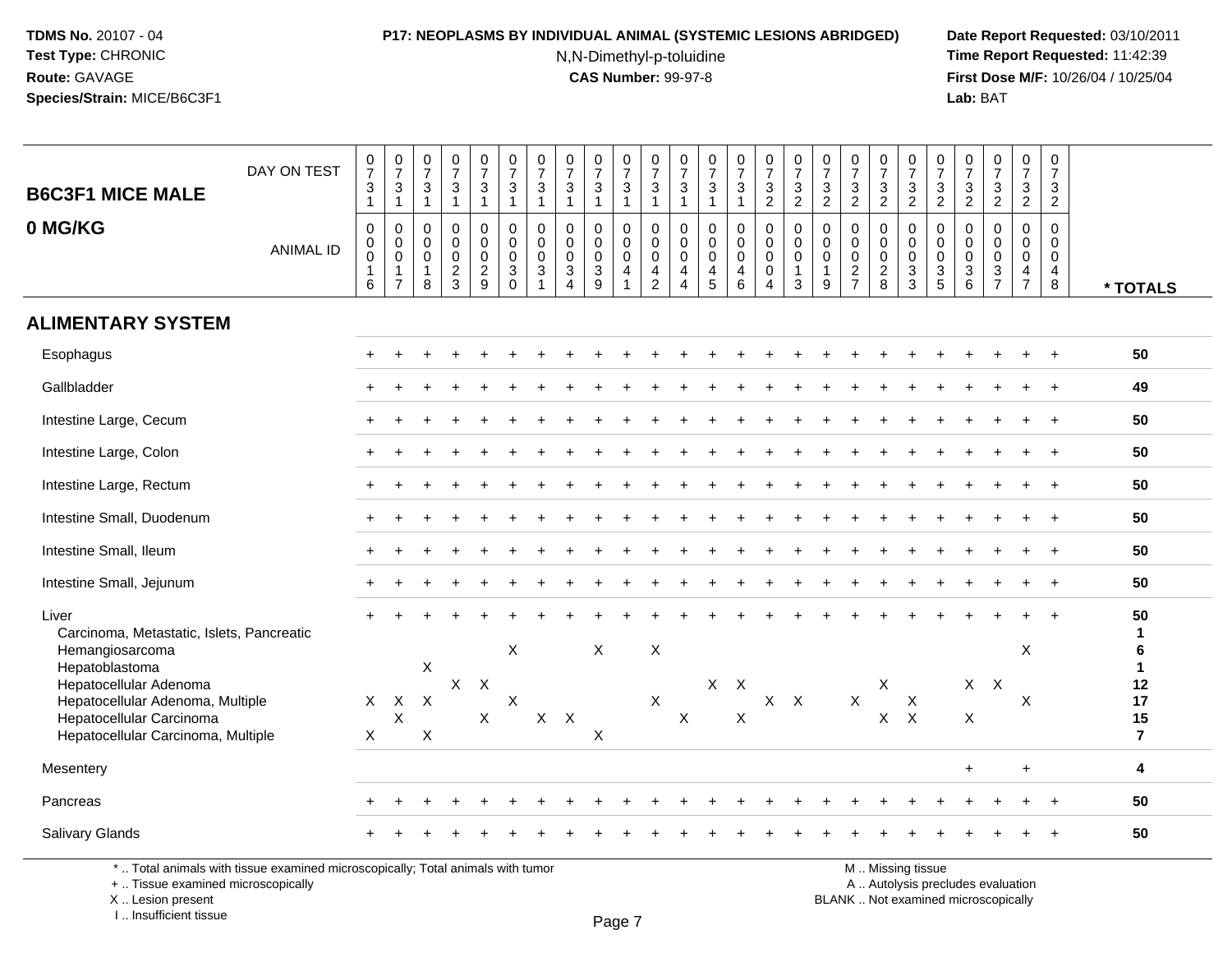#### **P17: NEOPLASMS BY INDIVIDUAL ANIMAL (SYSTEMIC LESIONS ABRIDGED) Date Report Requested:** 03/10/2011

N,N-Dimethyl-p-toluidine

 **Time Report Requested:** 11:42:39 **First Dose M/F:** 10/26/04 / 10/25/04 Lab: BAT **Lab:** BAT

| <b>B6C3F1 MICE MALE</b>                                           | DAY ON TEST      | $\begin{array}{c} 0 \\ 7 \end{array}$<br>3<br>$\mathbf{1}$ | $\begin{smallmatrix}0\\7\end{smallmatrix}$<br>3<br>$\mathbf{1}$           | $\frac{0}{7}$<br>3<br>$\overline{1}$                   | $\frac{0}{7}$<br>$\mathbf{3}$<br>$\mathbf{1}$                         | $\frac{0}{7}$<br>$\mathsf 3$<br>$\mathbf{1}$                             | $\frac{0}{7}$<br>$\mathbf{3}$<br>$\mathbf{1}$                            | $\frac{0}{7}$<br>3                    | $\frac{0}{7}$<br>$\mathbf 3$<br>$\overline{1}$               | $\frac{0}{7}$<br>$\mathbf{3}$<br>$\mathbf{1}$                     | $\frac{0}{7}$<br>3<br>$\mathbf{1}$        | $\frac{0}{7}$<br>$\mathbf{3}$<br>$\mathbf{1}$ | $\frac{0}{7}$<br>3<br>$\mathbf{1}$           | $\frac{0}{7}$<br>$\sqrt{3}$<br>$\mathbf{1}$                         | $\frac{0}{7}$<br>$\mathbf{3}$<br>$\mathbf{1}$                                    | $\frac{0}{7}$<br>$\sqrt{3}$<br>$\overline{2}$             | $\frac{0}{7}$<br>$\sqrt{3}$<br>$\overline{2}$ | $\frac{0}{7}$<br>$\mathbf{3}$<br>$\overline{2}$      | $\frac{0}{7}$<br>$\ensuremath{\mathsf{3}}$<br>$\overline{2}$ | $\frac{0}{7}$<br>$\frac{3}{2}$                             | $\frac{0}{7}$<br>$\mathbf{3}$<br>$\overline{2}$                                   | $\frac{0}{7}$<br>3<br>$\overline{c}$ | 0<br>$\overline{7}$<br>3<br>$\overline{2}$                        | $\frac{0}{7}$<br>$\frac{3}{2}$                                     | $\begin{smallmatrix}0\\7\end{smallmatrix}$<br>$\mathbf{3}$<br>$\overline{2}$ | 0<br>$\overline{7}$<br>3<br>$\overline{2}$             |                         |
|-------------------------------------------------------------------|------------------|------------------------------------------------------------|---------------------------------------------------------------------------|--------------------------------------------------------|-----------------------------------------------------------------------|--------------------------------------------------------------------------|--------------------------------------------------------------------------|---------------------------------------|--------------------------------------------------------------|-------------------------------------------------------------------|-------------------------------------------|-----------------------------------------------|----------------------------------------------|---------------------------------------------------------------------|----------------------------------------------------------------------------------|-----------------------------------------------------------|-----------------------------------------------|------------------------------------------------------|--------------------------------------------------------------|------------------------------------------------------------|-----------------------------------------------------------------------------------|--------------------------------------|-------------------------------------------------------------------|--------------------------------------------------------------------|------------------------------------------------------------------------------|--------------------------------------------------------|-------------------------|
| 0 MG/KG                                                           | <b>ANIMAL ID</b> | 0<br>$\pmb{0}$<br>$\mathbf 0$<br>$\mathbf 1$<br>6          | $\mathbf 0$<br>0<br>$\mathsf{O}\xspace$<br>$\mathbf{1}$<br>$\overline{7}$ | $\mathbf 0$<br>0<br>$\mathbf 0$<br>$\overline{1}$<br>8 | $\mathbf 0$<br>$\mathbf 0$<br>$\pmb{0}$<br>$\sqrt{2}$<br>$\mathbf{3}$ | $\mathbf 0$<br>$\mathbf 0$<br>$\ddot{\mathbf{0}}$<br>$\overline{2}$<br>9 | 0<br>$\mathbf 0$<br>$\mathbf 0$<br>$\ensuremath{\mathsf{3}}$<br>$\Omega$ | 0<br>0<br>$\mathbf 0$<br>$\mathbf{3}$ | $\mathbf 0$<br>$\mathbf 0$<br>$\pmb{0}$<br>$\mathbf{3}$<br>4 | 0<br>$\mathbf 0$<br>$\mathbf 0$<br>$\ensuremath{\mathsf{3}}$<br>9 | 0<br>$\mathbf 0$<br>$\mathbf 0$<br>4<br>1 | 0<br>0<br>$\mathbf 0$<br>4<br>$\overline{c}$  | 0<br>0<br>$\mathbf 0$<br>4<br>$\overline{4}$ | $\mathbf 0$<br>$\mathsf{O}\xspace$<br>$\ddot{\mathbf{0}}$<br>4<br>5 | 0<br>$\overline{0}$<br>$\mathsf{O}\xspace$<br>$\overline{\mathbf{4}}$<br>$\,6\,$ | $\mathbf 0$<br>$\mathbf 0$<br>$\pmb{0}$<br>$\pmb{0}$<br>4 | 0<br>0<br>$\mathbf 0$<br>$\mathbf{1}$<br>3    | $\mathbf 0$<br>0<br>$\mathbf 0$<br>$\mathbf{1}$<br>9 | 0<br>0<br>$\pmb{0}$<br>$\boldsymbol{2}$<br>$\overline{7}$    | $\mathbf 0$<br>$\mathbf 0$<br>$\mathbf 0$<br>$\frac{2}{8}$ | 0<br>$\boldsymbol{0}$<br>$\mathbf 0$<br>$\ensuremath{\mathsf{3}}$<br>$\mathbf{3}$ | 0<br>0<br>$\mathbf 0$<br>3<br>5      | 0<br>$\Omega$<br>0<br>$\ensuremath{\mathsf{3}}$<br>$6\phantom{1}$ | 0<br>0<br>$\pmb{0}$<br>$\ensuremath{\mathsf{3}}$<br>$\overline{7}$ | 0<br>$\mathbf 0$<br>$\mathbf 0$<br>$\overline{4}$<br>$\overline{7}$          | $\mathbf 0$<br>$\mathbf 0$<br>0<br>$\overline{4}$<br>8 | * TOTALS                |
| Stomach, Forestomach<br>Squamous Cell Papilloma                   |                  | $\ddot{}$<br>$\boldsymbol{\mathsf{X}}$                     |                                                                           |                                                        |                                                                       |                                                                          |                                                                          |                                       |                                                              |                                                                   |                                           |                                               |                                              |                                                                     |                                                                                  |                                                           |                                               |                                                      |                                                              |                                                            |                                                                                   |                                      |                                                                   |                                                                    |                                                                              | $+$                                                    | 50<br>1                 |
| Stomach, Glandular                                                |                  |                                                            |                                                                           |                                                        |                                                                       |                                                                          |                                                                          |                                       |                                                              |                                                                   |                                           |                                               |                                              |                                                                     |                                                                                  |                                                           |                                               |                                                      |                                                              |                                                            |                                                                                   |                                      |                                                                   |                                                                    |                                                                              | $\ddot{}$                                              | 50                      |
| Tongue                                                            |                  |                                                            |                                                                           |                                                        | $\ddot{}$                                                             |                                                                          |                                                                          |                                       |                                                              |                                                                   |                                           |                                               |                                              |                                                                     |                                                                                  |                                                           |                                               |                                                      |                                                              |                                                            |                                                                                   |                                      |                                                                   |                                                                    |                                                                              |                                                        | $\overline{2}$          |
| Tooth<br>Odontoma<br>Odontoma, Multiple                           |                  |                                                            |                                                                           |                                                        |                                                                       |                                                                          |                                                                          |                                       |                                                              |                                                                   |                                           | X                                             |                                              |                                                                     |                                                                                  |                                                           |                                               | X                                                    |                                                              |                                                            | X                                                                                 |                                      |                                                                   |                                                                    |                                                                              |                                                        | 37<br>3<br>$\mathbf{2}$ |
| <b>CARDIOVASCULAR SYSTEM</b>                                      |                  |                                                            |                                                                           |                                                        |                                                                       |                                                                          |                                                                          |                                       |                                                              |                                                                   |                                           |                                               |                                              |                                                                     |                                                                                  |                                                           |                                               |                                                      |                                                              |                                                            |                                                                                   |                                      |                                                                   |                                                                    |                                                                              |                                                        |                         |
| <b>Blood Vessel</b>                                               |                  |                                                            |                                                                           |                                                        |                                                                       |                                                                          |                                                                          |                                       |                                                              |                                                                   |                                           |                                               |                                              |                                                                     |                                                                                  |                                                           |                                               |                                                      |                                                              |                                                            |                                                                                   |                                      |                                                                   |                                                                    |                                                                              |                                                        | 50                      |
| Heart<br>Carcinoma, Metastatic, Zymbal'S Gland<br>Hemangiosarcoma |                  |                                                            |                                                                           |                                                        |                                                                       |                                                                          | X                                                                        |                                       |                                                              |                                                                   |                                           |                                               |                                              |                                                                     |                                                                                  |                                                           |                                               |                                                      |                                                              |                                                            |                                                                                   |                                      |                                                                   |                                                                    |                                                                              |                                                        | 50<br>1<br>1            |
| <b>ENDOCRINE SYSTEM</b>                                           |                  |                                                            |                                                                           |                                                        |                                                                       |                                                                          |                                                                          |                                       |                                                              |                                                                   |                                           |                                               |                                              |                                                                     |                                                                                  |                                                           |                                               |                                                      |                                                              |                                                            |                                                                                   |                                      |                                                                   |                                                                    |                                                                              |                                                        |                         |
| <b>Adrenal Cortex</b><br>Subcapsular, Adenoma                     |                  |                                                            |                                                                           |                                                        |                                                                       |                                                                          |                                                                          |                                       |                                                              |                                                                   |                                           |                                               |                                              |                                                                     | X                                                                                |                                                           |                                               |                                                      |                                                              |                                                            |                                                                                   |                                      |                                                                   |                                                                    |                                                                              | $\overline{1}$                                         | 50<br>3                 |
| Adrenal Medulla                                                   |                  |                                                            |                                                                           |                                                        |                                                                       |                                                                          |                                                                          |                                       |                                                              |                                                                   |                                           |                                               |                                              |                                                                     |                                                                                  |                                                           |                                               |                                                      |                                                              |                                                            |                                                                                   |                                      |                                                                   |                                                                    |                                                                              |                                                        | 50                      |
| Islets, Pancreatic<br>Adenoma<br>Carcinoma                        |                  |                                                            |                                                                           |                                                        |                                                                       |                                                                          |                                                                          |                                       |                                                              |                                                                   |                                           |                                               |                                              |                                                                     |                                                                                  |                                                           |                                               |                                                      |                                                              |                                                            |                                                                                   |                                      |                                                                   | X                                                                  |                                                                              | $\overline{1}$                                         | 50<br>1<br>$\mathbf{1}$ |
| Parathyroid Gland                                                 |                  |                                                            |                                                                           |                                                        | M                                                                     | M                                                                        | M                                                                        | м                                     |                                                              |                                                                   |                                           |                                               |                                              |                                                                     |                                                                                  |                                                           |                                               |                                                      |                                                              |                                                            |                                                                                   |                                      |                                                                   |                                                                    |                                                                              |                                                        | 40                      |

\* .. Total animals with tissue examined microscopically; Total animals with tumor

+ .. Tissue examined microscopically

 Lesion present BLANK .. Not examined microscopicallyX .. Lesion present

I .. Insufficient tissue

M .. Missing tissue y the contract of the contract of the contract of the contract of the contract of  $\mathsf A$  . Autolysis precludes evaluation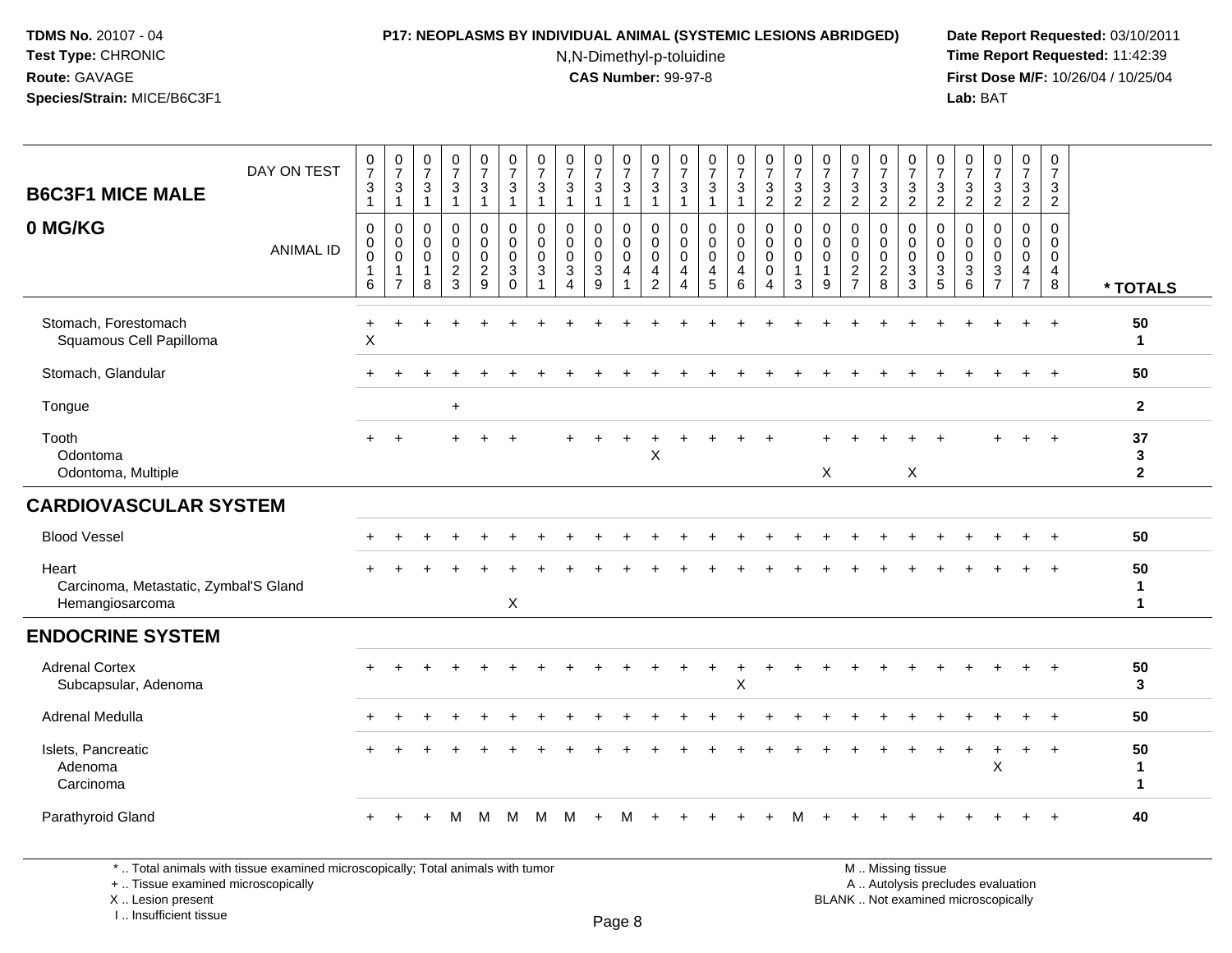# **P17: NEOPLASMS BY INDIVIDUAL ANIMAL (SYSTEMIC LESIONS ABRIDGED) Date Report Requested:** 03/10/2011

N,N-Dimethyl-p-toluidine

 **Time Report Requested:** 11:42:39 **First Dose M/F:** 10/26/04 / 10/25/04 Lab: BAT **Lab:** BAT

| <b>B6C3F1 MICE MALE</b>                          | DAY ON TEST                                                                     | 0<br>$\overline{7}$<br>$\mathbf{3}$<br>$\mathbf{1}$ | $\frac{0}{7}$<br>$\mathbf{3}$<br>$\mathbf{1}$                       | 0<br>$\overline{7}$<br>$\mathbf{3}$<br>$\mathbf{1}$            | 0<br>$\overline{7}$<br>3<br>$\mathbf 1$ | 0<br>$\overline{7}$<br>$\mathbf{3}$<br>$\mathbf{1}$              | $\frac{0}{7}$<br>$\sqrt{3}$<br>$\overline{1}$                                         | $\frac{0}{7}$<br>$\ensuremath{\mathsf{3}}$<br>$\overline{1}$                | 0<br>$\overline{7}$<br>$\sqrt{3}$<br>$\mathbf{1}$                              | $\frac{0}{7}$<br>3<br>1                              | 0<br>$\overline{7}$<br>$\ensuremath{\mathsf{3}}$<br>$\overline{1}$                     | $\frac{0}{7}$<br>3<br>$\mathbf{1}$                                  | 0<br>$\overline{7}$<br>3<br>$\mathbf{1}$                      | 0<br>$\overline{7}$<br>3<br>$\overline{1}$          | $\frac{0}{7}$<br>3<br>$\mathbf{1}$      | 0<br>$\overline{7}$<br>$\ensuremath{\mathsf{3}}$<br>$\overline{2}$       | $\frac{0}{7}$<br>$\mathbf{3}$<br>$\overline{2}$                           | 0<br>$\overline{7}$<br>3<br>$\overline{2}$    | $\frac{0}{7}$<br>$\frac{3}{2}$                             | $\frac{0}{7}$<br>3<br>$\overline{2}$                   | 0<br>$\overline{7}$<br>3<br>$\overline{2}$                                          | $\frac{0}{7}$<br>3<br>$\overline{2}$                           | 0<br>$\overline{7}$<br>$\ensuremath{\mathsf{3}}$<br>$\overline{2}$ | $\frac{0}{7}$<br>$\frac{3}{2}$                             | 0<br>$\overline{7}$<br>$\ensuremath{\mathsf{3}}$<br>$\overline{2}$ | 0<br>$\overline{7}$<br>$\sqrt{3}$<br>$\overline{2}$              |                    |
|--------------------------------------------------|---------------------------------------------------------------------------------|-----------------------------------------------------|---------------------------------------------------------------------|----------------------------------------------------------------|-----------------------------------------|------------------------------------------------------------------|---------------------------------------------------------------------------------------|-----------------------------------------------------------------------------|--------------------------------------------------------------------------------|------------------------------------------------------|----------------------------------------------------------------------------------------|---------------------------------------------------------------------|---------------------------------------------------------------|-----------------------------------------------------|-----------------------------------------|--------------------------------------------------------------------------|---------------------------------------------------------------------------|-----------------------------------------------|------------------------------------------------------------|--------------------------------------------------------|-------------------------------------------------------------------------------------|----------------------------------------------------------------|--------------------------------------------------------------------|------------------------------------------------------------|--------------------------------------------------------------------|------------------------------------------------------------------|--------------------|
| 0 MG/KG                                          | <b>ANIMAL ID</b>                                                                | 0<br>$\mathbf 0$<br>$\Omega$<br>$\,6\,$             | 0<br>$\mathbf 0$<br>$\mathbf 0$<br>$\overline{1}$<br>$\overline{7}$ | $\mathbf 0$<br>$\mathbf 0$<br>$\mathbf 0$<br>$\mathbf{1}$<br>8 | 0<br>0<br>$\mathbf 0$<br>$\frac{2}{3}$  | $\mathbf 0$<br>$\mathbf 0$<br>$\mathbf 0$<br>$\overline{c}$<br>9 | $\mathbf 0$<br>$\mathbf 0$<br>$\mathbf 0$<br>$\ensuremath{\mathsf{3}}$<br>$\mathbf 0$ | $\mathbf 0$<br>$\mathbf 0$<br>$\mathbf 0$<br>$\mathbf{3}$<br>$\overline{1}$ | 0<br>$\mathbf 0$<br>$\mathbf 0$<br>$\ensuremath{\mathsf{3}}$<br>$\overline{4}$ | 0<br>$\mathbf 0$<br>$\mathbf 0$<br>$\mathbf{3}$<br>9 | $\mathbf 0$<br>$\mathbf 0$<br>$\mathbf 0$<br>$\overline{\mathbf{4}}$<br>$\overline{1}$ | 0<br>$\mathbf 0$<br>$\mathbf 0$<br>$\overline{4}$<br>$\overline{2}$ | $\Omega$<br>$\mathbf 0$<br>$\mathbf 0$<br>4<br>$\overline{4}$ | $\mathbf 0$<br>$\mathbf 0$<br>$\mathbf 0$<br>4<br>5 | 0<br>$\pmb{0}$<br>$\mathbf 0$<br>4<br>6 | $\mathbf 0$<br>$\mathbf 0$<br>$\mathbf 0$<br>$\pmb{0}$<br>$\overline{4}$ | $\mathbf 0$<br>$\mathbf 0$<br>$\mathbf 0$<br>$\mathbf{1}$<br>$\mathbf{3}$ | $\Omega$<br>0<br>$\Omega$<br>$\mathbf 1$<br>9 | $\mathbf 0$<br>$\mathbf 0$<br>$\mathbf 0$<br>$\frac{2}{7}$ | 0<br>$\mathbf 0$<br>$\mathbf 0$<br>$\overline{c}$<br>8 | $\Omega$<br>$\mathbf 0$<br>$\mathbf 0$<br>$\ensuremath{\mathsf{3}}$<br>$\mathbf{3}$ | 0<br>$\Omega$<br>$\mathbf 0$<br>$\ensuremath{\mathsf{3}}$<br>5 | 0<br>0<br>$\mathbf 0$<br>$\begin{array}{c} 3 \\ 6 \end{array}$     | $\mathbf 0$<br>$\mathbf 0$<br>$\mathbf 0$<br>$\frac{3}{7}$ | 0<br>0<br>$\mathbf 0$<br>$\frac{4}{7}$                             | $\Omega$<br>$\mathbf 0$<br>$\overline{0}$<br>$\overline{a}$<br>8 | * TOTALS           |
| <b>Pituitary Gland</b>                           |                                                                                 |                                                     |                                                                     |                                                                |                                         |                                                                  |                                                                                       |                                                                             |                                                                                |                                                      |                                                                                        |                                                                     |                                                               |                                                     |                                         |                                                                          |                                                                           |                                               |                                                            |                                                        |                                                                                     |                                                                |                                                                    |                                                            |                                                                    | $\ddot{+}$                                                       | 50                 |
| <b>Thyroid Gland</b><br>Follicular Cell, Adenoma |                                                                                 |                                                     |                                                                     |                                                                |                                         |                                                                  |                                                                                       |                                                                             |                                                                                |                                                      |                                                                                        |                                                                     |                                                               |                                                     |                                         |                                                                          |                                                                           |                                               |                                                            |                                                        |                                                                                     |                                                                |                                                                    |                                                            |                                                                    | $\ddot{}$<br>$\mathsf X$                                         | 50<br>$\mathbf 1$  |
| <b>GENERAL BODY SYSTEM</b>                       |                                                                                 |                                                     |                                                                     |                                                                |                                         |                                                                  |                                                                                       |                                                                             |                                                                                |                                                      |                                                                                        |                                                                     |                                                               |                                                     |                                         |                                                                          |                                                                           |                                               |                                                            |                                                        |                                                                                     |                                                                |                                                                    |                                                            |                                                                    |                                                                  |                    |
| <b>NONE</b>                                      |                                                                                 |                                                     |                                                                     |                                                                |                                         |                                                                  |                                                                                       |                                                                             |                                                                                |                                                      |                                                                                        |                                                                     |                                                               |                                                     |                                         |                                                                          |                                                                           |                                               |                                                            |                                                        |                                                                                     |                                                                |                                                                    |                                                            |                                                                    |                                                                  |                    |
| <b>GENITAL SYSTEM</b>                            |                                                                                 |                                                     |                                                                     |                                                                |                                         |                                                                  |                                                                                       |                                                                             |                                                                                |                                                      |                                                                                        |                                                                     |                                                               |                                                     |                                         |                                                                          |                                                                           |                                               |                                                            |                                                        |                                                                                     |                                                                |                                                                    |                                                            |                                                                    |                                                                  |                    |
| Epididymis                                       |                                                                                 |                                                     |                                                                     |                                                                |                                         |                                                                  |                                                                                       |                                                                             |                                                                                |                                                      |                                                                                        |                                                                     |                                                               |                                                     |                                         |                                                                          |                                                                           |                                               |                                                            |                                                        |                                                                                     |                                                                |                                                                    |                                                            |                                                                    |                                                                  | 50                 |
| <b>Preputial Gland</b>                           |                                                                                 |                                                     |                                                                     |                                                                |                                         |                                                                  |                                                                                       |                                                                             |                                                                                |                                                      |                                                                                        |                                                                     |                                                               |                                                     |                                         |                                                                          |                                                                           |                                               |                                                            |                                                        |                                                                                     |                                                                |                                                                    |                                                            |                                                                    | $\pm$                                                            | 50                 |
| Prostate                                         |                                                                                 |                                                     |                                                                     |                                                                |                                         |                                                                  |                                                                                       |                                                                             |                                                                                |                                                      |                                                                                        |                                                                     |                                                               |                                                     |                                         |                                                                          |                                                                           |                                               |                                                            |                                                        |                                                                                     |                                                                |                                                                    |                                                            |                                                                    | $\ddot{}$                                                        | 50                 |
| <b>Seminal Vesicle</b>                           |                                                                                 |                                                     |                                                                     |                                                                |                                         |                                                                  |                                                                                       |                                                                             |                                                                                |                                                      |                                                                                        |                                                                     |                                                               |                                                     |                                         |                                                                          |                                                                           |                                               |                                                            |                                                        |                                                                                     |                                                                |                                                                    |                                                            |                                                                    |                                                                  | 50                 |
| <b>Testes</b>                                    |                                                                                 |                                                     |                                                                     |                                                                |                                         |                                                                  |                                                                                       |                                                                             |                                                                                |                                                      |                                                                                        |                                                                     |                                                               |                                                     |                                         |                                                                          |                                                                           |                                               |                                                            |                                                        |                                                                                     |                                                                |                                                                    |                                                            |                                                                    | $\div$                                                           | 50                 |
| <b>HEMATOPOIETIC SYSTEM</b>                      |                                                                                 |                                                     |                                                                     |                                                                |                                         |                                                                  |                                                                                       |                                                                             |                                                                                |                                                      |                                                                                        |                                                                     |                                                               |                                                     |                                         |                                                                          |                                                                           |                                               |                                                            |                                                        |                                                                                     |                                                                |                                                                    |                                                            |                                                                    |                                                                  |                    |
| <b>Bone Marrow</b>                               |                                                                                 |                                                     |                                                                     |                                                                |                                         |                                                                  |                                                                                       |                                                                             |                                                                                |                                                      |                                                                                        |                                                                     |                                                               |                                                     |                                         |                                                                          |                                                                           |                                               |                                                            |                                                        |                                                                                     |                                                                |                                                                    |                                                            | $\ddot{}$                                                          | $\ddot{}$                                                        | 50                 |
| Lymph Node                                       |                                                                                 |                                                     |                                                                     |                                                                |                                         |                                                                  |                                                                                       |                                                                             |                                                                                |                                                      |                                                                                        |                                                                     |                                                               |                                                     |                                         |                                                                          |                                                                           |                                               |                                                            |                                                        |                                                                                     |                                                                |                                                                    |                                                            |                                                                    |                                                                  | $\mathbf{2}$       |
| Lymph Node, Mandibular                           |                                                                                 |                                                     |                                                                     |                                                                |                                         |                                                                  |                                                                                       |                                                                             |                                                                                |                                                      |                                                                                        |                                                                     |                                                               |                                                     |                                         |                                                                          |                                                                           |                                               |                                                            |                                                        |                                                                                     |                                                                |                                                                    |                                                            |                                                                    |                                                                  | 50                 |
| Lymph Node, Mesenteric<br>Hemangiosarcoma        |                                                                                 |                                                     |                                                                     |                                                                |                                         |                                                                  |                                                                                       |                                                                             |                                                                                |                                                      |                                                                                        |                                                                     |                                                               |                                                     |                                         |                                                                          |                                                                           |                                               |                                                            |                                                        |                                                                                     |                                                                |                                                                    |                                                            | $\ddot{}$                                                          | $+$                                                              | 50<br>$\mathbf{1}$ |
| Spleen                                           |                                                                                 | $\ddot{}$                                           |                                                                     |                                                                |                                         |                                                                  |                                                                                       |                                                                             |                                                                                |                                                      |                                                                                        |                                                                     |                                                               |                                                     |                                         |                                                                          |                                                                           |                                               |                                                            |                                                        |                                                                                     |                                                                |                                                                    |                                                            | $\ddot{}$                                                          | $+$                                                              | 48                 |
| +  Tissue examined microscopically               | *  Total animals with tissue examined microscopically; Total animals with tumor |                                                     |                                                                     |                                                                |                                         |                                                                  |                                                                                       |                                                                             |                                                                                |                                                      |                                                                                        |                                                                     |                                                               |                                                     |                                         |                                                                          |                                                                           |                                               |                                                            |                                                        | M  Missing tissue                                                                   | A  Autolysis precludes evaluation                              |                                                                    |                                                            |                                                                    |                                                                  |                    |

X .. Lesion present

I .. Insufficient tissue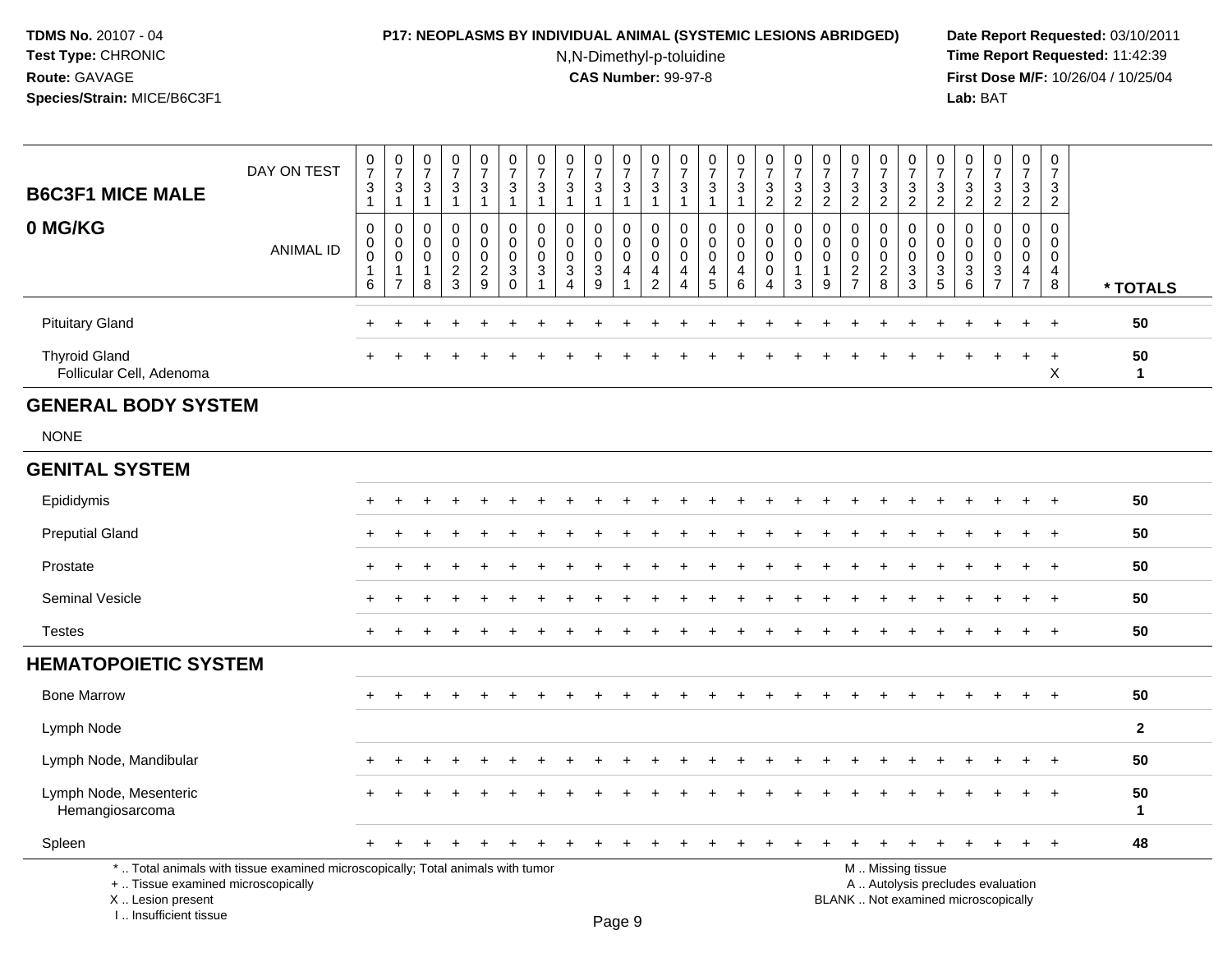# **P17: NEOPLASMS BY INDIVIDUAL ANIMAL (SYSTEMIC LESIONS ABRIDGED) Date Report Requested:** 03/10/2011

N,N-Dimethyl-p-toluidine

 **Time Report Requested:** 11:42:39 **First Dose M/F:** 10/26/04 / 10/25/04 Lab: BAT **Lab:** BAT

| DAY ON TEST<br><b>B6C3F1 MICE MALE</b>                                                                                                                                            | $\begin{array}{c} 0 \\ 7 \end{array}$<br>$\sqrt{3}$ | $\begin{smallmatrix}0\\7\end{smallmatrix}$<br>$\frac{3}{1}$       | $\frac{0}{7}$<br>$\sqrt{3}$<br>$\mathbf{1}$                               | $\frac{0}{7}$<br>3                           | $\frac{0}{7}$<br>$\mathbf{3}$<br>$\overline{1}$                  | $\frac{0}{7}$<br>$\mathbf{3}$<br>$\mathbf{1}$                                                       | $\frac{0}{7}$<br>$\ensuremath{\mathsf{3}}$ | $\frac{0}{7}$<br>$\mathbf 3$<br>$\overline{1}$                 | $\frac{0}{7}$<br>$\sqrt{3}$<br>$\mathbf{1}$      | $\frac{0}{7}$<br>3<br>$\mathbf{1}$        | $\frac{0}{7}$<br>3<br>$\mathbf{1}$           | $\frac{0}{7}$<br>$\mathbf{3}$<br>$\overline{1}$                                   | $\frac{0}{7}$<br>$\sqrt{3}$                                  | $\frac{0}{7}$<br>$\ensuremath{\mathsf{3}}$<br>$\overline{1}$                | $\frac{0}{7}$<br>$\frac{3}{2}$                                              | $\frac{0}{7}$<br>$\mathbf{3}$<br>$\overline{2}$ | $\frac{0}{7}$<br>$\frac{3}{2}$                       | $\frac{0}{7}$<br>$\ensuremath{\mathsf{3}}$<br>$\overline{2}$    | $\frac{0}{7}$<br>$\frac{3}{2}$                                   | $\frac{0}{7}$<br>$\frac{3}{2}$                                  | 0<br>$\overline{7}$<br>3<br>$\overline{2}$                                | $\frac{0}{7}$<br>$\frac{3}{2}$                                    | $\frac{0}{7}$<br>$\mathbf{3}$<br>$\overline{2}$ | $\begin{array}{c} 0 \\ 7 \end{array}$<br>$\mathbf{3}$<br>$\overline{2}$ | 0<br>$\overline{7}$<br>3<br>$\overline{2}$                   |                                         |
|-----------------------------------------------------------------------------------------------------------------------------------------------------------------------------------|-----------------------------------------------------|-------------------------------------------------------------------|---------------------------------------------------------------------------|----------------------------------------------|------------------------------------------------------------------|-----------------------------------------------------------------------------------------------------|--------------------------------------------|----------------------------------------------------------------|--------------------------------------------------|-------------------------------------------|----------------------------------------------|-----------------------------------------------------------------------------------|--------------------------------------------------------------|-----------------------------------------------------------------------------|-----------------------------------------------------------------------------|-------------------------------------------------|------------------------------------------------------|-----------------------------------------------------------------|------------------------------------------------------------------|-----------------------------------------------------------------|---------------------------------------------------------------------------|-------------------------------------------------------------------|-------------------------------------------------|-------------------------------------------------------------------------|--------------------------------------------------------------|-----------------------------------------|
| 0 MG/KG<br><b>ANIMAL ID</b>                                                                                                                                                       | 0<br>0<br>$\mathbf 0$<br>6                          | $\mathbf 0$<br>$\overline{0}$<br>$\overline{1}$<br>$\overline{7}$ | $\mathbf 0$<br>$\mathsf{O}\xspace$<br>$\overline{0}$<br>$\mathbf{1}$<br>8 | 0<br>0<br>$\mathbf 0$<br>$\overline{a}$<br>3 | $\pmb{0}$<br>$\mathbf 0$<br>$\ddot{\mathbf{0}}$<br>$\frac{2}{9}$ | $\pmb{0}$<br>$\mathsf{O}\xspace$<br>$\ddot{\mathbf{0}}$<br>$\ensuremath{\mathsf{3}}$<br>$\mathbf 0$ | $\mathbf 0$<br>0<br>$\mathbf 0$<br>3       | $\mathbf 0$<br>$\mathbf 0$<br>$\mathbf 0$<br>$\mathbf{3}$<br>4 | 0<br>$\mathbf 0$<br>$\pmb{0}$<br>$\sqrt{3}$<br>9 | 0<br>$\mathbf 0$<br>$\mathbf 0$<br>4<br>1 | 0<br>0<br>$\mathbf 0$<br>4<br>$\overline{2}$ | 0<br>$\boldsymbol{0}$<br>$\mathbf 0$<br>$\overline{\mathbf{4}}$<br>$\overline{4}$ | 0<br>$\pmb{0}$<br>$\ddot{\mathbf{0}}$<br>$\overline{4}$<br>5 | $\mathbf 0$<br>$\overline{0}$<br>$\ddot{\mathbf{0}}$<br>4<br>$6\phantom{1}$ | $\pmb{0}$<br>$\mathbf 0$<br>$\overline{0}$<br>$\mathbf 0$<br>$\overline{4}$ | 0<br>0<br>$\mathbf 0$<br>1<br>3                 | 0<br>$\mathbf 0$<br>$\mathbf 0$<br>$\mathbf{1}$<br>9 | 0<br>$\pmb{0}$<br>$\pmb{0}$<br>$\overline{c}$<br>$\overline{7}$ | $\mathbf 0$<br>$\mathbf 0$<br>$\mathbf 0$<br>$\overline{2}$<br>8 | 0<br>$\mathbf 0$<br>$\mathbf 0$<br>$\sqrt{3}$<br>$\overline{3}$ | $\mathbf 0$<br>$\mathbf 0$<br>$\mathbf 0$<br>$\sqrt{3}$<br>$\overline{5}$ | 0<br>0<br>$\mathbf 0$<br>$\ensuremath{\mathsf{3}}$<br>$6^{\circ}$ | 0<br>0<br>$\bar{0}$<br>$\frac{3}{7}$            | 0<br>$\mathbf 0$<br>$\ddot{\mathbf{0}}$<br>$\frac{4}{7}$                | 0<br>$\mathbf 0$<br>$\mathbf 0$<br>$\overline{4}$<br>$\bf 8$ | * TOTALS                                |
| Hemangiosarcoma                                                                                                                                                                   |                                                     | X                                                                 |                                                                           |                                              |                                                                  |                                                                                                     | $X$ $X$                                    |                                                                |                                                  |                                           |                                              |                                                                                   |                                                              |                                                                             |                                                                             |                                                 |                                                      |                                                                 |                                                                  |                                                                 |                                                                           |                                                                   |                                                 |                                                                         |                                                              | 3                                       |
| Thymus<br>Carcinoma, Metastatic, Zymbal'S Gland                                                                                                                                   | м                                                   |                                                                   |                                                                           |                                              |                                                                  |                                                                                                     |                                            |                                                                |                                                  |                                           |                                              |                                                                                   |                                                              |                                                                             |                                                                             |                                                 |                                                      |                                                                 |                                                                  |                                                                 |                                                                           |                                                                   |                                                 |                                                                         |                                                              | 48<br>$\mathbf 1$                       |
| <b>INTEGUMENTARY SYSTEM</b>                                                                                                                                                       |                                                     |                                                                   |                                                                           |                                              |                                                                  |                                                                                                     |                                            |                                                                |                                                  |                                           |                                              |                                                                                   |                                                              |                                                                             |                                                                             |                                                 |                                                      |                                                                 |                                                                  |                                                                 |                                                                           |                                                                   |                                                 |                                                                         |                                                              |                                         |
| <b>Mammary Gland</b>                                                                                                                                                              | м                                                   | м                                                                 | М                                                                         | м                                            | M                                                                | M                                                                                                   | M                                          | M                                                              | M                                                | M                                         | M                                            | M                                                                                 | M                                                            | M                                                                           | M                                                                           | M                                               | M                                                    | M                                                               | M                                                                | M                                                               | M                                                                         | M                                                                 | M                                               | M M                                                                     |                                                              | 0                                       |
| Skin<br>Subcutaneous Tissue, Lipoma                                                                                                                                               |                                                     |                                                                   |                                                                           |                                              |                                                                  |                                                                                                     |                                            |                                                                |                                                  |                                           |                                              |                                                                                   |                                                              |                                                                             |                                                                             |                                                 |                                                      |                                                                 |                                                                  |                                                                 |                                                                           |                                                                   |                                                 |                                                                         |                                                              | 50<br>$\mathbf{1}$                      |
| <b>MUSCULOSKELETAL SYSTEM</b>                                                                                                                                                     |                                                     |                                                                   |                                                                           |                                              |                                                                  |                                                                                                     |                                            |                                                                |                                                  |                                           |                                              |                                                                                   |                                                              |                                                                             |                                                                             |                                                 |                                                      |                                                                 |                                                                  |                                                                 |                                                                           |                                                                   |                                                 |                                                                         |                                                              |                                         |
| <b>Bone</b>                                                                                                                                                                       |                                                     |                                                                   |                                                                           |                                              |                                                                  |                                                                                                     |                                            |                                                                |                                                  |                                           |                                              |                                                                                   |                                                              |                                                                             |                                                                             |                                                 |                                                      |                                                                 |                                                                  |                                                                 |                                                                           |                                                                   |                                                 |                                                                         | $+$                                                          | 50                                      |
| <b>NERVOUS SYSTEM</b>                                                                                                                                                             |                                                     |                                                                   |                                                                           |                                              |                                                                  |                                                                                                     |                                            |                                                                |                                                  |                                           |                                              |                                                                                   |                                                              |                                                                             |                                                                             |                                                 |                                                      |                                                                 |                                                                  |                                                                 |                                                                           |                                                                   |                                                 |                                                                         |                                                              |                                         |
| <b>Brain</b>                                                                                                                                                                      | $\ddot{}$                                           |                                                                   |                                                                           |                                              |                                                                  |                                                                                                     |                                            |                                                                |                                                  |                                           |                                              |                                                                                   |                                                              |                                                                             |                                                                             |                                                 |                                                      |                                                                 |                                                                  |                                                                 |                                                                           |                                                                   |                                                 | $+$                                                                     |                                                              | 50                                      |
| <b>RESPIRATORY SYSTEM</b>                                                                                                                                                         |                                                     |                                                                   |                                                                           |                                              |                                                                  |                                                                                                     |                                            |                                                                |                                                  |                                           |                                              |                                                                                   |                                                              |                                                                             |                                                                             |                                                 |                                                      |                                                                 |                                                                  |                                                                 |                                                                           |                                                                   |                                                 |                                                                         |                                                              |                                         |
| Lung<br>Alveolar/Bronchiolar Adenoma<br>Alveolar/Bronchiolar Carcinoma<br>Carcinoma, Metastatic, Zymbal'S Gland<br>Hemangiosarcoma<br>Hepatocellular Carcinoma, Metastatic, Liver |                                                     | X                                                                 |                                                                           |                                              | $\boldsymbol{\mathsf{X}}$                                        | X                                                                                                   | X                                          |                                                                | X                                                |                                           | X                                            |                                                                                   |                                                              | $\mathsf X$                                                                 |                                                                             | $\mathsf{X}$                                    | $\boldsymbol{\mathsf{X}}$                            |                                                                 | $\sf X$                                                          |                                                                 |                                                                           |                                                                   | $\sf X$                                         |                                                                         | $\sf X$                                                      | 50<br>11<br>$\mathbf{2}$<br>1<br>1<br>6 |
| Nose                                                                                                                                                                              |                                                     |                                                                   |                                                                           |                                              |                                                                  |                                                                                                     |                                            |                                                                |                                                  |                                           |                                              |                                                                                   |                                                              |                                                                             |                                                                             |                                                 |                                                      |                                                                 |                                                                  |                                                                 |                                                                           |                                                                   |                                                 |                                                                         |                                                              | 49                                      |
| Trachea                                                                                                                                                                           |                                                     |                                                                   |                                                                           |                                              |                                                                  |                                                                                                     |                                            |                                                                |                                                  |                                           |                                              |                                                                                   |                                                              |                                                                             |                                                                             |                                                 |                                                      |                                                                 |                                                                  |                                                                 |                                                                           |                                                                   |                                                 |                                                                         |                                                              | 50                                      |

\* .. Total animals with tissue examined microscopically; Total animals with tumor

+ .. Tissue examined microscopically

X .. Lesion present

I .. Insufficient tissue

M .. Missing tissue y the contract of the contract of the contract of the contract of the contract of  $\mathsf A$  . Autolysis precludes evaluation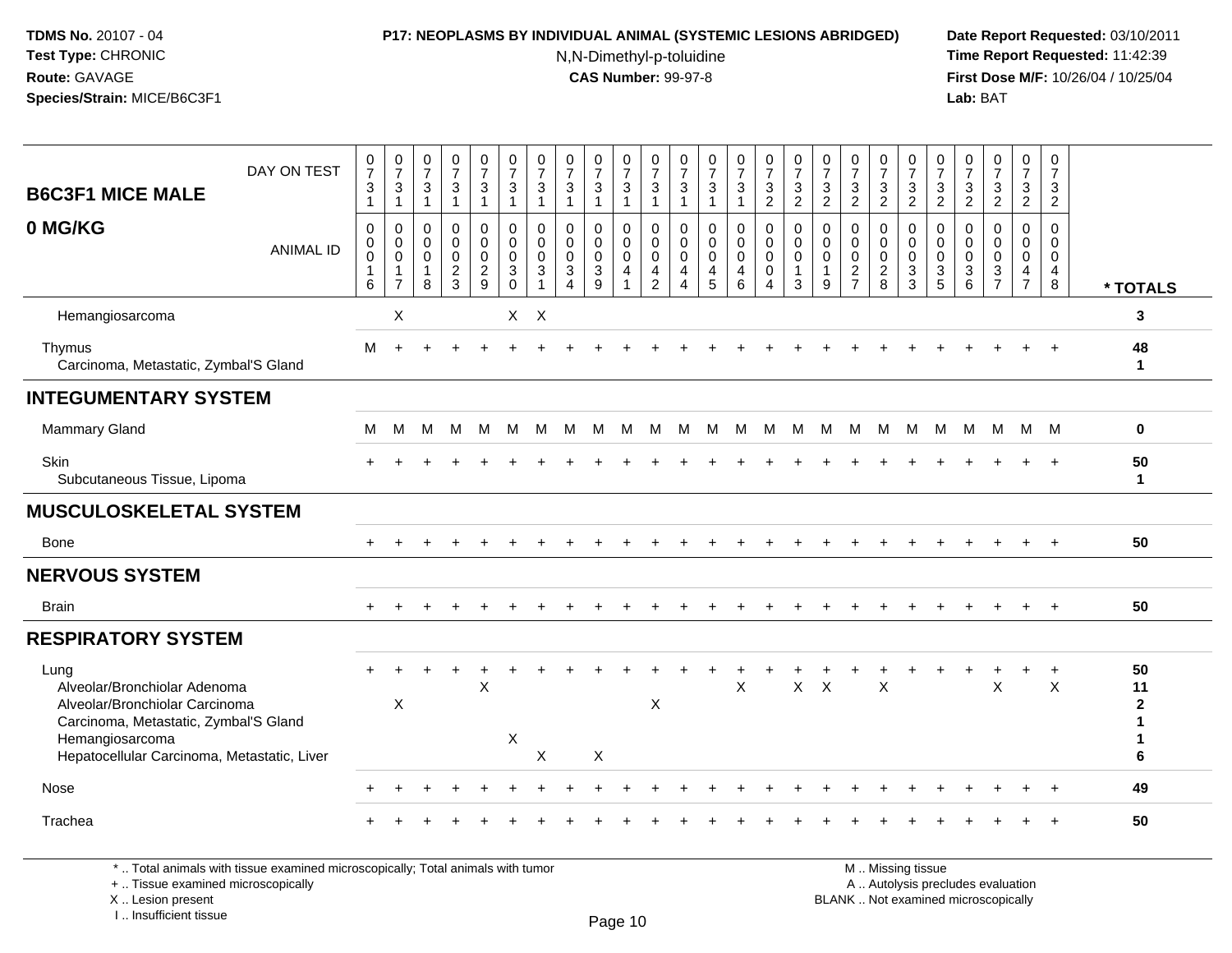### **P17: NEOPLASMS BY INDIVIDUAL ANIMAL (SYSTEMIC LESIONS ABRIDGED) Date Report Requested:** 03/10/2011

N,N-Dimethyl-p-toluidine

 **Time Report Requested:** 11:42:39 **First Dose M/F:** 10/26/04 / 10/25/04 Lab: BAT **Lab:** BAT

| <b>B6C3F1 MICE MALE</b><br>0 MG/KG               | DAY ON TEST<br><b>ANIMAL ID</b> | $\frac{0}{7}$<br>3<br>0<br>0<br>$\mathbf 0$<br>6 | $\frac{0}{7}$<br>$\mathbf{3}$<br>$\mathbf{1}$<br>0<br>$\pmb{0}$<br>$\pmb{0}$<br>$\mathbf{1}$<br>$\overline{7}$ | $\begin{array}{c} 0 \\ 7 \end{array}$<br>$\sqrt{3}$<br>$\mathbf{1}$<br>$\pmb{0}$<br>$\mathsf{O}\xspace$<br>$\pmb{0}$<br>8 | $\begin{array}{c} 0 \\ 7 \end{array}$<br>$\sqrt{3}$<br>$\overline{1}$<br>0<br>$\ddot{\mathbf{0}}$<br>$\mathbf 0$<br>$\frac{2}{3}$ | $\begin{array}{c} 0 \\ 7 \end{array}$<br>$\mathbf{3}$<br>$\mathbf{1}$<br>$\mathbf 0$<br>$\mathbf 0$<br>$\mathbf 0$<br>$\frac{2}{9}$ | 0<br>$\overline{7}$<br>$\mathbf{3}$<br>0<br>0<br>0<br>3<br>$\Omega$ | 0<br>$\overline{7}$<br>$\sqrt{3}$<br>$\Omega$<br>0<br>$\Omega$<br>3 | $\frac{0}{7}$<br>$\sqrt{3}$<br>0<br>$\pmb{0}$<br>$\pmb{0}$<br>$\sqrt{3}$<br>4 | 0<br>$\overline{7}$<br>$\mathbf{3}$<br>$\overline{1}$<br>0<br>$\mathbf 0$<br>$\mathbf 0$<br>$\mathsf 3$<br>9 | $\frac{0}{7}$<br>$\sqrt{3}$<br>$\overline{1}$<br>$\mathbf 0$<br>$\mathbf 0$<br>$\mathsf{O}\xspace$<br>4 | 0<br>$\overline{7}$<br>$\sqrt{3}$<br>1<br>$\mathbf 0$<br>$\mathbf 0$<br>$\mathbf 0$<br>4<br>$\overline{2}$ | 0<br>$\overline{7}$<br>$\mathbf{3}$<br>1<br>$\mathbf 0$<br>$\mathbf 0$<br>0<br>4<br>4 | $\begin{smallmatrix}0\\7\end{smallmatrix}$<br>3<br>0<br>$\boldsymbol{0}$<br>0<br>4<br>5 | $\frac{0}{7}$<br>$\mathbf{3}$<br>$\mathbf{1}$<br>0<br>$\pmb{0}$<br>$\mathbf 0$<br>$\overline{\mathbf{4}}$<br>$6\phantom{a}$ | $\begin{smallmatrix}0\\7\end{smallmatrix}$<br>$\sqrt{3}$<br>$\overline{2}$<br>0<br>$\pmb{0}$<br>$\pmb{0}$<br>$\pmb{0}$<br>$\overline{4}$ | $\frac{0}{7}$<br>$\sqrt{3}$<br>$\overline{c}$<br>0<br>$\mathbf 0$<br>$\mathbf 0$<br>3 | $\frac{0}{7}$<br>$\mathbf{3}$<br>$\overline{c}$<br>$\mathbf 0$<br>$\pmb{0}$<br>$\mathbf 0$<br>1<br>9 | $\frac{0}{7}$<br>$\mathbf{3}$<br>$\overline{c}$<br>0<br>0<br>0<br>$\overline{a}$<br>$\overline{ }$ | $\frac{0}{7}$<br>$\mathfrak{Z}$<br>$\overline{c}$<br>0<br>$\mathbf 0$<br>$\mathbf 0$<br>$\frac{2}{8}$ | $\frac{0}{7}$<br>$\mathbf{3}$<br>$\overline{2}$<br>0<br>$\pmb{0}$<br>$\,0\,$<br>$\overline{3}$<br>3 | 0<br>$\overline{7}$<br>$\sqrt{3}$<br>$\sqrt{2}$<br>$\Omega$<br>0<br>0<br>$\frac{3}{5}$ | $\frac{0}{7}$<br>$\sqrt{3}$<br>$\overline{c}$<br>0<br>0<br>0<br>$\ensuremath{\mathsf{3}}$<br>6 | $\frac{0}{7}$<br>$\mathbf{3}$<br>$\overline{c}$<br>0<br>$\mathbf 0$<br>$\pmb{0}$<br>$\frac{3}{7}$ | 0<br>$\overline{7}$<br>$\mathbf{3}$<br>$\overline{2}$<br>0<br>$\mathbf 0$<br>0<br>$\overline{4}$<br>$\overline{7}$ | 0<br>$\overline{7}$<br>3<br>$\overline{2}$<br>0<br>0<br>0<br>4<br>8 | * TOTALS      |
|--------------------------------------------------|---------------------------------|--------------------------------------------------|----------------------------------------------------------------------------------------------------------------|---------------------------------------------------------------------------------------------------------------------------|-----------------------------------------------------------------------------------------------------------------------------------|-------------------------------------------------------------------------------------------------------------------------------------|---------------------------------------------------------------------|---------------------------------------------------------------------|-------------------------------------------------------------------------------|--------------------------------------------------------------------------------------------------------------|---------------------------------------------------------------------------------------------------------|------------------------------------------------------------------------------------------------------------|---------------------------------------------------------------------------------------|-----------------------------------------------------------------------------------------|-----------------------------------------------------------------------------------------------------------------------------|------------------------------------------------------------------------------------------------------------------------------------------|---------------------------------------------------------------------------------------|------------------------------------------------------------------------------------------------------|----------------------------------------------------------------------------------------------------|-------------------------------------------------------------------------------------------------------|-----------------------------------------------------------------------------------------------------|----------------------------------------------------------------------------------------|------------------------------------------------------------------------------------------------|---------------------------------------------------------------------------------------------------|--------------------------------------------------------------------------------------------------------------------|---------------------------------------------------------------------|---------------|
| <b>SPECIAL SENSES SYSTEM</b>                     |                                 |                                                  |                                                                                                                |                                                                                                                           |                                                                                                                                   |                                                                                                                                     |                                                                     |                                                                     |                                                                               |                                                                                                              |                                                                                                         |                                                                                                            |                                                                                       |                                                                                         |                                                                                                                             |                                                                                                                                          |                                                                                       |                                                                                                      |                                                                                                    |                                                                                                       |                                                                                                     |                                                                                        |                                                                                                |                                                                                                   |                                                                                                                    |                                                                     |               |
| Ear                                              |                                 |                                                  |                                                                                                                | $\ddot{}$                                                                                                                 |                                                                                                                                   |                                                                                                                                     |                                                                     |                                                                     |                                                                               |                                                                                                              |                                                                                                         |                                                                                                            |                                                                                       |                                                                                         |                                                                                                                             |                                                                                                                                          |                                                                                       |                                                                                                      |                                                                                                    |                                                                                                       |                                                                                                     |                                                                                        |                                                                                                |                                                                                                   |                                                                                                                    |                                                                     | 1             |
| Eye                                              |                                 |                                                  |                                                                                                                |                                                                                                                           |                                                                                                                                   |                                                                                                                                     |                                                                     |                                                                     |                                                                               |                                                                                                              |                                                                                                         |                                                                                                            |                                                                                       |                                                                                         |                                                                                                                             |                                                                                                                                          |                                                                                       |                                                                                                      |                                                                                                    |                                                                                                       |                                                                                                     |                                                                                        |                                                                                                |                                                                                                   |                                                                                                                    | $^{+}$                                                              | 50            |
| Harderian Gland<br>Adenoma<br>Bilateral, Adenoma |                                 |                                                  |                                                                                                                |                                                                                                                           |                                                                                                                                   | $\mathsf{X}$                                                                                                                        | $\boldsymbol{\mathsf{X}}$                                           |                                                                     |                                                                               | $\mathsf X$                                                                                                  |                                                                                                         |                                                                                                            |                                                                                       |                                                                                         | $\boldsymbol{\mathsf{X}}$                                                                                                   |                                                                                                                                          |                                                                                       |                                                                                                      |                                                                                                    | X                                                                                                     |                                                                                                     |                                                                                        |                                                                                                |                                                                                                   | X                                                                                                                  | $+$                                                                 | 50<br>10<br>1 |
| Zymbal's Gland<br>Carcinoma                      |                                 |                                                  |                                                                                                                |                                                                                                                           |                                                                                                                                   |                                                                                                                                     |                                                                     |                                                                     |                                                                               |                                                                                                              |                                                                                                         |                                                                                                            |                                                                                       |                                                                                         |                                                                                                                             |                                                                                                                                          |                                                                                       |                                                                                                      |                                                                                                    |                                                                                                       |                                                                                                     |                                                                                        |                                                                                                |                                                                                                   |                                                                                                                    |                                                                     |               |
| <b>URINARY SYSTEM</b>                            |                                 |                                                  |                                                                                                                |                                                                                                                           |                                                                                                                                   |                                                                                                                                     |                                                                     |                                                                     |                                                                               |                                                                                                              |                                                                                                         |                                                                                                            |                                                                                       |                                                                                         |                                                                                                                             |                                                                                                                                          |                                                                                       |                                                                                                      |                                                                                                    |                                                                                                       |                                                                                                     |                                                                                        |                                                                                                |                                                                                                   |                                                                                                                    |                                                                     |               |
| Kidney<br>Renal Tubule, Adenoma                  |                                 | $\ddot{}$                                        |                                                                                                                |                                                                                                                           |                                                                                                                                   |                                                                                                                                     |                                                                     |                                                                     |                                                                               |                                                                                                              |                                                                                                         |                                                                                                            |                                                                                       |                                                                                         |                                                                                                                             |                                                                                                                                          |                                                                                       |                                                                                                      |                                                                                                    |                                                                                                       |                                                                                                     |                                                                                        |                                                                                                |                                                                                                   |                                                                                                                    | $+$                                                                 | 50<br>1       |
| Ureter                                           |                                 |                                                  |                                                                                                                |                                                                                                                           |                                                                                                                                   |                                                                                                                                     |                                                                     |                                                                     |                                                                               |                                                                                                              |                                                                                                         |                                                                                                            |                                                                                       |                                                                                         |                                                                                                                             |                                                                                                                                          |                                                                                       |                                                                                                      |                                                                                                    |                                                                                                       |                                                                                                     |                                                                                        |                                                                                                |                                                                                                   |                                                                                                                    |                                                                     | 1.            |
| <b>Urinary Bladder</b>                           |                                 | $\pm$                                            |                                                                                                                |                                                                                                                           |                                                                                                                                   |                                                                                                                                     |                                                                     |                                                                     |                                                                               |                                                                                                              |                                                                                                         |                                                                                                            |                                                                                       |                                                                                         |                                                                                                                             |                                                                                                                                          |                                                                                       |                                                                                                      |                                                                                                    |                                                                                                       |                                                                                                     |                                                                                        |                                                                                                |                                                                                                   |                                                                                                                    | $+$                                                                 | 50            |
| <b>SYSTEMIC LESIONS</b>                          |                                 |                                                  |                                                                                                                |                                                                                                                           |                                                                                                                                   |                                                                                                                                     |                                                                     |                                                                     |                                                                               |                                                                                                              |                                                                                                         |                                                                                                            |                                                                                       |                                                                                         |                                                                                                                             |                                                                                                                                          |                                                                                       |                                                                                                      |                                                                                                    |                                                                                                       |                                                                                                     |                                                                                        |                                                                                                |                                                                                                   |                                                                                                                    |                                                                     |               |
| Multiple Organ<br>Lymphoma Malignant             |                                 | $\ddot{}$                                        | X                                                                                                              |                                                                                                                           |                                                                                                                                   |                                                                                                                                     |                                                                     |                                                                     |                                                                               |                                                                                                              |                                                                                                         |                                                                                                            |                                                                                       |                                                                                         |                                                                                                                             |                                                                                                                                          |                                                                                       |                                                                                                      |                                                                                                    |                                                                                                       |                                                                                                     |                                                                                        |                                                                                                |                                                                                                   |                                                                                                                    | $^{+}$                                                              | 50<br>4       |

\* .. Total animals with tissue examined microscopically; Total animals with tumor

+ .. Tissue examined microscopically

X .. Lesion present

I .. Insufficient tissue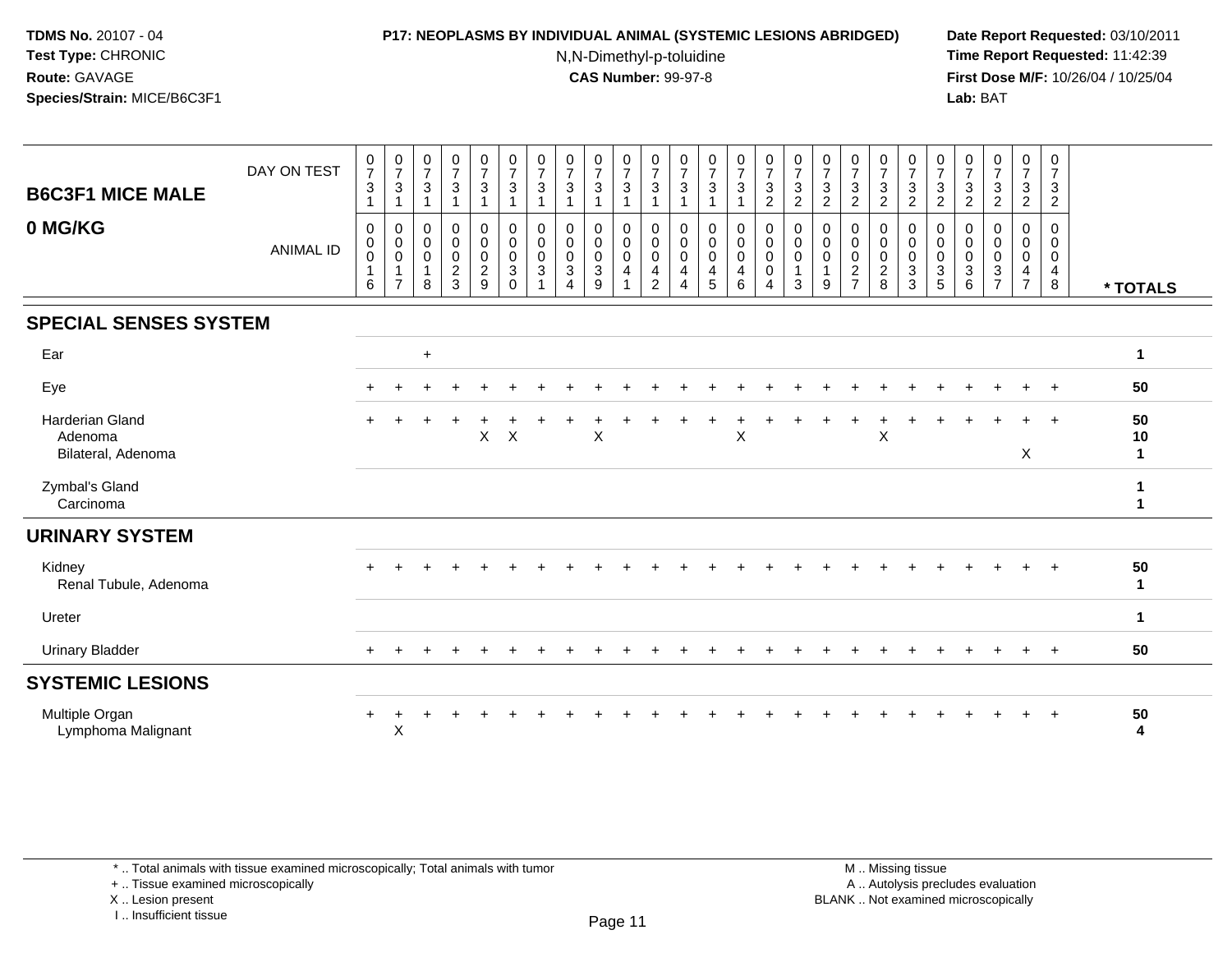# **P17: NEOPLASMS BY INDIVIDUAL ANIMAL (SYSTEMIC LESIONS ABRIDGED) Date Report Requested:** 03/10/2011

N,N-Dimethyl-p-toluidine

| <b>B6C3F1 MICE MALE</b>                                                                                                                                             | DAY ON TEST      | 0<br>$\overline{5}$<br>$\ensuremath{\mathsf{3}}$<br>$\mathsf g$ | $\begin{array}{c} 0 \\ 5 \\ 5 \end{array}$<br>$\bar{0}$                     | $\begin{array}{c} 0 \\ 5 \\ 5 \end{array}$<br>$\overline{5}$ | $\begin{array}{c} 0 \\ 5 \\ 6 \end{array}$<br>8                             | $\begin{array}{c} 0 \\ 5 \end{array}$<br>$\overline{7}$<br>8     | $\pmb{0}$<br>$\overline{5}$<br>8<br>6                                    | $\pmb{0}$<br>$\overline{5}$<br>9<br>$\boldsymbol{9}$               | $\pmb{0}$<br>$6\overline{6}$<br>$\sqrt{5}$<br>$9\,$        | $_{6}^{\rm 0}$<br>$\,6\,$<br>$\,6\,$                             | $_{6}^{\rm 0}$<br>9<br>$\overline{4}$                  | $\pmb{0}$<br>$\overline{6}$<br>$\boldsymbol{9}$<br>$\overline{7}$ | $\mathbf 0$<br>$\overline{7}$<br>$\mathsf 0$<br>$\overline{2}$ | $\begin{smallmatrix}0\\7\end{smallmatrix}$<br>$\mathbf 0$<br>$\overline{4}$ | $\begin{smallmatrix}0\\7\end{smallmatrix}$<br>$\mathbf{1}$<br>4             | $\pmb{0}$<br>$\overline{7}$<br>3<br>0                      | $\begin{smallmatrix}0\\7\end{smallmatrix}$<br>3<br>$\mathbf 0$ | $\begin{array}{c} 0 \\ 7 \end{array}$<br>$\mathbf{3}$<br>$\mathbf 0$ | $\begin{array}{c} 0 \\ 7 \end{array}$<br>$\sqrt{3}$<br>$\pmb{0}$ | $\begin{smallmatrix}0\\7\end{smallmatrix}$<br>$\mathbf{3}$<br>$\pmb{0}$ | $\frac{0}{7}$<br>$\mathbf 3$<br>$\overline{0}$                                                | $\mathbf 0$<br>$\overline{7}$<br>3<br>$\mathbf 0$         | $\,0\,$<br>$\overline{7}$<br>$\sqrt{3}$<br>$\mathbf{1}$                | $\frac{0}{7}$<br>$\mathbf{3}$<br>$\mathbf{1}$                                 | $\frac{0}{7}$<br>$\mathbf{3}$<br>$\mathbf{1}$                                 | $\pmb{0}$<br>$\overline{7}$<br>3<br>$\mathbf{1}$                                       |                 |
|---------------------------------------------------------------------------------------------------------------------------------------------------------------------|------------------|-----------------------------------------------------------------|-----------------------------------------------------------------------------|--------------------------------------------------------------|-----------------------------------------------------------------------------|------------------------------------------------------------------|--------------------------------------------------------------------------|--------------------------------------------------------------------|------------------------------------------------------------|------------------------------------------------------------------|--------------------------------------------------------|-------------------------------------------------------------------|----------------------------------------------------------------|-----------------------------------------------------------------------------|-----------------------------------------------------------------------------|------------------------------------------------------------|----------------------------------------------------------------|----------------------------------------------------------------------|------------------------------------------------------------------|-------------------------------------------------------------------------|-----------------------------------------------------------------------------------------------|-----------------------------------------------------------|------------------------------------------------------------------------|-------------------------------------------------------------------------------|-------------------------------------------------------------------------------|----------------------------------------------------------------------------------------|-----------------|
| 6 MG/KG                                                                                                                                                             | <b>ANIMAL ID</b> | $\mathbf 0$<br>0<br>$\mathbf 0$<br>6<br>5                       | $\mathbf 0$<br>$\pmb{0}$<br>$\mathbf 0$<br>$\overline{7}$<br>$\overline{4}$ | $\mathbf 0$<br>$\mathbf 0$<br>$\mathbf 0$<br>9<br>$\Omega$   | $\mathbf 0$<br>$\pmb{0}$<br>$\pmb{0}$<br>$\boldsymbol{9}$<br>$\overline{2}$ | $\mathbf 0$<br>$\mathbf 0$<br>$\mathbf 0$<br>$\overline{7}$<br>9 | $\mathbf 0$<br>$\mathbf 0$<br>$\pmb{0}$<br>$\overline{7}$<br>$\mathbf 0$ | $\mathbf 0$<br>$\mathbf 0$<br>$\mathbf 0$<br>$\boldsymbol{9}$<br>6 | $\mathbf 0$<br>$\mathbf{0}$<br>$\mathbf 0$<br>$\,6\,$<br>8 | $\mathbf 0$<br>$\mathbf 0$<br>$\mathbf 0$<br>8<br>$\overline{7}$ | 0<br>$\mathbf 0$<br>$\mathbf 0$<br>$\overline{7}$<br>6 | $\mathbf 0$<br>$\pmb{0}$<br>$\pmb{0}$<br>$\overline{5}$<br>8      | $\mathbf 0$<br>$\mathbf 0$<br>$\mathbf 0$<br>8<br>6            | $\mathbf 0$<br>$\mathbf 0$<br>$\mathbf 0$<br>8<br>5                         | $\mathbf 0$<br>$\mathbf 0$<br>$\mathbf 0$<br>$\overline{5}$<br>$\mathbf{3}$ | $\pmb{0}$<br>$\pmb{0}$<br>$\mathbf 0$<br>6<br>$\mathbf{3}$ | $\mathbf 0$<br>$\pmb{0}$<br>$\pmb{0}$<br>$\,6\,$<br>4          | $\Omega$<br>0<br>$\mathbf 0$<br>$\,6\,$<br>6                         | $\mathbf 0$<br>0<br>$\mathsf{O}\xspace$<br>$\,6\,$<br>9          | $\mathbf 0$<br>$\mathbf 0$<br>$\mathbf 0$<br>$\overline{7}$<br>2        | $\mathbf 0$<br>$\mathsf{O}\xspace$<br>$\mathsf{O}\xspace$<br>$\overline{7}$<br>$\overline{7}$ | $\mathbf 0$<br>$\mathbf 0$<br>$\mathbf 0$<br>$\,8\,$<br>3 | $\mathbf 0$<br>$\Omega$<br>$\mathbf 0$<br>$\sqrt{5}$<br>$\overline{c}$ | $\mathbf 0$<br>$\mathsf 0$<br>$\mathbf 0$<br>$\overline{5}$<br>$\overline{4}$ | $\mathbf 0$<br>$\mathbf 0$<br>$\mathbf 0$<br>$\overline{5}$<br>$\overline{5}$ | $\mathbf 0$<br>$\mathsf{O}\xspace$<br>$\mathsf{O}\xspace$<br>$\overline{5}$<br>$\,6\,$ | males<br>(cont) |
| <b>ALIMENTARY SYSTEM</b>                                                                                                                                            |                  |                                                                 |                                                                             |                                                              |                                                                             |                                                                  |                                                                          |                                                                    |                                                            |                                                                  |                                                        |                                                                   |                                                                |                                                                             |                                                                             |                                                            |                                                                |                                                                      |                                                                  |                                                                         |                                                                                               |                                                           |                                                                        |                                                                               |                                                                               |                                                                                        |                 |
| Esophagus                                                                                                                                                           |                  |                                                                 |                                                                             |                                                              |                                                                             |                                                                  |                                                                          |                                                                    |                                                            |                                                                  |                                                        |                                                                   |                                                                |                                                                             |                                                                             |                                                            |                                                                |                                                                      |                                                                  |                                                                         |                                                                                               |                                                           |                                                                        |                                                                               |                                                                               | $\ddot{}$                                                                              |                 |
| Gallbladder                                                                                                                                                         |                  |                                                                 |                                                                             |                                                              |                                                                             |                                                                  |                                                                          |                                                                    |                                                            |                                                                  |                                                        |                                                                   |                                                                |                                                                             |                                                                             |                                                            |                                                                |                                                                      |                                                                  |                                                                         |                                                                                               |                                                           |                                                                        |                                                                               |                                                                               | $\overline{ }$                                                                         |                 |
| Intestine Large, Cecum                                                                                                                                              |                  |                                                                 |                                                                             |                                                              |                                                                             |                                                                  |                                                                          |                                                                    |                                                            |                                                                  |                                                        |                                                                   |                                                                |                                                                             |                                                                             |                                                            |                                                                |                                                                      |                                                                  |                                                                         |                                                                                               |                                                           |                                                                        |                                                                               |                                                                               | $\overline{+}$                                                                         |                 |
| Intestine Large, Colon                                                                                                                                              |                  |                                                                 |                                                                             |                                                              |                                                                             |                                                                  |                                                                          |                                                                    |                                                            |                                                                  |                                                        |                                                                   |                                                                |                                                                             |                                                                             |                                                            |                                                                |                                                                      |                                                                  |                                                                         |                                                                                               |                                                           |                                                                        |                                                                               | $\ddot{}$                                                                     | $\ddot{}$                                                                              |                 |
| Intestine Large, Rectum                                                                                                                                             |                  |                                                                 |                                                                             |                                                              |                                                                             |                                                                  |                                                                          |                                                                    |                                                            |                                                                  |                                                        |                                                                   |                                                                |                                                                             |                                                                             |                                                            |                                                                |                                                                      |                                                                  |                                                                         |                                                                                               |                                                           |                                                                        |                                                                               |                                                                               | $+$                                                                                    |                 |
| Intestine Small, Duodenum                                                                                                                                           |                  |                                                                 |                                                                             |                                                              |                                                                             |                                                                  |                                                                          |                                                                    |                                                            |                                                                  |                                                        |                                                                   |                                                                |                                                                             |                                                                             |                                                            |                                                                |                                                                      |                                                                  |                                                                         |                                                                                               |                                                           |                                                                        |                                                                               |                                                                               | $\overline{+}$                                                                         |                 |
| Intestine Small, Ileum                                                                                                                                              |                  |                                                                 |                                                                             |                                                              |                                                                             |                                                                  |                                                                          |                                                                    |                                                            |                                                                  |                                                        |                                                                   |                                                                |                                                                             |                                                                             |                                                            |                                                                |                                                                      |                                                                  |                                                                         |                                                                                               |                                                           |                                                                        |                                                                               |                                                                               |                                                                                        |                 |
| Intestine Small, Jejunum<br>Adenoma                                                                                                                                 |                  |                                                                 |                                                                             |                                                              |                                                                             |                                                                  |                                                                          |                                                                    |                                                            |                                                                  |                                                        |                                                                   |                                                                |                                                                             |                                                                             |                                                            |                                                                |                                                                      |                                                                  |                                                                         |                                                                                               |                                                           |                                                                        |                                                                               |                                                                               |                                                                                        |                 |
| Liver<br>Fibrous Histiocytoma, Metastatic, Skin<br>Hemangiosarcoma                                                                                                  |                  |                                                                 |                                                                             |                                                              | $\boldsymbol{\mathsf{X}}$                                                   |                                                                  |                                                                          |                                                                    |                                                            |                                                                  | $\mathsf X$                                            |                                                                   |                                                                |                                                                             |                                                                             |                                                            |                                                                |                                                                      |                                                                  |                                                                         |                                                                                               |                                                           |                                                                        |                                                                               |                                                                               |                                                                                        |                 |
| Hepatoblastoma<br>Hepatocellular Adenoma<br>Hepatocellular Adenoma, Multiple<br>Hepatocellular Carcinoma<br>Hepatocellular Carcinoma, Multiple                      |                  | X                                                               | $\boldsymbol{\mathsf{X}}$<br>$X \times$                                     |                                                              | X                                                                           | X                                                                | $\boldsymbol{\mathsf{X}}$                                                |                                                                    | X<br>$X$ $X$                                               |                                                                  |                                                        | X<br>X                                                            | $\mathsf X$                                                    | $X$ $X$                                                                     | X                                                                           | X                                                          | $\boldsymbol{X}$<br>X                                          | $\mathsf X$                                                          | $\mathsf X$<br>X                                                 | X                                                                       | $\mathsf{X}$                                                                                  | $\mathsf{X}$                                              | $\mathsf{X}$                                                           | X X X                                                                         |                                                                               | X<br>X                                                                                 |                 |
| Mesentery                                                                                                                                                           |                  |                                                                 |                                                                             |                                                              |                                                                             |                                                                  |                                                                          |                                                                    |                                                            | $\ddot{}$                                                        |                                                        |                                                                   |                                                                |                                                                             |                                                                             |                                                            |                                                                |                                                                      |                                                                  |                                                                         |                                                                                               |                                                           |                                                                        |                                                                               |                                                                               |                                                                                        |                 |
| Pancreas                                                                                                                                                            |                  |                                                                 |                                                                             |                                                              |                                                                             |                                                                  |                                                                          |                                                                    |                                                            |                                                                  |                                                        |                                                                   |                                                                |                                                                             |                                                                             |                                                            |                                                                |                                                                      |                                                                  |                                                                         |                                                                                               |                                                           |                                                                        |                                                                               |                                                                               | $\overline{+}$                                                                         |                 |
| Salivary Glands                                                                                                                                                     |                  |                                                                 |                                                                             |                                                              |                                                                             |                                                                  |                                                                          |                                                                    | $\ddot{}$                                                  | $\ddot{}$                                                        | $\ddot{}$                                              | $\ddot{}$                                                         |                                                                |                                                                             |                                                                             |                                                            |                                                                |                                                                      |                                                                  | $\ddot{}$                                                               | $+$                                                                                           | $+$                                                       |                                                                        | $+$ $+$                                                                       | $+$                                                                           | $\ddot{}$                                                                              |                 |
| *  Total animals with tissue examined microscopically; Total animals with tumor<br>+  Tissue examined microscopically<br>X  Lesion present<br>I Insufficient tissue |                  |                                                                 |                                                                             |                                                              |                                                                             |                                                                  |                                                                          |                                                                    |                                                            |                                                                  | D <sub>2</sub> 200                                     |                                                                   |                                                                |                                                                             |                                                                             |                                                            |                                                                |                                                                      | BLANK  Not examined microscopically                              |                                                                         | M  Missing tissue<br>A  Autolysis precludes evaluation                                        |                                                           |                                                                        |                                                                               |                                                                               |                                                                                        |                 |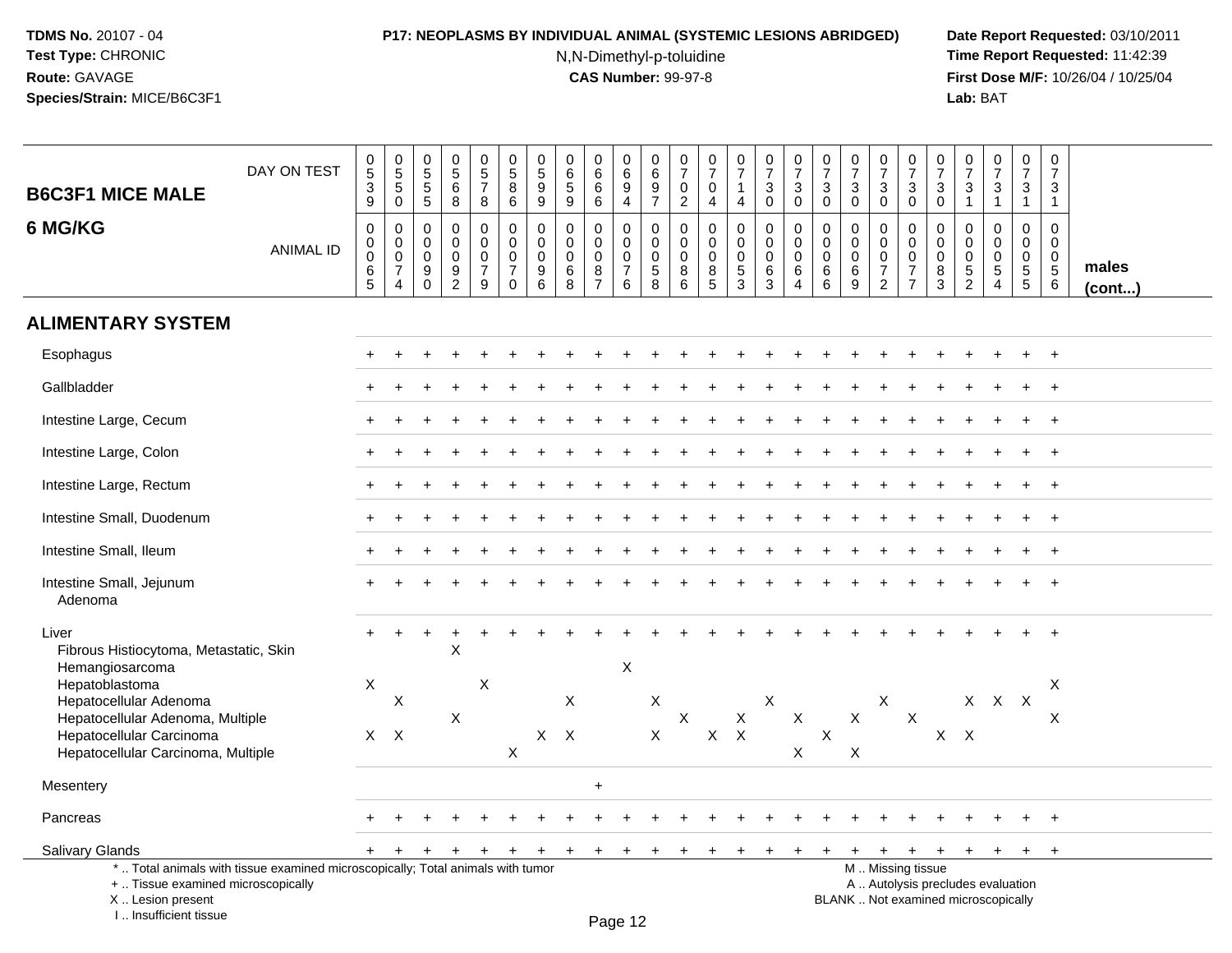## **P17: NEOPLASMS BY INDIVIDUAL ANIMAL (SYSTEMIC LESIONS ABRIDGED) Date Report Requested:** 03/10/2011

N,N-Dimethyl-p-toluidine

 **Time Report Requested:** 11:42:39 **First Dose M/F:** 10/26/04 / 10/25/04<br>Lab: BAT **Lab:** BAT

| <b>B6C3F1 MICE MALE</b>                                  | DAY ON TEST                                                                     | $\begin{array}{c} 0 \\ 5 \\ 3 \end{array}$<br>$\boldsymbol{9}$ | $\begin{array}{c} 0 \\ 5 \end{array}$<br>$\,$ 5 $\,$<br>$\pmb{0}$             | $\begin{array}{c} 0 \\ 5 \end{array}$<br>$\sqrt{5}$<br>$\sqrt{5}$ | $0$<br>5<br>6<br>8                               | $\begin{array}{c} 0 \\ 5 \\ 7 \end{array}$<br>8        | $\begin{array}{c} 0 \\ 5 \end{array}$<br>$\bf 8$<br>6                 | 0<br>$\frac{5}{9}$<br>$\boldsymbol{9}$    | $\mathbf 0$<br>$6\phantom{1}6$<br>$\sqrt{5}$<br>9                    | 0<br>6<br>$\,6$<br>$\,6\,$                                               | $\begin{array}{c} 0 \\ 6 \\ 9 \end{array}$<br>$\overline{4}$     | $\pmb{0}$<br>$6\phantom{a}$<br>$\frac{9}{7}$                             | 0<br>$\overline{7}$<br>$\pmb{0}$<br>$\overline{2}$       | $\begin{array}{c} 0 \\ 7 \end{array}$<br>$\pmb{0}$<br>$\overline{4}$               | $\frac{0}{7}$<br>$\mathbf{1}$<br>4               | $\begin{array}{c} 0 \\ 7 \end{array}$<br>$\mathbf{3}$<br>0 | $\frac{0}{7}$<br>3<br>$\overline{0}$                | $\begin{smallmatrix}0\\7\end{smallmatrix}$<br>$\mathbf{3}$<br>$\mathbf 0$ | $\begin{array}{c} 0 \\ 7 \end{array}$<br>$\mathbf{3}$<br>$\mathbf 0$ | $\frac{0}{7}$<br>$_{\rm 0}^3$                                       | $\begin{smallmatrix}0\\7\end{smallmatrix}$<br>$_{0}^{3}$            | $\frac{0}{7}$<br>3<br>$\mathsf 0$                          | $\frac{0}{7}$<br>$\sqrt{3}$<br>$\overline{1}$     | $\frac{0}{7}$<br>$\mathbf{3}$<br>$\mathbf{1}$                             | $\frac{0}{7}$<br>$\mathbf{3}$<br>$\mathbf{1}$                 | $\mathbf 0$<br>$\overline{7}$<br>$\mathbf{3}$<br>$\overline{1}$             |                       |
|----------------------------------------------------------|---------------------------------------------------------------------------------|----------------------------------------------------------------|-------------------------------------------------------------------------------|-------------------------------------------------------------------|--------------------------------------------------|--------------------------------------------------------|-----------------------------------------------------------------------|-------------------------------------------|----------------------------------------------------------------------|--------------------------------------------------------------------------|------------------------------------------------------------------|--------------------------------------------------------------------------|----------------------------------------------------------|------------------------------------------------------------------------------------|--------------------------------------------------|------------------------------------------------------------|-----------------------------------------------------|---------------------------------------------------------------------------|----------------------------------------------------------------------|---------------------------------------------------------------------|---------------------------------------------------------------------|------------------------------------------------------------|---------------------------------------------------|---------------------------------------------------------------------------|---------------------------------------------------------------|-----------------------------------------------------------------------------|-----------------------|
| 6 MG/KG                                                  | <b>ANIMAL ID</b>                                                                | $\mathbf 0$<br>$\mathbf 0$<br>$\,0\,$<br>$6\over 5$            | $\mathbf 0$<br>$\mathbf 0$<br>$\mathbf 0$<br>$\overline{7}$<br>$\overline{4}$ | $\mathbf 0$<br>$\mathbf 0$<br>$\Omega$<br>9<br>$\mathbf 0$        | $\mathbf 0$<br>0<br>$\mathbf 0$<br>$\frac{9}{2}$ | 0<br>$\mathbf 0$<br>$\mathbf 0$<br>$\overline{7}$<br>9 | $\mathbf 0$<br>$\pmb{0}$<br>$\mathbf 0$<br>$\overline{7}$<br>$\Omega$ | 0<br>$\mathbf 0$<br>$\mathbf 0$<br>9<br>6 | $\mathbf 0$<br>$\mathbf 0$<br>$\mathbf 0$<br>$\,6$<br>$\overline{8}$ | 0<br>$\mathbf 0$<br>$\mathbf 0$<br>$\begin{array}{c} 8 \\ 7 \end{array}$ | 0<br>$\ddot{\mathbf{0}}$<br>$\mathsf{O}\xspace$<br>$\frac{7}{6}$ | 0<br>$\mathbf 0$<br>$\mathbf 0$<br>$\begin{array}{c} 5 \\ 8 \end{array}$ | $\mathbf 0$<br>$\mathbf{0}$<br>$\mathbf 0$<br>$_{6}^{8}$ | $\mathbf 0$<br>$\mathbf 0$<br>$\mathbf 0$<br>$\begin{array}{c} 8 \\ 5 \end{array}$ | 0<br>$\mathbf 0$<br>$\mathbf 0$<br>$\frac{5}{3}$ | $\mathbf 0$<br>0<br>$\mathbf 0$<br>6<br>$\overline{3}$     | 0<br>$\mathbf 0$<br>$\Omega$<br>6<br>$\overline{4}$ | 0<br>0<br>$\mathbf 0$<br>$^6_{\ 6}$                                       | $\mathbf 0$<br>$\mathbf 0$<br>$\Omega$<br>$^6_9$                     | 0<br>$\mathbf 0$<br>$\mathbf 0$<br>$\overline{7}$<br>$\overline{2}$ | 0<br>$\mathbf 0$<br>$\mathbf 0$<br>$\overline{7}$<br>$\overline{7}$ | $\Omega$<br>$\mathbf 0$<br>$\Omega$<br>8<br>$\overline{3}$ | 0<br>$\mathbf{0}$<br>$\mathbf 0$<br>$\frac{5}{2}$ | $\mathbf 0$<br>$\mathbf 0$<br>$\mathbf 0$<br>$\sqrt{5}$<br>$\overline{4}$ | $\mathbf 0$<br>$\overline{0}$<br>$\mathbf 0$<br>$\frac{5}{5}$ | $\mathbf 0$<br>$\mathbf{0}$<br>$\mathbf 0$<br>$\sqrt{5}$<br>$6\overline{6}$ | males<br>$($ cont $)$ |
| Hepatocellular Carcinoma, Metastatic, Liver              |                                                                                 |                                                                |                                                                               |                                                                   |                                                  |                                                        |                                                                       |                                           |                                                                      |                                                                          |                                                                  |                                                                          |                                                          |                                                                                    |                                                  |                                                            |                                                     |                                                                           |                                                                      |                                                                     |                                                                     |                                                            |                                                   |                                                                           |                                                               |                                                                             |                       |
| Stomach, Forestomach<br>Squamous Cell Papilloma          |                                                                                 |                                                                |                                                                               |                                                                   |                                                  |                                                        |                                                                       |                                           |                                                                      |                                                                          |                                                                  |                                                                          |                                                          |                                                                                    |                                                  |                                                            |                                                     |                                                                           |                                                                      |                                                                     |                                                                     |                                                            |                                                   |                                                                           |                                                               |                                                                             |                       |
| Stomach, Glandular                                       |                                                                                 |                                                                |                                                                               |                                                                   |                                                  |                                                        |                                                                       |                                           |                                                                      |                                                                          |                                                                  |                                                                          |                                                          |                                                                                    |                                                  |                                                            |                                                     |                                                                           |                                                                      |                                                                     |                                                                     |                                                            |                                                   |                                                                           | $\ddot{}$                                                     | $+$                                                                         |                       |
| Tooth<br>Odontoma                                        |                                                                                 |                                                                | $\ddot{}$                                                                     |                                                                   |                                                  |                                                        |                                                                       | ÷                                         |                                                                      |                                                                          |                                                                  |                                                                          |                                                          |                                                                                    |                                                  |                                                            |                                                     |                                                                           |                                                                      |                                                                     | X                                                                   |                                                            |                                                   | $+$                                                                       | $\ddot{}$                                                     | $+$                                                                         |                       |
| <b>CARDIOVASCULAR SYSTEM</b>                             |                                                                                 |                                                                |                                                                               |                                                                   |                                                  |                                                        |                                                                       |                                           |                                                                      |                                                                          |                                                                  |                                                                          |                                                          |                                                                                    |                                                  |                                                            |                                                     |                                                                           |                                                                      |                                                                     |                                                                     |                                                            |                                                   |                                                                           |                                                               |                                                                             |                       |
| <b>Blood Vessel</b>                                      |                                                                                 |                                                                |                                                                               |                                                                   |                                                  |                                                        |                                                                       |                                           |                                                                      |                                                                          |                                                                  |                                                                          |                                                          |                                                                                    |                                                  |                                                            |                                                     |                                                                           |                                                                      |                                                                     |                                                                     |                                                            |                                                   |                                                                           |                                                               | $+$                                                                         |                       |
| Heart                                                    |                                                                                 |                                                                |                                                                               |                                                                   |                                                  |                                                        |                                                                       |                                           |                                                                      |                                                                          |                                                                  |                                                                          |                                                          |                                                                                    |                                                  |                                                            |                                                     |                                                                           |                                                                      |                                                                     |                                                                     |                                                            |                                                   |                                                                           |                                                               |                                                                             |                       |
| <b>ENDOCRINE SYSTEM</b>                                  |                                                                                 |                                                                |                                                                               |                                                                   |                                                  |                                                        |                                                                       |                                           |                                                                      |                                                                          |                                                                  |                                                                          |                                                          |                                                                                    |                                                  |                                                            |                                                     |                                                                           |                                                                      |                                                                     |                                                                     |                                                            |                                                   |                                                                           |                                                               |                                                                             |                       |
| <b>Adrenal Cortex</b><br>Bilateral, Subcapsular, Adenoma |                                                                                 |                                                                |                                                                               |                                                                   |                                                  |                                                        |                                                                       |                                           |                                                                      |                                                                          |                                                                  |                                                                          |                                                          |                                                                                    |                                                  |                                                            |                                                     |                                                                           |                                                                      |                                                                     |                                                                     |                                                            |                                                   |                                                                           |                                                               | $+$                                                                         |                       |
| Subcapsular, Adenoma                                     |                                                                                 |                                                                |                                                                               |                                                                   |                                                  |                                                        |                                                                       |                                           |                                                                      |                                                                          |                                                                  |                                                                          |                                                          |                                                                                    |                                                  |                                                            |                                                     | $\mathsf X$                                                               |                                                                      |                                                                     |                                                                     |                                                            |                                                   |                                                                           |                                                               |                                                                             |                       |
| Adrenal Medulla                                          |                                                                                 |                                                                |                                                                               |                                                                   |                                                  |                                                        |                                                                       |                                           |                                                                      |                                                                          |                                                                  |                                                                          |                                                          |                                                                                    |                                                  |                                                            |                                                     |                                                                           |                                                                      |                                                                     |                                                                     |                                                            |                                                   |                                                                           |                                                               |                                                                             |                       |
| Islets, Pancreatic<br>Adenoma<br>Adenoma, Multiple       |                                                                                 |                                                                |                                                                               |                                                                   |                                                  |                                                        |                                                                       |                                           |                                                                      |                                                                          |                                                                  |                                                                          |                                                          |                                                                                    |                                                  |                                                            |                                                     |                                                                           |                                                                      |                                                                     |                                                                     |                                                            |                                                   |                                                                           |                                                               |                                                                             |                       |
| Parathyroid Gland                                        |                                                                                 |                                                                |                                                                               |                                                                   |                                                  |                                                        |                                                                       |                                           |                                                                      |                                                                          |                                                                  |                                                                          |                                                          |                                                                                    | м                                                |                                                            |                                                     |                                                                           |                                                                      |                                                                     |                                                                     |                                                            |                                                   |                                                                           |                                                               |                                                                             |                       |
| <b>Pituitary Gland</b>                                   |                                                                                 |                                                                |                                                                               |                                                                   |                                                  |                                                        |                                                                       |                                           |                                                                      |                                                                          |                                                                  |                                                                          |                                                          |                                                                                    |                                                  |                                                            |                                                     |                                                                           |                                                                      |                                                                     |                                                                     |                                                            |                                                   |                                                                           |                                                               | $+$                                                                         |                       |
| <b>Thyroid Gland</b>                                     |                                                                                 |                                                                |                                                                               |                                                                   |                                                  |                                                        |                                                                       |                                           |                                                                      |                                                                          |                                                                  |                                                                          |                                                          |                                                                                    |                                                  |                                                            |                                                     |                                                                           |                                                                      |                                                                     |                                                                     |                                                            |                                                   |                                                                           |                                                               | $+$                                                                         |                       |
| +  Tissue examined microscopically                       | *  Total animals with tissue examined microscopically; Total animals with tumor |                                                                |                                                                               |                                                                   |                                                  |                                                        |                                                                       |                                           |                                                                      |                                                                          |                                                                  |                                                                          |                                                          |                                                                                    |                                                  |                                                            |                                                     |                                                                           |                                                                      |                                                                     | M  Missing tissue                                                   |                                                            |                                                   | A  Autolysis precludes evaluation                                         |                                                               |                                                                             |                       |

 Lesion present BLANK .. Not examined microscopicallyX .. Lesion present

I .. Insufficient tissue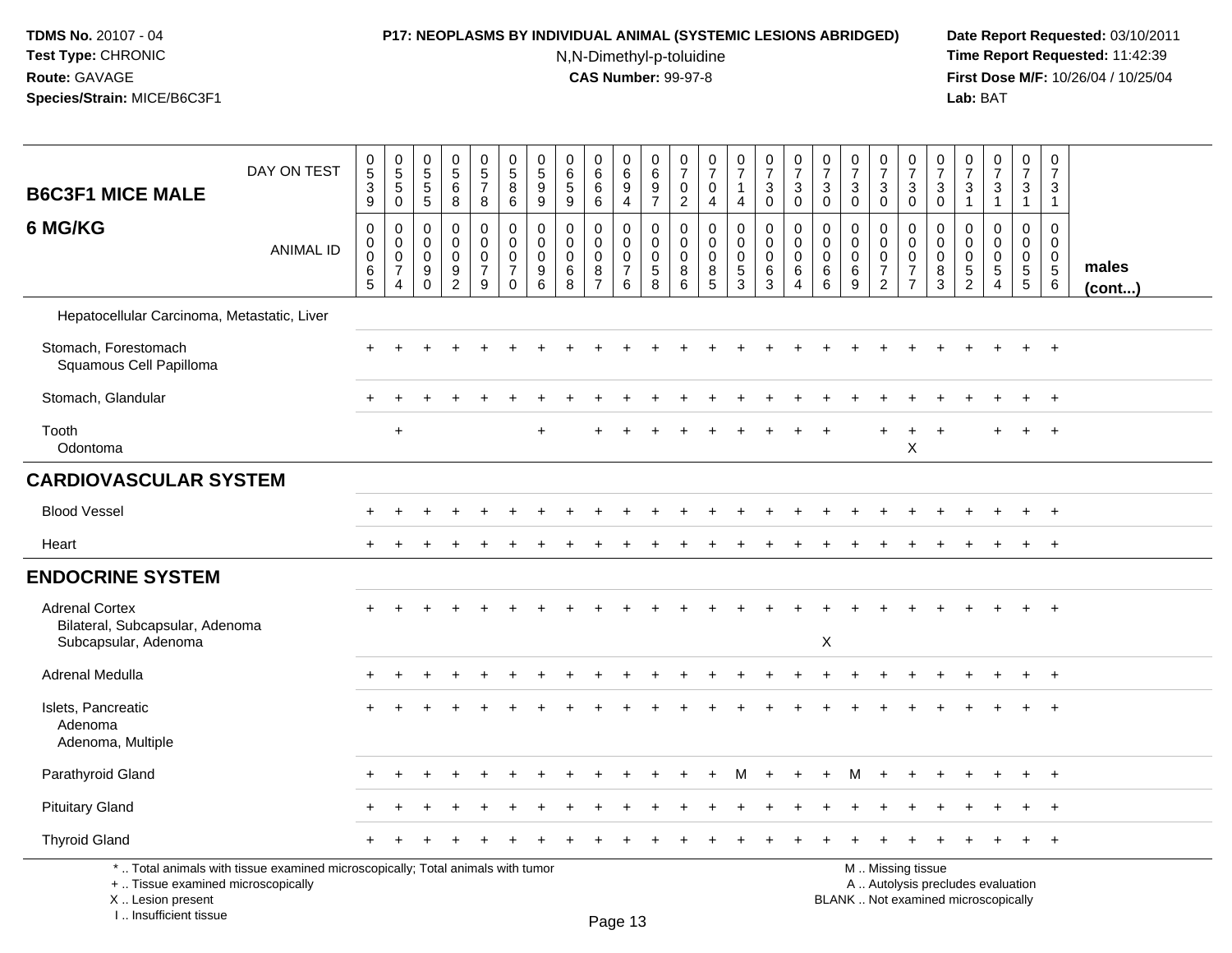#### **P17: NEOPLASMS BY INDIVIDUAL ANIMAL (SYSTEMIC LESIONS ABRIDGED) Date Report Requested:** 03/10/2011

N,N-Dimethyl-p-toluidine

 **Time Report Requested:** 11:42:39 **First Dose M/F:** 10/26/04 / 10/25/04 Lab: BAT **Lab:** BAT

| <b>B6C3F1 MICE MALE</b> | DAY ON TEST      | 0<br>5 <sup>5</sup><br>3<br>9    | U<br>.5<br>.5<br>0                | $\mathbf 0$<br>ັ<br>ັ<br>G | 0<br>ົວ<br>8 | 0<br>đ<br>-<br>8      | ν<br>đ<br>ິ<br>6 | 0<br>৾৾<br>9<br>9 | 0<br>6<br>C.<br>9     | 0<br>6<br>6<br>$\epsilon$ | 0<br>6<br>a<br>◡ | v<br>c<br>U<br>9       | U<br>U       | ◡<br>U                     |        | -<br>د | v<br>J      | υ<br>3<br>0      | ັບ<br>ັ      | v<br>ົ<br>ت.<br>0 | ◡<br>3                      | v<br>3                  | 0<br>◠<br>J.                | 0<br>-<br>3                                 | 0<br>$\sqrt{2}$<br>J                    |                       |
|-------------------------|------------------|----------------------------------|-----------------------------------|----------------------------|--------------|-----------------------|------------------|-------------------|-----------------------|---------------------------|------------------|------------------------|--------------|----------------------------|--------|--------|-------------|------------------|--------------|-------------------|-----------------------------|-------------------------|-----------------------------|---------------------------------------------|-----------------------------------------|-----------------------|
| 6 MG/KG                 | <b>ANIMAL ID</b> | 0<br>0<br>$\mathbf{0}$<br>6<br>5 | U<br>U<br>U<br>$\rightarrow$<br>4 | υ<br>0<br>υ<br>9<br>0      | O<br>2       | 0<br>0<br>0<br>-<br>9 | U                | U<br>0<br>9<br>6  | 0<br>0<br>0<br>6<br>8 | 0<br>8                    | 0<br>υ<br>6      | U<br>v<br>∽<br>ັບ<br>8 | $\circ$<br>6 | v<br>ັ<br>◡<br>o<br>o<br>G | G<br>3 | 6<br>◠ | U<br>U<br>6 | 0<br>U<br>6<br>6 | ν<br>ັບ<br>6 | ົ                 | u<br>u<br>U<br>$\circ$<br>3 | υ<br>υ<br>G<br><u>_</u> | 0<br>0<br><sub>5</sub><br>4 | 0<br>0<br>0<br>$\mathbf{p}$<br>$\mathbf{p}$ | 0<br>$\overline{\phantom{0}}$<br>5<br>6 | males<br>$($ cont $)$ |

# **GENERAL BODY SYSTEM**

NONE

#### **GENITAL SYSTEM**Coagulating Gland $\alpha$ Epididymis <sup>+</sup> <sup>+</sup> <sup>+</sup> <sup>+</sup> <sup>+</sup> <sup>+</sup> <sup>+</sup> <sup>+</sup> <sup>+</sup> <sup>+</sup> <sup>+</sup> <sup>+</sup> <sup>+</sup> <sup>+</sup> <sup>+</sup> <sup>+</sup> <sup>+</sup> <sup>+</sup> <sup>+</sup> <sup>+</sup> <sup>+</sup> <sup>+</sup> <sup>+</sup> <sup>+</sup> <sup>+</sup> Preputial Gland $\alpha$  <sup>+</sup> <sup>+</sup> <sup>+</sup> <sup>+</sup> <sup>+</sup> <sup>+</sup> <sup>+</sup> <sup>+</sup> <sup>+</sup> <sup>+</sup> <sup>+</sup> <sup>+</sup> <sup>+</sup> <sup>+</sup> <sup>+</sup> <sup>+</sup> <sup>+</sup> <sup>+</sup> <sup>+</sup> <sup>+</sup> <sup>+</sup> <sup>+</sup> <sup>+</sup> <sup>+</sup> Prostate $e$  + <sup>+</sup> <sup>+</sup> <sup>+</sup> <sup>+</sup> <sup>+</sup> <sup>+</sup> <sup>+</sup> <sup>+</sup> <sup>+</sup> <sup>+</sup> <sup>+</sup> <sup>+</sup> <sup>+</sup> <sup>+</sup> <sup>+</sup> <sup>+</sup> <sup>+</sup> <sup>+</sup> <sup>+</sup> <sup>+</sup> <sup>+</sup> <sup>+</sup> <sup>+</sup> <sup>+</sup> Seminal Vesicle $e$  + <sup>+</sup> <sup>+</sup> <sup>+</sup> <sup>+</sup> <sup>+</sup> <sup>+</sup> <sup>+</sup> <sup>+</sup> <sup>+</sup> <sup>+</sup> <sup>+</sup> <sup>+</sup> <sup>+</sup> <sup>+</sup> <sup>+</sup> <sup>+</sup> <sup>+</sup> <sup>+</sup> <sup>+</sup> <sup>+</sup> <sup>+</sup> <sup>+</sup> <sup>+</sup> <sup>+</sup> Testes <sup>+</sup> <sup>+</sup> <sup>+</sup> <sup>+</sup> <sup>+</sup> <sup>+</sup> <sup>+</sup> <sup>+</sup> <sup>+</sup> <sup>+</sup> <sup>+</sup> <sup>+</sup> <sup>+</sup> <sup>+</sup> <sup>+</sup> <sup>+</sup> <sup>+</sup> <sup>+</sup> <sup>+</sup> <sup>+</sup> <sup>+</sup> <sup>+</sup> <sup>+</sup> <sup>+</sup> <sup>+</sup> **HEMATOPOIETIC SYSTEM**Bone Marrow <sup>+</sup> <sup>+</sup> <sup>+</sup> <sup>+</sup> <sup>+</sup> <sup>+</sup> <sup>+</sup> <sup>+</sup> <sup>+</sup> <sup>+</sup> <sup>+</sup> <sup>+</sup> <sup>+</sup> <sup>+</sup> <sup>+</sup> <sup>+</sup> <sup>+</sup> <sup>+</sup> <sup>+</sup> <sup>+</sup> <sup>+</sup> <sup>+</sup> <sup>+</sup> <sup>+</sup> <sup>+</sup> Lymph Node <sup>+</sup> <sup>+</sup> Lymph Node, Mandibularr + <sup>+</sup> <sup>+</sup> <sup>+</sup> <sup>+</sup> <sup>+</sup> <sup>+</sup> <sup>+</sup> <sup>+</sup> <sup>+</sup> <sup>+</sup> <sup>+</sup> <sup>+</sup> <sup>+</sup> <sup>+</sup> <sup>+</sup> <sup>+</sup> <sup>+</sup> <sup>+</sup> <sup>+</sup> <sup>+</sup> <sup>+</sup> <sup>+</sup> <sup>+</sup> <sup>+</sup> Lymph Node, Mesenteric $\overline{c}$  + <sup>+</sup> <sup>+</sup> <sup>+</sup> <sup>+</sup> <sup>+</sup> <sup>+</sup> <sup>+</sup> <sup>+</sup> <sup>+</sup> <sup>+</sup> <sup>+</sup> <sup>+</sup> <sup>+</sup> <sup>+</sup> <sup>+</sup> <sup>+</sup> <sup>+</sup> <sup>+</sup> <sup>+</sup> <sup>+</sup> <sup>+</sup> <sup>+</sup> <sup>+</sup> <sup>+</sup> Spleenleen<br>Hemangiosarcoma <sup>+</sup> <sup>+</sup> <sup>+</sup> <sup>+</sup> <sup>+</sup> <sup>+</sup> <sup>+</sup> <sup>+</sup> <sup>+</sup> <sup>+</sup> <sup>+</sup> <sup>+</sup> <sup>+</sup> <sup>+</sup> <sup>+</sup> <sup>+</sup> <sup>+</sup> <sup>+</sup> <sup>+</sup> <sup>+</sup> <sup>+</sup> <sup>+</sup> <sup>+</sup> <sup>+</sup> a  $X$ Thymus <sup>+</sup> <sup>+</sup> <sup>+</sup> <sup>+</sup> <sup>+</sup> <sup>+</sup> <sup>+</sup> <sup>+</sup> <sup>+</sup> <sup>+</sup> <sup>M</sup><sup>+</sup> <sup>+</sup> <sup>+</sup> <sup>+</sup> <sup>+</sup> <sup>+</sup> <sup>+</sup> <sup>+</sup> <sup>+</sup> <sup>+</sup> <sup>+</sup> <sup>+</sup> <sup>+</sup> <sup>+</sup>

\* .. Total animals with tissue examined microscopically; Total animals with tumor

+ .. Tissue examined microscopically

X .. Lesion present

I .. Insufficient tissue

 M .. Missing tissuey the contract of the contract of the contract of the contract of the contract of  $\mathsf A$  . Autolysis precludes evaluation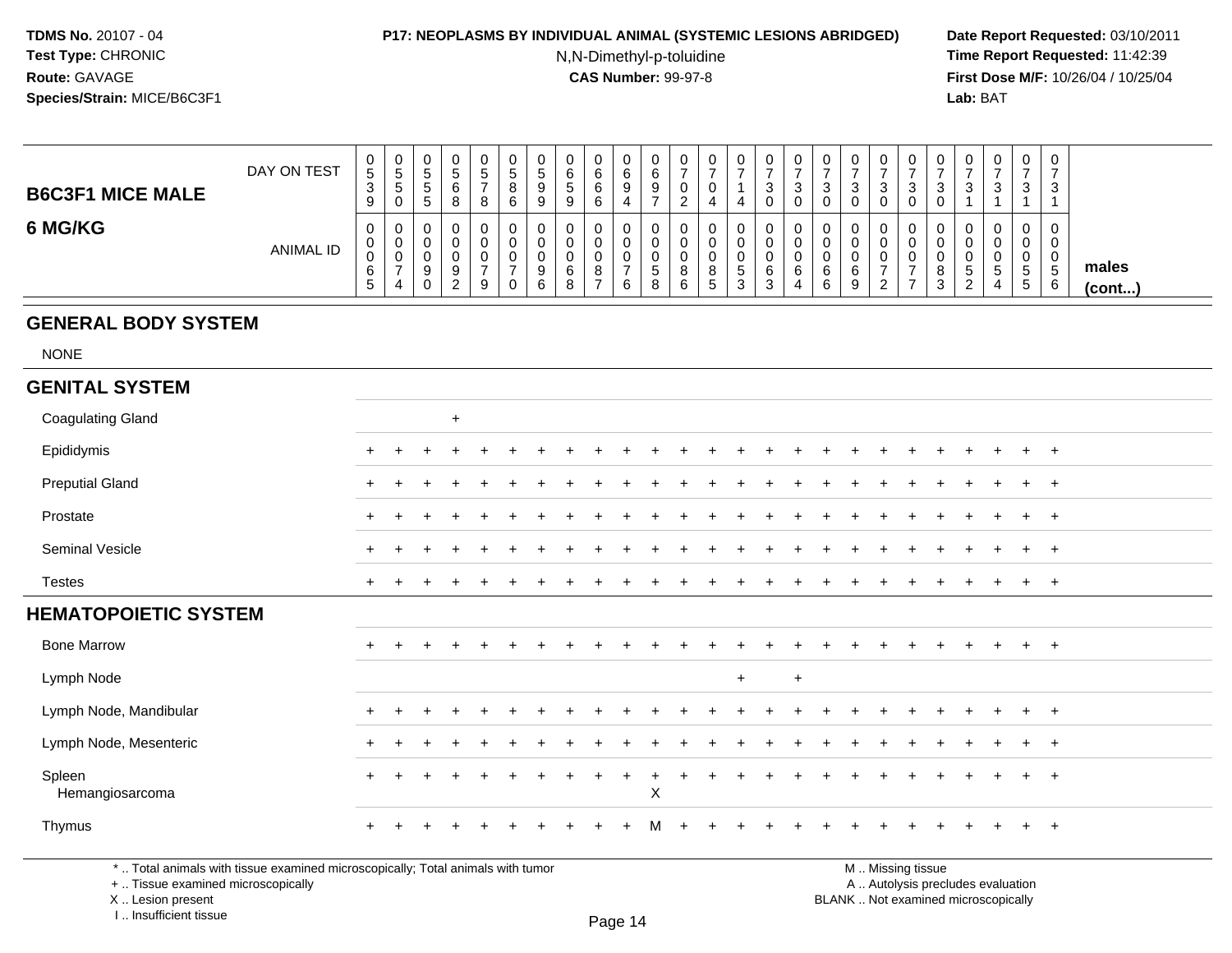# **P17: NEOPLASMS BY INDIVIDUAL ANIMAL (SYSTEMIC LESIONS ABRIDGED) Date Report Requested:** 03/10/2011

N,N-Dimethyl-p-toluidine

| DAY ON TEST<br><b>B6C3F1 MICE MALE</b>                                                                                                                                                                                                                                                                                       | $\begin{array}{c} 0 \\ 5 \end{array}$<br>$\ensuremath{\mathsf{3}}$<br>9 | $\begin{array}{c} 0 \\ 5 \end{array}$<br>5<br>$\mathbf 0$ | $\pmb{0}$<br>$\overline{5}$<br>$\sqrt{5}$<br>5                 | $\begin{array}{c} 0 \\ 5 \end{array}$<br>6<br>8                       | $\begin{array}{c} 0 \\ 5 \end{array}$<br>$\overline{7}$<br>8 | $\begin{array}{c} 0 \\ 5 \end{array}$<br>$\bf 8$<br>6       | $\begin{smallmatrix}0\0\5\end{smallmatrix}$<br>9<br>9    | $\begin{array}{c} 0 \\ 6 \\ 5 \end{array}$<br>9           | 0<br>$\overline{6}$<br>$\,6\,$<br>6               | $\mathbf 0$<br>$\,6\,$<br>9<br>$\overline{4}$                    | 0<br>$\,6\,$<br>9<br>$\overline{7}$                | $\frac{0}{7}$<br>$\mathbf 0$<br>$\overline{2}$                | $\frac{0}{7}$<br>$\mathbf 0$<br>4         | $\begin{array}{c} 0 \\ 7 \end{array}$<br>$\mathbf{1}$<br>$\overline{4}$ | $\frac{0}{7}$<br>$\sqrt{3}$<br>$\mathbf 0$                         | $\frac{0}{7}$<br>$\mathbf{3}$<br>$\mathbf 0$                     | $\begin{array}{c} 0 \\ 7 \end{array}$<br>$\sqrt{3}$<br>$\mathbf 0$ | $\frac{0}{7}$<br>3<br>$\mathbf 0$     | $\frac{0}{7}$<br>$\mathbf{3}$<br>$\mathbf 0$                        | $\frac{0}{7}$<br>3<br>$\mathbf 0$                                                             | $\begin{smallmatrix}0\\7\end{smallmatrix}$<br>$\sqrt{3}$<br>$\mathbf 0$ | $\frac{0}{7}$<br>$\sqrt{3}$<br>1                                        | $\begin{smallmatrix}0\\7\end{smallmatrix}$<br>$\mathsf 3$<br>$\mathbf{1}$ | $\mathbf 0$<br>$\overline{7}$<br>$\ensuremath{\mathsf{3}}$<br>$\overline{1}$ | $\mathbf 0$<br>$\overline{7}$<br>3<br>$\mathbf{1}$           |                       |
|------------------------------------------------------------------------------------------------------------------------------------------------------------------------------------------------------------------------------------------------------------------------------------------------------------------------------|-------------------------------------------------------------------------|-----------------------------------------------------------|----------------------------------------------------------------|-----------------------------------------------------------------------|--------------------------------------------------------------|-------------------------------------------------------------|----------------------------------------------------------|-----------------------------------------------------------|---------------------------------------------------|------------------------------------------------------------------|----------------------------------------------------|---------------------------------------------------------------|-------------------------------------------|-------------------------------------------------------------------------|--------------------------------------------------------------------|------------------------------------------------------------------|--------------------------------------------------------------------|---------------------------------------|---------------------------------------------------------------------|-----------------------------------------------------------------------------------------------|-------------------------------------------------------------------------|-------------------------------------------------------------------------|---------------------------------------------------------------------------|------------------------------------------------------------------------------|--------------------------------------------------------------|-----------------------|
| 6 MG/KG<br><b>ANIMAL ID</b>                                                                                                                                                                                                                                                                                                  | $\boldsymbol{0}$<br>$\mathbf 0$<br>$\mathbf 0$<br>$\,6\,$<br>5          | $\mathbf 0$<br>$\mathbf 0$<br>0<br>$\overline{7}$<br>4    | $\mathbf 0$<br>$\mathbf 0$<br>$\mathbf 0$<br>$9\,$<br>$\Omega$ | $\mathbf 0$<br>$\mathbf 0$<br>0<br>$\boldsymbol{9}$<br>$\overline{2}$ | 0<br>$\mathbf 0$<br>$\mathbf 0$<br>$\overline{7}$<br>9       | $\pmb{0}$<br>$\mathbf 0$<br>0<br>$\overline{7}$<br>$\Omega$ | $\mathbf 0$<br>$\mathbf 0$<br>0<br>$\boldsymbol{9}$<br>6 | $\mathbf 0$<br>$\mathbf 0$<br>$\mathbf 0$<br>$\,6\,$<br>8 | $\mathbf 0$<br>0<br>0<br>$\bf8$<br>$\overline{7}$ | $\mathbf 0$<br>$\mathbf 0$<br>$\mathbf 0$<br>$\overline{7}$<br>6 | $\mathbf 0$<br>0<br>$\mathbf 0$<br>$\sqrt{5}$<br>8 | $\mathbf 0$<br>$\mathbf 0$<br>$\mathbf 0$<br>8<br>$6^{\circ}$ | $\mathbf 0$<br>$\mathbf 0$<br>0<br>8<br>5 | $\mathsf 0$<br>$\mathsf 0$<br>$\mathbf 0$<br>5<br>$\overline{3}$        | $\pmb{0}$<br>$\mathsf 0$<br>$\mathbf 0$<br>$\,6\,$<br>$\mathbf{3}$ | $\mathbf 0$<br>$\mathbf 0$<br>$\mathbf 0$<br>6<br>$\overline{4}$ | $\mathbf 0$<br>$\mathbf 0$<br>$\mathbf 0$<br>$\,6$<br>6            | 0<br>$\mathbf 0$<br>0<br>$\,6\,$<br>9 | 0<br>$\mathbf 0$<br>$\mathbf 0$<br>$\overline{7}$<br>$\overline{2}$ | $\mathbf 0$<br>$\mathbf 0$<br>0<br>$\overline{7}$<br>$\overline{7}$                           | $\mathbf 0$<br>$\mathbf 0$<br>0<br>$\, 8$<br>3                          | $\mathbf 0$<br>$\mathbf 0$<br>$\pmb{0}$<br>$\sqrt{5}$<br>$\overline{2}$ | $\mathbf 0$<br>$\mathbf 0$<br>$\mathbf 0$<br>$\sqrt{5}$<br>$\overline{4}$ | $\mathbf 0$<br>$\mathbf 0$<br>$\mathbf 0$<br>$\sqrt{5}$<br>$5\phantom{.0}$   | $\mathbf 0$<br>$\mathbf 0$<br>$\mathbf 0$<br>$\sqrt{5}$<br>6 | males<br>$($ cont $)$ |
| <b>INTEGUMENTARY SYSTEM</b>                                                                                                                                                                                                                                                                                                  |                                                                         |                                                           |                                                                |                                                                       |                                                              |                                                             |                                                          |                                                           |                                                   |                                                                  |                                                    |                                                               |                                           |                                                                         |                                                                    |                                                                  |                                                                    |                                       |                                                                     |                                                                                               |                                                                         |                                                                         |                                                                           |                                                                              |                                                              |                       |
| <b>Mammary Gland</b>                                                                                                                                                                                                                                                                                                         | м                                                                       | м                                                         | м                                                              | M                                                                     | M                                                            | M                                                           | M                                                        | M                                                         | M                                                 | M                                                                | M                                                  | M                                                             | M                                         | M                                                                       | M                                                                  | M                                                                | M                                                                  | M                                     | M                                                                   | M                                                                                             | M                                                                       | M                                                                       | - M                                                                       | M M                                                                          |                                                              |                       |
| Skin<br>Subcutaneous Tissue, Fibrous Histiocytoma<br>Subcutaneous Tissue, Lipoma<br>Subcutaneous Tissue, Melanoma Malignant                                                                                                                                                                                                  |                                                                         |                                                           |                                                                | X                                                                     |                                                              |                                                             |                                                          | X                                                         |                                                   |                                                                  |                                                    |                                                               |                                           |                                                                         |                                                                    |                                                                  |                                                                    |                                       |                                                                     |                                                                                               |                                                                         |                                                                         |                                                                           |                                                                              |                                                              |                       |
| <b>MUSCULOSKELETAL SYSTEM</b>                                                                                                                                                                                                                                                                                                |                                                                         |                                                           |                                                                |                                                                       |                                                              |                                                             |                                                          |                                                           |                                                   |                                                                  |                                                    |                                                               |                                           |                                                                         |                                                                    |                                                                  |                                                                    |                                       |                                                                     |                                                                                               |                                                                         |                                                                         |                                                                           |                                                                              |                                                              |                       |
| <b>Bone</b>                                                                                                                                                                                                                                                                                                                  |                                                                         |                                                           |                                                                |                                                                       |                                                              |                                                             |                                                          |                                                           |                                                   |                                                                  |                                                    |                                                               |                                           |                                                                         |                                                                    |                                                                  |                                                                    |                                       |                                                                     |                                                                                               |                                                                         |                                                                         |                                                                           |                                                                              |                                                              |                       |
| <b>Skeletal Muscle</b>                                                                                                                                                                                                                                                                                                       |                                                                         |                                                           |                                                                |                                                                       |                                                              |                                                             |                                                          |                                                           |                                                   |                                                                  |                                                    |                                                               |                                           |                                                                         |                                                                    |                                                                  |                                                                    |                                       |                                                                     |                                                                                               |                                                                         |                                                                         |                                                                           |                                                                              |                                                              |                       |
| <b>NERVOUS SYSTEM</b>                                                                                                                                                                                                                                                                                                        |                                                                         |                                                           |                                                                |                                                                       |                                                              |                                                             |                                                          |                                                           |                                                   |                                                                  |                                                    |                                                               |                                           |                                                                         |                                                                    |                                                                  |                                                                    |                                       |                                                                     |                                                                                               |                                                                         |                                                                         |                                                                           |                                                                              |                                                              |                       |
| <b>Brain</b>                                                                                                                                                                                                                                                                                                                 |                                                                         |                                                           |                                                                |                                                                       |                                                              |                                                             |                                                          |                                                           |                                                   |                                                                  |                                                    |                                                               |                                           |                                                                         |                                                                    |                                                                  |                                                                    |                                       |                                                                     |                                                                                               |                                                                         |                                                                         |                                                                           |                                                                              | $\overline{+}$                                               |                       |
| <b>RESPIRATORY SYSTEM</b>                                                                                                                                                                                                                                                                                                    |                                                                         |                                                           |                                                                |                                                                       |                                                              |                                                             |                                                          |                                                           |                                                   |                                                                  |                                                    |                                                               |                                           |                                                                         |                                                                    |                                                                  |                                                                    |                                       |                                                                     |                                                                                               |                                                                         |                                                                         |                                                                           |                                                                              |                                                              |                       |
| Lung<br>Alveolar/Bronchiolar Adenoma<br>Alveolar/Bronchiolar Adenoma, Multiple<br>Alveolar/Bronchiolar Carcinoma<br>Alveolar/Bronchiolar Carcinoma, Multiple<br>Hepatoblastoma, Metastatic, Liver<br>Hepatocellular Carcinoma, Metastatic, Liver<br>Osteosarcoma, Metastatic, Uncertain Primary<br>Site<br>Bronchus, Adenoma | X                                                                       |                                                           |                                                                | X                                                                     |                                                              | $\times$                                                    |                                                          | X                                                         | X                                                 |                                                                  |                                                    |                                                               | $\sf X$                                   |                                                                         | $\mathsf{X}$<br>X                                                  | $\boldsymbol{\mathsf{X}}$                                        | Χ<br>X                                                             | X                                     |                                                                     | X                                                                                             | X<br>X                                                                  |                                                                         |                                                                           | $\ddot{}$<br>$\boldsymbol{\mathsf{X}}$                                       | $+$                                                          |                       |
| Nose                                                                                                                                                                                                                                                                                                                         |                                                                         |                                                           |                                                                |                                                                       |                                                              |                                                             |                                                          |                                                           |                                                   |                                                                  |                                                    |                                                               |                                           |                                                                         |                                                                    |                                                                  |                                                                    |                                       |                                                                     |                                                                                               |                                                                         |                                                                         | $\pm$                                                                     | $+$                                                                          | $+$                                                          |                       |
| *  Total animals with tissue examined microscopically; Total animals with tumor<br>+  Tissue examined microscopically<br>X  Lesion present<br>I Insufficient tissue                                                                                                                                                          |                                                                         |                                                           |                                                                |                                                                       |                                                              |                                                             |                                                          |                                                           | Page 15                                           |                                                                  |                                                    |                                                               |                                           |                                                                         |                                                                    |                                                                  |                                                                    |                                       |                                                                     | M. Missing tissue<br>A  Autolysis precludes evaluation<br>BLANK  Not examined microscopically |                                                                         |                                                                         |                                                                           |                                                                              |                                                              |                       |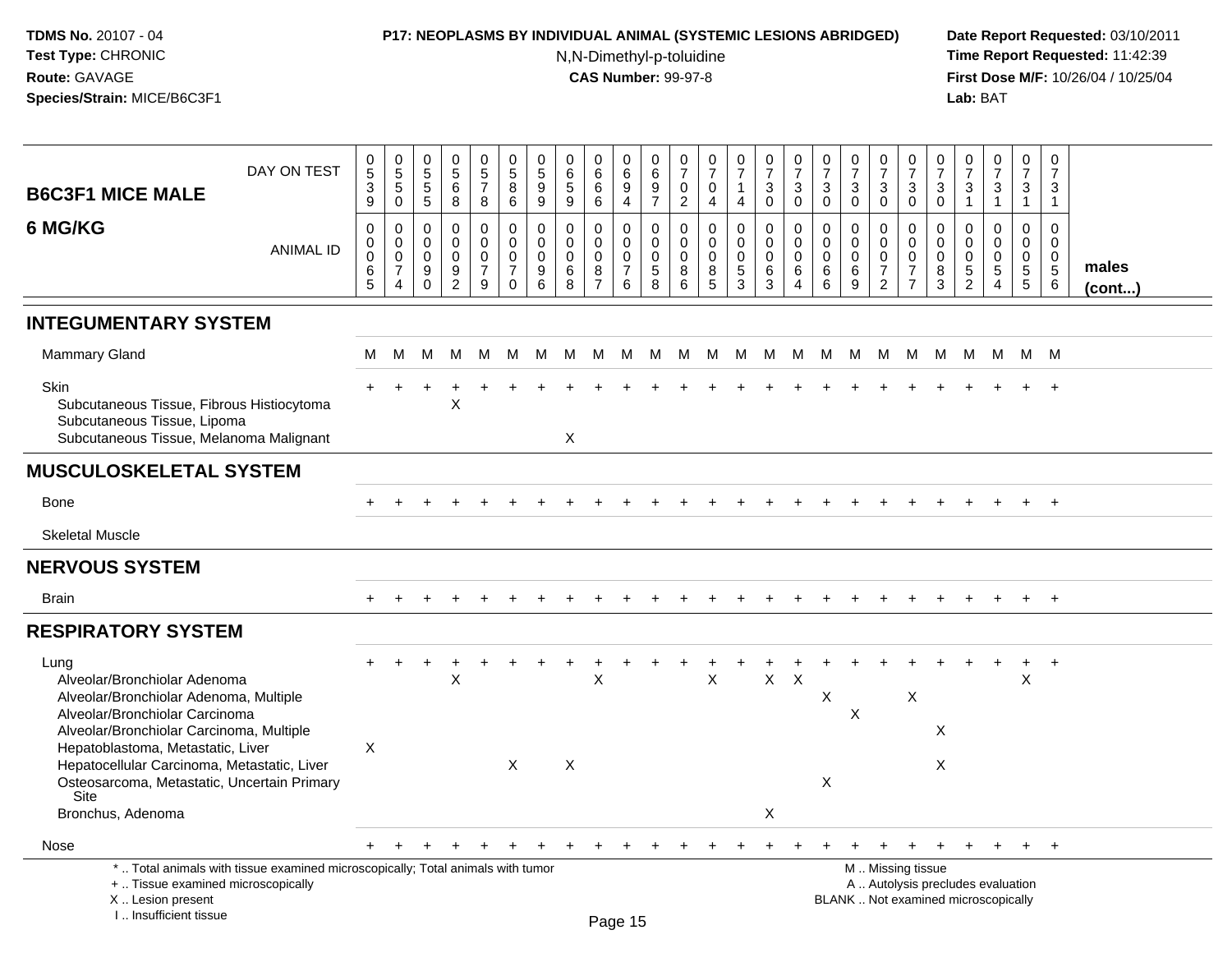## **P17: NEOPLASMS BY INDIVIDUAL ANIMAL (SYSTEMIC LESIONS ABRIDGED) Date Report Requested:** 03/10/2011

N,N-Dimethyl-p-toluidine

 **Time Report Requested:** 11:42:39 **First Dose M/F:** 10/26/04 / 10/25/04 Lab: BAT **Lab:** BAT

| <b>B6C3F1 MICE MALE</b><br>6 MG/KG                    | DAY ON TEST<br><b>ANIMAL ID</b> | $\begin{array}{c} 0 \\ 5 \\ 3 \end{array}$<br>9<br>$\boldsymbol{0}$<br>$\boldsymbol{0}$<br>$\pmb{0}$<br>$\frac{6}{5}$ | $\begin{array}{c} 0 \\ 5 \\ 5 \end{array}$<br>$\,0\,$<br>$\pmb{0}$<br>$\pmb{0}$<br>$\mathbf 0$<br>$\overline{7}$<br>$\overline{4}$ | $\begin{array}{c} 0 \\ 5 \end{array}$<br>$\,$ 5 $\,$<br>5<br>0<br>$\mathbf 0$<br>$\mathbf 0$<br>$\boldsymbol{9}$<br>$\Omega$ | $\begin{array}{c} 0 \\ 5 \\ 6 \end{array}$<br>8<br>0<br>$\pmb{0}$<br>$\pmb{0}$<br>$\frac{9}{2}$ | $\begin{array}{c} 0 \\ 5 \\ 7 \end{array}$<br>8<br>$\mathbf 0$<br>$\pmb{0}$<br>$\pmb{0}$<br>$\overline{7}$<br>9 | $\begin{matrix} 0 \\ 5 \end{matrix}$<br>8<br>6<br>$\mathbf 0$<br>$\mathbf 0$<br>$\mathbf 0$<br>$\overline{7}$<br>$\Omega$ | $\begin{matrix} 0 \\ 5 \end{matrix}$<br>$\boldsymbol{9}$<br>9<br>0<br>$\pmb{0}$<br>0<br>9<br>6 | 0<br>$\,6\,$<br>5<br>9<br>0<br>0<br>$\mathbf 0$<br>6<br>8 | $_{6}^{\rm 0}$<br>$\,6\,$<br>6<br>0<br>0<br>0<br>$\bf8$<br>$\overline{ }$ | $\begin{array}{c} 0 \\ 6 \end{array}$<br>$\overline{9}$<br>$\overline{4}$<br>0<br>$\mathbf 0$<br>$\mathsf{O}\xspace$<br>$\overline{7}$<br>6 | 0<br>$6\phantom{a}$<br>$\boldsymbol{9}$<br>$\overline{7}$<br>0<br>$\mathbf 0$<br>$\mathbf 0$<br>5<br>8 | 0<br>$\overline{7}$<br>$\mathbf 0$<br>$\overline{c}$<br>$\mathbf 0$<br>$\mathbf 0$<br>$\mathbf 0$<br>8<br>6 | 0<br>$\overline{7}$<br>$\mathbf 0$<br>4<br>0<br>$\mathbf 0$<br>$\mathsf 0$<br>$\bf 8$<br>5 | $\frac{0}{7}$<br>4<br>0<br>0<br>$\mathsf{O}$<br>5<br>3 | $\frac{0}{7}$<br>$\mathbf{3}$<br>0<br>0<br>$\pmb{0}$<br>$\mathbf 0$<br>$\frac{6}{3}$ | $\frac{0}{7}$<br>$\sqrt{3}$<br>$\mathbf 0$<br>0<br>$\pmb{0}$<br>$\pmb{0}$<br>$\,6\,$<br>$\overline{4}$ | $\frac{0}{7}$<br>3<br>0<br>0<br>$\boldsymbol{0}$<br>$\mathbf 0$<br>6<br>6 | $\frac{0}{7}$<br>$\sqrt{3}$<br>$\mathbf 0$<br>0<br>$\pmb{0}$<br>$\pmb{0}$<br>$\,6\,$<br>9 | $\frac{0}{7}$<br>3<br>0<br>0<br>$\mathbf 0$<br>$\mathbf 0$<br>$\overline{7}$<br>$\overline{2}$ | $\begin{array}{c} 0 \\ 7 \\ 3 \end{array}$<br>$\mathbf 0$<br>0<br>$\mathbf 0$<br>$\mathbf 0$<br>$\overline{7}$<br>$\overline{7}$ | $\frac{0}{7}$<br>$\sqrt{3}$<br>$\mathbf 0$<br>0<br>$\mathbf 0$<br>$\mathbf 0$<br>$\bf 8$<br>$\overline{3}$ | 0<br>$\overline{7}$<br>3<br>0<br>0<br>0<br>$\frac{5}{2}$ | $\frac{0}{7}$<br>$\sqrt{3}$<br>0<br>$\mathbf 0$<br>$\pmb{0}$<br>$\,$ 5 $\,$<br>$\overline{4}$ | $\frac{0}{7}$<br>$\mathbf{3}$<br>1<br>0<br>$\mathbf 0$<br>$\mathbf 0$<br>$\overline{5}$<br>$\overline{5}$ | 0<br>$\overline{7}$<br>$\mathbf{3}$<br>1<br>0<br>$\mathbf 0$<br>$\boldsymbol{0}$<br>$\overline{5}$<br>6 | males<br>$($ cont $)$ |
|-------------------------------------------------------|---------------------------------|-----------------------------------------------------------------------------------------------------------------------|------------------------------------------------------------------------------------------------------------------------------------|------------------------------------------------------------------------------------------------------------------------------|-------------------------------------------------------------------------------------------------|-----------------------------------------------------------------------------------------------------------------|---------------------------------------------------------------------------------------------------------------------------|------------------------------------------------------------------------------------------------|-----------------------------------------------------------|---------------------------------------------------------------------------|---------------------------------------------------------------------------------------------------------------------------------------------|--------------------------------------------------------------------------------------------------------|-------------------------------------------------------------------------------------------------------------|--------------------------------------------------------------------------------------------|--------------------------------------------------------|--------------------------------------------------------------------------------------|--------------------------------------------------------------------------------------------------------|---------------------------------------------------------------------------|-------------------------------------------------------------------------------------------|------------------------------------------------------------------------------------------------|----------------------------------------------------------------------------------------------------------------------------------|------------------------------------------------------------------------------------------------------------|----------------------------------------------------------|-----------------------------------------------------------------------------------------------|-----------------------------------------------------------------------------------------------------------|---------------------------------------------------------------------------------------------------------|-----------------------|
| Respiratory Epithelium, Adenoma                       |                                 |                                                                                                                       |                                                                                                                                    |                                                                                                                              |                                                                                                 |                                                                                                                 |                                                                                                                           |                                                                                                |                                                           |                                                                           |                                                                                                                                             |                                                                                                        |                                                                                                             |                                                                                            |                                                        |                                                                                      |                                                                                                        |                                                                           |                                                                                           |                                                                                                |                                                                                                                                  |                                                                                                            |                                                          |                                                                                               |                                                                                                           |                                                                                                         |                       |
| Trachea                                               |                                 |                                                                                                                       |                                                                                                                                    |                                                                                                                              |                                                                                                 |                                                                                                                 |                                                                                                                           |                                                                                                |                                                           |                                                                           |                                                                                                                                             |                                                                                                        |                                                                                                             |                                                                                            |                                                        |                                                                                      |                                                                                                        |                                                                           |                                                                                           |                                                                                                |                                                                                                                                  |                                                                                                            |                                                          |                                                                                               | $+$                                                                                                       | $+$                                                                                                     |                       |
| <b>SPECIAL SENSES SYSTEM</b>                          |                                 |                                                                                                                       |                                                                                                                                    |                                                                                                                              |                                                                                                 |                                                                                                                 |                                                                                                                           |                                                                                                |                                                           |                                                                           |                                                                                                                                             |                                                                                                        |                                                                                                             |                                                                                            |                                                        |                                                                                      |                                                                                                        |                                                                           |                                                                                           |                                                                                                |                                                                                                                                  |                                                                                                            |                                                          |                                                                                               |                                                                                                           |                                                                                                         |                       |
| Eye                                                   |                                 |                                                                                                                       |                                                                                                                                    |                                                                                                                              |                                                                                                 |                                                                                                                 |                                                                                                                           |                                                                                                |                                                           |                                                                           |                                                                                                                                             |                                                                                                        |                                                                                                             |                                                                                            |                                                        |                                                                                      |                                                                                                        |                                                                           |                                                                                           |                                                                                                |                                                                                                                                  |                                                                                                            |                                                          |                                                                                               | $\pm$                                                                                                     | $+$                                                                                                     |                       |
| <b>Harderian Gland</b><br>Adenoma<br>Carcinoma        |                                 |                                                                                                                       |                                                                                                                                    |                                                                                                                              |                                                                                                 |                                                                                                                 |                                                                                                                           | X                                                                                              |                                                           | $\boldsymbol{\mathsf{X}}$                                                 |                                                                                                                                             |                                                                                                        | X                                                                                                           |                                                                                            |                                                        |                                                                                      |                                                                                                        |                                                                           |                                                                                           |                                                                                                |                                                                                                                                  |                                                                                                            |                                                          |                                                                                               |                                                                                                           | $\div$                                                                                                  |                       |
| <b>URINARY SYSTEM</b>                                 |                                 |                                                                                                                       |                                                                                                                                    |                                                                                                                              |                                                                                                 |                                                                                                                 |                                                                                                                           |                                                                                                |                                                           |                                                                           |                                                                                                                                             |                                                                                                        |                                                                                                             |                                                                                            |                                                        |                                                                                      |                                                                                                        |                                                                           |                                                                                           |                                                                                                |                                                                                                                                  |                                                                                                            |                                                          |                                                                                               |                                                                                                           |                                                                                                         |                       |
| Kidney<br>Hepatocellular Carcinoma, Metastatic, Liver |                                 |                                                                                                                       |                                                                                                                                    |                                                                                                                              |                                                                                                 |                                                                                                                 |                                                                                                                           |                                                                                                |                                                           |                                                                           |                                                                                                                                             |                                                                                                        |                                                                                                             |                                                                                            |                                                        |                                                                                      |                                                                                                        |                                                                           |                                                                                           |                                                                                                |                                                                                                                                  |                                                                                                            |                                                          |                                                                                               |                                                                                                           | $+$                                                                                                     |                       |
| Urethra                                               |                                 |                                                                                                                       |                                                                                                                                    |                                                                                                                              | $\ddot{}$                                                                                       |                                                                                                                 |                                                                                                                           |                                                                                                |                                                           |                                                                           |                                                                                                                                             |                                                                                                        |                                                                                                             |                                                                                            |                                                        |                                                                                      |                                                                                                        |                                                                           |                                                                                           |                                                                                                |                                                                                                                                  |                                                                                                            |                                                          |                                                                                               |                                                                                                           |                                                                                                         |                       |
| <b>Urinary Bladder</b>                                |                                 |                                                                                                                       |                                                                                                                                    |                                                                                                                              |                                                                                                 |                                                                                                                 |                                                                                                                           |                                                                                                |                                                           |                                                                           |                                                                                                                                             |                                                                                                        |                                                                                                             |                                                                                            |                                                        |                                                                                      |                                                                                                        |                                                                           |                                                                                           |                                                                                                |                                                                                                                                  |                                                                                                            |                                                          |                                                                                               | $+$                                                                                                       | $+$                                                                                                     |                       |
| <b>SYSTEMIC LESIONS</b>                               |                                 |                                                                                                                       |                                                                                                                                    |                                                                                                                              |                                                                                                 |                                                                                                                 |                                                                                                                           |                                                                                                |                                                           |                                                                           |                                                                                                                                             |                                                                                                        |                                                                                                             |                                                                                            |                                                        |                                                                                      |                                                                                                        |                                                                           |                                                                                           |                                                                                                |                                                                                                                                  |                                                                                                            |                                                          |                                                                                               |                                                                                                           |                                                                                                         |                       |
| Multiple Organ<br>Lymphoma Malignant                  |                                 |                                                                                                                       |                                                                                                                                    |                                                                                                                              |                                                                                                 |                                                                                                                 |                                                                                                                           |                                                                                                |                                                           |                                                                           |                                                                                                                                             |                                                                                                        |                                                                                                             |                                                                                            | X                                                      |                                                                                      | X                                                                                                      |                                                                           |                                                                                           |                                                                                                |                                                                                                                                  |                                                                                                            |                                                          |                                                                                               |                                                                                                           |                                                                                                         |                       |

\* .. Total animals with tissue examined microscopically; Total animals with tumor

+ .. Tissue examined microscopically

X .. Lesion present

I .. Insufficient tissue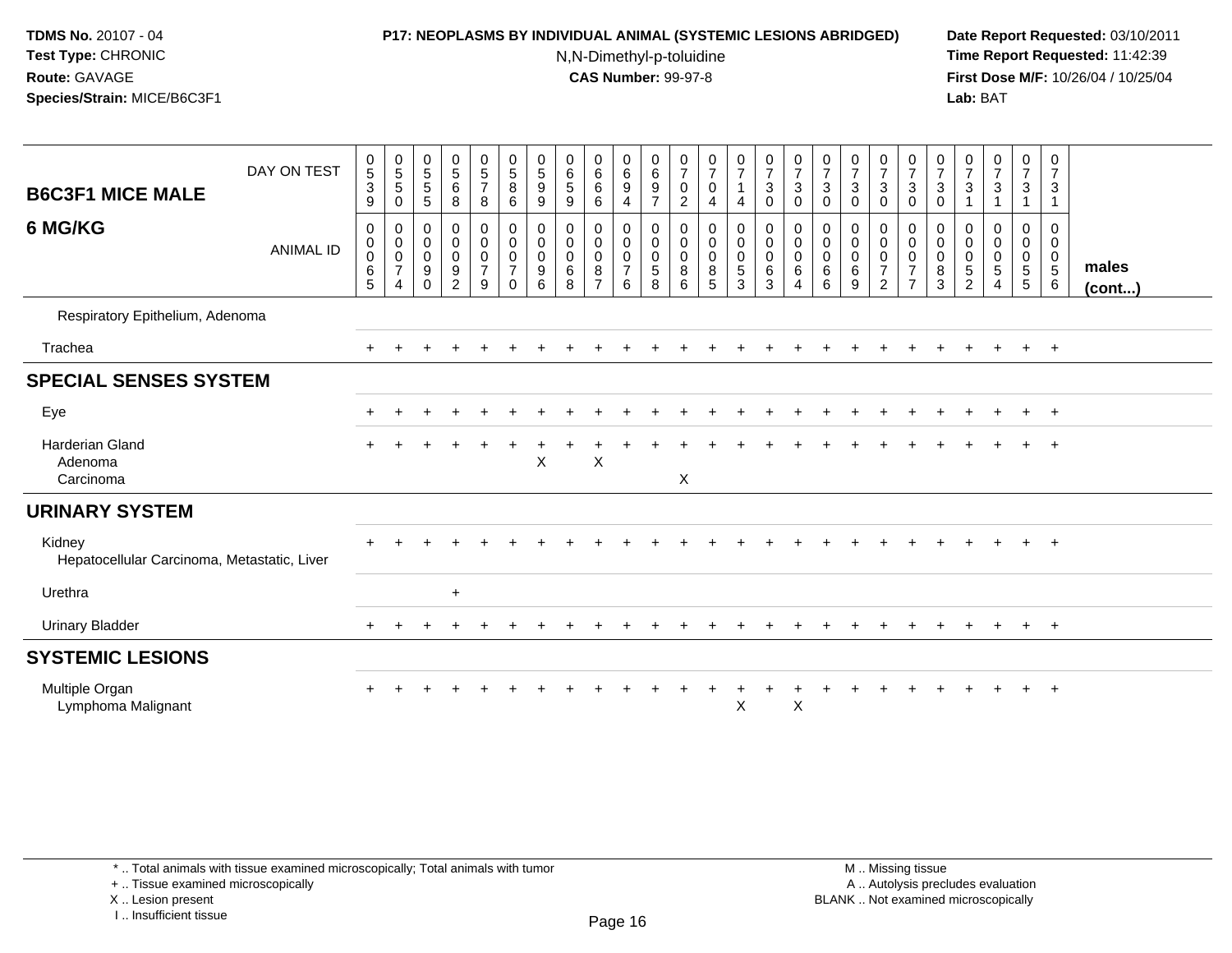# **P17: NEOPLASMS BY INDIVIDUAL ANIMAL (SYSTEMIC LESIONS ABRIDGED) Date Report Requested:** 03/10/2011

N,N-Dimethyl-p-toluidine

| <b>B6C3F1 MICE MALE</b>                                                                                                                        | DAY ON TEST                                                                     | $\frac{0}{7}$<br>3<br>$\mathbf{1}$           | $\frac{0}{7}$<br>$\mathfrak{Z}$<br>$\mathbf{1}$                     | $\frac{0}{7}$<br>3<br>$\overline{1}$                       | $\begin{array}{c} 0 \\ 7 \end{array}$<br>$\mathfrak{Z}$<br>$\overline{1}$ | $\begin{smallmatrix}0\\7\end{smallmatrix}$<br>3<br>$\mathbf{1}$          | $\frac{0}{7}$<br>$\mathbf{3}$<br>$\mathbf{1}$                      | $\frac{0}{7}$<br>3<br>$\mathbf{1}$     | $\frac{0}{7}$<br>$\mathbf{3}$<br>$\mathbf{1}$ | $\frac{0}{7}$<br>$\mathbf{3}$<br>$\overline{1}$         | $\frac{0}{7}$<br>$\mathbf{3}$<br>$\overline{1}$      | $\frac{0}{7}$<br>$\mathbf{3}$<br>$\overline{1}$                         | $\frac{0}{7}$<br>3<br>$\overline{2}$ | $\begin{array}{c} 0 \\ 7 \end{array}$<br>$\mathbf{3}$<br>$\overline{2}$ | $\frac{0}{7}$<br>$\mathfrak{S}$<br>$\overline{2}$                  | $\begin{smallmatrix}0\\7\end{smallmatrix}$<br>$\mathbf{3}$<br>$\overline{2}$ | $\begin{array}{c} 0 \\ 7 \end{array}$<br>$\mathbf{3}$<br>$\overline{2}$ | $\frac{0}{7}$<br>3<br>$\overline{2}$                             | $\begin{array}{c} 0 \\ 7 \end{array}$<br>$\mathbf{3}$<br>$\overline{2}$ | $\frac{0}{7}$<br>3<br>$\overline{2}$                                  | $\begin{smallmatrix}0\\7\end{smallmatrix}$<br>3<br>$\overline{2}$ | $\frac{0}{7}$<br>3<br>$\overline{2}$                               | $\frac{0}{7}$<br>$\mathbf 3$<br>$\overline{2}$                    | $\begin{array}{c} 0 \\ 7 \end{array}$<br>$\frac{3}{2}$                   | $\frac{0}{7}$<br>3<br>$\overline{2}$   | $\begin{smallmatrix}0\\7\end{smallmatrix}$<br>3<br>$\overline{2}$ |                                       |
|------------------------------------------------------------------------------------------------------------------------------------------------|---------------------------------------------------------------------------------|----------------------------------------------|---------------------------------------------------------------------|------------------------------------------------------------|---------------------------------------------------------------------------|--------------------------------------------------------------------------|--------------------------------------------------------------------|----------------------------------------|-----------------------------------------------|---------------------------------------------------------|------------------------------------------------------|-------------------------------------------------------------------------|--------------------------------------|-------------------------------------------------------------------------|--------------------------------------------------------------------|------------------------------------------------------------------------------|-------------------------------------------------------------------------|------------------------------------------------------------------|-------------------------------------------------------------------------|-----------------------------------------------------------------------|-------------------------------------------------------------------|--------------------------------------------------------------------|-------------------------------------------------------------------|--------------------------------------------------------------------------|----------------------------------------|-------------------------------------------------------------------|---------------------------------------|
| 6 MG/KG                                                                                                                                        | <b>ANIMAL ID</b>                                                                | 0<br>0<br>$\mathsf 0$<br>5<br>$\overline{7}$ | $\mathbf 0$<br>$\pmb{0}$<br>$\ddot{\mathbf{0}}$<br>$\,$ 5 $\,$<br>9 | $\mathbf 0$<br>$\mathbf 0$<br>$\mathbf 0$<br>6<br>$\Omega$ | $\Omega$<br>$\mathbf 0$<br>$\mathbf 0$<br>6<br>-1                         | $\mathbf 0$<br>$\mathbf 0$<br>$\mathsf{O}\xspace$<br>$\overline{7}$<br>5 | $\mathbf 0$<br>$\mathbf 0$<br>$\mathsf{O}\xspace$<br>8<br>$\Omega$ | $\Omega$<br>0<br>$\mathbf 0$<br>8<br>1 | $\Omega$<br>0<br>0<br>8<br>8                  | $\mathbf 0$<br>$\mathbf 0$<br>$\pmb{0}$<br>$\bf 8$<br>9 | $\mathbf 0$<br>0<br>$\mathbf 0$<br>9<br>$\mathbf{3}$ | $\mathbf 0$<br>$\mathbf 0$<br>$\overline{0}$<br>$9\,$<br>$\overline{4}$ | $\mathbf 0$<br>0<br>$\mathbf 0$<br>5 | $\Omega$<br>$\mathbf 0$<br>$\mathbf 0$<br>$\,6\,$<br>$\overline{2}$     | $\mathbf 0$<br>$\pmb{0}$<br>$\pmb{0}$<br>$\,6\,$<br>$\overline{7}$ | $\mathbf 0$<br>$\mathbf 0$<br>$\mathbf 0$<br>$\overline{7}$                  | 0<br>$\mathbf 0$<br>$\mathbf 0$<br>$\overline{7}$<br>3                  | $\mathbf 0$<br>$\mathbf 0$<br>$\mathbf 0$<br>$\overline{7}$<br>8 | $\mathbf 0$<br>$\mathbf 0$<br>$\mathbf 0$<br>8<br>$\overline{2}$        | $\Omega$<br>$\mathbf 0$<br>$\mathbf 0$<br>8<br>$\boldsymbol{\Lambda}$ | $\mathbf 0$<br>$\pmb{0}$<br>$\pmb{0}$<br>9<br>$\overline{1}$      | $\mathbf 0$<br>$\mathsf 0$<br>$\mathbf 0$<br>$\boldsymbol{9}$<br>5 | $\mathbf{0}$<br>$\mathbf 0$<br>$\mathbf 0$<br>9<br>$\overline{7}$ | $\Omega$<br>$\mathbf 0$<br>$\mathbf 0$<br>9<br>8                         | $\Omega$<br>0<br>$\mathbf 0$<br>9<br>9 | $\Omega$<br>$\mathbf 0$<br>$\mathbf{1}$<br>0<br>$\mathbf 0$       | * TOTALS                              |
| <b>ALIMENTARY SYSTEM</b>                                                                                                                       |                                                                                 |                                              |                                                                     |                                                            |                                                                           |                                                                          |                                                                    |                                        |                                               |                                                         |                                                      |                                                                         |                                      |                                                                         |                                                                    |                                                                              |                                                                         |                                                                  |                                                                         |                                                                       |                                                                   |                                                                    |                                                                   |                                                                          |                                        |                                                                   |                                       |
| Esophagus                                                                                                                                      |                                                                                 |                                              |                                                                     |                                                            |                                                                           |                                                                          |                                                                    |                                        |                                               |                                                         |                                                      |                                                                         |                                      |                                                                         |                                                                    |                                                                              |                                                                         |                                                                  |                                                                         |                                                                       |                                                                   |                                                                    |                                                                   |                                                                          |                                        |                                                                   | 50                                    |
| Gallbladder                                                                                                                                    |                                                                                 |                                              |                                                                     |                                                            |                                                                           |                                                                          |                                                                    |                                        |                                               |                                                         |                                                      |                                                                         |                                      |                                                                         |                                                                    |                                                                              |                                                                         |                                                                  |                                                                         |                                                                       |                                                                   |                                                                    |                                                                   |                                                                          |                                        |                                                                   | 50                                    |
| Intestine Large, Cecum                                                                                                                         |                                                                                 |                                              |                                                                     |                                                            |                                                                           |                                                                          |                                                                    |                                        |                                               |                                                         |                                                      |                                                                         |                                      |                                                                         |                                                                    |                                                                              |                                                                         |                                                                  |                                                                         |                                                                       |                                                                   |                                                                    |                                                                   |                                                                          |                                        | $\ddot{}$                                                         | 50                                    |
| Intestine Large, Colon                                                                                                                         |                                                                                 |                                              |                                                                     |                                                            |                                                                           |                                                                          |                                                                    |                                        |                                               |                                                         |                                                      |                                                                         |                                      |                                                                         |                                                                    |                                                                              |                                                                         |                                                                  |                                                                         |                                                                       |                                                                   |                                                                    |                                                                   |                                                                          |                                        |                                                                   | 50                                    |
| Intestine Large, Rectum                                                                                                                        |                                                                                 |                                              |                                                                     |                                                            |                                                                           |                                                                          |                                                                    |                                        |                                               |                                                         |                                                      |                                                                         |                                      |                                                                         |                                                                    |                                                                              |                                                                         |                                                                  |                                                                         |                                                                       |                                                                   |                                                                    |                                                                   |                                                                          |                                        |                                                                   | 50                                    |
| Intestine Small, Duodenum                                                                                                                      |                                                                                 |                                              |                                                                     |                                                            |                                                                           |                                                                          |                                                                    |                                        |                                               |                                                         |                                                      |                                                                         |                                      |                                                                         |                                                                    |                                                                              |                                                                         |                                                                  |                                                                         |                                                                       |                                                                   |                                                                    |                                                                   |                                                                          |                                        |                                                                   | 50                                    |
| Intestine Small, Ileum                                                                                                                         |                                                                                 |                                              |                                                                     |                                                            |                                                                           |                                                                          |                                                                    |                                        |                                               |                                                         |                                                      |                                                                         |                                      |                                                                         |                                                                    |                                                                              |                                                                         |                                                                  |                                                                         |                                                                       |                                                                   |                                                                    |                                                                   |                                                                          |                                        |                                                                   | 50                                    |
| Intestine Small, Jejunum<br>Adenoma                                                                                                            |                                                                                 |                                              |                                                                     | X                                                          |                                                                           |                                                                          |                                                                    |                                        |                                               |                                                         |                                                      |                                                                         |                                      |                                                                         |                                                                    |                                                                              |                                                                         |                                                                  |                                                                         |                                                                       |                                                                   |                                                                    |                                                                   |                                                                          |                                        |                                                                   | 50<br>$\mathbf{1}$                    |
| Liver<br>Fibrous Histiocytoma, Metastatic, Skin<br>Hemangiosarcoma                                                                             |                                                                                 |                                              |                                                                     |                                                            |                                                                           |                                                                          |                                                                    |                                        |                                               | $\boldsymbol{\mathsf{X}}$                               |                                                      |                                                                         |                                      |                                                                         |                                                                    |                                                                              |                                                                         |                                                                  |                                                                         |                                                                       |                                                                   |                                                                    |                                                                   |                                                                          |                                        |                                                                   | 50<br>$\mathbf{1}$<br>$\mathbf{2}$    |
| Hepatoblastoma<br>Hepatocellular Adenoma<br>Hepatocellular Adenoma, Multiple<br>Hepatocellular Carcinoma<br>Hepatocellular Carcinoma, Multiple |                                                                                 | $\mathsf{X}$                                 | X                                                                   | X                                                          | $X$ $X$                                                                   | X<br>X                                                                   | $X$ $X$                                                            | $\mathsf X$<br>X                       | $X$ $X$                                       | $X$ $X$                                                 | $\mathsf{X}$                                         |                                                                         | X X X                                | X                                                                       | X                                                                  |                                                                              | $\boldsymbol{\mathsf{X}}$                                               | X<br>$X$ $X$                                                     |                                                                         | $\mathsf{X}$                                                          | $X$ $X$                                                           |                                                                    | $X$ $X$                                                           |                                                                          | $X$ $X$                                | X                                                                 | 5<br>15<br>19<br>18<br>$\overline{7}$ |
| Mesentery                                                                                                                                      |                                                                                 |                                              |                                                                     |                                                            |                                                                           |                                                                          |                                                                    |                                        |                                               | $\ddot{}$                                               |                                                      |                                                                         |                                      |                                                                         |                                                                    | $\ddot{}$                                                                    |                                                                         |                                                                  |                                                                         |                                                                       |                                                                   |                                                                    |                                                                   |                                                                          |                                        |                                                                   | $\mathbf{3}$                          |
| Pancreas                                                                                                                                       |                                                                                 |                                              |                                                                     |                                                            |                                                                           |                                                                          |                                                                    |                                        |                                               |                                                         |                                                      |                                                                         |                                      |                                                                         |                                                                    |                                                                              |                                                                         |                                                                  |                                                                         |                                                                       |                                                                   |                                                                    |                                                                   |                                                                          |                                        |                                                                   | 50                                    |
| Salivary Glands                                                                                                                                |                                                                                 |                                              |                                                                     |                                                            |                                                                           |                                                                          |                                                                    | $\ddot{}$                              | $+$                                           | $\pm$                                                   | $\ddot{}$                                            |                                                                         |                                      |                                                                         |                                                                    |                                                                              |                                                                         |                                                                  |                                                                         | $\ddot{}$                                                             | $+$                                                               | $+$                                                                | $+$                                                               | $+$                                                                      | $\ddot{}$                              | $+$                                                               | 50                                    |
| +  Tissue examined microscopically<br>X Lesion present<br>I Insufficient tissue                                                                | *  Total animals with tissue examined microscopically; Total animals with tumor |                                              |                                                                     |                                                            |                                                                           |                                                                          |                                                                    |                                        |                                               |                                                         | $D_{200}$ 17                                         |                                                                         |                                      |                                                                         |                                                                    |                                                                              |                                                                         |                                                                  |                                                                         |                                                                       | M  Missing tissue                                                 |                                                                    |                                                                   | A  Autolysis precludes evaluation<br>BLANK  Not examined microscopically |                                        |                                                                   |                                       |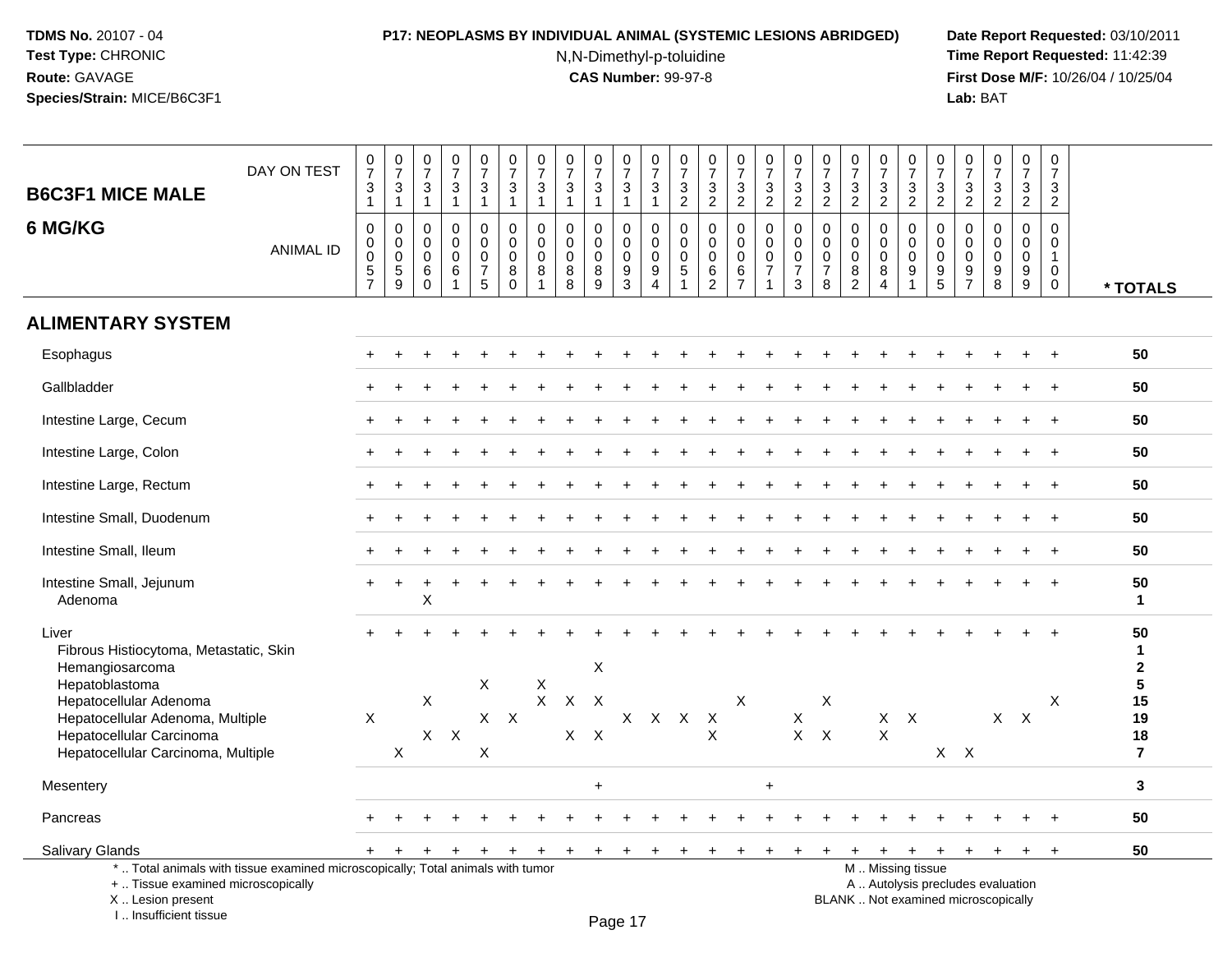#### **P17: NEOPLASMS BY INDIVIDUAL ANIMAL (SYSTEMIC LESIONS ABRIDGED) Date Report Requested:** 03/10/2011

N,N-Dimethyl-p-toluidine

 **Time Report Requested:** 11:42:39 **First Dose M/F:** 10/26/04 / 10/25/04<br>Lab: BAT **Lab:** BAT

| <b>B6C3F1 MICE MALE</b>                                                          | DAY ON TEST                                                                     | $\frac{0}{7}$<br>$\ensuremath{\mathsf{3}}$<br>$\overline{1}$           | $\frac{0}{7}$<br>$\frac{3}{1}$                                | $\frac{0}{7}$<br>$\sqrt{3}$<br>$\mathbf{1}$                  | $\frac{0}{7}$<br>3<br>$\mathbf{1}$    | $\frac{0}{7}$<br>$\sqrt{3}$<br>$\mathbf{1}$              | $\begin{array}{c} 0 \\ 7 \end{array}$<br>$\mathbf{3}$<br>$\mathbf{1}$ | $\frac{0}{7}$<br>$\mathbf{3}$<br>$\overline{1}$ | $\frac{0}{7}$<br>$\mathbf{3}$<br>$\overline{1}$      | $\frac{0}{7}$<br>$\ensuremath{\mathsf{3}}$<br>$\mathbf{1}$ | $\frac{0}{7}$<br>3<br>$\mathbf{1}$                       | $\frac{0}{7}$<br>3<br>$\mathbf{1}$                                    | $\frac{0}{7}$<br>$\frac{3}{2}$                                  | $\frac{0}{7}$<br>$\frac{3}{2}$                                         | $\frac{0}{7}$<br>$\frac{3}{2}$                             | $\frac{0}{7}$<br>$\frac{3}{2}$                                                | $\frac{0}{7}$<br>3<br>$\overline{2}$      | $\frac{0}{7}$<br>$\frac{3}{2}$                       | $\frac{0}{7}$<br>$\frac{3}{2}$                      | $\frac{0}{7}$<br>$\frac{3}{2}$                               | $\frac{0}{7}$<br>$\frac{3}{2}$                    | $\frac{0}{7}$<br>3<br>$\overline{2}$         | $\frac{0}{7}$<br>$\frac{3}{2}$                       | $\frac{0}{7}$<br>$\frac{3}{2}$         | $\frac{0}{7}$<br>$\frac{3}{2}$            | 0<br>$\overline{7}$<br>$\ensuremath{\mathsf{3}}$<br>$\overline{2}$     |                         |
|----------------------------------------------------------------------------------|---------------------------------------------------------------------------------|------------------------------------------------------------------------|---------------------------------------------------------------|--------------------------------------------------------------|---------------------------------------|----------------------------------------------------------|-----------------------------------------------------------------------|-------------------------------------------------|------------------------------------------------------|------------------------------------------------------------|----------------------------------------------------------|-----------------------------------------------------------------------|-----------------------------------------------------------------|------------------------------------------------------------------------|------------------------------------------------------------|-------------------------------------------------------------------------------|-------------------------------------------|------------------------------------------------------|-----------------------------------------------------|--------------------------------------------------------------|---------------------------------------------------|----------------------------------------------|------------------------------------------------------|----------------------------------------|-------------------------------------------|------------------------------------------------------------------------|-------------------------|
| 6 MG/KG                                                                          | <b>ANIMAL ID</b>                                                                | $\mathbf 0$<br>$\pmb{0}$<br>$\pmb{0}$<br>$\mathbf 5$<br>$\overline{7}$ | $\pmb{0}$<br>$\mathbf 0$<br>$\boldsymbol{0}$<br>$\frac{5}{9}$ | $\mathbf 0$<br>$\mathbf{0}$<br>$\mathbf{0}$<br>6<br>$\Omega$ | 0<br>$\mathbf 0$<br>0<br>$\,6\,$<br>1 | 0<br>$\mathbf 0$<br>$\mathbf 0$<br>$\boldsymbol{7}$<br>5 | $\mathbf 0$<br>$\mathbf 0$<br>0<br>8<br>$\mathbf 0$                   | $\mathbf 0$<br>$\Omega$<br>0<br>8               | $\mathbf 0$<br>$\mathbf{0}$<br>$\mathbf 0$<br>8<br>8 | 0<br>$\mathbf 0$<br>$\mathbf 0$<br>8<br>9                  | $\mathbf 0$<br>$\mathbf 0$<br>0<br>$\boldsymbol{9}$<br>3 | $\mathbf 0$<br>$\mathbf 0$<br>0<br>$\boldsymbol{9}$<br>$\overline{4}$ | $\mathbf 0$<br>$\mathbf 0$<br>0<br>$\sqrt{5}$<br>$\overline{1}$ | $\mathbf 0$<br>$\mathbf 0$<br>$\mathbf 0$<br>$\,6\,$<br>$\overline{c}$ | 0<br>$\mathbf 0$<br>0<br>$6\phantom{.}6$<br>$\overline{7}$ | $\mathbf 0$<br>$\mathbf 0$<br>$\mathbf 0$<br>$\overline{7}$<br>$\overline{1}$ | 0<br>$\Omega$<br>0<br>$\overline{7}$<br>3 | $\Omega$<br>$\mathbf{0}$<br>0<br>$\overline{7}$<br>8 | $\mathbf 0$<br>$\Omega$<br>0<br>8<br>$\overline{2}$ | 0<br>$\mathbf 0$<br>$\mathbf 0$<br>$\bf 8$<br>$\overline{4}$ | 0<br>$\Omega$<br>$\mathbf 0$<br>9<br>$\mathbf{1}$ | $\mathbf 0$<br>$\overline{0}$<br>0<br>9<br>5 | $\mathbf 0$<br>$\Omega$<br>$\Omega$<br>$\frac{9}{7}$ | $\mathbf 0$<br>$\Omega$<br>0<br>9<br>8 | 0<br>$\Omega$<br>$\overline{0}$<br>9<br>9 | $\Omega$<br>$\mathbf{0}$<br>$\mathbf{1}$<br>$\mathbf 0$<br>$\mathbf 0$ | * TOTALS                |
| Hepatocellular Carcinoma, Metastatic, Liver                                      |                                                                                 |                                                                        |                                                               |                                                              |                                       |                                                          |                                                                       |                                                 |                                                      |                                                            |                                                          |                                                                       |                                                                 |                                                                        |                                                            |                                                                               |                                           |                                                      |                                                     |                                                              |                                                   | $\boldsymbol{\mathsf{X}}$                    |                                                      |                                        |                                           |                                                                        | $\mathbf{1}$            |
| Stomach, Forestomach<br>Squamous Cell Papilloma                                  |                                                                                 |                                                                        |                                                               |                                                              |                                       |                                                          |                                                                       |                                                 |                                                      |                                                            |                                                          |                                                                       |                                                                 |                                                                        |                                                            |                                                                               |                                           |                                                      |                                                     |                                                              | $\boldsymbol{\mathsf{X}}$                         |                                              |                                                      |                                        |                                           | $\ddot{}$                                                              | 50<br>1                 |
| Stomach, Glandular                                                               |                                                                                 |                                                                        |                                                               |                                                              |                                       |                                                          |                                                                       |                                                 |                                                      |                                                            |                                                          |                                                                       |                                                                 |                                                                        |                                                            |                                                                               |                                           |                                                      |                                                     |                                                              |                                                   |                                              |                                                      |                                        |                                           | $\overline{+}$                                                         | 50                      |
| Tooth<br>Odontoma                                                                |                                                                                 |                                                                        |                                                               |                                                              |                                       |                                                          |                                                                       |                                                 |                                                      |                                                            |                                                          |                                                                       |                                                                 |                                                                        |                                                            |                                                                               |                                           |                                                      |                                                     |                                                              |                                                   |                                              |                                                      |                                        |                                           | $\ddot{+}$                                                             | 38<br>$\mathbf 1$       |
| <b>CARDIOVASCULAR SYSTEM</b>                                                     |                                                                                 |                                                                        |                                                               |                                                              |                                       |                                                          |                                                                       |                                                 |                                                      |                                                            |                                                          |                                                                       |                                                                 |                                                                        |                                                            |                                                                               |                                           |                                                      |                                                     |                                                              |                                                   |                                              |                                                      |                                        |                                           |                                                                        |                         |
| <b>Blood Vessel</b>                                                              |                                                                                 |                                                                        |                                                               |                                                              |                                       |                                                          |                                                                       |                                                 |                                                      |                                                            |                                                          |                                                                       |                                                                 |                                                                        |                                                            |                                                                               |                                           |                                                      |                                                     |                                                              |                                                   |                                              |                                                      |                                        |                                           | $\ddot{}$                                                              | 50                      |
| Heart                                                                            |                                                                                 |                                                                        |                                                               |                                                              |                                       |                                                          |                                                                       |                                                 |                                                      |                                                            |                                                          |                                                                       |                                                                 |                                                                        |                                                            |                                                                               |                                           |                                                      |                                                     |                                                              |                                                   |                                              |                                                      |                                        |                                           |                                                                        | 50                      |
| <b>ENDOCRINE SYSTEM</b>                                                          |                                                                                 |                                                                        |                                                               |                                                              |                                       |                                                          |                                                                       |                                                 |                                                      |                                                            |                                                          |                                                                       |                                                                 |                                                                        |                                                            |                                                                               |                                           |                                                      |                                                     |                                                              |                                                   |                                              |                                                      |                                        |                                           |                                                                        |                         |
| <b>Adrenal Cortex</b><br>Bilateral, Subcapsular, Adenoma<br>Subcapsular, Adenoma |                                                                                 | X                                                                      |                                                               |                                                              | +<br>X                                |                                                          |                                                                       |                                                 |                                                      | X                                                          |                                                          |                                                                       | $\mathsf X$                                                     |                                                                        |                                                            |                                                                               |                                           |                                                      |                                                     |                                                              |                                                   |                                              |                                                      |                                        |                                           |                                                                        | 50<br>$\mathbf{1}$<br>4 |
| Adrenal Medulla                                                                  |                                                                                 |                                                                        |                                                               |                                                              |                                       |                                                          |                                                                       |                                                 |                                                      |                                                            |                                                          |                                                                       |                                                                 |                                                                        |                                                            |                                                                               |                                           |                                                      |                                                     |                                                              |                                                   |                                              |                                                      |                                        |                                           | $\overline{ }$                                                         | 50                      |
| Islets, Pancreatic<br>Adenoma<br>Adenoma, Multiple                               |                                                                                 | $+$                                                                    | $+$                                                           | $\ddot{}$                                                    | $\ddot{}$<br>X                        |                                                          |                                                                       |                                                 |                                                      |                                                            |                                                          |                                                                       |                                                                 |                                                                        |                                                            |                                                                               |                                           |                                                      |                                                     | X                                                            |                                                   |                                              |                                                      |                                        |                                           |                                                                        | 50<br>1<br>$\mathbf{1}$ |
| Parathyroid Gland                                                                |                                                                                 | $\ddot{}$                                                              | м                                                             |                                                              |                                       |                                                          |                                                                       |                                                 |                                                      |                                                            |                                                          |                                                                       | М                                                               |                                                                        | M                                                          |                                                                               |                                           |                                                      |                                                     |                                                              |                                                   |                                              |                                                      | M                                      | $+$                                       | M                                                                      | 43                      |
| <b>Pituitary Gland</b>                                                           |                                                                                 |                                                                        |                                                               |                                                              |                                       |                                                          |                                                                       |                                                 |                                                      |                                                            |                                                          |                                                                       |                                                                 |                                                                        |                                                            |                                                                               |                                           |                                                      |                                                     |                                                              |                                                   |                                              |                                                      |                                        |                                           |                                                                        | 50                      |
| <b>Thyroid Gland</b>                                                             |                                                                                 |                                                                        |                                                               |                                                              |                                       |                                                          |                                                                       |                                                 |                                                      |                                                            |                                                          |                                                                       |                                                                 |                                                                        |                                                            |                                                                               |                                           |                                                      |                                                     |                                                              |                                                   |                                              |                                                      |                                        |                                           | $\overline{+}$                                                         | 50                      |
|                                                                                  | *  Total animals with tissue examined microscopically; Total animals with tumor |                                                                        |                                                               |                                                              |                                       |                                                          |                                                                       |                                                 |                                                      |                                                            |                                                          |                                                                       |                                                                 |                                                                        |                                                            |                                                                               |                                           |                                                      | M  Missing tissue                                   |                                                              |                                                   |                                              |                                                      |                                        |                                           |                                                                        |                         |

+ .. Tissue examined microscopically

X .. Lesion present

I .. Insufficient tissue

y the contract of the contract of the contract of the contract of the contract of  $\mathsf A$  . Autolysis precludes evaluation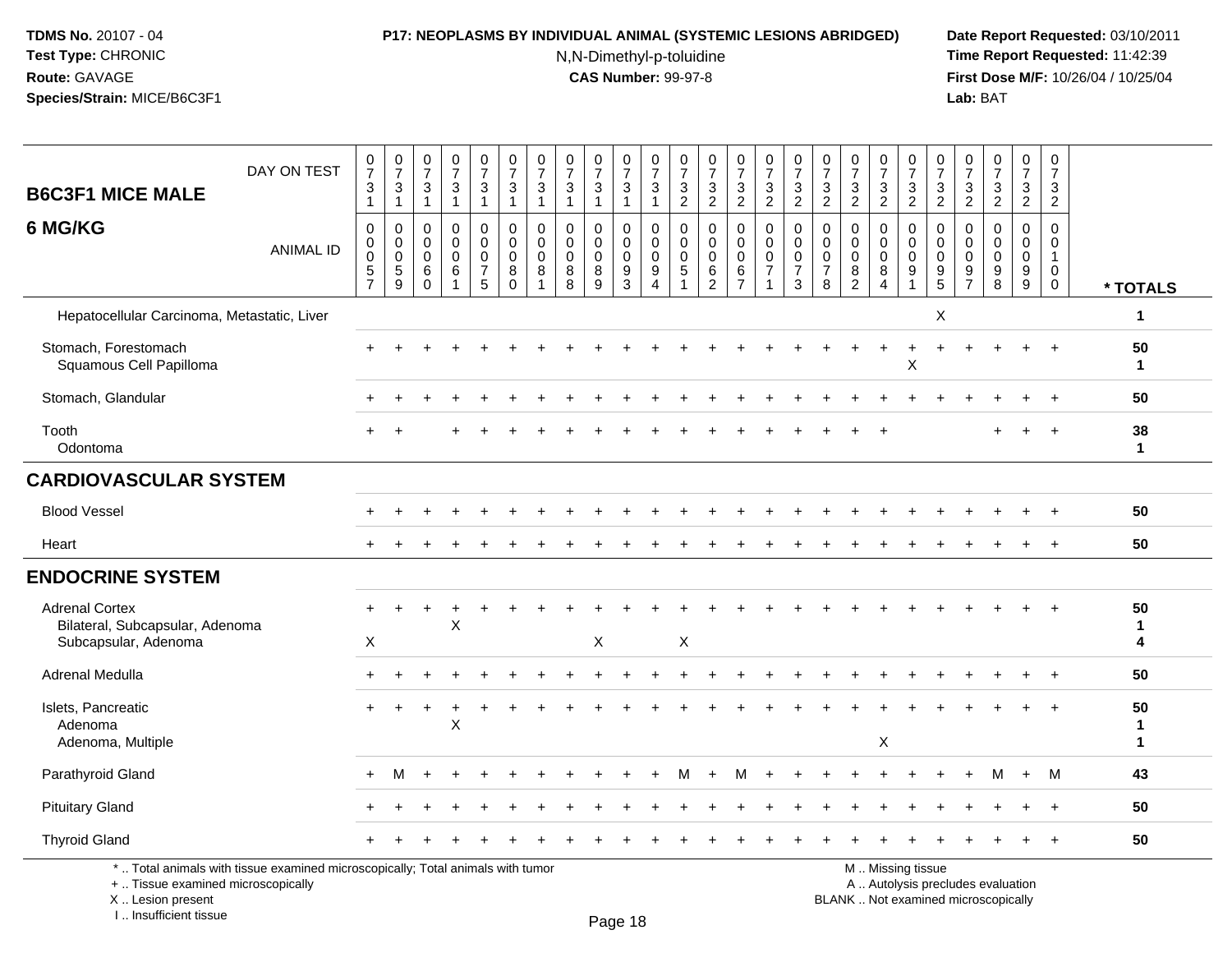#### **P17: NEOPLASMS BY INDIVIDUAL ANIMAL (SYSTEMIC LESIONS ABRIDGED) Date Report Requested:** 03/10/2011

N,N-Dimethyl-p-toluidine

 **Time Report Requested:** 11:42:39 **First Dose M/F:** 10/26/04 / 10/25/04 Lab: BAT **Lab:** BAT

| <b>B6C3F1 MICE MALE</b> | DAY ON TEST      | U<br>$\rightarrow$<br>ົ<br>ు       | U.<br>ີ<br>ు          | v<br>J      | U<br>3           | U<br>ົ<br>ت           | - 12 | ν<br>د           | ◠<br>u | ാ<br>J.      | 0<br>ົ<br>ັ           | - ఎ | ν<br>J                | U<br>ັບ | U<br>3      |  | U<br>J.<br><u>.</u>                      | U<br>ັ<br><u>.</u> | U<br>ີ<br>ູບ<br>റ | v<br>پ<br>▃ | U<br>- 0                   | 0<br>ົ<br>◡<br><sup>o</sup><br>_ | -0<br>3        |          |
|-------------------------|------------------|------------------------------------|-----------------------|-------------|------------------|-----------------------|------|------------------|--------|--------------|-----------------------|-----|-----------------------|---------|-------------|--|------------------------------------------|--------------------|-------------------|-------------|----------------------------|----------------------------------|----------------|----------|
| 6 MG/KG                 | <b>ANIMAL ID</b> | 0<br>U<br>◡<br>.5<br>$\rightarrow$ | U<br>U<br>◡<br>ಾ<br>9 | u<br>ν<br>c | Ü<br>O<br>0<br>১ | υ<br>U<br>υ<br>8<br>0 | 8    | u<br>u<br>8<br>8 | 8<br>9 | a<br>ົ<br>د. | 0<br>0<br>0<br>9<br>4 |     | v<br>u<br>v<br>⌒<br>b | U<br>6  | U<br>ν<br>U |  | u<br>u<br>$\circ$<br>$\circ$<br><u>_</u> | ν<br>ν<br>8<br>4   | U<br>0<br>0<br>9  | ν<br>v<br>9 | 0<br>-9<br>- 92<br>$\circ$ | 0<br>υ<br>U<br>9<br>9            | $\overline{0}$ | * TOTALS |

# **GENERAL BODY SYSTEM**

NONE

#### **GENITAL SYSTEM**Coagulating Gland **<sup>1</sup>** Epididymis <sup>+</sup> <sup>+</sup> <sup>+</sup> <sup>+</sup> <sup>+</sup> <sup>+</sup> <sup>+</sup> <sup>+</sup> <sup>+</sup> <sup>+</sup> <sup>+</sup> <sup>+</sup> <sup>+</sup> <sup>+</sup> <sup>+</sup> <sup>+</sup> <sup>+</sup> <sup>+</sup> <sup>+</sup> <sup>+</sup> <sup>+</sup> <sup>+</sup> <sup>+</sup> <sup>+</sup> <sup>+</sup> **<sup>50</sup>** Preputial Gland $\alpha$  <sup>+</sup> <sup>+</sup> <sup>+</sup> <sup>+</sup> <sup>+</sup> <sup>+</sup> <sup>+</sup> <sup>+</sup> <sup>+</sup> <sup>+</sup> <sup>+</sup> <sup>+</sup> <sup>+</sup> <sup>+</sup> <sup>+</sup> <sup>+</sup> <sup>+</sup> <sup>+</sup> <sup>+</sup> <sup>+</sup> <sup>+</sup> <sup>+</sup> <sup>+</sup> <sup>+</sup> **<sup>50</sup>** Prostate $e$  + <sup>+</sup> <sup>+</sup> <sup>+</sup> <sup>+</sup> <sup>+</sup> <sup>+</sup> <sup>+</sup> <sup>+</sup> <sup>+</sup> <sup>+</sup> <sup>+</sup> <sup>+</sup> <sup>+</sup> <sup>+</sup> <sup>+</sup> <sup>+</sup> <sup>+</sup> <sup>+</sup> <sup>+</sup> <sup>+</sup> <sup>+</sup> <sup>+</sup> <sup>+</sup> <sup>+</sup> **<sup>50</sup>** Seminal Vesicle $e$  + <sup>+</sup> <sup>+</sup> <sup>+</sup> <sup>+</sup> <sup>+</sup> <sup>+</sup> <sup>+</sup> <sup>+</sup> <sup>+</sup> <sup>+</sup> <sup>+</sup> <sup>+</sup> <sup>+</sup> <sup>+</sup> <sup>+</sup> <sup>+</sup> <sup>+</sup> <sup>+</sup> <sup>+</sup> <sup>+</sup> <sup>+</sup> <sup>+</sup> <sup>+</sup> <sup>+</sup> **<sup>50</sup>** Testes <sup>+</sup> <sup>+</sup> <sup>+</sup> <sup>+</sup> <sup>+</sup> <sup>+</sup> <sup>+</sup> <sup>+</sup> <sup>+</sup> <sup>+</sup> <sup>+</sup> <sup>+</sup> <sup>+</sup> <sup>+</sup> <sup>+</sup> <sup>+</sup> <sup>+</sup> <sup>+</sup> <sup>+</sup> <sup>+</sup> <sup>+</sup> <sup>+</sup> <sup>+</sup> <sup>+</sup> <sup>+</sup> **<sup>50</sup> HEMATOPOIETIC SYSTEM**Bone Marrow <sup>+</sup> <sup>+</sup> <sup>+</sup> <sup>+</sup> <sup>+</sup> <sup>+</sup> <sup>+</sup> <sup>+</sup> <sup>+</sup> <sup>+</sup> <sup>+</sup> <sup>+</sup> <sup>+</sup> <sup>+</sup> <sup>+</sup> <sup>+</sup> <sup>+</sup> <sup>+</sup> <sup>+</sup> <sup>+</sup> <sup>+</sup> <sup>+</sup> <sup>+</sup> <sup>+</sup> <sup>+</sup> **<sup>50</sup>** Lymph Node <sup>+</sup> **<sup>3</sup>** Lymph Node, Mandibularr + <sup>+</sup> <sup>+</sup> <sup>+</sup> <sup>+</sup> <sup>+</sup> <sup>+</sup> <sup>+</sup> <sup>+</sup> <sup>+</sup> <sup>+</sup> <sup>+</sup> <sup>+</sup> <sup>+</sup> <sup>+</sup> <sup>+</sup> <sup>+</sup> <sup>+</sup> <sup>+</sup> <sup>+</sup> <sup>+</sup> <sup>+</sup> <sup>+</sup> <sup>+</sup> <sup>+</sup> **<sup>50</sup>** Lymph Node, Mesenteric $\overline{c}$  + <sup>+</sup> <sup>+</sup> <sup>+</sup> <sup>+</sup> <sup>+</sup> <sup>+</sup> <sup>+</sup> <sup>+</sup> <sup>+</sup> <sup>+</sup> <sup>+</sup> <sup>+</sup> <sup>+</sup> <sup>+</sup> <sup>+</sup> <sup>+</sup> <sup>+</sup> <sup>+</sup> <sup>+</sup> <sup>+</sup> <sup>+</sup> <sup>+</sup> <sup>+</sup> <sup>+</sup> **<sup>50</sup>** Spleenleen<br>Hemangiosarcoma <sup>+</sup> <sup>+</sup> <sup>+</sup> <sup>+</sup> <sup>+</sup> <sup>+</sup> <sup>+</sup> <sup>+</sup> <sup>+</sup> <sup>+</sup> <sup>+</sup> <sup>+</sup> <sup>+</sup> <sup>+</sup> <sup>+</sup> <sup>+</sup> <sup>+</sup> <sup>+</sup> <sup>+</sup> <sup>+</sup> <sup>+</sup> <sup>+</sup> <sup>+</sup> <sup>+</sup> **<sup>50</sup> <sup>1</sup>** Thymus <sup>+</sup> <sup>+</sup> <sup>+</sup> <sup>+</sup> <sup>+</sup> <sup>+</sup> <sup>+</sup> <sup>+</sup> <sup>+</sup> <sup>+</sup> <sup>+</sup> <sup>+</sup> <sup>+</sup> <sup>+</sup> <sup>+</sup> <sup>+</sup> <sup>+</sup> <sup>M</sup><sup>+</sup> <sup>+</sup> <sup>+</sup> <sup>+</sup> <sup>+</sup> <sup>+</sup> <sup>+</sup> **<sup>48</sup>**

\* .. Total animals with tissue examined microscopically; Total animals with tumor

+ .. Tissue examined microscopically

 Lesion present BLANK .. Not examined microscopicallyX .. Lesion present

I .. Insufficient tissue

M .. Missing tissue

y the contract of the contract of the contract of the contract of the contract of  $\mathsf A$  . Autolysis precludes evaluation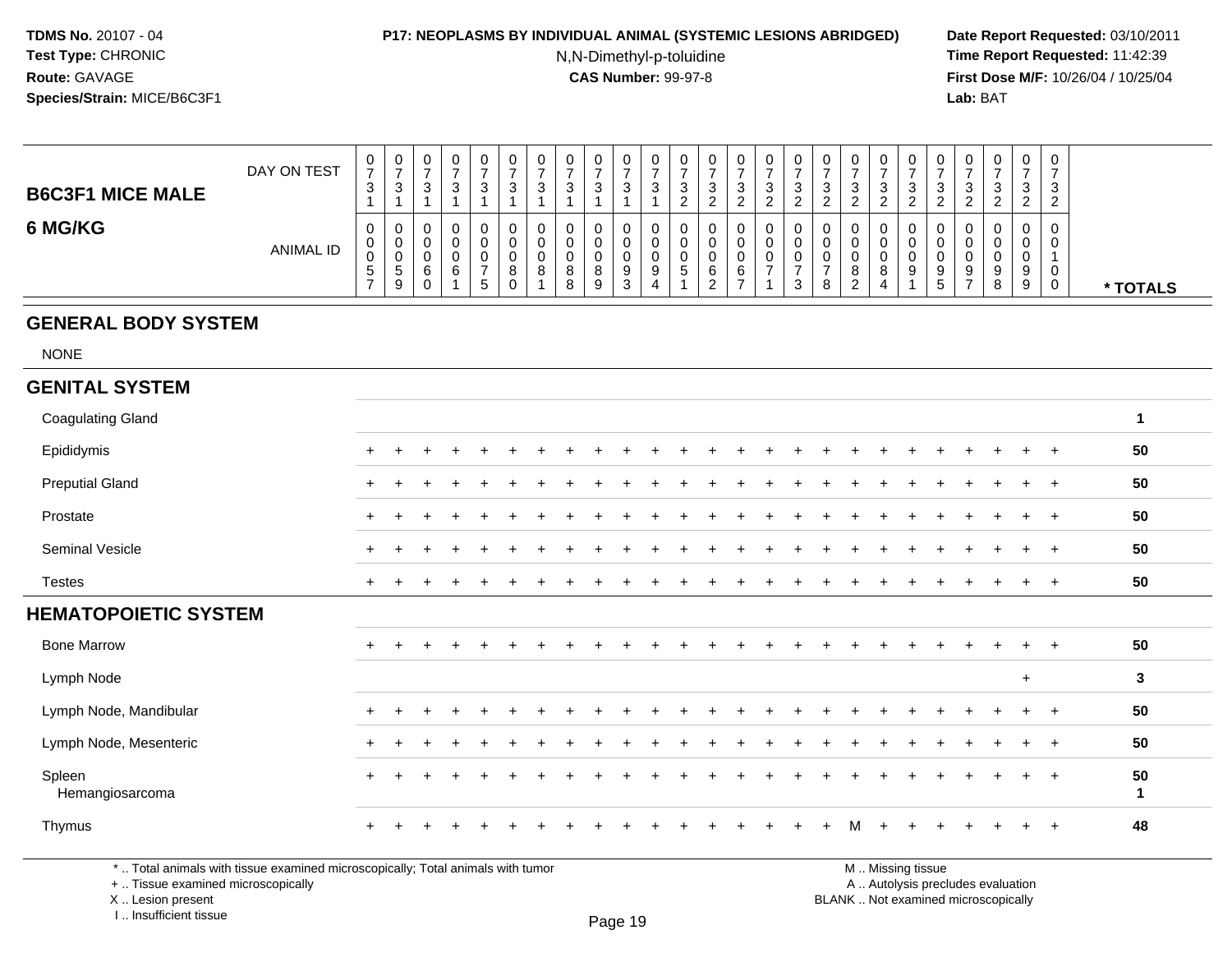## **P17: NEOPLASMS BY INDIVIDUAL ANIMAL (SYSTEMIC LESIONS ABRIDGED) Date Report Requested:** 03/10/2011

N,N-Dimethyl-p-toluidine

| DAY ON TEST<br><b>B6C3F1 MICE MALE</b>                                                                                                                                                                                                                                                                                       | $\frac{0}{7}$<br>$\sqrt{3}$<br>$\mathbf{1}$                         | $\begin{smallmatrix} 0\\7 \end{smallmatrix}$<br>$\mathbf{3}$<br>$\mathbf{1}$ | $\frac{0}{7}$<br>$\sqrt{3}$<br>$\mathbf{1}$       | $\begin{array}{c} 0 \\ 7 \end{array}$<br>$\sqrt{3}$<br>$\overline{1}$ | $\begin{smallmatrix}0\\7\end{smallmatrix}$<br>$\mathbf 3$<br>1 | $\mathbf 0$<br>$\overline{7}$<br>3<br>$\mathbf{1}$ | $\begin{array}{c} 0 \\ 7 \\ 3 \end{array}$<br>$\mathbf{1}$             | $\frac{0}{7}$<br>$\mathbf{3}$<br>$\mathbf{1}$ | $\begin{array}{c} 0 \\ 7 \end{array}$<br>$\mathbf{3}$<br>1 | $\begin{array}{c} 0 \\ 7 \end{array}$<br>$\mathsf 3$<br>$\overline{1}$ | $\pmb{0}$<br>$\overline{7}$<br>$\sqrt{3}$<br>$\mathbf{1}$                       | 0<br>$\overline{7}$<br>$\mathbf{3}$<br>$\overline{2}$ | $\frac{0}{7}$<br>$\sqrt{3}$<br>$\overline{2}$                      | $\frac{0}{7}$<br>$\mathbf{3}$<br>$\overline{2}$                | $\begin{smallmatrix}0\\7\end{smallmatrix}$<br>$\ensuremath{\mathsf{3}}$<br>$\overline{2}$ | $\pmb{0}$<br>$\overline{7}$<br>$\sqrt{3}$<br>$\overline{2}$                 | $\pmb{0}$<br>$\overline{7}$<br>$\ensuremath{\mathsf{3}}$<br>$\overline{2}$ | $\begin{matrix} 0 \\ 7 \\ 3 \end{matrix}$<br>$\overline{2}$            | $\frac{0}{7}$<br>3<br>$\overline{2}$                                  | $\frac{0}{7}$<br>$\frac{3}{2}$                                              | $\frac{0}{7}$<br>$\ensuremath{\mathsf{3}}$<br>2               | 0<br>$\overline{7}$<br>$\sqrt{3}$<br>$\overline{2}$ | $\pmb{0}$<br>$\overline{7}$<br>$\ensuremath{\mathsf{3}}$<br>$\overline{2}$ | $\pmb{0}$<br>$\overline{7}$<br>$\sqrt{3}$<br>$\overline{2}$ | $\pmb{0}$<br>$\overline{7}$<br>$\ensuremath{\mathsf{3}}$<br>$\overline{2}$ |                                              |
|------------------------------------------------------------------------------------------------------------------------------------------------------------------------------------------------------------------------------------------------------------------------------------------------------------------------------|---------------------------------------------------------------------|------------------------------------------------------------------------------|---------------------------------------------------|-----------------------------------------------------------------------|----------------------------------------------------------------|----------------------------------------------------|------------------------------------------------------------------------|-----------------------------------------------|------------------------------------------------------------|------------------------------------------------------------------------|---------------------------------------------------------------------------------|-------------------------------------------------------|--------------------------------------------------------------------|----------------------------------------------------------------|-------------------------------------------------------------------------------------------|-----------------------------------------------------------------------------|----------------------------------------------------------------------------|------------------------------------------------------------------------|-----------------------------------------------------------------------|-----------------------------------------------------------------------------|---------------------------------------------------------------|-----------------------------------------------------|----------------------------------------------------------------------------|-------------------------------------------------------------|----------------------------------------------------------------------------|----------------------------------------------|
| 6 MG/KG<br><b>ANIMAL ID</b>                                                                                                                                                                                                                                                                                                  | $\mathbf 0$<br>0<br>$\overline{0}$<br>$\,$ 5 $\,$<br>$\overline{7}$ | $\mathbf 0$<br>$\mathbf 0$<br>$\pmb{0}$<br>5<br>9                            | $\Omega$<br>$\mathbf 0$<br>0<br>$\,6$<br>$\Omega$ | $\mathbf 0$<br>$\mathbf 0$<br>$\mathbf 0$<br>$\,6\,$<br>-1            | 0<br>$\mathbf 0$<br>$\mathbf 0$<br>$\overline{7}$<br>5         | 0<br>$\mathbf 0$<br>$\mathbf 0$<br>8<br>$\Omega$   | $\mathbf 0$<br>$\mathbf 0$<br>$\mathsf{O}\xspace$<br>8<br>$\mathbf{1}$ | $\Omega$<br>0<br>0<br>8<br>8                  | $\mathbf 0$<br>$\mathbf 0$<br>$\pmb{0}$<br>$\bf 8$<br>9    | 0<br>$\mathbf 0$<br>$\mathbf 0$<br>$\boldsymbol{9}$<br>3               | $\mathbf 0$<br>$\mathbf 0$<br>$\mathbf 0$<br>$\boldsymbol{9}$<br>$\overline{4}$ | $\mathbf 0$<br>$\mathbf 0$<br>0<br>5                  | $\mathbf 0$<br>$\mathbf 0$<br>$\pmb{0}$<br>$\,6$<br>$\overline{2}$ | $\mathbf 0$<br>$\mathbf 0$<br>$\pmb{0}$<br>6<br>$\overline{7}$ | $\mathbf 0$<br>$\mathbf 0$<br>0<br>$\overline{7}$<br>$\mathbf{1}$                         | $\mathbf 0$<br>$\mathbf 0$<br>$\mathbf 0$<br>$\overline{7}$<br>$\mathbf{3}$ | $\mathbf 0$<br>$\mathbf 0$<br>0<br>$\overline{7}$<br>8                     | $\mathbf 0$<br>$\mathbf 0$<br>$\mathbf 0$<br>$\,8\,$<br>$\overline{2}$ | $\Omega$<br>$\mathbf 0$<br>$\mathbf 0$<br>8<br>$\boldsymbol{\Lambda}$ | $\mathbf 0$<br>$\mathbf 0$<br>$\pmb{0}$<br>$\boldsymbol{9}$<br>$\mathbf{1}$ | $\mathbf 0$<br>$\Omega$<br>$\pmb{0}$<br>$\boldsymbol{9}$<br>5 | 0<br>$\mathbf{0}$<br>0<br>9<br>$\overline{7}$       | $\Omega$<br>$\Omega$<br>$\mathbf 0$<br>$\boldsymbol{9}$<br>8               | $\Omega$<br>$\mathbf 0$<br>$\mathsf 0$<br>9<br>9            | $\Omega$<br>0<br>$\mathbf{1}$<br>$\mathbf 0$<br>$\mathbf 0$                | * TOTALS                                     |
| <b>INTEGUMENTARY SYSTEM</b>                                                                                                                                                                                                                                                                                                  |                                                                     |                                                                              |                                                   |                                                                       |                                                                |                                                    |                                                                        |                                               |                                                            |                                                                        |                                                                                 |                                                       |                                                                    |                                                                |                                                                                           |                                                                             |                                                                            |                                                                        |                                                                       |                                                                             |                                                               |                                                     |                                                                            |                                                             |                                                                            |                                              |
| <b>Mammary Gland</b>                                                                                                                                                                                                                                                                                                         | М                                                                   | M                                                                            | М                                                 | M                                                                     | M                                                              | M                                                  | M                                                                      | M                                             | M                                                          | M                                                                      | M                                                                               | M                                                     | M                                                                  | M                                                              | M                                                                                         | M                                                                           | M                                                                          | M                                                                      | M                                                                     | M                                                                           | M                                                             | М                                                   |                                                                            | M M M                                                       |                                                                            | $\mathbf 0$                                  |
| Skin<br>Subcutaneous Tissue, Fibrous Histiocytoma<br>Subcutaneous Tissue, Lipoma<br>Subcutaneous Tissue, Melanoma Malignant                                                                                                                                                                                                  |                                                                     |                                                                              |                                                   |                                                                       |                                                                | $\mathsf X$                                        |                                                                        |                                               |                                                            |                                                                        |                                                                                 |                                                       |                                                                    |                                                                |                                                                                           |                                                                             |                                                                            |                                                                        |                                                                       |                                                                             |                                                               |                                                     |                                                                            |                                                             |                                                                            | 50<br>1<br>1<br>1                            |
| <b>MUSCULOSKELETAL SYSTEM</b>                                                                                                                                                                                                                                                                                                |                                                                     |                                                                              |                                                   |                                                                       |                                                                |                                                    |                                                                        |                                               |                                                            |                                                                        |                                                                                 |                                                       |                                                                    |                                                                |                                                                                           |                                                                             |                                                                            |                                                                        |                                                                       |                                                                             |                                                               |                                                     |                                                                            |                                                             |                                                                            |                                              |
| <b>Bone</b>                                                                                                                                                                                                                                                                                                                  |                                                                     |                                                                              |                                                   |                                                                       |                                                                |                                                    |                                                                        |                                               |                                                            |                                                                        |                                                                                 |                                                       |                                                                    |                                                                |                                                                                           |                                                                             |                                                                            |                                                                        |                                                                       |                                                                             |                                                               |                                                     |                                                                            |                                                             |                                                                            | 50                                           |
| <b>Skeletal Muscle</b>                                                                                                                                                                                                                                                                                                       |                                                                     |                                                                              |                                                   |                                                                       |                                                                |                                                    |                                                                        |                                               |                                                            |                                                                        |                                                                                 |                                                       | $+$                                                                |                                                                |                                                                                           |                                                                             |                                                                            |                                                                        |                                                                       |                                                                             |                                                               |                                                     |                                                                            |                                                             |                                                                            | $\mathbf{1}$                                 |
| <b>NERVOUS SYSTEM</b>                                                                                                                                                                                                                                                                                                        |                                                                     |                                                                              |                                                   |                                                                       |                                                                |                                                    |                                                                        |                                               |                                                            |                                                                        |                                                                                 |                                                       |                                                                    |                                                                |                                                                                           |                                                                             |                                                                            |                                                                        |                                                                       |                                                                             |                                                               |                                                     |                                                                            |                                                             |                                                                            |                                              |
| <b>Brain</b>                                                                                                                                                                                                                                                                                                                 |                                                                     |                                                                              |                                                   |                                                                       |                                                                |                                                    |                                                                        |                                               |                                                            |                                                                        |                                                                                 |                                                       |                                                                    |                                                                |                                                                                           |                                                                             |                                                                            |                                                                        |                                                                       |                                                                             |                                                               |                                                     |                                                                            |                                                             |                                                                            | 50                                           |
| <b>RESPIRATORY SYSTEM</b>                                                                                                                                                                                                                                                                                                    |                                                                     |                                                                              |                                                   |                                                                       |                                                                |                                                    |                                                                        |                                               |                                                            |                                                                        |                                                                                 |                                                       |                                                                    |                                                                |                                                                                           |                                                                             |                                                                            |                                                                        |                                                                       |                                                                             |                                                               |                                                     |                                                                            |                                                             |                                                                            |                                              |
| Lung<br>Alveolar/Bronchiolar Adenoma<br>Alveolar/Bronchiolar Adenoma, Multiple<br>Alveolar/Bronchiolar Carcinoma<br>Alveolar/Bronchiolar Carcinoma, Multiple<br>Hepatoblastoma, Metastatic, Liver<br>Hepatocellular Carcinoma, Metastatic, Liver<br>Osteosarcoma, Metastatic, Uncertain Primary<br>Site<br>Bronchus, Adenoma |                                                                     |                                                                              | X                                                 | X                                                                     |                                                                | X                                                  | $\boldsymbol{\mathsf{X}}$                                              | X                                             | X                                                          | X                                                                      |                                                                                 | X                                                     | X                                                                  | X                                                              |                                                                                           |                                                                             |                                                                            |                                                                        |                                                                       |                                                                             | $\pmb{\times}$<br>X                                           |                                                     |                                                                            |                                                             |                                                                            | 50<br>11<br>5<br>$\mathbf{2}$<br>2<br>5<br>1 |
| Nose                                                                                                                                                                                                                                                                                                                         |                                                                     |                                                                              |                                                   |                                                                       |                                                                |                                                    |                                                                        |                                               |                                                            |                                                                        |                                                                                 |                                                       |                                                                    |                                                                |                                                                                           |                                                                             |                                                                            |                                                                        |                                                                       |                                                                             |                                                               |                                                     |                                                                            |                                                             |                                                                            | 50                                           |
| *  Total animals with tissue examined microscopically; Total animals with tumor<br>+  Tissue examined microscopically<br>X  Lesion present<br>I Insufficient tissue                                                                                                                                                          | $+$                                                                 | $+$                                                                          |                                                   |                                                                       |                                                                |                                                    |                                                                        |                                               | Page 20                                                    |                                                                        |                                                                                 |                                                       |                                                                    |                                                                |                                                                                           |                                                                             |                                                                            |                                                                        |                                                                       | $\ddot{}$<br>M  Missing tissue                                              | $\div$                                                        |                                                     | A  Autolysis precludes evaluation<br>BLANK  Not examined microscopically   | $+$                                                         | $+$                                                                        |                                              |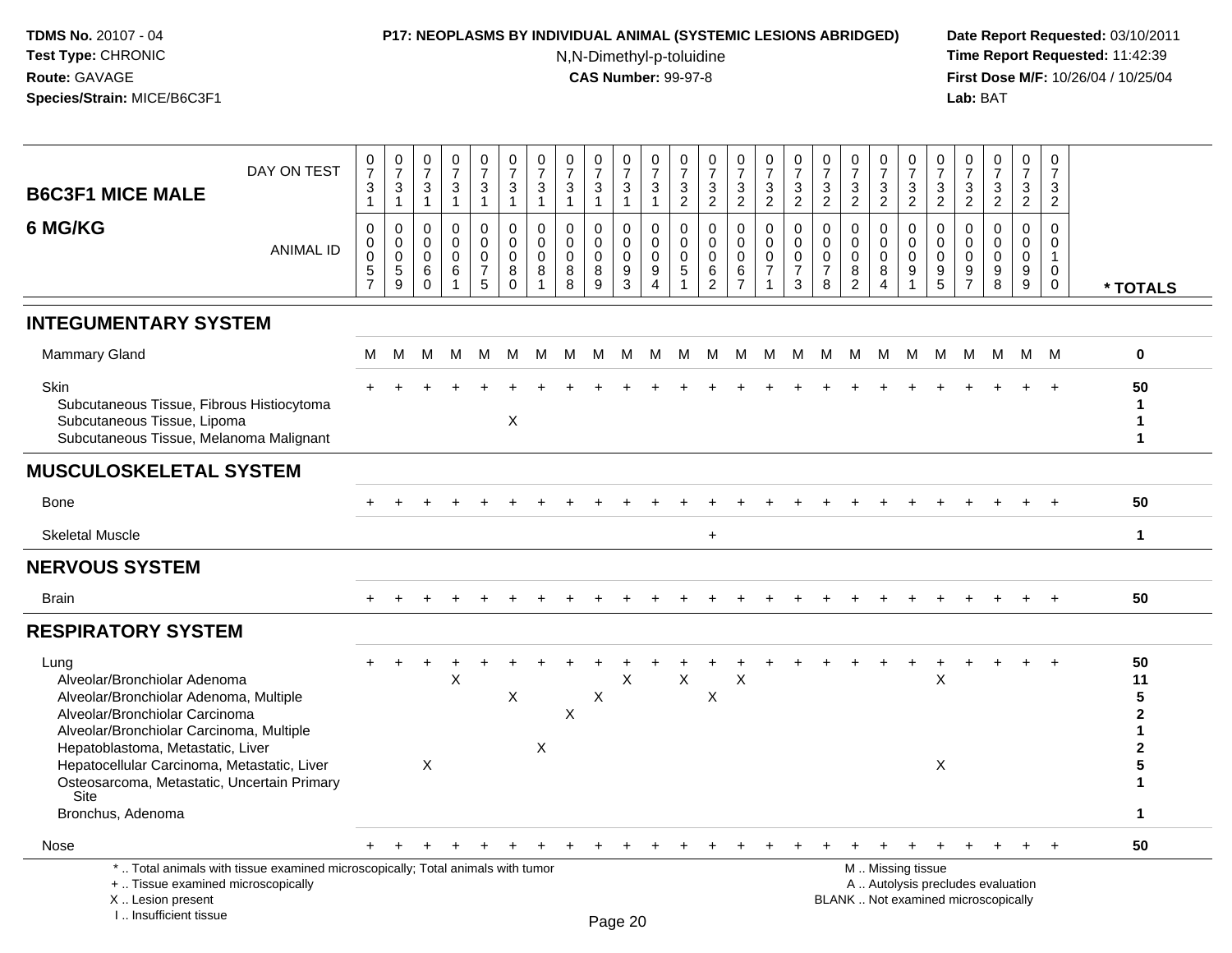#### **P17: NEOPLASMS BY INDIVIDUAL ANIMAL (SYSTEMIC LESIONS ABRIDGED) Date Report Requested:** 03/10/2011

N,N-Dimethyl-p-toluidine

 **Time Report Requested:** 11:42:39 **First Dose M/F:** 10/26/04 / 10/25/04 Lab: BAT **Lab:** BAT

| <b>B6C3F1 MICE MALE</b>                               | DAY ON TEST      | $\frac{0}{7}$<br>$\mathbf{3}$               | $\frac{0}{7}$<br>3                                                 | $\frac{0}{7}$<br>3                             | $\frac{0}{7}$<br>3 | $\begin{smallmatrix}0\\7\end{smallmatrix}$<br>$\mathbf{3}$   | $\frac{0}{7}$<br>$\mathbf{3}$                        | $\frac{0}{7}$<br>3 | $\frac{0}{7}$<br>3                      | $\frac{0}{7}$<br>3              | $\begin{array}{c} 0 \\ 7 \end{array}$<br>3             | $\frac{0}{7}$<br>$\mathbf{3}$                    | $\frac{0}{7}$<br>$\mathsf 3$<br>$\overline{c}$                  | $\frac{0}{7}$<br>$\ensuremath{\mathsf{3}}$<br>$\overline{2}$   | $\frac{0}{7}$<br>$\sqrt{3}$<br>$\overline{2}$      | $\frac{0}{7}$<br>$\sqrt{3}$<br>$\overline{c}$           | $\frac{0}{7}$<br>$\ensuremath{\mathsf{3}}$<br>$\overline{c}$ | $\frac{0}{7}$<br>$\mathbf{3}$<br>$\overline{c}$ | $\frac{0}{7}$<br>$\sqrt{3}$<br>$\overline{c}$        | $\frac{0}{7}$<br>$\sqrt{3}$<br>$\overline{c}$           | $\frac{0}{7}$<br>$\ensuremath{\mathsf{3}}$<br>$\overline{2}$ | $\frac{0}{7}$<br>3<br>$\overline{c}$ | $\mathbf 0$<br>$\overline{7}$<br>3<br>$\overline{c}$ | $\frac{0}{7}$<br>$\mathbf{3}$<br>$\overline{c}$        | $\frac{0}{7}$<br>$\ensuremath{\mathsf{3}}$<br>$\boldsymbol{2}$ | $\frac{0}{7}$<br>3<br>$\overline{c}$                |                    |
|-------------------------------------------------------|------------------|---------------------------------------------|--------------------------------------------------------------------|------------------------------------------------|--------------------|--------------------------------------------------------------|------------------------------------------------------|--------------------|-----------------------------------------|---------------------------------|--------------------------------------------------------|--------------------------------------------------|-----------------------------------------------------------------|----------------------------------------------------------------|----------------------------------------------------|---------------------------------------------------------|--------------------------------------------------------------|-------------------------------------------------|------------------------------------------------------|---------------------------------------------------------|--------------------------------------------------------------|--------------------------------------|------------------------------------------------------|--------------------------------------------------------|----------------------------------------------------------------|-----------------------------------------------------|--------------------|
| 6 MG/KG                                               | <b>ANIMAL ID</b> | 0<br>0<br>0<br>$\sqrt{5}$<br>$\overline{7}$ | $\mathbf 0$<br>$\mathbf 0$<br>$\boldsymbol{0}$<br>$\mathbf 5$<br>9 | 0<br>$\pmb{0}$<br>$\mathbf 0$<br>6<br>$\Omega$ | 0<br>0<br>0<br>6   | 0<br>$\mathsf{O}\xspace$<br>$\pmb{0}$<br>$\overline{7}$<br>5 | $\pmb{0}$<br>$\pmb{0}$<br>$\pmb{0}$<br>8<br>$\Omega$ | 0<br>0<br>0<br>8   | 0<br>$\pmb{0}$<br>$\mathbf 0$<br>8<br>8 | 0<br>$\mathbf 0$<br>0<br>8<br>9 | 0<br>$\pmb{0}$<br>$\mathsf 0$<br>$\boldsymbol{9}$<br>3 | 0<br>$_{\rm 0}^{\rm 0}$<br>$\boldsymbol{9}$<br>4 | 0<br>$\begin{smallmatrix} 0\\0 \end{smallmatrix}$<br>$\sqrt{5}$ | $\pmb{0}$<br>$\pmb{0}$<br>$\pmb{0}$<br>$\,6$<br>$\overline{2}$ | 0<br>$\mathsf 0$<br>0<br>$\,6\,$<br>$\overline{7}$ | 0<br>$\mathsf{O}\xspace$<br>$\pmb{0}$<br>$\overline{7}$ | 0<br>$\pmb{0}$<br>0<br>$\overline{7}$<br>3                   | 0<br>0<br>0<br>$\overline{7}$<br>8              | 0<br>$\pmb{0}$<br>$\mathbf 0$<br>8<br>$\overline{2}$ | 0<br>$\pmb{0}$<br>$\pmb{0}$<br>$\bf8$<br>$\overline{4}$ | 0<br>$\mathsf{O}\xspace$<br>$\pmb{0}$<br>$\boldsymbol{9}$    | 0<br>0<br>0<br>9<br>5                | 0<br>0<br>0<br>9<br>$\overline{7}$                   | 0<br>$\mathbf 0$<br>$\pmb{0}$<br>$\boldsymbol{9}$<br>8 | 0<br>0<br>0<br>9<br>9                                          | 0<br>$\mathbf 0$<br>1<br>$\mathbf 0$<br>$\mathbf 0$ | * TOTALS           |
| Respiratory Epithelium, Adenoma                       |                  |                                             |                                                                    |                                                | X                  |                                                              |                                                      |                    |                                         |                                 |                                                        |                                                  |                                                                 |                                                                |                                                    |                                                         |                                                              |                                                 |                                                      |                                                         |                                                              |                                      |                                                      |                                                        |                                                                |                                                     | 1                  |
| Trachea                                               |                  |                                             |                                                                    |                                                |                    |                                                              |                                                      |                    |                                         |                                 |                                                        |                                                  |                                                                 |                                                                |                                                    |                                                         |                                                              |                                                 |                                                      |                                                         |                                                              |                                      |                                                      |                                                        | $\ddot{}$                                                      | $^{+}$                                              | 50                 |
| <b>SPECIAL SENSES SYSTEM</b>                          |                  |                                             |                                                                    |                                                |                    |                                                              |                                                      |                    |                                         |                                 |                                                        |                                                  |                                                                 |                                                                |                                                    |                                                         |                                                              |                                                 |                                                      |                                                         |                                                              |                                      |                                                      |                                                        |                                                                |                                                     |                    |
| Eye                                                   |                  |                                             |                                                                    |                                                |                    |                                                              |                                                      |                    |                                         |                                 |                                                        |                                                  |                                                                 |                                                                |                                                    |                                                         |                                                              |                                                 |                                                      |                                                         |                                                              |                                      |                                                      |                                                        |                                                                | $\ddot{}$                                           | 50                 |
| <b>Harderian Gland</b><br>Adenoma<br>Carcinoma        |                  |                                             |                                                                    |                                                | $\div$             |                                                              | X                                                    |                    |                                         |                                 |                                                        | X                                                |                                                                 |                                                                |                                                    |                                                         |                                                              |                                                 |                                                      | X                                                       |                                                              |                                      |                                                      | X                                                      | +                                                              | $\ddot{}$<br>$\times$                               | 50<br>7            |
| <b>URINARY SYSTEM</b>                                 |                  |                                             |                                                                    |                                                |                    |                                                              |                                                      |                    |                                         |                                 |                                                        |                                                  |                                                                 |                                                                |                                                    |                                                         |                                                              |                                                 |                                                      |                                                         |                                                              |                                      |                                                      |                                                        |                                                                |                                                     |                    |
| Kidney<br>Hepatocellular Carcinoma, Metastatic, Liver |                  |                                             |                                                                    |                                                |                    |                                                              |                                                      |                    |                                         |                                 |                                                        |                                                  |                                                                 |                                                                |                                                    |                                                         |                                                              |                                                 |                                                      |                                                         |                                                              | X                                    |                                                      |                                                        |                                                                |                                                     | 50<br>$\mathbf{1}$ |
| Urethra                                               |                  |                                             |                                                                    |                                                |                    |                                                              |                                                      |                    |                                         |                                 |                                                        |                                                  |                                                                 |                                                                |                                                    |                                                         |                                                              |                                                 |                                                      |                                                         |                                                              |                                      |                                                      |                                                        |                                                                |                                                     | $\mathbf{1}$       |
| <b>Urinary Bladder</b>                                |                  |                                             |                                                                    |                                                |                    |                                                              |                                                      |                    |                                         |                                 |                                                        |                                                  |                                                                 |                                                                |                                                    |                                                         |                                                              |                                                 |                                                      |                                                         |                                                              |                                      |                                                      |                                                        | $\ddot{}$                                                      | $+$                                                 | 50                 |
| <b>SYSTEMIC LESIONS</b>                               |                  |                                             |                                                                    |                                                |                    |                                                              |                                                      |                    |                                         |                                 |                                                        |                                                  |                                                                 |                                                                |                                                    |                                                         |                                                              |                                                 |                                                      |                                                         |                                                              |                                      |                                                      |                                                        |                                                                |                                                     |                    |
| Multiple Organ<br>Lymphoma Malignant                  |                  |                                             |                                                                    |                                                | X                  | $\mathsf X$                                                  |                                                      |                    |                                         |                                 |                                                        |                                                  |                                                                 | Χ                                                              |                                                    |                                                         |                                                              |                                                 |                                                      |                                                         |                                                              |                                      |                                                      |                                                        | $\ddot{}$<br>X                                                 | $\ddot{}$                                           | 50<br>6            |

+ .. Tissue examined microscopically

X .. Lesion present

I .. Insufficient tissue

 M .. Missing tissuey the contract of the contract of the contract of the contract of the contract of  $\mathsf A$  . Autolysis precludes evaluation Lesion present BLANK .. Not examined microscopically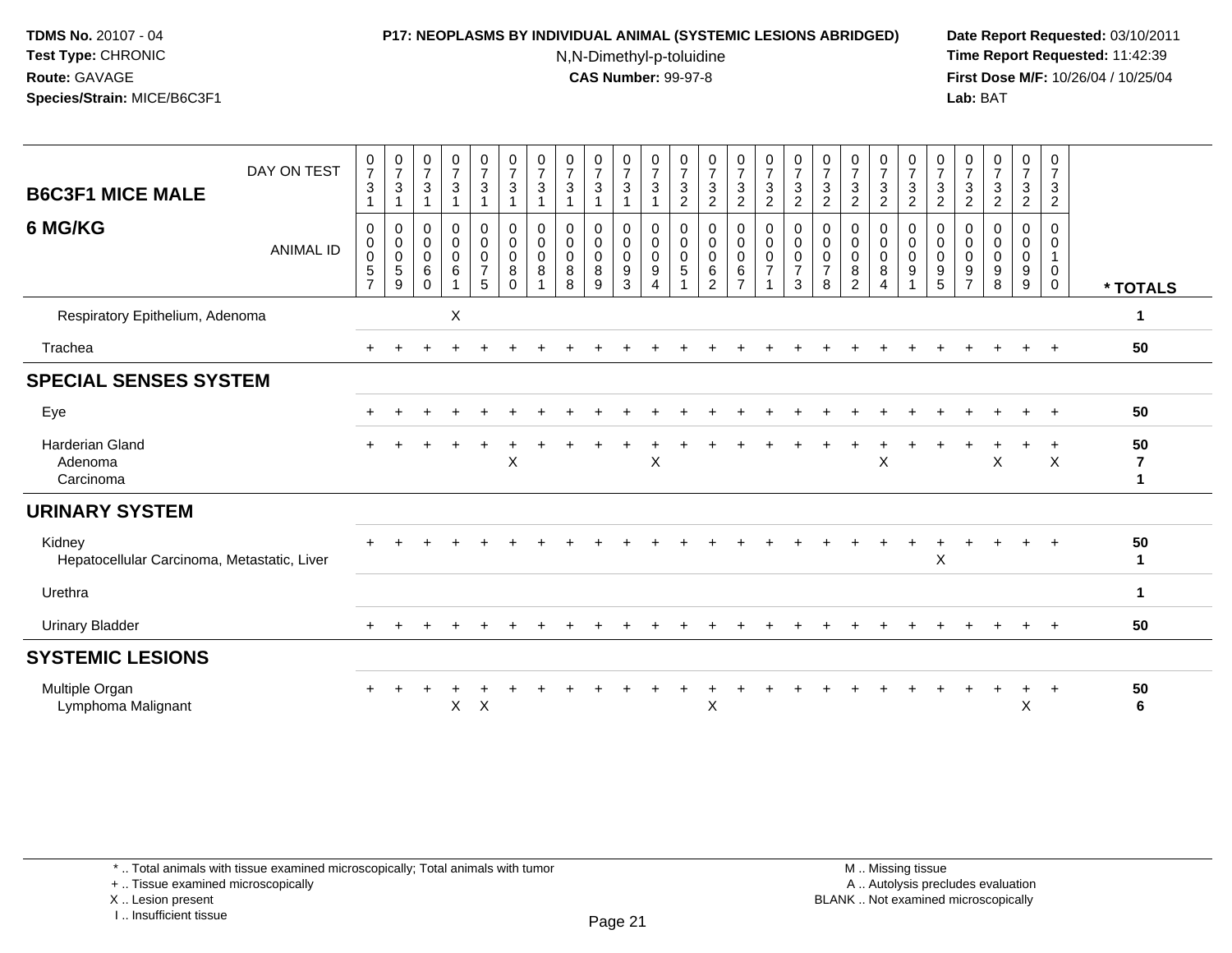# **P17: NEOPLASMS BY INDIVIDUAL ANIMAL (SYSTEMIC LESIONS ABRIDGED) Date Report Requested:** 03/10/2011

N,N-Dimethyl-p-toluidine

 **Time Report Requested:** 11:42:39 **First Dose M/F:** 10/26/04 / 10/25/04<br>Lab: BAT **Lab:** BAT

| <b>B6C3F1 MICE MALE</b>                                                                                               | DAY ON TEST      | 0<br>$\overline{4}$<br>0<br>$\overline{2}$                                     | $\mathbf 0$<br>$\overline{4}$<br>4<br>$\overline{2}$ | 0<br>4<br>$\overline{4}$<br>$\boldsymbol{9}$      | $\begin{array}{c} 0 \\ 5 \end{array}$<br>$\mathbf{1}$<br>$\overline{2}$ | 0<br>$\overline{5}$<br>4<br>$\bf 8$             | $\pmb{0}$<br>$\overline{5}$<br>$\overline{5}$<br>$\overline{4}$           | 0<br>$\overline{5}$<br>9<br>$\overline{7}$ | 0<br>$\overline{5}$<br>9<br>$\bf 8$                               | $\pmb{0}$<br>$6\phantom{a}$<br>$\mathsf{O}\xspace$<br>$9\,$ | $\pmb{0}$<br>$6\phantom{a}$<br>$\,$ 5 $\,$<br>$\overline{5}$                | $\mathsf 0$<br>$\,6\,$<br>$\,$ 5 $\,$<br>$\overline{5}$       | 0<br>$\,6\,$<br>$\,6\,$<br>$\boldsymbol{9}$                                      | 0<br>$6\phantom{a}$<br>$\overline{7}$<br>$\overline{2}$         | $_{6}^{\rm 0}$<br>$\overline{7}$<br>4                              | $_{6}^{\rm 0}$<br>8<br>$\mathbf{1}$                     | $\pmb{0}$<br>$6\phantom{a}$<br>$\bf8$<br>$\bf8$                         | 0<br>$\,6\,$<br>$\boldsymbol{9}$<br>$\mathbf{3}$       | 0<br>$\overline{7}$<br>$\mathbf{1}$<br>$\mathbf 0$                | $\frac{0}{7}$<br>$\overline{2}$<br>3                      | $\begin{array}{c} 0 \\ 7 \end{array}$<br>3<br>0         | $\begin{array}{c} 0 \\ 7 \end{array}$<br>$\mathbf{3}$<br>$\mathbf 0$ | $\frac{0}{7}$<br>$\mathbf{3}$<br>$\mathbf 0$                             | $\begin{array}{c} 0 \\ 7 \end{array}$<br>$\mathbf{3}$<br>0       | $\frac{0}{7}$<br>3<br>$\mathbf 0$                                  | $\pmb{0}$<br>$\overline{7}$<br>3<br>$\mathbf{1}$                                           |                 |
|-----------------------------------------------------------------------------------------------------------------------|------------------|--------------------------------------------------------------------------------|------------------------------------------------------|---------------------------------------------------|-------------------------------------------------------------------------|-------------------------------------------------|---------------------------------------------------------------------------|--------------------------------------------|-------------------------------------------------------------------|-------------------------------------------------------------|-----------------------------------------------------------------------------|---------------------------------------------------------------|----------------------------------------------------------------------------------|-----------------------------------------------------------------|--------------------------------------------------------------------|---------------------------------------------------------|-------------------------------------------------------------------------|--------------------------------------------------------|-------------------------------------------------------------------|-----------------------------------------------------------|---------------------------------------------------------|----------------------------------------------------------------------|--------------------------------------------------------------------------|------------------------------------------------------------------|--------------------------------------------------------------------|--------------------------------------------------------------------------------------------|-----------------|
| 20 MG/KG                                                                                                              | <b>ANIMAL ID</b> | $\mathbf 0$<br>$\pmb{0}$<br>$\overline{1}$<br>$\overline{4}$<br>$\overline{4}$ | $\mathbf 0$<br>0<br>$\mathbf{1}$<br>$\frac{3}{8}$    | $\mathbf 0$<br>0<br>$\mathbf{1}$<br>$\frac{2}{5}$ | $\mathbf 0$<br>$\pmb{0}$<br>$\mathbf{1}$<br>$\pmb{0}$<br>$\overline{9}$ | 0<br>0<br>$\overline{1}$<br>0<br>$\overline{5}$ | $\mathbf 0$<br>$\pmb{0}$<br>$\mathbf{1}$<br>$\overline{4}$<br>$\mathbf 0$ | $\mathbf 0$<br>0<br>$\mathbf{1}$<br>3<br>6 | $\mathbf 0$<br>0<br>$\mathbf{1}$<br>$\mathbf 0$<br>$\overline{4}$ | $\mathbf 0$<br>0<br>1<br>$\sqrt{3}$<br>$\overline{3}$       | $\mathbf 0$<br>$\mathbf 0$<br>$\mathbf{1}$<br>$\mathbf 0$<br>$\overline{1}$ | $\mathbf 0$<br>0<br>$\overline{1}$<br>$\mathbf{1}$<br>$\,6\,$ | $\mathbf 0$<br>$\mathbf 0$<br>$\mathbf{1}$<br>$\boldsymbol{2}$<br>$\overline{4}$ | $\mathbf 0$<br>$\mathbf 0$<br>$\mathbf{1}$<br>$\mathbf{1}$<br>8 | $\mathbf 0$<br>$\mathsf{O}$<br>$\mathbf{1}$<br>4<br>$\overline{5}$ | $\mathbf 0$<br>0<br>$\mathbf{1}$<br>4<br>$\overline{7}$ | $\mathbf 0$<br>$\pmb{0}$<br>$\mathbf{1}$<br>$\pmb{0}$<br>$\overline{7}$ | $\mathbf 0$<br>0<br>$\overline{1}$<br>$\mathbf 0$<br>8 | $\Omega$<br>$\mathbf 0$<br>$\mathbf{1}$<br>$\sqrt{5}$<br>$\Omega$ | $\mathbf 0$<br>0<br>$\mathbf{1}$<br>4<br>$\boldsymbol{9}$ | $\mathbf 0$<br>0<br>$\mathbf{1}$<br>0<br>$\overline{6}$ | $\Omega$<br>0<br>$\mathbf{1}$<br>$^2_{\rm 0}$                        | $\mathbf 0$<br>0<br>$\overline{1}$<br>$\boldsymbol{2}$<br>$\overline{1}$ | $\mathbf 0$<br>0<br>$\mathbf{1}$<br>$\sqrt{3}$<br>$\overline{4}$ | $\mathbf 0$<br>0<br>$\mathbf{1}$<br>$\overline{4}$<br>$\mathbf{3}$ | $\mathbf 0$<br>$\mathbf 0$<br>$\mathbf{1}$<br>$\begin{smallmatrix} 0\\2 \end{smallmatrix}$ | males<br>(cont) |
| <b>ALIMENTARY SYSTEM</b>                                                                                              |                  |                                                                                |                                                      |                                                   |                                                                         |                                                 |                                                                           |                                            |                                                                   |                                                             |                                                                             |                                                               |                                                                                  |                                                                 |                                                                    |                                                         |                                                                         |                                                        |                                                                   |                                                           |                                                         |                                                                      |                                                                          |                                                                  |                                                                    |                                                                                            |                 |
| Esophagus                                                                                                             |                  |                                                                                |                                                      |                                                   |                                                                         |                                                 |                                                                           |                                            |                                                                   |                                                             |                                                                             |                                                               |                                                                                  |                                                                 |                                                                    |                                                         |                                                                         |                                                        |                                                                   |                                                           |                                                         |                                                                      |                                                                          |                                                                  |                                                                    |                                                                                            |                 |
| Gallbladder                                                                                                           |                  |                                                                                |                                                      |                                                   |                                                                         |                                                 |                                                                           |                                            |                                                                   |                                                             |                                                                             |                                                               |                                                                                  |                                                                 |                                                                    |                                                         |                                                                         |                                                        |                                                                   |                                                           |                                                         |                                                                      |                                                                          |                                                                  |                                                                    |                                                                                            |                 |
| Intestine Large, Cecum                                                                                                |                  |                                                                                |                                                      |                                                   |                                                                         |                                                 |                                                                           |                                            |                                                                   |                                                             |                                                                             |                                                               |                                                                                  |                                                                 |                                                                    |                                                         |                                                                         |                                                        |                                                                   |                                                           |                                                         |                                                                      |                                                                          |                                                                  |                                                                    |                                                                                            |                 |
| Intestine Large, Colon                                                                                                |                  |                                                                                |                                                      |                                                   |                                                                         |                                                 |                                                                           |                                            |                                                                   |                                                             |                                                                             |                                                               |                                                                                  |                                                                 |                                                                    |                                                         |                                                                         |                                                        |                                                                   |                                                           |                                                         |                                                                      |                                                                          |                                                                  |                                                                    | $\ddot{}$                                                                                  |                 |
| Intestine Large, Rectum                                                                                               |                  |                                                                                |                                                      |                                                   |                                                                         |                                                 |                                                                           |                                            |                                                                   |                                                             |                                                                             |                                                               |                                                                                  |                                                                 |                                                                    |                                                         |                                                                         |                                                        |                                                                   |                                                           |                                                         |                                                                      |                                                                          |                                                                  |                                                                    |                                                                                            |                 |
| Intestine Small, Duodenum                                                                                             |                  |                                                                                |                                                      |                                                   |                                                                         |                                                 |                                                                           |                                            |                                                                   |                                                             |                                                                             |                                                               |                                                                                  |                                                                 |                                                                    |                                                         |                                                                         |                                                        |                                                                   |                                                           |                                                         |                                                                      |                                                                          |                                                                  |                                                                    |                                                                                            |                 |
| Intestine Small, Ileum                                                                                                |                  |                                                                                |                                                      |                                                   |                                                                         |                                                 |                                                                           |                                            |                                                                   |                                                             |                                                                             |                                                               |                                                                                  |                                                                 |                                                                    |                                                         |                                                                         |                                                        |                                                                   |                                                           |                                                         |                                                                      |                                                                          |                                                                  |                                                                    | $\ddot{+}$                                                                                 |                 |
| Intestine Small, Jejunum                                                                                              |                  |                                                                                |                                                      |                                                   |                                                                         |                                                 |                                                                           |                                            |                                                                   |                                                             |                                                                             |                                                               |                                                                                  |                                                                 |                                                                    |                                                         |                                                                         |                                                        |                                                                   |                                                           |                                                         |                                                                      |                                                                          |                                                                  |                                                                    |                                                                                            |                 |
| Liver<br>Hemangioma                                                                                                   |                  |                                                                                |                                                      |                                                   |                                                                         |                                                 |                                                                           |                                            |                                                                   |                                                             |                                                                             |                                                               |                                                                                  |                                                                 |                                                                    |                                                         |                                                                         |                                                        |                                                                   |                                                           |                                                         |                                                                      |                                                                          |                                                                  |                                                                    |                                                                                            |                 |
| Hemangiosarcoma<br>Hepatoblastoma<br>Hepatoblastoma, Multiple                                                         |                  |                                                                                |                                                      |                                                   | $\mathsf{X}$                                                            |                                                 | $\mathsf{X}$                                                              | X                                          |                                                                   | X                                                           |                                                                             | $\mathsf X$                                                   |                                                                                  | X                                                               | X                                                                  | $\mathsf{X}$                                            | X                                                                       |                                                        |                                                                   | X                                                         |                                                         |                                                                      |                                                                          |                                                                  |                                                                    |                                                                                            |                 |
| Hepatocellular Adenoma<br>Hepatocellular Adenoma, Multiple<br>Hepatocellular Carcinoma                                |                  |                                                                                | $\sf X$                                              |                                                   | X                                                                       | X                                               | $\mathsf{X}$                                                              | $X$ $X$<br>X                               |                                                                   |                                                             |                                                                             |                                                               | $X$ $X$<br>$X$ $X$                                                               | $\mathsf{X}$                                                    | $\sf X$                                                            |                                                         | $\boldsymbol{\mathsf{X}}$                                               | $\sf X$                                                | $\mathsf X$                                                       |                                                           | $\pmb{\times}$                                          | X<br>$\mathsf{X}$                                                    | $\mathsf{X}$<br>$\mathsf{X}$                                             | $\mathsf{X}$                                                     | X<br>X                                                             | X                                                                                          |                 |
| Hepatocellular Carcinoma, Multiple<br>Hepatocholangiocarcinoma                                                        |                  |                                                                                |                                                      |                                                   |                                                                         |                                                 |                                                                           |                                            |                                                                   |                                                             | $\mathsf X$                                                                 |                                                               |                                                                                  |                                                                 | X                                                                  | $\mathsf{X}$                                            | $\boldsymbol{\mathsf{X}}$                                               |                                                        |                                                                   | $X$ $X$                                                   |                                                         |                                                                      |                                                                          | $\boldsymbol{\mathsf{X}}$                                        |                                                                    | $\boldsymbol{X}$                                                                           |                 |
| Mesentery<br>Fat, Hepatocholangiocarcinoma, Metastatic,<br>Liver                                                      |                  |                                                                                |                                                      |                                                   |                                                                         |                                                 | $\ddot{}$                                                                 |                                            |                                                                   |                                                             |                                                                             |                                                               |                                                                                  | $\ddot{}$                                                       | $\ddot{}$<br>$\mathsf X$                                           |                                                         |                                                                         |                                                        |                                                                   |                                                           |                                                         |                                                                      |                                                                          |                                                                  |                                                                    |                                                                                            |                 |
| *  Total animals with tissue examined microscopically; Total animals with tumor<br>+  Tissue examined microscopically |                  |                                                                                |                                                      |                                                   |                                                                         |                                                 |                                                                           |                                            |                                                                   |                                                             |                                                                             |                                                               |                                                                                  |                                                                 |                                                                    |                                                         |                                                                         |                                                        |                                                                   |                                                           | M  Missing tissue<br>A  Autolysis precludes evaluation  |                                                                      |                                                                          |                                                                  |                                                                    |                                                                                            |                 |

X .. Lesion present

I .. Insufficient tissue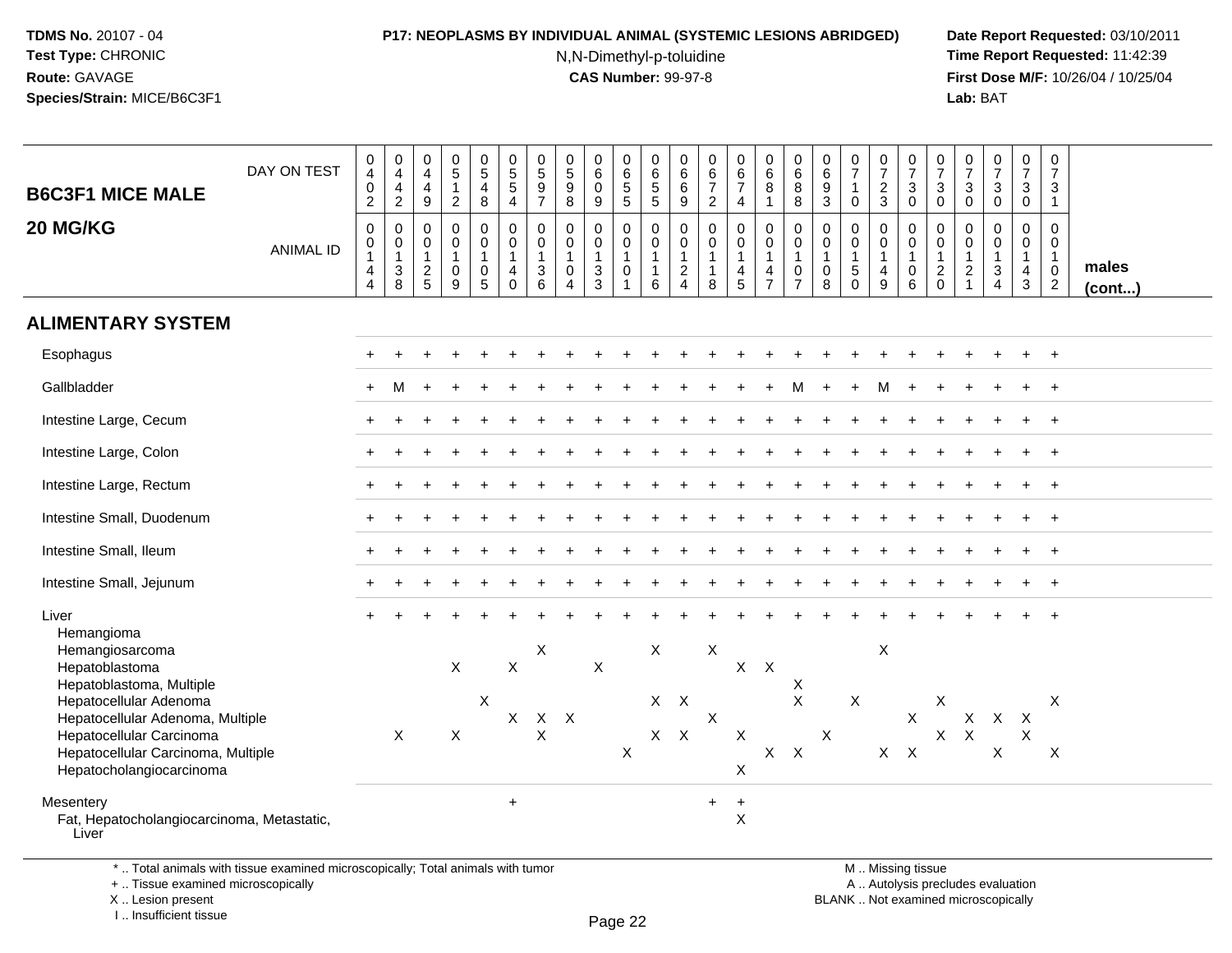# **P17: NEOPLASMS BY INDIVIDUAL ANIMAL (SYSTEMIC LESIONS ABRIDGED) Date Report Requested:** 03/10/2011

N,N-Dimethyl-p-toluidine

 **Time Report Requested:** 11:42:39 **First Dose M/F:** 10/26/04 / 10/25/04<br>Lab: BAT **Lab:** BAT

| <b>B6C3F1 MICE MALE</b>                                                         | DAY ON TEST      | $\pmb{0}$<br>$\overline{4}$<br>$\pmb{0}$<br>$\overline{2}$ | $\begin{array}{c} 0 \\ 4 \\ 4 \\ 2 \end{array}$                     | $\begin{smallmatrix}0\0\4\end{smallmatrix}$<br>$\overline{4}$<br>$9\,$ | $\begin{matrix} 0 \\ 5 \end{matrix}$<br>$\mathbf{1}$<br>$\overline{2}$ | $\begin{matrix} 0 \\ 5 \end{matrix}$<br>$\overline{4}$<br>8 | $\begin{array}{c} 0 \\ 5 \\ 5 \end{array}$<br>$\overline{4}$           | $\begin{matrix} 0 \\ 5 \end{matrix}$<br>9<br>$\overline{7}$ | $\begin{matrix} 0 \\ 5 \end{matrix}$<br>9<br>$\overline{8}$             | $\pmb{0}$<br>$\,6\,$<br>$\mathbf 0$<br>$9\,$                                  | 0<br>$\,6\,$<br>$\begin{array}{c} 5 \\ 5 \end{array}$ | 0<br>6<br>$\frac{5}{5}$                               | 0<br>$\,6\,$<br>$^6_9$                                                               | $\begin{array}{c} 0 \\ 6 \\ 7 \end{array}$<br>$\boldsymbol{2}$ | $_{\rm 6}^{\rm 0}$<br>$\boldsymbol{7}$<br>4                                         | $\begin{array}{c} 0 \\ 6 \end{array}$<br>8<br>$\mathbf{1}$                   | $\begin{array}{c} 0 \\ 6 \end{array}$<br>8<br>8 | 0<br>$\,6\,$<br>9<br>$\overline{3}$                 | $\frac{0}{7}$<br>$\mathbf{1}$<br>$\mathbf 0$   | 0<br>$\overline{7}$<br>$\frac{2}{3}$                      | $\frac{0}{7}$<br>$_{\rm 0}^3$                                  | $\frac{0}{7}$<br>3<br>$\mathbf 0$                                             | $\frac{0}{7}$<br>$_0^3$                                      | $\frac{0}{7}$<br>$_0^3$                                 | 0<br>$\boldsymbol{7}$<br>$_0^3$                                    | $\pmb{0}$<br>$\overline{7}$<br>3<br>$\mathbf{1}$                          |                 |
|---------------------------------------------------------------------------------|------------------|------------------------------------------------------------|---------------------------------------------------------------------|------------------------------------------------------------------------|------------------------------------------------------------------------|-------------------------------------------------------------|------------------------------------------------------------------------|-------------------------------------------------------------|-------------------------------------------------------------------------|-------------------------------------------------------------------------------|-------------------------------------------------------|-------------------------------------------------------|--------------------------------------------------------------------------------------|----------------------------------------------------------------|-------------------------------------------------------------------------------------|------------------------------------------------------------------------------|-------------------------------------------------|-----------------------------------------------------|------------------------------------------------|-----------------------------------------------------------|----------------------------------------------------------------|-------------------------------------------------------------------------------|--------------------------------------------------------------|---------------------------------------------------------|--------------------------------------------------------------------|---------------------------------------------------------------------------|-----------------|
| 20 MG/KG                                                                        | <b>ANIMAL ID</b> | $\mathbf 0$<br>0<br>4<br>4                                 | $\mathbf 0$<br>$\begin{smallmatrix}0\\1\end{smallmatrix}$<br>$_8^3$ | $\pmb{0}$<br>$\mathbf 0$<br>$\mathbf{1}$<br>$\frac{2}{5}$              | 0<br>$\mathbf 0$<br>1<br>$\overline{0}$<br>9                           | $\pmb{0}$<br>$\mathbf 0$<br>$\mathbf{1}$<br>$\pmb{0}$<br>5  | $\pmb{0}$<br>$\mathbf 0$<br>$\mathbf{1}$<br>$\overline{4}$<br>$\Omega$ | $\mathbf 0$<br>$\mathbf 0$<br>$\mathbf{3}$<br>6             | $\mathbf 0$<br>$\mathbf 0$<br>$\overline{1}$<br>$\mathbf 0$<br>$\Delta$ | 0<br>$\mathbf 0$<br>$\mathbf{1}$<br>$\ensuremath{\mathsf{3}}$<br>$\mathbf{3}$ | 0<br>$\mathbf 0$<br>$\mathbf{1}$<br>$\pmb{0}$<br>1    | 0<br>$\mathbf 0$<br>$\mathbf{1}$<br>$\mathbf{1}$<br>6 | $\mathsf{O}\xspace$<br>$\mathbf 0$<br>$\overline{1}$<br>$\sqrt{2}$<br>$\overline{4}$ | $\pmb{0}$<br>$\mathbf 0$<br>$\mathbf{1}$<br>8                  | $\pmb{0}$<br>$\mathbf 0$<br>$\overline{1}$<br>$\begin{array}{c} 4 \\ 5 \end{array}$ | $\pmb{0}$<br>$\mathbf 0$<br>$\mathbf{1}$<br>$\overline{4}$<br>$\overline{7}$ | 0<br>$\mathbf 0$<br>1<br>0<br>$\overline{7}$    | $\mathbf 0$<br>$\mathbf 0$<br>$\mathbf 1$<br>0<br>8 | 0<br>$\pmb{0}$<br>1<br>$\,$ 5 $\,$<br>$\Omega$ | 0<br>$\mathbf 0$<br>$\overline{1}$<br>$\overline{4}$<br>9 | $\mathbf 0$<br>$\mathbf 0$<br>$\overline{1}$<br>$\pmb{0}$<br>6 | $\mathbf 0$<br>$\mathbf 0$<br>$\overline{1}$<br>$\overline{c}$<br>$\mathbf 0$ | $\mathbf 0$<br>$\mathbf 0$<br>$\mathbf 1$<br>$\sqrt{2}$<br>1 | 0<br>$\mathbf 0$<br>$\mathbf{1}$<br>3<br>$\overline{4}$ | 0<br>$\mathbf 0$<br>$\mathbf{1}$<br>$\overline{4}$<br>$\mathbf{3}$ | $\mathbf 0$<br>$\mathbf 0$<br>$\mathbf{1}$<br>$\pmb{0}$<br>$\overline{2}$ | males<br>(cont) |
| Pancreas<br>Hepatocholangiocarcinoma, Metastatic, Liver                         |                  |                                                            |                                                                     |                                                                        |                                                                        |                                                             |                                                                        |                                                             |                                                                         |                                                                               |                                                       |                                                       |                                                                                      |                                                                | $\sf X$                                                                             |                                                                              |                                                 |                                                     |                                                |                                                           |                                                                |                                                                               |                                                              |                                                         | $+$                                                                | $+$                                                                       |                 |
| Salivary Glands                                                                 |                  |                                                            |                                                                     |                                                                        |                                                                        |                                                             |                                                                        |                                                             |                                                                         |                                                                               |                                                       |                                                       |                                                                                      |                                                                |                                                                                     |                                                                              |                                                 |                                                     |                                                |                                                           |                                                                |                                                                               |                                                              |                                                         |                                                                    | $+$                                                                       |                 |
| Stomach, Forestomach<br>Hepatocholangiocarcinoma, Metastatic, Liver             |                  |                                                            |                                                                     |                                                                        |                                                                        |                                                             |                                                                        |                                                             |                                                                         |                                                                               |                                                       |                                                       |                                                                                      |                                                                | $\mathsf X$                                                                         |                                                                              |                                                 |                                                     |                                                |                                                           |                                                                |                                                                               |                                                              |                                                         |                                                                    |                                                                           |                 |
| Stomach, Glandular<br>Hepatocholangiocarcinoma, Metastatic, Liver               |                  |                                                            |                                                                     |                                                                        |                                                                        |                                                             |                                                                        |                                                             |                                                                         |                                                                               |                                                       |                                                       |                                                                                      |                                                                | X                                                                                   |                                                                              |                                                 |                                                     |                                                |                                                           |                                                                |                                                                               |                                                              |                                                         |                                                                    |                                                                           |                 |
| Tooth<br>Odontoma                                                               |                  |                                                            |                                                                     |                                                                        |                                                                        |                                                             |                                                                        |                                                             |                                                                         |                                                                               |                                                       |                                                       |                                                                                      |                                                                |                                                                                     |                                                                              |                                                 |                                                     | X                                              |                                                           |                                                                |                                                                               |                                                              |                                                         | $\overline{+}$                                                     |                                                                           |                 |
| <b>CARDIOVASCULAR SYSTEM</b>                                                    |                  |                                                            |                                                                     |                                                                        |                                                                        |                                                             |                                                                        |                                                             |                                                                         |                                                                               |                                                       |                                                       |                                                                                      |                                                                |                                                                                     |                                                                              |                                                 |                                                     |                                                |                                                           |                                                                |                                                                               |                                                              |                                                         |                                                                    |                                                                           |                 |
| <b>Blood Vessel</b>                                                             |                  |                                                            |                                                                     |                                                                        |                                                                        |                                                             |                                                                        |                                                             |                                                                         |                                                                               |                                                       |                                                       |                                                                                      |                                                                |                                                                                     |                                                                              |                                                 |                                                     |                                                |                                                           |                                                                |                                                                               |                                                              |                                                         |                                                                    |                                                                           |                 |
| Heart                                                                           |                  |                                                            |                                                                     |                                                                        |                                                                        |                                                             |                                                                        |                                                             |                                                                         |                                                                               |                                                       |                                                       |                                                                                      |                                                                |                                                                                     |                                                                              |                                                 |                                                     |                                                |                                                           |                                                                |                                                                               |                                                              |                                                         |                                                                    | $+$                                                                       |                 |
| <b>ENDOCRINE SYSTEM</b>                                                         |                  |                                                            |                                                                     |                                                                        |                                                                        |                                                             |                                                                        |                                                             |                                                                         |                                                                               |                                                       |                                                       |                                                                                      |                                                                |                                                                                     |                                                                              |                                                 |                                                     |                                                |                                                           |                                                                |                                                                               |                                                              |                                                         |                                                                    |                                                                           |                 |
| <b>Adrenal Cortex</b><br>Subcapsular, Adenoma                                   |                  |                                                            |                                                                     |                                                                        |                                                                        |                                                             |                                                                        |                                                             |                                                                         |                                                                               |                                                       |                                                       |                                                                                      |                                                                |                                                                                     |                                                                              |                                                 |                                                     |                                                |                                                           |                                                                |                                                                               | X                                                            | $\ddot{}$                                               | $+$                                                                | $+$                                                                       |                 |
| Adrenal Medulla                                                                 |                  |                                                            |                                                                     |                                                                        |                                                                        |                                                             |                                                                        |                                                             |                                                                         |                                                                               |                                                       |                                                       |                                                                                      |                                                                |                                                                                     |                                                                              |                                                 |                                                     |                                                |                                                           |                                                                |                                                                               |                                                              |                                                         |                                                                    | $\overline{1}$                                                            |                 |
| Islets, Pancreatic                                                              |                  |                                                            |                                                                     |                                                                        |                                                                        |                                                             |                                                                        |                                                             |                                                                         |                                                                               |                                                       |                                                       |                                                                                      |                                                                |                                                                                     |                                                                              |                                                 |                                                     |                                                |                                                           |                                                                |                                                                               |                                                              |                                                         |                                                                    | $\overline{1}$                                                            |                 |
| Parathyroid Gland                                                               |                  | м                                                          |                                                                     |                                                                        |                                                                        |                                                             |                                                                        |                                                             |                                                                         |                                                                               |                                                       |                                                       |                                                                                      |                                                                |                                                                                     |                                                                              |                                                 |                                                     |                                                |                                                           |                                                                |                                                                               |                                                              |                                                         |                                                                    |                                                                           |                 |
| <b>Pituitary Gland</b>                                                          |                  |                                                            |                                                                     |                                                                        |                                                                        |                                                             |                                                                        |                                                             |                                                                         |                                                                               |                                                       |                                                       |                                                                                      |                                                                |                                                                                     |                                                                              |                                                 |                                                     |                                                |                                                           |                                                                |                                                                               |                                                              |                                                         |                                                                    |                                                                           |                 |
| *  Total animals with tissue examined microscopically; Total animals with tumor |                  |                                                            |                                                                     |                                                                        |                                                                        |                                                             |                                                                        |                                                             |                                                                         |                                                                               |                                                       |                                                       |                                                                                      |                                                                |                                                                                     |                                                                              |                                                 |                                                     |                                                |                                                           | M  Missing tissue                                              |                                                                               |                                                              |                                                         |                                                                    |                                                                           |                 |

+ .. Tissue examined microscopically

X .. Lesion present

I .. Insufficient tissue

y the contract of the contract of the contract of the contract of the contract of  $\mathsf A$  . Autolysis precludes evaluation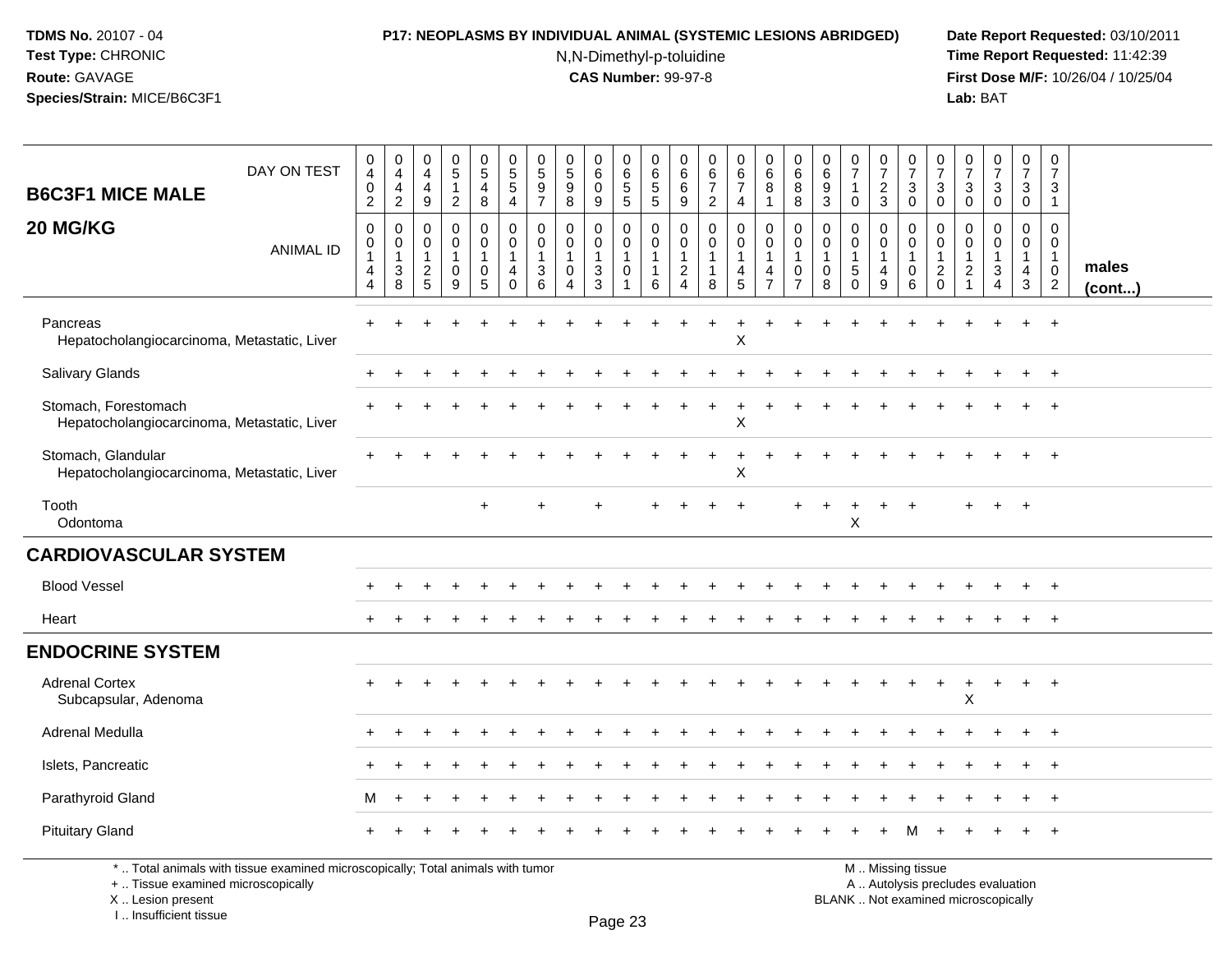## **P17: NEOPLASMS BY INDIVIDUAL ANIMAL (SYSTEMIC LESIONS ABRIDGED) Date Report Requested:** 03/10/2011

N,N-Dimethyl-p-toluidine

| DAY ON TEST<br><b>B6C3F1 MICE MALE</b>                                                                                                                              | $\mathbf 0$<br>$\overline{4}$<br>$\mathbf 0$<br>$\overline{c}$ | $\boldsymbol{0}$<br>$\overline{4}$<br>$\overline{4}$<br>$\overline{2}$       | 0<br>4<br>4<br>9                                        | $\pmb{0}$<br>$\overline{5}$<br>$\mathbf{1}$<br>$\overline{2}$ | $\begin{array}{c} 0 \\ 5 \\ 4 \end{array}$<br>8                             | $\pmb{0}$<br>$\overline{5}$<br>4                           | 0<br>$\,$ 5 $\,$<br>9<br>$\overline{7}$                | 0<br>$\overline{5}$<br>9<br>8                                                       | 0<br>$\,6\,$<br>$\mathbf 0$<br>$\boldsymbol{9}$      | $\,0\,$<br>$\overline{6}$<br>5<br>5                                     | $\pmb{0}$<br>$\overline{6}$<br>5<br>5                                       | 0<br>6<br>$\,6$<br>9                                                           | $\pmb{0}$<br>$rac{6}{7}$<br>$\overline{2}$                      | $\pmb{0}$<br>$rac{6}{7}$<br>4                                     | $\mathbf 0$<br>$\,6\,$<br>8<br>1                                  | $\pmb{0}$<br>$6\phantom{a}$<br>8<br>8                          | $\pmb{0}$<br>$\,6\,$<br>$\boldsymbol{9}$<br>$\mathbf{3}$ | $\begin{array}{c} 0 \\ 7 \end{array}$<br>$\mathbf{1}$<br>$\pmb{0}$   | $\pmb{0}$<br>$\overline{7}$<br>$\frac{2}{3}$                                     | 0<br>$\overline{7}$<br>$\mathbf{3}$<br>$\mathbf 0$   | 0<br>$\overline{7}$<br>3<br>$\mathbf 0$                       | $\,0\,$<br>$\overline{7}$<br>$\mathsf 3$<br>$\mathbf 0$                              | $\frac{0}{7}$<br>3<br>$\mathsf{O}\xspace$  | $\pmb{0}$<br>$\overline{7}$<br>$\mathbf{3}$<br>$\mathsf{O}\xspace$ | $\pmb{0}$<br>$\overline{7}$<br>3<br>$\overline{1}$                            |                 |
|---------------------------------------------------------------------------------------------------------------------------------------------------------------------|----------------------------------------------------------------|------------------------------------------------------------------------------|---------------------------------------------------------|---------------------------------------------------------------|-----------------------------------------------------------------------------|------------------------------------------------------------|--------------------------------------------------------|-------------------------------------------------------------------------------------|------------------------------------------------------|-------------------------------------------------------------------------|-----------------------------------------------------------------------------|--------------------------------------------------------------------------------|-----------------------------------------------------------------|-------------------------------------------------------------------|-------------------------------------------------------------------|----------------------------------------------------------------|----------------------------------------------------------|----------------------------------------------------------------------|----------------------------------------------------------------------------------|------------------------------------------------------|---------------------------------------------------------------|--------------------------------------------------------------------------------------|--------------------------------------------|--------------------------------------------------------------------|-------------------------------------------------------------------------------|-----------------|
| 20 MG/KG<br><b>ANIMAL ID</b>                                                                                                                                        | $\mathbf 0$<br>0<br>$\mathbf{1}$<br>$\overline{4}$<br>4        | $\mathbf 0$<br>$\mathbf 0$<br>$\mathbf{1}$<br>$\ensuremath{\mathsf{3}}$<br>8 | $\mathbf 0$<br>0<br>$\mathbf{1}$<br>$\overline{c}$<br>5 | 0<br>$\mathbf 0$<br>$\mathbf 1$<br>0<br>$\overline{9}$        | $\mathsf 0$<br>$\mathbf 0$<br>$\mathbf{1}$<br>$\mathbf 0$<br>$\overline{5}$ | $\pmb{0}$<br>$\mathbf 0$<br>$\mathbf{1}$<br>4<br>$\pmb{0}$ | $\mathbf 0$<br>$\mathbf 0$<br>$\overline{1}$<br>3<br>6 | $\mathbf 0$<br>$\mathbf 0$<br>$\mathbf{1}$<br>$\mathbf 0$<br>$\boldsymbol{\Lambda}$ | $\mathbf 0$<br>$\mathbf 0$<br>1<br>3<br>$\mathbf{3}$ | $\mathbf 0$<br>$\pmb{0}$<br>$\mathbf{1}$<br>$\mathbf 0$<br>$\mathbf{1}$ | $\mathsf{O}\xspace$<br>$\mathbf 0$<br>$\mathbf{1}$<br>$\mathbf{1}$<br>$\,6$ | $\mathbf 0$<br>$\mathbf 0$<br>$\mathbf{1}$<br>$\overline{2}$<br>$\overline{4}$ | $\pmb{0}$<br>$\mathbf 0$<br>$\overline{1}$<br>$\mathbf{1}$<br>8 | $\mathbf 0$<br>$\mathbf 0$<br>$\mathbf{1}$<br>4<br>$\overline{5}$ | $\mathbf 0$<br>$\mathbf 0$<br>$\mathbf{1}$<br>4<br>$\overline{7}$ | $\mathbf 0$<br>$\pmb{0}$<br>1<br>$\mathbf 0$<br>$\overline{7}$ | $\mathbf 0$<br>$\mathbf 0$<br>$\mathbf{1}$<br>0<br>8     | $\mathbf 0$<br>$\mathbf 0$<br>$\mathbf{1}$<br>$\sqrt{5}$<br>$\Omega$ | $\mathbf 0$<br>$\mathbf 0$<br>$\mathbf{1}$<br>$\overline{4}$<br>$\boldsymbol{9}$ | $\mathbf 0$<br>$\mathbf 0$<br>$\mathbf{1}$<br>0<br>6 | $\mathbf 0$<br>$\mathbf 0$<br>1<br>$\overline{2}$<br>$\Omega$ | $\mathbf 0$<br>$\mathbf 0$<br>$\mathbf{1}$<br>$\overline{c}$<br>$\blacktriangleleft$ | 0<br>$\mathbf 0$<br>$\mathbf{1}$<br>3<br>4 | 0<br>0<br>$\mathbf{1}$<br>$\overline{4}$<br>$\sqrt{3}$             | $\mathbf 0$<br>$\mathbf 0$<br>$\overline{1}$<br>$\mathbf 0$<br>$\overline{2}$ | males<br>(cont) |
| <b>Thyroid Gland</b>                                                                                                                                                |                                                                |                                                                              |                                                         |                                                               |                                                                             |                                                            |                                                        |                                                                                     |                                                      |                                                                         |                                                                             |                                                                                |                                                                 |                                                                   |                                                                   |                                                                |                                                          |                                                                      |                                                                                  |                                                      |                                                               |                                                                                      | $\div$                                     | $\ddot{}$                                                          | $+$                                                                           |                 |
| <b>GENERAL BODY SYSTEM</b>                                                                                                                                          |                                                                |                                                                              |                                                         |                                                               |                                                                             |                                                            |                                                        |                                                                                     |                                                      |                                                                         |                                                                             |                                                                                |                                                                 |                                                                   |                                                                   |                                                                |                                                          |                                                                      |                                                                                  |                                                      |                                                               |                                                                                      |                                            |                                                                    |                                                                               |                 |
| <b>NONE</b>                                                                                                                                                         |                                                                |                                                                              |                                                         |                                                               |                                                                             |                                                            |                                                        |                                                                                     |                                                      |                                                                         |                                                                             |                                                                                |                                                                 |                                                                   |                                                                   |                                                                |                                                          |                                                                      |                                                                                  |                                                      |                                                               |                                                                                      |                                            |                                                                    |                                                                               |                 |
| <b>GENITAL SYSTEM</b>                                                                                                                                               |                                                                |                                                                              |                                                         |                                                               |                                                                             |                                                            |                                                        |                                                                                     |                                                      |                                                                         |                                                                             |                                                                                |                                                                 |                                                                   |                                                                   |                                                                |                                                          |                                                                      |                                                                                  |                                                      |                                                               |                                                                                      |                                            |                                                                    |                                                                               |                 |
| Epididymis<br>Hemangiosarcoma                                                                                                                                       |                                                                |                                                                              |                                                         |                                                               |                                                                             |                                                            |                                                        |                                                                                     |                                                      |                                                                         |                                                                             |                                                                                |                                                                 |                                                                   |                                                                   |                                                                |                                                          |                                                                      |                                                                                  |                                                      |                                                               |                                                                                      |                                            |                                                                    | $\overline{+}$                                                                |                 |
| <b>Preputial Gland</b>                                                                                                                                              |                                                                |                                                                              |                                                         |                                                               |                                                                             |                                                            |                                                        |                                                                                     |                                                      |                                                                         |                                                                             |                                                                                |                                                                 |                                                                   |                                                                   |                                                                |                                                          |                                                                      |                                                                                  |                                                      |                                                               |                                                                                      |                                            | $\ddot{}$                                                          | $+$                                                                           |                 |
| Prostate<br>Hepatocholangiocarcinoma, Metastatic, Liver                                                                                                             |                                                                |                                                                              |                                                         |                                                               |                                                                             |                                                            |                                                        |                                                                                     |                                                      |                                                                         |                                                                             |                                                                                |                                                                 | X                                                                 |                                                                   |                                                                |                                                          |                                                                      |                                                                                  |                                                      |                                                               |                                                                                      |                                            | +                                                                  | $\overline{+}$                                                                |                 |
| <b>Seminal Vesicle</b>                                                                                                                                              |                                                                |                                                                              |                                                         |                                                               |                                                                             |                                                            |                                                        |                                                                                     |                                                      |                                                                         |                                                                             |                                                                                |                                                                 |                                                                   |                                                                   |                                                                |                                                          |                                                                      |                                                                                  |                                                      |                                                               |                                                                                      |                                            | $\pm$                                                              | $\overline{+}$                                                                |                 |
| <b>Testes</b>                                                                                                                                                       |                                                                |                                                                              |                                                         |                                                               |                                                                             |                                                            |                                                        |                                                                                     |                                                      |                                                                         |                                                                             |                                                                                |                                                                 |                                                                   |                                                                   |                                                                |                                                          |                                                                      |                                                                                  |                                                      |                                                               |                                                                                      |                                            | $\ddot{}$                                                          | $+$                                                                           |                 |
| <b>HEMATOPOIETIC SYSTEM</b>                                                                                                                                         |                                                                |                                                                              |                                                         |                                                               |                                                                             |                                                            |                                                        |                                                                                     |                                                      |                                                                         |                                                                             |                                                                                |                                                                 |                                                                   |                                                                   |                                                                |                                                          |                                                                      |                                                                                  |                                                      |                                                               |                                                                                      |                                            |                                                                    |                                                                               |                 |
| <b>Bone Marrow</b>                                                                                                                                                  |                                                                |                                                                              |                                                         |                                                               |                                                                             |                                                            |                                                        |                                                                                     |                                                      |                                                                         |                                                                             |                                                                                |                                                                 |                                                                   |                                                                   |                                                                |                                                          |                                                                      |                                                                                  |                                                      |                                                               |                                                                                      |                                            | $+$                                                                | $+$                                                                           |                 |
| Lymph Node<br>Mediastinal, Hepatocholangiocarcinoma,<br>Metastatic, Liver                                                                                           |                                                                |                                                                              |                                                         | $\ddot{}$                                                     |                                                                             |                                                            | $\ddot{}$                                              |                                                                                     |                                                      |                                                                         |                                                                             |                                                                                |                                                                 | $\ddot{}$<br>X                                                    |                                                                   |                                                                | $\ddot{}$                                                |                                                                      |                                                                                  |                                                      |                                                               |                                                                                      |                                            |                                                                    |                                                                               |                 |
| Pancreatic, Hemangiosarcoma                                                                                                                                         |                                                                |                                                                              |                                                         |                                                               |                                                                             |                                                            |                                                        |                                                                                     |                                                      |                                                                         |                                                                             |                                                                                |                                                                 |                                                                   |                                                                   |                                                                | X                                                        |                                                                      |                                                                                  |                                                      |                                                               |                                                                                      |                                            |                                                                    |                                                                               |                 |
| Lymph Node, Mandibular                                                                                                                                              |                                                                |                                                                              |                                                         |                                                               |                                                                             |                                                            |                                                        |                                                                                     |                                                      |                                                                         |                                                                             |                                                                                |                                                                 |                                                                   |                                                                   |                                                                |                                                          |                                                                      |                                                                                  |                                                      |                                                               |                                                                                      |                                            |                                                                    | $\overline{1}$                                                                |                 |
| Lymph Node, Mesenteric<br>Hepatocholangiocarcinoma, Metastatic, Liver                                                                                               |                                                                |                                                                              |                                                         |                                                               |                                                                             |                                                            |                                                        |                                                                                     |                                                      |                                                                         |                                                                             |                                                                                |                                                                 | $\div$<br>X                                                       |                                                                   |                                                                |                                                          |                                                                      |                                                                                  |                                                      |                                                               |                                                                                      |                                            |                                                                    | $\overline{1}$                                                                |                 |
| *  Total animals with tissue examined microscopically; Total animals with tumor<br>+  Tissue examined microscopically<br>X  Lesion present<br>I Insufficient tissue |                                                                |                                                                              |                                                         |                                                               |                                                                             |                                                            |                                                        |                                                                                     | Page 24                                              |                                                                         |                                                                             |                                                                                |                                                                 |                                                                   |                                                                   |                                                                |                                                          | BLANK  Not examined microscopically                                  |                                                                                  | M  Missing tissue                                    |                                                               |                                                                                      | A  Autolysis precludes evaluation          |                                                                    |                                                                               |                 |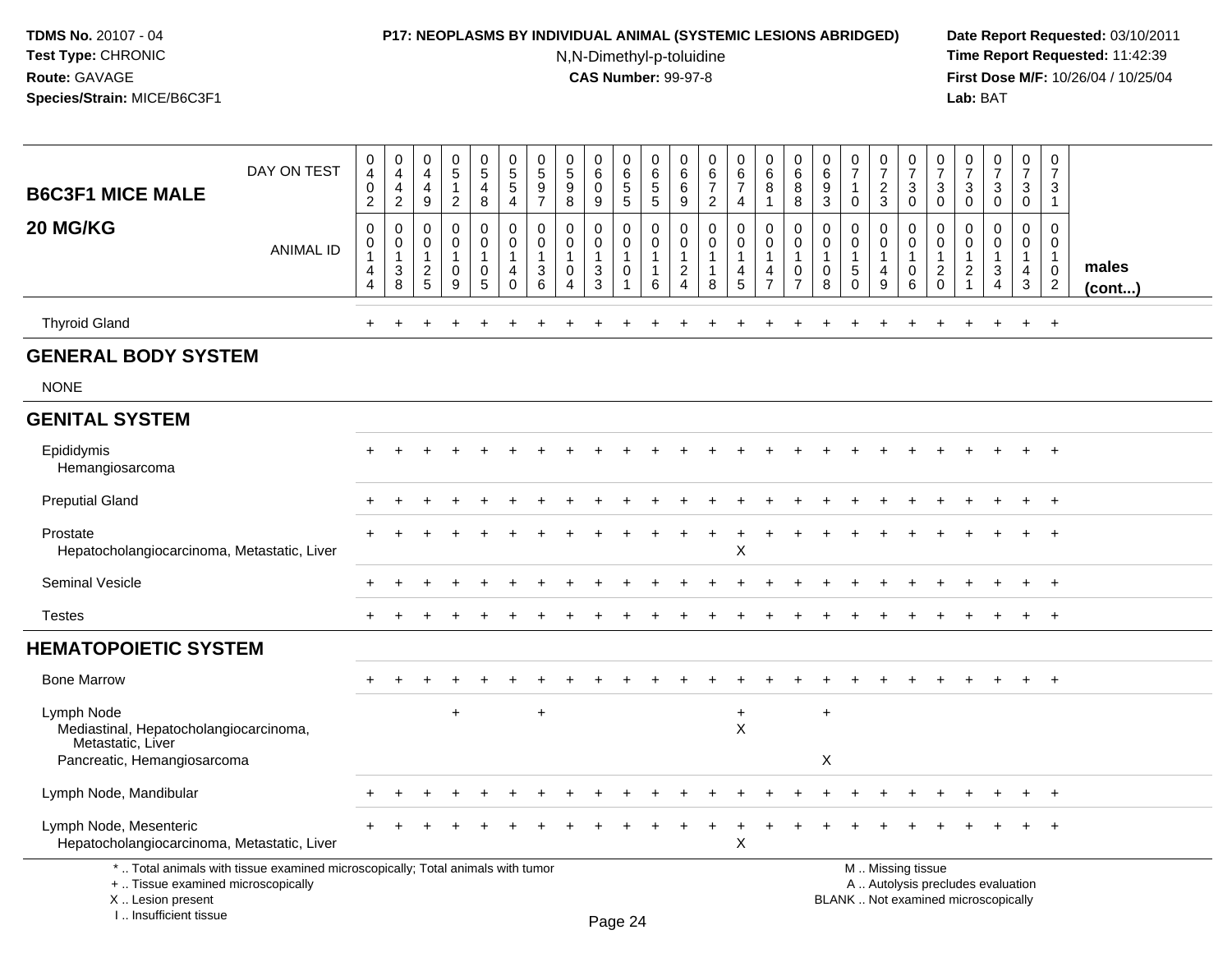# **P17: NEOPLASMS BY INDIVIDUAL ANIMAL (SYSTEMIC LESIONS ABRIDGED) Date Report Requested:** 03/10/2011

N,N-Dimethyl-p-toluidine

| DAY ON TEST<br><b>B6C3F1 MICE MALE</b>                                                                                                                                | 0<br>4<br>$\pmb{0}$<br>$\overline{2}$                   | 0<br>$\overline{4}$<br>$\overline{4}$<br>$\overline{2}$ | $\mathsf{O}\xspace$<br>4<br>$\overline{4}$<br>9   | $\mathbf 0$<br>$\overline{5}$<br>$\mathbf{1}$<br>$\overline{2}$     | $\mathbf 0$<br>$\overline{5}$<br>$\overline{4}$<br>8 | 0<br>$\overline{5}$<br>5<br>4    | 0<br>$\overline{5}$<br>$\boldsymbol{9}$<br>$\overline{7}$ | $\pmb{0}$<br>$\frac{5}{9}$<br>8                                     | 0<br>$\,6\,$<br>$\mathbf 0$<br>9 | $\mathbf 0$<br>$6\phantom{1}6$<br>$\sqrt{5}$<br>$\overline{5}$         | 0<br>$\,6$<br>$\,$ 5 $\,$<br>5                       | 0<br>6<br>$\,6\,$<br>9                                                     | $\pmb{0}$<br>$6\phantom{a}$<br>$\overline{7}$<br>$\overline{2}$ | $\mathbf 0$<br>$rac{6}{7}$<br>$\overline{4}$                  | $\mathbf 0$<br>$\,6\,$<br>8<br>$\mathbf{1}$                         | 0<br>$6\phantom{a}$<br>$\bf 8$<br>8                    | 0<br>$\,6\,$<br>$\boldsymbol{9}$<br>$\mathbf{3}$     | $\frac{0}{7}$<br>$\mathbf{1}$<br>$\mathbf 0$                         | $\mathbf 0$<br>$\overline{7}$<br>$\boldsymbol{2}$<br>3            | 0<br>$\overline{7}$<br>$\sqrt{3}$<br>$\mathbf 0$                 | 0<br>$\overline{7}$<br>$\sqrt{3}$<br>$\overline{0}$ | $\pmb{0}$<br>$\overline{7}$<br>$\mathsf 3$<br>$\mathbf 0$                              | $\frac{0}{7}$<br>$\ensuremath{\mathsf{3}}$<br>$\pmb{0}$                      | $\mathbf 0$<br>$\overline{7}$<br>$\mathbf{3}$<br>$\mathbf 0$ | $\mathbf 0$<br>$\overline{7}$<br>3<br>$\overline{1}$                    |                 |
|-----------------------------------------------------------------------------------------------------------------------------------------------------------------------|---------------------------------------------------------|---------------------------------------------------------|---------------------------------------------------|---------------------------------------------------------------------|------------------------------------------------------|----------------------------------|-----------------------------------------------------------|---------------------------------------------------------------------|----------------------------------|------------------------------------------------------------------------|------------------------------------------------------|----------------------------------------------------------------------------|-----------------------------------------------------------------|---------------------------------------------------------------|---------------------------------------------------------------------|--------------------------------------------------------|------------------------------------------------------|----------------------------------------------------------------------|-------------------------------------------------------------------|------------------------------------------------------------------|-----------------------------------------------------|----------------------------------------------------------------------------------------|------------------------------------------------------------------------------|--------------------------------------------------------------|-------------------------------------------------------------------------|-----------------|
| 20 MG/KG<br><b>ANIMAL ID</b>                                                                                                                                          | $\mathbf 0$<br>0<br>$\mathbf{1}$<br>4<br>$\overline{4}$ | 0<br>0<br>$\mathbf{1}$<br>3<br>8                        | $\mathbf 0$<br>0<br>$\mathbf{1}$<br>$\frac{2}{5}$ | $\mathbf 0$<br>0<br>$\mathbf{1}$<br>$\mathbf 0$<br>$\boldsymbol{9}$ | $\mathbf 0$<br>$\mathbf 0$<br>$\mathbf{1}$<br>0<br>5 | 0<br>0<br>$\mathbf{1}$<br>4<br>0 | $\mathsf{O}\xspace$<br>0<br>$\mathbf{1}$<br>3<br>6        | $\pmb{0}$<br>$\mathbf 0$<br>$\mathbf{1}$<br>$\mathbf 0$<br>$\Delta$ | 0<br>0<br>$\mathbf{1}$<br>3<br>3 | $\pmb{0}$<br>$\mathbf 0$<br>$\mathbf{1}$<br>$\mathbf 0$<br>$\mathbf 1$ | $\mathbf 0$<br>$\mathbf 0$<br>$\mathbf{1}$<br>1<br>6 | $\pmb{0}$<br>$\mathbf 0$<br>$\mathbf{1}$<br>$\mathbf{2}$<br>$\overline{4}$ | $\pmb{0}$<br>$\mathbf 0$<br>$\mathbf{1}$<br>1<br>8              | $\mathbf 0$<br>$\mathbf 0$<br>$\overline{1}$<br>$\frac{4}{5}$ | $\mathbf 0$<br>$\mathsf{O}\xspace$<br>$\mathbf{1}$<br>$\frac{4}{7}$ | $\mathbf 0$<br>0<br>1<br>$\mathbf 0$<br>$\overline{7}$ | $\mathbf 0$<br>$\mathbf 0$<br>$\mathbf{1}$<br>0<br>8 | $\mathbf 0$<br>$\mathbf 0$<br>$\mathbf{1}$<br>$\sqrt{5}$<br>$\Omega$ | $\mathbf 0$<br>$\mathbf 0$<br>$\mathbf{1}$<br>$\overline{4}$<br>9 | $\mathbf 0$<br>$\mathbf 0$<br>$\overline{1}$<br>$\mathbf 0$<br>6 | $\mathbf 0$<br>$\mathbf 0$<br>1<br>$^2_{\rm 0}$     | $\mathbf 0$<br>$\mathbf 0$<br>$\mathbf{1}$<br>$\boldsymbol{2}$<br>$\blacktriangleleft$ | $\mathsf 0$<br>$\mathbf 0$<br>$\mathbf{1}$<br>$\mathbf{3}$<br>$\overline{4}$ | 0<br>0<br>$\mathbf{1}$<br>$\overline{4}$<br>3                | $\mathbf 0$<br>$\mathbf 0$<br>$\mathbf{1}$<br>$\mathbf 0$<br>$\sqrt{2}$ | males<br>(cont) |
| Spleen<br>Hemangiosarcoma<br>Hemangiosarcoma, Multiple                                                                                                                | $+$                                                     | A                                                       |                                                   | $\ddot{}$                                                           | X                                                    |                                  |                                                           |                                                                     |                                  |                                                                        | X                                                    |                                                                            |                                                                 |                                                               |                                                                     |                                                        |                                                      |                                                                      |                                                                   |                                                                  |                                                     |                                                                                        |                                                                              | $\ddot{}$                                                    | $+$                                                                     |                 |
| Thymus                                                                                                                                                                | $+$                                                     |                                                         | $\ddot{}$                                         | м                                                                   |                                                      |                                  |                                                           |                                                                     |                                  |                                                                        |                                                      |                                                                            |                                                                 |                                                               |                                                                     |                                                        |                                                      |                                                                      |                                                                   |                                                                  |                                                     |                                                                                        |                                                                              |                                                              | $\ddot{}$                                                               |                 |
| <b>INTEGUMENTARY SYSTEM</b>                                                                                                                                           |                                                         |                                                         |                                                   |                                                                     |                                                      |                                  |                                                           |                                                                     |                                  |                                                                        |                                                      |                                                                            |                                                                 |                                                               |                                                                     |                                                        |                                                      |                                                                      |                                                                   |                                                                  |                                                     |                                                                                        |                                                                              |                                                              |                                                                         |                 |
| <b>Mammary Gland</b>                                                                                                                                                  | м                                                       | М                                                       | М                                                 | M                                                                   | M                                                    | M                                | M                                                         | M                                                                   | M                                | M                                                                      |                                                      |                                                                            | M M M M                                                         |                                                               |                                                                     | M M                                                    |                                                      | M M M                                                                |                                                                   | M                                                                |                                                     | M M M                                                                                  |                                                                              | M M                                                          |                                                                         |                 |
| <b>Skin</b>                                                                                                                                                           | $+$                                                     |                                                         |                                                   |                                                                     |                                                      |                                  |                                                           |                                                                     |                                  |                                                                        |                                                      |                                                                            |                                                                 |                                                               |                                                                     |                                                        |                                                      |                                                                      | ÷                                                                 |                                                                  |                                                     |                                                                                        | $\ddot{}$                                                                    | $+$                                                          | $+$                                                                     |                 |
| <b>MUSCULOSKELETAL SYSTEM</b>                                                                                                                                         |                                                         |                                                         |                                                   |                                                                     |                                                      |                                  |                                                           |                                                                     |                                  |                                                                        |                                                      |                                                                            |                                                                 |                                                               |                                                                     |                                                        |                                                      |                                                                      |                                                                   |                                                                  |                                                     |                                                                                        |                                                                              |                                                              |                                                                         |                 |
| <b>Bone</b>                                                                                                                                                           |                                                         |                                                         |                                                   |                                                                     |                                                      |                                  |                                                           |                                                                     |                                  |                                                                        |                                                      |                                                                            |                                                                 |                                                               |                                                                     |                                                        |                                                      |                                                                      |                                                                   |                                                                  |                                                     |                                                                                        |                                                                              | $+$                                                          | $+$                                                                     |                 |
| <b>Skeletal Muscle</b><br>Hemangiosarcoma<br>Hepatocholangiocarcinoma, Metastatic, Liver                                                                              |                                                         |                                                         |                                                   |                                                                     |                                                      |                                  | $\ddot{}$<br>X                                            |                                                                     |                                  |                                                                        |                                                      |                                                                            |                                                                 | $+$<br>X                                                      |                                                                     |                                                        |                                                      |                                                                      |                                                                   |                                                                  |                                                     |                                                                                        |                                                                              |                                                              |                                                                         |                 |
| <b>NERVOUS SYSTEM</b>                                                                                                                                                 |                                                         |                                                         |                                                   |                                                                     |                                                      |                                  |                                                           |                                                                     |                                  |                                                                        |                                                      |                                                                            |                                                                 |                                                               |                                                                     |                                                        |                                                      |                                                                      |                                                                   |                                                                  |                                                     |                                                                                        |                                                                              |                                                              |                                                                         |                 |
| <b>Brain</b>                                                                                                                                                          |                                                         |                                                         |                                                   |                                                                     |                                                      |                                  |                                                           |                                                                     |                                  |                                                                        |                                                      |                                                                            |                                                                 |                                                               |                                                                     |                                                        |                                                      |                                                                      |                                                                   |                                                                  |                                                     |                                                                                        |                                                                              | $+$                                                          | $+$                                                                     |                 |
| <b>RESPIRATORY SYSTEM</b>                                                                                                                                             |                                                         |                                                         |                                                   |                                                                     |                                                      |                                  |                                                           |                                                                     |                                  |                                                                        |                                                      |                                                                            |                                                                 |                                                               |                                                                     |                                                        |                                                      |                                                                      |                                                                   |                                                                  |                                                     |                                                                                        |                                                                              |                                                              |                                                                         |                 |
| Lung<br>Alveolar/Bronchiolar Adenoma<br>Alveolar/Bronchiolar Adenoma, Multiple                                                                                        |                                                         |                                                         |                                                   |                                                                     |                                                      |                                  |                                                           |                                                                     | X                                |                                                                        | X                                                    |                                                                            |                                                                 |                                                               | $\mathsf{X}$                                                        | $\times$                                               |                                                      | X                                                                    |                                                                   |                                                                  | X                                                   |                                                                                        |                                                                              | $+$<br>$X$ $X$                                               | $+$                                                                     |                 |
| Carcinoma, Metastatic, Harderian Gland<br>Hepatoblastoma, Metastatic, Liver<br>Hepatocellular Carcinoma, Metastatic, Liver                                            |                                                         |                                                         | $\boldsymbol{\mathsf{X}}$                         |                                                                     |                                                      | X                                |                                                           |                                                                     | Χ                                |                                                                        |                                                      | X                                                                          |                                                                 |                                                               | X                                                                   |                                                        |                                                      |                                                                      |                                                                   |                                                                  |                                                     |                                                                                        |                                                                              |                                                              |                                                                         |                 |
| *  Total animals with tissue examined microscopically; Total animals with tumor<br>+  Tissue examined microscopically<br>X  Lesion present<br>I., Insufficient tissue |                                                         |                                                         |                                                   |                                                                     |                                                      |                                  |                                                           |                                                                     |                                  | Page 25                                                                |                                                      |                                                                            |                                                                 |                                                               |                                                                     |                                                        |                                                      | BLANK  Not examined microscopically                                  |                                                                   | M  Missing tissue<br>A  Autolysis precludes evaluation           |                                                     |                                                                                        |                                                                              |                                                              |                                                                         |                 |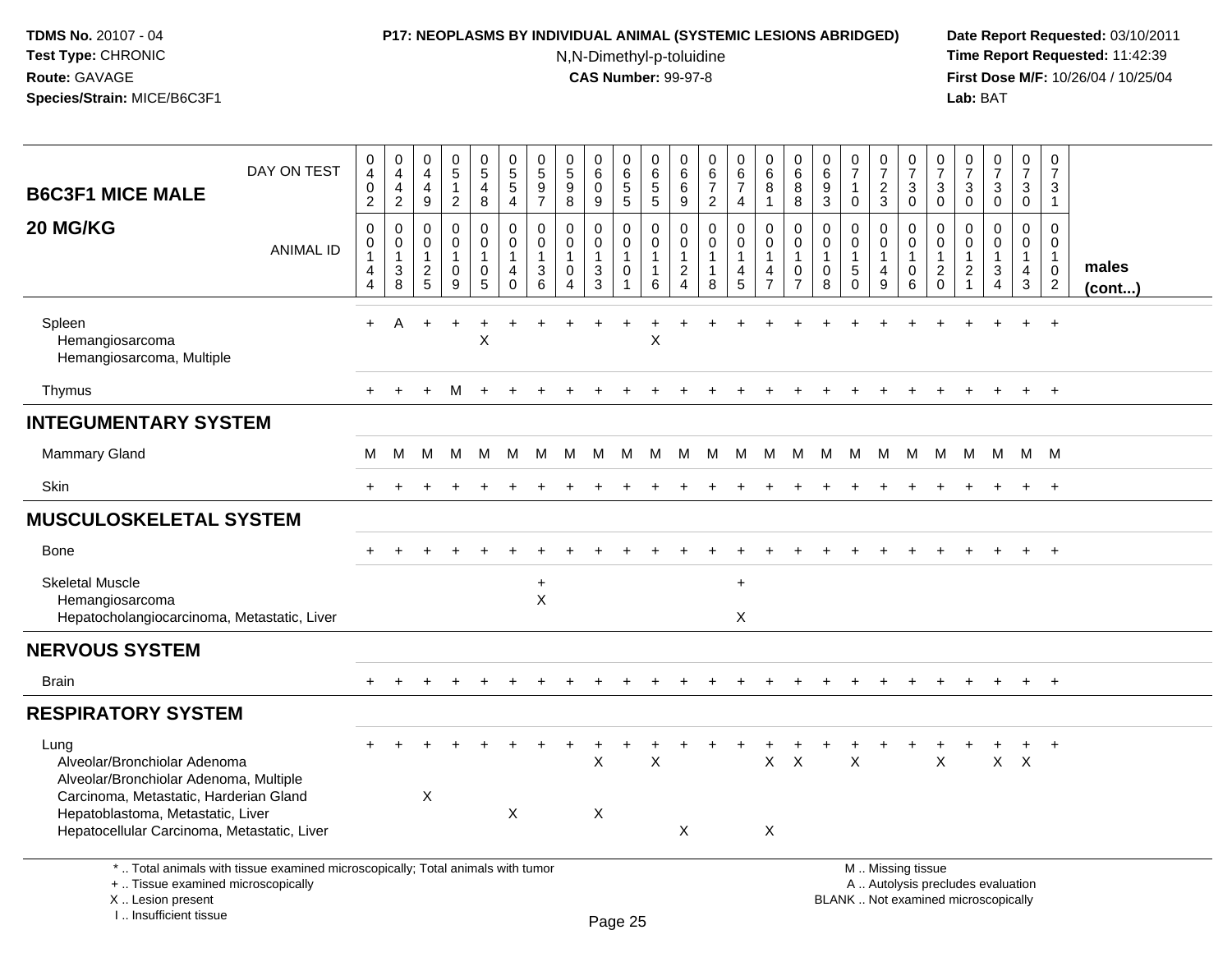#### **P17: NEOPLASMS BY INDIVIDUAL ANIMAL (SYSTEMIC LESIONS ABRIDGED) Date Report Requested:** 03/10/2011

N,N-Dimethyl-p-toluidine

 **Time Report Requested:** 11:42:39 **First Dose M/F:** 10/26/04 / 10/25/04 Lab: BAT **Lab:** BAT

| <b>B6C3F1 MICE MALE</b>                                     | DAY ON TEST      | $\pmb{0}$<br>$\overline{4}$<br>$\pmb{0}$<br>$\boldsymbol{2}$ | $\frac{0}{4}$<br>$\overline{\mathbf{4}}$<br>$\overline{2}$ | $\begin{smallmatrix}0\\4\end{smallmatrix}$<br>$\overline{4}$<br>9 | $\begin{array}{c} 0 \\ 5 \end{array}$<br>2 | $\begin{array}{c} 0 \\ 5 \end{array}$<br>$\overline{\mathbf{4}}$<br>8 | $\begin{array}{c} 0 \\ 5 \\ 5 \end{array}$<br>4      | $\begin{array}{c} 0 \\ 5 \end{array}$<br>$\boldsymbol{9}$<br>$\overline{7}$ | $\begin{array}{c} 0 \\ 5 \end{array}$<br>$\boldsymbol{9}$<br>$\bf8$       | 0<br>$6\phantom{a}$<br>$\mathbf 0$<br>9 | $\begin{array}{c} 0 \\ 6 \\ 5 \end{array}$<br>$\mathbf 5$          | $\begin{array}{c} 0 \\ 6 \\ 5 \end{array}$<br>$\sqrt{5}$              | $\begin{matrix} 0 \\ 6 \end{matrix}$<br>6<br>9 | $\begin{array}{c} 0 \\ 6 \\ 7 \end{array}$<br>$\overline{2}$ | $\begin{array}{c} 0 \\ 6 \end{array}$<br>$\overline{7}$<br>4                      | $\begin{array}{c} 0 \\ 6 \end{array}$<br>8<br>1           | $_{6}^{\rm 0}$<br>$\bf 8$<br>8                          | $\begin{array}{c} 0 \\ 6 \end{array}$<br>9<br>$\sqrt{3}$ | $\begin{array}{c} 0 \\ 7 \end{array}$<br>0         | $\frac{0}{7}$<br>$\overline{c}$<br>$\ensuremath{\mathsf{3}}$ | $\frac{0}{7}$<br>$\sqrt{3}$<br>0                     | 0<br>$\overline{7}$<br>3<br>0                        | $\begin{smallmatrix}0\\7\end{smallmatrix}$<br>$\mathbf{3}$<br>0 | $\begin{array}{c} 0 \\ 7 \end{array}$<br>$\sqrt{3}$<br>0 | $\begin{smallmatrix}0\\7\end{smallmatrix}$<br>$\sqrt{3}$<br>$\mathbf 0$ | 0<br>$\overline{7}$<br>$\mathbf{3}$<br>$\mathbf{1}$                             |                 |
|-------------------------------------------------------------|------------------|--------------------------------------------------------------|------------------------------------------------------------|-------------------------------------------------------------------|--------------------------------------------|-----------------------------------------------------------------------|------------------------------------------------------|-----------------------------------------------------------------------------|---------------------------------------------------------------------------|-----------------------------------------|--------------------------------------------------------------------|-----------------------------------------------------------------------|------------------------------------------------|--------------------------------------------------------------|-----------------------------------------------------------------------------------|-----------------------------------------------------------|---------------------------------------------------------|----------------------------------------------------------|----------------------------------------------------|--------------------------------------------------------------|------------------------------------------------------|------------------------------------------------------|-----------------------------------------------------------------|----------------------------------------------------------|-------------------------------------------------------------------------|---------------------------------------------------------------------------------|-----------------|
| 20 MG/KG                                                    | <b>ANIMAL ID</b> | $\mathsf{O}\xspace$<br>$\pmb{0}$<br>$\overline{4}$<br>4      | 0<br>0<br>$\overline{1}$<br>$\mathbf{3}$<br>$\,8\,$        | $\mathbf 0$<br>0<br>$\mathbf{1}$<br>$\boldsymbol{2}$<br>5         | 0<br>$\mathbf 0$<br>$\boldsymbol{0}$<br>9  | $\pmb{0}$<br>$\mathbf 0$<br>$\mathbf{1}$<br>$\pmb{0}$<br>5            | $\pmb{0}$<br>$\pmb{0}$<br>$\overline{4}$<br>$\Omega$ | 0<br>$\pmb{0}$<br>$\overline{1}$<br>$\begin{array}{c} 3 \\ 6 \end{array}$   | $\mathbf 0$<br>$\pmb{0}$<br>$\mathbf{1}$<br>$\mathbf 0$<br>$\overline{4}$ | 0<br>0<br>$\sqrt{3}$<br>3               | $\,0\,$<br>$\mathsf{O}\xspace$<br>$\mathbf{1}$<br>$\mathbf 0$<br>1 | $\pmb{0}$<br>$\mathsf{O}\xspace$<br>$\mathbf{1}$<br>$\mathbf{1}$<br>6 | 0<br>0<br>$\overline{c}$<br>$\overline{4}$     | $\mathbf 0$<br>$\pmb{0}$<br>$\overline{1}$<br>8              | $\pmb{0}$<br>$\mathbf 0$<br>$\mathbf{1}$<br>$\begin{array}{c} 4 \\ 5 \end{array}$ | $\pmb{0}$<br>$\mathbf 0$<br>$\mathbf{1}$<br>$\frac{4}{7}$ | 0<br>$\mathbf 0$<br>$\mathbf{1}$<br>0<br>$\overline{7}$ | 0<br>0<br>$\overline{1}$<br>0<br>8                       | 0<br>$\mathbf 0$<br>$\overline{5}$<br>$\mathbf{0}$ | 0<br>0<br>$\mathbf 1$<br>4<br>9                              | 0<br>$\mathbf 0$<br>$\overline{1}$<br>$\pmb{0}$<br>6 | 0<br>0<br>$\mathbf{1}$<br>$\overline{c}$<br>$\Omega$ | 0<br>0<br>$\mathbf{1}$<br>$\overline{c}$                        | 0<br>0<br>$\sqrt{3}$<br>4                                | 0<br>$\mathbf 0$<br>$\mathbf{1}$<br>$\overline{4}$<br>$\sqrt{3}$        | $\mathbf 0$<br>$\mathbf{0}$<br>$\mathbf{1}$<br>$\overline{0}$<br>$\overline{2}$ | males<br>(cont) |
| Hepatocholangiocarcinoma, Metastatic, Liver                 |                  |                                                              |                                                            |                                                                   |                                            |                                                                       |                                                      |                                                                             |                                                                           |                                         |                                                                    |                                                                       |                                                |                                                              | X                                                                                 |                                                           |                                                         |                                                          |                                                    |                                                              |                                                      |                                                      |                                                                 |                                                          |                                                                         |                                                                                 |                 |
| Nose                                                        |                  |                                                              |                                                            |                                                                   |                                            |                                                                       |                                                      |                                                                             |                                                                           |                                         |                                                                    |                                                                       |                                                |                                                              |                                                                                   |                                                           |                                                         |                                                          |                                                    |                                                              |                                                      |                                                      |                                                                 | $\ddot{}$                                                | $+$                                                                     | $+$                                                                             |                 |
| Trachea                                                     |                  |                                                              |                                                            |                                                                   |                                            |                                                                       |                                                      |                                                                             |                                                                           |                                         |                                                                    |                                                                       |                                                |                                                              |                                                                                   |                                                           |                                                         |                                                          |                                                    |                                                              |                                                      |                                                      |                                                                 |                                                          | $+$                                                                     | $+$                                                                             |                 |
| <b>SPECIAL SENSES SYSTEM</b>                                |                  |                                                              |                                                            |                                                                   |                                            |                                                                       |                                                      |                                                                             |                                                                           |                                         |                                                                    |                                                                       |                                                |                                                              |                                                                                   |                                                           |                                                         |                                                          |                                                    |                                                              |                                                      |                                                      |                                                                 |                                                          |                                                                         |                                                                                 |                 |
| Eye                                                         |                  |                                                              |                                                            |                                                                   |                                            |                                                                       |                                                      |                                                                             |                                                                           |                                         |                                                                    |                                                                       |                                                |                                                              |                                                                                   |                                                           |                                                         |                                                          |                                                    |                                                              |                                                      |                                                      |                                                                 |                                                          | $\pm$                                                                   | $+$                                                                             |                 |
| <b>Harderian Gland</b><br>Adenoma<br>Carcinoma              |                  | $\pm$<br>$\times$                                            |                                                            | $\boldsymbol{\mathsf{X}}$                                         |                                            |                                                                       |                                                      |                                                                             |                                                                           |                                         |                                                                    |                                                                       |                                                |                                                              |                                                                                   |                                                           |                                                         |                                                          |                                                    |                                                              |                                                      | $\mathsf X$                                          |                                                                 | $\sf X$                                                  | $\pm$                                                                   | $+$                                                                             |                 |
| <b>URINARY SYSTEM</b>                                       |                  |                                                              |                                                            |                                                                   |                                            |                                                                       |                                                      |                                                                             |                                                                           |                                         |                                                                    |                                                                       |                                                |                                                              |                                                                                   |                                                           |                                                         |                                                          |                                                    |                                                              |                                                      |                                                      |                                                                 |                                                          |                                                                         |                                                                                 |                 |
| Kidney                                                      |                  |                                                              |                                                            |                                                                   |                                            |                                                                       |                                                      |                                                                             |                                                                           |                                         |                                                                    |                                                                       |                                                |                                                              |                                                                                   |                                                           |                                                         |                                                          |                                                    |                                                              |                                                      |                                                      |                                                                 |                                                          | $+$                                                                     | $+$                                                                             |                 |
| <b>Urinary Bladder</b>                                      |                  |                                                              |                                                            |                                                                   |                                            |                                                                       |                                                      |                                                                             |                                                                           |                                         |                                                                    |                                                                       |                                                |                                                              |                                                                                   |                                                           |                                                         |                                                          |                                                    |                                                              |                                                      |                                                      |                                                                 |                                                          | $+$                                                                     | $+$                                                                             |                 |
| <b>SYSTEMIC LESIONS</b>                                     |                  |                                                              |                                                            |                                                                   |                                            |                                                                       |                                                      |                                                                             |                                                                           |                                         |                                                                    |                                                                       |                                                |                                                              |                                                                                   |                                                           |                                                         |                                                          |                                                    |                                                              |                                                      |                                                      |                                                                 |                                                          |                                                                         |                                                                                 |                 |
| Multiple Organ<br>Histiocytic Sarcoma<br>Lymphoma Malignant |                  | $+$                                                          | $\ddot{}$                                                  | $\div$                                                            | $\div$<br>$\sf X$                          |                                                                       |                                                      | $\mathsf X$                                                                 |                                                                           |                                         |                                                                    |                                                                       |                                                |                                                              |                                                                                   |                                                           |                                                         |                                                          |                                                    |                                                              |                                                      |                                                      |                                                                 |                                                          | $\pm$                                                                   | $+$                                                                             |                 |

+ .. Tissue examined microscopically

X .. Lesion present

I .. Insufficient tissue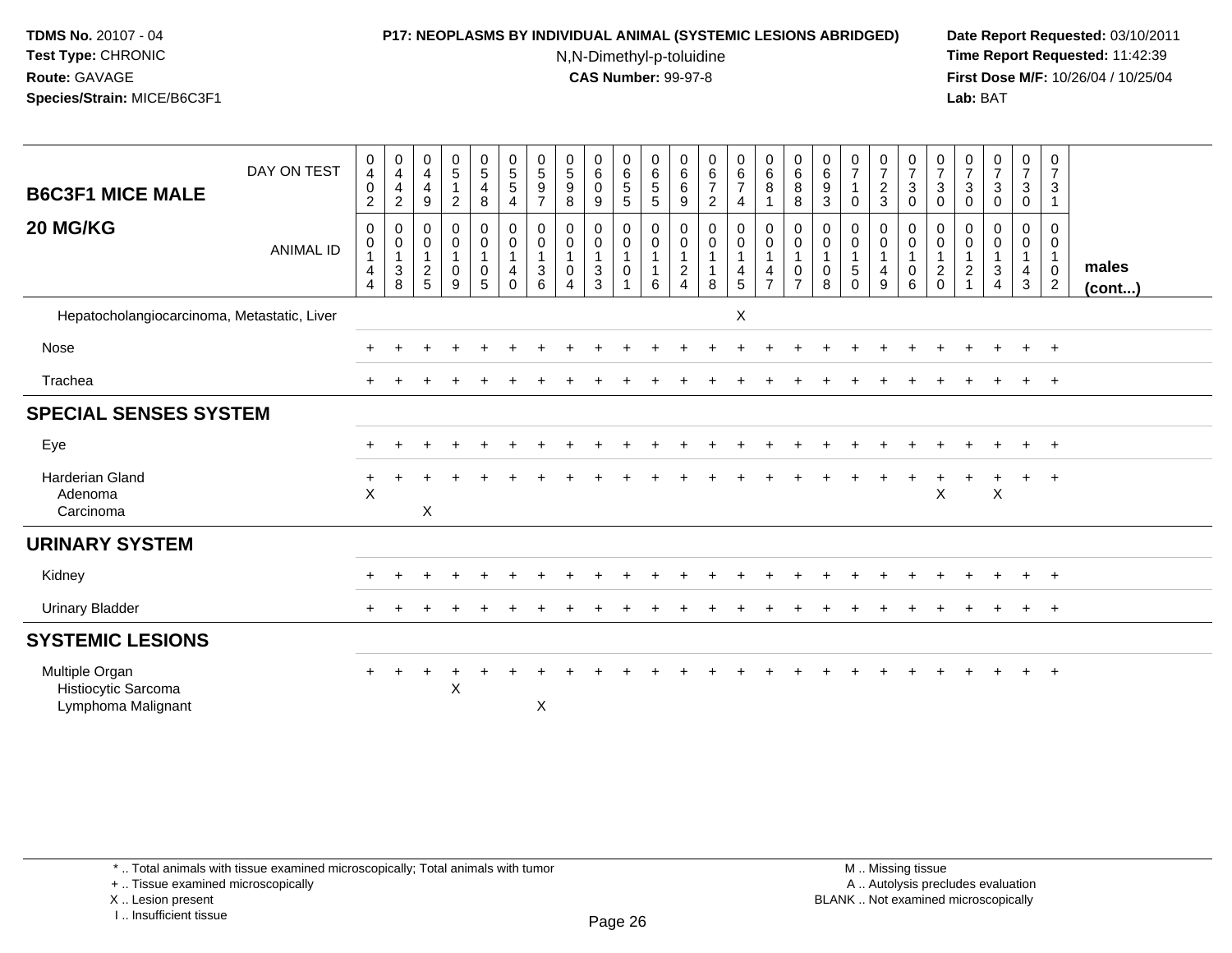# **P17: NEOPLASMS BY INDIVIDUAL ANIMAL (SYSTEMIC LESIONS ABRIDGED) Date Report Requested:** 03/10/2011

N,N-Dimethyl-p-toluidine

 **Time Report Requested:** 11:42:39 **First Dose M/F:** 10/26/04 / 10/25/04 Lab: BAT **Lab:** BAT

| <b>B6C3F1 MICE MALE</b><br>20 MG/KG                                                                                            | DAY ON TEST<br><b>ANIMAL ID</b> | $\frac{0}{7}$<br>$\ensuremath{\mathsf{3}}$<br>$\mathbf{1}$<br>$\pmb{0}$<br>0<br>$\mathbf{1}$ | $\frac{0}{7}$<br>$\ensuremath{\mathsf{3}}$<br>$\mathbf{1}$<br>$\mathbf 0$<br>$\mathbf 0$<br>$\mathbf{1}$ | $\frac{0}{7}$<br>$\ensuremath{\mathsf{3}}$<br>$\overline{1}$<br>$\mathsf{O}\xspace$<br>$\mathbf 0$<br>$\mathbf{1}$ | $\frac{0}{7}$<br>$\sqrt{3}$<br>$\mathbf{1}$<br>$\pmb{0}$<br>$\mathsf{O}$<br>$\mathbf{1}$ | $\frac{0}{7}$<br>$\mathbf{3}$<br>$\mathbf{1}$<br>0<br>$\mathbf 0$<br>1 | $\frac{0}{7}$<br>$\sqrt{3}$<br>$\overline{1}$<br>$\mathbf 0$<br>$\mathbf 0$<br>$\mathbf{1}$ | $\frac{0}{7}$<br>$\ensuremath{\mathsf{3}}$<br>$\overline{1}$<br>$\mathbf 0$<br>$\mathbf 0$<br>$\overline{1}$ | $\begin{array}{c} 0 \\ 7 \end{array}$<br>$\ensuremath{\mathsf{3}}$<br>$\mathbf{1}$<br>$\mathbf 0$<br>$\Omega$<br>$\mathbf{1}$ | $\frac{0}{7}$<br>3<br>$\mathbf 1$<br>$\mathbf 0$<br>$\mathbf 0$<br>$\mathbf{1}$ | $\begin{array}{c} 0 \\ 7 \end{array}$<br>$\frac{3}{2}$<br>$\mathbf 0$<br>$\mathbf 0$<br>$\mathbf{1}$ | $\frac{0}{7}$<br>$\frac{3}{2}$<br>0<br>$\mathsf 0$<br>$\mathbf{1}$ | $\frac{0}{7}$<br>$\frac{3}{2}$<br>$\mathbf 0$<br>$\boldsymbol{0}$<br>$\overline{1}$ | $\frac{0}{7}$<br>$\frac{3}{2}$<br>$\mathsf 0$<br>0<br>$\mathbf{1}$ | $\frac{0}{7}$<br>3<br>$\overline{2}$<br>0<br>$\mathbf 0$<br>1 | $\frac{0}{7}$<br>$\frac{3}{2}$<br>$\pmb{0}$<br>$\pmb{0}$<br>$\mathbf{1}$ | $\begin{array}{c} 0 \\ 7 \end{array}$<br>$\sqrt{3}$<br>$\overline{2}$<br>$\pmb{0}$<br>$\mathsf 0$<br>$\mathbf{1}$ | $\begin{smallmatrix}0\\7\end{smallmatrix}$<br>$\frac{3}{2}$<br>$\mathbf 0$<br>$\mathbf{0}$<br>$\mathbf{1}$ | $\frac{0}{7}$<br>$\frac{3}{2}$<br>$\mathbf 0$<br>$\mathbf 0$<br>$\mathbf{1}$ | $\frac{0}{7}$<br>$\ensuremath{\mathsf{3}}$<br>$\sqrt{2}$<br>0<br>$\mathbf 0$<br>$\mathbf{1}$ | $\frac{0}{7}$<br>$\ensuremath{\mathsf{3}}$<br>$\overline{2}$<br>$\mathbf 0$<br>$\mathsf{O}\xspace$<br>$\mathbf{1}$ | $\frac{0}{7}$<br>$\mathbf{3}$<br>$\overline{2}$<br>$\mathbf 0$<br>0<br>$\mathbf{1}$ | $\frac{0}{7}$<br>$\frac{3}{2}$<br>$\mathbf 0$<br>$\mathbf 0$<br>$\mathbf{1}$ | $\begin{smallmatrix}0\\7\end{smallmatrix}$<br>$\frac{3}{2}$<br>$\pmb{0}$<br>$\mathbf 0$<br>$\mathbf{1}$ | $\begin{array}{c} 0 \\ 7 \end{array}$<br>$\frac{3}{2}$<br>$\mathbf 0$<br>$\mathbf 0$<br>$\mathbf{1}$ | $\frac{0}{7}$<br>$\mathsf 3$<br>$\overline{2}$<br>$\mathbf 0$<br>$\mathbf 0$<br>$\mathbf{1}$ |                                                   |
|--------------------------------------------------------------------------------------------------------------------------------|---------------------------------|----------------------------------------------------------------------------------------------|----------------------------------------------------------------------------------------------------------|--------------------------------------------------------------------------------------------------------------------|------------------------------------------------------------------------------------------|------------------------------------------------------------------------|---------------------------------------------------------------------------------------------|--------------------------------------------------------------------------------------------------------------|-------------------------------------------------------------------------------------------------------------------------------|---------------------------------------------------------------------------------|------------------------------------------------------------------------------------------------------|--------------------------------------------------------------------|-------------------------------------------------------------------------------------|--------------------------------------------------------------------|---------------------------------------------------------------|--------------------------------------------------------------------------|-------------------------------------------------------------------------------------------------------------------|------------------------------------------------------------------------------------------------------------|------------------------------------------------------------------------------|----------------------------------------------------------------------------------------------|--------------------------------------------------------------------------------------------------------------------|-------------------------------------------------------------------------------------|------------------------------------------------------------------------------|---------------------------------------------------------------------------------------------------------|------------------------------------------------------------------------------------------------------|----------------------------------------------------------------------------------------------|---------------------------------------------------|
|                                                                                                                                |                                 | $\mathbf 0$<br>3                                                                             | $\mathbf{1}$<br>3                                                                                        | $\frac{2}{6}$                                                                                                      | $\ensuremath{\mathsf{3}}$<br>$\Omega$                                                    | 3                                                                      | $\frac{3}{7}$                                                                               | $\ensuremath{\mathsf{3}}$<br>9                                                                               | $\overline{\mathbf{4}}$<br>$\overline{2}$                                                                                     | 4<br>6                                                                          | $\mathbf{1}$<br>$\mathbf 0$                                                                          | $\overline{1}$                                                     | $\mathbf{1}$<br>$\overline{2}$                                                      | $\mathbf{1}$<br>$\overline{4}$                                     | 1<br>5                                                        | $\mathbf{1}$<br>$\overline{7}$                                           | $\mathbf{1}$<br>9                                                                                                 | $\frac{2}{2}$                                                                                              | $\frac{2}{3}$                                                                | $\frac{2}{7}$                                                                                | $\boldsymbol{2}$<br>8                                                                                              | $\frac{2}{9}$                                                                       | $\ensuremath{\mathsf{3}}$<br>$\overline{2}$                                  | $\frac{3}{5}$                                                                                           | $\overline{4}$<br>$\overline{1}$                                                                     | $\overline{4}$<br>8                                                                          | * TOTALS                                          |
| <b>ALIMENTARY SYSTEM</b>                                                                                                       |                                 |                                                                                              |                                                                                                          |                                                                                                                    |                                                                                          |                                                                        |                                                                                             |                                                                                                              |                                                                                                                               |                                                                                 |                                                                                                      |                                                                    |                                                                                     |                                                                    |                                                               |                                                                          |                                                                                                                   |                                                                                                            |                                                                              |                                                                                              |                                                                                                                    |                                                                                     |                                                                              |                                                                                                         |                                                                                                      |                                                                                              |                                                   |
| Esophagus                                                                                                                      |                                 |                                                                                              |                                                                                                          |                                                                                                                    |                                                                                          |                                                                        |                                                                                             |                                                                                                              |                                                                                                                               |                                                                                 |                                                                                                      |                                                                    |                                                                                     |                                                                    |                                                               |                                                                          |                                                                                                                   |                                                                                                            |                                                                              |                                                                                              |                                                                                                                    |                                                                                     |                                                                              |                                                                                                         |                                                                                                      |                                                                                              | 50                                                |
| Gallbladder                                                                                                                    |                                 |                                                                                              |                                                                                                          |                                                                                                                    |                                                                                          |                                                                        |                                                                                             |                                                                                                              |                                                                                                                               |                                                                                 |                                                                                                      |                                                                    |                                                                                     |                                                                    |                                                               |                                                                          |                                                                                                                   |                                                                                                            |                                                                              |                                                                                              |                                                                                                                    |                                                                                     |                                                                              |                                                                                                         |                                                                                                      |                                                                                              | 47                                                |
| Intestine Large, Cecum                                                                                                         |                                 |                                                                                              |                                                                                                          |                                                                                                                    |                                                                                          |                                                                        |                                                                                             |                                                                                                              |                                                                                                                               |                                                                                 |                                                                                                      |                                                                    |                                                                                     |                                                                    |                                                               |                                                                          |                                                                                                                   |                                                                                                            |                                                                              |                                                                                              |                                                                                                                    |                                                                                     |                                                                              |                                                                                                         |                                                                                                      |                                                                                              | 50                                                |
| Intestine Large, Colon                                                                                                         |                                 |                                                                                              |                                                                                                          |                                                                                                                    |                                                                                          |                                                                        |                                                                                             |                                                                                                              |                                                                                                                               |                                                                                 |                                                                                                      |                                                                    |                                                                                     |                                                                    |                                                               |                                                                          |                                                                                                                   |                                                                                                            |                                                                              |                                                                                              |                                                                                                                    |                                                                                     |                                                                              |                                                                                                         |                                                                                                      |                                                                                              | 50                                                |
| Intestine Large, Rectum                                                                                                        |                                 |                                                                                              |                                                                                                          |                                                                                                                    |                                                                                          |                                                                        |                                                                                             |                                                                                                              |                                                                                                                               |                                                                                 |                                                                                                      |                                                                    |                                                                                     |                                                                    |                                                               |                                                                          |                                                                                                                   |                                                                                                            |                                                                              |                                                                                              |                                                                                                                    |                                                                                     |                                                                              |                                                                                                         |                                                                                                      |                                                                                              | 50                                                |
| Intestine Small, Duodenum                                                                                                      |                                 |                                                                                              |                                                                                                          |                                                                                                                    |                                                                                          |                                                                        |                                                                                             |                                                                                                              |                                                                                                                               |                                                                                 |                                                                                                      |                                                                    |                                                                                     |                                                                    |                                                               |                                                                          |                                                                                                                   |                                                                                                            |                                                                              |                                                                                              |                                                                                                                    |                                                                                     |                                                                              |                                                                                                         |                                                                                                      |                                                                                              | 50                                                |
| Intestine Small, Ileum                                                                                                         |                                 |                                                                                              |                                                                                                          |                                                                                                                    |                                                                                          |                                                                        |                                                                                             |                                                                                                              |                                                                                                                               |                                                                                 |                                                                                                      |                                                                    |                                                                                     |                                                                    |                                                               |                                                                          |                                                                                                                   |                                                                                                            |                                                                              |                                                                                              |                                                                                                                    |                                                                                     |                                                                              |                                                                                                         |                                                                                                      |                                                                                              | 50                                                |
| Intestine Small, Jejunum                                                                                                       |                                 |                                                                                              |                                                                                                          |                                                                                                                    |                                                                                          |                                                                        |                                                                                             |                                                                                                              |                                                                                                                               |                                                                                 |                                                                                                      |                                                                    |                                                                                     |                                                                    |                                                               |                                                                          |                                                                                                                   |                                                                                                            |                                                                              |                                                                                              |                                                                                                                    |                                                                                     |                                                                              |                                                                                                         |                                                                                                      | $\overline{+}$                                                                               | 50                                                |
| Liver<br>Hemangioma<br>Hemangiosarcoma<br>Hepatoblastoma<br>Hepatoblastoma, Multiple<br>Hepatocellular Adenoma                 |                                 |                                                                                              |                                                                                                          |                                                                                                                    | $\mathsf{X}$                                                                             | X                                                                      |                                                                                             | $\mathsf{X}$<br>$\mathsf{X}$                                                                                 |                                                                                                                               |                                                                                 | $\mathsf{X}$                                                                                         | $\mathsf{X}$<br>$\times$<br>X                                      |                                                                                     |                                                                    | X                                                             |                                                                          |                                                                                                                   | $X$ $X$                                                                                                    |                                                                              | $\mathsf X$                                                                                  |                                                                                                                    |                                                                                     |                                                                              | X                                                                                                       | X                                                                                                    |                                                                                              | 50<br>$\mathbf{1}$<br>9<br>8<br>$\mathbf 2$<br>10 |
| Hepatocellular Adenoma, Multiple<br>Hepatocellular Carcinoma<br>Hepatocellular Carcinoma, Multiple<br>Hepatocholangiocarcinoma |                                 |                                                                                              | $X$ $X$ $X$                                                                                              |                                                                                                                    | X                                                                                        |                                                                        | $\mathsf{X}$                                                                                | X X X                                                                                                        | $\mathsf{X}$                                                                                                                  | $\boldsymbol{X}$<br>X                                                           | $\mathsf{X}$                                                                                         |                                                                    | X<br>$\boldsymbol{\mathsf{X}}$                                                      | X                                                                  |                                                               | $\sf X$                                                                  | X                                                                                                                 | X                                                                                                          | X X X X X                                                                    |                                                                                              | X                                                                                                                  | X                                                                                   | $\mathsf{X}$                                                                 | X X X X                                                                                                 |                                                                                                      | X                                                                                            | 27<br>14<br>16<br>$\mathbf{1}$                    |
| Mesentery<br>Fat, Hepatocholangiocarcinoma, Metastatic,<br>Liver                                                               |                                 |                                                                                              |                                                                                                          |                                                                                                                    |                                                                                          |                                                                        | $+$                                                                                         |                                                                                                              |                                                                                                                               |                                                                                 |                                                                                                      |                                                                    |                                                                                     |                                                                    |                                                               |                                                                          |                                                                                                                   |                                                                                                            |                                                                              |                                                                                              | $\ddot{}$                                                                                                          |                                                                                     |                                                                              |                                                                                                         |                                                                                                      |                                                                                              | ${\bf 5}$<br>$\mathbf{1}$                         |

\* .. Total animals with tissue examined microscopically; Total animals with tumor

+ .. Tissue examined microscopically

X .. Lesion present

I .. Insufficient tissue

 M .. Missing tissuey the contract of the contract of the contract of the contract of the contract of  $\mathsf A$  . Autolysis precludes evaluation Lesion present BLANK .. Not examined microscopically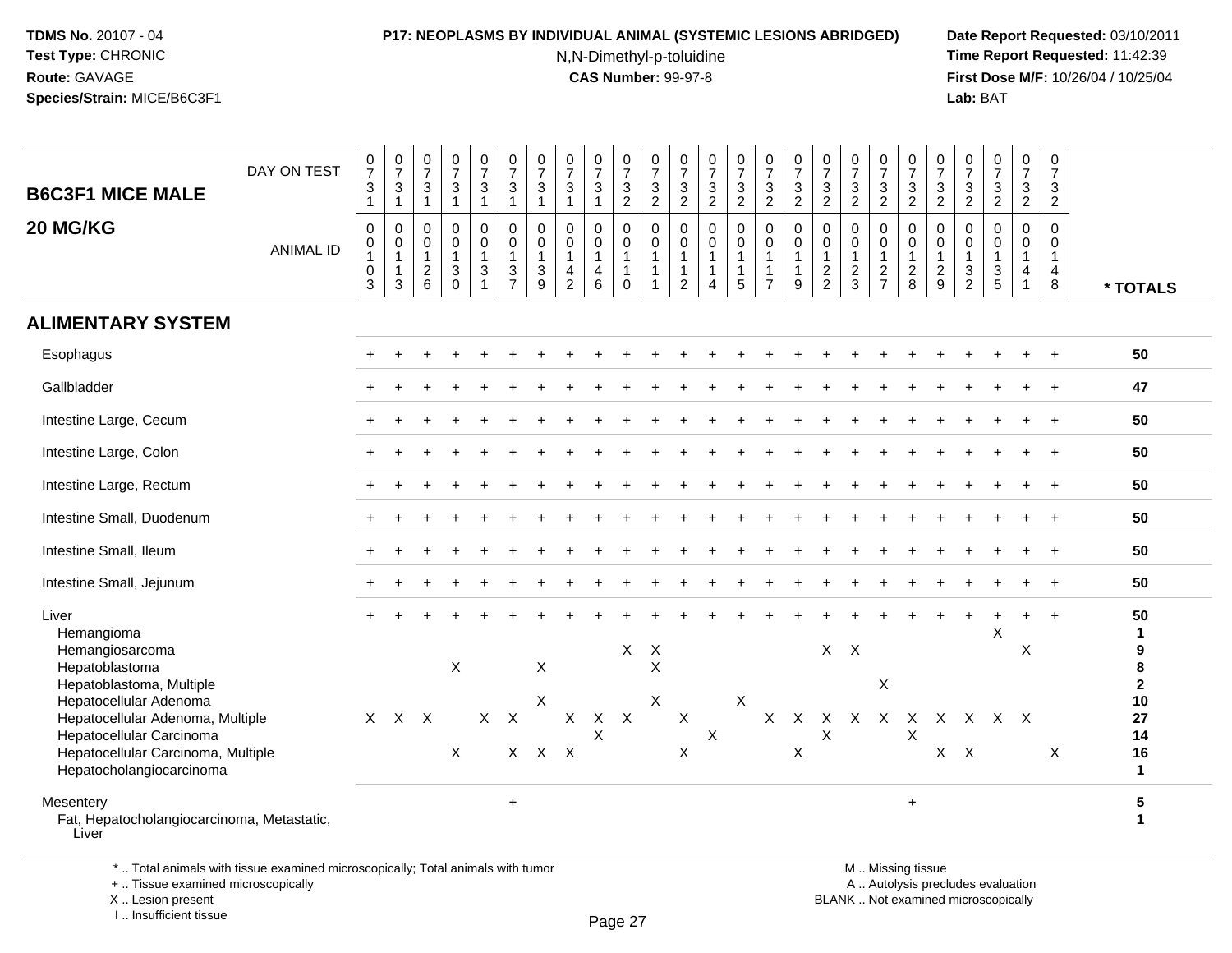#### **P17: NEOPLASMS BY INDIVIDUAL ANIMAL (SYSTEMIC LESIONS ABRIDGED) Date Report Requested:** 03/10/2011

N,N-Dimethyl-p-toluidine

 **Time Report Requested:** 11:42:39 **First Dose M/F:** 10/26/04 / 10/25/04 Lab: BAT **Lab:** BAT

| DAY ON TEST<br><b>B6C3F1 MICE MALE</b>                              | $\frac{0}{7}$<br>$\mathbf{3}$<br>$\mathbf{1}$                       | $\begin{array}{c} 0 \\ 7 \end{array}$<br>$\sqrt{3}$<br>$\mathbf{1}$                        | $\begin{array}{c} 0 \\ 7 \end{array}$<br>$\sqrt{3}$<br>$\overline{1}$ | $\begin{smallmatrix}0\\7\end{smallmatrix}$<br>$\ensuremath{\mathsf{3}}$<br>$\mathbf{1}$ | $\frac{0}{7}$<br>$\mathbf{3}$<br>$\overline{1}$                                          | $\frac{0}{7}$<br>$\sqrt{3}$<br>$\overline{1}$             | $\frac{0}{7}$<br>3<br>1                                                      | $\frac{0}{7}$<br>$\sqrt{3}$<br>$\overline{1}$                                          | $\frac{0}{7}$<br>$\sqrt{3}$<br>$\overline{1}$ | $\frac{0}{7}$<br>$\frac{3}{2}$                            | $\frac{0}{7}$<br>$\frac{3}{2}$                                             | $\frac{0}{7}$<br>$\mathbf{3}$<br>2                                           | $\frac{0}{7}$<br>$\frac{3}{2}$                              | $\frac{0}{7}$<br>$\frac{3}{2}$                      | $\frac{0}{7}$<br>$\frac{3}{2}$                                                       | $\begin{array}{c} 0 \\ 7 \end{array}$<br>$\frac{3}{2}$ | $\frac{0}{7}$<br>$\frac{3}{2}$                                               | $\frac{0}{7}$<br>$\frac{3}{2}$                            | $\frac{0}{7}$<br>$\frac{3}{2}$                    | $\frac{0}{7}$<br>$\frac{3}{2}$                            | $\frac{0}{7}$<br>$\frac{3}{2}$                                           | $\begin{smallmatrix}0\\7\end{smallmatrix}$<br>$\frac{3}{2}$ | $\begin{array}{c} 0 \\ 7 \end{array}$<br>$\frac{3}{2}$ | $\begin{array}{c} 0 \\ 7 \end{array}$<br>$\frac{3}{2}$                         | 0<br>$\overline{7}$<br>$\mathbf{3}$<br>$\overline{2}$             |                    |
|---------------------------------------------------------------------|---------------------------------------------------------------------|--------------------------------------------------------------------------------------------|-----------------------------------------------------------------------|-----------------------------------------------------------------------------------------|------------------------------------------------------------------------------------------|-----------------------------------------------------------|------------------------------------------------------------------------------|----------------------------------------------------------------------------------------|-----------------------------------------------|-----------------------------------------------------------|----------------------------------------------------------------------------|------------------------------------------------------------------------------|-------------------------------------------------------------|-----------------------------------------------------|--------------------------------------------------------------------------------------|--------------------------------------------------------|------------------------------------------------------------------------------|-----------------------------------------------------------|---------------------------------------------------|-----------------------------------------------------------|--------------------------------------------------------------------------|-------------------------------------------------------------|--------------------------------------------------------|--------------------------------------------------------------------------------|-------------------------------------------------------------------|--------------------|
| 20 MG/KG<br><b>ANIMAL ID</b>                                        | $\pmb{0}$<br>$\pmb{0}$<br>$\mathbf{1}$<br>$\pmb{0}$<br>$\mathbf{3}$ | $\mathsf{O}\xspace$<br>$\mathsf{O}\xspace$<br>$\mathbf{1}$<br>$\mathbf{1}$<br>$\mathbf{3}$ | $\mathbf 0$<br>0<br>$\mathbf{1}$<br>$\sqrt{2}$<br>$\,6\,$             | $\mathbf 0$<br>$\pmb{0}$<br>$\mathbf{1}$<br>$\sqrt{3}$<br>$\mathbf 0$                   | 0<br>$\mathbf 0$<br>$\mathbf{1}$<br>$\ensuremath{\mathsf{3}}$<br>$\overline{\mathbf{A}}$ | $\pmb{0}$<br>$\mathbf 0$<br>$\mathbf{1}$<br>$\frac{3}{7}$ | $\mathbf 0$<br>$\mathbf 0$<br>$\mathbf{1}$<br>$\ensuremath{\mathsf{3}}$<br>9 | $\mathbf 0$<br>$\mathsf{O}\xspace$<br>$\mathbf{1}$<br>$\overline{4}$<br>$\overline{c}$ | 0<br>$\pmb{0}$<br>$\mathbf{1}$<br>4<br>6      | 0<br>$\mathsf{O}\xspace$<br>$\overline{1}$<br>$\mathbf 0$ | $\pmb{0}$<br>$\ddot{\mathbf{0}}$<br>$\overline{1}$<br>$\overline{1}$<br>-1 | $\mathbf 0$<br>$\mathbf 0$<br>$\mathbf{1}$<br>$\mathbf{1}$<br>$\overline{c}$ | $\mathbf 0$<br>$\mathbf 0$<br>$\mathbf{1}$<br>1<br>$\Delta$ | 0<br>$\mathbf 0$<br>$\mathbf 1$<br>$\mathbf 1$<br>5 | $\mathsf 0$<br>$\mathsf{O}\xspace$<br>$\mathbf{1}$<br>$\mathbf{1}$<br>$\overline{7}$ | $\pmb{0}$<br>$\pmb{0}$<br>1<br>$\boldsymbol{9}$        | $\mathbf 0$<br>$\mathbf 0$<br>$\overline{1}$<br>$\sqrt{2}$<br>$\overline{2}$ | $\pmb{0}$<br>$\pmb{0}$<br>$\mathbf{1}$<br>$\sqrt{2}$<br>3 | 0<br>$\mathbf 0$<br>$\mathbf{1}$<br>$\frac{2}{7}$ | 0<br>$\mathbf 0$<br>$\mathbf{1}$<br>$\boldsymbol{2}$<br>8 | 0<br>$\mathbf 0$<br>$\mathbf{1}$<br>$\boldsymbol{2}$<br>$\boldsymbol{9}$ | $\mathbf 0$<br>$\pmb{0}$<br>$\mathbf{1}$<br>$\frac{3}{2}$   | $\pmb{0}$<br>$\pmb{0}$<br>1<br>$\frac{3}{5}$           | $\mathbf 0$<br>$\mathbf 0$<br>$\mathbf{1}$<br>$\overline{4}$<br>$\overline{1}$ | $\mathbf 0$<br>$\mathbf 0$<br>$\mathbf{1}$<br>$\overline{4}$<br>8 | * TOTALS           |
| Pancreas<br>Hepatocholangiocarcinoma, Metastatic, Liver             |                                                                     |                                                                                            |                                                                       |                                                                                         |                                                                                          |                                                           |                                                                              |                                                                                        |                                               |                                                           |                                                                            |                                                                              |                                                             |                                                     |                                                                                      |                                                        |                                                                              |                                                           |                                                   |                                                           |                                                                          |                                                             |                                                        |                                                                                |                                                                   | 50<br>$\mathbf 1$  |
| Salivary Glands                                                     |                                                                     |                                                                                            |                                                                       |                                                                                         |                                                                                          |                                                           |                                                                              |                                                                                        |                                               |                                                           |                                                                            |                                                                              |                                                             |                                                     |                                                                                      |                                                        |                                                                              |                                                           |                                                   |                                                           |                                                                          |                                                             |                                                        |                                                                                | $\overline{+}$                                                    | 50                 |
| Stomach, Forestomach<br>Hepatocholangiocarcinoma, Metastatic, Liver |                                                                     |                                                                                            |                                                                       |                                                                                         |                                                                                          |                                                           |                                                                              |                                                                                        |                                               |                                                           |                                                                            |                                                                              |                                                             |                                                     |                                                                                      |                                                        |                                                                              |                                                           |                                                   |                                                           |                                                                          |                                                             |                                                        |                                                                                |                                                                   | 50<br>1            |
| Stomach, Glandular<br>Hepatocholangiocarcinoma, Metastatic, Liver   |                                                                     |                                                                                            |                                                                       |                                                                                         |                                                                                          |                                                           |                                                                              |                                                                                        |                                               |                                                           |                                                                            |                                                                              |                                                             |                                                     |                                                                                      |                                                        |                                                                              |                                                           |                                                   |                                                           |                                                                          |                                                             |                                                        |                                                                                |                                                                   | 50<br>$\mathbf 1$  |
| Tooth<br>Odontoma                                                   |                                                                     |                                                                                            |                                                                       |                                                                                         |                                                                                          |                                                           |                                                                              |                                                                                        |                                               |                                                           |                                                                            |                                                                              |                                                             |                                                     |                                                                                      |                                                        |                                                                              |                                                           |                                                   |                                                           |                                                                          |                                                             |                                                        |                                                                                |                                                                   | 34<br>$\mathbf{1}$ |
| <b>CARDIOVASCULAR SYSTEM</b>                                        |                                                                     |                                                                                            |                                                                       |                                                                                         |                                                                                          |                                                           |                                                                              |                                                                                        |                                               |                                                           |                                                                            |                                                                              |                                                             |                                                     |                                                                                      |                                                        |                                                                              |                                                           |                                                   |                                                           |                                                                          |                                                             |                                                        |                                                                                |                                                                   |                    |
| <b>Blood Vessel</b>                                                 |                                                                     |                                                                                            |                                                                       |                                                                                         |                                                                                          |                                                           |                                                                              |                                                                                        |                                               |                                                           |                                                                            |                                                                              |                                                             |                                                     |                                                                                      |                                                        |                                                                              |                                                           |                                                   |                                                           |                                                                          |                                                             |                                                        |                                                                                |                                                                   | 50                 |
| Heart                                                               |                                                                     |                                                                                            |                                                                       |                                                                                         |                                                                                          |                                                           |                                                                              |                                                                                        |                                               |                                                           |                                                                            |                                                                              |                                                             |                                                     |                                                                                      |                                                        |                                                                              |                                                           |                                                   |                                                           |                                                                          |                                                             |                                                        |                                                                                |                                                                   | 50                 |
| <b>ENDOCRINE SYSTEM</b>                                             |                                                                     |                                                                                            |                                                                       |                                                                                         |                                                                                          |                                                           |                                                                              |                                                                                        |                                               |                                                           |                                                                            |                                                                              |                                                             |                                                     |                                                                                      |                                                        |                                                                              |                                                           |                                                   |                                                           |                                                                          |                                                             |                                                        |                                                                                |                                                                   |                    |
| <b>Adrenal Cortex</b><br>Subcapsular, Adenoma                       |                                                                     |                                                                                            |                                                                       |                                                                                         |                                                                                          |                                                           |                                                                              |                                                                                        |                                               |                                                           |                                                                            |                                                                              |                                                             |                                                     |                                                                                      |                                                        |                                                                              |                                                           |                                                   |                                                           |                                                                          |                                                             |                                                        |                                                                                | $+$                                                               | 50<br>$\mathbf{1}$ |
| Adrenal Medulla                                                     | $+$                                                                 | $\ddot{}$                                                                                  |                                                                       |                                                                                         |                                                                                          |                                                           |                                                                              |                                                                                        |                                               |                                                           |                                                                            |                                                                              |                                                             |                                                     |                                                                                      |                                                        |                                                                              |                                                           |                                                   |                                                           |                                                                          |                                                             |                                                        |                                                                                |                                                                   | 50                 |
| Islets, Pancreatic                                                  |                                                                     |                                                                                            |                                                                       |                                                                                         |                                                                                          |                                                           |                                                                              |                                                                                        |                                               |                                                           |                                                                            |                                                                              |                                                             |                                                     |                                                                                      |                                                        |                                                                              |                                                           |                                                   |                                                           |                                                                          |                                                             |                                                        |                                                                                |                                                                   | 50                 |
| Parathyroid Gland                                                   |                                                                     |                                                                                            |                                                                       |                                                                                         |                                                                                          | М                                                         |                                                                              |                                                                                        |                                               |                                                           |                                                                            |                                                                              |                                                             |                                                     |                                                                                      |                                                        |                                                                              |                                                           | м                                                 |                                                           |                                                                          | м                                                           | м                                                      | $+$                                                                            | $+$                                                               | 45                 |
| <b>Pituitary Gland</b>                                              |                                                                     |                                                                                            |                                                                       |                                                                                         |                                                                                          |                                                           |                                                                              |                                                                                        |                                               |                                                           |                                                                            |                                                                              |                                                             |                                                     |                                                                                      |                                                        |                                                                              |                                                           |                                                   |                                                           |                                                                          |                                                             |                                                        |                                                                                |                                                                   | 49                 |

\* .. Total animals with tissue examined microscopically; Total animals with tumor

+ .. Tissue examined microscopically

X .. Lesion present

I .. Insufficient tissue

Page 28

M .. Missing tissue

y the contract of the contract of the contract of the contract of the contract of  $\mathsf A$  . Autolysis precludes evaluation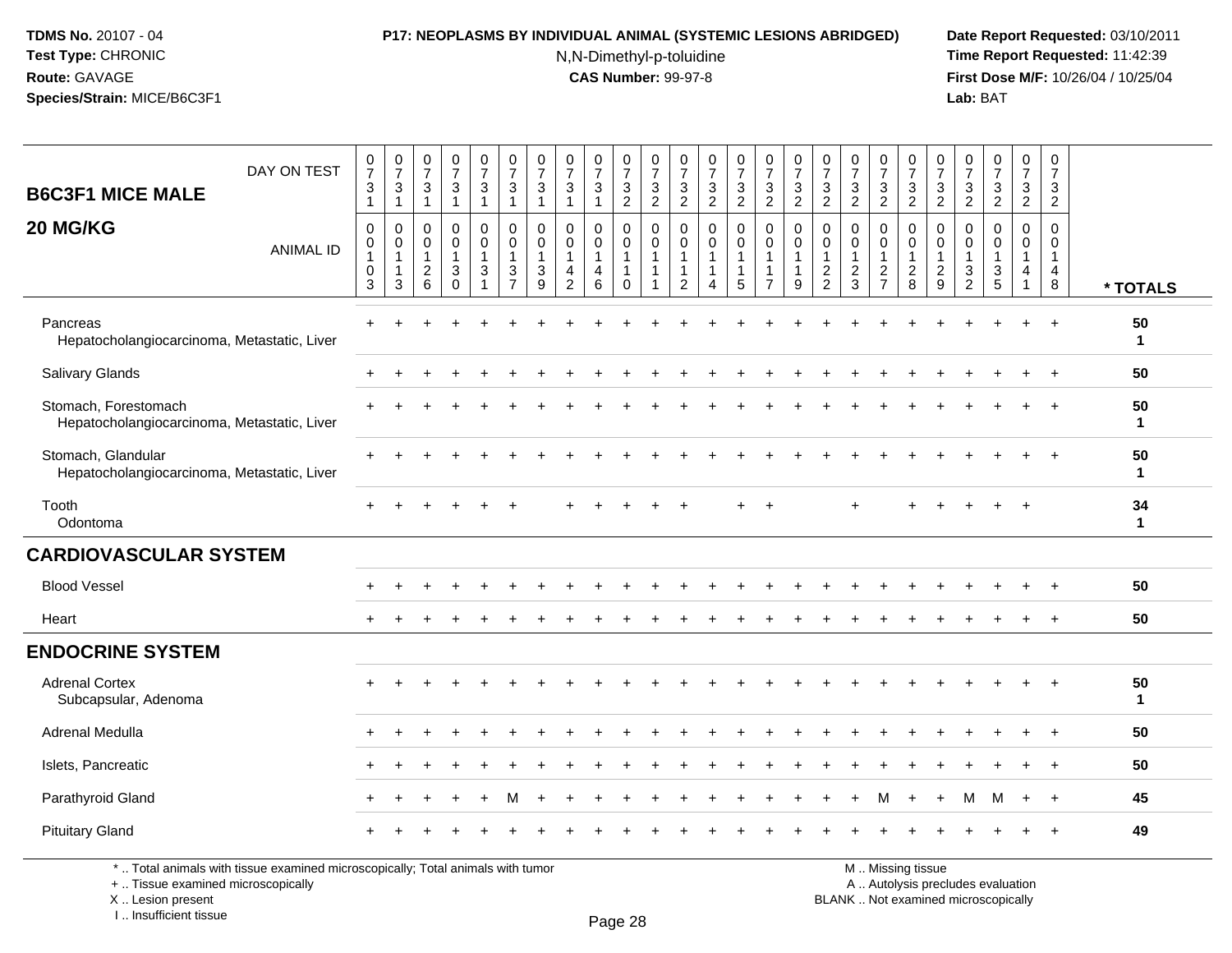#### **P17: NEOPLASMS BY INDIVIDUAL ANIMAL (SYSTEMIC LESIONS ABRIDGED) Date Report Requested:** 03/10/2011

N,N-Dimethyl-p-toluidine

| <b>B6C3F1 MICE MALE</b>                                                                                  | DAY ON TEST                                                                     | $\frac{0}{7}$<br>$\mathbf{3}$<br>$\mathbf{1}$        | $\frac{0}{7}$<br>3<br>$\mathbf{1}$ | $\boldsymbol{0}$<br>$\overline{7}$<br>3<br>$\mathbf{1}$             | $\frac{0}{7}$<br>$\sqrt{3}$<br>$\mathbf{1}$                           | 0<br>$\overline{7}$<br>3<br>$\mathbf{1}$                          | 0<br>$\overline{7}$<br>3<br>$\mathbf{1}$                       | $\pmb{0}$<br>$\overline{7}$<br>3<br>$\mathbf{1}$ | 0<br>$\overline{7}$<br>3<br>$\mathbf{1}$                          | $\begin{array}{c} 0 \\ 7 \end{array}$<br>3<br>$\mathbf{1}$ | $\begin{smallmatrix}0\\7\end{smallmatrix}$<br>3<br>$\overline{2}$                      | $\pmb{0}$<br>$\overline{7}$<br>$\ensuremath{\mathsf{3}}$<br>$\overline{2}$ | 0<br>$\overline{7}$<br>3<br>$\overline{2}$ | $\frac{0}{7}$<br>$\sqrt{3}$<br>$\overline{2}$                          | 0<br>$\overline{7}$<br>$\ensuremath{\mathsf{3}}$<br>$\overline{2}$ | 0<br>$\overline{7}$<br>3<br>$\overline{2}$               | 0<br>$\overline{7}$<br>$\sqrt{3}$<br>$\overline{2}$            | $\pmb{0}$<br>$\overline{7}$<br>3<br>$\overline{2}$                              | $\frac{0}{7}$<br>$\ensuremath{\mathsf{3}}$<br>$\overline{2}$    | 0<br>$\overline{7}$<br>3<br>$\overline{c}$                                 | $\frac{0}{7}$<br>$\sqrt{3}$<br>$\overline{2}$                   | $\pmb{0}$<br>$\overline{7}$<br>$\sqrt{3}$<br>$\overline{2}$    | 0<br>$\overline{7}$<br>3<br>$\overline{2}$ | $\pmb{0}$<br>$\overline{7}$<br>$\sqrt{3}$<br>$\overline{2}$              | $\pmb{0}$<br>$\overline{7}$<br>3<br>$\overline{2}$ | $\pmb{0}$<br>$\overline{7}$<br>3<br>$\overline{2}$ |                        |
|----------------------------------------------------------------------------------------------------------|---------------------------------------------------------------------------------|------------------------------------------------------|------------------------------------|---------------------------------------------------------------------|-----------------------------------------------------------------------|-------------------------------------------------------------------|----------------------------------------------------------------|--------------------------------------------------|-------------------------------------------------------------------|------------------------------------------------------------|----------------------------------------------------------------------------------------|----------------------------------------------------------------------------|--------------------------------------------|------------------------------------------------------------------------|--------------------------------------------------------------------|----------------------------------------------------------|----------------------------------------------------------------|---------------------------------------------------------------------------------|-----------------------------------------------------------------|----------------------------------------------------------------------------|-----------------------------------------------------------------|----------------------------------------------------------------|--------------------------------------------|--------------------------------------------------------------------------|----------------------------------------------------|----------------------------------------------------|------------------------|
| 20 MG/KG                                                                                                 | <b>ANIMAL ID</b>                                                                | 0<br>$\mathbf 0$<br>$\mathbf{1}$<br>$\mathbf 0$<br>3 | 0<br>0<br>$\mathbf{1}$<br>-1<br>3  | $\Omega$<br>0<br>$\overline{1}$<br>$\overline{2}$<br>$6\phantom{1}$ | $\mathbf 0$<br>$\mathbf 0$<br>$\mathbf 1$<br>$\mathbf{3}$<br>$\Omega$ | $\mathbf 0$<br>$\mathbf 0$<br>$\mathbf{1}$<br>3<br>$\overline{1}$ | $\Omega$<br>$\mathbf 0$<br>$\mathbf{1}$<br>3<br>$\overline{7}$ | $\mathbf 0$<br>0<br>$\mathbf{1}$<br>3<br>9       | $\Omega$<br>0<br>$\mathbf{1}$<br>$\overline{4}$<br>$\overline{2}$ | $\mathbf{0}$<br>$\mathbf 0$<br>$\mathbf{1}$<br>4<br>6      | $\mathbf 0$<br>$\mathbf 0$<br>$\overline{1}$<br>$\overline{\mathbf{1}}$<br>$\mathbf 0$ | $\mathbf 0$<br>$\mathbf 0$<br>$\mathbf{1}$<br>$\mathbf{1}$<br>$\mathbf{1}$ | 0<br>0<br>1<br>$\overline{2}$              | $\Omega$<br>$\Omega$<br>-1<br>$\overline{1}$<br>$\boldsymbol{\Lambda}$ | 0<br>$\mathbf 0$<br>1<br>1<br>5                                    | $\mathbf 0$<br>$\mathbf 0$<br>-1<br>-1<br>$\overline{7}$ | $\Omega$<br>$\mathbf 0$<br>$\mathbf{1}$<br>$\overline{1}$<br>9 | $\mathbf{0}$<br>$\mathbf 0$<br>$\mathbf{1}$<br>$\overline{2}$<br>$\overline{2}$ | $\Omega$<br>0<br>$\mathbf{1}$<br>$\overline{2}$<br>$\mathbf{3}$ | $\Omega$<br>$\mathbf 0$<br>$\mathbf 1$<br>$\overline{c}$<br>$\overline{7}$ | 0<br>$\mathsf{O}\xspace$<br>$\mathbf{1}$<br>$\overline{c}$<br>8 | $\Omega$<br>$\mathbf 0$<br>$\mathbf{1}$<br>$\overline{c}$<br>9 | 0<br>0<br>-1<br>3<br>$\overline{2}$        | $\Omega$<br>$\Omega$<br>1<br>3<br>5                                      | $\Omega$<br>0<br>1<br>4<br>1                       | $\Omega$<br>$\mathbf 0$<br>$\mathbf{1}$<br>4<br>8  | * TOTALS               |
| <b>Thyroid Gland</b>                                                                                     |                                                                                 | $+$                                                  | $\div$                             |                                                                     |                                                                       |                                                                   |                                                                |                                                  |                                                                   |                                                            |                                                                                        |                                                                            |                                            |                                                                        |                                                                    |                                                          |                                                                |                                                                                 |                                                                 |                                                                            |                                                                 |                                                                |                                            |                                                                          | $\ddot{}$                                          | $+$                                                | 50                     |
| <b>GENERAL BODY SYSTEM</b>                                                                               |                                                                                 |                                                      |                                    |                                                                     |                                                                       |                                                                   |                                                                |                                                  |                                                                   |                                                            |                                                                                        |                                                                            |                                            |                                                                        |                                                                    |                                                          |                                                                |                                                                                 |                                                                 |                                                                            |                                                                 |                                                                |                                            |                                                                          |                                                    |                                                    |                        |
| <b>NONE</b>                                                                                              |                                                                                 |                                                      |                                    |                                                                     |                                                                       |                                                                   |                                                                |                                                  |                                                                   |                                                            |                                                                                        |                                                                            |                                            |                                                                        |                                                                    |                                                          |                                                                |                                                                                 |                                                                 |                                                                            |                                                                 |                                                                |                                            |                                                                          |                                                    |                                                    |                        |
| <b>GENITAL SYSTEM</b>                                                                                    |                                                                                 |                                                      |                                    |                                                                     |                                                                       |                                                                   |                                                                |                                                  |                                                                   |                                                            |                                                                                        |                                                                            |                                            |                                                                        |                                                                    |                                                          |                                                                |                                                                                 |                                                                 |                                                                            |                                                                 |                                                                |                                            |                                                                          |                                                    |                                                    |                        |
| Epididymis<br>Hemangiosarcoma                                                                            |                                                                                 | +<br>X                                               | ÷                                  |                                                                     |                                                                       |                                                                   |                                                                |                                                  |                                                                   |                                                            |                                                                                        |                                                                            |                                            |                                                                        |                                                                    |                                                          |                                                                |                                                                                 |                                                                 |                                                                            |                                                                 |                                                                |                                            |                                                                          |                                                    | $\ddot{}$                                          | 50<br>$\mathbf{1}$     |
| <b>Preputial Gland</b>                                                                                   |                                                                                 |                                                      |                                    |                                                                     |                                                                       |                                                                   |                                                                |                                                  |                                                                   |                                                            |                                                                                        |                                                                            |                                            |                                                                        |                                                                    |                                                          |                                                                |                                                                                 |                                                                 |                                                                            |                                                                 |                                                                |                                            |                                                                          |                                                    | $\ddot{}$                                          | 50                     |
| Prostate<br>Hepatocholangiocarcinoma, Metastatic, Liver                                                  |                                                                                 |                                                      |                                    |                                                                     |                                                                       |                                                                   |                                                                |                                                  |                                                                   |                                                            |                                                                                        |                                                                            |                                            |                                                                        |                                                                    |                                                          |                                                                |                                                                                 |                                                                 |                                                                            |                                                                 |                                                                |                                            |                                                                          |                                                    | $\overline{1}$                                     | 50<br>$\mathbf{1}$     |
| Seminal Vesicle                                                                                          |                                                                                 |                                                      |                                    |                                                                     |                                                                       |                                                                   |                                                                |                                                  |                                                                   |                                                            |                                                                                        |                                                                            |                                            |                                                                        |                                                                    |                                                          |                                                                |                                                                                 |                                                                 |                                                                            |                                                                 |                                                                |                                            |                                                                          |                                                    |                                                    | 50                     |
| <b>Testes</b>                                                                                            |                                                                                 |                                                      | $\ddot{}$                          |                                                                     |                                                                       |                                                                   |                                                                |                                                  |                                                                   |                                                            |                                                                                        |                                                                            |                                            |                                                                        |                                                                    |                                                          |                                                                |                                                                                 |                                                                 |                                                                            |                                                                 |                                                                |                                            |                                                                          |                                                    | $\ddot{}$                                          | 50                     |
| <b>HEMATOPOIETIC SYSTEM</b>                                                                              |                                                                                 |                                                      |                                    |                                                                     |                                                                       |                                                                   |                                                                |                                                  |                                                                   |                                                            |                                                                                        |                                                                            |                                            |                                                                        |                                                                    |                                                          |                                                                |                                                                                 |                                                                 |                                                                            |                                                                 |                                                                |                                            |                                                                          |                                                    |                                                    |                        |
| <b>Bone Marrow</b>                                                                                       |                                                                                 |                                                      |                                    |                                                                     |                                                                       |                                                                   |                                                                |                                                  |                                                                   |                                                            |                                                                                        |                                                                            |                                            |                                                                        |                                                                    |                                                          |                                                                |                                                                                 |                                                                 |                                                                            |                                                                 |                                                                |                                            |                                                                          |                                                    | $\ddot{}$                                          | 50                     |
| Lymph Node<br>Mediastinal, Hepatocholangiocarcinoma,<br>Metastatic, Liver<br>Pancreatic, Hemangiosarcoma |                                                                                 |                                                      |                                    |                                                                     |                                                                       |                                                                   |                                                                |                                                  |                                                                   |                                                            |                                                                                        |                                                                            |                                            |                                                                        |                                                                    |                                                          |                                                                |                                                                                 |                                                                 |                                                                            |                                                                 |                                                                |                                            |                                                                          |                                                    |                                                    | 4<br>1<br>$\mathbf{1}$ |
| Lymph Node, Mandibular                                                                                   |                                                                                 |                                                      |                                    |                                                                     |                                                                       |                                                                   |                                                                |                                                  |                                                                   |                                                            |                                                                                        |                                                                            | м                                          |                                                                        |                                                                    |                                                          |                                                                |                                                                                 |                                                                 |                                                                            |                                                                 |                                                                |                                            |                                                                          |                                                    | $\ddot{}$                                          | 49                     |
| Lymph Node, Mesenteric<br>Hepatocholangiocarcinoma, Metastatic, Liver                                    |                                                                                 |                                                      |                                    |                                                                     |                                                                       |                                                                   |                                                                |                                                  |                                                                   |                                                            |                                                                                        |                                                                            |                                            |                                                                        |                                                                    |                                                          |                                                                |                                                                                 |                                                                 |                                                                            |                                                                 |                                                                |                                            |                                                                          |                                                    |                                                    | 49<br>$\mathbf{1}$     |
| +  Tissue examined microscopically<br>X  Lesion present<br>I Insufficient tissue                         | *  Total animals with tissue examined microscopically; Total animals with tumor |                                                      |                                    |                                                                     |                                                                       |                                                                   |                                                                |                                                  |                                                                   |                                                            | D <sub>200</sub> 20                                                                    |                                                                            |                                            |                                                                        |                                                                    |                                                          |                                                                |                                                                                 |                                                                 |                                                                            | M  Missing tissue                                               |                                                                |                                            | A  Autolysis precludes evaluation<br>BLANK  Not examined microscopically |                                                    |                                                    |                        |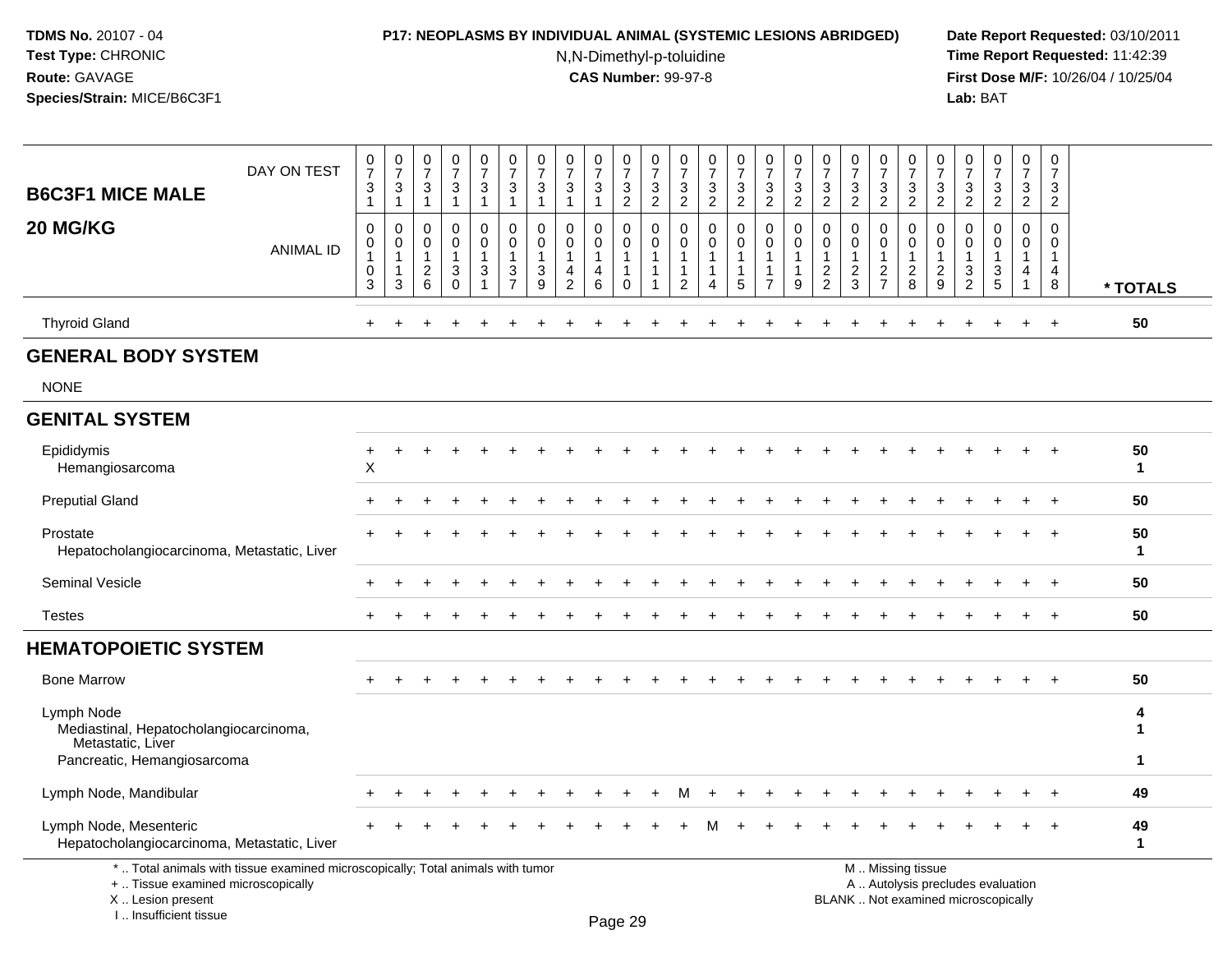## **P17: NEOPLASMS BY INDIVIDUAL ANIMAL (SYSTEMIC LESIONS ABRIDGED) Date Report Requested:** 03/10/2011

N,N-Dimethyl-p-toluidine

 **Time Report Requested:** 11:42:39 **First Dose M/F:** 10/26/04 / 10/25/04<br>Lab: BAT **Lab:** BAT

| <b>B6C3F1 MICE MALE</b>                                                                                                                                       | DAY ON TEST                                                                     | $\begin{array}{c} 0 \\ 7 \end{array}$<br>$\ensuremath{\mathsf{3}}$<br>$\overline{1}$ | $\frac{0}{7}$<br>3<br>$\mathbf{1}$                    | $\frac{0}{7}$<br>3<br>$\mathbf{1}$                                    | $\frac{0}{7}$<br>$\ensuremath{\mathsf{3}}$<br>$\mathbf{1}$  | $\begin{smallmatrix}0\\7\end{smallmatrix}$<br>$\sqrt{3}$<br>$\mathbf{1}$ | $\begin{array}{c} 0 \\ 7 \end{array}$<br>$\ensuremath{\mathsf{3}}$<br>$\mathbf{1}$ | $\begin{array}{c} 0 \\ 7 \end{array}$<br>$\mathbf{3}$<br>$\mathbf{1}$ | $\begin{array}{c} 0 \\ 7 \end{array}$<br>$\ensuremath{\mathsf{3}}$<br>$\mathbf{1}$      | $\begin{array}{c} 0 \\ 7 \end{array}$<br>3<br>$\mathbf{1}$ | $\frac{0}{7}$<br>$\frac{3}{2}$                                                 | $\frac{0}{7}$<br>$\frac{3}{2}$                        | 0<br>$\overline{7}$<br>$\frac{3}{2}$            | $\begin{array}{c} 0 \\ 7 \end{array}$<br>$\frac{3}{2}$ | $\begin{smallmatrix}0\\7\end{smallmatrix}$<br>$\ensuremath{\mathsf{3}}$<br>$\overline{2}$ | $\frac{0}{7}$<br>$\frac{3}{2}$                                     | $\frac{0}{7}$<br>3<br>$\overline{2}$ | $\frac{0}{7}$<br>$\frac{3}{2}$                         | $\begin{array}{c} 0 \\ 7 \end{array}$<br>$\frac{3}{2}$ | $\frac{0}{7}$<br>$\frac{3}{2}$                                   | $\frac{0}{7}$<br>$\frac{3}{2}$                                | $\frac{0}{7}$<br>3<br>$\overline{2}$     | $\frac{0}{7}$<br>$\frac{3}{2}$                               | $\frac{0}{7}$<br>$\frac{3}{2}$                                    | $\begin{array}{c} 0 \\ 7 \end{array}$<br>$\frac{3}{2}$ | $\mathbf 0$<br>$\overline{7}$<br>3<br>$\overline{2}$             |                                   |
|---------------------------------------------------------------------------------------------------------------------------------------------------------------|---------------------------------------------------------------------------------|--------------------------------------------------------------------------------------|-------------------------------------------------------|-----------------------------------------------------------------------|-------------------------------------------------------------|--------------------------------------------------------------------------|------------------------------------------------------------------------------------|-----------------------------------------------------------------------|-----------------------------------------------------------------------------------------|------------------------------------------------------------|--------------------------------------------------------------------------------|-------------------------------------------------------|-------------------------------------------------|--------------------------------------------------------|-------------------------------------------------------------------------------------------|--------------------------------------------------------------------|--------------------------------------|--------------------------------------------------------|--------------------------------------------------------|------------------------------------------------------------------|---------------------------------------------------------------|------------------------------------------|--------------------------------------------------------------|-------------------------------------------------------------------|--------------------------------------------------------|------------------------------------------------------------------|-----------------------------------|
| 20 MG/KG                                                                                                                                                      | <b>ANIMAL ID</b>                                                                | $\mathbf 0$<br>$\mathbf 0$<br>$\overline{1}$<br>$\mathbf 0$<br>3                     | 0<br>$\mathbf 0$<br>$\mathbf{1}$<br>$\mathbf{1}$<br>3 | $\mathbf 0$<br>$\mathbf 0$<br>$\overline{1}$<br>$\boldsymbol{2}$<br>6 | 0<br>$\mathbf 0$<br>$\mathbf 1$<br>$\mathbf{3}$<br>$\Omega$ | 0<br>$\mathbf 0$<br>$\mathbf{1}$<br>$\sqrt{3}$<br>$\overline{1}$         | $\mathbf 0$<br>$\mathbf 0$<br>1<br>$\mathbf{3}$<br>$\overline{7}$                  | $\mathbf 0$<br>$\mathbf 0$<br>-1<br>$\mathbf{3}$<br>9                 | $\mathbf 0$<br>$\mathbf 0$<br>$\mathbf{1}$<br>$\overline{\mathbf{4}}$<br>$\overline{2}$ | 0<br>$\mathbf{0}$<br>$\overline{4}$<br>6                   | $\mathbf 0$<br>$\mathsf{O}\xspace$<br>$\mathbf{1}$<br>$\mathbf{1}$<br>$\Omega$ | 0<br>$\mathbf 0$<br>$\mathbf{1}$<br>$\mathbf{1}$<br>1 | 0<br>$\Omega$<br>$\mathbf{1}$<br>$\overline{2}$ | $\mathbf 0$<br>$\mathbf 0$<br>1<br>1<br>Δ              | 0<br>$\mathbf{0}$<br>$\mathbf{1}$<br>1<br>5                                               | 0<br>$\mathbf 0$<br>$\mathbf{1}$<br>$\mathbf{1}$<br>$\overline{7}$ | 0<br>$\mathbf 0$<br>1<br>1<br>9      | 0<br>0<br>$\mathbf{1}$<br>$\sqrt{2}$<br>$\overline{2}$ | $\mathbf 0$<br>$\mathbf 0$<br>$\frac{2}{3}$            | 0<br>$\mathbf 0$<br>$\mathbf{1}$<br>$\sqrt{2}$<br>$\overline{7}$ | $\mathbf 0$<br>$\mathbf 0$<br>$\mathbf{1}$<br>$\sqrt{2}$<br>8 | 0<br>$\mathbf{0}$<br>$\overline{c}$<br>9 | 0<br>$\Omega$<br>$\ensuremath{\mathsf{3}}$<br>$\overline{2}$ | $\mathbf 0$<br>$\mathbf 0$<br>1<br>$\ensuremath{\mathsf{3}}$<br>5 | 0<br>$\Omega$<br>$\mathbf 1$<br>4                      | $\Omega$<br>$\mathbf 0$<br>$\overline{1}$<br>$\overline{4}$<br>8 | * TOTALS                          |
| Spleen<br>Hemangiosarcoma<br>Hemangiosarcoma, Multiple                                                                                                        |                                                                                 | $\sf X$                                                                              |                                                       |                                                                       |                                                             |                                                                          |                                                                                    |                                                                       |                                                                                         |                                                            |                                                                                |                                                       |                                                 |                                                        |                                                                                           |                                                                    |                                      | $\mathsf X$                                            |                                                        |                                                                  |                                                               |                                          |                                                              |                                                                   |                                                        | $\overline{+}$                                                   | 49<br>3<br>$\mathbf{1}$           |
| Thymus                                                                                                                                                        |                                                                                 | М                                                                                    | $\ddot{}$                                             |                                                                       |                                                             |                                                                          |                                                                                    |                                                                       |                                                                                         |                                                            |                                                                                |                                                       |                                                 |                                                        |                                                                                           |                                                                    |                                      |                                                        |                                                        |                                                                  |                                                               |                                          |                                                              |                                                                   |                                                        | $+$                                                              | 48                                |
| <b>INTEGUMENTARY SYSTEM</b>                                                                                                                                   |                                                                                 |                                                                                      |                                                       |                                                                       |                                                             |                                                                          |                                                                                    |                                                                       |                                                                                         |                                                            |                                                                                |                                                       |                                                 |                                                        |                                                                                           |                                                                    |                                      |                                                        |                                                        |                                                                  |                                                               |                                          |                                                              |                                                                   |                                                        |                                                                  |                                   |
| <b>Mammary Gland</b>                                                                                                                                          |                                                                                 | м                                                                                    | м                                                     | М                                                                     | м                                                           | M                                                                        | M                                                                                  | м                                                                     | м                                                                                       | м                                                          | M                                                                              | M                                                     | М                                               | M                                                      | М                                                                                         | M                                                                  | M                                    | M                                                      | M                                                      | M                                                                | M                                                             | м                                        | M                                                            | M                                                                 | M                                                      | M                                                                | $\mathbf 0$                       |
| <b>Skin</b>                                                                                                                                                   |                                                                                 |                                                                                      |                                                       |                                                                       |                                                             |                                                                          |                                                                                    |                                                                       |                                                                                         |                                                            |                                                                                |                                                       |                                                 |                                                        |                                                                                           |                                                                    |                                      |                                                        |                                                        |                                                                  |                                                               |                                          |                                                              |                                                                   |                                                        |                                                                  | 50                                |
| <b>MUSCULOSKELETAL SYSTEM</b>                                                                                                                                 |                                                                                 |                                                                                      |                                                       |                                                                       |                                                             |                                                                          |                                                                                    |                                                                       |                                                                                         |                                                            |                                                                                |                                                       |                                                 |                                                        |                                                                                           |                                                                    |                                      |                                                        |                                                        |                                                                  |                                                               |                                          |                                                              |                                                                   |                                                        |                                                                  |                                   |
| <b>Bone</b>                                                                                                                                                   |                                                                                 |                                                                                      |                                                       |                                                                       |                                                             |                                                                          |                                                                                    |                                                                       |                                                                                         |                                                            |                                                                                |                                                       |                                                 |                                                        |                                                                                           |                                                                    |                                      |                                                        |                                                        |                                                                  |                                                               |                                          |                                                              |                                                                   |                                                        |                                                                  | 50                                |
| <b>Skeletal Muscle</b><br>Hemangiosarcoma<br>Hepatocholangiocarcinoma, Metastatic, Liver                                                                      |                                                                                 |                                                                                      |                                                       |                                                                       |                                                             |                                                                          |                                                                                    |                                                                       |                                                                                         |                                                            |                                                                                |                                                       |                                                 |                                                        |                                                                                           |                                                                    |                                      |                                                        |                                                        |                                                                  |                                                               |                                          |                                                              |                                                                   |                                                        |                                                                  | $\mathbf{2}$<br>1<br>$\mathbf{1}$ |
| <b>NERVOUS SYSTEM</b>                                                                                                                                         |                                                                                 |                                                                                      |                                                       |                                                                       |                                                             |                                                                          |                                                                                    |                                                                       |                                                                                         |                                                            |                                                                                |                                                       |                                                 |                                                        |                                                                                           |                                                                    |                                      |                                                        |                                                        |                                                                  |                                                               |                                          |                                                              |                                                                   |                                                        |                                                                  |                                   |
| <b>Brain</b>                                                                                                                                                  |                                                                                 |                                                                                      |                                                       |                                                                       |                                                             |                                                                          |                                                                                    |                                                                       |                                                                                         |                                                            |                                                                                |                                                       |                                                 |                                                        |                                                                                           |                                                                    |                                      |                                                        |                                                        |                                                                  |                                                               |                                          |                                                              |                                                                   |                                                        |                                                                  | 50                                |
| <b>RESPIRATORY SYSTEM</b>                                                                                                                                     |                                                                                 |                                                                                      |                                                       |                                                                       |                                                             |                                                                          |                                                                                    |                                                                       |                                                                                         |                                                            |                                                                                |                                                       |                                                 |                                                        |                                                                                           |                                                                    |                                      |                                                        |                                                        |                                                                  |                                                               |                                          |                                                              |                                                                   |                                                        |                                                                  |                                   |
| Lung<br>Alveolar/Bronchiolar Adenoma<br>Alveolar/Bronchiolar Adenoma, Multiple<br>Carcinoma, Metastatic, Harderian Gland<br>Hepatoblastoma, Metastatic, Liver |                                                                                 | X                                                                                    | $\times$                                              |                                                                       |                                                             |                                                                          | X                                                                                  |                                                                       |                                                                                         | X                                                          | $\mathsf{X}$                                                                   |                                                       | X                                               | X                                                      |                                                                                           |                                                                    |                                      |                                                        |                                                        | X                                                                |                                                               | X                                        | $\boldsymbol{\mathsf{X}}$                                    | X                                                                 |                                                        | $\ddot{}$<br>$\boldsymbol{\mathsf{X}}$                           | 50<br>17<br>$\mathbf{1}$<br>1     |
| Hepatocellular Carcinoma, Metastatic, Liver                                                                                                                   |                                                                                 |                                                                                      |                                                       |                                                                       |                                                             |                                                                          |                                                                                    | X X X                                                                 |                                                                                         |                                                            |                                                                                |                                                       |                                                 | X                                                      |                                                                                           |                                                                    |                                      |                                                        |                                                        |                                                                  |                                                               |                                          | $\boldsymbol{\mathsf{X}}$                                    |                                                                   |                                                        |                                                                  | $\overline{7}$                    |
|                                                                                                                                                               | *  Total animals with tissue examined microscopically; Total animals with tumor |                                                                                      |                                                       |                                                                       |                                                             |                                                                          |                                                                                    |                                                                       |                                                                                         |                                                            |                                                                                |                                                       |                                                 |                                                        |                                                                                           |                                                                    |                                      |                                                        |                                                        |                                                                  | M  Missing tissue                                             |                                          |                                                              |                                                                   |                                                        |                                                                  |                                   |

+ .. Tissue examined microscopically

X .. Lesion present

I .. Insufficient tissue

Page 30

y the contract of the contract of the contract of the contract of the contract of  $\mathsf A$  . Autolysis precludes evaluation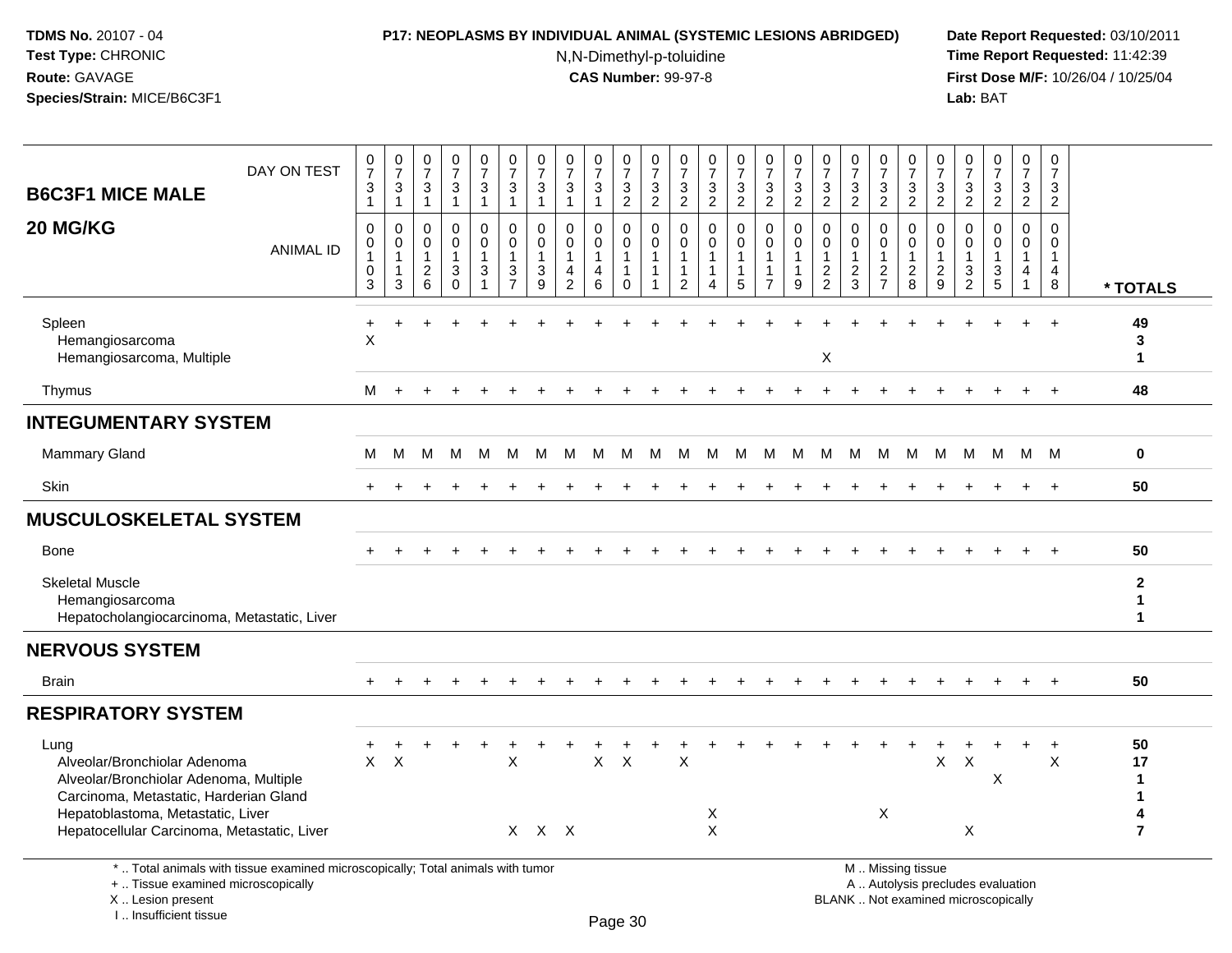# **P17: NEOPLASMS BY INDIVIDUAL ANIMAL (SYSTEMIC LESIONS ABRIDGED) Date Report Requested:** 03/10/2011

N,N-Dimethyl-p-toluidine

 **Time Report Requested:** 11:42:39 **First Dose M/F:** 10/26/04 / 10/25/04 Lab: BAT **Lab:** BAT

| <b>B6C3F1 MICE MALE</b>                                     | DAY ON TEST      | $\frac{0}{7}$<br>$\sqrt{3}$<br>$\mathbf{1}$                  | $\frac{0}{7}$<br>3  | $\frac{0}{7}$<br>$\sqrt{3}$                     | $\frac{0}{7}$<br>$\mathbf{3}$                                              | 0<br>$\boldsymbol{7}$<br>$\mathfrak{S}$                                         | $\frac{0}{7}$<br>$\sqrt{3}$<br>$\overline{\mathbf{1}}$    | $\frac{0}{7}$<br>$\mathbf{3}$<br>1                    | $\frac{0}{7}$<br>$\sqrt{3}$<br>1                                                    | $\frac{0}{7}$<br>3                                      | 0<br>$\boldsymbol{7}$<br>$\mathbf{3}$<br>$\overline{2}$ | $\frac{0}{7}$<br>$\sqrt{3}$<br>2                     | $\frac{0}{7}$<br>$\sqrt{3}$<br>$\overline{c}$         | $\frac{0}{7}$<br>$\ensuremath{\mathsf{3}}$<br>$\overline{c}$ | $\frac{0}{7}$<br>3<br>$\overline{c}$ | $\frac{0}{7}$<br>$\mathbf{3}$<br>$\boldsymbol{2}$                         | $\frac{0}{7}$<br>$\sqrt{3}$<br>$\overline{2}$              | $\frac{0}{7}$<br>3<br>$\overline{c}$         | $\frac{0}{7}$<br>$\sqrt{3}$<br>$\overline{c}$     | 0<br>$\overline{7}$<br>$\sqrt{3}$<br>$\overline{c}$ | $\begin{array}{c} 0 \\ 7 \end{array}$<br>$\sqrt{3}$<br>$\overline{c}$ | $\frac{0}{7}$<br>$\sqrt{3}$<br>$\overline{c}$ | $\begin{smallmatrix}0\\7\end{smallmatrix}$<br>$\mathsf 3$<br>$\overline{2}$ | $\frac{0}{7}$<br>$\sqrt{3}$<br>$\overline{2}$ | 0<br>$\overline{7}$<br>$\mathbf{3}$<br>$\overline{c}$ | $\frac{0}{7}$<br>3<br>$\boldsymbol{2}$ |              |
|-------------------------------------------------------------|------------------|--------------------------------------------------------------|---------------------|-------------------------------------------------|----------------------------------------------------------------------------|---------------------------------------------------------------------------------|-----------------------------------------------------------|-------------------------------------------------------|-------------------------------------------------------------------------------------|---------------------------------------------------------|---------------------------------------------------------|------------------------------------------------------|-------------------------------------------------------|--------------------------------------------------------------|--------------------------------------|---------------------------------------------------------------------------|------------------------------------------------------------|----------------------------------------------|---------------------------------------------------|-----------------------------------------------------|-----------------------------------------------------------------------|-----------------------------------------------|-----------------------------------------------------------------------------|-----------------------------------------------|-------------------------------------------------------|----------------------------------------|--------------|
| 20 MG/KG                                                    | <b>ANIMAL ID</b> | $\mathbf 0$<br>$\pmb{0}$<br>$\mathbf{1}$<br>$\mathbf 0$<br>3 | 0<br>$\pmb{0}$<br>3 | 0<br>$\pmb{0}$<br>$\mathbf{1}$<br>$\frac{2}{6}$ | 0<br>$\pmb{0}$<br>$\mathbf{1}$<br>$\ensuremath{\mathsf{3}}$<br>$\mathbf 0$ | 0<br>$\mathbf 0$<br>$\mathbf{1}$<br>$\ensuremath{\mathsf{3}}$<br>$\overline{A}$ | $\pmb{0}$<br>$\pmb{0}$<br>$\overline{1}$<br>$\frac{3}{7}$ | 0<br>$\mathbf 0$<br>$\mathbf{1}$<br>$\mathbf{3}$<br>9 | $\pmb{0}$<br>$\pmb{0}$<br>$\mathbf{1}$<br>$\overline{\mathbf{4}}$<br>$\overline{2}$ | 0<br>$\mathbf 0$<br>$\mathbf{1}$<br>$\overline{4}$<br>6 | 0<br>$\mathsf{O}\xspace$<br>$\mathbf 0$                 | 0<br>$\mathbf 0$<br>$\overline{1}$<br>$\overline{1}$ | 0<br>$\pmb{0}$<br>1<br>$\mathbf{1}$<br>$\overline{2}$ | 0<br>$\pmb{0}$<br>$\mathbf{1}$<br>4                          | 0<br>$\mathsf{O}\xspace$<br>5        | $\pmb{0}$<br>$\mathbf 0$<br>$\mathbf 1$<br>$\mathbf{1}$<br>$\overline{7}$ | $\pmb{0}$<br>$\pmb{0}$<br>$\mathbf 1$<br>$\mathbf{1}$<br>9 | 0<br>0<br>-1<br>$\sqrt{2}$<br>$\overline{2}$ | 0<br>$\pmb{0}$<br>$\mathbf{1}$<br>$\sqrt{2}$<br>3 | 0<br>$\mathbf 0$<br>$\frac{2}{7}$                   | 0<br>$\mathbf 0$<br>$\mathbf{1}$<br>$_{\rm 8}^2$                      | 0<br>$\pmb{0}$<br>1<br>$\frac{2}{9}$          | 0<br>$\boldsymbol{0}$<br>$\overline{1}$<br>$\frac{3}{2}$                    | 0<br>0<br>$\mathbf{1}$<br>$\frac{3}{5}$       | 0<br>0<br>$\overline{4}$                              | 0<br>$\mathbf 0$<br>1<br>4<br>8        | * TOTALS     |
| Hepatocholangiocarcinoma, Metastatic, Liver                 |                  |                                                              |                     |                                                 |                                                                            |                                                                                 |                                                           |                                                       |                                                                                     |                                                         |                                                         |                                                      |                                                       |                                                              |                                      |                                                                           |                                                            |                                              |                                                   |                                                     |                                                                       |                                               |                                                                             |                                               |                                                       |                                        | 1            |
| Nose                                                        |                  |                                                              |                     |                                                 |                                                                            |                                                                                 |                                                           |                                                       |                                                                                     |                                                         |                                                         |                                                      |                                                       |                                                              |                                      |                                                                           |                                                            |                                              |                                                   |                                                     |                                                                       |                                               |                                                                             |                                               |                                                       | $+$                                    | 50           |
| Trachea                                                     |                  |                                                              |                     |                                                 |                                                                            |                                                                                 |                                                           |                                                       |                                                                                     |                                                         |                                                         |                                                      |                                                       |                                                              |                                      |                                                                           |                                                            |                                              |                                                   |                                                     |                                                                       |                                               |                                                                             |                                               |                                                       | $\ddot{}$                              | 50           |
| <b>SPECIAL SENSES SYSTEM</b>                                |                  |                                                              |                     |                                                 |                                                                            |                                                                                 |                                                           |                                                       |                                                                                     |                                                         |                                                         |                                                      |                                                       |                                                              |                                      |                                                                           |                                                            |                                              |                                                   |                                                     |                                                                       |                                               |                                                                             |                                               |                                                       |                                        |              |
| Eye                                                         |                  |                                                              |                     |                                                 |                                                                            |                                                                                 |                                                           |                                                       |                                                                                     |                                                         |                                                         |                                                      |                                                       |                                                              |                                      |                                                                           |                                                            |                                              |                                                   |                                                     |                                                                       |                                               |                                                                             |                                               |                                                       |                                        | 50           |
| Harderian Gland<br>Adenoma<br>Carcinoma                     |                  |                                                              |                     |                                                 |                                                                            |                                                                                 |                                                           |                                                       | $\pmb{\times}$                                                                      |                                                         |                                                         |                                                      |                                                       |                                                              |                                      |                                                                           |                                                            |                                              |                                                   |                                                     |                                                                       |                                               |                                                                             |                                               |                                                       |                                        | 50<br>4<br>1 |
| <b>URINARY SYSTEM</b>                                       |                  |                                                              |                     |                                                 |                                                                            |                                                                                 |                                                           |                                                       |                                                                                     |                                                         |                                                         |                                                      |                                                       |                                                              |                                      |                                                                           |                                                            |                                              |                                                   |                                                     |                                                                       |                                               |                                                                             |                                               |                                                       |                                        |              |
| Kidney                                                      |                  |                                                              |                     |                                                 |                                                                            |                                                                                 |                                                           |                                                       |                                                                                     |                                                         |                                                         |                                                      |                                                       |                                                              |                                      |                                                                           |                                                            |                                              |                                                   |                                                     |                                                                       |                                               |                                                                             |                                               |                                                       |                                        | 50           |
| <b>Urinary Bladder</b>                                      |                  |                                                              |                     |                                                 |                                                                            |                                                                                 |                                                           |                                                       |                                                                                     |                                                         |                                                         |                                                      |                                                       |                                                              |                                      |                                                                           |                                                            |                                              |                                                   |                                                     |                                                                       |                                               |                                                                             |                                               |                                                       | $\ddot{}$                              | 50           |
| <b>SYSTEMIC LESIONS</b>                                     |                  |                                                              |                     |                                                 |                                                                            |                                                                                 |                                                           |                                                       |                                                                                     |                                                         |                                                         |                                                      |                                                       |                                                              |                                      |                                                                           |                                                            |                                              |                                                   |                                                     |                                                                       |                                               |                                                                             |                                               |                                                       |                                        |              |
| Multiple Organ<br>Histiocytic Sarcoma<br>Lymphoma Malignant |                  |                                                              |                     |                                                 |                                                                            |                                                                                 |                                                           |                                                       |                                                                                     |                                                         |                                                         |                                                      |                                                       |                                                              |                                      |                                                                           |                                                            |                                              |                                                   |                                                     |                                                                       |                                               |                                                                             |                                               |                                                       | $\ddot{}$                              | 50<br>1      |

+ .. Tissue examined microscopically

X .. Lesion present

I .. Insufficient tissue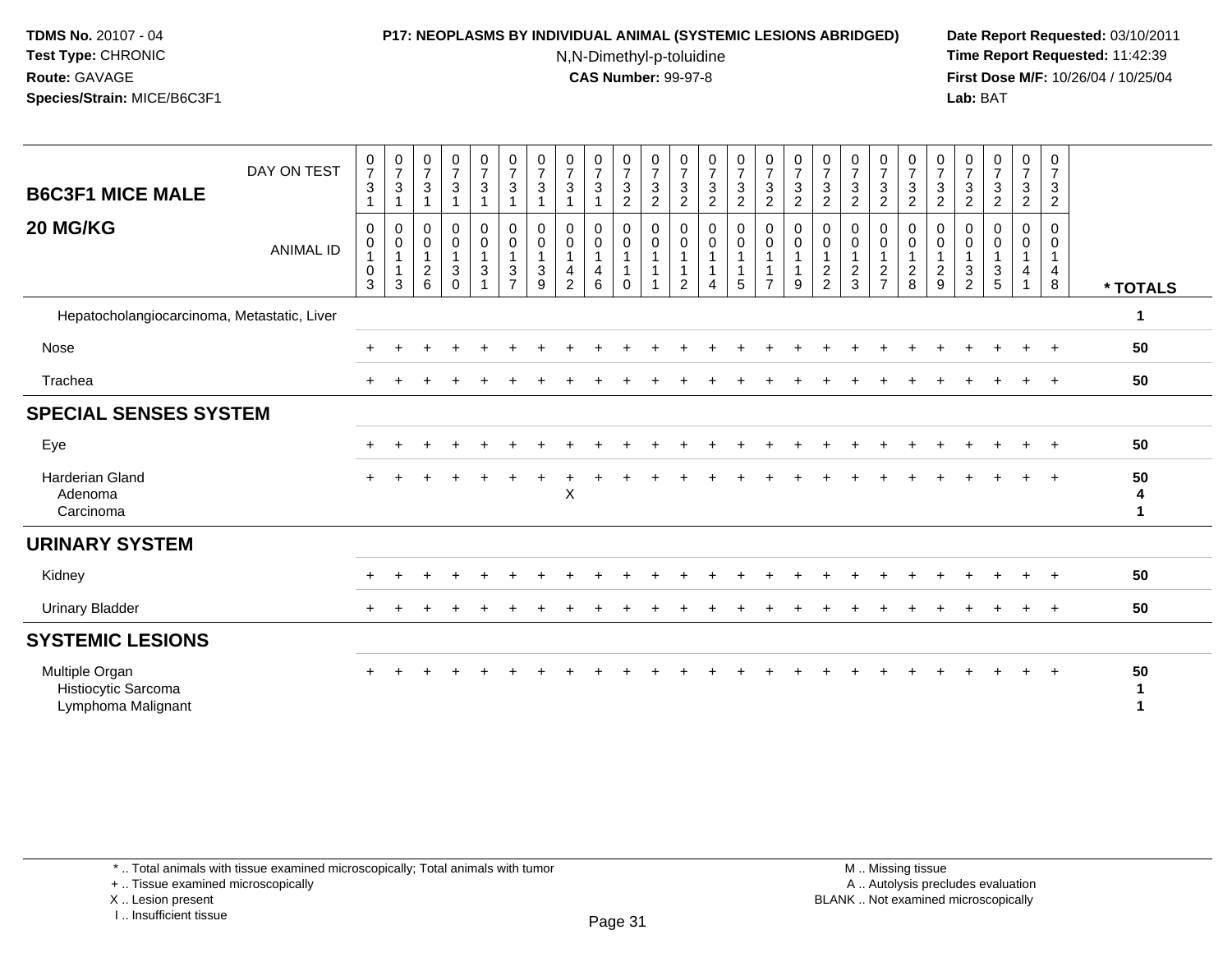# **P17: NEOPLASMS BY INDIVIDUAL ANIMAL (SYSTEMIC LESIONS ABRIDGED) Date Report Requested:** 03/10/2011

N,N-Dimethyl-p-toluidine

 **Time Report Requested:** 11:42:39 **First Dose M/F:** 10/26/04 / 10/25/04<br>**Lab:** BAT **Lab:** BAT

| <b>B6C3F1 MICE MALE</b>                                                                                                                                  | DAY ON TEST      | $\begin{smallmatrix} 0\\2 \end{smallmatrix}$<br>5<br>6 | $\mathbf 0$<br>$\overline{4}$<br>$\overline{\mathbf{4}}$<br>9 | $0$<br>5<br>6<br>2                                           | $\begin{array}{c} 0 \\ 5 \end{array}$<br>$\bf 8$<br>$\mathsf{O}\xspace$ | $\pmb{0}$<br>$6\phantom{a}$<br>$\mathbf 0$<br>9                              | $\pmb{0}$<br>$6\phantom{1}6$<br>$\frac{2}{3}$                       | 0<br>$\,6\,$<br>$\mathbf{3}$<br>8                             | $\pmb{0}$<br>$\overline{6}$<br>$\overline{5}$<br>$5\phantom{.0}$ | $\pmb{0}$<br>$6\phantom{a}$<br>$\,6$<br>5                     | 0<br>$6\overline{6}$<br>$\,6\,$<br>9                 | $\pmb{0}$<br>$rac{6}{7}$                                             | $\mathbf 0$<br>$\,6\,$<br>$\overline{7}$<br>2           | $\pmb{0}$<br>$6\phantom{a}$<br>8<br>$\overline{2}$     | $_{6}^{\rm 0}$<br>$\boldsymbol{9}$<br>3 | $\begin{array}{c} 0 \\ 7 \end{array}$<br>$\ensuremath{\mathsf{3}}$<br>$\mathbf 0$ | $\begin{array}{c} 0 \\ 7 \end{array}$<br>$\ensuremath{\mathsf{3}}$<br>$\mathbf 0$ | $\begin{array}{c} 0 \\ 7 \end{array}$<br>$\sqrt{3}$<br>$\mathbf 0$ | $\frac{0}{7}$<br>$\mathbf{3}$<br>$\Omega$                                      | $\frac{0}{7}$<br>3<br>$\mathbf 0$    | $\frac{0}{7}$<br>$\ensuremath{\mathsf{3}}$<br>$\mathbf 0$                | $\frac{0}{7}$<br>$\mathfrak{S}$<br>$\mathbf 0$          | $\frac{0}{7}$<br>$\mathbf{3}$<br>$\mathbf 0$ | $\begin{array}{c} 0 \\ 7 \end{array}$<br>$\ensuremath{\mathsf{3}}$<br>$\mathbf{1}$ | $\begin{array}{c} 0 \\ 7 \end{array}$<br>$\mathsf 3$<br>$\mathbf{1}$ | $\begin{smallmatrix}0\\7\end{smallmatrix}$<br>$\mathbf{3}$<br>$\mathbf{1}$      |                       |
|----------------------------------------------------------------------------------------------------------------------------------------------------------|------------------|--------------------------------------------------------|---------------------------------------------------------------|--------------------------------------------------------------|-------------------------------------------------------------------------|------------------------------------------------------------------------------|---------------------------------------------------------------------|---------------------------------------------------------------|------------------------------------------------------------------|---------------------------------------------------------------|------------------------------------------------------|----------------------------------------------------------------------|---------------------------------------------------------|--------------------------------------------------------|-----------------------------------------|-----------------------------------------------------------------------------------|-----------------------------------------------------------------------------------|--------------------------------------------------------------------|--------------------------------------------------------------------------------|--------------------------------------|--------------------------------------------------------------------------|---------------------------------------------------------|----------------------------------------------|------------------------------------------------------------------------------------|----------------------------------------------------------------------|---------------------------------------------------------------------------------|-----------------------|
| 60 MG/KG                                                                                                                                                 | <b>ANIMAL ID</b> | $\mathbf 0$<br>0<br>$\mathbf{1}$<br>6<br>3             | 0<br>$\mathbf 0$<br>$\mathbf{1}$<br>$\frac{6}{2}$             | $\mathbf 0$<br>$\pmb{0}$<br>$\mathbf{1}$<br>6<br>$6^{\circ}$ | $\mathbf 0$<br>$\mathbf 0$<br>8<br>8                                    | $\mathbf 0$<br>$\mathbf 0$<br>$\overline{\mathbf{1}}$<br>$\overline{7}$<br>3 | $\mathbf 0$<br>$\mathbf 0$<br>$\overline{1}$<br>6<br>$\overline{7}$ | 0<br>$\mathbf 0$<br>$\overline{c}$<br>$\mathbf 0$<br>$\Omega$ | $\mathbf 0$<br>$\Omega$<br>1<br>9<br>$\overline{9}$              | $\mathbf 0$<br>$\mathbf 0$<br>$\mathbf{1}$<br>$\sqrt{5}$<br>8 | 0<br>$\mathbf 0$<br>$\overline{7}$<br>$\overline{2}$ | $\mathbf 0$<br>$\mathbf 0$<br>$\overline{1}$<br>$6\phantom{1}6$<br>8 | 0<br>$\mathbf 0$<br>$\mathbf{1}$<br>8<br>$\overline{5}$ | $\mathbf 0$<br>$\mathbf 0$<br>1<br>$\overline{7}$<br>6 | 0<br>$\overline{0}$<br>$\frac{8}{9}$    | $\pmb{0}$<br>$\overline{0}$<br>$\mathbf{1}$<br>$\frac{5}{2}$                      | $\mathbf 0$<br>$\mathbf 0$<br>$\mathbf{1}$<br>$\,6$<br>$\Omega$                   | $\mathbf 0$<br>$\Omega$<br>-1<br>6<br>$\overline{5}$               | $\mathbf 0$<br>$\mathbf 0$<br>$\mathbf{1}$<br>$\overline{7}$<br>$\overline{1}$ | 0<br>$\Omega$<br>$\overline{7}$<br>4 | $_{\rm 0}^{\rm 0}$<br>$\mathbf{1}$<br>$\boldsymbol{7}$<br>$\overline{7}$ | 0<br>$\mathbf 0$<br>$\mathbf{1}$<br>$\overline{7}$<br>9 | 0<br>$\mathbf 0$<br>8<br>$\overline{7}$      | $\mathbf 0$<br>$\mathbf 0$<br>$\mathbf{1}$<br>$\sqrt{5}$<br>$\overline{3}$         | $\mathbf 0$<br>$\mathbf 0$<br>$\mathbf{1}$<br>$\sqrt{5}$<br>$\,6\,$  | $\mathbf 0$<br>$\mathbf 0$<br>$\mathbf{1}$<br>$5\phantom{.0}$<br>$\overline{7}$ | males<br>$($ cont $)$ |
| <b>ALIMENTARY SYSTEM</b>                                                                                                                                 |                  |                                                        |                                                               |                                                              |                                                                         |                                                                              |                                                                     |                                                               |                                                                  |                                                               |                                                      |                                                                      |                                                         |                                                        |                                         |                                                                                   |                                                                                   |                                                                    |                                                                                |                                      |                                                                          |                                                         |                                              |                                                                                    |                                                                      |                                                                                 |                       |
| Esophagus                                                                                                                                                |                  |                                                        |                                                               |                                                              |                                                                         |                                                                              |                                                                     |                                                               |                                                                  |                                                               |                                                      |                                                                      |                                                         |                                                        |                                         |                                                                                   |                                                                                   |                                                                    |                                                                                |                                      |                                                                          |                                                         |                                              |                                                                                    |                                                                      | $+$                                                                             |                       |
| Gallbladder                                                                                                                                              |                  |                                                        |                                                               |                                                              |                                                                         |                                                                              |                                                                     |                                                               |                                                                  |                                                               |                                                      |                                                                      |                                                         |                                                        |                                         |                                                                                   |                                                                                   |                                                                    |                                                                                |                                      |                                                                          |                                                         |                                              |                                                                                    |                                                                      | $\overline{+}$                                                                  |                       |
| Intestine Large, Cecum                                                                                                                                   |                  |                                                        |                                                               |                                                              |                                                                         |                                                                              |                                                                     |                                                               |                                                                  |                                                               |                                                      |                                                                      |                                                         |                                                        |                                         |                                                                                   |                                                                                   |                                                                    |                                                                                |                                      |                                                                          |                                                         |                                              |                                                                                    |                                                                      | $\overline{1}$                                                                  |                       |
| Intestine Large, Colon                                                                                                                                   |                  |                                                        |                                                               |                                                              |                                                                         |                                                                              |                                                                     |                                                               |                                                                  |                                                               |                                                      |                                                                      |                                                         |                                                        |                                         |                                                                                   |                                                                                   |                                                                    |                                                                                |                                      |                                                                          |                                                         |                                              |                                                                                    |                                                                      | $+$                                                                             |                       |
| Intestine Large, Rectum                                                                                                                                  |                  |                                                        |                                                               |                                                              |                                                                         |                                                                              |                                                                     |                                                               |                                                                  |                                                               |                                                      |                                                                      |                                                         |                                                        |                                         |                                                                                   |                                                                                   |                                                                    |                                                                                |                                      |                                                                          |                                                         |                                              |                                                                                    |                                                                      |                                                                                 |                       |
| Intestine Small, Duodenum                                                                                                                                |                  |                                                        |                                                               |                                                              |                                                                         |                                                                              |                                                                     |                                                               |                                                                  |                                                               |                                                      |                                                                      |                                                         |                                                        |                                         |                                                                                   |                                                                                   |                                                                    |                                                                                |                                      |                                                                          |                                                         |                                              |                                                                                    |                                                                      | $\overline{1}$                                                                  |                       |
| Intestine Small, Ileum                                                                                                                                   |                  |                                                        |                                                               |                                                              |                                                                         |                                                                              |                                                                     |                                                               |                                                                  |                                                               |                                                      |                                                                      |                                                         |                                                        |                                         |                                                                                   |                                                                                   |                                                                    |                                                                                |                                      |                                                                          |                                                         |                                              |                                                                                    |                                                                      | $^{+}$                                                                          |                       |
| Intestine Small, Jejunum<br>Adenoma<br>Carcinoma, Multiple                                                                                               |                  |                                                        |                                                               |                                                              |                                                                         |                                                                              |                                                                     |                                                               |                                                                  |                                                               |                                                      |                                                                      |                                                         |                                                        |                                         |                                                                                   | X                                                                                 |                                                                    |                                                                                |                                      |                                                                          |                                                         |                                              |                                                                                    |                                                                      |                                                                                 |                       |
| Liver<br>Hemangiosarcoma<br>Hepatoblastoma                                                                                                               |                  |                                                        |                                                               |                                                              | X                                                                       | $\boldsymbol{\mathsf{X}}$                                                    | $\boldsymbol{\mathsf{X}}$                                           |                                                               | X                                                                | X                                                             | X                                                    |                                                                      |                                                         |                                                        | $\mathsf{X}$                            | $\boldsymbol{X}$                                                                  |                                                                                   |                                                                    |                                                                                |                                      |                                                                          |                                                         |                                              |                                                                                    |                                                                      |                                                                                 |                       |
| Hepatocellular Adenoma<br>Hepatocellular Adenoma, Multiple<br>Hepatocellular Carcinoma<br>Hepatocellular Carcinoma, Multiple<br>Hepatocholangiocarcinoma |                  |                                                        | $\boldsymbol{\mathsf{X}}$                                     | X                                                            | X                                                                       | $\pmb{\times}$<br>X                                                          |                                                                     | X<br>X                                                        | $\boldsymbol{\mathsf{X}}$<br>$X$ $X$                             | X                                                             | $\boldsymbol{\mathsf{X}}$                            | X<br>$\boldsymbol{\mathsf{X}}$                                       | $\mathsf{X}$                                            | $\sf X$                                                | $\mathsf{X}$                            | $\mathsf{X}$<br>$\mathsf{X}$                                                      | $\sf X$                                                                           |                                                                    | X X X X                                                                        |                                      | X                                                                        | X<br>$\mathsf{X}$                                       | $\boldsymbol{X}$<br>$\pmb{\times}$           | $X$ $X$                                                                            | X                                                                    | $\boldsymbol{\mathsf{X}}$<br>$\boldsymbol{\mathsf{X}}$                          |                       |
| Mesentery                                                                                                                                                |                  |                                                        |                                                               |                                                              |                                                                         |                                                                              |                                                                     |                                                               |                                                                  |                                                               |                                                      |                                                                      | $+$                                                     | $+$                                                    |                                         |                                                                                   |                                                                                   |                                                                    |                                                                                |                                      |                                                                          |                                                         |                                              |                                                                                    |                                                                      |                                                                                 |                       |
| Pancreas                                                                                                                                                 |                  |                                                        |                                                               |                                                              |                                                                         |                                                                              |                                                                     |                                                               |                                                                  |                                                               |                                                      |                                                                      |                                                         |                                                        |                                         |                                                                                   |                                                                                   |                                                                    |                                                                                |                                      |                                                                          |                                                         |                                              |                                                                                    |                                                                      | $+$                                                                             |                       |
| *  Total animals with tissue examined microscopically; Total animals with tumor                                                                          |                  |                                                        |                                                               |                                                              |                                                                         |                                                                              |                                                                     |                                                               |                                                                  |                                                               |                                                      |                                                                      |                                                         |                                                        |                                         |                                                                                   |                                                                                   |                                                                    |                                                                                |                                      | M  Missing tissue                                                        |                                                         |                                              |                                                                                    |                                                                      |                                                                                 |                       |

+ .. Tissue examined microscopically

 Lesion present BLANK .. Not examined microscopicallyX .. Lesion present

I .. Insufficient tissue

M .. Missing tissue

y the contract of the contract of the contract of the contract of the contract of  $\mathsf A$  . Autolysis precludes evaluation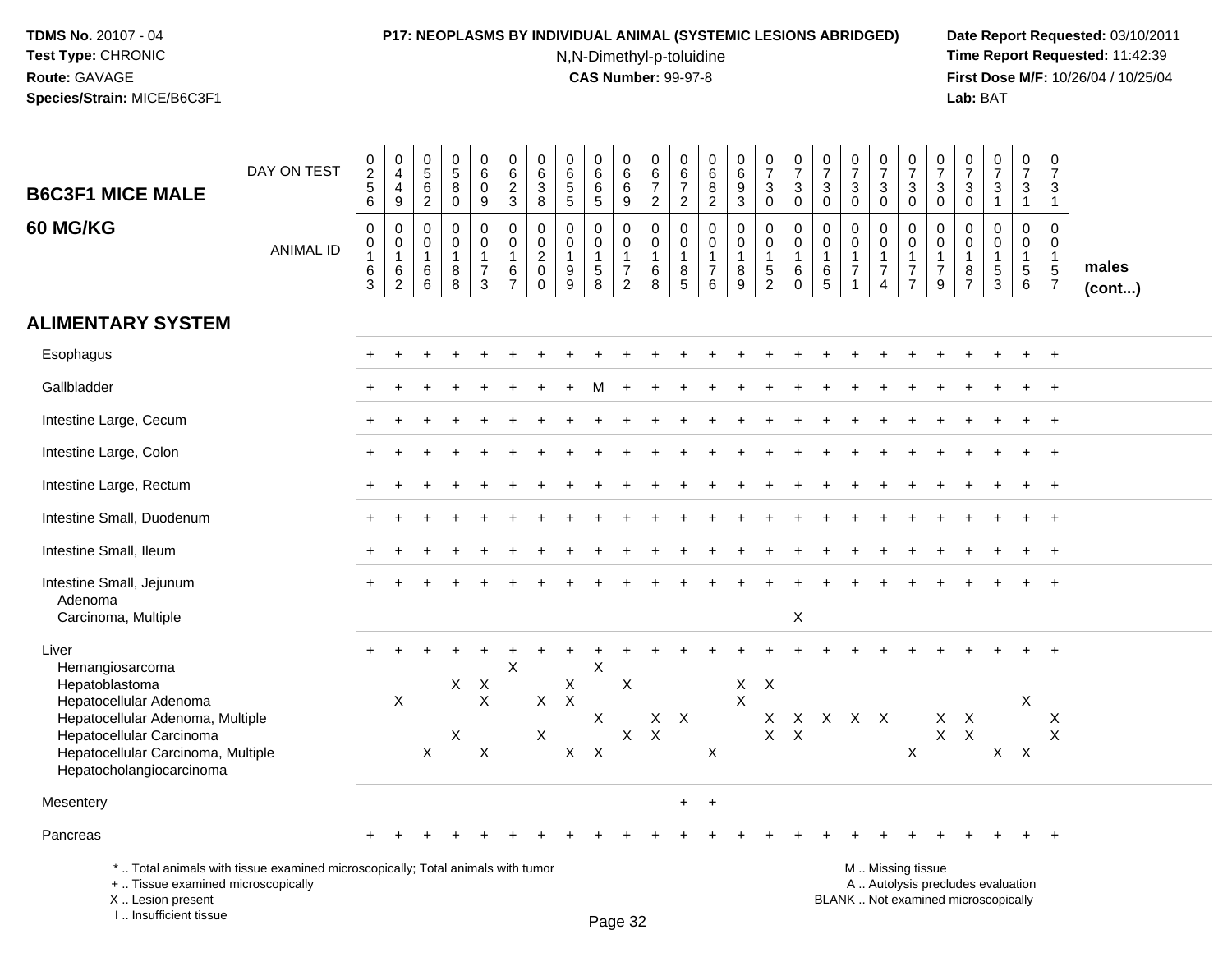# **P17: NEOPLASMS BY INDIVIDUAL ANIMAL (SYSTEMIC LESIONS ABRIDGED) Date Report Requested:** 03/10/2011

N,N-Dimethyl-p-toluidine

 **Time Report Requested:** 11:42:39 **First Dose M/F:** 10/26/04 / 10/25/04 Lab: BAT **Lab:** BAT

|                                                          |                  |                                            |                                                              |                                                   |                                                 | $\boldsymbol{0}$                                     | 0                                               | 0                                                         | 0                               |                                                           |                                                      | $\pmb{0}$                                             | 0                           |                                                                                        |                                            |                                     |                                                   |                               |                                                      |                                          |                                                    |                                            |                                                 |                                                          |                                                | $\mathbf 0$                                |              |
|----------------------------------------------------------|------------------|--------------------------------------------|--------------------------------------------------------------|---------------------------------------------------|-------------------------------------------------|------------------------------------------------------|-------------------------------------------------|-----------------------------------------------------------|---------------------------------|-----------------------------------------------------------|------------------------------------------------------|-------------------------------------------------------|-----------------------------|----------------------------------------------------------------------------------------|--------------------------------------------|-------------------------------------|---------------------------------------------------|-------------------------------|------------------------------------------------------|------------------------------------------|----------------------------------------------------|--------------------------------------------|-------------------------------------------------|----------------------------------------------------------|------------------------------------------------|--------------------------------------------|--------------|
| <b>B6C3F1 MICE MALE</b>                                  | DAY ON TEST      | $\begin{array}{c} 0 \\ 2 \\ 5 \end{array}$ | $\begin{smallmatrix}0\\4\end{smallmatrix}$<br>$\overline{4}$ | $\begin{matrix} 0 \\ 5 \end{matrix}$<br>6         | $\begin{array}{c} 0 \\ 5 \end{array}$<br>8      | $6\phantom{a}$<br>$\mathbf 0$                        | $\,6\,$<br>$\frac{2}{3}$                        | $\,6$<br>$\mathbf{3}$                                     | $6\phantom{a}$<br>$\frac{5}{5}$ | $_{6}^{\rm 0}$<br>$\,6\,$                                 | $\begin{matrix} 0 \\ 6 \\ 6 \end{matrix}$            | $rac{6}{7}$                                           | $\,6\,$<br>$\overline{7}$   | $\begin{matrix} 0 \\ 6 \end{matrix}$<br>$\begin{smallmatrix} 8 \\ 2 \end{smallmatrix}$ | $\begin{array}{c} 0 \\ 6 \end{array}$<br>9 | $\frac{0}{7}$<br>$\mathbf{3}$       | $\frac{0}{7}$<br>$\ensuremath{\mathsf{3}}$        | $\frac{0}{7}$<br>$\mathbf{3}$ | $\frac{0}{7}$<br>$\mathbf{3}$                        | $\frac{0}{7}$<br>3                       | $\frac{0}{7}$<br>$\sqrt{3}$                        | $\frac{0}{7}$<br>$\ensuremath{\mathsf{3}}$ | $\frac{0}{7}$<br>$\ensuremath{\mathsf{3}}$      | $\frac{0}{7}$<br>$\sqrt{3}$                              | $\frac{0}{7}$<br>$\ensuremath{\mathsf{3}}$     | $\overline{7}$<br>$\mathbf{3}$             |              |
|                                                          |                  | 6                                          | 9                                                            | $\overline{2}$                                    | $\mathbf 0$                                     | 9                                                    |                                                 | 8                                                         |                                 | $\sqrt{5}$                                                | 9                                                    | 2                                                     | $\overline{c}$              |                                                                                        | 3                                          | $\mathbf 0$                         | $\mathbf 0$                                       | $\mathbf 0$                   | $\mathbf 0$                                          | $\Omega$                                 | $\mathbf 0$                                        | $\mathbf 0$                                | $\mathbf 0$                                     | $\overline{1}$                                           | $\mathbf{1}$                                   | $\mathbf{1}$                               |              |
| 60 MG/KG                                                 | <b>ANIMAL ID</b> | 0<br>0<br>$\mathbf{1}$<br>$\,6\,$          | 0<br>$\boldsymbol{0}$<br>$\mathbf{1}$<br>$\,6\,$             | $\mathbf 0$<br>$\mathbf 0$<br>$\overline{1}$<br>6 | $\mathbf 0$<br>$\mathbf 0$<br>$\mathbf{1}$<br>8 | 0<br>$\mathbf 0$<br>$\mathbf{1}$<br>$\boldsymbol{7}$ | $\mathbf 0$<br>$\mathbf 0$<br>$\mathbf{1}$<br>6 | 0<br>$\mathbf 0$<br>$\overline{2}$<br>$\mathsf{O}\xspace$ | 0<br>0<br>$\mathbf{1}$<br>9     | $\mathbf 0$<br>$\mathbf 0$<br>$\mathbf{1}$<br>$\,$ 5 $\,$ | 0<br>$\mathbf 0$<br>$\overline{1}$<br>$\overline{7}$ | $\mathbf 0$<br>$\mathbf 0$<br>$\mathbf{1}$<br>$\,6\,$ | 0<br>0<br>$\mathbf{1}$<br>8 | 0<br>$\mathbf 0$<br>$\mathbf{1}$<br>$\boldsymbol{7}$                                   | 0<br>$\mathbf 0$<br>$\mathbf{1}$           | 0<br>$\overline{0}$<br>$\mathbf{1}$ | $\mathbf 0$<br>$\pmb{0}$<br>$\mathbf{1}$<br>$\,6$ | 0<br>0<br>$\overline{1}$<br>6 | 0<br>$\mathbf 0$<br>$\overline{1}$<br>$\overline{7}$ | 0<br>0<br>$\mathbf{1}$<br>$\overline{7}$ | $\mathbf 0$<br>0<br>$\mathbf{1}$<br>$\overline{7}$ | 0<br>0<br>$\mathbf 1$<br>$\overline{7}$    | $\mathbf 0$<br>$\mathbf 0$<br>$\mathbf{1}$<br>8 | $\mathbf 0$<br>$\mathbf 0$<br>$\mathbf{1}$<br>$\sqrt{5}$ | 0<br>$\mathbf 0$<br>$\mathbf{1}$<br>$\sqrt{5}$ | $\mathbf 0$<br>$\mathbf 0$<br>$\mathbf{1}$ | males        |
|                                                          |                  | $\overline{3}$                             | $\overline{2}$                                               | $\,6\,$                                           | 8                                               | $\mathbf{3}$                                         | $\overline{7}$                                  | $\mathbf 0$                                               | $\overline{9}$                  | $\overline{8}$                                            | $\overline{2}$                                       | 8                                                     | 5                           | 6                                                                                      | $^8_9$                                     | $\frac{5}{2}$                       | $\mathbf 0$                                       | $\overline{5}$                | $\mathbf{1}$                                         | 4                                        | $\overline{7}$                                     | 9                                          | $\overline{7}$                                  | $\overline{3}$                                           | 6                                              | $\frac{5}{7}$                              | $($ cont $)$ |
| Salivary Glands                                          |                  |                                            |                                                              |                                                   |                                                 |                                                      |                                                 |                                                           |                                 |                                                           |                                                      |                                                       |                             |                                                                                        |                                            |                                     |                                                   |                               |                                                      |                                          |                                                    |                                            |                                                 |                                                          | $\div$                                         | $+$                                        |              |
| Stomach, Forestomach<br>Squamous Cell Papilloma          |                  |                                            |                                                              |                                                   |                                                 |                                                      |                                                 |                                                           |                                 | X                                                         |                                                      |                                                       |                             |                                                                                        |                                            |                                     |                                                   |                               |                                                      |                                          |                                                    |                                            |                                                 |                                                          |                                                | $\overline{1}$                             |              |
| Stomach, Glandular                                       |                  |                                            |                                                              |                                                   |                                                 |                                                      |                                                 |                                                           |                                 |                                                           |                                                      |                                                       |                             |                                                                                        |                                            |                                     |                                                   |                               |                                                      |                                          |                                                    |                                            |                                                 |                                                          | $\ddot{}$                                      | $+$                                        |              |
| Tooth                                                    |                  |                                            | $+$                                                          |                                                   |                                                 |                                                      |                                                 |                                                           |                                 |                                                           |                                                      |                                                       | $\overline{ }$              |                                                                                        | $\ddot{}$                                  |                                     |                                                   |                               |                                                      |                                          |                                                    |                                            | $\ddot{}$                                       |                                                          |                                                | $\ddot{}$                                  |              |
| <b>CARDIOVASCULAR SYSTEM</b>                             |                  |                                            |                                                              |                                                   |                                                 |                                                      |                                                 |                                                           |                                 |                                                           |                                                      |                                                       |                             |                                                                                        |                                            |                                     |                                                   |                               |                                                      |                                          |                                                    |                                            |                                                 |                                                          |                                                |                                            |              |
| <b>Blood Vessel</b>                                      |                  |                                            |                                                              |                                                   |                                                 |                                                      |                                                 |                                                           |                                 |                                                           |                                                      |                                                       |                             |                                                                                        |                                            |                                     |                                                   |                               |                                                      |                                          |                                                    |                                            |                                                 |                                                          |                                                | $\overline{ }$                             |              |
| Heart                                                    |                  | $\pm$                                      |                                                              |                                                   |                                                 |                                                      |                                                 |                                                           |                                 |                                                           |                                                      |                                                       |                             |                                                                                        |                                            |                                     |                                                   |                               |                                                      |                                          |                                                    |                                            |                                                 |                                                          |                                                | $\overline{ }$                             |              |
| <b>ENDOCRINE SYSTEM</b>                                  |                  |                                            |                                                              |                                                   |                                                 |                                                      |                                                 |                                                           |                                 |                                                           |                                                      |                                                       |                             |                                                                                        |                                            |                                     |                                                   |                               |                                                      |                                          |                                                    |                                            |                                                 |                                                          |                                                |                                            |              |
| <b>Adrenal Cortex</b><br>Adenoma<br>Subcapsular, Adenoma |                  |                                            |                                                              |                                                   |                                                 |                                                      |                                                 |                                                           |                                 |                                                           |                                                      |                                                       |                             |                                                                                        |                                            |                                     |                                                   |                               |                                                      |                                          |                                                    |                                            |                                                 |                                                          |                                                |                                            |              |
| Adrenal Medulla<br>Pheochromocytoma Benign               |                  |                                            |                                                              |                                                   |                                                 |                                                      |                                                 |                                                           |                                 |                                                           |                                                      |                                                       |                             |                                                                                        |                                            |                                     |                                                   |                               |                                                      |                                          |                                                    |                                            |                                                 |                                                          |                                                | $+$                                        |              |
| Islets, Pancreatic                                       |                  |                                            |                                                              |                                                   |                                                 |                                                      |                                                 |                                                           |                                 |                                                           |                                                      |                                                       |                             |                                                                                        |                                            |                                     |                                                   |                               |                                                      |                                          |                                                    |                                            |                                                 |                                                          |                                                | $^{+}$                                     |              |
| Parathyroid Gland                                        |                  | $+$                                        |                                                              |                                                   | м                                               |                                                      |                                                 |                                                           |                                 |                                                           |                                                      |                                                       |                             |                                                                                        |                                            |                                     |                                                   |                               |                                                      |                                          |                                                    | м                                          | м                                               |                                                          | $\ddot{}$                                      | $+$                                        |              |
| <b>Pituitary Gland</b>                                   |                  | +                                          |                                                              |                                                   |                                                 |                                                      |                                                 |                                                           |                                 |                                                           |                                                      |                                                       |                             |                                                                                        |                                            |                                     |                                                   |                               |                                                      |                                          |                                                    |                                            |                                                 |                                                          |                                                | $\overline{1}$                             |              |
| <b>Thyroid Gland</b>                                     |                  |                                            |                                                              |                                                   |                                                 |                                                      |                                                 |                                                           |                                 |                                                           |                                                      |                                                       |                             |                                                                                        |                                            |                                     |                                                   |                               |                                                      |                                          |                                                    |                                            |                                                 |                                                          | $\ddot{}$                                      | $+$                                        |              |
| <b>GENERAL BODY SYSTEM</b>                               |                  |                                            |                                                              |                                                   |                                                 |                                                      |                                                 |                                                           |                                 |                                                           |                                                      |                                                       |                             |                                                                                        |                                            |                                     |                                                   |                               |                                                      |                                          |                                                    |                                            |                                                 |                                                          |                                                |                                            |              |

\* .. Total animals with tissue examined microscopically; Total animals with tumor

+ .. Tissue examined microscopically

X .. Lesion present

I .. Insufficient tissue

 M .. Missing tissuey the contract of the contract of the contract of the contract of the contract of  $\mathsf A$  . Autolysis precludes evaluation Lesion present BLANK .. Not examined microscopically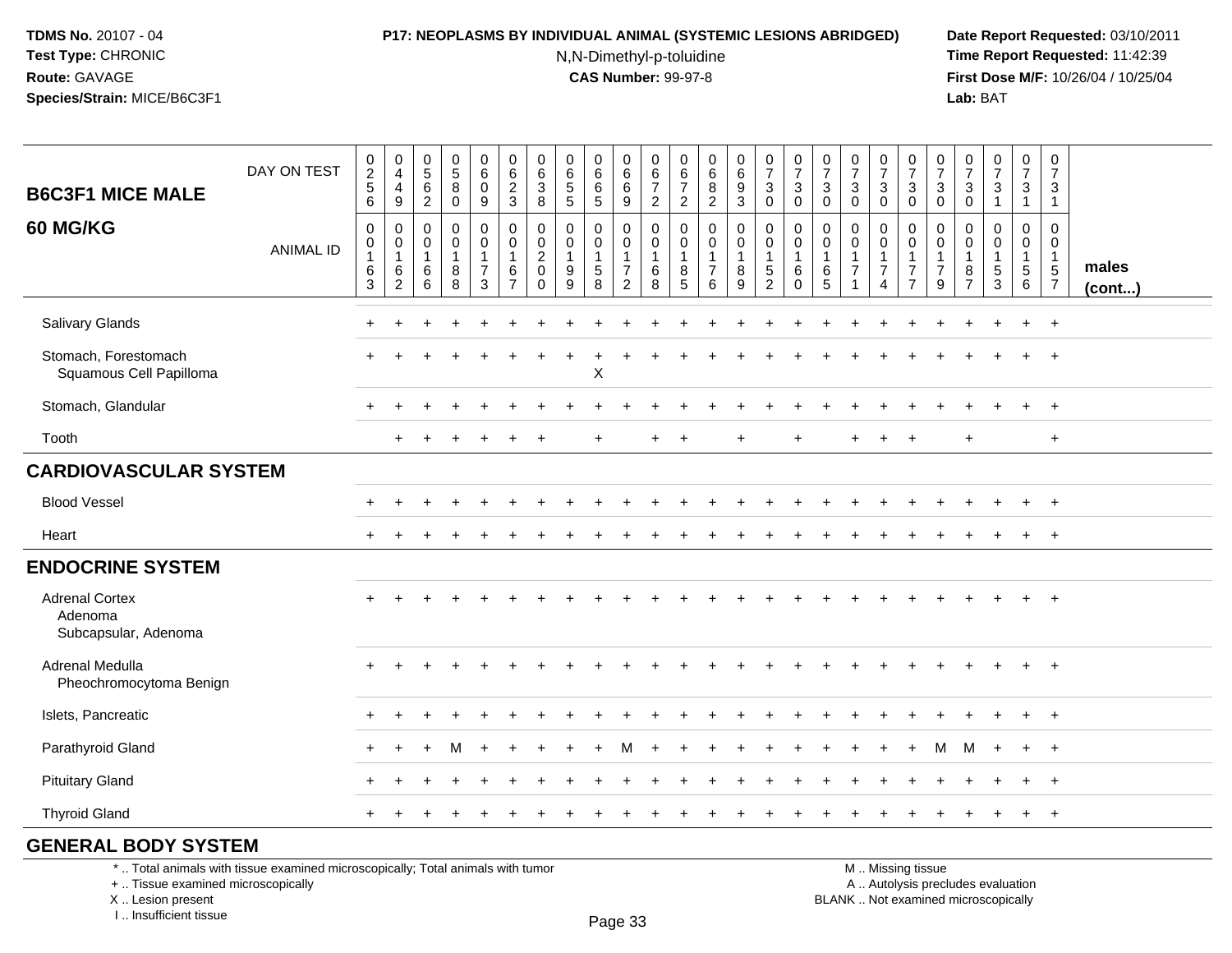# **P17: NEOPLASMS BY INDIVIDUAL ANIMAL (SYSTEMIC LESIONS ABRIDGED) Date Report Requested:** 03/10/2011

N,N-Dimethyl-p-toluidine

 **Time Report Requested:** 11:42:39 **First Dose M/F:** 10/26/04 / 10/25/04<br>Lab: BAT **Lab:** BAT

| <b>B6C3F1 MICE MALE</b>                                | DAY ON TEST                                                                     | 0<br>$\overline{c}$<br>$\overline{5}$                     | 0<br>$\overline{4}$<br>$\overline{4}$           | 0<br>5<br>$\,6\,$                                         | $\begin{array}{c} 0 \\ 5 \end{array}$<br>$\overline{8}$   | 0<br>6<br>$\mathbf 0$                                                    | $\mathbf 0$<br>$\,6\,$<br>$\overline{c}$                               | 0<br>$\,6\,$<br>$\sqrt{3}$                                                   | 0<br>$\,6\,$<br>$\,$ 5 $\,$                                        | 0<br>6<br>$\overline{6}$                     | 0<br>6<br>$6\overline{6}$                                       | 0<br>$\,6$<br>$\overline{7}$                                 | 0<br>$\,6$<br>$\boldsymbol{7}$                                                        | 0<br>$\,6\,$<br>$\bf 8$                                                             | 0<br>$\,6\,$<br>$\boldsymbol{9}$                          | $\pmb{0}$<br>$\boldsymbol{7}$<br>$\sqrt{3}$                    | $\pmb{0}$<br>$\overline{7}$<br>$\mathbf{3}$                                 | 0<br>$\overline{7}$<br>$\mathbf{3}$                                 | $\boldsymbol{0}$<br>$\overline{7}$<br>$\mathbf{3}$                                  | 0<br>$\overline{7}$<br>$\ensuremath{\mathsf{3}}$                          | 0<br>$\overline{7}$<br>$\mathbf 3$                                                            | 0<br>$\overline{7}$<br>3                                         | 0<br>$\overline{7}$<br>3                                  | $\pmb{0}$<br>$\overline{7}$<br>$\sqrt{3}$                                | 0<br>$\overline{7}$<br>$\mathsf 3$                                                                      | $\mathbf 0$<br>$\overline{7}$<br>$\mathbf{3}$                                 |                       |
|--------------------------------------------------------|---------------------------------------------------------------------------------|-----------------------------------------------------------|-------------------------------------------------|-----------------------------------------------------------|-----------------------------------------------------------|--------------------------------------------------------------------------|------------------------------------------------------------------------|------------------------------------------------------------------------------|--------------------------------------------------------------------|----------------------------------------------|-----------------------------------------------------------------|--------------------------------------------------------------|---------------------------------------------------------------------------------------|-------------------------------------------------------------------------------------|-----------------------------------------------------------|----------------------------------------------------------------|-----------------------------------------------------------------------------|---------------------------------------------------------------------|-------------------------------------------------------------------------------------|---------------------------------------------------------------------------|-----------------------------------------------------------------------------------------------|------------------------------------------------------------------|-----------------------------------------------------------|--------------------------------------------------------------------------|---------------------------------------------------------------------------------------------------------|-------------------------------------------------------------------------------|-----------------------|
| 60 MG/KG                                               | <b>ANIMAL ID</b>                                                                | 6<br>$\mathbf 0$<br>$\mathbf 0$<br>$\mathbf{1}$<br>6<br>3 | 9<br>$\mathbf 0$<br>0<br>$\mathbf{1}$<br>6<br>2 | $\overline{2}$<br>$\Omega$<br>0<br>$\mathbf{1}$<br>6<br>6 | $\mathbf 0$<br>$\mathbf 0$<br>0<br>$\mathbf{1}$<br>8<br>8 | 9<br>$\mathbf 0$<br>$\mathbf 0$<br>$\overline{1}$<br>$\overline{7}$<br>3 | 3<br>$\mathbf 0$<br>$\mathbf 0$<br>$\mathbf{1}$<br>6<br>$\overline{7}$ | 8<br>$\mathbf 0$<br>$\mathbf 0$<br>$\overline{c}$<br>$\mathbf 0$<br>$\Omega$ | $\sqrt{5}$<br>$\mathbf 0$<br>$\mathbf 0$<br>$\mathbf{1}$<br>9<br>9 | 5<br>$\Omega$<br>0<br>$\mathbf{1}$<br>5<br>8 | 9<br>0<br>0<br>$\mathbf{1}$<br>$\overline{7}$<br>$\overline{2}$ | $\overline{2}$<br>$\mathbf 0$<br>0<br>$\mathbf{1}$<br>6<br>8 | $\overline{2}$<br>$\mathbf 0$<br>$\mathbf 0$<br>$\overline{1}$<br>8<br>$\overline{5}$ | $\overline{2}$<br>$\mathbf 0$<br>$\mathbf 0$<br>$\mathbf{1}$<br>$\overline{7}$<br>6 | $\mathbf{3}$<br>$\mathbf 0$<br>$\mathbf 0$<br>1<br>8<br>9 | $\mathbf 0$<br>0<br>$\pmb{0}$<br>$\mathbf{1}$<br>$\frac{5}{2}$ | $\mathbf 0$<br>$\mathbf 0$<br>$\pmb{0}$<br>$\mathbf{1}$<br>6<br>$\mathbf 0$ | 0<br>$\Omega$<br>$\mathbf 0$<br>$\mathbf{1}$<br>6<br>$\overline{5}$ | $\mathbf 0$<br>$\mathbf 0$<br>$\mathbf 0$<br>$\overline{1}$<br>$\overline{7}$<br>-1 | $\mathbf 0$<br>0<br>0<br>$\mathbf{1}$<br>$\overline{7}$<br>$\overline{4}$ | $\mathbf 0$<br>$\mathbf 0$<br>$\mathbf 0$<br>$\mathbf{1}$<br>$\overline{7}$<br>$\overline{7}$ | $\mathbf 0$<br>$\Omega$<br>$\Omega$<br>-1<br>$\overline{7}$<br>9 | 0<br>$\Omega$<br>0<br>$\mathbf{1}$<br>8<br>$\overline{7}$ | 1<br>$\mathbf 0$<br>$\mathbf 0$<br>1<br>$\sqrt{5}$<br>$\overline{3}$     | $\overline{1}$<br>$\mathbf 0$<br>$\mathbf 0$<br>$\overline{1}$<br>$\begin{array}{c} 5 \\ 6 \end{array}$ | $\overline{1}$<br>$\mathbf 0$<br>$\mathbf 0$<br>$\mathbf{1}$<br>$\frac{5}{7}$ | males<br>$($ cont $)$ |
| <b>NONE</b>                                            |                                                                                 |                                                           |                                                 |                                                           |                                                           |                                                                          |                                                                        |                                                                              |                                                                    |                                              |                                                                 |                                                              |                                                                                       |                                                                                     |                                                           |                                                                |                                                                             |                                                                     |                                                                                     |                                                                           |                                                                                               |                                                                  |                                                           |                                                                          |                                                                                                         |                                                                               |                       |
| <b>GENITAL SYSTEM</b>                                  |                                                                                 |                                                           |                                                 |                                                           |                                                           |                                                                          |                                                                        |                                                                              |                                                                    |                                              |                                                                 |                                                              |                                                                                       |                                                                                     |                                                           |                                                                |                                                                             |                                                                     |                                                                                     |                                                                           |                                                                                               |                                                                  |                                                           |                                                                          |                                                                                                         |                                                                               |                       |
| Epididymis                                             |                                                                                 |                                                           |                                                 |                                                           |                                                           |                                                                          |                                                                        |                                                                              |                                                                    |                                              |                                                                 |                                                              |                                                                                       |                                                                                     |                                                           |                                                                |                                                                             |                                                                     |                                                                                     |                                                                           |                                                                                               |                                                                  |                                                           | $\ddot{}$                                                                | $\ddot{}$                                                                                               | $+$                                                                           |                       |
| <b>Preputial Gland</b>                                 |                                                                                 |                                                           |                                                 |                                                           |                                                           |                                                                          |                                                                        |                                                                              |                                                                    |                                              |                                                                 |                                                              |                                                                                       |                                                                                     |                                                           |                                                                |                                                                             |                                                                     |                                                                                     |                                                                           |                                                                                               |                                                                  |                                                           |                                                                          | $\ddot{}$                                                                                               | $+$                                                                           |                       |
| Prostate                                               |                                                                                 |                                                           |                                                 |                                                           |                                                           |                                                                          |                                                                        |                                                                              |                                                                    |                                              |                                                                 |                                                              |                                                                                       |                                                                                     |                                                           |                                                                |                                                                             |                                                                     |                                                                                     |                                                                           |                                                                                               |                                                                  |                                                           |                                                                          | +                                                                                                       | $+$                                                                           |                       |
| Seminal Vesicle                                        |                                                                                 |                                                           |                                                 |                                                           |                                                           |                                                                          |                                                                        |                                                                              |                                                                    |                                              |                                                                 |                                                              |                                                                                       |                                                                                     |                                                           |                                                                |                                                                             |                                                                     |                                                                                     |                                                                           |                                                                                               |                                                                  |                                                           |                                                                          |                                                                                                         | $+$                                                                           |                       |
| <b>Testes</b>                                          |                                                                                 | $+$                                                       |                                                 |                                                           |                                                           |                                                                          |                                                                        |                                                                              |                                                                    |                                              |                                                                 |                                                              |                                                                                       |                                                                                     |                                                           |                                                                |                                                                             |                                                                     |                                                                                     | $\ddot{}$                                                                 |                                                                                               |                                                                  |                                                           | $\pm$                                                                    | $\ddot{}$                                                                                               | $+$                                                                           |                       |
| <b>HEMATOPOIETIC SYSTEM</b>                            |                                                                                 |                                                           |                                                 |                                                           |                                                           |                                                                          |                                                                        |                                                                              |                                                                    |                                              |                                                                 |                                                              |                                                                                       |                                                                                     |                                                           |                                                                |                                                                             |                                                                     |                                                                                     |                                                                           |                                                                                               |                                                                  |                                                           |                                                                          |                                                                                                         |                                                                               |                       |
| <b>Bone Marrow</b><br>Hemangiosarcoma                  |                                                                                 |                                                           |                                                 |                                                           |                                                           |                                                                          |                                                                        |                                                                              |                                                                    | $\pm$<br>$\mathsf X$                         |                                                                 |                                                              |                                                                                       |                                                                                     |                                                           |                                                                |                                                                             |                                                                     |                                                                                     |                                                                           |                                                                                               |                                                                  |                                                           |                                                                          | $\ddot{}$                                                                                               | $^{+}$                                                                        |                       |
| Lymph Node, Mandibular                                 |                                                                                 |                                                           |                                                 |                                                           |                                                           |                                                                          |                                                                        |                                                                              |                                                                    |                                              |                                                                 |                                                              |                                                                                       |                                                                                     |                                                           |                                                                |                                                                             |                                                                     |                                                                                     |                                                                           |                                                                                               |                                                                  |                                                           |                                                                          | $\ddot{}$                                                                                               | $+$                                                                           |                       |
| Lymph Node, Mesenteric                                 |                                                                                 |                                                           |                                                 |                                                           |                                                           |                                                                          |                                                                        |                                                                              |                                                                    |                                              |                                                                 |                                                              |                                                                                       |                                                                                     |                                                           |                                                                |                                                                             |                                                                     |                                                                                     |                                                                           |                                                                                               |                                                                  |                                                           |                                                                          |                                                                                                         | $\ddot{}$                                                                     |                       |
| Spleen<br>Hemangiosarcoma                              |                                                                                 |                                                           |                                                 |                                                           |                                                           |                                                                          |                                                                        |                                                                              |                                                                    |                                              |                                                                 |                                                              |                                                                                       |                                                                                     |                                                           |                                                                |                                                                             |                                                                     |                                                                                     |                                                                           |                                                                                               |                                                                  |                                                           |                                                                          | $+$                                                                                                     | $\overline{+}$                                                                |                       |
| Thymus                                                 |                                                                                 | $\pm$                                                     |                                                 |                                                           |                                                           |                                                                          |                                                                        |                                                                              |                                                                    |                                              |                                                                 |                                                              |                                                                                       |                                                                                     |                                                           |                                                                |                                                                             |                                                                     |                                                                                     |                                                                           |                                                                                               |                                                                  |                                                           |                                                                          | $+$                                                                                                     | $+$                                                                           |                       |
| <b>INTEGUMENTARY SYSTEM</b>                            |                                                                                 |                                                           |                                                 |                                                           |                                                           |                                                                          |                                                                        |                                                                              |                                                                    |                                              |                                                                 |                                                              |                                                                                       |                                                                                     |                                                           |                                                                |                                                                             |                                                                     |                                                                                     |                                                                           |                                                                                               |                                                                  |                                                           |                                                                          |                                                                                                         |                                                                               |                       |
| <b>Mammary Gland</b>                                   |                                                                                 | M                                                         | M                                               | M                                                         | M                                                         | M                                                                        | M                                                                      | M                                                                            | M                                                                  | M                                            | M                                                               | M                                                            | M                                                                                     | M                                                                                   | M                                                         | M                                                              | M                                                                           | M                                                                   | M                                                                                   | M                                                                         | M                                                                                             | M                                                                | M                                                         | M                                                                        | M M                                                                                                     |                                                                               |                       |
| Skin                                                   |                                                                                 | $+$                                                       |                                                 |                                                           |                                                           |                                                                          |                                                                        |                                                                              |                                                                    |                                              |                                                                 |                                                              |                                                                                       |                                                                                     |                                                           |                                                                |                                                                             |                                                                     |                                                                                     | $\pm$                                                                     |                                                                                               | ÷                                                                | $\pm$                                                     | $\pm$                                                                    | $+$                                                                                                     | $+$                                                                           |                       |
| +  Tissue examined microscopically<br>X Lesion present | *  Total animals with tissue examined microscopically; Total animals with tumor |                                                           |                                                 |                                                           |                                                           |                                                                          |                                                                        |                                                                              |                                                                    |                                              |                                                                 |                                                              |                                                                                       |                                                                                     |                                                           |                                                                |                                                                             |                                                                     |                                                                                     |                                                                           | M  Missing tissue                                                                             |                                                                  |                                                           | A  Autolysis precludes evaluation<br>BLANK  Not examined microscopically |                                                                                                         |                                                                               |                       |

I .. Insufficient tissue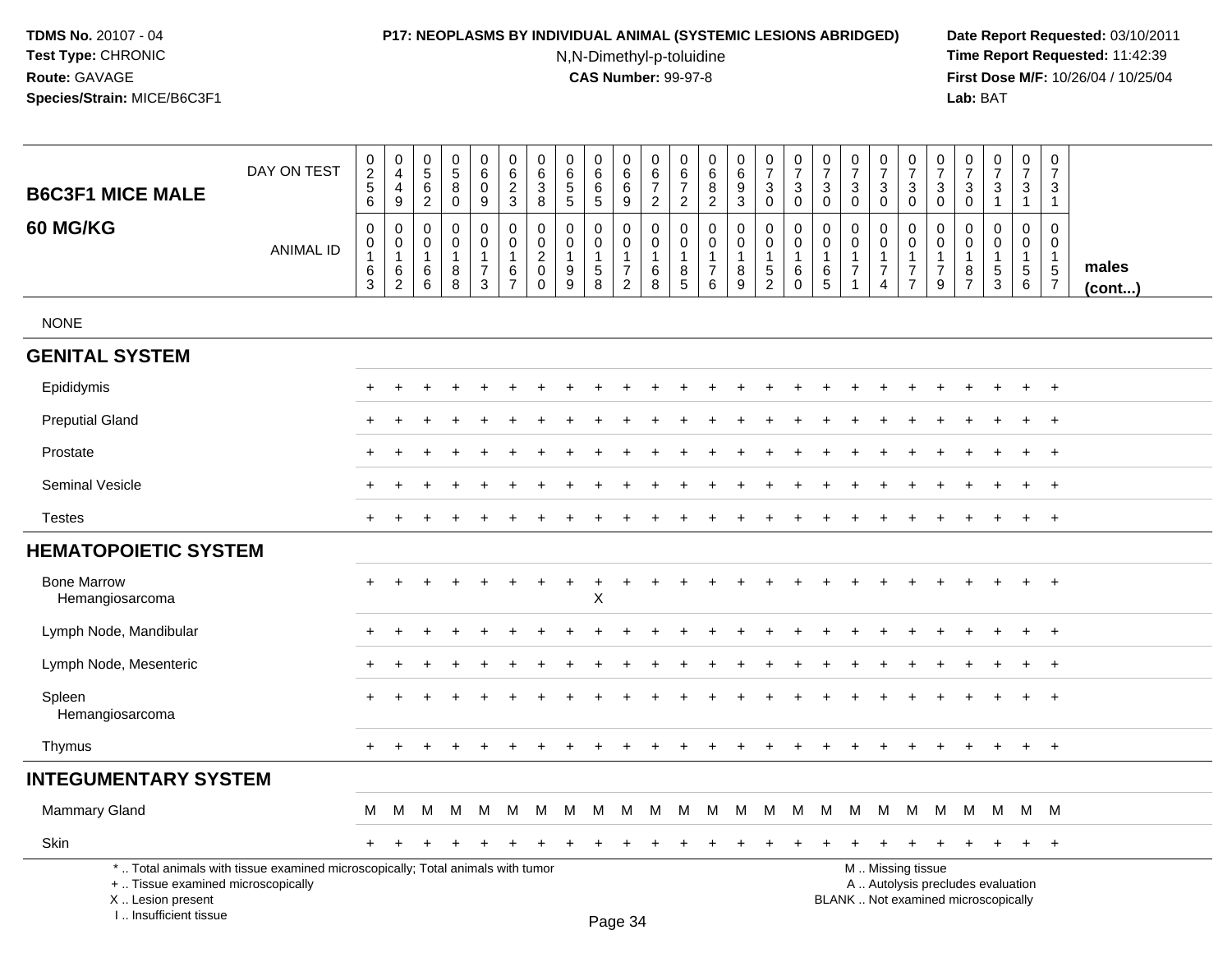# **P17: NEOPLASMS BY INDIVIDUAL ANIMAL (SYSTEMIC LESIONS ABRIDGED) Date Report Requested:** 03/10/2011

N,N-Dimethyl-p-toluidine

 **Time Report Requested:** 11:42:39 **First Dose M/F:** 10/26/04 / 10/25/04<br>Lab: BAT **Lab:** BAT

| <b>B6C3F1 MICE MALE</b>                                                                                                                                    | DAY ON TEST                                                                     | $0$<br>$2$<br>$5$<br>$6$                   | $\pmb{0}$<br>4<br>4<br>$\boldsymbol{9}$    | 0<br>$\sqrt{5}$<br>$\,6\,$<br>$\overline{2}$ | $\begin{array}{c} 0 \\ 5 \end{array}$<br>$\, 8$<br>$\mathbf 0$    | 0<br>$6\phantom{a}$<br>$\pmb{0}$<br>9                    | $\mathbf 0$<br>6<br>$\frac{2}{3}$                           | 0<br>6<br>$\ensuremath{\mathsf{3}}$<br>8                      | 0<br>$6\phantom{a}$<br>$\sqrt{5}$<br>$\sqrt{5}$                               | 0<br>$6\overline{6}$<br>6<br>5                                  | 0<br>$6\overline{6}$<br>$\frac{6}{9}$  | $\mathbf 0$<br>$\,6\,$<br>$\overline{7}$<br>$\overline{2}$ | 0<br>6<br>$\overline{7}$<br>$\overline{2}$       | 0<br>6<br>$\frac{8}{2}$                                                        | 0<br>$\overline{6}$<br>$\frac{9}{3}$              | $\begin{array}{c} 0 \\ 7 \end{array}$<br>$\ensuremath{\mathsf{3}}$<br>$\mathbf 0$ | $\frac{0}{7}$<br>$\mathbf{3}$<br>$\mathbf 0$                | 0<br>$\overline{7}$<br>$\mathbf{3}$<br>$\mathbf 0$ | $\begin{array}{c} 0 \\ 7 \end{array}$<br>$\ensuremath{\mathsf{3}}$<br>$\mathbf 0$ | $\frac{0}{7}$<br>$\ensuremath{\mathsf{3}}$<br>$\mathbf 0$  | $\frac{0}{7}$<br>$_{0}^{3}$                                 | 0<br>$\overline{7}$<br>3<br>$\mathbf 0$ | $\frac{0}{7}$<br>$\mathsf 3$<br>$\mathbf 0$           | $\frac{0}{7}$<br>$\mathbf 3$<br>$\mathbf{1}$ | $\frac{0}{7}$<br>$\ensuremath{\mathsf{3}}$<br>$\mathbf{1}$      | $\begin{array}{c} 0 \\ 7 \end{array}$<br>$\mathsf 3$<br>$\overline{1}$ |                 |
|------------------------------------------------------------------------------------------------------------------------------------------------------------|---------------------------------------------------------------------------------|--------------------------------------------|--------------------------------------------|----------------------------------------------|-------------------------------------------------------------------|----------------------------------------------------------|-------------------------------------------------------------|---------------------------------------------------------------|-------------------------------------------------------------------------------|-----------------------------------------------------------------|----------------------------------------|------------------------------------------------------------|--------------------------------------------------|--------------------------------------------------------------------------------|---------------------------------------------------|-----------------------------------------------------------------------------------|-------------------------------------------------------------|----------------------------------------------------|-----------------------------------------------------------------------------------|------------------------------------------------------------|-------------------------------------------------------------|-----------------------------------------|-------------------------------------------------------|----------------------------------------------|-----------------------------------------------------------------|------------------------------------------------------------------------|-----------------|
| 60 MG/KG                                                                                                                                                   | <b>ANIMAL ID</b>                                                                | $\mathbf 0$<br>0<br>$\mathbf{1}$<br>$^6_3$ | $\mathbf 0$<br>0<br>$\mathbf{1}$<br>$^6_2$ | $\mathbf{0}$<br>0<br>$\mathbf 1$<br>6<br>6   | $\mathbf 0$<br>$\mathbf 0$<br>$\mathbf{1}$<br>8<br>$\overline{8}$ | 0<br>0<br>$\mathbf{1}$<br>$\overline{7}$<br>$\mathbf{3}$ | $\mathbf 0$<br>$\mathbf 0$<br>$\mathbf{1}$<br>$\frac{6}{7}$ | 0<br>$\mathbf 0$<br>$\overline{c}$<br>$\mathbf 0$<br>$\Omega$ | $\mathbf 0$<br>$\Omega$<br>$\mathbf{1}$<br>$\boldsymbol{9}$<br>$\overline{9}$ | 0<br>0<br>$\mathbf{1}$<br>$\begin{array}{c} 5 \\ 8 \end{array}$ | 0<br>0<br>$\mathbf 1$<br>$\frac{7}{2}$ | $\mathbf 0$<br>0<br>$\mathbf{1}$<br>$^6_8$                 | 0<br>$\Omega$<br>$\overline{1}$<br>$\frac{8}{5}$ | $\mathbf 0$<br>$\mathbf 0$<br>$\mathbf{1}$<br>$\overline{7}$<br>$6\phantom{1}$ | $\mathbf 0$<br>$\mathbf 0$<br>8<br>$\overline{9}$ | $\mathbf 0$<br>$\mathbf 0$<br>$\mathbf{1}$<br>$\frac{5}{2}$                       | $\mathbf 0$<br>$\mathbf 0$<br>$\mathbf{1}$<br>6<br>$\Omega$ | $\Omega$<br>$\Omega$<br>$\mathbf{1}$<br>$6\over 5$ | $\mathbf 0$<br>$\mathbf 0$<br>$\mathbf{1}$<br>$\overline{7}$                      | 0<br>$\mathbf 0$<br>-1<br>$\overline{7}$<br>$\overline{4}$ | $\mathbf 0$<br>$\mathbf 0$<br>$\mathbf{1}$<br>$\frac{7}{7}$ | $\Omega$<br>0<br>$\overline{7}$<br>9    | $\Omega$<br>$\Omega$<br>$\mathbf{1}$<br>$\frac{8}{7}$ | $\mathbf 0$<br>0<br>$\frac{5}{3}$            | 0<br>0<br>$\mathbf{1}$<br>$\begin{array}{c} 5 \\ 6 \end{array}$ | $\Omega$<br>0<br>$\mathbf{1}$<br>$\frac{5}{7}$                         | males<br>(cont) |
| Subcutaneous Tissue, Fibrosarcoma                                                                                                                          |                                                                                 |                                            |                                            |                                              |                                                                   |                                                          |                                                             |                                                               |                                                                               |                                                                 |                                        |                                                            | $\boldsymbol{\mathsf{X}}$                        |                                                                                |                                                   |                                                                                   |                                                             |                                                    |                                                                                   |                                                            |                                                             |                                         |                                                       |                                              |                                                                 |                                                                        |                 |
| <b>MUSCULOSKELETAL SYSTEM</b>                                                                                                                              |                                                                                 |                                            |                                            |                                              |                                                                   |                                                          |                                                             |                                                               |                                                                               |                                                                 |                                        |                                                            |                                                  |                                                                                |                                                   |                                                                                   |                                                             |                                                    |                                                                                   |                                                            |                                                             |                                         |                                                       |                                              |                                                                 |                                                                        |                 |
| <b>Bone</b>                                                                                                                                                |                                                                                 |                                            |                                            |                                              |                                                                   |                                                          |                                                             |                                                               |                                                                               |                                                                 |                                        |                                                            |                                                  |                                                                                |                                                   |                                                                                   |                                                             |                                                    |                                                                                   |                                                            |                                                             |                                         |                                                       |                                              |                                                                 | $+$                                                                    |                 |
| <b>Skeletal Muscle</b><br>Sarcoma                                                                                                                          |                                                                                 |                                            |                                            |                                              |                                                                   |                                                          |                                                             | $\ddot{}$<br>X                                                |                                                                               |                                                                 |                                        |                                                            |                                                  | $\ddot{}$                                                                      |                                                   |                                                                                   |                                                             |                                                    |                                                                                   |                                                            |                                                             |                                         |                                                       |                                              |                                                                 |                                                                        |                 |
| <b>NERVOUS SYSTEM</b>                                                                                                                                      |                                                                                 |                                            |                                            |                                              |                                                                   |                                                          |                                                             |                                                               |                                                                               |                                                                 |                                        |                                                            |                                                  |                                                                                |                                                   |                                                                                   |                                                             |                                                    |                                                                                   |                                                            |                                                             |                                         |                                                       |                                              |                                                                 |                                                                        |                 |
| <b>Brain</b>                                                                                                                                               |                                                                                 |                                            |                                            |                                              |                                                                   |                                                          |                                                             |                                                               |                                                                               |                                                                 |                                        |                                                            |                                                  |                                                                                |                                                   |                                                                                   |                                                             |                                                    |                                                                                   |                                                            |                                                             |                                         |                                                       |                                              | $\ddot{}$                                                       | $+$                                                                    |                 |
| <b>RESPIRATORY SYSTEM</b>                                                                                                                                  |                                                                                 |                                            |                                            |                                              |                                                                   |                                                          |                                                             |                                                               |                                                                               |                                                                 |                                        |                                                            |                                                  |                                                                                |                                                   |                                                                                   |                                                             |                                                    |                                                                                   |                                                            |                                                             |                                         |                                                       |                                              |                                                                 |                                                                        |                 |
| Lung<br>Alveolar/Bronchiolar Adenoma<br>Alveolar/Bronchiolar Carcinoma<br>Hepatoblastoma, Metastatic, Liver<br>Hepatocellular Carcinoma, Metastatic, Liver |                                                                                 |                                            | $\ddot{}$                                  | X                                            | X                                                                 | $\ddot{}$<br>X                                           |                                                             | X                                                             | $\boldsymbol{\mathsf{X}}$                                                     |                                                                 | X                                      |                                                            |                                                  | X                                                                              | X<br>X                                            |                                                                                   |                                                             | X                                                  |                                                                                   |                                                            |                                                             | X                                       |                                                       | $\ddot{}$                                    | $+$<br>$\times$                                                 | $+$                                                                    |                 |
| Nose                                                                                                                                                       |                                                                                 |                                            |                                            |                                              |                                                                   |                                                          |                                                             |                                                               |                                                                               |                                                                 |                                        |                                                            |                                                  |                                                                                |                                                   |                                                                                   |                                                             |                                                    |                                                                                   |                                                            |                                                             |                                         |                                                       |                                              |                                                                 | $\overline{+}$                                                         |                 |
| Trachea                                                                                                                                                    |                                                                                 |                                            |                                            |                                              |                                                                   |                                                          |                                                             |                                                               |                                                                               |                                                                 |                                        |                                                            |                                                  |                                                                                |                                                   |                                                                                   |                                                             |                                                    |                                                                                   |                                                            |                                                             |                                         |                                                       | $\div$                                       | $\ddot{}$                                                       | $+$                                                                    |                 |
| <b>SPECIAL SENSES SYSTEM</b>                                                                                                                               |                                                                                 |                                            |                                            |                                              |                                                                   |                                                          |                                                             |                                                               |                                                                               |                                                                 |                                        |                                                            |                                                  |                                                                                |                                                   |                                                                                   |                                                             |                                                    |                                                                                   |                                                            |                                                             |                                         |                                                       |                                              |                                                                 |                                                                        |                 |
| Eye                                                                                                                                                        |                                                                                 |                                            |                                            |                                              |                                                                   |                                                          |                                                             |                                                               |                                                                               |                                                                 |                                        |                                                            |                                                  |                                                                                |                                                   |                                                                                   |                                                             |                                                    |                                                                                   |                                                            |                                                             |                                         |                                                       |                                              |                                                                 | $+$                                                                    |                 |
| Harderian Gland<br>Adenoma                                                                                                                                 |                                                                                 |                                            |                                            |                                              |                                                                   |                                                          |                                                             |                                                               |                                                                               |                                                                 |                                        |                                                            |                                                  |                                                                                |                                                   |                                                                                   |                                                             |                                                    |                                                                                   |                                                            |                                                             |                                         |                                                       |                                              |                                                                 | $\overline{1}$                                                         |                 |
| <b>URINARY SYSTEM</b>                                                                                                                                      |                                                                                 |                                            |                                            |                                              |                                                                   |                                                          |                                                             |                                                               |                                                                               |                                                                 |                                        |                                                            |                                                  |                                                                                |                                                   |                                                                                   |                                                             |                                                    |                                                                                   |                                                            |                                                             |                                         |                                                       |                                              |                                                                 |                                                                        |                 |
| +  Tissue examined microscopically                                                                                                                         | *  Total animals with tissue examined microscopically; Total animals with tumor |                                            |                                            |                                              |                                                                   |                                                          |                                                             |                                                               |                                                                               |                                                                 |                                        |                                                            |                                                  |                                                                                |                                                   |                                                                                   |                                                             |                                                    |                                                                                   |                                                            | M  Missing tissue<br>A  Autolysis precludes evaluation      |                                         |                                                       |                                              |                                                                 |                                                                        |                 |

X .. Lesion present I .. Insufficient tissue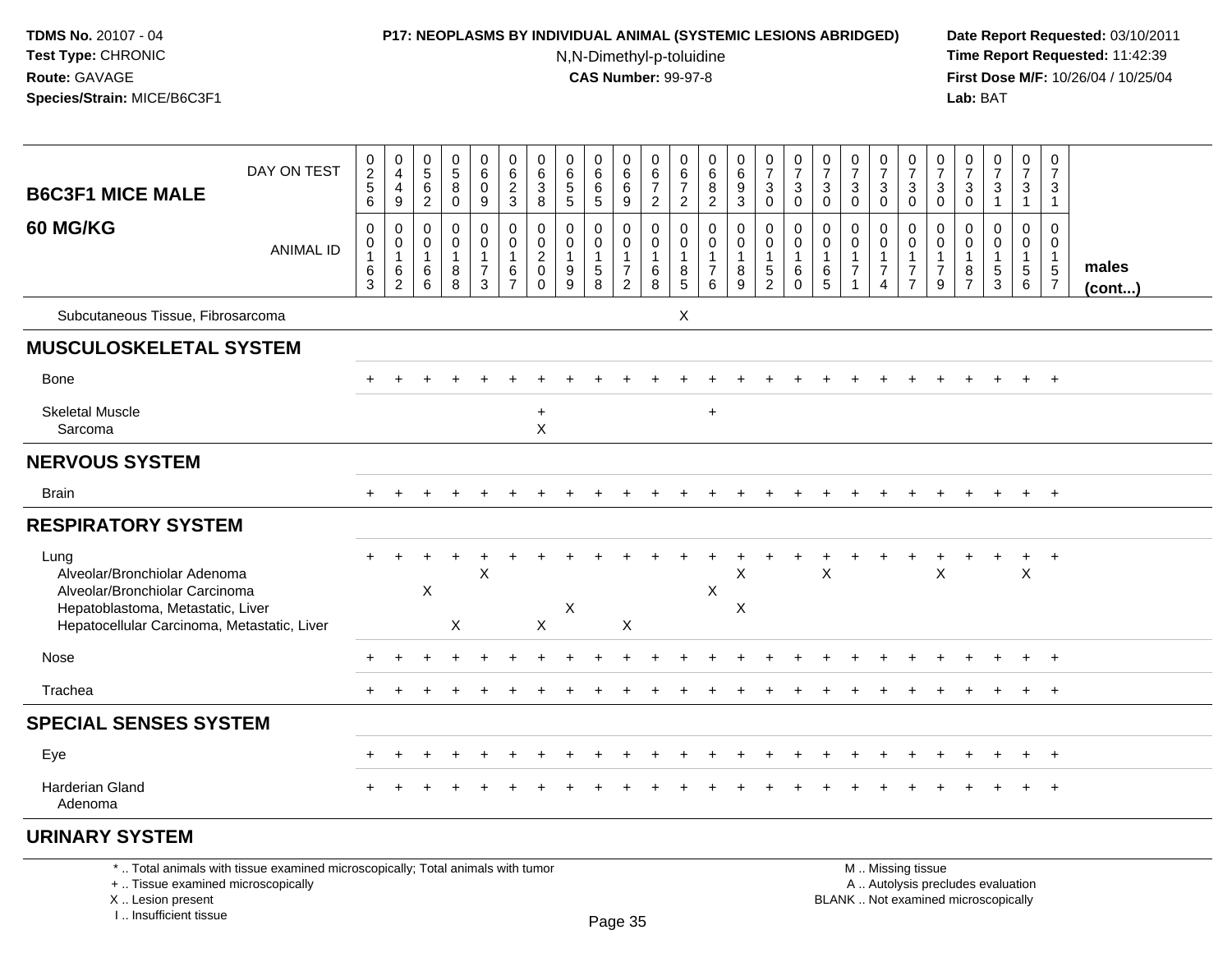# **P17: NEOPLASMS BY INDIVIDUAL ANIMAL (SYSTEMIC LESIONS ABRIDGED) Date Report Requested:** 03/10/2011

N,N-Dimethyl-p-toluidine

 **Time Report Requested:** 11:42:39 **First Dose M/F:** 10/26/04 / 10/25/04 Lab: BAT **Lab:** BAT

| <b>B6C3F1 MICE MALE</b>              | DAY ON TEST      | 0<br>$\frac{2}{5}$<br>6     | $\mathbf 0$<br>4<br>4<br>9                      | $\mathbf 0$<br>$\sqrt{5}$<br>$\,6$<br>$\overline{2}$ | $\mathbf{0}$<br>5<br>8<br>0 | 0<br>6<br>$\mathbf 0$<br>9              | 0<br>6<br>$\frac{2}{3}$                          | U<br>6<br>3<br>8 | 0<br>$\,6\,$<br>5<br>5     | 0<br>6<br>6<br>5 | 0<br>6<br>6<br>9              | 0<br>6<br>$\rightarrow$<br>ົ<br>$\epsilon$ | 0<br>$\,6$<br>-<br>$\overline{2}$ | $\mathbf{0}$<br>$\,6\,$<br>$\bf 8$<br>$\overline{2}$ | $\begin{matrix} 0 \\ 6 \end{matrix}$<br>$\boldsymbol{9}$<br>3 | $\frac{0}{7}$<br>$\mathbf{3}$<br>$\mathbf 0$                 | 0<br>3<br>0      | $\overline{ }$<br>3<br>$\mathbf 0$ | 0<br>$\rightarrow$<br>3<br>0 | 0<br>$\rightarrow$<br>3<br>0 | $\frac{0}{7}$<br>3<br>$\mathbf 0$ | 0<br>$\overline{ }$<br>3<br>0 | 0<br>⇁<br>3<br>$\mathbf 0$    | 0<br>⇁<br>3      | $\mathbf{0}$<br>$\overline{ }$<br>3 | 0<br>-<br>3                           |                 |
|--------------------------------------|------------------|-----------------------------|-------------------------------------------------|------------------------------------------------------|-----------------------------|-----------------------------------------|--------------------------------------------------|------------------|----------------------------|------------------|-------------------------------|--------------------------------------------|-----------------------------------|------------------------------------------------------|---------------------------------------------------------------|--------------------------------------------------------------|------------------|------------------------------------|------------------------------|------------------------------|-----------------------------------|-------------------------------|-------------------------------|------------------|-------------------------------------|---------------------------------------|-----------------|
| <b>60 MG/KG</b>                      | <b>ANIMAL ID</b> | 0<br>0<br>6<br>$\mathbf{3}$ | $\mathbf 0$<br>$\pmb{0}$<br>6<br>$\overline{2}$ | $\mathbf 0$<br>$\pmb{0}$<br>$\,6\,$<br>6             | 0<br>0<br>8<br>8            | 0<br>$\mathbf 0$<br>$\overline{ }$<br>3 | $\pmb{0}$<br>$\pmb{0}$<br>$\,6$<br>$\rightarrow$ | 0<br>L<br>0<br>0 | 0<br>$\mathbf 0$<br>9<br>9 | 0<br>0<br>5<br>8 | 0<br>0<br>$\overline{ }$<br>2 | 6<br>8                                     | 0<br>0<br>8<br>5                  | 0<br>0<br>-<br>6                                     | $\mathbf 0$<br>$\boldsymbol{0}$<br>8<br>9                     | $\mathbf 0$<br>$\pmb{0}$<br>$\overline{5}$<br>$\overline{2}$ | 0<br>0<br>6<br>0 | $\mathbf 0$<br>$\,6\,$<br>5        | 0<br>0<br>⇁                  | 0<br>0<br>$\rightarrow$<br>4 | 0<br>0<br>$\overline{ }$          | 0<br>0<br>$\rightarrow$<br>9  | 0<br>0<br>8<br>$\overline{ }$ | 0<br>0<br>5<br>3 | $\overline{0}$<br>0<br>5<br>6       | 0<br>0<br>$\sqrt{5}$<br>$\rightarrow$ | males<br>(cont) |
| Kidney                               |                  |                             |                                                 | ÷                                                    | ۰                           |                                         |                                                  |                  |                            |                  |                               |                                            |                                   |                                                      |                                                               |                                                              |                  |                                    |                              |                              |                                   |                               | $+$                           | $\div$           | $+$                                 | $+$                                   |                 |
| <b>Urinary Bladder</b><br>Hemangioma |                  |                             |                                                 |                                                      |                             |                                         |                                                  |                  |                            |                  |                               |                                            |                                   |                                                      |                                                               |                                                              |                  |                                    |                              |                              |                                   | X                             |                               |                  | $+$                                 | $^{+}$                                |                 |
| <b>SYSTEMIC LESIONS</b>              |                  |                             |                                                 |                                                      |                             |                                         |                                                  |                  |                            |                  |                               |                                            |                                   |                                                      |                                                               |                                                              |                  |                                    |                              |                              |                                   |                               |                               |                  |                                     |                                       |                 |

<sup>+</sup> <sup>+</sup> <sup>+</sup> <sup>+</sup> <sup>+</sup> <sup>+</sup> <sup>+</sup> <sup>+</sup> <sup>+</sup> <sup>+</sup> <sup>+</sup> <sup>+</sup> <sup>+</sup> <sup>+</sup> <sup>+</sup> <sup>+</sup> <sup>+</sup> <sup>+</sup> <sup>+</sup> <sup>+</sup> <sup>+</sup> <sup>+</sup> <sup>+</sup> <sup>+</sup>

Multiple Organıitipie Organ<br>Lymphoma Malignant

\* .. Total animals with tissue examined microscopically; Total animals with tumor

+ .. Tissue examined microscopically

X .. Lesion present

I .. Insufficient tissue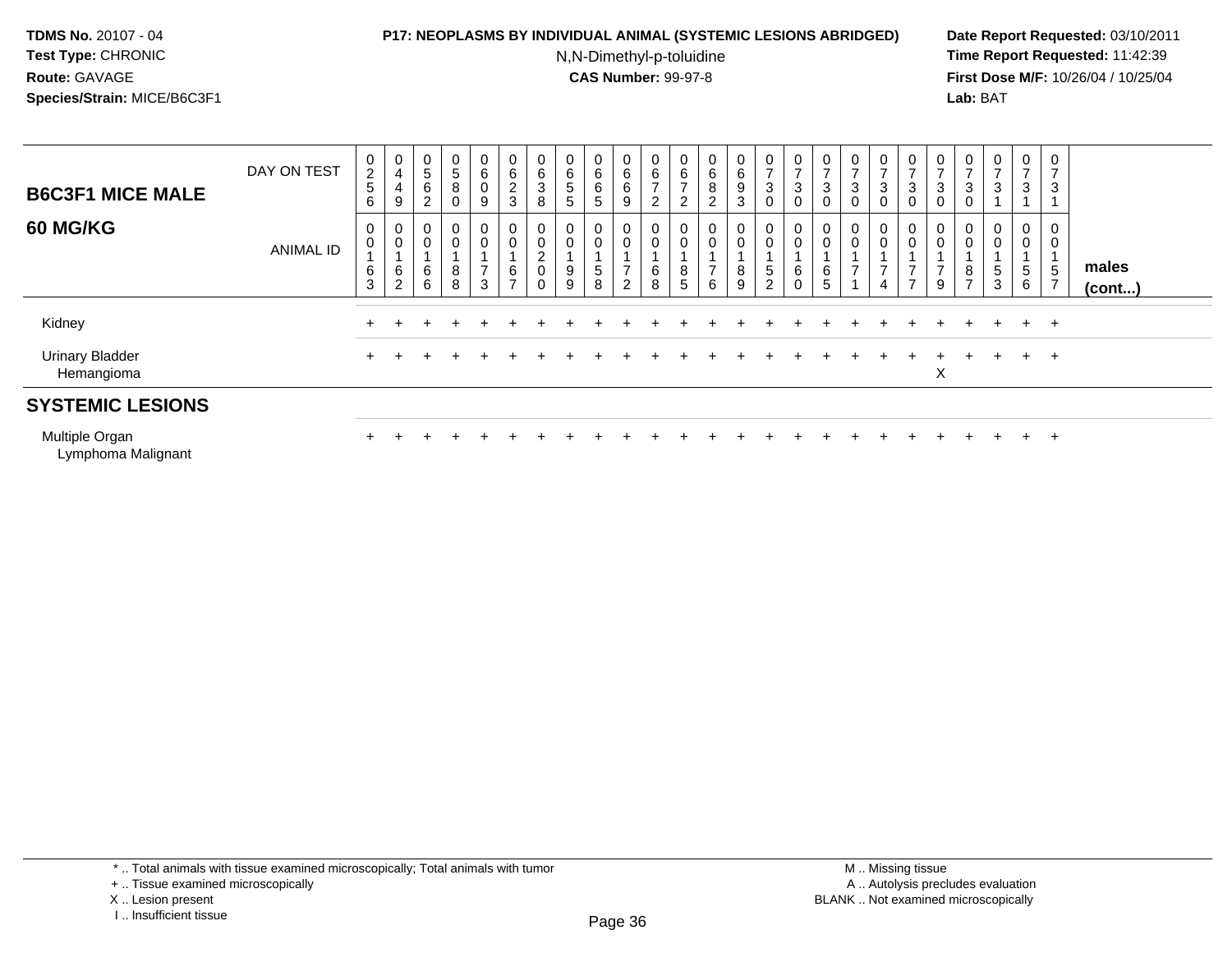## **P17: NEOPLASMS BY INDIVIDUAL ANIMAL (SYSTEMIC LESIONS ABRIDGED) Date Report Requested:** 03/10/2011

N,N-Dimethyl-p-toluidine

 **Time Report Requested:** 11:42:39 **First Dose M/F:** 10/26/04 / 10/25/04 Lab: BAT **Lab:** BAT

| <b>ANIMAL ID</b> | $\mathbf{1}$<br>$\mathbf 0$<br>0<br>1<br>$\,6\,$ | $\frac{3}{1}$<br>$\mathbf 0$<br>0     | $\overline{1}$<br>$\Omega$                     | $\mathbf{1}$                                                      | $\mathbf{1}$                                                           | $\mathbf{1}$               | $\overline{1}$                                        | $\mathbf{1}$                                                                                   | $\mathbf{3}$<br>$\mathbf{1}$               | $\frac{3}{2}$                                            | $\frac{3}{2}$                                                    | $\frac{0}{7}$<br>$\frac{3}{2}$                    | $\frac{0}{7}$<br>$\ensuremath{\mathsf{3}}$<br>$\overline{2}$ | $\frac{0}{7}$<br>$\mathbf{3}$<br>$\overline{2}$      | $\frac{0}{7}$<br>$\ensuremath{\mathsf{3}}$<br>$\overline{2}$  | $\frac{0}{7}$<br>$\ensuremath{\mathsf{3}}$<br>$\overline{2}$          | $\frac{0}{7}$<br>$\frac{3}{2}$                          | $\frac{0}{7}$<br>$\ensuremath{\mathsf{3}}$<br>$\overline{2}$ | $\frac{0}{7}$<br>$\frac{3}{2}$                                         | $\frac{0}{7}$<br>3<br>$\overline{2}$             | $\frac{0}{7}$<br>$\mathsf 3$<br>$\overline{2}$                          | $\mathbf{3}$<br>$\overline{2}$             | $\frac{0}{7}$<br>$\frac{3}{2}$                                                      | $\frac{0}{7}$<br>$\mathbf{3}$<br>$\overline{2}$                       | 3<br>$\overline{2}$                            |                                   |
|------------------|--------------------------------------------------|---------------------------------------|------------------------------------------------|-------------------------------------------------------------------|------------------------------------------------------------------------|----------------------------|-------------------------------------------------------|------------------------------------------------------------------------------------------------|--------------------------------------------|----------------------------------------------------------|------------------------------------------------------------------|---------------------------------------------------|--------------------------------------------------------------|------------------------------------------------------|---------------------------------------------------------------|-----------------------------------------------------------------------|---------------------------------------------------------|--------------------------------------------------------------|------------------------------------------------------------------------|--------------------------------------------------|-------------------------------------------------------------------------|--------------------------------------------|-------------------------------------------------------------------------------------|-----------------------------------------------------------------------|------------------------------------------------|-----------------------------------|
|                  | 9                                                | $\overline{1}$<br>$\overline{7}$<br>8 | $\mathbf 0$<br>$\overline{1}$<br>8<br>$\Omega$ | $\mathbf 0$<br>$\mathbf 0$<br>$\mathbf{1}$<br>8<br>$\overline{2}$ | $\Omega$<br>$\mathbf 0$<br>$\mathbf{1}$<br>8<br>$\boldsymbol{\Lambda}$ | $\mathbf 0$<br>0<br>1<br>9 | $\Omega$<br>$\Omega$<br>$\mathbf{1}$<br>$\frac{9}{2}$ | $\mathbf 0$<br>0<br>$\mathbf{1}$<br>9<br>4                                                     | $\mathbf 0$<br>0<br>$\mathbf{1}$<br>9<br>6 | $\mathbf 0$<br>$\mathbf 0$<br>$\mathbf{1}$<br>$\sqrt{5}$ | $\mathbf 0$<br>0<br>$\mathbf{1}$<br>$\sqrt{5}$<br>$\overline{4}$ | $\mathbf 0$<br>0<br>$\mathbf{1}$<br>$\frac{5}{5}$ | 0<br>$\mathbf 0$<br>$\mathbf{1}$<br>$\frac{5}{9}$            | $\mathbf 0$<br>$\mathbf 0$<br>$\mathbf{1}$<br>6<br>1 | 0<br>$\mathbf 0$<br>$\mathbf{1}$<br>$\,6\,$<br>$\overline{4}$ | $\Omega$<br>$\mathbf 0$<br>$\mathbf{1}$<br>$\overline{7}$<br>$\Omega$ | $\mathbf 0$<br>0<br>$\mathbf{1}$<br>$\overline{7}$<br>5 | $\Omega$<br>$\mathbf 0$<br>$\overline{1}$<br>8               | $\mathbf 0$<br>$\mathbf 0$<br>$\mathbf{1}$<br>$\, 8$<br>$\overline{3}$ | $\Omega$<br>$\Omega$<br>$\overline{1}$<br>8<br>6 | $\Omega$<br>$\mathbf 0$<br>$\mathbf{1}$<br>$\boldsymbol{9}$<br>$\Omega$ | 0<br>$\mathbf 0$<br>$\mathbf{1}$<br>9<br>3 | $\mathbf 0$<br>$\mathbf 0$<br>$\mathbf{1}$<br>$\begin{array}{c} 9 \\ 5 \end{array}$ | $\mathbf 0$<br>$\mathbf 0$<br>$\mathbf{1}$<br>$9\,$<br>$\overline{7}$ | $\Omega$<br>$\Omega$<br>$\mathbf{1}$<br>9<br>8 | * TOTALS                          |
|                  |                                                  |                                       |                                                |                                                                   |                                                                        |                            |                                                       |                                                                                                |                                            |                                                          |                                                                  |                                                   |                                                              |                                                      |                                                               |                                                                       |                                                         |                                                              |                                                                        |                                                  |                                                                         |                                            |                                                                                     |                                                                       |                                                |                                   |
|                  |                                                  |                                       |                                                |                                                                   |                                                                        |                            |                                                       |                                                                                                |                                            |                                                          |                                                                  |                                                   |                                                              |                                                      |                                                               |                                                                       |                                                         |                                                              |                                                                        |                                                  |                                                                         |                                            |                                                                                     |                                                                       |                                                | 50                                |
|                  |                                                  |                                       |                                                |                                                                   |                                                                        |                            |                                                       |                                                                                                |                                            |                                                          |                                                                  |                                                   |                                                              |                                                      |                                                               |                                                                       |                                                         |                                                              |                                                                        |                                                  |                                                                         |                                            |                                                                                     |                                                                       |                                                | 49                                |
|                  |                                                  |                                       |                                                |                                                                   |                                                                        |                            |                                                       |                                                                                                |                                            |                                                          |                                                                  |                                                   |                                                              |                                                      |                                                               |                                                                       |                                                         |                                                              |                                                                        |                                                  |                                                                         |                                            |                                                                                     |                                                                       | $\div$                                         | 50                                |
|                  |                                                  |                                       |                                                |                                                                   |                                                                        |                            |                                                       |                                                                                                |                                            |                                                          |                                                                  |                                                   |                                                              |                                                      |                                                               |                                                                       |                                                         |                                                              |                                                                        |                                                  |                                                                         |                                            |                                                                                     |                                                                       |                                                | 50                                |
|                  |                                                  |                                       |                                                |                                                                   |                                                                        |                            |                                                       |                                                                                                |                                            |                                                          |                                                                  |                                                   |                                                              |                                                      |                                                               |                                                                       |                                                         |                                                              |                                                                        |                                                  |                                                                         |                                            |                                                                                     |                                                                       |                                                | 50                                |
|                  |                                                  |                                       |                                                |                                                                   |                                                                        |                            |                                                       |                                                                                                |                                            |                                                          |                                                                  |                                                   |                                                              |                                                      |                                                               |                                                                       |                                                         |                                                              |                                                                        |                                                  |                                                                         |                                            |                                                                                     |                                                                       | $\ddot{}$                                      | 50                                |
|                  |                                                  |                                       |                                                |                                                                   |                                                                        |                            |                                                       |                                                                                                |                                            |                                                          |                                                                  |                                                   |                                                              |                                                      |                                                               |                                                                       |                                                         |                                                              |                                                                        |                                                  |                                                                         |                                            |                                                                                     |                                                                       |                                                | 50                                |
|                  |                                                  |                                       |                                                |                                                                   |                                                                        | X                          |                                                       |                                                                                                |                                            |                                                          |                                                                  |                                                   |                                                              |                                                      |                                                               |                                                                       |                                                         |                                                              |                                                                        |                                                  |                                                                         |                                            |                                                                                     |                                                                       |                                                | 50<br>$\mathbf 1$<br>$\mathbf{1}$ |
|                  |                                                  |                                       |                                                |                                                                   |                                                                        |                            |                                                       |                                                                                                |                                            |                                                          |                                                                  |                                                   |                                                              |                                                      |                                                               |                                                                       |                                                         |                                                              | $\pmb{\times}$                                                         |                                                  |                                                                         |                                            |                                                                                     |                                                                       |                                                | 50<br>3<br>8                      |
|                  |                                                  |                                       | X<br>$\mathsf{X}$                              | $\mathsf{X}$                                                      |                                                                        |                            |                                                       |                                                                                                | X<br>X                                     |                                                          | X<br>X                                                           |                                                   |                                                              |                                                      |                                                               |                                                                       | $\mathsf{X}$                                            |                                                              |                                                                        | X<br>X                                           | $\mathsf{X}$                                                            |                                            | X                                                                                   |                                                                       |                                                | 10<br>26<br>14<br>22              |
|                  |                                                  |                                       |                                                |                                                                   |                                                                        |                            |                                                       |                                                                                                |                                            |                                                          |                                                                  |                                                   |                                                              |                                                      |                                                               |                                                                       |                                                         |                                                              |                                                                        |                                                  |                                                                         |                                            | $\pmb{\times}$                                                                      |                                                                       |                                                | $\mathbf{1}$                      |
|                  |                                                  |                                       |                                                |                                                                   |                                                                        |                            |                                                       |                                                                                                |                                            |                                                          |                                                                  |                                                   |                                                              |                                                      |                                                               |                                                                       |                                                         |                                                              |                                                                        |                                                  |                                                                         |                                            |                                                                                     |                                                                       |                                                | $\mathbf{2}$                      |
|                  |                                                  |                                       |                                                |                                                                   |                                                                        |                            |                                                       |                                                                                                |                                            |                                                          |                                                                  |                                                   |                                                              |                                                      |                                                               |                                                                       |                                                         |                                                              |                                                                        |                                                  |                                                                         |                                            |                                                                                     |                                                                       |                                                | 50                                |
|                  |                                                  |                                       | $X$ $X$                                        |                                                                   |                                                                        | $\mathsf{X}$               | $X$ $X$                                               | $X$ $X$ $X$<br>*  Total animals with tissue examined microscopically; Total animals with tumor |                                            | $X$ $X$                                                  | X                                                                |                                                   |                                                              |                                                      |                                                               |                                                                       | X X X X X                                               |                                                              | X X X X                                                                | $\times$<br>X                                    | M  Missing tissue                                                       |                                            | X<br>$\mathsf{X}$                                                                   |                                                                       | $X$ $X$                                        | $X$ $X$                           |

+ .. Tissue examined microscopically

X .. Lesion present

I .. Insufficient tissue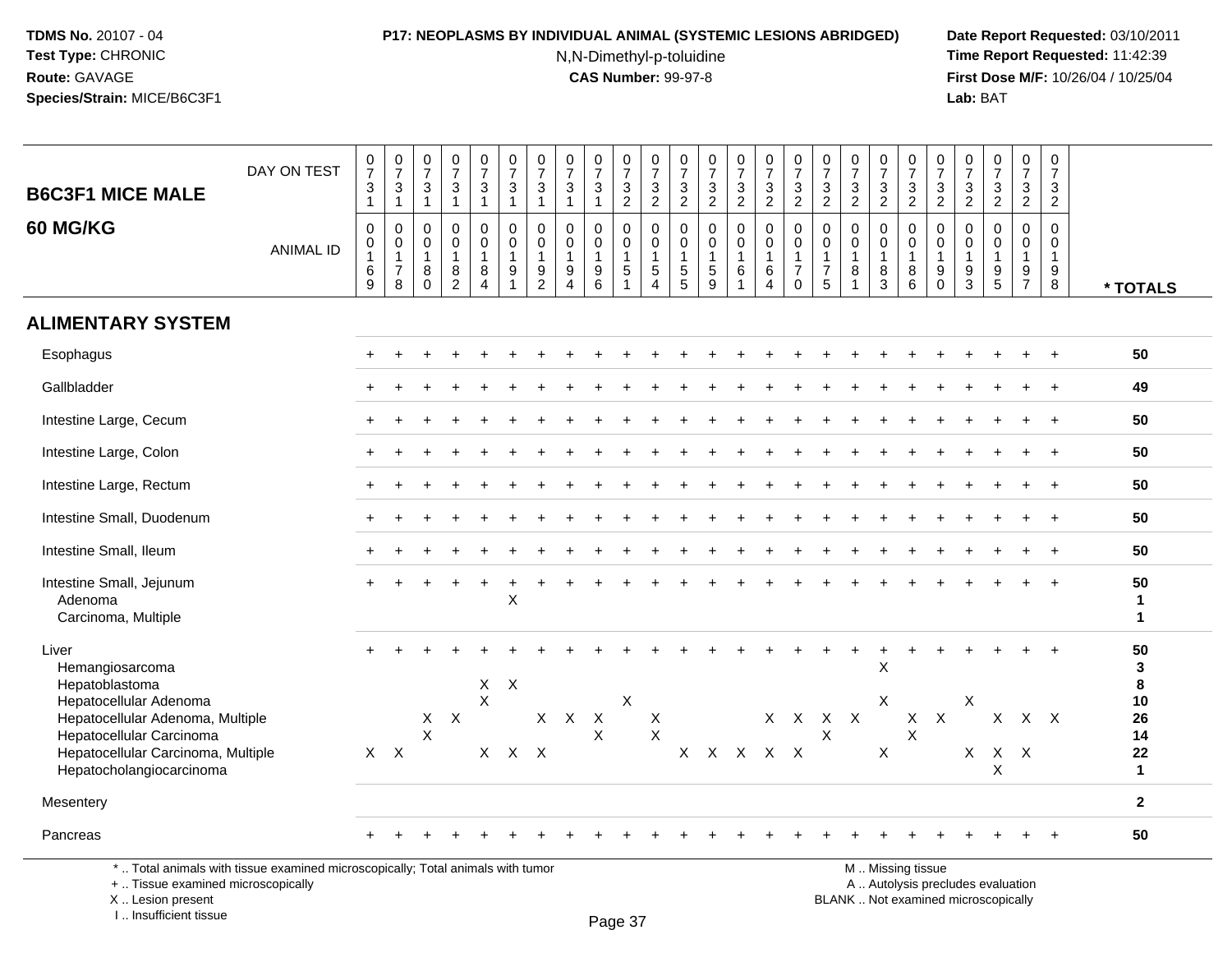#### **P17: NEOPLASMS BY INDIVIDUAL ANIMAL (SYSTEMIC LESIONS ABRIDGED) Date Report Requested:** 03/10/2011

N,N-Dimethyl-p-toluidine

 **Time Report Requested:** 11:42:39 **First Dose M/F:** 10/26/04 / 10/25/04 Lab: BAT **Lab:** BAT

|                                                          | DAY ON TEST      | $\frac{0}{7}$                               | $\frac{0}{7}$                                                          | $\frac{0}{7}$                                            | $\frac{0}{7}$                                                     | $\frac{0}{7}$                              | $\frac{0}{7}$                                                     | $\frac{0}{7}$                                         | $\frac{0}{7}$                                                     | $\frac{0}{7}$                    | $\frac{0}{7}$                                            | $\frac{0}{7}$                                          | $\frac{0}{7}$                                                     | $\frac{0}{7}$                                        | $\frac{0}{7}$                         | $\frac{0}{7}$                                        | $\frac{0}{7}$                                                            | $\frac{0}{7}$                    | $\frac{0}{7}$                                                     | $\frac{0}{7}$              | $\frac{0}{7}$                                             | $\frac{0}{7}$                                               | $\frac{0}{7}$                      | $\frac{0}{7}$                                             | $\frac{0}{7}$                                            | $\frac{0}{7}$                                                    |                                   |
|----------------------------------------------------------|------------------|---------------------------------------------|------------------------------------------------------------------------|----------------------------------------------------------|-------------------------------------------------------------------|--------------------------------------------|-------------------------------------------------------------------|-------------------------------------------------------|-------------------------------------------------------------------|----------------------------------|----------------------------------------------------------|--------------------------------------------------------|-------------------------------------------------------------------|------------------------------------------------------|---------------------------------------|------------------------------------------------------|--------------------------------------------------------------------------|----------------------------------|-------------------------------------------------------------------|----------------------------|-----------------------------------------------------------|-------------------------------------------------------------|------------------------------------|-----------------------------------------------------------|----------------------------------------------------------|------------------------------------------------------------------|-----------------------------------|
| <b>B6C3F1 MICE MALE</b>                                  |                  | $\ensuremath{\mathsf{3}}$<br>$\overline{1}$ | $\ensuremath{\mathsf{3}}$<br>$\mathbf{1}$                              | $\mathsf 3$<br>$\mathbf 1$                               | $\sqrt{3}$<br>-1                                                  | $\mathsf 3$<br>1                           | $\ensuremath{\mathsf{3}}$<br>$\mathbf{1}$                         | $\ensuremath{\mathsf{3}}$<br>1                        | $\mathsf 3$<br>$\overline{1}$                                     | $\sqrt{3}$                       | $\frac{3}{2}$                                            | $\frac{3}{2}$                                          | $\mathbf{3}$<br>$\sqrt{2}$                                        | $\ensuremath{\mathsf{3}}$<br>$\sqrt{2}$              | 3<br>$\overline{a}$                   | $\frac{3}{2}$                                        | $\frac{3}{2}$                                                            | 3<br>$\overline{2}$              | $\ensuremath{\mathsf{3}}$<br>$\overline{2}$                       | 3<br>$\overline{2}$        | $\frac{3}{2}$                                             | $\ensuremath{\mathsf{3}}$<br>$\overline{2}$                 | $\mathsf 3$<br>$\sqrt{2}$          | $\frac{3}{2}$                                             | $\ensuremath{\mathsf{3}}$<br>$\overline{2}$              | $\ensuremath{\mathsf{3}}$<br>$\sqrt{2}$                          |                                   |
| 60 MG/KG                                                 | <b>ANIMAL ID</b> | 0<br>0<br>$\mathbf{1}$<br>6<br>9            | $\mathbf 0$<br>$\boldsymbol{0}$<br>$\mathbf{1}$<br>$\overline{7}$<br>8 | $\Omega$<br>$\mathbf 0$<br>$\mathbf{1}$<br>8<br>$\Omega$ | $\mathbf 0$<br>$\mathbf 0$<br>$\mathbf{1}$<br>8<br>$\overline{2}$ | 0<br>$\mathbf 0$<br>$\mathbf{1}$<br>8<br>4 | $\pmb{0}$<br>$\mathbf 0$<br>$\mathbf{1}$<br>$\boldsymbol{9}$<br>1 | 0<br>$\pmb{0}$<br>$\mathbf{1}$<br>9<br>$\overline{2}$ | 0<br>$\mathbf 0$<br>$\overline{1}$<br>9<br>$\boldsymbol{\Lambda}$ | 0<br>0<br>$\mathbf{1}$<br>9<br>6 | $\mathbf 0$<br>$\mathbf 0$<br>$\mathbf{1}$<br>$\sqrt{5}$ | $\mathbf 0$<br>$\mathbf 0$<br>$\overline{1}$<br>5<br>4 | $\mathbf 0$<br>$\mathbf 0$<br>$\mathbf{1}$<br>$\overline{5}$<br>5 | $\mathbf 0$<br>$\mathbf 0$<br>$\mathbf{1}$<br>5<br>9 | 0<br>$\mathbf 0$<br>$\mathbf{1}$<br>6 | $\pmb{0}$<br>$\mathbf 0$<br>$\overline{1}$<br>6<br>4 | $\mathbf 0$<br>$\pmb{0}$<br>$\overline{1}$<br>$\overline{7}$<br>$\Omega$ | $\mathbf 0$<br>0<br>-1<br>7<br>5 | $\mathbf 0$<br>$\mathbf 0$<br>$\mathbf{1}$<br>8<br>$\overline{1}$ | 0<br>$\mathbf 0$<br>8<br>3 | $\mathbf 0$<br>$\mathbf 0$<br>$\mathbf{1}$<br>$\bf8$<br>6 | $\mathbf 0$<br>$\mathbf 0$<br>$\mathbf{1}$<br>9<br>$\Omega$ | $\Omega$<br>0<br>9<br>$\mathbf{3}$ | $\mathbf 0$<br>0<br>$\mathbf{1}$<br>$\boldsymbol{9}$<br>5 | 0<br>$\mathsf{O}$<br>$\mathbf{1}$<br>9<br>$\overline{7}$ | $\Omega$<br>$\mathbf 0$<br>$\mathbf{1}$<br>$\boldsymbol{9}$<br>8 | * TOTALS                          |
| Salivary Glands                                          |                  |                                             |                                                                        |                                                          |                                                                   |                                            |                                                                   |                                                       |                                                                   |                                  |                                                          |                                                        |                                                                   |                                                      |                                       |                                                      |                                                                          |                                  |                                                                   |                            |                                                           |                                                             |                                    |                                                           |                                                          | $\ddot{}$                                                        | 50                                |
| Stomach, Forestomach<br>Squamous Cell Papilloma          |                  |                                             |                                                                        | $\mathsf X$                                              |                                                                   |                                            |                                                                   |                                                       |                                                                   |                                  |                                                          |                                                        |                                                                   |                                                      |                                       |                                                      |                                                                          | $\times$                         |                                                                   |                            |                                                           |                                                             |                                    |                                                           |                                                          |                                                                  | 50<br>3                           |
| Stomach, Glandular                                       |                  |                                             |                                                                        |                                                          |                                                                   |                                            |                                                                   |                                                       |                                                                   |                                  |                                                          |                                                        |                                                                   |                                                      |                                       |                                                      |                                                                          |                                  |                                                                   |                            |                                                           |                                                             |                                    |                                                           |                                                          | $+$                                                              | 50                                |
| Tooth                                                    |                  | $+$                                         | $+$                                                                    |                                                          | 4                                                                 |                                            |                                                                   |                                                       |                                                                   |                                  |                                                          |                                                        |                                                                   | $\overline{ }$                                       |                                       |                                                      |                                                                          |                                  | $\ddot{}$                                                         | $\ddot{}$                  | $\overline{+}$                                            |                                                             | $+$                                |                                                           |                                                          |                                                                  | 30                                |
| <b>CARDIOVASCULAR SYSTEM</b>                             |                  |                                             |                                                                        |                                                          |                                                                   |                                            |                                                                   |                                                       |                                                                   |                                  |                                                          |                                                        |                                                                   |                                                      |                                       |                                                      |                                                                          |                                  |                                                                   |                            |                                                           |                                                             |                                    |                                                           |                                                          |                                                                  |                                   |
| <b>Blood Vessel</b>                                      |                  |                                             |                                                                        |                                                          |                                                                   |                                            |                                                                   |                                                       |                                                                   |                                  |                                                          |                                                        |                                                                   |                                                      |                                       |                                                      |                                                                          |                                  |                                                                   |                            |                                                           |                                                             |                                    |                                                           | $\ddot{}$                                                | $\ddot{}$                                                        | 50                                |
| Heart                                                    |                  |                                             |                                                                        |                                                          |                                                                   |                                            |                                                                   |                                                       |                                                                   |                                  |                                                          |                                                        |                                                                   |                                                      |                                       |                                                      |                                                                          |                                  |                                                                   |                            |                                                           |                                                             |                                    |                                                           |                                                          | $\ddot{}$                                                        | 50                                |
| <b>ENDOCRINE SYSTEM</b>                                  |                  |                                             |                                                                        |                                                          |                                                                   |                                            |                                                                   |                                                       |                                                                   |                                  |                                                          |                                                        |                                                                   |                                                      |                                       |                                                      |                                                                          |                                  |                                                                   |                            |                                                           |                                                             |                                    |                                                           |                                                          |                                                                  |                                   |
| <b>Adrenal Cortex</b><br>Adenoma<br>Subcapsular, Adenoma |                  |                                             |                                                                        |                                                          |                                                                   |                                            |                                                                   |                                                       | X                                                                 |                                  | $\mathsf X$                                              |                                                        |                                                                   |                                                      |                                       |                                                      |                                                                          |                                  |                                                                   |                            |                                                           |                                                             |                                    |                                                           |                                                          |                                                                  | 50<br>$\mathbf{1}$<br>$\mathbf 1$ |
| Adrenal Medulla<br>Pheochromocytoma Benign               |                  |                                             |                                                                        |                                                          |                                                                   |                                            |                                                                   |                                                       |                                                                   |                                  |                                                          |                                                        |                                                                   |                                                      |                                       |                                                      |                                                                          |                                  |                                                                   |                            |                                                           |                                                             |                                    | $\pmb{\times}$                                            |                                                          | $\div$                                                           | 50<br>$\mathbf{1}$                |
| Islets, Pancreatic                                       |                  |                                             |                                                                        |                                                          |                                                                   |                                            |                                                                   |                                                       |                                                                   |                                  |                                                          |                                                        |                                                                   |                                                      |                                       |                                                      |                                                                          |                                  |                                                                   |                            |                                                           |                                                             |                                    |                                                           |                                                          | $\ddot{}$                                                        | 50                                |
| Parathyroid Gland                                        |                  |                                             |                                                                        |                                                          |                                                                   |                                            |                                                                   |                                                       |                                                                   |                                  |                                                          |                                                        |                                                                   |                                                      |                                       |                                                      |                                                                          |                                  |                                                                   |                            | м                                                         | м                                                           |                                    |                                                           |                                                          |                                                                  | 42                                |
| <b>Pituitary Gland</b>                                   |                  |                                             |                                                                        |                                                          |                                                                   |                                            |                                                                   |                                                       |                                                                   |                                  |                                                          |                                                        |                                                                   |                                                      |                                       |                                                      |                                                                          |                                  |                                                                   |                            |                                                           |                                                             |                                    |                                                           |                                                          | $\ddot{+}$                                                       | 50                                |
| <b>Thyroid Gland</b>                                     |                  |                                             |                                                                        |                                                          |                                                                   |                                            |                                                                   |                                                       |                                                                   |                                  |                                                          |                                                        |                                                                   |                                                      |                                       |                                                      |                                                                          |                                  |                                                                   |                            |                                                           |                                                             |                                    |                                                           |                                                          |                                                                  | 50                                |
|                                                          |                  |                                             |                                                                        |                                                          |                                                                   |                                            |                                                                   |                                                       |                                                                   |                                  |                                                          |                                                        |                                                                   |                                                      |                                       |                                                      |                                                                          |                                  |                                                                   |                            |                                                           |                                                             |                                    |                                                           |                                                          |                                                                  |                                   |

### **GENERAL BODY SYSTEM**

\* .. Total animals with tissue examined microscopically; Total animals with tumor

+ .. Tissue examined microscopically

X .. Lesion present

I .. Insufficient tissue

M .. Missing tissue

y the contract of the contract of the contract of the contract of the contract of  $\mathsf A$  . Autolysis precludes evaluation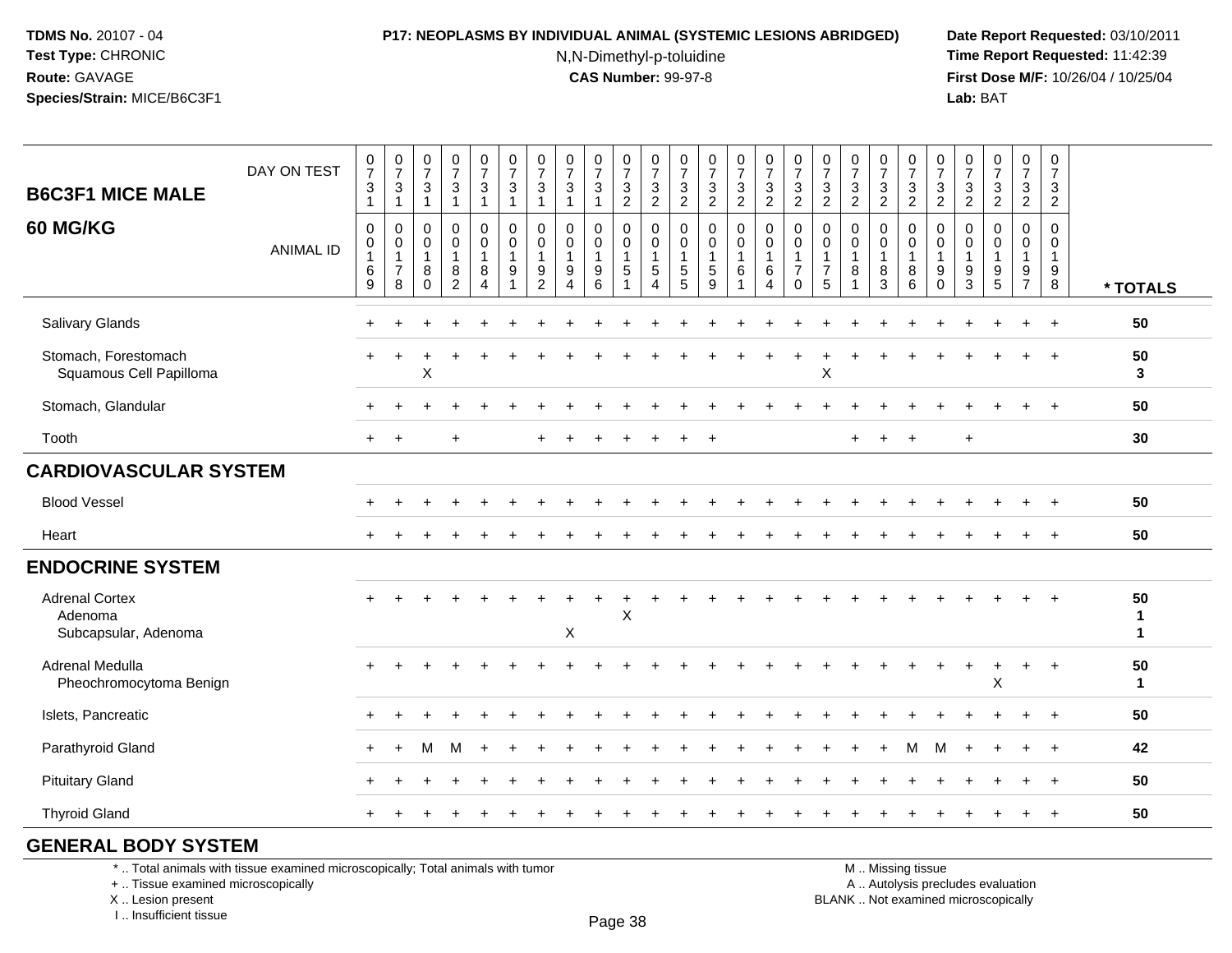### **P17: NEOPLASMS BY INDIVIDUAL ANIMAL (SYSTEMIC LESIONS ABRIDGED) Date Report Requested:** 03/10/2011

N,N-Dimethyl-p-toluidine

 **Time Report Requested:** 11:42:39 **First Dose M/F:** 10/26/04 / 10/25/04<br>Lab: BAT **Lab:** BAT

| <b>B6C3F1 MICE MALE</b>                                 | DAY ON TEST                                                                     | $\frac{0}{7}$<br>$\mathbf{3}$<br>$\mathbf{1}$              | $\frac{0}{7}$<br>3<br>$\overline{1}$                  | $\frac{0}{7}$<br>3<br>$\overline{1}$                             | $\begin{array}{c} 0 \\ 7 \end{array}$<br>$\mathbf{3}$<br>$\mathbf{1}$   | $\frac{0}{7}$<br>3<br>$\mathbf{1}$                 | $\frac{0}{7}$<br>3<br>$\mathbf{1}$                                                | $\frac{0}{7}$<br>3<br>$\mathbf{1}$                                             | $\pmb{0}$<br>$\overline{7}$<br>3<br>$\mathbf{1}$                              | $\begin{array}{c} 0 \\ 7 \end{array}$<br>3<br>$\overline{1}$ | 0<br>$\overline{7}$<br>3<br>$\overline{c}$                               | $\,0\,$<br>$\overline{7}$<br>$\mathbf{3}$<br>$\overline{2}$                            | $\frac{0}{7}$<br>3<br>$\overline{2}$       | 0<br>$\overline{7}$<br>3<br>$\overline{2}$                    | $\begin{array}{c} 0 \\ 7 \end{array}$<br>$\mathbf{3}$<br>$\overline{2}$ | $\frac{0}{7}$<br>$\sqrt{3}$<br>$\overline{2}$                                     | $\pmb{0}$<br>$\overline{7}$<br>3<br>$\overline{2}$                        | 0<br>$\overline{7}$<br>3<br>$\overline{2}$ | $\frac{0}{7}$<br>3<br>$\overline{2}$                              | $\frac{0}{7}$<br>3<br>$\overline{2}$                 | $\begin{smallmatrix}0\\7\end{smallmatrix}$<br>3<br>$\overline{2}$ | $\pmb{0}$<br>$\overline{7}$<br>$\frac{3}{2}$                              | 0<br>$\overline{7}$<br>3<br>$\overline{2}$ | 0<br>$\overline{7}$<br>3<br>$\overline{2}$                               | $\frac{0}{7}$<br>3<br>$\overline{2}$                        | $\pmb{0}$<br>$\overline{7}$<br>3<br>$\overline{2}$                  |                    |
|---------------------------------------------------------|---------------------------------------------------------------------------------|------------------------------------------------------------|-------------------------------------------------------|------------------------------------------------------------------|-------------------------------------------------------------------------|----------------------------------------------------|-----------------------------------------------------------------------------------|--------------------------------------------------------------------------------|-------------------------------------------------------------------------------|--------------------------------------------------------------|--------------------------------------------------------------------------|----------------------------------------------------------------------------------------|--------------------------------------------|---------------------------------------------------------------|-------------------------------------------------------------------------|-----------------------------------------------------------------------------------|---------------------------------------------------------------------------|--------------------------------------------|-------------------------------------------------------------------|------------------------------------------------------|-------------------------------------------------------------------|---------------------------------------------------------------------------|--------------------------------------------|--------------------------------------------------------------------------|-------------------------------------------------------------|---------------------------------------------------------------------|--------------------|
| 60 MG/KG                                                | <b>ANIMAL ID</b>                                                                | $\pmb{0}$<br>$\mathbf 0$<br>$\mathbf{1}$<br>$\,6$<br>$9\,$ | 0<br>$\pmb{0}$<br>$\mathbf{1}$<br>$\overline{7}$<br>8 | $\mathbf 0$<br>$\mathbf 0$<br>$\overline{1}$<br>8<br>$\mathbf 0$ | $\mathbf 0$<br>$\mathbf 0$<br>$\mathbf{1}$<br>$\,8\,$<br>$\overline{2}$ | $\mathbf 0$<br>0<br>1<br>$\bf 8$<br>$\overline{4}$ | $\pmb{0}$<br>$\overline{0}$<br>$\mathbf{1}$<br>$\boldsymbol{9}$<br>$\overline{1}$ | 0<br>$\mathsf{O}\xspace$<br>$\mathbf{1}$<br>$\boldsymbol{9}$<br>$\overline{c}$ | $\Omega$<br>$\mathbf 0$<br>$\mathbf{1}$<br>$\boldsymbol{9}$<br>$\overline{4}$ | $\mathbf 0$<br>$\mathbf 0$<br>$\overline{1}$<br>9<br>6       | $\mathbf 0$<br>$\mathbf 0$<br>$\mathbf{1}$<br>$\sqrt{5}$<br>$\mathbf{1}$ | $\mathbf 0$<br>$\mathsf{O}\xspace$<br>$\mathbf{1}$<br>$\overline{5}$<br>$\overline{4}$ | 0<br>0<br>$\mathbf{1}$<br>$\,$ 5 $\,$<br>5 | $\mathbf 0$<br>$\mathbf 0$<br>$\mathbf{1}$<br>$\sqrt{5}$<br>9 | $\mathbf 0$<br>$\pmb{0}$<br>$\mathbf{1}$<br>$\,6\,$                     | $\mathbf 0$<br>$\mathsf{O}\xspace$<br>$\overline{1}$<br>$\,6\,$<br>$\overline{4}$ | $\mathbf 0$<br>$\pmb{0}$<br>$\mathbf{1}$<br>$\overline{7}$<br>$\mathbf 0$ | $\Omega$<br>0<br>1<br>$\overline{7}$<br>5  | $\mathbf 0$<br>$\mathbf 0$<br>$\mathbf{1}$<br>8<br>$\overline{1}$ | $\mathbf 0$<br>$\mathbf 0$<br>$\mathbf{1}$<br>8<br>3 | 0<br>0<br>$\mathbf{1}$<br>$\bf 8$<br>6                            | $\mathbf 0$<br>$\boldsymbol{0}$<br>$\overline{1}$<br>$9\,$<br>$\mathbf 0$ | $\Omega$<br>0<br>$\mathbf{1}$<br>9<br>3    | $\Omega$<br>$\Omega$<br>$\mathbf{1}$<br>$\boldsymbol{9}$<br>5            | $\mathbf 0$<br>$\mathbf 0$<br>$\mathbf{1}$<br>$\frac{9}{7}$ | $\mathbf 0$<br>$\mathbf 0$<br>$\mathbf{1}$<br>$\boldsymbol{9}$<br>8 | * TOTALS           |
| <b>NONE</b>                                             |                                                                                 |                                                            |                                                       |                                                                  |                                                                         |                                                    |                                                                                   |                                                                                |                                                                               |                                                              |                                                                          |                                                                                        |                                            |                                                               |                                                                         |                                                                                   |                                                                           |                                            |                                                                   |                                                      |                                                                   |                                                                           |                                            |                                                                          |                                                             |                                                                     |                    |
| <b>GENITAL SYSTEM</b>                                   |                                                                                 |                                                            |                                                       |                                                                  |                                                                         |                                                    |                                                                                   |                                                                                |                                                                               |                                                              |                                                                          |                                                                                        |                                            |                                                               |                                                                         |                                                                                   |                                                                           |                                            |                                                                   |                                                      |                                                                   |                                                                           |                                            |                                                                          |                                                             |                                                                     |                    |
| Epididymis                                              |                                                                                 |                                                            |                                                       |                                                                  |                                                                         |                                                    |                                                                                   |                                                                                |                                                                               |                                                              |                                                                          |                                                                                        |                                            |                                                               |                                                                         |                                                                                   |                                                                           |                                            |                                                                   |                                                      |                                                                   |                                                                           |                                            |                                                                          |                                                             |                                                                     | 50                 |
| <b>Preputial Gland</b>                                  |                                                                                 |                                                            |                                                       |                                                                  |                                                                         |                                                    |                                                                                   |                                                                                |                                                                               |                                                              |                                                                          |                                                                                        |                                            |                                                               |                                                                         |                                                                                   |                                                                           |                                            |                                                                   |                                                      |                                                                   |                                                                           |                                            |                                                                          |                                                             |                                                                     | 50                 |
| Prostate                                                |                                                                                 |                                                            |                                                       |                                                                  |                                                                         |                                                    |                                                                                   |                                                                                |                                                                               |                                                              |                                                                          |                                                                                        |                                            |                                                               |                                                                         |                                                                                   |                                                                           |                                            |                                                                   |                                                      |                                                                   |                                                                           |                                            |                                                                          |                                                             |                                                                     | 50                 |
| <b>Seminal Vesicle</b>                                  |                                                                                 |                                                            |                                                       |                                                                  |                                                                         |                                                    |                                                                                   |                                                                                |                                                                               |                                                              |                                                                          |                                                                                        |                                            |                                                               |                                                                         |                                                                                   |                                                                           |                                            |                                                                   |                                                      |                                                                   |                                                                           |                                            |                                                                          |                                                             | $\overline{ }$                                                      | 50                 |
| <b>Testes</b>                                           |                                                                                 | $+$                                                        | $\div$                                                | $+$                                                              | ÷                                                                       | $\ddot{}$                                          |                                                                                   | ÷                                                                              |                                                                               |                                                              | $\div$                                                                   |                                                                                        | ÷                                          |                                                               | $\div$                                                                  | $+$                                                                               | ÷.                                                                        | ÷                                          |                                                                   | $\ddot{}$                                            | $\ddot{}$                                                         | $\div$                                                                    | $\div$                                     |                                                                          | $\ddot{}$                                                   | $+$                                                                 | 50                 |
| <b>HEMATOPOIETIC SYSTEM</b>                             |                                                                                 |                                                            |                                                       |                                                                  |                                                                         |                                                    |                                                                                   |                                                                                |                                                                               |                                                              |                                                                          |                                                                                        |                                            |                                                               |                                                                         |                                                                                   |                                                                           |                                            |                                                                   |                                                      |                                                                   |                                                                           |                                            |                                                                          |                                                             |                                                                     |                    |
| <b>Bone Marrow</b><br>Hemangiosarcoma                   |                                                                                 |                                                            |                                                       |                                                                  |                                                                         |                                                    |                                                                                   |                                                                                |                                                                               |                                                              |                                                                          |                                                                                        |                                            |                                                               |                                                                         |                                                                                   |                                                                           |                                            |                                                                   |                                                      |                                                                   |                                                                           |                                            |                                                                          |                                                             | $\overline{+}$                                                      | 50<br>$\mathbf{1}$ |
| Lymph Node, Mandibular                                  |                                                                                 |                                                            |                                                       |                                                                  |                                                                         |                                                    |                                                                                   |                                                                                |                                                                               |                                                              |                                                                          |                                                                                        |                                            |                                                               |                                                                         |                                                                                   |                                                                           |                                            |                                                                   |                                                      |                                                                   |                                                                           |                                            |                                                                          |                                                             |                                                                     | 50                 |
| Lymph Node, Mesenteric                                  |                                                                                 |                                                            |                                                       |                                                                  |                                                                         |                                                    |                                                                                   |                                                                                |                                                                               |                                                              |                                                                          |                                                                                        |                                            |                                                               |                                                                         |                                                                                   |                                                                           |                                            |                                                                   |                                                      |                                                                   |                                                                           |                                            |                                                                          |                                                             |                                                                     | 50                 |
| Spleen<br>Hemangiosarcoma                               |                                                                                 |                                                            |                                                       |                                                                  |                                                                         |                                                    |                                                                                   |                                                                                |                                                                               |                                                              |                                                                          |                                                                                        |                                            |                                                               |                                                                         |                                                                                   |                                                                           |                                            |                                                                   |                                                      |                                                                   |                                                                           |                                            |                                                                          | $\ddot{}$<br>X                                              | $\ddot{}$                                                           | 50<br>$\mathbf{1}$ |
| Thymus                                                  |                                                                                 | $+$                                                        |                                                       |                                                                  |                                                                         |                                                    |                                                                                   |                                                                                |                                                                               |                                                              |                                                                          |                                                                                        |                                            |                                                               |                                                                         |                                                                                   |                                                                           |                                            |                                                                   |                                                      |                                                                   |                                                                           | $\ddot{}$                                  | м                                                                        |                                                             | $+$ $+$                                                             | 49                 |
| <b>INTEGUMENTARY SYSTEM</b>                             |                                                                                 |                                                            |                                                       |                                                                  |                                                                         |                                                    |                                                                                   |                                                                                |                                                                               |                                                              |                                                                          |                                                                                        |                                            |                                                               |                                                                         |                                                                                   |                                                                           |                                            |                                                                   |                                                      |                                                                   |                                                                           |                                            |                                                                          |                                                             |                                                                     |                    |
| Mammary Gland                                           |                                                                                 | M                                                          | M                                                     | м                                                                | M                                                                       | M                                                  | M                                                                                 | M                                                                              | м                                                                             | M                                                            | M                                                                        | M                                                                                      | M                                          | M                                                             | M                                                                       | M                                                                                 | M                                                                         | M                                          | M                                                                 | M                                                    | M                                                                 | M                                                                         | M                                          |                                                                          | M M M                                                       |                                                                     | $\mathbf 0$        |
| Skin                                                    |                                                                                 |                                                            |                                                       |                                                                  |                                                                         |                                                    |                                                                                   |                                                                                |                                                                               |                                                              |                                                                          |                                                                                        |                                            |                                                               |                                                                         |                                                                                   |                                                                           |                                            |                                                                   | $\div$                                               |                                                                   |                                                                           |                                            |                                                                          | $\ddot{}$                                                   | $\pm$                                                               | 50                 |
| +  Tissue examined microscopically<br>X  Lesion present | *  Total animals with tissue examined microscopically; Total animals with tumor |                                                            |                                                       |                                                                  |                                                                         |                                                    |                                                                                   |                                                                                |                                                                               |                                                              |                                                                          |                                                                                        |                                            |                                                               |                                                                         |                                                                                   |                                                                           |                                            |                                                                   |                                                      | M  Missing tissue                                                 |                                                                           |                                            | A  Autolysis precludes evaluation<br>BLANK  Not examined microscopically |                                                             |                                                                     |                    |

X .. Lesion present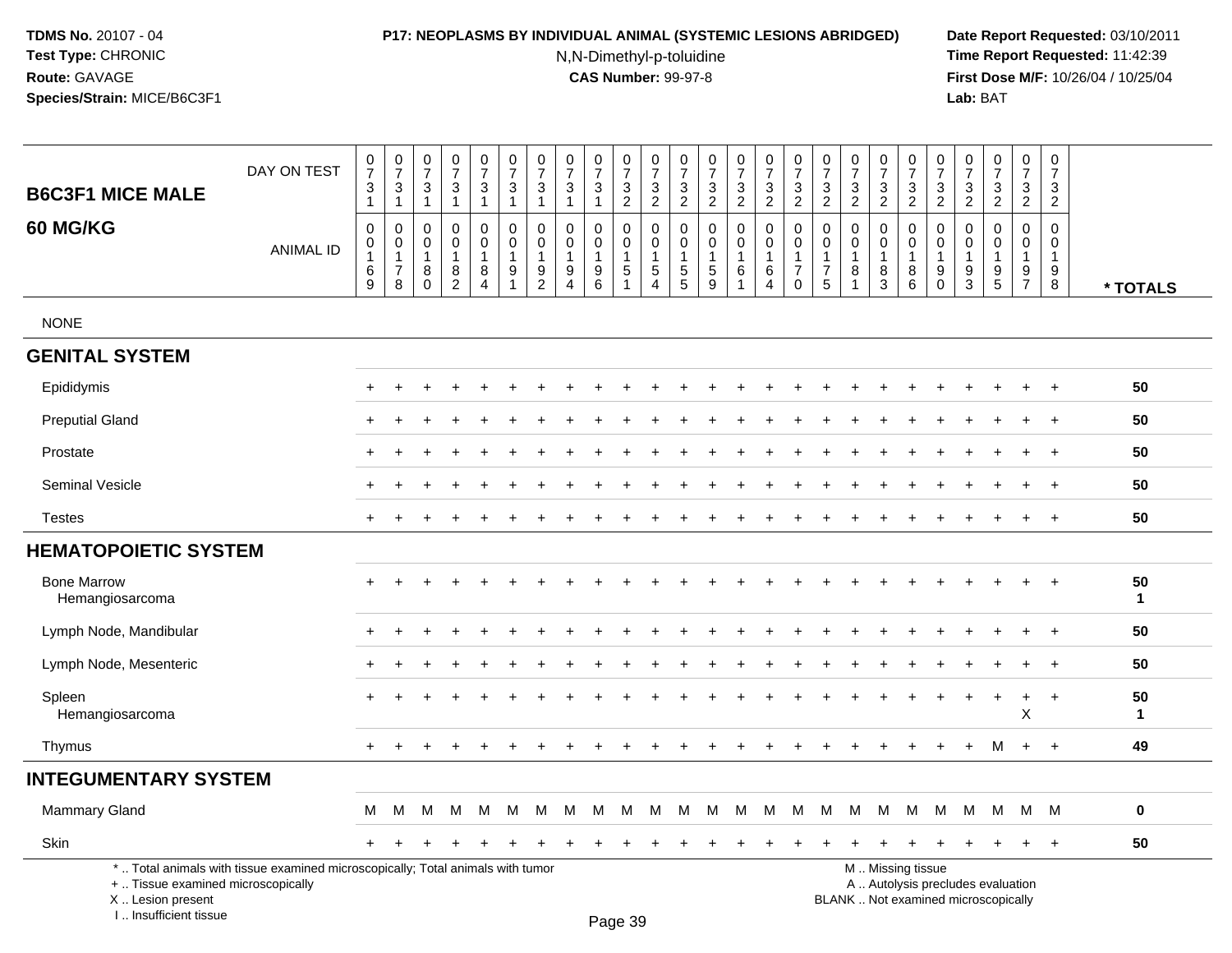### **P17: NEOPLASMS BY INDIVIDUAL ANIMAL (SYSTEMIC LESIONS ABRIDGED) Date Report Requested:** 03/10/2011

N,N-Dimethyl-p-toluidine

 **Time Report Requested:** 11:42:39 **First Dose M/F:** 10/26/04 / 10/25/04 Lab: BAT **Lab:** BAT

| <b>B6C3F1 MICE MALE</b>                                                                                                                                    | DAY ON TEST                                                                     | $\frac{0}{7}$<br>$\sqrt{3}$                                | $\frac{0}{7}$<br>$\ensuremath{\mathsf{3}}$                     | 0<br>$\overline{7}$<br>3                                   | $\frac{0}{7}$<br>$\mathbf{3}$                        | $\frac{0}{7}$<br>$\ensuremath{\mathsf{3}}$ | 0<br>$\overline{7}$<br>$\ensuremath{\mathsf{3}}$ | $\frac{0}{7}$<br>3                | 0<br>$\overline{7}$<br>$\mathbf{3}$                | $\frac{0}{7}$<br>$\ensuremath{\mathsf{3}}$            | $\frac{0}{7}$<br>$\frac{3}{2}$                                         | 0<br>$\overline{7}$<br>$\ensuremath{\mathsf{3}}$              | 0<br>$\overline{7}$<br>3 | 0<br>$\overline{7}$<br>$\sqrt{3}$                           | $\frac{0}{7}$<br>$\ensuremath{\mathsf{3}}$ | $\frac{0}{7}$<br>$\mathbf{3}$ | 0<br>$\overline{7}$<br>$\sqrt{3}$                                | 0<br>$\overline{7}$<br>3                            | 0<br>$\overline{7}$<br>$\ensuremath{\mathsf{3}}$ | 0<br>$\overline{7}$<br>$\ensuremath{\mathsf{3}}$ | 0<br>$\overline{7}$<br>$\ensuremath{\mathsf{3}}$ | 0<br>$\overline{7}$<br>$\ensuremath{\mathsf{3}}$    | 0<br>$\overline{7}$<br>3                     | $\pmb{0}$<br>$\overline{7}$<br>$\sqrt{3}$            | $\frac{0}{7}$<br>$\ensuremath{\mathsf{3}}$          | 0<br>$\overline{7}$<br>3                          |                              |
|------------------------------------------------------------------------------------------------------------------------------------------------------------|---------------------------------------------------------------------------------|------------------------------------------------------------|----------------------------------------------------------------|------------------------------------------------------------|------------------------------------------------------|--------------------------------------------|--------------------------------------------------|-----------------------------------|----------------------------------------------------|-------------------------------------------------------|------------------------------------------------------------------------|---------------------------------------------------------------|--------------------------|-------------------------------------------------------------|--------------------------------------------|-------------------------------|------------------------------------------------------------------|-----------------------------------------------------|--------------------------------------------------|--------------------------------------------------|--------------------------------------------------|-----------------------------------------------------|----------------------------------------------|------------------------------------------------------|-----------------------------------------------------|---------------------------------------------------|------------------------------|
|                                                                                                                                                            |                                                                                 | $\mathbf{1}$                                               | $\mathbf{1}$                                                   | $\mathbf{1}$                                               | $\overline{1}$                                       | $\mathbf{1}$                               | $\mathbf{1}$                                     | $\mathbf{1}$                      | $\mathbf{1}$                                       | $\mathbf{1}$                                          |                                                                        | 2                                                             | $\overline{2}$           | $\overline{2}$                                              | $\overline{2}$                             | $\overline{2}$                | $\overline{2}$                                                   | $\overline{2}$                                      | $\overline{2}$                                   | $\overline{2}$                                   | $\overline{2}$                                   | $\overline{2}$                                      | 2                                            | $\overline{2}$                                       | $\overline{c}$                                      | $\overline{2}$                                    |                              |
| 60 MG/KG                                                                                                                                                   | <b>ANIMAL ID</b>                                                                | $\mathbf 0$<br>$\mathbf 0$<br>$\overline{1}$<br>$\,6$<br>9 | $\mathbf 0$<br>$\pmb{0}$<br>$\mathbf 1$<br>$\overline{7}$<br>8 | $\mathbf 0$<br>$\Omega$<br>$\mathbf 1$<br>8<br>$\mathbf 0$ | $\mathbf 0$<br>$\Omega$<br>-1<br>8<br>$\overline{2}$ | $\mathbf 0$<br>$\mathbf 0$<br>1<br>8<br>4  | 0<br>$\mathbf 0$<br>$\mathbf{1}$<br>9<br>1       | $\mathbf 0$<br>0<br>$\frac{9}{2}$ | 0<br>$\Omega$<br>-1<br>9<br>$\boldsymbol{\Lambda}$ | $\mathbf 0$<br>$\mathbf{0}$<br>$\mathbf{1}$<br>9<br>6 | 0<br>$\mathbf 0$<br>$\overline{1}$<br>$\overline{5}$<br>$\overline{1}$ | $\mathbf 0$<br>$\mathbf 0$<br>$\mathbf{1}$<br>$\sqrt{5}$<br>4 | 0<br>0<br>5<br>5         | 0<br>$\Omega$<br>1<br>$\begin{array}{c} 5 \\ 9 \end{array}$ | 0<br>$\mathbf 0$<br>1<br>6                 | 0<br>0<br>6<br>4              | 0<br>$\mathbf 0$<br>$\overline{1}$<br>$\overline{7}$<br>$\Omega$ | 0<br>$\Omega$<br>$\mathbf 1$<br>$\overline{7}$<br>5 | $\Omega$<br>$\Omega$<br>1<br>8                   | 0<br>$\Omega$<br>8<br>$\mathbf{3}$               | $\mathbf 0$<br>$\Omega$<br>1<br>8<br>6           | 0<br>$\mathbf 0$<br>$\mathbf 1$<br>9<br>$\mathbf 0$ | $\mathbf 0$<br>$\Omega$<br>9<br>$\mathbf{3}$ | $\mathbf 0$<br>$\Omega$<br>-1<br>9<br>$\overline{5}$ | $\mathbf 0$<br>$\Omega$<br>1<br>9<br>$\overline{7}$ | $\mathbf 0$<br>$\Omega$<br>$\mathbf{1}$<br>9<br>8 | * TOTALS                     |
| Subcutaneous Tissue, Fibrosarcoma                                                                                                                          |                                                                                 |                                                            |                                                                |                                                            |                                                      |                                            |                                                  |                                   |                                                    |                                                       |                                                                        |                                                               |                          |                                                             |                                            |                               |                                                                  |                                                     |                                                  |                                                  |                                                  |                                                     |                                              |                                                      |                                                     |                                                   | $\mathbf 1$                  |
| <b>MUSCULOSKELETAL SYSTEM</b>                                                                                                                              |                                                                                 |                                                            |                                                                |                                                            |                                                      |                                            |                                                  |                                   |                                                    |                                                       |                                                                        |                                                               |                          |                                                             |                                            |                               |                                                                  |                                                     |                                                  |                                                  |                                                  |                                                     |                                              |                                                      |                                                     |                                                   |                              |
| Bone                                                                                                                                                       |                                                                                 |                                                            |                                                                |                                                            |                                                      |                                            |                                                  |                                   |                                                    |                                                       |                                                                        |                                                               |                          |                                                             |                                            |                               |                                                                  |                                                     |                                                  |                                                  |                                                  |                                                     |                                              |                                                      |                                                     |                                                   | 50                           |
| <b>Skeletal Muscle</b><br>Sarcoma                                                                                                                          |                                                                                 |                                                            |                                                                |                                                            |                                                      |                                            |                                                  |                                   |                                                    |                                                       |                                                                        |                                                               |                          |                                                             |                                            |                               |                                                                  |                                                     |                                                  |                                                  |                                                  |                                                     |                                              |                                                      |                                                     |                                                   | $\mathbf{2}$<br>$\mathbf{1}$ |
| <b>NERVOUS SYSTEM</b>                                                                                                                                      |                                                                                 |                                                            |                                                                |                                                            |                                                      |                                            |                                                  |                                   |                                                    |                                                       |                                                                        |                                                               |                          |                                                             |                                            |                               |                                                                  |                                                     |                                                  |                                                  |                                                  |                                                     |                                              |                                                      |                                                     |                                                   |                              |
| <b>Brain</b>                                                                                                                                               |                                                                                 |                                                            |                                                                |                                                            |                                                      |                                            |                                                  |                                   |                                                    |                                                       |                                                                        |                                                               |                          |                                                             |                                            |                               |                                                                  |                                                     |                                                  |                                                  |                                                  |                                                     |                                              |                                                      |                                                     |                                                   | 50                           |
| <b>RESPIRATORY SYSTEM</b>                                                                                                                                  |                                                                                 |                                                            |                                                                |                                                            |                                                      |                                            |                                                  |                                   |                                                    |                                                       |                                                                        |                                                               |                          |                                                             |                                            |                               |                                                                  |                                                     |                                                  |                                                  |                                                  |                                                     |                                              |                                                      |                                                     |                                                   |                              |
| Lung<br>Alveolar/Bronchiolar Adenoma<br>Alveolar/Bronchiolar Carcinoma<br>Hepatoblastoma, Metastatic, Liver<br>Hepatocellular Carcinoma, Metastatic, Liver |                                                                                 | +<br>$\times$                                              |                                                                |                                                            |                                                      |                                            | $X$ $X$                                          |                                   |                                                    |                                                       |                                                                        |                                                               |                          | X                                                           | X                                          | $\sf X$                       |                                                                  |                                                     |                                                  |                                                  |                                                  | X<br>$\boldsymbol{\mathsf{X}}$                      |                                              |                                                      | Χ<br>X                                              |                                                   | 50<br>10<br>4<br>5<br>3      |
| Nose                                                                                                                                                       |                                                                                 |                                                            |                                                                |                                                            |                                                      |                                            |                                                  |                                   |                                                    |                                                       |                                                                        |                                                               |                          |                                                             |                                            |                               |                                                                  |                                                     |                                                  |                                                  |                                                  |                                                     |                                              |                                                      |                                                     | $\overline{ }$                                    | 50                           |
| Trachea                                                                                                                                                    |                                                                                 |                                                            |                                                                |                                                            |                                                      |                                            |                                                  |                                   |                                                    |                                                       |                                                                        |                                                               |                          |                                                             |                                            |                               |                                                                  |                                                     |                                                  |                                                  |                                                  |                                                     |                                              |                                                      |                                                     | $\overline{ }$                                    | 50                           |
| <b>SPECIAL SENSES SYSTEM</b>                                                                                                                               |                                                                                 |                                                            |                                                                |                                                            |                                                      |                                            |                                                  |                                   |                                                    |                                                       |                                                                        |                                                               |                          |                                                             |                                            |                               |                                                                  |                                                     |                                                  |                                                  |                                                  |                                                     |                                              |                                                      |                                                     |                                                   |                              |
| Eye                                                                                                                                                        |                                                                                 |                                                            |                                                                |                                                            |                                                      |                                            |                                                  |                                   |                                                    |                                                       |                                                                        |                                                               |                          |                                                             |                                            |                               |                                                                  |                                                     |                                                  |                                                  |                                                  |                                                     |                                              |                                                      |                                                     | $\overline{ }$                                    | 50                           |
| Harderian Gland<br>Adenoma                                                                                                                                 |                                                                                 |                                                            |                                                                | X                                                          |                                                      |                                            |                                                  |                                   |                                                    |                                                       |                                                                        | X                                                             |                          |                                                             |                                            |                               |                                                                  |                                                     |                                                  |                                                  |                                                  |                                                     |                                              |                                                      |                                                     |                                                   | 50<br>$\overline{2}$         |
| <b>URINARY SYSTEM</b>                                                                                                                                      |                                                                                 |                                                            |                                                                |                                                            |                                                      |                                            |                                                  |                                   |                                                    |                                                       |                                                                        |                                                               |                          |                                                             |                                            |                               |                                                                  |                                                     |                                                  |                                                  |                                                  |                                                     |                                              |                                                      |                                                     |                                                   |                              |
|                                                                                                                                                            | *  Total animals with tissue examined microscopically; Total animals with tumor |                                                            |                                                                |                                                            |                                                      |                                            |                                                  |                                   |                                                    |                                                       |                                                                        |                                                               |                          |                                                             |                                            |                               |                                                                  |                                                     |                                                  |                                                  | M  Missing tissue                                |                                                     |                                              |                                                      |                                                     |                                                   |                              |

+ .. Tissue examined microscopically

X .. Lesion present

I .. Insufficient tissue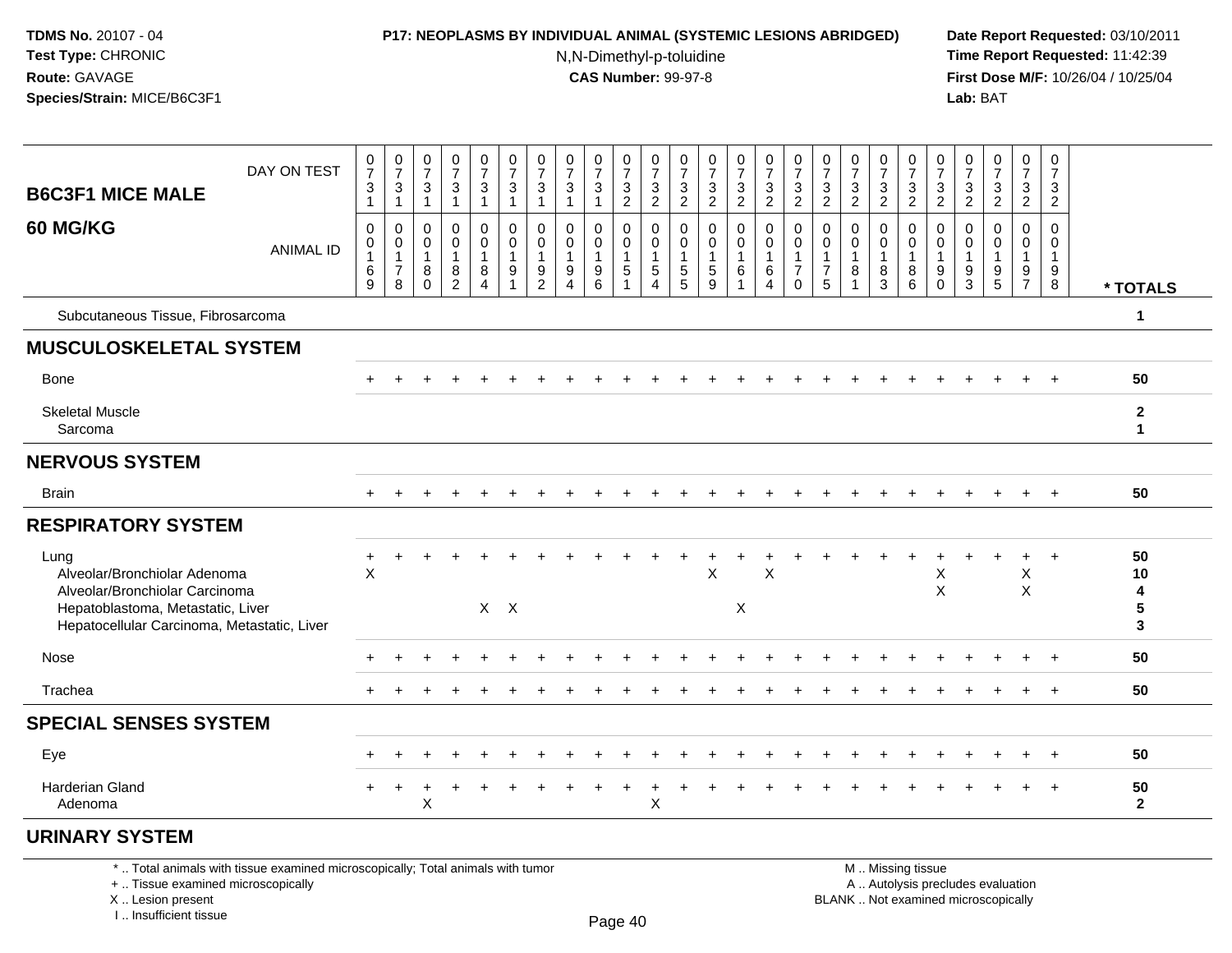### **P17: NEOPLASMS BY INDIVIDUAL ANIMAL (SYSTEMIC LESIONS ABRIDGED) Date Report Requested:** 03/10/2011

N,N-Dimethyl-p-toluidine

 **Time Report Requested:** 11:42:39 **First Dose M/F:** 10/26/04 / 10/25/04 Lab: BAT **Lab:** BAT

| <b>B6C3F1 MICE MALE</b><br><b>60 MG/KG</b> | DAY ON TEST<br><b>ANIMAL ID</b> | 0<br>$\overline{ }$<br>3<br>0<br>0<br>6<br>9 | $\frac{0}{7}$<br>$\sqrt{3}$<br>$\pmb{0}$<br>$\pmb{0}$<br>$\overline{7}$<br>8 | $\,0\,$<br>$\overline{ }$<br>$\ensuremath{\mathsf{3}}$<br>$\pmb{0}$<br>$\mathbf 0$<br>$\bf 8$<br>$\mathbf 0$ | $\overline{0}$<br>⇁<br>3<br>$\mathbf 0$<br>0<br>8<br>$\overline{2}$ | 0<br>$\overline{7}$<br>$\ensuremath{\mathsf{3}}$<br>0<br>$\pmb{0}$<br>8 | 0<br>$\rightarrow$<br>$\sqrt{3}$<br>0<br>$\pmb{0}$<br>9 | 0<br>$\overline{ }$<br>3<br>$\pmb{0}$<br>$\pmb{0}$<br>$9\,$<br>$\overline{2}$ | 0<br>$\overline{ }$<br>3<br>0<br>0<br>9<br>$\overline{4}$ | 0<br>$\overline{ }$<br>3<br>0<br>0<br>9<br>6 | $\boldsymbol{0}$<br>$\overline{7}$<br>3<br>$\overline{c}$<br>0<br>$\mathbf 0$<br>5 | 0<br>$\rightarrow$<br>$\ensuremath{\mathsf{3}}$<br>$\overline{c}$<br>$\overline{0}$<br>$\pmb{0}$<br>$\mathbf 5$<br>4 | 0<br>$\rightarrow$<br>3<br>$\sqrt{2}$<br>0<br>$\mathbf 0$<br>5<br>5 | 0<br>$\overline{\phantom{0}}$<br>$\sqrt{3}$<br>$\overline{2}$<br>$\boldsymbol{0}$<br>$\mathbf 0$<br>$\sqrt{5}$<br>$\boldsymbol{9}$ | 0<br>$\overline{\phantom{a}}$<br>3<br>$\overline{2}$<br>$\mathbf 0$<br>0<br>6 | 0<br>$\overline{7}$<br>3<br>$\overline{2}$<br>$\mathbf 0$<br>$\pmb{0}$<br>6<br>4 | 0<br>$\overline{ }$<br>3<br>$\overline{2}$<br>0<br>$\pmb{0}$<br>$\overline{ }$<br>0 | O<br>$\rightarrow$<br>3<br>$\overline{c}$<br>0<br>$\overline{ }$<br>5 | 0<br>$\overline{ }$<br>$\sqrt{3}$<br>$\overline{2}$<br>$\boldsymbol{0}$<br>$\mathbf 0$<br>8 | 0<br>$\overline{ }$<br>$\mathbf{3}$<br>$\overline{a}$<br>0<br>$\mathsf{O}\xspace$<br>8<br>3 | 0<br>$\overline{ }$<br>3<br>$\overline{c}$<br>0<br>$\pmb{0}$<br>8<br>6 | 0<br>$\overline{ }$<br>3<br>$\overline{c}$<br>0<br>0<br>9<br>0 | U<br>$\rightarrow$<br>3<br>$\overline{c}$<br>U<br>9<br>3 | 0<br>$\overline{ }$<br>$\sqrt{3}$<br>$\sqrt{2}$<br>0<br>$\boldsymbol{0}$<br>$\boldsymbol{9}$<br>$\sqrt{5}$ | 0<br>$\overline{ }$<br>3<br>$\overline{2}$<br>0<br>0<br>9<br>$\overline{ }$ | 0<br>$\overline{ }$<br>3<br>$\overline{c}$<br>0<br>9<br>8 | * TOTALS |
|--------------------------------------------|---------------------------------|----------------------------------------------|------------------------------------------------------------------------------|--------------------------------------------------------------------------------------------------------------|---------------------------------------------------------------------|-------------------------------------------------------------------------|---------------------------------------------------------|-------------------------------------------------------------------------------|-----------------------------------------------------------|----------------------------------------------|------------------------------------------------------------------------------------|----------------------------------------------------------------------------------------------------------------------|---------------------------------------------------------------------|------------------------------------------------------------------------------------------------------------------------------------|-------------------------------------------------------------------------------|----------------------------------------------------------------------------------|-------------------------------------------------------------------------------------|-----------------------------------------------------------------------|---------------------------------------------------------------------------------------------|---------------------------------------------------------------------------------------------|------------------------------------------------------------------------|----------------------------------------------------------------|----------------------------------------------------------|------------------------------------------------------------------------------------------------------------|-----------------------------------------------------------------------------|-----------------------------------------------------------|----------|
| Kidney                                     |                                 |                                              |                                                                              |                                                                                                              |                                                                     |                                                                         |                                                         |                                                                               |                                                           |                                              |                                                                                    |                                                                                                                      |                                                                     |                                                                                                                                    |                                                                               |                                                                                  |                                                                                     |                                                                       |                                                                                             |                                                                                             |                                                                        |                                                                |                                                          |                                                                                                            | $\div$                                                                      | $+$                                                       | 50       |
| <b>Urinary Bladder</b><br>Hemangioma       |                                 | $\pm$                                        |                                                                              |                                                                                                              |                                                                     |                                                                         |                                                         |                                                                               |                                                           |                                              |                                                                                    |                                                                                                                      |                                                                     |                                                                                                                                    |                                                                               |                                                                                  |                                                                                     |                                                                       |                                                                                             |                                                                                             |                                                                        |                                                                |                                                          |                                                                                                            | $+$                                                                         | $+$                                                       | 50       |
| <b>SYSTEMIC LESIONS</b>                    |                                 |                                              |                                                                              |                                                                                                              |                                                                     |                                                                         |                                                         |                                                                               |                                                           |                                              |                                                                                    |                                                                                                                      |                                                                     |                                                                                                                                    |                                                                               |                                                                                  |                                                                                     |                                                                       |                                                                                             |                                                                                             |                                                                        |                                                                |                                                          |                                                                                                            |                                                                             |                                                           |          |
| Multiple Organ<br>Lymphoma Malignant       |                                 | $\pm$                                        |                                                                              |                                                                                                              |                                                                     | Χ                                                                       |                                                         |                                                                               |                                                           |                                              |                                                                                    |                                                                                                                      |                                                                     |                                                                                                                                    |                                                                               |                                                                                  |                                                                                     |                                                                       |                                                                                             |                                                                                             |                                                                        |                                                                |                                                          |                                                                                                            | $\ddot{}$                                                                   | $+$                                                       | 50       |

\*\*\* END OF MALE DATA \*\*\*

\* .. Total animals with tissue examined microscopically; Total animals with tumor

+ .. Tissue examined microscopically

X .. Lesion present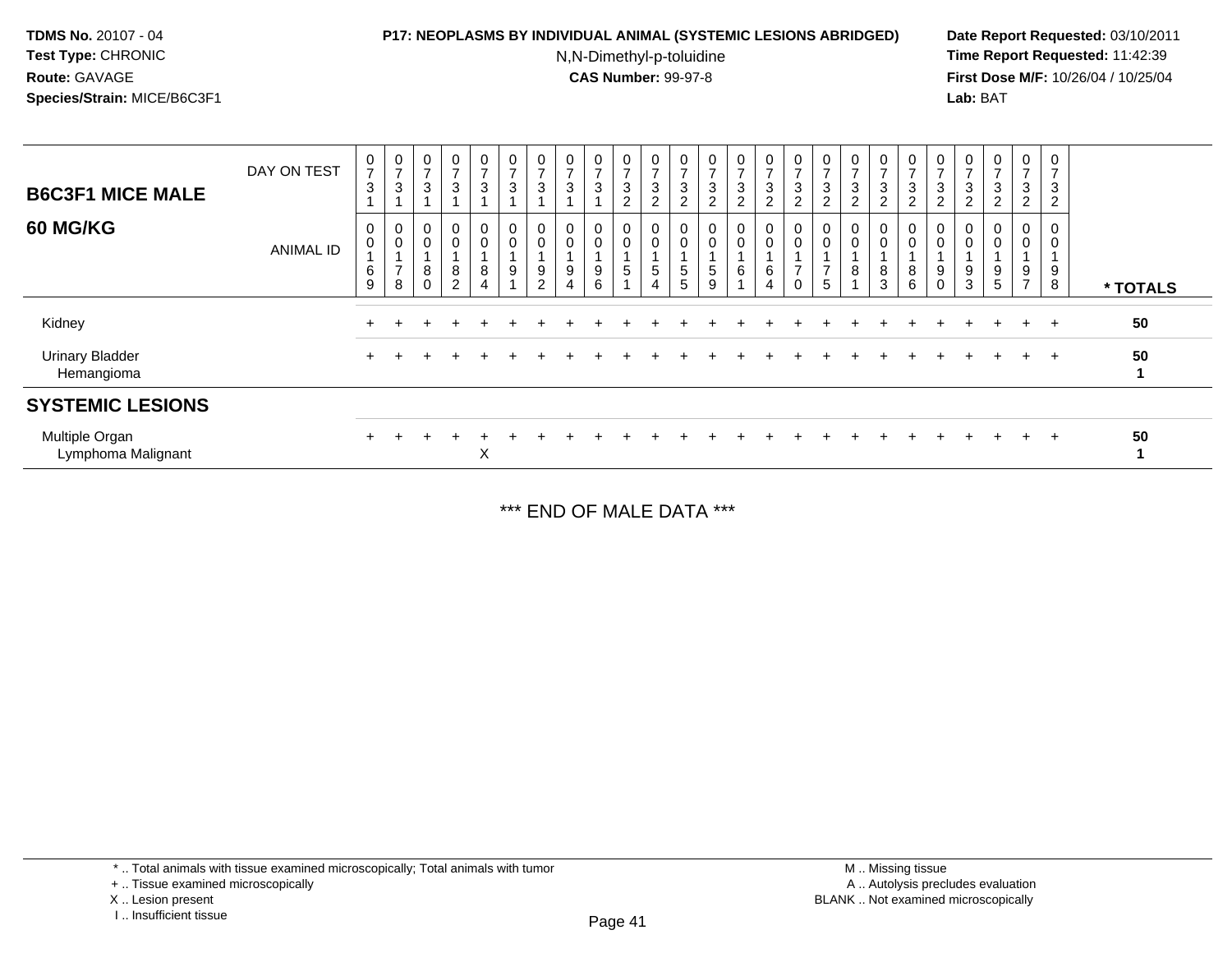# **P17: NEOPLASMS BY INDIVIDUAL ANIMAL (SYSTEMIC LESIONS ABRIDGED) Date Report Requested:** 03/10/2011

N,N-Dimethyl-p-toluidine

| <b>B6C3F1 MICE FEMALE</b>                                                                                                                                          | DAY ON TEST      | 0<br>$\overline{4}$<br>4<br>$\overline{4}$ | $\mathbf 0$<br>$6\phantom{a}$<br>$\overline{4}$<br>$\overline{2}$   | $\pmb{0}$<br>$\,6\,$<br>$\overline{a}$<br>5                  | $\pmb{0}$<br>$6\phantom{a}$<br>$\,6\,$<br>$\mathbf{3}$ | $\pmb{0}$<br>$6\phantom{a}$<br>$\,6\,$<br>6    | $\mathbf 0$<br>6<br>6<br>6                                          | 0<br>$\,6\,$<br>9<br>8                                                 | $\pmb{0}$<br>$\overline{7}$<br>$\overline{2}$<br>9 | $\frac{0}{7}$<br>$\overline{c}$<br>9                                                   | $\frac{0}{7}$<br>$\overline{c}$<br>9                 | $\begin{array}{c} 0 \\ 7 \end{array}$<br>$\boldsymbol{2}$<br>9 | 0<br>$\overline{7}$<br>$\overline{2}$<br>9                           | $\pmb{0}$<br>$\overline{7}$<br>$\sqrt{2}$<br>9                    | $\frac{0}{7}$<br>$\overline{c}$<br>9                                           | 0<br>$\overline{7}$<br>$\overline{a}$<br>9                           | $\frac{0}{7}$<br>$\boldsymbol{2}$<br>9                                         | $\pmb{0}$<br>$\overline{7}$<br>$\overline{2}$<br>9                     | $\pmb{0}$<br>$\overline{7}$<br>$\overline{2}$<br>9            | $\pmb{0}$<br>$\overline{7}$<br>$\boldsymbol{2}$<br>9 | $\,0\,$<br>$\overline{7}$<br>$\overline{2}$<br>9 | 0<br>$\overline{7}$<br>$\mathbf{2}$<br>9                             | $\pmb{0}$<br>$\overline{7}$<br>$\overline{2}$<br>9         | $\frac{0}{7}$<br>$\overline{a}$<br>$\overline{9}$                                | $\pmb{0}$<br>$\overline{7}$<br>$\overline{2}$<br>9 | $\mathbf 0$<br>$\overline{7}$<br>$\sqrt{2}$<br>9                                  |                   |
|--------------------------------------------------------------------------------------------------------------------------------------------------------------------|------------------|--------------------------------------------|---------------------------------------------------------------------|--------------------------------------------------------------|--------------------------------------------------------|------------------------------------------------|---------------------------------------------------------------------|------------------------------------------------------------------------|----------------------------------------------------|----------------------------------------------------------------------------------------|------------------------------------------------------|----------------------------------------------------------------|----------------------------------------------------------------------|-------------------------------------------------------------------|--------------------------------------------------------------------------------|----------------------------------------------------------------------|--------------------------------------------------------------------------------|------------------------------------------------------------------------|---------------------------------------------------------------|------------------------------------------------------|--------------------------------------------------|----------------------------------------------------------------------|------------------------------------------------------------|----------------------------------------------------------------------------------|----------------------------------------------------|-----------------------------------------------------------------------------------|-------------------|
| 0 MG/KG                                                                                                                                                            | <b>ANIMAL ID</b> | 0<br>0<br>$\frac{2}{2}$<br>$\overline{2}$  | $\mathbf 0$<br>$\mathbf 0$<br>$\overline{c}$<br>$\overline{4}$<br>8 | $\mathbf 0$<br>$\mathbf 0$<br>$\overline{c}$<br>$\mathbf{1}$ | $\pmb{0}$<br>$\mathbf 0$<br>$\frac{2}{5}$<br>$\Omega$  | $\mathbf 0$<br>$\pmb{0}$<br>$\frac{2}{3}$<br>6 | $\mathbf 0$<br>$\mathsf 0$<br>$\overline{2}$<br>$\overline{4}$<br>6 | 0<br>$\mathbf 0$<br>$\overline{2}$<br>$\overline{2}$<br>$\overline{7}$ | $\mathbf 0$<br>$\mathbf 0$<br>$^2_{\rm 0}$<br>3    | $\mathbf 0$<br>$\mathbf 0$<br>$\overline{a}$<br>$\mathbf{0}$<br>$\boldsymbol{\Lambda}$ | 0<br>$\mathbf 0$<br>$\overline{c}$<br>$\pmb{0}$<br>5 | $\mathbf 0$<br>$\mathbf 0$<br>$\sqrt{2}$<br>$\pmb{0}$<br>6     | 0<br>$\mathbf{0}$<br>$\overline{2}$<br>$\mathbf 0$<br>$\overline{7}$ | $\mathbf 0$<br>$\Omega$<br>$\sqrt{2}$<br>$\mathbf{1}$<br>$\Omega$ | $\mathbf 0$<br>$\mathbf 0$<br>$\overline{2}$<br>$\mathbf{1}$<br>$\overline{c}$ | 0<br>$\mathbf 0$<br>$\overline{2}$<br>$\mathbf{1}$<br>$\overline{4}$ | $\mathbf 0$<br>$\pmb{0}$<br>$\boldsymbol{2}$<br>$\mathbf{1}$<br>$\overline{7}$ | $\mathbf 0$<br>$\mathbf 0$<br>$\overline{2}$<br>$\sqrt{2}$<br>$\Omega$ | $\mathbf 0$<br>$\mathbf 0$<br>$\frac{2}{2}$<br>$\overline{1}$ | 0<br>$\mathbf 0$<br>$\frac{2}{2}$<br>$\overline{4}$  | 0<br>$\mathbf 0$<br>$\frac{2}{2}$<br>5           | 0<br>$\mathbf 0$<br>$\overline{c}$<br>$\mathbf{3}$<br>$\overline{4}$ | $\mathbf 0$<br>$\Omega$<br>$\frac{2}{3}$<br>$\overline{7}$ | $\mathbf 0$<br>$\mathbf 0$<br>$\overline{2}$<br>$\overline{4}$<br>$\overline{2}$ | $\mathbf 0$<br>$\mathbf 0$<br>$\frac{2}{4}$<br>3   | $\mathbf 0$<br>$\mathbf{0}$<br>$\overline{2}$<br>$\overline{4}$<br>$\overline{7}$ | females<br>(cont) |
| <b>ALIMENTARY SYSTEM</b>                                                                                                                                           |                  |                                            |                                                                     |                                                              |                                                        |                                                |                                                                     |                                                                        |                                                    |                                                                                        |                                                      |                                                                |                                                                      |                                                                   |                                                                                |                                                                      |                                                                                |                                                                        |                                                               |                                                      |                                                  |                                                                      |                                                            |                                                                                  |                                                    |                                                                                   |                   |
| Esophagus                                                                                                                                                          |                  |                                            |                                                                     |                                                              |                                                        |                                                |                                                                     |                                                                        |                                                    |                                                                                        |                                                      |                                                                |                                                                      |                                                                   |                                                                                |                                                                      |                                                                                |                                                                        |                                                               |                                                      |                                                  |                                                                      |                                                            |                                                                                  | $\pm$                                              | $+$                                                                               |                   |
| Gallbladder                                                                                                                                                        |                  |                                            |                                                                     |                                                              |                                                        |                                                |                                                                     |                                                                        |                                                    |                                                                                        |                                                      |                                                                |                                                                      |                                                                   |                                                                                |                                                                      |                                                                                |                                                                        |                                                               |                                                      |                                                  |                                                                      |                                                            |                                                                                  |                                                    |                                                                                   |                   |
| Intestine Large, Cecum                                                                                                                                             |                  |                                            |                                                                     |                                                              |                                                        |                                                |                                                                     |                                                                        |                                                    |                                                                                        |                                                      |                                                                |                                                                      |                                                                   |                                                                                |                                                                      |                                                                                |                                                                        |                                                               |                                                      |                                                  |                                                                      |                                                            |                                                                                  |                                                    | $+$                                                                               |                   |
| Intestine Large, Colon                                                                                                                                             |                  |                                            |                                                                     |                                                              |                                                        |                                                |                                                                     |                                                                        |                                                    |                                                                                        |                                                      |                                                                |                                                                      |                                                                   |                                                                                |                                                                      |                                                                                |                                                                        |                                                               |                                                      |                                                  |                                                                      |                                                            |                                                                                  |                                                    | $+$                                                                               |                   |
| Intestine Large, Rectum                                                                                                                                            |                  |                                            |                                                                     |                                                              |                                                        |                                                |                                                                     |                                                                        |                                                    |                                                                                        |                                                      |                                                                |                                                                      |                                                                   |                                                                                |                                                                      |                                                                                |                                                                        |                                                               |                                                      |                                                  |                                                                      |                                                            |                                                                                  | $\ddot{}$                                          | $+$                                                                               |                   |
| Intestine Small, Duodenum                                                                                                                                          |                  |                                            |                                                                     |                                                              |                                                        |                                                |                                                                     |                                                                        |                                                    |                                                                                        |                                                      |                                                                |                                                                      |                                                                   |                                                                                |                                                                      |                                                                                |                                                                        |                                                               |                                                      |                                                  |                                                                      |                                                            |                                                                                  |                                                    | $+$                                                                               |                   |
| Intestine Small, Ileum                                                                                                                                             |                  |                                            |                                                                     |                                                              |                                                        |                                                |                                                                     |                                                                        |                                                    |                                                                                        |                                                      |                                                                |                                                                      |                                                                   |                                                                                |                                                                      |                                                                                |                                                                        |                                                               |                                                      |                                                  |                                                                      |                                                            |                                                                                  |                                                    | $\ddot{}$                                                                         |                   |
| Intestine Small, Jejunum                                                                                                                                           |                  |                                            |                                                                     |                                                              |                                                        |                                                |                                                                     |                                                                        |                                                    |                                                                                        |                                                      |                                                                |                                                                      |                                                                   |                                                                                |                                                                      |                                                                                |                                                                        |                                                               |                                                      |                                                  |                                                                      |                                                            |                                                                                  |                                                    | $\ddot{}$                                                                         |                   |
| Liver<br>Hemangioma                                                                                                                                                |                  |                                            |                                                                     |                                                              |                                                        |                                                |                                                                     | Χ                                                                      |                                                    |                                                                                        |                                                      |                                                                |                                                                      |                                                                   |                                                                                |                                                                      |                                                                                |                                                                        |                                                               |                                                      |                                                  |                                                                      |                                                            |                                                                                  |                                                    |                                                                                   |                   |
| Hepatocellular Adenoma<br>Hepatocellular Adenoma, Multiple<br>Hepatocellular Carcinoma<br>Hepatocellular Carcinoma, Multiple                                       |                  |                                            |                                                                     |                                                              |                                                        | X                                              |                                                                     | $X$ $X$<br>$\boldsymbol{\mathsf{X}}$                                   |                                                    |                                                                                        |                                                      |                                                                | $\mathsf{X}$                                                         |                                                                   |                                                                                |                                                                      |                                                                                |                                                                        | $X$ $X$ $X$                                                   |                                                      |                                                  | $\sf X$                                                              |                                                            |                                                                                  | $X$ $X$                                            | X                                                                                 |                   |
| Mesentery                                                                                                                                                          |                  |                                            |                                                                     |                                                              |                                                        |                                                |                                                                     |                                                                        |                                                    |                                                                                        |                                                      |                                                                |                                                                      |                                                                   |                                                                                | $\ddot{}$                                                            |                                                                                |                                                                        |                                                               |                                                      |                                                  |                                                                      |                                                            |                                                                                  |                                                    |                                                                                   |                   |
| Pancreas                                                                                                                                                           |                  |                                            |                                                                     |                                                              |                                                        |                                                |                                                                     |                                                                        |                                                    |                                                                                        |                                                      |                                                                |                                                                      |                                                                   |                                                                                |                                                                      |                                                                                |                                                                        |                                                               |                                                      |                                                  |                                                                      |                                                            |                                                                                  |                                                    | $\ddot{}$                                                                         |                   |
| <b>Salivary Glands</b><br>Adenoma                                                                                                                                  |                  |                                            |                                                                     |                                                              |                                                        |                                                |                                                                     |                                                                        |                                                    |                                                                                        |                                                      |                                                                | X                                                                    |                                                                   |                                                                                |                                                                      |                                                                                |                                                                        |                                                               |                                                      |                                                  |                                                                      |                                                            |                                                                                  |                                                    |                                                                                   |                   |
| Stomach, Forestomach                                                                                                                                               |                  |                                            |                                                                     |                                                              |                                                        |                                                |                                                                     |                                                                        |                                                    | $\ddot{}$                                                                              | ÷                                                    |                                                                |                                                                      |                                                                   |                                                                                |                                                                      |                                                                                |                                                                        |                                                               | $\ddot{}$                                            | $\ddot{}$                                        | $\ddot{}$                                                            | $+$                                                        | $+$                                                                              | $+$                                                | $+$                                                                               |                   |
| *  Total animals with tissue examined microscopically; Total animals with tumor<br>+  Tissue examined microscopically<br>X Lesion present<br>I Insufficient tissue |                  |                                            |                                                                     |                                                              |                                                        |                                                |                                                                     |                                                                        |                                                    |                                                                                        | $D_{200}$ $A2$                                       |                                                                |                                                                      |                                                                   |                                                                                |                                                                      |                                                                                |                                                                        |                                                               |                                                      | M  Missing tissue                                |                                                                      |                                                            | A  Autolysis precludes evaluation<br>BLANK  Not examined microscopically         |                                                    |                                                                                   |                   |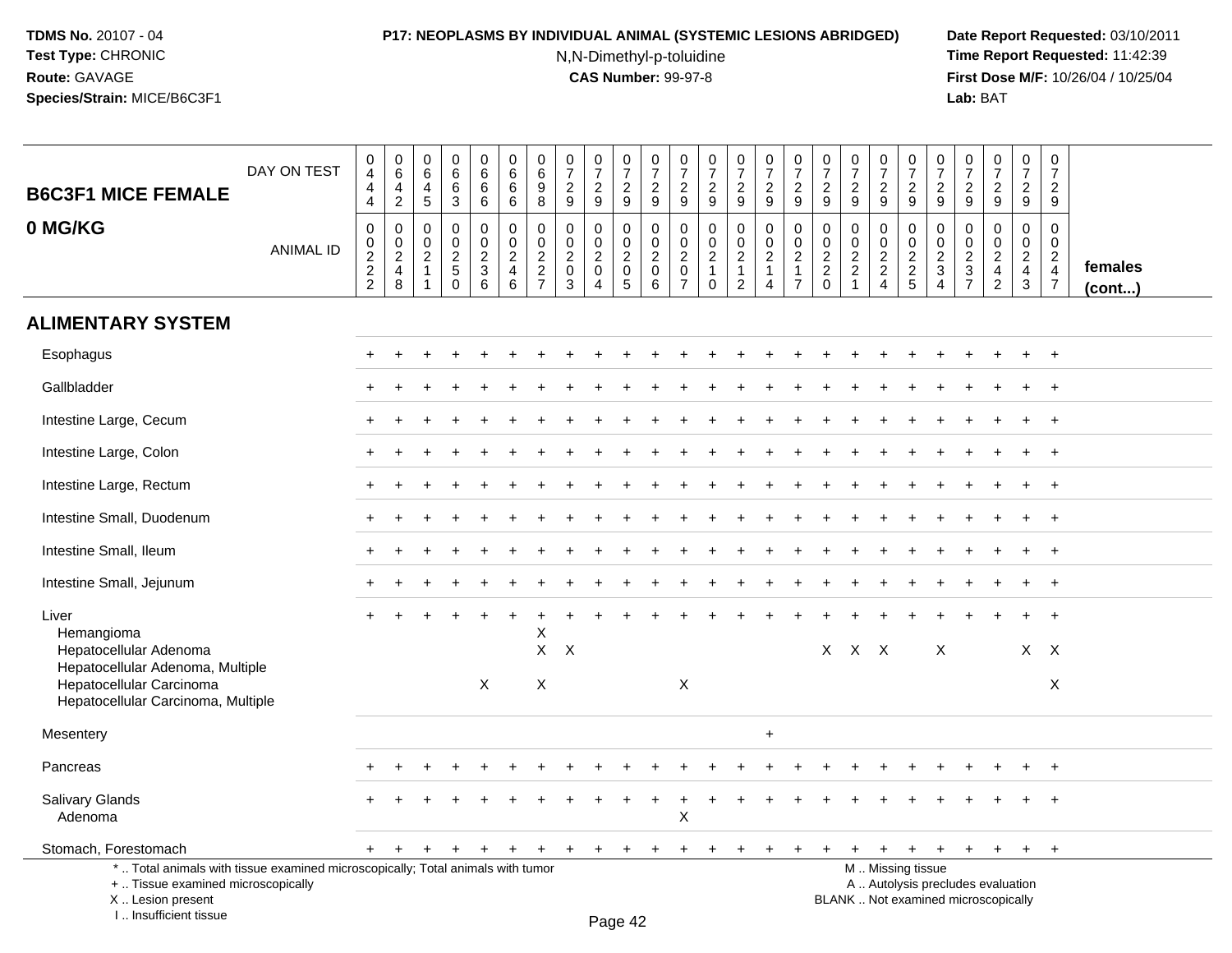### **P17: NEOPLASMS BY INDIVIDUAL ANIMAL (SYSTEMIC LESIONS ABRIDGED) Date Report Requested:** 03/10/2011

N,N-Dimethyl-p-toluidine

 **Time Report Requested:** 11:42:39 **First Dose M/F:** 10/26/04 / 10/25/04 Lab: BAT **Lab:** BAT

| <b>B6C3F1 MICE FEMALE</b>                  | DAY ON TEST      | 0<br>$\overline{4}$<br>4<br>4 | $_{6}^{\rm 0}$<br>4<br>$\overline{c}$                | $\begin{array}{c} 0 \\ 6 \end{array}$<br>$\overline{\mathbf{4}}$<br>$\sqrt{5}$ | $\begin{array}{c} 0 \\ 6 \end{array}$<br>6<br>$\mathbf{3}$  | $\begin{array}{c} 0 \\ 6 \end{array}$<br>6<br>6      | $\begin{array}{c} 0 \\ 6 \end{array}$<br>6<br>6                        | $\begin{matrix} 0 \\ 6 \end{matrix}$<br>9<br>8           | $\begin{array}{c} 0 \\ 7 \end{array}$<br>$\boldsymbol{2}$<br>$9\,$ | $\frac{0}{7}$<br>$\boldsymbol{2}$<br>9 | $\frac{0}{7}$<br>$\overline{c}$<br>9                                  | $\frac{0}{7}$<br>$\overline{a}$<br>9 | $\frac{0}{7}$<br>$\overline{c}$<br>9                                           | $\begin{array}{c} 0 \\ 7 \end{array}$<br>$\sqrt{2}$<br>$\boldsymbol{9}$ | $\frac{0}{7}$<br>$\frac{2}{9}$ | $\frac{0}{7}$<br>$\boldsymbol{2}$<br>$\overline{9}$  | $\frac{0}{7}$<br>$\frac{2}{9}$                                              | $\frac{0}{7}$<br>$\boldsymbol{2}$<br>$\boldsymbol{9}$ | $\begin{array}{c} 0 \\ 7 \end{array}$<br>$\boldsymbol{2}$<br>$9\,$ | $\frac{0}{7}$<br>$\boldsymbol{2}$<br>9 | $\frac{0}{7}$<br>$\boldsymbol{2}$<br>9 | $\frac{0}{7}$<br>$\overline{2}$<br>9 | $\frac{0}{7}$<br>$\overline{c}$<br>9 | $\frac{0}{7}$<br>$\boldsymbol{2}$<br>$\boldsymbol{9}$ | $\frac{0}{7}$<br>$\frac{2}{9}$               | $\frac{0}{7}$<br>$\overline{2}$<br>9                               |                   |
|--------------------------------------------|------------------|-------------------------------|------------------------------------------------------|--------------------------------------------------------------------------------|-------------------------------------------------------------|------------------------------------------------------|------------------------------------------------------------------------|----------------------------------------------------------|--------------------------------------------------------------------|----------------------------------------|-----------------------------------------------------------------------|--------------------------------------|--------------------------------------------------------------------------------|-------------------------------------------------------------------------|--------------------------------|------------------------------------------------------|-----------------------------------------------------------------------------|-------------------------------------------------------|--------------------------------------------------------------------|----------------------------------------|----------------------------------------|--------------------------------------|--------------------------------------|-------------------------------------------------------|----------------------------------------------|--------------------------------------------------------------------|-------------------|
| 0 MG/KG                                    | <b>ANIMAL ID</b> | 0<br>$\frac{0}{2}$<br>2<br>2  | 0<br>$\begin{array}{c} 0 \\ 2 \\ 4 \end{array}$<br>8 | $\mathbf 0$<br>$\frac{0}{2}$                                                   | 0<br>$\begin{array}{c} 0 \\ 2 \\ 5 \end{array}$<br>$\Omega$ | $\begin{array}{c} 0 \\ 0 \\ 2 \\ 3 \end{array}$<br>6 | $\begin{smallmatrix} 0\\0\\2 \end{smallmatrix}$<br>$\overline{4}$<br>6 | 0<br>$_2^0$<br>$\overline{\mathbf{c}}$<br>$\overline{7}$ | $\begin{matrix} 0 \\ 0 \\ 2 \\ 0 \end{matrix}$<br>3                | 0<br>$\frac{0}{2}$<br>$\overline{4}$   | $\begin{matrix} 0 \\ 0 \\ 2 \end{matrix}$<br>$\mathsf{O}\xspace$<br>5 | 0<br>$\frac{0}{2}$<br>6              | $\pmb{0}$<br>$\begin{smallmatrix} 0\\2\\0 \end{smallmatrix}$<br>$\overline{7}$ | $\begin{array}{c} 0 \\ 0 \\ 2 \\ 1 \end{array}$<br>$\Omega$             | 0<br>$\frac{0}{2}$<br>2        | $\begin{array}{c} 0 \\ 0 \\ 2 \\ 1 \end{array}$<br>4 | $\begin{matrix} 0 \\ 0 \\ 2 \end{matrix}$<br>$\mathbf{1}$<br>$\overline{7}$ | 0<br>$\frac{0}{2}$<br>0                               | 0002                                                               | 0<br>$\frac{0}{2}$<br>$\overline{4}$   | $0002$<br>$25$                         | 0<br>$\frac{0}{2}$<br>4              | 0<br>$\pmb{0}$<br>$\frac{2}{3}$      | $\begin{array}{c} 0 \\ 0 \\ 2 \\ 4 \end{array}$<br>2  | $\mathbf 0$<br>$\frac{0}{2}$<br>$\mathbf{3}$ | 0<br>$\mathbf 0$<br>$\sqrt{2}$<br>$\overline{4}$<br>$\overline{7}$ | females<br>(cont) |
| Squamous Cell Papilloma                    |                  |                               |                                                      |                                                                                |                                                             |                                                      |                                                                        |                                                          |                                                                    |                                        |                                                                       |                                      | X                                                                              |                                                                         |                                |                                                      |                                                                             |                                                       |                                                                    |                                        |                                        |                                      |                                      |                                                       |                                              |                                                                    |                   |
| Stomach, Glandular                         |                  | $\ddot{}$                     |                                                      |                                                                                |                                                             |                                                      |                                                                        |                                                          |                                                                    |                                        |                                                                       |                                      |                                                                                |                                                                         |                                |                                                      |                                                                             |                                                       |                                                                    |                                        |                                        |                                      |                                      |                                                       | $\ddot{}$                                    | $+$                                                                |                   |
| Tooth                                      |                  |                               | $+$                                                  |                                                                                |                                                             |                                                      |                                                                        |                                                          |                                                                    | $+$                                    |                                                                       |                                      |                                                                                |                                                                         | $+$                            |                                                      |                                                                             | $\ddot{}$                                             |                                                                    |                                        |                                        |                                      |                                      |                                                       |                                              |                                                                    |                   |
| <b>CARDIOVASCULAR SYSTEM</b>               |                  |                               |                                                      |                                                                                |                                                             |                                                      |                                                                        |                                                          |                                                                    |                                        |                                                                       |                                      |                                                                                |                                                                         |                                |                                                      |                                                                             |                                                       |                                                                    |                                        |                                        |                                      |                                      |                                                       |                                              |                                                                    |                   |
| <b>Blood Vessel</b>                        |                  | $+$                           |                                                      |                                                                                |                                                             |                                                      |                                                                        |                                                          |                                                                    |                                        |                                                                       |                                      |                                                                                |                                                                         |                                |                                                      |                                                                             |                                                       |                                                                    |                                        |                                        |                                      |                                      |                                                       | $\pm$                                        | $+$                                                                |                   |
| Heart                                      |                  | $\ddot{}$                     |                                                      |                                                                                |                                                             |                                                      |                                                                        |                                                          |                                                                    |                                        |                                                                       |                                      |                                                                                |                                                                         |                                |                                                      |                                                                             |                                                       |                                                                    |                                        |                                        |                                      |                                      |                                                       |                                              | $^{+}$                                                             |                   |
| <b>ENDOCRINE SYSTEM</b>                    |                  |                               |                                                      |                                                                                |                                                             |                                                      |                                                                        |                                                          |                                                                    |                                        |                                                                       |                                      |                                                                                |                                                                         |                                |                                                      |                                                                             |                                                       |                                                                    |                                        |                                        |                                      |                                      |                                                       |                                              |                                                                    |                   |
| <b>Adrenal Cortex</b>                      |                  | $+$                           |                                                      |                                                                                |                                                             |                                                      |                                                                        |                                                          |                                                                    |                                        |                                                                       |                                      |                                                                                |                                                                         |                                |                                                      |                                                                             |                                                       |                                                                    |                                        |                                        |                                      |                                      |                                                       | $\pm$                                        | $+$                                                                |                   |
| Adrenal Medulla<br>Pheochromocytoma Benign |                  |                               |                                                      |                                                                                |                                                             |                                                      |                                                                        |                                                          |                                                                    |                                        |                                                                       |                                      |                                                                                | $\mathsf X$                                                             |                                |                                                      |                                                                             |                                                       |                                                                    |                                        |                                        |                                      |                                      |                                                       |                                              |                                                                    |                   |
| Islets, Pancreatic                         |                  | $+$                           |                                                      |                                                                                |                                                             |                                                      |                                                                        |                                                          |                                                                    |                                        |                                                                       |                                      |                                                                                |                                                                         |                                |                                                      |                                                                             |                                                       |                                                                    |                                        |                                        |                                      |                                      |                                                       | $\ddot{}$                                    | $+$                                                                |                   |
| Parathyroid Gland                          |                  | $\div$                        |                                                      |                                                                                |                                                             |                                                      |                                                                        |                                                          |                                                                    |                                        |                                                                       |                                      |                                                                                |                                                                         |                                |                                                      |                                                                             |                                                       |                                                                    |                                        |                                        |                                      |                                      |                                                       | $+$                                          | $+$                                                                |                   |
| <b>Pituitary Gland</b>                     |                  |                               |                                                      |                                                                                |                                                             |                                                      |                                                                        |                                                          |                                                                    |                                        |                                                                       |                                      |                                                                                |                                                                         |                                |                                                      |                                                                             |                                                       |                                                                    |                                        |                                        |                                      |                                      |                                                       | $+$                                          | $+$                                                                |                   |
| <b>Thyroid Gland</b>                       |                  |                               |                                                      |                                                                                |                                                             |                                                      |                                                                        |                                                          |                                                                    |                                        |                                                                       |                                      |                                                                                |                                                                         |                                |                                                      |                                                                             |                                                       |                                                                    |                                        |                                        |                                      |                                      |                                                       |                                              | $+$                                                                |                   |

# **GENERAL BODY SYSTEM**

NONE

# **GENITAL SYSTEM**

\* .. Total animals with tissue examined microscopically; Total animals with tumor

+ .. Tissue examined microscopically

X .. Lesion present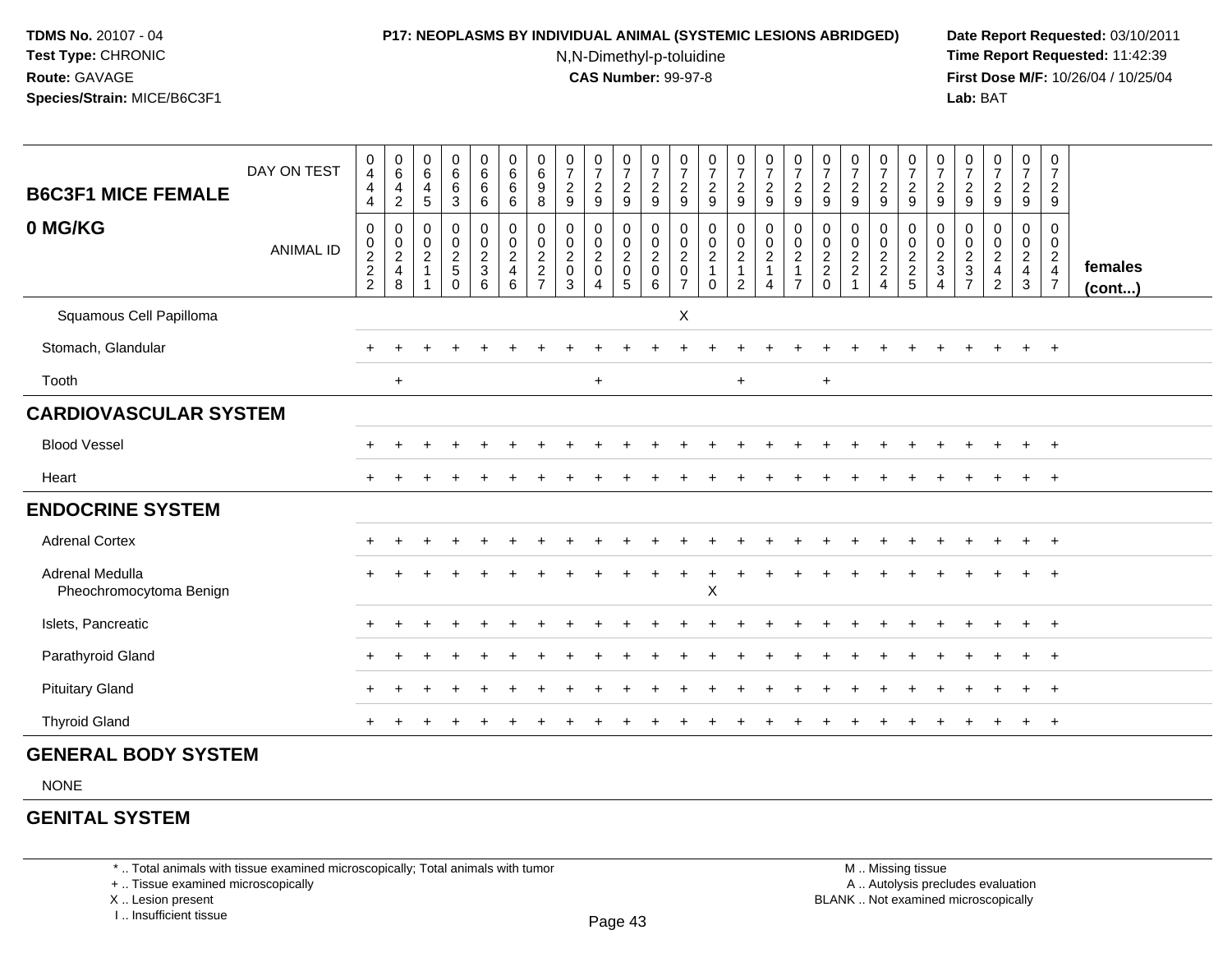### **P17: NEOPLASMS BY INDIVIDUAL ANIMAL (SYSTEMIC LESIONS ABRIDGED) Date Report Requested:** 03/10/2011

N,N-Dimethyl-p-toluidine

 **Time Report Requested:** 11:42:39 **First Dose M/F:** 10/26/04 / 10/25/04 Lab: BAT **Lab:** BAT

| <b>B6C3F1 MICE FEMALE</b><br>0 MG/KG                                                                        | DAY ON TEST<br><b>ANIMAL ID</b> | 0<br>4<br>$\overline{4}$<br>$\overline{4}$<br>$\pmb{0}$<br>$\begin{smallmatrix} 0\\2 \end{smallmatrix}$<br>$\overline{c}$<br>$\overline{2}$ | $\begin{array}{c} 0 \\ 6 \end{array}$<br>$\overline{4}$<br>$\sqrt{2}$<br>$\mathbf 0$<br>$\mathbf 0$<br>$\sqrt{2}$<br>$\overline{4}$<br>8 | 0<br>$\,6\,$<br>$\overline{4}$<br>$\sqrt{5}$<br>0<br>$\mathbf 0$<br>$\overline{2}$<br>$\overline{1}$<br>-1 | 0<br>$\,6\,$<br>$\,6\,$<br>$\mathbf{3}$<br>$\pmb{0}$<br>$\mathbf 0$<br>$\boldsymbol{2}$<br>$\,$ 5 $\,$<br>$\mathbf 0$ | 0<br>$\,6\,$<br>6<br>6<br>$\mathbf 0$<br>$\frac{0}{2}$<br>6 | 0<br>$\,6\,$<br>$\,6$<br>6<br>$\mathbf 0$<br>$\mathsf{O}\xspace$<br>$\overline{2}$<br>$\overline{4}$<br>6 | 0<br>$\,6\,$<br>9<br>8<br>0<br>0<br>$\overline{c}$<br>$\overline{c}$<br>$\overline{7}$ | $\frac{0}{7}$<br>$\boldsymbol{2}$<br>9<br>$\mathbf 0$<br>$\pmb{0}$<br>$\overline{2}$<br>$\pmb{0}$<br>3 | 0<br>$\overline{7}$<br>$\overline{2}$<br>$9\,$<br>0<br>$\mathbf 0$<br>$\sqrt{2}$<br>$\pmb{0}$<br>$\overline{4}$ | 0<br>$\overline{7}$<br>$\overline{2}$<br>9<br>$\pmb{0}$<br>$\mathbf 0$<br>$\boldsymbol{2}$<br>$\mathsf 0$<br>5 | $\frac{0}{7}$<br>$\frac{2}{9}$<br>0<br>$\mathsf{O}$<br>$\overline{c}$<br>$\mathsf{O}\xspace$<br>6 | 0<br>$\overline{7}$<br>$\frac{2}{9}$<br>$\pmb{0}$<br>$\pmb{0}$<br>$\overline{2}$<br>$\mathbf 0$<br>$\overline{7}$ | $\frac{0}{7}$<br>$\frac{2}{9}$<br>$\pmb{0}$<br>$\frac{0}{2}$<br>$\mathbf{1}$<br>$\mathbf 0$ | $\frac{0}{7}$<br>$\overline{2}$<br>$\overline{9}$<br>0<br>$\overline{0}$<br>$\sqrt{2}$<br>$\mathbf{1}$<br>$\overline{c}$ | $\frac{0}{7}$<br>$\overline{2}$<br>9<br>$\pmb{0}$<br>$\begin{smallmatrix} 0\\2 \end{smallmatrix}$<br>$\mathbf{1}$<br>$\overline{4}$ | $\frac{0}{7}$<br>$\frac{2}{9}$<br>0<br>$\mathbf 0$<br>$\overline{c}$<br>$\mathbf{1}$<br>$\overline{7}$ | $\frac{0}{7}$<br>$\frac{2}{9}$<br>$\mathbf 0$<br>0<br>$\overline{c}$<br>$\overline{c}$<br>$\mathbf{0}$ | $\frac{0}{7}$<br>$\overline{c}$<br>9<br>$\mathbf 0$<br>$\pmb{0}$<br>$\overline{2}$<br>$\boldsymbol{2}$<br>$\overline{1}$ | $\frac{0}{7}$<br>$\frac{2}{9}$<br>0<br>$\frac{0}{2}$<br>$\overline{4}$ | $\frac{0}{7}$<br>$\overline{c}$<br>9<br>0<br>$\begin{array}{c}\n0 \\ 2 \\ 2 \\ 5\n\end{array}$ | $\frac{0}{7}$<br>$\overline{c}$<br>9<br>0<br>0<br>$\overline{c}$<br>3<br>4 | $\frac{0}{7}$<br>$\frac{2}{9}$<br>0<br>$\pmb{0}$<br>$rac{2}{7}$ | $\frac{0}{7}$<br>$\frac{2}{9}$<br>$\pmb{0}$<br>$^0_2$<br>$\overline{\mathbf{4}}$<br>$\overline{2}$ | $\mathbf 0$<br>$\boldsymbol{7}$<br>$\frac{2}{9}$<br>0<br>$\overline{0}$<br>$\overline{2}$<br>$\overline{4}$<br>$\mathbf{3}$ | 0<br>$\overline{7}$<br>$\overline{2}$<br>9<br>0<br>$\overline{0}$<br>$\overline{2}$<br>$\overline{4}$<br>$\overline{7}$ | females<br>(cont) |
|-------------------------------------------------------------------------------------------------------------|---------------------------------|---------------------------------------------------------------------------------------------------------------------------------------------|------------------------------------------------------------------------------------------------------------------------------------------|------------------------------------------------------------------------------------------------------------|-----------------------------------------------------------------------------------------------------------------------|-------------------------------------------------------------|-----------------------------------------------------------------------------------------------------------|----------------------------------------------------------------------------------------|--------------------------------------------------------------------------------------------------------|-----------------------------------------------------------------------------------------------------------------|----------------------------------------------------------------------------------------------------------------|---------------------------------------------------------------------------------------------------|-------------------------------------------------------------------------------------------------------------------|---------------------------------------------------------------------------------------------|--------------------------------------------------------------------------------------------------------------------------|-------------------------------------------------------------------------------------------------------------------------------------|--------------------------------------------------------------------------------------------------------|--------------------------------------------------------------------------------------------------------|--------------------------------------------------------------------------------------------------------------------------|------------------------------------------------------------------------|------------------------------------------------------------------------------------------------|----------------------------------------------------------------------------|-----------------------------------------------------------------|----------------------------------------------------------------------------------------------------|-----------------------------------------------------------------------------------------------------------------------------|-------------------------------------------------------------------------------------------------------------------------|-------------------|
| <b>Clitoral Gland</b>                                                                                       |                                 | ÷                                                                                                                                           |                                                                                                                                          |                                                                                                            |                                                                                                                       |                                                             |                                                                                                           |                                                                                        |                                                                                                        |                                                                                                                 |                                                                                                                |                                                                                                   |                                                                                                                   |                                                                                             |                                                                                                                          |                                                                                                                                     |                                                                                                        |                                                                                                        |                                                                                                                          |                                                                        |                                                                                                |                                                                            |                                                                 |                                                                                                    | $\ddot{}$                                                                                                                   | $+$                                                                                                                     |                   |
| Ovary<br>Cystadenoma<br><b>Tubulostromal Adenoma</b>                                                        |                                 | $\ddot{}$                                                                                                                                   |                                                                                                                                          |                                                                                                            |                                                                                                                       |                                                             |                                                                                                           |                                                                                        |                                                                                                        |                                                                                                                 |                                                                                                                |                                                                                                   |                                                                                                                   |                                                                                             |                                                                                                                          |                                                                                                                                     |                                                                                                        | X                                                                                                      |                                                                                                                          |                                                                        |                                                                                                |                                                                            |                                                                 |                                                                                                    | $\ddot{}$                                                                                                                   | $+$                                                                                                                     |                   |
| Uterus                                                                                                      |                                 |                                                                                                                                             |                                                                                                                                          |                                                                                                            |                                                                                                                       |                                                             |                                                                                                           |                                                                                        |                                                                                                        |                                                                                                                 |                                                                                                                |                                                                                                   |                                                                                                                   |                                                                                             |                                                                                                                          |                                                                                                                                     |                                                                                                        |                                                                                                        |                                                                                                                          |                                                                        |                                                                                                |                                                                            |                                                                 |                                                                                                    | $\pm$                                                                                                                       | $+$                                                                                                                     |                   |
| <b>HEMATOPOIETIC SYSTEM</b>                                                                                 |                                 |                                                                                                                                             |                                                                                                                                          |                                                                                                            |                                                                                                                       |                                                             |                                                                                                           |                                                                                        |                                                                                                        |                                                                                                                 |                                                                                                                |                                                                                                   |                                                                                                                   |                                                                                             |                                                                                                                          |                                                                                                                                     |                                                                                                        |                                                                                                        |                                                                                                                          |                                                                        |                                                                                                |                                                                            |                                                                 |                                                                                                    |                                                                                                                             |                                                                                                                         |                   |
| <b>Bone Marrow</b>                                                                                          |                                 |                                                                                                                                             |                                                                                                                                          |                                                                                                            |                                                                                                                       |                                                             |                                                                                                           |                                                                                        |                                                                                                        |                                                                                                                 |                                                                                                                |                                                                                                   |                                                                                                                   |                                                                                             |                                                                                                                          |                                                                                                                                     |                                                                                                        |                                                                                                        |                                                                                                                          |                                                                        |                                                                                                |                                                                            |                                                                 |                                                                                                    | $+$                                                                                                                         | $+$                                                                                                                     |                   |
| Lymph Node                                                                                                  |                                 |                                                                                                                                             |                                                                                                                                          |                                                                                                            |                                                                                                                       |                                                             |                                                                                                           |                                                                                        | $+$                                                                                                    | $+$                                                                                                             |                                                                                                                |                                                                                                   |                                                                                                                   |                                                                                             |                                                                                                                          |                                                                                                                                     |                                                                                                        |                                                                                                        |                                                                                                                          |                                                                        |                                                                                                |                                                                            |                                                                 |                                                                                                    |                                                                                                                             |                                                                                                                         |                   |
| Lymph Node, Mandibular                                                                                      |                                 |                                                                                                                                             |                                                                                                                                          |                                                                                                            |                                                                                                                       |                                                             |                                                                                                           |                                                                                        |                                                                                                        |                                                                                                                 |                                                                                                                |                                                                                                   |                                                                                                                   |                                                                                             |                                                                                                                          |                                                                                                                                     |                                                                                                        |                                                                                                        |                                                                                                                          |                                                                        |                                                                                                |                                                                            |                                                                 |                                                                                                    |                                                                                                                             | $+$                                                                                                                     |                   |
| Lymph Node, Mesenteric                                                                                      |                                 |                                                                                                                                             |                                                                                                                                          |                                                                                                            |                                                                                                                       |                                                             |                                                                                                           |                                                                                        |                                                                                                        |                                                                                                                 |                                                                                                                |                                                                                                   |                                                                                                                   |                                                                                             |                                                                                                                          |                                                                                                                                     |                                                                                                        |                                                                                                        |                                                                                                                          |                                                                        |                                                                                                |                                                                            |                                                                 |                                                                                                    |                                                                                                                             |                                                                                                                         |                   |
| Spleen                                                                                                      |                                 |                                                                                                                                             |                                                                                                                                          |                                                                                                            |                                                                                                                       |                                                             |                                                                                                           |                                                                                        |                                                                                                        |                                                                                                                 |                                                                                                                |                                                                                                   |                                                                                                                   |                                                                                             |                                                                                                                          |                                                                                                                                     |                                                                                                        |                                                                                                        |                                                                                                                          |                                                                        |                                                                                                |                                                                            |                                                                 |                                                                                                    |                                                                                                                             | $+$                                                                                                                     |                   |
| Thymus                                                                                                      |                                 |                                                                                                                                             |                                                                                                                                          |                                                                                                            |                                                                                                                       |                                                             |                                                                                                           |                                                                                        |                                                                                                        |                                                                                                                 |                                                                                                                |                                                                                                   |                                                                                                                   |                                                                                             |                                                                                                                          |                                                                                                                                     |                                                                                                        |                                                                                                        |                                                                                                                          |                                                                        |                                                                                                |                                                                            |                                                                 |                                                                                                    |                                                                                                                             | $+$                                                                                                                     |                   |
| <b>INTEGUMENTARY SYSTEM</b>                                                                                 |                                 |                                                                                                                                             |                                                                                                                                          |                                                                                                            |                                                                                                                       |                                                             |                                                                                                           |                                                                                        |                                                                                                        |                                                                                                                 |                                                                                                                |                                                                                                   |                                                                                                                   |                                                                                             |                                                                                                                          |                                                                                                                                     |                                                                                                        |                                                                                                        |                                                                                                                          |                                                                        |                                                                                                |                                                                            |                                                                 |                                                                                                    |                                                                                                                             |                                                                                                                         |                   |
| <b>Mammary Gland</b><br>Carcinoma                                                                           |                                 | $\ddot{}$                                                                                                                                   |                                                                                                                                          |                                                                                                            |                                                                                                                       |                                                             |                                                                                                           |                                                                                        |                                                                                                        |                                                                                                                 |                                                                                                                |                                                                                                   |                                                                                                                   |                                                                                             |                                                                                                                          |                                                                                                                                     |                                                                                                        |                                                                                                        |                                                                                                                          |                                                                        |                                                                                                |                                                                            |                                                                 |                                                                                                    | $\ddot{}$                                                                                                                   | $+$                                                                                                                     |                   |
| Skin<br>Keratoacanthoma<br>Subcutaneous Tissue, Fibrosarcoma<br>Subcutaneous Tissue, Fibrosarcoma, Multiple |                                 |                                                                                                                                             | X                                                                                                                                        | X                                                                                                          |                                                                                                                       |                                                             |                                                                                                           |                                                                                        |                                                                                                        |                                                                                                                 |                                                                                                                |                                                                                                   |                                                                                                                   |                                                                                             | $\pmb{\times}$                                                                                                           |                                                                                                                                     |                                                                                                        |                                                                                                        |                                                                                                                          |                                                                        |                                                                                                |                                                                            |                                                                 |                                                                                                    |                                                                                                                             | $\ddot{}$                                                                                                               |                   |

\* .. Total animals with tissue examined microscopically; Total animals with tumor

+ .. Tissue examined microscopically

X .. Lesion present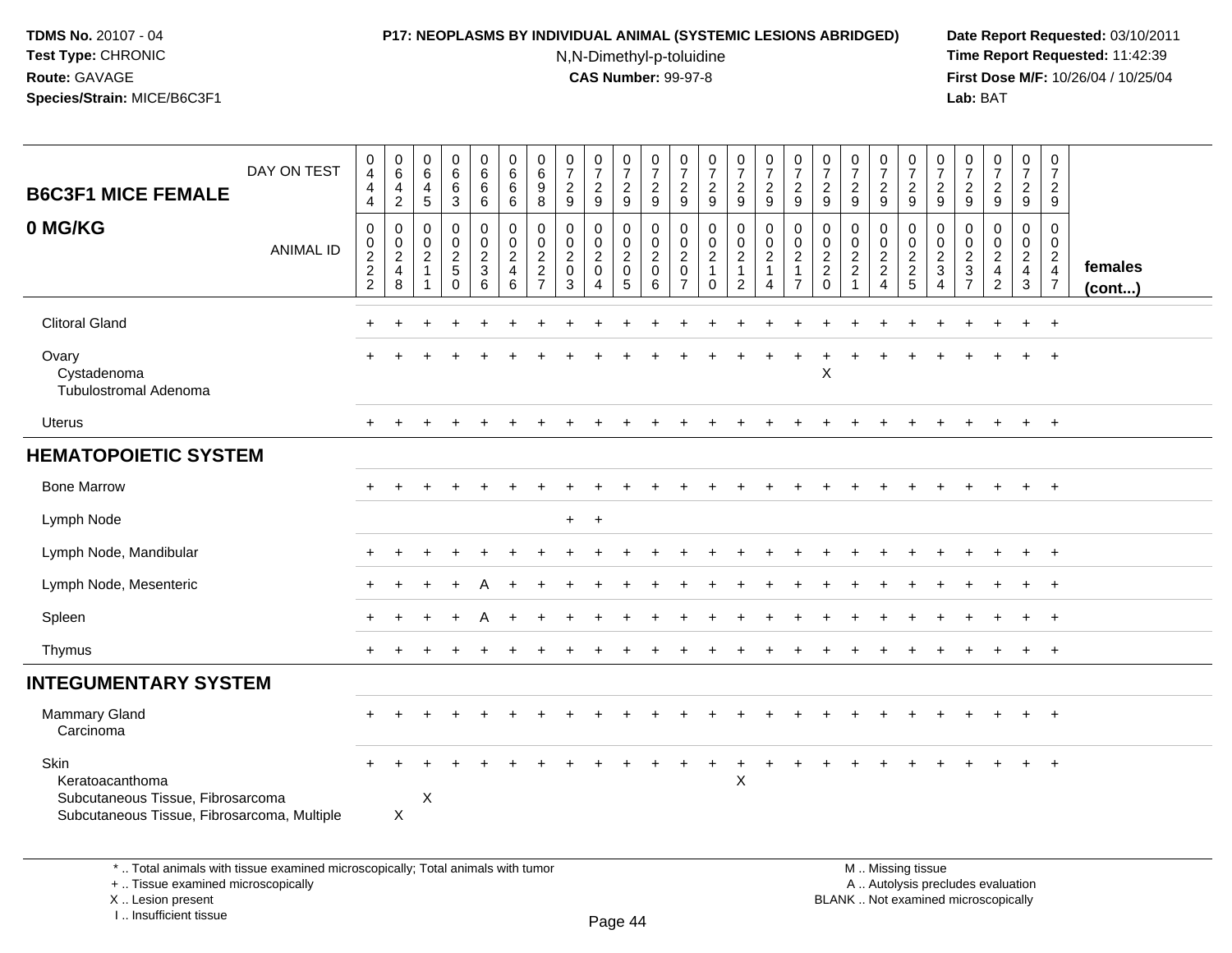### **P17: NEOPLASMS BY INDIVIDUAL ANIMAL (SYSTEMIC LESIONS ABRIDGED) Date Report Requested:** 03/10/2011

N,N-Dimethyl-p-toluidine

 **Time Report Requested:** 11:42:39 **First Dose M/F:** 10/26/04 / 10/25/04 Lab: BAT **Lab:** BAT

| DAY ON TEST<br><b>B6C3F1 MICE FEMALE</b>                                                      | $\pmb{0}$<br>$\overline{4}$<br>$\overline{4}$<br>$\overline{4}$ | $\begin{array}{c} 0 \\ 6 \end{array}$<br>$\frac{4}{2}$              | $\begin{array}{c} 0 \\ 6 \end{array}$<br>$\overline{4}$<br>$\overline{5}$            | $\begin{array}{c} 0 \\ 6 \end{array}$<br>$\,6\,$<br>3 | $_{6}^{\rm 0}$<br>6<br>6                                       | $\begin{array}{c} 0 \\ 6 \end{array}$<br>$\,6\,$<br>6        | $\pmb{0}$<br>$\,6\,$<br>$_{8}^9$                | $\frac{0}{7}$<br>$\frac{2}{9}$                                                               | $\frac{0}{7}$<br>$\frac{2}{9}$                                                   | $\frac{0}{7}$<br>$\frac{2}{9}$                                                   | $\frac{0}{7}$<br>$\frac{2}{9}$             | $\frac{0}{7}$<br>$\frac{2}{9}$                                                             | $\frac{0}{7}$<br>$\frac{2}{9}$                                              | $\frac{0}{7}$<br>$\frac{2}{9}$                         | $\frac{0}{7}$<br>$\frac{2}{9}$                               | $\begin{smallmatrix}0\\7\end{smallmatrix}$<br>$\frac{2}{9}$          | $\frac{0}{7}$<br>$\frac{2}{9}$                                                  | $\frac{0}{7}$<br>$\frac{2}{9}$                                   | $\frac{0}{7}$<br>$\frac{2}{9}$ | $\frac{0}{7}$<br>$\frac{2}{9}$                                     | $\frac{0}{7}$<br>$\frac{2}{9}$                  | $\frac{0}{7}$<br>$\frac{2}{9}$                         | $\frac{0}{7}$<br>$\frac{2}{9}$                         | $\frac{0}{7}$<br>$\frac{2}{9}$       | $\frac{0}{7}$<br>$\frac{2}{9}$                                                   |                   |
|-----------------------------------------------------------------------------------------------|-----------------------------------------------------------------|---------------------------------------------------------------------|--------------------------------------------------------------------------------------|-------------------------------------------------------|----------------------------------------------------------------|--------------------------------------------------------------|-------------------------------------------------|----------------------------------------------------------------------------------------------|----------------------------------------------------------------------------------|----------------------------------------------------------------------------------|--------------------------------------------|--------------------------------------------------------------------------------------------|-----------------------------------------------------------------------------|--------------------------------------------------------|--------------------------------------------------------------|----------------------------------------------------------------------|---------------------------------------------------------------------------------|------------------------------------------------------------------|--------------------------------|--------------------------------------------------------------------|-------------------------------------------------|--------------------------------------------------------|--------------------------------------------------------|--------------------------------------|----------------------------------------------------------------------------------|-------------------|
| 0 MG/KG<br><b>ANIMAL ID</b>                                                                   | 0<br>$\frac{0}{2}$<br>2<br>2                                    | $\boldsymbol{0}$<br>$\begin{array}{c} 0 \\ 2 \\ 4 \end{array}$<br>8 | 0<br>$\begin{smallmatrix} 0\\ 2 \end{smallmatrix}$<br>$\mathbf{1}$<br>$\overline{ }$ | 0<br>$_2^0$<br>$\overline{5}$<br>$\Omega$             | $\begin{array}{c} 0 \\ 0 \\ 2 \\ 3 \end{array}$<br>$6^{\circ}$ | $\mathbf 0$<br>$\frac{0}{2}$<br>$\overline{\mathbf{4}}$<br>6 | 0<br>$_2^0$<br>$\overline{2}$<br>$\overline{7}$ | $\mathbf 0$<br>$\begin{smallmatrix} 0\\2 \end{smallmatrix}$<br>$\mathsf 0$<br>$\overline{3}$ | 0<br>$\begin{smallmatrix} 0\\2 \end{smallmatrix}$<br>$\pmb{0}$<br>$\overline{4}$ | $\mathbf 0$<br>$\mathop{2}\limits^{\mathbb{O}}$<br>$\mathbf 0$<br>$\overline{5}$ | 0<br>$_2^0$<br>$\pmb{0}$<br>$6\phantom{a}$ | 0<br>$\begin{smallmatrix} 0\\2 \end{smallmatrix}$<br>$\mathsf{O}\xspace$<br>$\overline{7}$ | $\begin{smallmatrix} 0\\0\\2 \end{smallmatrix}$<br>$\mathbf{1}$<br>$\Omega$ | 0<br>$\frac{0}{2}$<br>$\overline{1}$<br>$\overline{2}$ | $\pmb{0}$<br>$\frac{0}{2}$<br>$\mathbf{1}$<br>$\overline{4}$ | 0<br>$\pmb{0}$<br>$\boldsymbol{2}$<br>$\mathbf{1}$<br>$\overline{7}$ | 0<br>$\begin{smallmatrix} 0\\2 \end{smallmatrix}$<br>$\overline{c}$<br>$\Omega$ | 0<br>$\begin{smallmatrix} 0\\2 \end{smallmatrix}$<br>$\mathbf 2$ | 0<br>$\frac{0}{2}$<br>4        | 0<br>$\begin{smallmatrix} 0\\2 \end{smallmatrix}$<br>$\frac{2}{5}$ | 0<br>$\pmb{0}$<br>$\sqrt{2}$<br>$\sqrt{3}$<br>4 | 0<br>$\begin{array}{c}\n0 \\ 2 \\ 3 \\ 7\n\end{array}$ | 0<br>$\frac{0}{2}$<br>$\overline{4}$<br>$\overline{2}$ | 0<br>$\frac{0}{2}$<br>$\overline{3}$ | $\mathbf 0$<br>$\pmb{0}$<br>$\boldsymbol{2}$<br>$\overline{4}$<br>$\overline{7}$ | females<br>(cont) |
| <b>MUSCULOSKELETAL SYSTEM</b>                                                                 |                                                                 |                                                                     |                                                                                      |                                                       |                                                                |                                                              |                                                 |                                                                                              |                                                                                  |                                                                                  |                                            |                                                                                            |                                                                             |                                                        |                                                              |                                                                      |                                                                                 |                                                                  |                                |                                                                    |                                                 |                                                        |                                                        |                                      |                                                                                  |                   |
| Bone                                                                                          | $+$                                                             |                                                                     |                                                                                      |                                                       |                                                                |                                                              |                                                 |                                                                                              |                                                                                  |                                                                                  |                                            |                                                                                            |                                                                             |                                                        |                                                              |                                                                      |                                                                                 |                                                                  |                                |                                                                    |                                                 |                                                        | $\ddot{}$                                              | $+$                                  | $+$                                                                              |                   |
| <b>NERVOUS SYSTEM</b>                                                                         |                                                                 |                                                                     |                                                                                      |                                                       |                                                                |                                                              |                                                 |                                                                                              |                                                                                  |                                                                                  |                                            |                                                                                            |                                                                             |                                                        |                                                              |                                                                      |                                                                                 |                                                                  |                                |                                                                    |                                                 |                                                        |                                                        |                                      |                                                                                  |                   |
| <b>Brain</b>                                                                                  | $\pm$                                                           |                                                                     |                                                                                      |                                                       |                                                                |                                                              |                                                 |                                                                                              |                                                                                  |                                                                                  |                                            |                                                                                            |                                                                             |                                                        |                                                              |                                                                      |                                                                                 |                                                                  |                                |                                                                    |                                                 |                                                        | $\div$                                                 | $+$                                  | $+$                                                                              |                   |
| <b>RESPIRATORY SYSTEM</b>                                                                     |                                                                 |                                                                     |                                                                                      |                                                       |                                                                |                                                              |                                                 |                                                                                              |                                                                                  |                                                                                  |                                            |                                                                                            |                                                                             |                                                        |                                                              |                                                                      |                                                                                 |                                                                  |                                |                                                                    |                                                 |                                                        |                                                        |                                      |                                                                                  |                   |
| Lung<br>Alveolar/Bronchiolar Adenoma, Multiple<br>Hepatocellular Carcinoma, Metastatic, Liver |                                                                 |                                                                     |                                                                                      |                                                       |                                                                |                                                              | X                                               |                                                                                              |                                                                                  |                                                                                  |                                            |                                                                                            |                                                                             |                                                        |                                                              |                                                                      |                                                                                 |                                                                  |                                |                                                                    |                                                 |                                                        |                                                        | $\div$                               | $\pm$                                                                            |                   |
| Nose                                                                                          | +                                                               |                                                                     |                                                                                      |                                                       |                                                                |                                                              |                                                 |                                                                                              |                                                                                  |                                                                                  |                                            |                                                                                            |                                                                             |                                                        |                                                              |                                                                      |                                                                                 |                                                                  |                                |                                                                    |                                                 |                                                        |                                                        | $\pm$                                | $+$                                                                              |                   |
| Trachea                                                                                       |                                                                 |                                                                     |                                                                                      |                                                       |                                                                |                                                              |                                                 |                                                                                              |                                                                                  |                                                                                  |                                            |                                                                                            |                                                                             |                                                        |                                                              |                                                                      |                                                                                 |                                                                  |                                |                                                                    |                                                 |                                                        |                                                        | $+$                                  | $+$                                                                              |                   |
| <b>SPECIAL SENSES SYSTEM</b>                                                                  |                                                                 |                                                                     |                                                                                      |                                                       |                                                                |                                                              |                                                 |                                                                                              |                                                                                  |                                                                                  |                                            |                                                                                            |                                                                             |                                                        |                                                              |                                                                      |                                                                                 |                                                                  |                                |                                                                    |                                                 |                                                        |                                                        |                                      |                                                                                  |                   |
| Eye                                                                                           |                                                                 |                                                                     |                                                                                      |                                                       |                                                                |                                                              |                                                 |                                                                                              |                                                                                  |                                                                                  |                                            |                                                                                            |                                                                             |                                                        |                                                              |                                                                      |                                                                                 |                                                                  |                                |                                                                    |                                                 |                                                        |                                                        |                                      | $^{+}$                                                                           |                   |
| <b>Harderian Gland</b><br>Adenoma                                                             |                                                                 |                                                                     |                                                                                      |                                                       |                                                                |                                                              |                                                 |                                                                                              |                                                                                  |                                                                                  |                                            |                                                                                            |                                                                             |                                                        |                                                              |                                                                      |                                                                                 |                                                                  |                                |                                                                    |                                                 |                                                        |                                                        |                                      | $\overline{+}$                                                                   |                   |
| <b>URINARY SYSTEM</b>                                                                         |                                                                 |                                                                     |                                                                                      |                                                       |                                                                |                                                              |                                                 |                                                                                              |                                                                                  |                                                                                  |                                            |                                                                                            |                                                                             |                                                        |                                                              |                                                                      |                                                                                 |                                                                  |                                |                                                                    |                                                 |                                                        |                                                        |                                      |                                                                                  |                   |
| Kidney                                                                                        |                                                                 |                                                                     |                                                                                      |                                                       |                                                                |                                                              |                                                 |                                                                                              |                                                                                  |                                                                                  |                                            |                                                                                            |                                                                             |                                                        |                                                              |                                                                      |                                                                                 |                                                                  |                                |                                                                    |                                                 |                                                        |                                                        | $\pm$                                | $+$                                                                              |                   |
| <b>Urinary Bladder</b>                                                                        | ÷                                                               |                                                                     |                                                                                      |                                                       |                                                                |                                                              |                                                 |                                                                                              |                                                                                  |                                                                                  |                                            |                                                                                            |                                                                             |                                                        |                                                              |                                                                      |                                                                                 |                                                                  |                                |                                                                    |                                                 |                                                        | $\pm$                                                  | $\pm$                                | $+$                                                                              |                   |

# **SYSTEMIC LESIONS**

\* .. Total animals with tissue examined microscopically; Total animals with tumor

+ .. Tissue examined microscopically

X .. Lesion present

I .. Insufficient tissue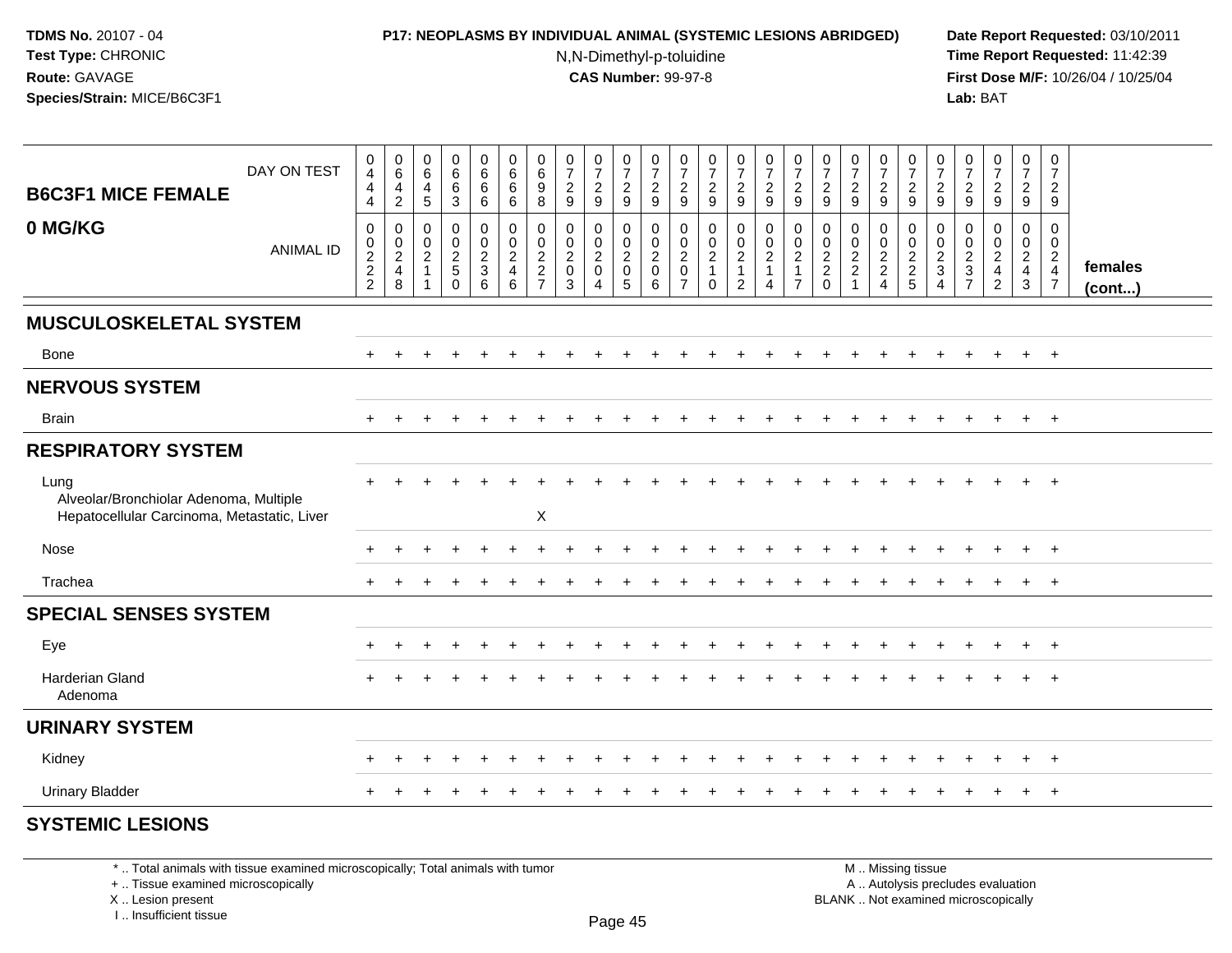#### **P17: NEOPLASMS BY INDIVIDUAL ANIMAL (SYSTEMIC LESIONS ABRIDGED) Date Report Requested:** 03/10/2011

N,N-Dimethyl-p-toluidine

| <b>B6C3F1 MICE FEMALE</b>            | DAY ON TEST | 0<br>$\overline{4}$<br>4<br>4                                      | 0<br>$\,6$<br>4<br>2              | 0<br>6<br>4<br><sub>5</sub> | 6<br>6<br>ۍ                               | 6<br>6<br>$\sim$<br>6 | U<br>6<br>6<br>6      | 0<br>6<br>9<br>8                                            | 0<br>$\overline{ }$<br>2<br>9 | 0<br>$\rightarrow$<br><sup>o</sup><br><u>L</u><br>9 |   | 0<br>ົ<br>∠<br>9      | ⌒<br><u>L</u><br>9 | 0<br>$\overline{ }$<br>$\overline{c}$<br>$\overline{9}$ | 0<br>$\rightarrow$<br>2<br>9 | 2<br>9             | 0<br>-<br>◠<br>∠<br>9             | 9                | 0<br>9                           | 0<br>ົ<br>∼<br>9                       | 0<br>າ<br>9                       | 9 | ے<br>9                                  | 0<br>◠<br>∠<br>9                             | $\overline{0}$<br>$\overline{ }$<br>2<br>9      | 0<br>$\overline{ }$<br>2<br>9                              |                         |  |
|--------------------------------------|-------------|--------------------------------------------------------------------|-----------------------------------|-----------------------------|-------------------------------------------|-----------------------|-----------------------|-------------------------------------------------------------|-------------------------------|-----------------------------------------------------|---|-----------------------|--------------------|---------------------------------------------------------|------------------------------|--------------------|-----------------------------------|------------------|----------------------------------|----------------------------------------|-----------------------------------|---|-----------------------------------------|----------------------------------------------|-------------------------------------------------|------------------------------------------------------------|-------------------------|--|
| 0 MG/KG                              | ANIMAL ID   | 0<br>0<br>$\sim$<br>$\epsilon$<br>ົ<br>$\epsilon$<br>$\mathcal{D}$ | 0<br>0<br>റ<br><u>_</u><br>4<br>8 | 0<br>0<br>ົ                 | $\Omega$<br>∼<br>$\overline{a}$<br>5<br>C | 0<br>$\sim$<br>3<br>6 | 0<br>0<br>_<br>4<br>6 | 0<br>0<br>ົ<br><u>.</u><br>$\overline{2}$<br>$\overline{ }$ | 0<br>0<br>ົ<br>0<br>3         | 0<br>$\sim$<br>$\sim$<br>U<br>4                     | 5 | 0<br>0<br>ົ<br>0<br>6 | U<br>$\rightarrow$ | 0<br>0<br>ົ<br>0                                        | 0<br>0<br>ົ<br>2             | $\Omega$<br>ے<br>4 | 0<br>0<br>$\sim$<br>$\rightarrow$ | U<br>$\sim$<br>▵ | 0<br>0<br>$\sqrt{2}$<br>$\Omega$ | 0<br>U<br>ົ<br><u>.</u><br>ົ<br>∠<br>4 | 0<br>0<br>ົ<br>$\mathcal{P}$<br>5 | 4 | 0<br>0<br>$\sim$<br>3<br>$\overline{7}$ | 0<br>0<br>ົ<br>∸<br>$^{4}$<br>$\overline{2}$ | 0<br>0<br>$\mathcal{P}$<br>$\epsilon$<br>4<br>3 | 0<br>$\mathbf{0}$<br>2<br>$\overline{4}$<br>$\overline{7}$ | females<br>$($ cont $)$ |  |
| Multiple Organ<br>Lymphoma Malignant |             | $\sim$                                                             |                                   | X                           |                                           |                       |                       |                                                             | X.                            | X                                                   |   |                       | X                  |                                                         | X                            |                    |                                   |                  | X                                |                                        |                                   |   |                                         |                                              | $+$                                             | $+$                                                        |                         |  |

<sup>+ ..</sup> Tissue examined microscopically

X .. Lesion present

I .. Insufficient tissue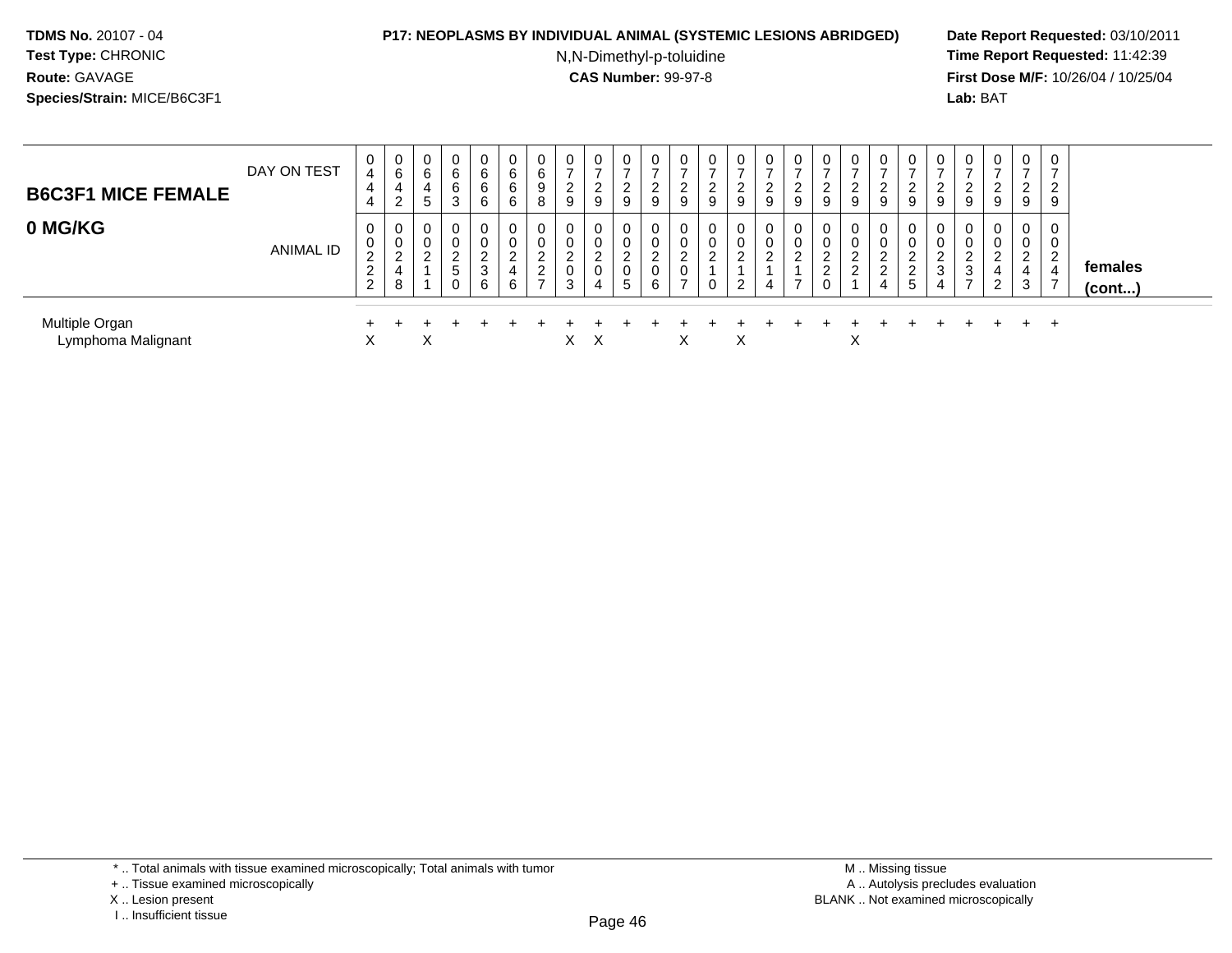# **P17: NEOPLASMS BY INDIVIDUAL ANIMAL (SYSTEMIC LESIONS ABRIDGED) Date Report Requested:** 03/10/2011

N,N-Dimethyl-p-toluidine

| <b>B6C3F1 MICE FEMALE</b>                                                                                                                                           | DAY ON TEST      | $\frac{0}{7}$<br>3<br>0                                 | $\frac{0}{7}$<br>$\mathsf 3$<br>$\mathbf 0$               | $\begin{smallmatrix}0\\7\end{smallmatrix}$<br>$\sqrt{3}$<br>$\mathbf 0$ | $\begin{smallmatrix}0\\7\end{smallmatrix}$<br>$\sqrt{3}$<br>$\mathbf 0$    | $\frac{0}{7}$<br>3<br>$\mathbf 0$                                    | $\frac{0}{7}$<br>$\mathbf{3}$<br>$\mathbf 0$          | $\begin{array}{c} 0 \\ 7 \end{array}$<br>$\mathfrak{S}$<br>$\mathbf 0$         | $\pmb{0}$<br>$\overline{7}$<br>$\mathbf{3}$<br>0                             | $\begin{array}{c} 0 \\ 7 \end{array}$<br>$\mathbf{3}$<br>$\mathbf 0$ | $\begin{smallmatrix}0\\7\end{smallmatrix}$<br>$\sqrt{3}$<br>0 | $\frac{0}{7}$<br>$\mathbf{3}$<br>$\mathbf 0$                                        | 0<br>$\overline{7}$<br>$\mathbf{3}$<br>$\mathbf 0$             | 0<br>$\overline{7}$<br>$\mathbf{3}$<br>$\mathbf 0$  | $\frac{0}{7}$<br>$\mathfrak{Z}$<br>0                          | $\begin{array}{c} 0 \\ 7 \end{array}$<br>$\ensuremath{\mathsf{3}}$<br>$\mathbf 0$ | $\begin{array}{c} 0 \\ 7 \end{array}$<br>$\sqrt{3}$<br>$\mathbf 0$           | $\frac{0}{7}$<br>3<br>$\mathbf{0}$                   | $\begin{array}{c} 0 \\ 7 \end{array}$<br>$\mathfrak{Z}$<br>$\mathbf 0$ | $\frac{0}{7}$<br>$\mathbf{3}$<br>$\mathbf 0$                                | $\begin{array}{c} 0 \\ 7 \end{array}$<br>$\mathbf{3}$<br>$\mathbf{1}$ | $\frac{0}{7}$<br>$\sqrt{3}$<br>$\overline{1}$                             | $\pmb{0}$<br>$\overline{7}$<br>$\sqrt{3}$<br>$\mathbf{1}$      | $\begin{array}{c} 0 \\ 7 \end{array}$<br>3<br>$\mathbf{1}$    | $\frac{0}{7}$<br>3<br>$\mathbf{1}$                                                    | $\pmb{0}$<br>$\overline{7}$<br>3<br>$\mathbf{1}$                       |                              |
|---------------------------------------------------------------------------------------------------------------------------------------------------------------------|------------------|---------------------------------------------------------|-----------------------------------------------------------|-------------------------------------------------------------------------|----------------------------------------------------------------------------|----------------------------------------------------------------------|-------------------------------------------------------|--------------------------------------------------------------------------------|------------------------------------------------------------------------------|----------------------------------------------------------------------|---------------------------------------------------------------|-------------------------------------------------------------------------------------|----------------------------------------------------------------|-----------------------------------------------------|---------------------------------------------------------------|-----------------------------------------------------------------------------------|------------------------------------------------------------------------------|------------------------------------------------------|------------------------------------------------------------------------|-----------------------------------------------------------------------------|-----------------------------------------------------------------------|---------------------------------------------------------------------------|----------------------------------------------------------------|---------------------------------------------------------------|---------------------------------------------------------------------------------------|------------------------------------------------------------------------|------------------------------|
| 0 MG/KG                                                                                                                                                             | <b>ANIMAL ID</b> | 0<br>$\mathbf 0$<br>$\overline{2}$<br>$\mathbf 0$<br>-1 | $\pmb{0}$<br>$\frac{0}{2}$<br>$\pmb{0}$<br>$\overline{c}$ | $\mathbf 0$<br>$\mathbf 0$<br>$\sqrt{2}$<br>$\mathsf 0$<br>9            | $\mathbf 0$<br>$\pmb{0}$<br>$\overline{2}$<br>$\mathbf{1}$<br>$\mathbf{3}$ | 0<br>$\mathbf 0$<br>$\overline{2}$<br>$\mathbf{1}$<br>$\overline{5}$ | 0<br>$\pmb{0}$<br>$\overline{2}$<br>$\mathbf{1}$<br>6 | 0<br>$\mathsf{O}\xspace$<br>$\overline{2}$<br>$\overline{2}$<br>$\overline{3}$ | $\mathbf 0$<br>$\mathbf 0$<br>$\sqrt{2}$<br>$\overline{2}$<br>$6\phantom{a}$ | $\mathbf 0$<br>$\mathbf 0$<br>$\frac{2}{2}$<br>8                     | 0<br>$\mathbf 0$<br>$\overline{2}$<br>$\overline{2}$<br>9     | $\mathbf 0$<br>$\mathsf{O}\xspace$<br>$\overline{2}$<br>$\mathbf{3}$<br>$\mathbf 0$ | $\mathbf 0$<br>$\mathsf{O}\xspace$<br>$\overline{2}$<br>3<br>1 | 0<br>$\mathbf 0$<br>$\frac{2}{3}$<br>$\overline{3}$ | $\mathbf 0$<br>$\mathbf 0$<br>$\frac{2}{3}$<br>$\overline{5}$ | 0<br>$\pmb{0}$<br>$\overline{2}$<br>$\mathbf{3}$<br>$\overline{8}$                | $\mathbf 0$<br>$\mathbf 0$<br>$\overline{2}$<br>$\sqrt{3}$<br>$\overline{9}$ | 0<br>$\mathbf 0$<br>$\overline{c}$<br>$\overline{4}$ | $\mathbf 0$<br>$\mathbf 0$<br>$\overline{2}$<br>$\overline{4}$<br>5    | $\mathbf 0$<br>$\mathsf{O}\xspace$<br>$\overline{2}$<br>$\overline{4}$<br>9 | $\mathbf 0$<br>$\mathbf 0$<br>$\overline{2}$<br>$\mathbf 0$<br>8      | $\mathbf 0$<br>$\mathsf{O}\xspace$<br>$\overline{2}$<br>$\mathbf{1}$<br>8 | $\Omega$<br>$\mathbf 0$<br>$\overline{c}$<br>$\mathbf{1}$<br>9 | $\mathbf 0$<br>$\mathbf 0$<br>$\frac{2}{3}$<br>$\overline{2}$ | $\mathbf 0$<br>$\mathbf 0$<br>$\overline{2}$<br>$\overline{4}$<br>$\mathsf{O}\xspace$ | 0<br>$\mathbf 0$<br>$\overline{2}$<br>$\overline{4}$<br>$\overline{4}$ | * TOTALS                     |
| <b>ALIMENTARY SYSTEM</b>                                                                                                                                            |                  |                                                         |                                                           |                                                                         |                                                                            |                                                                      |                                                       |                                                                                |                                                                              |                                                                      |                                                               |                                                                                     |                                                                |                                                     |                                                               |                                                                                   |                                                                              |                                                      |                                                                        |                                                                             |                                                                       |                                                                           |                                                                |                                                               |                                                                                       |                                                                        |                              |
| Esophagus                                                                                                                                                           |                  |                                                         |                                                           |                                                                         |                                                                            |                                                                      |                                                       |                                                                                |                                                                              |                                                                      |                                                               |                                                                                     |                                                                |                                                     |                                                               |                                                                                   |                                                                              |                                                      |                                                                        |                                                                             |                                                                       |                                                                           |                                                                |                                                               |                                                                                       | $\overline{+}$                                                         | 50                           |
| Gallbladder                                                                                                                                                         |                  |                                                         |                                                           |                                                                         |                                                                            |                                                                      |                                                       |                                                                                |                                                                              |                                                                      |                                                               |                                                                                     |                                                                |                                                     |                                                               |                                                                                   |                                                                              |                                                      |                                                                        |                                                                             |                                                                       |                                                                           |                                                                |                                                               |                                                                                       | $\ddot{}$                                                              | 50                           |
| Intestine Large, Cecum                                                                                                                                              |                  |                                                         |                                                           |                                                                         |                                                                            |                                                                      |                                                       |                                                                                |                                                                              |                                                                      |                                                               |                                                                                     |                                                                |                                                     |                                                               |                                                                                   |                                                                              |                                                      |                                                                        |                                                                             |                                                                       |                                                                           |                                                                |                                                               | $\ddot{}$                                                                             | $\ddot{}$                                                              | 50                           |
| Intestine Large, Colon                                                                                                                                              |                  |                                                         |                                                           |                                                                         |                                                                            |                                                                      |                                                       |                                                                                |                                                                              |                                                                      |                                                               |                                                                                     |                                                                |                                                     |                                                               |                                                                                   |                                                                              |                                                      |                                                                        |                                                                             |                                                                       |                                                                           |                                                                |                                                               |                                                                                       | $\ddot{}$                                                              | 50                           |
| Intestine Large, Rectum                                                                                                                                             |                  |                                                         |                                                           |                                                                         |                                                                            |                                                                      |                                                       |                                                                                |                                                                              |                                                                      |                                                               |                                                                                     |                                                                |                                                     |                                                               |                                                                                   |                                                                              |                                                      |                                                                        |                                                                             |                                                                       |                                                                           |                                                                |                                                               |                                                                                       | $\ddot{}$                                                              | 50                           |
| Intestine Small, Duodenum                                                                                                                                           |                  |                                                         |                                                           |                                                                         |                                                                            |                                                                      |                                                       |                                                                                |                                                                              |                                                                      |                                                               |                                                                                     |                                                                |                                                     |                                                               |                                                                                   |                                                                              |                                                      |                                                                        |                                                                             |                                                                       |                                                                           |                                                                |                                                               |                                                                                       | $\ddot{}$                                                              | 50                           |
| Intestine Small, Ileum                                                                                                                                              |                  |                                                         |                                                           |                                                                         |                                                                            |                                                                      |                                                       |                                                                                |                                                                              |                                                                      |                                                               |                                                                                     |                                                                |                                                     |                                                               |                                                                                   |                                                                              |                                                      |                                                                        |                                                                             |                                                                       |                                                                           |                                                                |                                                               |                                                                                       |                                                                        | 50                           |
| Intestine Small, Jejunum                                                                                                                                            |                  |                                                         |                                                           |                                                                         |                                                                            |                                                                      |                                                       |                                                                                |                                                                              |                                                                      |                                                               |                                                                                     |                                                                |                                                     |                                                               |                                                                                   |                                                                              |                                                      |                                                                        |                                                                             |                                                                       |                                                                           |                                                                |                                                               |                                                                                       |                                                                        | 50                           |
| Liver<br>Hemangioma                                                                                                                                                 |                  |                                                         |                                                           |                                                                         |                                                                            |                                                                      |                                                       |                                                                                |                                                                              |                                                                      |                                                               |                                                                                     |                                                                |                                                     |                                                               |                                                                                   |                                                                              |                                                      |                                                                        |                                                                             |                                                                       |                                                                           |                                                                |                                                               |                                                                                       |                                                                        | 50<br>1                      |
| Hepatocellular Adenoma<br>Hepatocellular Adenoma, Multiple<br>Hepatocellular Carcinoma<br>Hepatocellular Carcinoma, Multiple                                        |                  |                                                         |                                                           |                                                                         | $\mathsf X$                                                                |                                                                      | $X$ $X$ $X$                                           |                                                                                |                                                                              |                                                                      |                                                               | $\pmb{\times}$                                                                      |                                                                |                                                     |                                                               |                                                                                   | X                                                                            |                                                      |                                                                        | X<br>X                                                                      |                                                                       | X                                                                         |                                                                | X                                                             |                                                                                       | X                                                                      | 15<br>$\mathbf{2}$<br>5<br>1 |
| Mesentery                                                                                                                                                           |                  |                                                         |                                                           |                                                                         |                                                                            |                                                                      |                                                       |                                                                                |                                                                              |                                                                      |                                                               | +                                                                                   |                                                                |                                                     |                                                               |                                                                                   |                                                                              |                                                      |                                                                        |                                                                             |                                                                       |                                                                           |                                                                |                                                               |                                                                                       | $+$                                                                    | 3                            |
| Pancreas                                                                                                                                                            |                  |                                                         |                                                           |                                                                         |                                                                            |                                                                      |                                                       |                                                                                |                                                                              |                                                                      |                                                               |                                                                                     |                                                                |                                                     |                                                               |                                                                                   |                                                                              |                                                      |                                                                        |                                                                             |                                                                       |                                                                           |                                                                |                                                               |                                                                                       |                                                                        | 50                           |
| Salivary Glands<br>Adenoma                                                                                                                                          |                  |                                                         |                                                           |                                                                         |                                                                            |                                                                      |                                                       |                                                                                |                                                                              |                                                                      |                                                               |                                                                                     |                                                                |                                                     |                                                               |                                                                                   |                                                                              |                                                      |                                                                        |                                                                             |                                                                       |                                                                           |                                                                |                                                               |                                                                                       |                                                                        | 50<br>$\mathbf{1}$           |
| Stomach, Forestomach                                                                                                                                                |                  | $+$                                                     | $\ddot{}$                                                 | $\ddot{}$                                                               |                                                                            | $\ddot{}$                                                            | $\ddot{}$                                             | $\ddot{}$                                                                      | $+$                                                                          | $\ddot{}$                                                            | $\overline{+}$                                                |                                                                                     |                                                                |                                                     |                                                               |                                                                                   |                                                                              |                                                      |                                                                        | $\ddot{}$                                                                   | $\ddot{}$                                                             | $+$                                                                       | $+$                                                            | $+$                                                           | $\ddot{}$                                                                             | $+$                                                                    | 50                           |
| *  Total animals with tissue examined microscopically; Total animals with tumor<br>+  Tissue examined microscopically<br>X  Lesion present<br>I Insufficient tissue |                  |                                                         |                                                           |                                                                         |                                                                            |                                                                      |                                                       |                                                                                |                                                                              |                                                                      | $P$ <sub>200</sub> $A$ 7                                      |                                                                                     |                                                                |                                                     |                                                               |                                                                                   |                                                                              |                                                      | BLANK  Not examined microscopically                                    |                                                                             | M  Missing tissue                                                     |                                                                           |                                                                | A  Autolysis precludes evaluation                             |                                                                                       |                                                                        |                              |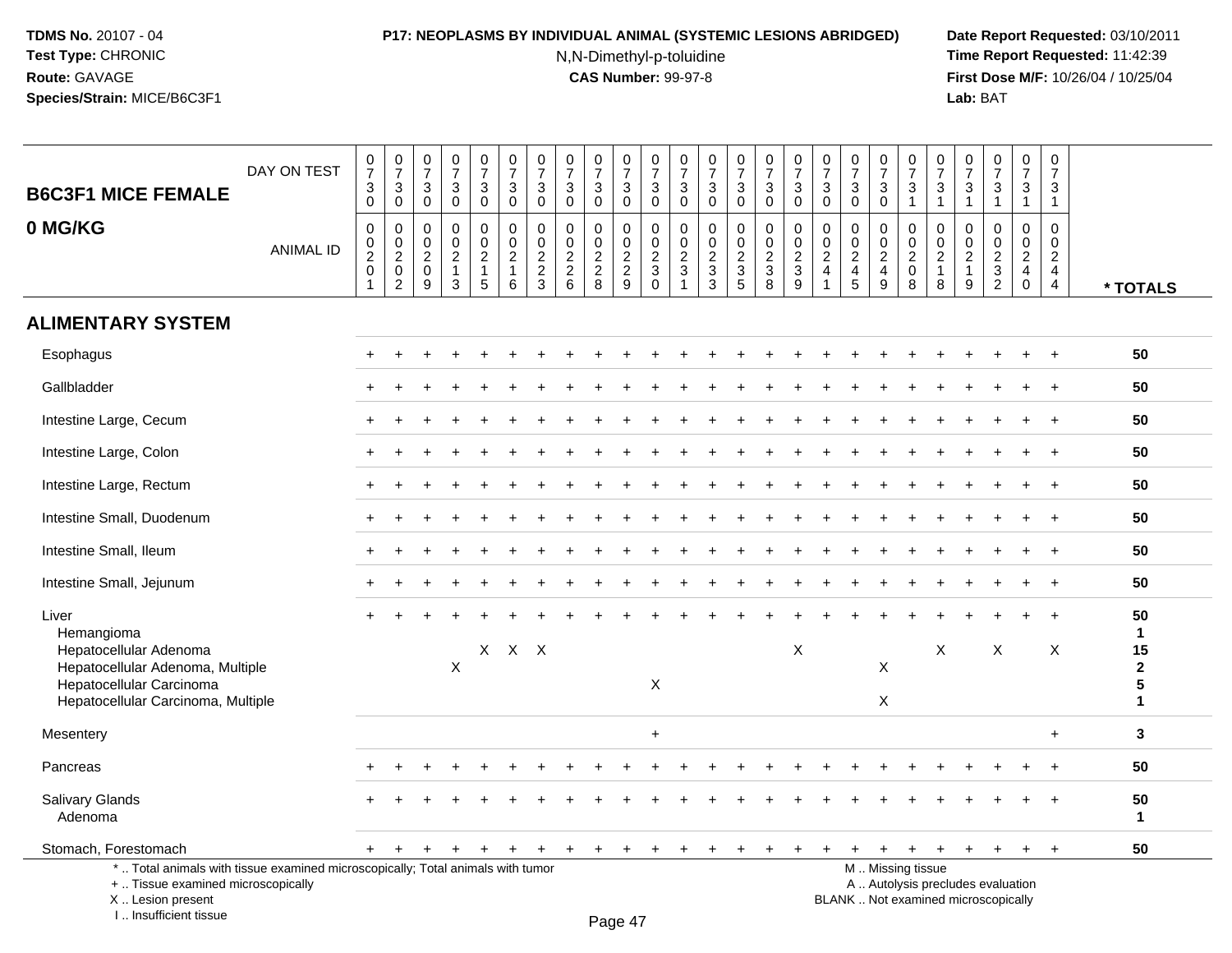#### **P17: NEOPLASMS BY INDIVIDUAL ANIMAL (SYSTEMIC LESIONS ABRIDGED) Date Report Requested:** 03/10/2011

N,N-Dimethyl-p-toluidine

 **Time Report Requested:** 11:42:39 **First Dose M/F:** 10/26/04 / 10/25/04 Lab: BAT **Lab:** BAT

| <b>B6C3F1 MICE FEMALE</b>                  | DAY ON TEST      | $\frac{0}{7}$<br>$\sqrt{3}$<br>$\mathbf{0}$ | $\frac{0}{7}$<br>$\sqrt{3}$<br>$\mathbf 0$ | $\frac{0}{7}$<br>$\sqrt{3}$<br>$\mathbf 0$ | $\frac{0}{7}$<br>$\mathbf{3}$<br>$\mathbf 0$ | $\frac{0}{7}$<br>$\sqrt{3}$<br>$\mathbf 0$ | $\frac{0}{7}$<br>$\ensuremath{\mathsf{3}}$<br>$\mathbf 0$ | $\frac{0}{7}$<br>$\ensuremath{\mathsf{3}}$<br>$\mathbf 0$    | $\begin{array}{c} 0 \\ 7 \end{array}$<br>$\sqrt{3}$<br>$\mathbf 0$ | $\frac{0}{7}$<br>$\mathbf{3}$<br>$\mathbf 0$ | $\begin{array}{c} 0 \\ 7 \\ 3 \end{array}$<br>$\mathbf 0$ | $\frac{0}{7}$<br>$\ensuremath{\mathsf{3}}$<br>$\mathbf 0$ | $\frac{0}{7}$<br>$\mathsf 3$<br>$\mathbf 0$ | $\frac{0}{7}$<br>$\mathbf{3}$<br>$\mathbf 0$ | $\begin{smallmatrix}0\\7\end{smallmatrix}$<br>$\ensuremath{\mathsf{3}}$<br>$\mathbf 0$ | $\frac{0}{7}$<br>$\ensuremath{\mathsf{3}}$<br>$\mathbf 0$ | $\begin{array}{c} 0 \\ 7 \end{array}$<br>$\ensuremath{\mathsf{3}}$<br>$\mathbf 0$ | $\frac{0}{7}$<br>$\sqrt{3}$<br>$\mathbf 0$ | $\begin{array}{c} 0 \\ 7 \end{array}$<br>$\sqrt{3}$<br>$\mathbf 0$ | $\frac{0}{7}$<br>$\ensuremath{\mathsf{3}}$<br>$\mathbf 0$ | $\frac{0}{7}$<br>$\ensuremath{\mathsf{3}}$<br>$\overline{1}$ | $\frac{0}{7}$<br>$\sqrt{3}$<br>$\mathbf{1}$ | $\frac{0}{7}$<br>$\ensuremath{\mathsf{3}}$<br>$\overline{1}$ | $\frac{0}{7}$<br>$\ensuremath{\mathsf{3}}$                   | $\frac{0}{7}$<br>$\ensuremath{\mathsf{3}}$<br>$\overline{\mathbf{1}}$ | $\frac{0}{7}$<br>$\sqrt{3}$<br>$\overline{1}$                                    |                      |
|--------------------------------------------|------------------|---------------------------------------------|--------------------------------------------|--------------------------------------------|----------------------------------------------|--------------------------------------------|-----------------------------------------------------------|--------------------------------------------------------------|--------------------------------------------------------------------|----------------------------------------------|-----------------------------------------------------------|-----------------------------------------------------------|---------------------------------------------|----------------------------------------------|----------------------------------------------------------------------------------------|-----------------------------------------------------------|-----------------------------------------------------------------------------------|--------------------------------------------|--------------------------------------------------------------------|-----------------------------------------------------------|--------------------------------------------------------------|---------------------------------------------|--------------------------------------------------------------|--------------------------------------------------------------|-----------------------------------------------------------------------|----------------------------------------------------------------------------------|----------------------|
| 0 MG/KG                                    | <b>ANIMAL ID</b> | $\mathbf 0$<br>$\frac{0}{2}$                | $\pmb{0}$<br>$\frac{0}{2}$<br>$\sqrt{2}$   | $\pmb{0}$<br>$\frac{0}{2}$<br>9            | $\mathbf 0$<br>$\frac{0}{2}$<br>3            | 0<br>$\frac{0}{2}$<br>1<br>$\sqrt{5}$      | $\pmb{0}$<br>$\frac{0}{2}$<br>6                           | $\pmb{0}$<br>$\begin{array}{c} 0 \\ 2 \\ 2 \\ 3 \end{array}$ | $\pmb{0}$<br>$\frac{0}{2}$<br>6                                    | 0<br>$\frac{0}{2}$<br>8                      | $\pmb{0}$<br>$\frac{0}{2}$<br>9                           | $\pmb{0}$<br>$\frac{0}{2}$<br>$\mathbf 0$                 | 0<br>$\frac{0}{2}$                          | $\pmb{0}$<br>$\frac{0}{2}$<br>$\mathbf{3}$   | $\pmb{0}$<br>$\frac{0}{2}$<br>$\overline{5}$                                           | $\pmb{0}$<br>$\frac{0}{2}$<br>8                           | $\pmb{0}$<br>$\frac{0}{2}$<br>9                                                   | 0<br>$_{2}^{\rm 0}$<br>$\overline{4}$      | $\pmb{0}$<br>$\frac{0}{2}$<br>5                                    | 0<br>$\frac{0}{2}$<br>$9\,$                               | $\mathbf 0$<br>$\frac{0}{2}$<br>8                            | 0<br>$\frac{0}{2}$<br>1<br>8                | 0<br>$\frac{0}{2}$<br>9                                      | $\pmb{0}$<br>$\begin{array}{c} 0 \\ 2 \\ 3 \\ 2 \end{array}$ | 0<br>$\frac{0}{2}$<br>$\mathbf 0$                                     | $\mathbf 0$<br>$\mathbf 0$<br>$\overline{2}$<br>$\overline{4}$<br>$\overline{4}$ | * TOTALS             |
| Squamous Cell Papilloma                    |                  |                                             |                                            |                                            |                                              |                                            |                                                           |                                                              |                                                                    |                                              |                                                           |                                                           |                                             |                                              |                                                                                        |                                                           |                                                                                   |                                            |                                                                    |                                                           |                                                              |                                             |                                                              |                                                              |                                                                       |                                                                                  | 1                    |
| Stomach, Glandular                         |                  |                                             |                                            |                                            |                                              |                                            |                                                           |                                                              |                                                                    |                                              |                                                           |                                                           |                                             |                                              |                                                                                        |                                                           |                                                                                   |                                            |                                                                    |                                                           |                                                              |                                             |                                                              |                                                              |                                                                       |                                                                                  | 50                   |
| Tooth                                      |                  | $\ddot{}$                                   |                                            | $+$                                        | $+$                                          |                                            |                                                           | $+$ $+$                                                      |                                                                    |                                              |                                                           |                                                           |                                             |                                              | $\ddot{}$                                                                              |                                                           |                                                                                   |                                            |                                                                    | $\ddot{}$                                                 |                                                              |                                             | $\ddot{}$                                                    |                                                              |                                                                       | $+$                                                                              | 13                   |
| <b>CARDIOVASCULAR SYSTEM</b>               |                  |                                             |                                            |                                            |                                              |                                            |                                                           |                                                              |                                                                    |                                              |                                                           |                                                           |                                             |                                              |                                                                                        |                                                           |                                                                                   |                                            |                                                                    |                                                           |                                                              |                                             |                                                              |                                                              |                                                                       |                                                                                  |                      |
| <b>Blood Vessel</b>                        |                  |                                             |                                            |                                            |                                              |                                            |                                                           |                                                              |                                                                    |                                              |                                                           |                                                           |                                             |                                              |                                                                                        |                                                           |                                                                                   |                                            |                                                                    |                                                           |                                                              |                                             |                                                              |                                                              |                                                                       |                                                                                  | 50                   |
| Heart                                      |                  |                                             |                                            |                                            |                                              |                                            |                                                           |                                                              |                                                                    |                                              |                                                           |                                                           |                                             |                                              |                                                                                        |                                                           |                                                                                   |                                            |                                                                    |                                                           |                                                              |                                             |                                                              |                                                              |                                                                       |                                                                                  | 50                   |
| <b>ENDOCRINE SYSTEM</b>                    |                  |                                             |                                            |                                            |                                              |                                            |                                                           |                                                              |                                                                    |                                              |                                                           |                                                           |                                             |                                              |                                                                                        |                                                           |                                                                                   |                                            |                                                                    |                                                           |                                                              |                                             |                                                              |                                                              |                                                                       |                                                                                  |                      |
| <b>Adrenal Cortex</b>                      |                  |                                             |                                            |                                            |                                              |                                            |                                                           |                                                              |                                                                    |                                              |                                                           |                                                           |                                             |                                              |                                                                                        |                                                           |                                                                                   |                                            |                                                                    |                                                           |                                                              |                                             |                                                              |                                                              |                                                                       |                                                                                  | 50                   |
| Adrenal Medulla<br>Pheochromocytoma Benign |                  |                                             |                                            |                                            |                                              |                                            | $\boldsymbol{\mathsf{X}}$                                 |                                                              |                                                                    |                                              |                                                           |                                                           |                                             |                                              |                                                                                        |                                                           |                                                                                   |                                            |                                                                    |                                                           |                                                              |                                             |                                                              |                                                              |                                                                       |                                                                                  | 50<br>$\overline{2}$ |
| Islets, Pancreatic                         |                  |                                             |                                            |                                            |                                              |                                            |                                                           |                                                              |                                                                    |                                              |                                                           |                                                           |                                             |                                              |                                                                                        |                                                           |                                                                                   |                                            |                                                                    |                                                           |                                                              |                                             |                                                              |                                                              |                                                                       |                                                                                  | 50                   |
| Parathyroid Gland                          |                  |                                             |                                            |                                            |                                              |                                            |                                                           |                                                              |                                                                    |                                              |                                                           |                                                           |                                             |                                              |                                                                                        |                                                           |                                                                                   |                                            |                                                                    |                                                           |                                                              |                                             |                                                              |                                                              | м                                                                     | M                                                                                | 48                   |
| <b>Pituitary Gland</b>                     |                  |                                             |                                            |                                            |                                              | м                                          | м                                                         |                                                              |                                                                    |                                              |                                                           |                                                           |                                             |                                              |                                                                                        |                                                           |                                                                                   |                                            |                                                                    |                                                           |                                                              |                                             |                                                              |                                                              |                                                                       | $\div$                                                                           | 48                   |
| <b>Thyroid Gland</b>                       |                  |                                             |                                            |                                            |                                              |                                            |                                                           |                                                              |                                                                    |                                              |                                                           |                                                           |                                             |                                              |                                                                                        |                                                           |                                                                                   |                                            |                                                                    |                                                           |                                                              |                                             |                                                              |                                                              |                                                                       | $\ddot{}$                                                                        | 50                   |

### **GENERAL BODY SYSTEM**

NONE

# **GENITAL SYSTEM**

\* .. Total animals with tissue examined microscopically; Total animals with tumor

+ .. Tissue examined microscopically

X .. Lesion present

I .. Insufficient tissue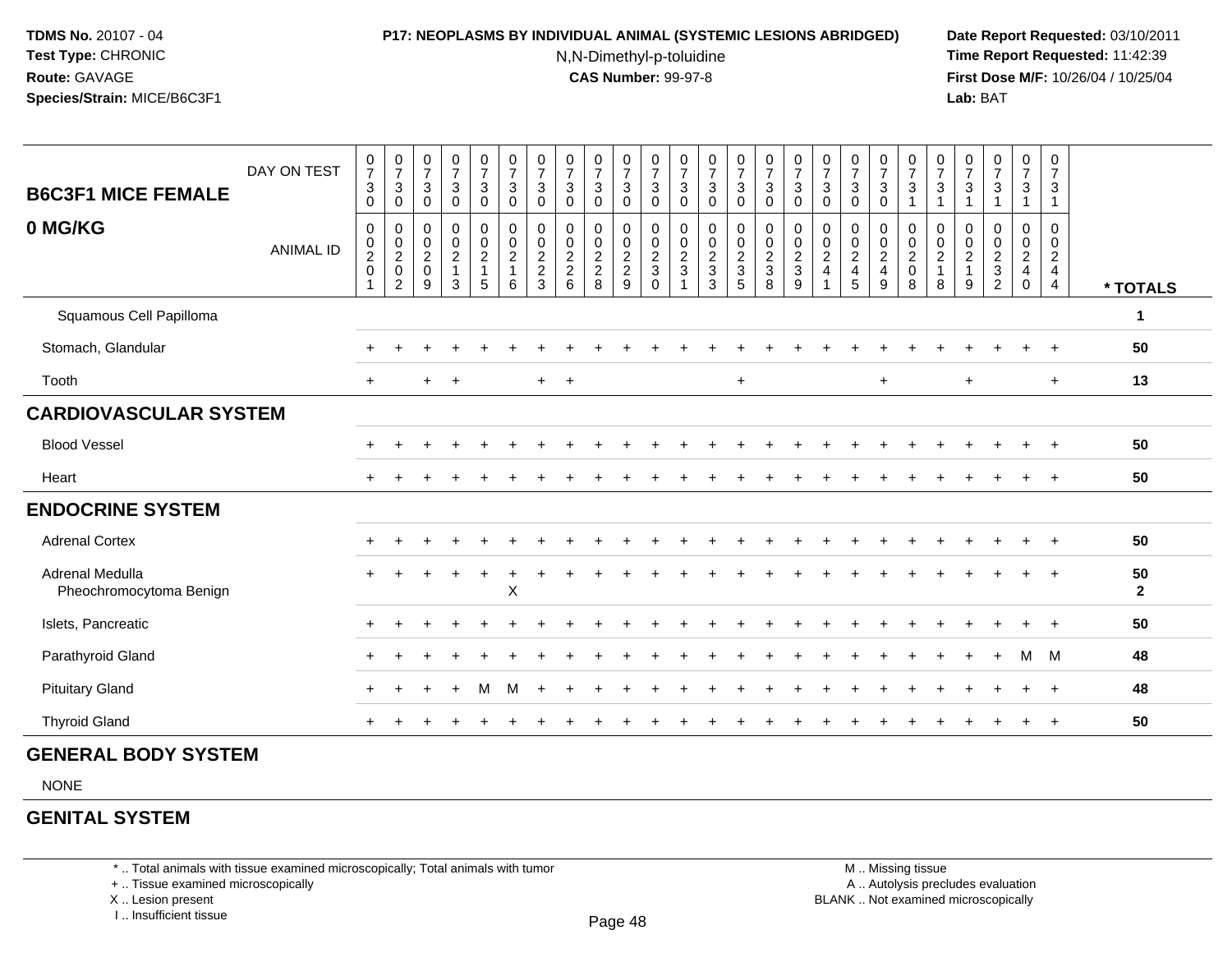### **P17: NEOPLASMS BY INDIVIDUAL ANIMAL (SYSTEMIC LESIONS ABRIDGED) Date Report Requested:** 03/10/2011

N,N-Dimethyl-p-toluidine

 **Time Report Requested:** 11:42:39 **First Dose M/F:** 10/26/04 / 10/25/04 Lab: BAT **Lab:** BAT

| DAY ON TEST<br><b>B6C3F1 MICE FEMALE</b><br>0 MG/KG                                                         | <b>ANIMAL ID</b> | $\frac{0}{7}$<br>$\sqrt{3}$<br>$\mathbf 0$<br>0<br>$\mathbf 0$<br>$\overline{2}$<br>$\mathbf 0$<br>1 | $\frac{0}{7}$<br>$\mathbf{3}$<br>$\mathbf 0$<br>$\mathbf 0$<br>$\mathbf 0$<br>$\frac{2}{0}$<br>2 | $\frac{0}{7}$<br>3<br>0<br>0<br>0<br>$\sqrt{2}$<br>$\mathbf 0$<br>9 | $\frac{0}{7}$<br>3<br>$\mathbf 0$<br>0<br>0<br>$\overline{2}$<br>$\mathbf{1}$<br>3 | $\frac{0}{7}$<br>$\mathbf{3}$<br>$\mathbf 0$<br>0<br>$\overline{0}$<br>$\overline{2}$<br>$\mathbf{1}$<br>$\sqrt{5}$ | $\frac{0}{7}$<br>$\sqrt{3}$<br>0<br>0<br>$^{\rm 0}_{\rm 2}$<br>$\mathbf{1}$<br>6 | $\frac{0}{7}$<br>3<br>$\mathbf 0$<br>0<br>0<br>$\sqrt{2}$<br>$\overline{c}$<br>3 | 0<br>$\overline{7}$<br>$\mathbf{3}$<br>$\Omega$<br>0<br>0<br>$\overline{2}$<br>$\overline{2}$<br>6 | $\frac{0}{7}$<br>3<br>$\Omega$<br>0<br>0<br>$\frac{2}{2}$<br>8 | $\frac{0}{7}$<br>$\ensuremath{\mathsf{3}}$<br>$\mathbf 0$<br>0<br>0<br>$\frac{2}{2}$<br>9 | $\frac{0}{7}$<br>$\mathsf 3$<br>$\mathbf 0$<br>0<br>$\mathbf 0$<br>$\overline{2}$<br>$\sqrt{3}$<br>$\mathbf 0$ | $\frac{0}{7}$<br>$\mathbf{3}$<br>$\mathbf 0$<br>0<br>0<br>$\frac{2}{3}$ | $\frac{0}{7}$<br>$\sqrt{3}$<br>$\mathbf 0$<br>0<br>0<br>$\frac{2}{3}$<br>$\overline{3}$ | $\frac{0}{7}$<br>3<br>$\mathbf 0$<br>0<br>0<br>$\frac{2}{3}$<br>$\overline{5}$ | $\frac{0}{7}$<br>$\mathbf{3}$<br>$\mathbf 0$<br>0<br>$\mathbf 0$<br>$\overline{2}$<br>$\sqrt{3}$<br>8 | $\frac{0}{7}$<br>$\ensuremath{\mathsf{3}}$<br>$\mathbf 0$<br>0<br>$\begin{smallmatrix} 0\\2 \end{smallmatrix}$<br>$\sqrt{3}$<br>9 | 0<br>$\overline{7}$<br>$\sqrt{3}$<br>$\mathbf 0$<br>0<br>0<br>$\overline{2}$<br>$\overline{4}$ | 0<br>$\overline{7}$<br>$\mathbf{3}$<br>$\Omega$<br>0<br>0<br>$\sqrt{2}$<br>$\overline{4}$<br>5 | $\frac{0}{7}$<br>$\ensuremath{\mathsf{3}}$<br>$\mathbf 0$<br>0<br>0<br>$\sqrt{2}$<br>$\overline{4}$<br>9 | 0<br>$\boldsymbol{7}$<br>$\ensuremath{\mathsf{3}}$<br>$\mathbf{1}$<br>0<br>$\overline{0}$<br>$\frac{2}{0}$<br>8 | $\frac{0}{7}$<br>3<br>$\mathbf{1}$<br>0<br>0<br>$\overline{a}$<br>$\mathbf{1}$<br>8 | 0<br>$\boldsymbol{7}$<br>3<br>0<br>0<br>$\overline{c}$<br>$\mathbf{1}$<br>9 | $\frac{0}{7}$<br>$\sqrt{3}$<br>$\mathbf{1}$<br>0<br>$\mathbf 0$<br>$\frac{2}{3}$ | 0<br>$\overline{7}$<br>3<br>$\mathbf{1}$<br>0<br>$\mathbf 0$<br>$\sqrt{2}$<br>$\overline{4}$<br>0 | 0<br>$\overline{7}$<br>3<br>$\mathbf{1}$<br>0<br>$\overline{0}$<br>$\overline{2}$<br>$\overline{4}$<br>$\overline{4}$ | * TOTALS               |
|-------------------------------------------------------------------------------------------------------------|------------------|------------------------------------------------------------------------------------------------------|--------------------------------------------------------------------------------------------------|---------------------------------------------------------------------|------------------------------------------------------------------------------------|---------------------------------------------------------------------------------------------------------------------|----------------------------------------------------------------------------------|----------------------------------------------------------------------------------|----------------------------------------------------------------------------------------------------|----------------------------------------------------------------|-------------------------------------------------------------------------------------------|----------------------------------------------------------------------------------------------------------------|-------------------------------------------------------------------------|-----------------------------------------------------------------------------------------|--------------------------------------------------------------------------------|-------------------------------------------------------------------------------------------------------|-----------------------------------------------------------------------------------------------------------------------------------|------------------------------------------------------------------------------------------------|------------------------------------------------------------------------------------------------|----------------------------------------------------------------------------------------------------------|-----------------------------------------------------------------------------------------------------------------|-------------------------------------------------------------------------------------|-----------------------------------------------------------------------------|----------------------------------------------------------------------------------|---------------------------------------------------------------------------------------------------|-----------------------------------------------------------------------------------------------------------------------|------------------------|
| <b>Clitoral Gland</b>                                                                                       |                  |                                                                                                      |                                                                                                  |                                                                     |                                                                                    |                                                                                                                     |                                                                                  |                                                                                  |                                                                                                    |                                                                |                                                                                           |                                                                                                                |                                                                         |                                                                                         |                                                                                |                                                                                                       |                                                                                                                                   |                                                                                                |                                                                                                |                                                                                                          |                                                                                                                 |                                                                                     |                                                                             |                                                                                  | $\ddot{}$                                                                                         | $^{+}$                                                                                                                | 50                     |
| Ovary<br>Cystadenoma<br><b>Tubulostromal Adenoma</b>                                                        |                  |                                                                                                      |                                                                                                  |                                                                     |                                                                                    |                                                                                                                     |                                                                                  |                                                                                  |                                                                                                    |                                                                |                                                                                           |                                                                                                                |                                                                         |                                                                                         |                                                                                |                                                                                                       |                                                                                                                                   |                                                                                                | X                                                                                              |                                                                                                          |                                                                                                                 |                                                                                     |                                                                             |                                                                                  |                                                                                                   | $\ddot{}$                                                                                                             | 50<br>1<br>$\mathbf 1$ |
| Uterus                                                                                                      |                  |                                                                                                      |                                                                                                  |                                                                     |                                                                                    |                                                                                                                     |                                                                                  |                                                                                  |                                                                                                    |                                                                |                                                                                           |                                                                                                                |                                                                         |                                                                                         |                                                                                |                                                                                                       |                                                                                                                                   |                                                                                                |                                                                                                |                                                                                                          |                                                                                                                 |                                                                                     |                                                                             |                                                                                  |                                                                                                   |                                                                                                                       | 50                     |
| <b>HEMATOPOIETIC SYSTEM</b>                                                                                 |                  |                                                                                                      |                                                                                                  |                                                                     |                                                                                    |                                                                                                                     |                                                                                  |                                                                                  |                                                                                                    |                                                                |                                                                                           |                                                                                                                |                                                                         |                                                                                         |                                                                                |                                                                                                       |                                                                                                                                   |                                                                                                |                                                                                                |                                                                                                          |                                                                                                                 |                                                                                     |                                                                             |                                                                                  |                                                                                                   |                                                                                                                       |                        |
| <b>Bone Marrow</b>                                                                                          |                  |                                                                                                      |                                                                                                  |                                                                     |                                                                                    |                                                                                                                     |                                                                                  |                                                                                  |                                                                                                    |                                                                |                                                                                           |                                                                                                                |                                                                         |                                                                                         |                                                                                |                                                                                                       |                                                                                                                                   |                                                                                                |                                                                                                |                                                                                                          |                                                                                                                 |                                                                                     |                                                                             |                                                                                  |                                                                                                   |                                                                                                                       | 50                     |
| Lymph Node                                                                                                  |                  |                                                                                                      |                                                                                                  |                                                                     | $\ddot{}$                                                                          |                                                                                                                     |                                                                                  | $\ddot{}$                                                                        |                                                                                                    |                                                                |                                                                                           |                                                                                                                |                                                                         | $\ddot{}$                                                                               |                                                                                | $\ddot{}$                                                                                             |                                                                                                                                   |                                                                                                |                                                                                                |                                                                                                          |                                                                                                                 |                                                                                     |                                                                             |                                                                                  | $\ddot{}$                                                                                         |                                                                                                                       | $\overline{7}$         |
| Lymph Node, Mandibular                                                                                      |                  |                                                                                                      |                                                                                                  |                                                                     |                                                                                    |                                                                                                                     |                                                                                  |                                                                                  |                                                                                                    |                                                                |                                                                                           |                                                                                                                |                                                                         |                                                                                         |                                                                                |                                                                                                       |                                                                                                                                   |                                                                                                |                                                                                                |                                                                                                          |                                                                                                                 |                                                                                     |                                                                             |                                                                                  |                                                                                                   |                                                                                                                       | 50                     |
| Lymph Node, Mesenteric                                                                                      |                  |                                                                                                      |                                                                                                  |                                                                     |                                                                                    |                                                                                                                     |                                                                                  |                                                                                  |                                                                                                    |                                                                |                                                                                           |                                                                                                                |                                                                         |                                                                                         |                                                                                |                                                                                                       |                                                                                                                                   |                                                                                                |                                                                                                |                                                                                                          |                                                                                                                 |                                                                                     |                                                                             |                                                                                  |                                                                                                   |                                                                                                                       | 49                     |
| Spleen                                                                                                      |                  |                                                                                                      |                                                                                                  |                                                                     |                                                                                    |                                                                                                                     |                                                                                  |                                                                                  |                                                                                                    |                                                                |                                                                                           |                                                                                                                |                                                                         |                                                                                         |                                                                                |                                                                                                       |                                                                                                                                   |                                                                                                |                                                                                                |                                                                                                          |                                                                                                                 |                                                                                     |                                                                             |                                                                                  |                                                                                                   | $\div$                                                                                                                | 49                     |
| Thymus                                                                                                      |                  |                                                                                                      |                                                                                                  |                                                                     |                                                                                    |                                                                                                                     |                                                                                  |                                                                                  |                                                                                                    |                                                                |                                                                                           |                                                                                                                |                                                                         |                                                                                         |                                                                                |                                                                                                       |                                                                                                                                   |                                                                                                |                                                                                                |                                                                                                          |                                                                                                                 |                                                                                     |                                                                             |                                                                                  | $\pm$                                                                                             | $^{+}$                                                                                                                | 50                     |
| <b>INTEGUMENTARY SYSTEM</b>                                                                                 |                  |                                                                                                      |                                                                                                  |                                                                     |                                                                                    |                                                                                                                     |                                                                                  |                                                                                  |                                                                                                    |                                                                |                                                                                           |                                                                                                                |                                                                         |                                                                                         |                                                                                |                                                                                                       |                                                                                                                                   |                                                                                                |                                                                                                |                                                                                                          |                                                                                                                 |                                                                                     |                                                                             |                                                                                  |                                                                                                   |                                                                                                                       |                        |
| <b>Mammary Gland</b><br>Carcinoma                                                                           |                  |                                                                                                      |                                                                                                  |                                                                     |                                                                                    |                                                                                                                     |                                                                                  |                                                                                  |                                                                                                    |                                                                |                                                                                           |                                                                                                                |                                                                         |                                                                                         |                                                                                |                                                                                                       |                                                                                                                                   |                                                                                                |                                                                                                | +                                                                                                        | $\ddot{}$<br>$\mathsf X$                                                                                        | +                                                                                   |                                                                             |                                                                                  | $\ddot{}$                                                                                         | $^{+}$                                                                                                                | 50<br>$\mathbf{1}$     |
| Skin<br>Keratoacanthoma<br>Subcutaneous Tissue, Fibrosarcoma<br>Subcutaneous Tissue, Fibrosarcoma, Multiple |                  |                                                                                                      |                                                                                                  |                                                                     |                                                                                    |                                                                                                                     |                                                                                  |                                                                                  |                                                                                                    |                                                                |                                                                                           |                                                                                                                |                                                                         |                                                                                         |                                                                                |                                                                                                       |                                                                                                                                   |                                                                                                |                                                                                                |                                                                                                          |                                                                                                                 |                                                                                     |                                                                             |                                                                                  | $\div$                                                                                            | $+$                                                                                                                   | 50<br>1<br>1<br>1      |

\* .. Total animals with tissue examined microscopically; Total animals with tumor

+ .. Tissue examined microscopically

X .. Lesion present

I .. Insufficient tissue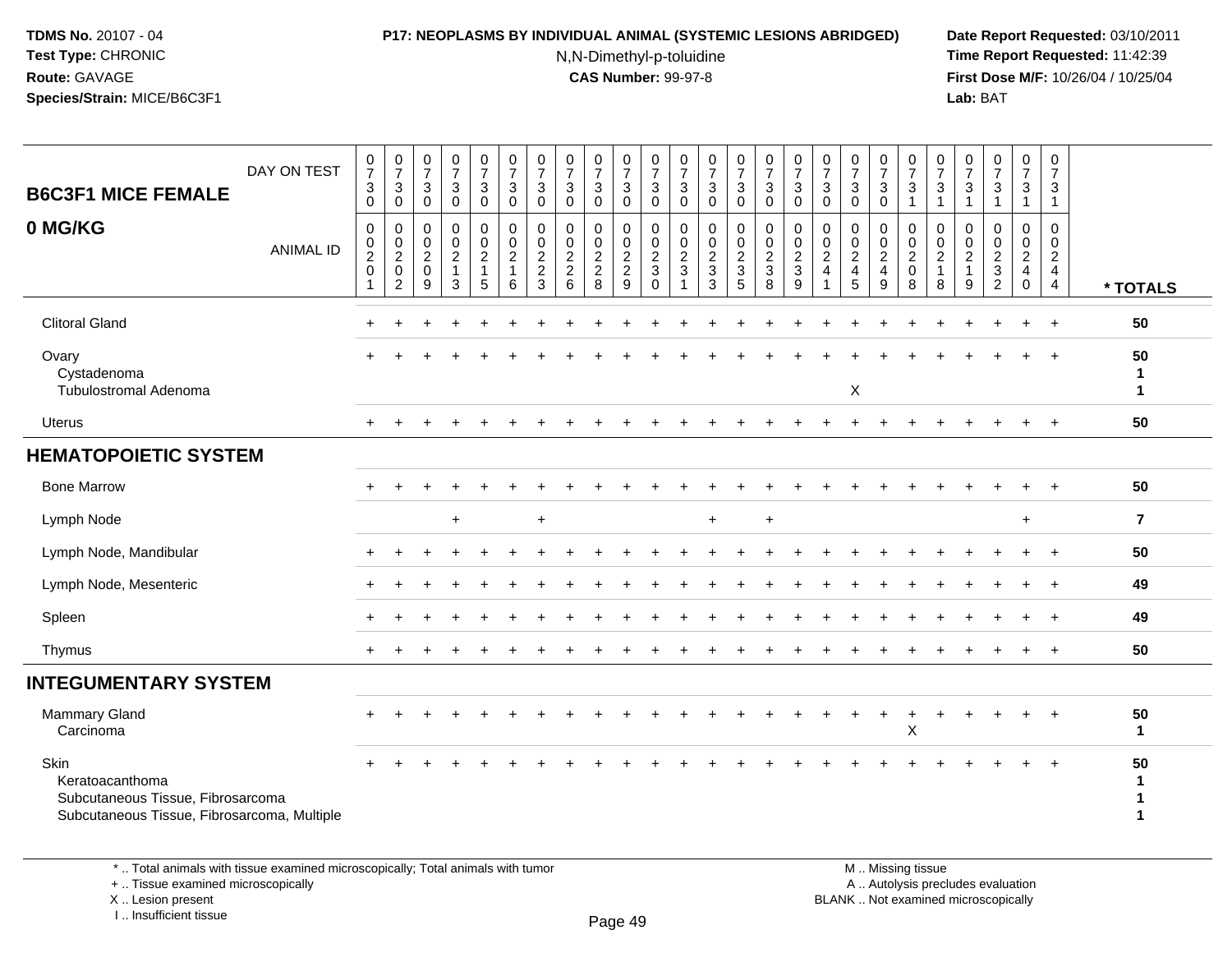### **P17: NEOPLASMS BY INDIVIDUAL ANIMAL (SYSTEMIC LESIONS ABRIDGED) Date Report Requested:** 03/10/2011

N,N-Dimethyl-p-toluidine

 **Time Report Requested:** 11:42:39 **First Dose M/F:** 10/26/04 / 10/25/04 Lab: BAT **Lab:** BAT

| DAY ON TEST<br><b>B6C3F1 MICE FEMALE</b><br>0 MG/KG<br><b>ANIMAL ID</b>                       | $\begin{array}{c} 0 \\ 7 \end{array}$<br>$\ensuremath{\mathsf{3}}$<br>$\mathbf 0$<br>$\mathbf 0$<br>$\pmb{0}$<br>$\frac{2}{0}$ | $\frac{0}{7}$<br>$\sqrt{3}$<br>$\mathsf{O}\xspace$<br>$\mathbf 0$<br>$\frac{0}{2}$<br>$\overline{2}$ | $\frac{0}{7}$<br>$\sqrt{3}$<br>$\overline{0}$<br>$\pmb{0}$<br>$\boldsymbol{0}$<br>$\frac{2}{0}$<br>9 | $\frac{0}{7}$<br>3<br>$\mathbf 0$<br>$\mathbf 0$<br>$\pmb{0}$<br>$\overline{c}$<br>$\mathbf{1}$<br>3 | $\begin{smallmatrix}0\\7\end{smallmatrix}$<br>$\ensuremath{\mathsf{3}}$<br>$\Omega$<br>0<br>$\ddot{\mathbf{0}}$<br>$\frac{2}{1}$<br>5 | $\begin{array}{c} 0 \\ 7 \end{array}$<br>$\ensuremath{\mathsf{3}}$<br>$\Omega$<br>$\mathbf 0$<br>$\pmb{0}$<br>$\boldsymbol{2}$<br>1<br>6 | $\frac{0}{7}$<br>$\mathbf{3}$<br>$\mathbf 0$<br>$\mathbf 0$<br>$\begin{array}{c} 0 \\ 2 \\ 2 \\ 3 \end{array}$ | $\frac{0}{7}$<br>$\sqrt{3}$<br>$\mathbf{0}$<br>$\pmb{0}$<br>$\mathsf 0$<br>$\frac{2}{2}$ 6 | $\begin{array}{c} 0 \\ 7 \end{array}$<br>3<br>$\Omega$<br>0<br>$\pmb{0}$<br>$\frac{2}{2}$<br>8 | $\frac{0}{7}$<br>$\ddot{\mathbf{3}}$<br>$\mathbf 0$<br>$0002$<br>$29$ | $\frac{0}{7}$<br>$\ensuremath{\mathsf{3}}$<br>$\Omega$<br>$\pmb{0}$<br>$\pmb{0}$<br>$\frac{2}{3}$<br>$\mathbf 0$ | $\frac{0}{7}$<br>$\mathbf{3}$<br>$\mathbf 0$<br>0<br>$\pmb{0}$<br>$\frac{2}{3}$ | $\begin{array}{c} 0 \\ 7 \end{array}$<br>$\sqrt{3}$<br>$\mathbf 0$<br>$\pmb{0}$<br>$\frac{0}{2}$<br>3 | $\begin{array}{c} 0 \\ 7 \end{array}$<br>$\mathbf{3}$<br>$\mathbf 0$<br>0<br>$\pmb{0}$<br>$\frac{2}{3}$<br>5 | $\frac{0}{7}$<br>$\overline{3}$<br>$\mathbf 0$<br>$\pmb{0}$<br>$\frac{0}{2}$<br>8 | $\frac{0}{7}$<br>$\mathbf{3}$<br>$\Omega$<br>0<br>$\pmb{0}$<br>$\frac{2}{3}$<br>9 | $\frac{0}{7}$<br>$\mathbf{3}$<br>$\mathbf 0$<br>0<br>$\pmb{0}$<br>$\overline{c}$<br>$\overline{4}$ | $\frac{0}{7}$<br>$\ensuremath{\mathsf{3}}$<br>$\Omega$<br>$\mathbf 0$<br>$\frac{0}{2}$<br>5 | $\frac{0}{7}$<br>$\ensuremath{\mathsf{3}}$<br>$\mathbf 0$<br>0<br>$\pmb{0}$<br>$\frac{2}{4}$<br>$9\,$ | $\frac{0}{7}$<br>$\ensuremath{\mathsf{3}}$<br>$\overline{1}$<br>$\mathbf 0$<br>$\pmb{0}$<br>$\frac{2}{0}$<br>8 | $\frac{0}{7}$<br>3<br>1<br>0<br>$\pmb{0}$<br>$\overline{\mathbf{c}}$<br>$\mathbf{1}$<br>8 | $\frac{0}{7}$<br>3<br>$\overline{1}$<br>0<br>$\begin{matrix} 0 \\ 2 \\ 1 \end{matrix}$<br>9 | $\frac{0}{7}$<br>$\ensuremath{\mathsf{3}}$<br>$\pmb{0}$<br>$\begin{array}{c} 0 \\ 2 \\ 3 \\ 2 \end{array}$ | $\frac{0}{7}$<br>$\ensuremath{\mathsf{3}}$<br>$\overline{1}$<br>0<br>$\pmb{0}$<br>$\frac{2}{4}$<br>$\mathbf 0$ | $\frac{0}{7}$<br>$\mathbf{3}$<br>$\mathbf{1}$<br>$\mathbf 0$<br>$\pmb{0}$<br>$\frac{2}{4}$<br>$\overline{4}$ | * TOTALS                               |
|-----------------------------------------------------------------------------------------------|--------------------------------------------------------------------------------------------------------------------------------|------------------------------------------------------------------------------------------------------|------------------------------------------------------------------------------------------------------|------------------------------------------------------------------------------------------------------|---------------------------------------------------------------------------------------------------------------------------------------|------------------------------------------------------------------------------------------------------------------------------------------|----------------------------------------------------------------------------------------------------------------|--------------------------------------------------------------------------------------------|------------------------------------------------------------------------------------------------|-----------------------------------------------------------------------|------------------------------------------------------------------------------------------------------------------|---------------------------------------------------------------------------------|-------------------------------------------------------------------------------------------------------|--------------------------------------------------------------------------------------------------------------|-----------------------------------------------------------------------------------|-----------------------------------------------------------------------------------|----------------------------------------------------------------------------------------------------|---------------------------------------------------------------------------------------------|-------------------------------------------------------------------------------------------------------|----------------------------------------------------------------------------------------------------------------|-------------------------------------------------------------------------------------------|---------------------------------------------------------------------------------------------|------------------------------------------------------------------------------------------------------------|----------------------------------------------------------------------------------------------------------------|--------------------------------------------------------------------------------------------------------------|----------------------------------------|
| <b>MUSCULOSKELETAL SYSTEM</b>                                                                 |                                                                                                                                |                                                                                                      |                                                                                                      |                                                                                                      |                                                                                                                                       |                                                                                                                                          |                                                                                                                |                                                                                            |                                                                                                |                                                                       |                                                                                                                  |                                                                                 |                                                                                                       |                                                                                                              |                                                                                   |                                                                                   |                                                                                                    |                                                                                             |                                                                                                       |                                                                                                                |                                                                                           |                                                                                             |                                                                                                            |                                                                                                                |                                                                                                              |                                        |
| Bone                                                                                          | $+$                                                                                                                            |                                                                                                      |                                                                                                      |                                                                                                      |                                                                                                                                       |                                                                                                                                          |                                                                                                                |                                                                                            |                                                                                                |                                                                       |                                                                                                                  |                                                                                 |                                                                                                       |                                                                                                              |                                                                                   |                                                                                   |                                                                                                    |                                                                                             |                                                                                                       |                                                                                                                |                                                                                           |                                                                                             |                                                                                                            |                                                                                                                | $+$                                                                                                          | 50                                     |
| <b>NERVOUS SYSTEM</b>                                                                         |                                                                                                                                |                                                                                                      |                                                                                                      |                                                                                                      |                                                                                                                                       |                                                                                                                                          |                                                                                                                |                                                                                            |                                                                                                |                                                                       |                                                                                                                  |                                                                                 |                                                                                                       |                                                                                                              |                                                                                   |                                                                                   |                                                                                                    |                                                                                             |                                                                                                       |                                                                                                                |                                                                                           |                                                                                             |                                                                                                            |                                                                                                                |                                                                                                              |                                        |
| <b>Brain</b>                                                                                  |                                                                                                                                |                                                                                                      |                                                                                                      |                                                                                                      |                                                                                                                                       |                                                                                                                                          |                                                                                                                |                                                                                            |                                                                                                |                                                                       |                                                                                                                  |                                                                                 |                                                                                                       |                                                                                                              |                                                                                   |                                                                                   |                                                                                                    |                                                                                             |                                                                                                       |                                                                                                                |                                                                                           |                                                                                             |                                                                                                            | $\ddot{}$                                                                                                      | $+$                                                                                                          | 50                                     |
| <b>RESPIRATORY SYSTEM</b>                                                                     |                                                                                                                                |                                                                                                      |                                                                                                      |                                                                                                      |                                                                                                                                       |                                                                                                                                          |                                                                                                                |                                                                                            |                                                                                                |                                                                       |                                                                                                                  |                                                                                 |                                                                                                       |                                                                                                              |                                                                                   |                                                                                   |                                                                                                    |                                                                                             |                                                                                                       |                                                                                                                |                                                                                           |                                                                                             |                                                                                                            |                                                                                                                |                                                                                                              |                                        |
| Lung<br>Alveolar/Bronchiolar Adenoma, Multiple<br>Hepatocellular Carcinoma, Metastatic, Liver | $\ddot{}$                                                                                                                      | Χ                                                                                                    |                                                                                                      |                                                                                                      |                                                                                                                                       |                                                                                                                                          |                                                                                                                |                                                                                            |                                                                                                |                                                                       |                                                                                                                  |                                                                                 |                                                                                                       | $\ddot{}$<br>X                                                                                               |                                                                                   |                                                                                   |                                                                                                    |                                                                                             | X                                                                                                     |                                                                                                                |                                                                                           |                                                                                             |                                                                                                            |                                                                                                                |                                                                                                              | 50<br>$\overline{2}$<br>$\overline{2}$ |
| Nose                                                                                          |                                                                                                                                |                                                                                                      |                                                                                                      |                                                                                                      |                                                                                                                                       |                                                                                                                                          |                                                                                                                |                                                                                            |                                                                                                |                                                                       |                                                                                                                  |                                                                                 |                                                                                                       |                                                                                                              |                                                                                   |                                                                                   |                                                                                                    |                                                                                             |                                                                                                       |                                                                                                                |                                                                                           |                                                                                             |                                                                                                            |                                                                                                                |                                                                                                              | 50                                     |
| Trachea                                                                                       |                                                                                                                                |                                                                                                      |                                                                                                      |                                                                                                      |                                                                                                                                       |                                                                                                                                          |                                                                                                                |                                                                                            |                                                                                                |                                                                       |                                                                                                                  |                                                                                 |                                                                                                       |                                                                                                              |                                                                                   |                                                                                   |                                                                                                    |                                                                                             |                                                                                                       |                                                                                                                |                                                                                           |                                                                                             |                                                                                                            |                                                                                                                | $\ddot{}$                                                                                                    | 50                                     |
| <b>SPECIAL SENSES SYSTEM</b>                                                                  |                                                                                                                                |                                                                                                      |                                                                                                      |                                                                                                      |                                                                                                                                       |                                                                                                                                          |                                                                                                                |                                                                                            |                                                                                                |                                                                       |                                                                                                                  |                                                                                 |                                                                                                       |                                                                                                              |                                                                                   |                                                                                   |                                                                                                    |                                                                                             |                                                                                                       |                                                                                                                |                                                                                           |                                                                                             |                                                                                                            |                                                                                                                |                                                                                                              |                                        |
| Eye                                                                                           |                                                                                                                                |                                                                                                      |                                                                                                      |                                                                                                      |                                                                                                                                       |                                                                                                                                          |                                                                                                                |                                                                                            |                                                                                                |                                                                       |                                                                                                                  |                                                                                 |                                                                                                       |                                                                                                              |                                                                                   |                                                                                   |                                                                                                    |                                                                                             |                                                                                                       |                                                                                                                |                                                                                           |                                                                                             |                                                                                                            |                                                                                                                | $\overline{ }$                                                                                               | 50                                     |
| <b>Harderian Gland</b><br>Adenoma                                                             |                                                                                                                                |                                                                                                      |                                                                                                      |                                                                                                      |                                                                                                                                       |                                                                                                                                          |                                                                                                                |                                                                                            |                                                                                                |                                                                       |                                                                                                                  |                                                                                 |                                                                                                       |                                                                                                              |                                                                                   |                                                                                   |                                                                                                    |                                                                                             |                                                                                                       |                                                                                                                | $\ddot{}$                                                                                 | $\ddot{}$<br>X                                                                              | $\overline{1}$                                                                                             | $+$                                                                                                            | $+$                                                                                                          | 50<br>$\mathbf{1}$                     |
| <b>URINARY SYSTEM</b>                                                                         |                                                                                                                                |                                                                                                      |                                                                                                      |                                                                                                      |                                                                                                                                       |                                                                                                                                          |                                                                                                                |                                                                                            |                                                                                                |                                                                       |                                                                                                                  |                                                                                 |                                                                                                       |                                                                                                              |                                                                                   |                                                                                   |                                                                                                    |                                                                                             |                                                                                                       |                                                                                                                |                                                                                           |                                                                                             |                                                                                                            |                                                                                                                |                                                                                                              |                                        |
| Kidney                                                                                        |                                                                                                                                |                                                                                                      |                                                                                                      |                                                                                                      |                                                                                                                                       |                                                                                                                                          |                                                                                                                |                                                                                            |                                                                                                |                                                                       |                                                                                                                  |                                                                                 |                                                                                                       |                                                                                                              |                                                                                   |                                                                                   |                                                                                                    |                                                                                             |                                                                                                       |                                                                                                                |                                                                                           |                                                                                             |                                                                                                            |                                                                                                                | $\ddot{}$                                                                                                    | 50                                     |
| <b>Urinary Bladder</b>                                                                        |                                                                                                                                |                                                                                                      |                                                                                                      |                                                                                                      |                                                                                                                                       |                                                                                                                                          |                                                                                                                |                                                                                            |                                                                                                |                                                                       |                                                                                                                  |                                                                                 |                                                                                                       |                                                                                                              |                                                                                   |                                                                                   |                                                                                                    |                                                                                             |                                                                                                       |                                                                                                                |                                                                                           |                                                                                             |                                                                                                            | $\ddot{}$                                                                                                      | $\ddot{}$                                                                                                    | 50                                     |

# **SYSTEMIC LESIONS**

\* .. Total animals with tissue examined microscopically; Total animals with tumor

+ .. Tissue examined microscopically

X .. Lesion present

I .. Insufficient tissue

 M .. Missing tissuey the contract of the contract of the contract of the contract of the contract of  $\mathsf A$  . Autolysis precludes evaluation

Lesion present BLANK .. Not examined microscopically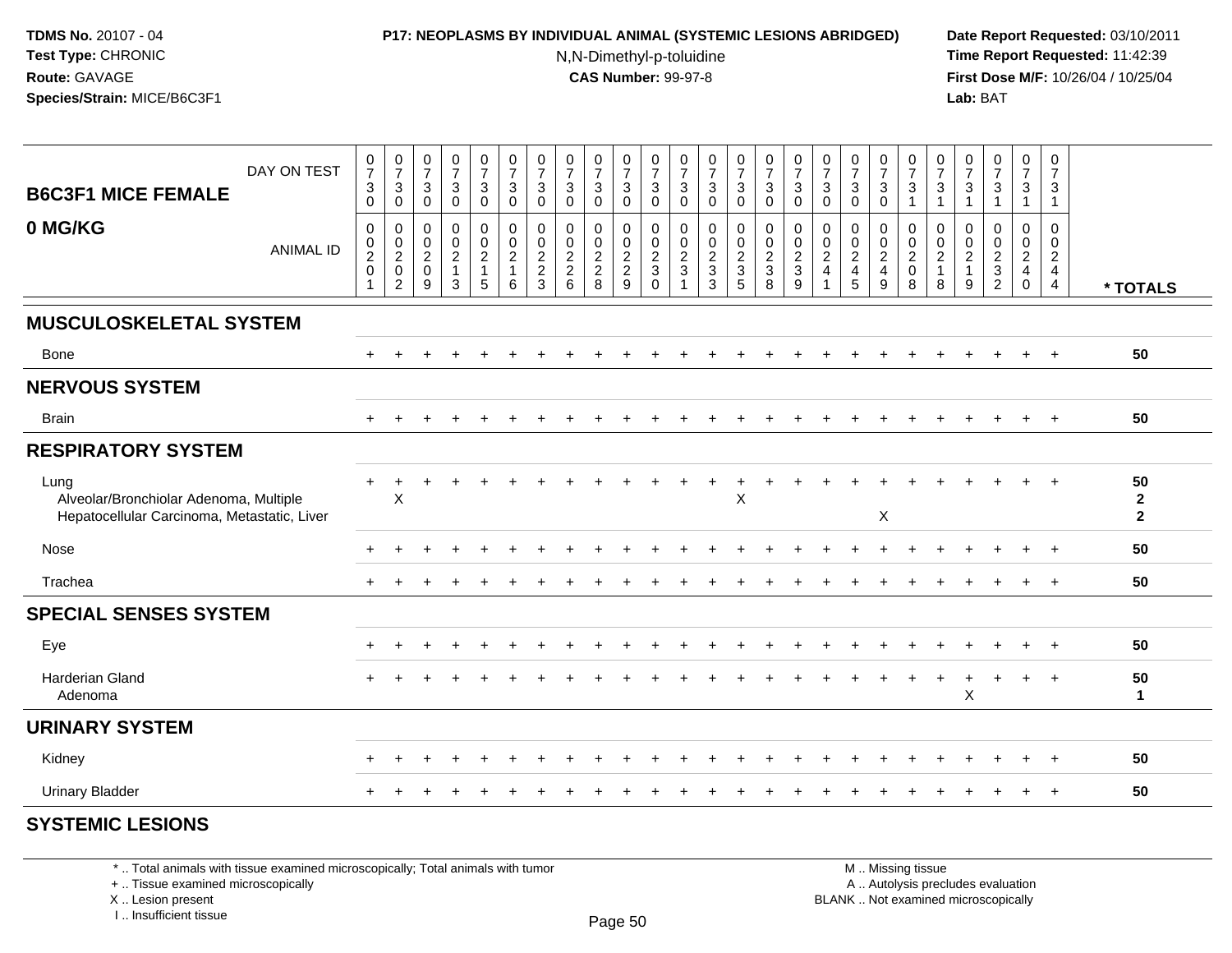#### **P17: NEOPLASMS BY INDIVIDUAL ANIMAL (SYSTEMIC LESIONS ABRIDGED) Date Report Requested:** 03/10/2011

N,N-Dimethyl-p-toluidine

| <b>B6C3F1 MICE FEMALE</b>            | DAY ON TEST | 0<br>$\overline{ }$<br>3<br>0 | 0<br>$\rightarrow$<br>3<br>0      | ⇁<br>3 | 0<br>-<br>3      | 0<br>3<br>0      | 0<br>-<br>3<br>0 | 0<br>$\overline{ }$<br>3<br>0          | 0<br>–<br>3<br>0             | 3                                      | 3                              | 0<br>3<br>υ           | 0<br>3<br>0             | 0<br>$\overline{ }$<br>3<br>0 | 0<br>-<br>3<br>0                | 3                | 0<br>-<br>3<br>0      | 0<br>3<br>0 | 0<br>3<br>0                                               | 0<br>3<br>v           | 0<br>3           |   | 0<br>3       | 0<br>-<br>3                       | $\mathbf{0}$<br>$\overline{ }$<br>3 | 0<br>$\overline{ }$<br>-3 |          |
|--------------------------------------|-------------|-------------------------------|-----------------------------------|--------|------------------|------------------|------------------|----------------------------------------|------------------------------|----------------------------------------|--------------------------------|-----------------------|-------------------------|-------------------------------|---------------------------------|------------------|-----------------------|-------------|-----------------------------------------------------------|-----------------------|------------------|---|--------------|-----------------------------------|-------------------------------------|---------------------------|----------|
| 0 MG/KG                              | ANIMAL ID   | 0<br>0<br>2<br>0              | 0<br>0<br>ົ<br><u>_</u><br>0<br>2 | _<br>9 | 0<br>⌒<br>⌒<br>3 | 0<br>0<br>ົ<br>5 | 0<br>0<br>ົ<br>6 | 0<br>0<br>ົ<br>∼<br>$\Omega$<br>∠<br>3 | 0<br>0<br>ົ<br>$\Omega$<br>6 | $\Omega$<br>$\sim$<br>$\sim$<br>_<br>8 | 0<br>$\sim$<br>$\epsilon$<br>9 | 0<br>υ<br>⌒<br>3<br>0 | 0<br>0<br><u>_</u><br>ు | 0<br>0<br>ົ<br>∼<br>3<br>3    | 0<br>0<br>$\sim$<br>▵<br>3<br>5 | 0<br>z<br>3<br>8 | 0<br>0<br>ົ<br>3<br>9 | 0<br>U<br>4 | 0<br>0<br>$\sqrt{2}$<br>$\overline{4}$<br>$5\phantom{.0}$ | 0<br>U<br>ົ<br>4<br>9 | 0<br>U<br>U<br>8 | 8 | 0<br>-U<br>9 | 0<br>0<br>ີ<br><u>_</u><br>3<br>2 | 0<br>0<br>2<br>4<br>0               | 0<br>0<br>2<br>4<br>-4    | * TOTALS |
| Multiple Organ<br>Lymphoma Malignant |             |                               |                                   |        | v                |                  |                  | X                                      |                              |                                        |                                | N<br>⌒                |                         | X                             |                                 | X                |                       | $X \times$  |                                                           |                       |                  |   |              |                                   | ㅅ                                   | $+$                       | 50<br>15 |

<sup>\* ..</sup> Total animals with tissue examined microscopically; Total animals with tumor

<sup>+ ..</sup> Tissue examined microscopically

X .. Lesion present

I .. Insufficient tissue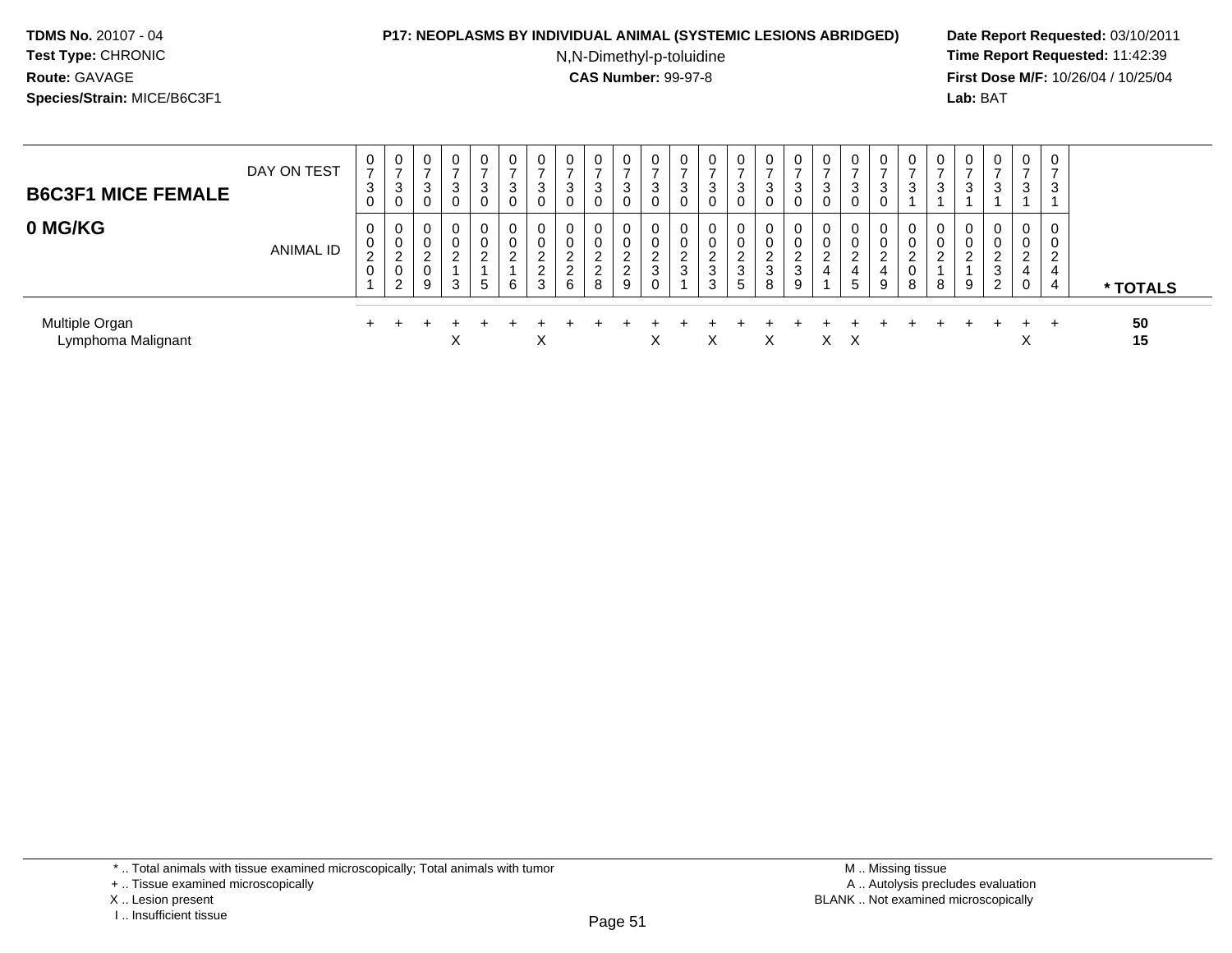# **P17: NEOPLASMS BY INDIVIDUAL ANIMAL (SYSTEMIC LESIONS ABRIDGED) Date Report Requested:** 03/10/2011

N,N-Dimethyl-p-toluidine

| <b>B6C3F1 MICE FEMALE</b>                                                                                                                                            | DAY ON TEST      | $\mathbf 0$<br>$\boldsymbol{0}$<br>$\mathbf 0$<br>8                                   | $_4^{\rm 0}$<br>$\overline{4}$<br>9            | $\begin{array}{c} 0 \\ 5 \end{array}$<br>$\mathbf 0$<br>9 | $\begin{array}{c} 0 \\ 5 \\ 5 \end{array}$<br>$\overline{5}$ | $_{\rm 6}^{\rm 0}$<br>$\sqrt{2}$<br>$\mathbf{1}$ | $\pmb{0}$<br>$\overline{6}$<br>$\overline{7}$<br>$\mathbf{1}$ | 0<br>$\overline{7}$<br>$\mathbf 0$<br>0       | $\frac{0}{7}$<br>$\mathbf 0$<br>$\overline{4}$              | $\frac{0}{7}$<br>$\overline{c}$<br>$\mathbf 0$ | $\frac{0}{7}$<br>$\overline{2}$<br>$\mathbf{3}$           | $\frac{0}{7}$<br>$\boldsymbol{2}$<br>$\boldsymbol{9}$ | 0<br>$\overline{7}$<br>$\sqrt{2}$<br>9  | $\begin{array}{c} 0 \\ 7 \end{array}$<br>$\overline{2}$<br>$9\,$       | $\frac{0}{7}$<br>$\overline{a}$<br>9                        | $\frac{0}{7}$<br>$\overline{2}$<br>$9\,$                      | $\frac{0}{7}$<br>$\boldsymbol{2}$<br>$\boldsymbol{9}$ | $\frac{0}{7}$<br>$\sqrt{2}$<br>9                          | $\begin{array}{c} 0 \\ 7 \end{array}$<br>$\sqrt{2}$<br>9 | $\frac{0}{7}$<br>$\overline{2}$<br>$9\,$       | 0<br>$\overline{7}$<br>$\overline{2}$<br>$\boldsymbol{9}$ | $\begin{array}{c} 0 \\ 7 \end{array}$<br>$\overline{2}$<br>9 | $\begin{array}{c} 0 \\ 7 \end{array}$<br>$\overline{c}$<br>$\mathsf g$ | $\frac{0}{7}$<br>$\overline{2}$<br>9                                     | $\begin{smallmatrix}0\\7\end{smallmatrix}$<br>$\overline{2}$<br>9 | $\pmb{0}$<br>$\overline{7}$<br>$\overline{2}$<br>$9\,$     |                   |
|----------------------------------------------------------------------------------------------------------------------------------------------------------------------|------------------|---------------------------------------------------------------------------------------|------------------------------------------------|-----------------------------------------------------------|--------------------------------------------------------------|--------------------------------------------------|---------------------------------------------------------------|-----------------------------------------------|-------------------------------------------------------------|------------------------------------------------|-----------------------------------------------------------|-------------------------------------------------------|-----------------------------------------|------------------------------------------------------------------------|-------------------------------------------------------------|---------------------------------------------------------------|-------------------------------------------------------|-----------------------------------------------------------|----------------------------------------------------------|------------------------------------------------|-----------------------------------------------------------|--------------------------------------------------------------|------------------------------------------------------------------------|--------------------------------------------------------------------------|-------------------------------------------------------------------|------------------------------------------------------------|-------------------|
| 6 MG/KG                                                                                                                                                              | <b>ANIMAL ID</b> | $\mathbf 0$<br>$\mathbf 0$<br>$\ensuremath{\mathsf{3}}$<br>$\mathbf 0$<br>$\mathbf 0$ | $\mathbf 0$<br>$\pmb{0}$<br>$\frac{2}{7}$<br>6 | $\mathbf 0$<br>$\mathbf 0$<br>$_{8}^{\rm 2}$<br>8         | $\mathbf 0$<br>$\pmb{0}$<br>$\frac{2}{7}$<br>$\overline{7}$  | $\mathbf 0$<br>$\pmb{0}$<br>$\frac{2}{9}$<br>6   | $\pmb{0}$<br>$\mathbf 0$<br>$\frac{2}{7}$<br>$\overline{2}$   | $\mathbf 0$<br>$\Omega$<br>$\frac{2}{5}$<br>4 | $\mathbf 0$<br>$\pmb{0}$<br>$\frac{2}{8}$<br>$\overline{7}$ | $\mathbf 0$<br>$\pmb{0}$<br>$\frac{2}{5}$      | 0<br>$\mathsf{O}\xspace$<br>$\frac{2}{5}$<br>$\mathbf{3}$ | $\mathbf 0$<br>$\pmb{0}$<br>$\frac{2}{5}$<br>5        | 0<br>$\mathbf{0}$<br>$\frac{2}{5}$<br>8 | $\mathbf 0$<br>$\Omega$<br>$\overline{c}$<br>$\,6\,$<br>$\overline{2}$ | $\mathbf 0$<br>$\pmb{0}$<br>$\frac{2}{6}$<br>$\overline{4}$ | $\mathbf 0$<br>$\mathsf 0$<br>$\frac{2}{6}$<br>$\overline{7}$ | $\pmb{0}$<br>$\pmb{0}$<br>$\frac{2}{6}$<br>8          | $\mathbf 0$<br>$\pmb{0}$<br>$\frac{2}{7}$<br>$\mathbf{3}$ | $\mathbf 0$<br>0<br>$\frac{2}{7}$<br>5                   | $\mathbf 0$<br>$\pmb{0}$<br>$\frac{2}{7}$<br>8 | 0<br>$\mathsf{O}\xspace$<br>$\frac{2}{8}$<br>$\mathbf{1}$ | 0<br>0<br>$\overline{c}$<br>8<br>$\overline{2}$              | $\mathbf 0$<br>0<br>$_{8}^{\rm 2}$<br>$\mathbf{3}$                     | $\mathbf 0$<br>$\mathsf 0$<br>$\frac{2}{8}$<br>$\sqrt{5}$                | 0<br>$\mathbf 0$<br>$\frac{2}{9}$<br>$\overline{1}$               | $\mathbf 0$<br>$\Omega$<br>$\frac{2}{9}$<br>$\overline{2}$ | females<br>(cont) |
| <b>ALIMENTARY SYSTEM</b>                                                                                                                                             |                  |                                                                                       |                                                |                                                           |                                                              |                                                  |                                                               |                                               |                                                             |                                                |                                                           |                                                       |                                         |                                                                        |                                                             |                                                               |                                                       |                                                           |                                                          |                                                |                                                           |                                                              |                                                                        |                                                                          |                                                                   |                                                            |                   |
| Esophagus                                                                                                                                                            |                  |                                                                                       |                                                |                                                           |                                                              |                                                  |                                                               |                                               |                                                             |                                                |                                                           |                                                       |                                         |                                                                        |                                                             |                                                               |                                                       |                                                           |                                                          |                                                |                                                           |                                                              |                                                                        |                                                                          |                                                                   |                                                            |                   |
| Gallbladder                                                                                                                                                          |                  |                                                                                       |                                                |                                                           |                                                              |                                                  |                                                               |                                               |                                                             |                                                |                                                           |                                                       |                                         |                                                                        |                                                             |                                                               |                                                       |                                                           |                                                          |                                                |                                                           |                                                              |                                                                        |                                                                          |                                                                   |                                                            |                   |
| Intestine Large, Cecum                                                                                                                                               |                  |                                                                                       |                                                |                                                           |                                                              |                                                  |                                                               |                                               |                                                             |                                                |                                                           |                                                       |                                         |                                                                        |                                                             |                                                               |                                                       |                                                           |                                                          |                                                |                                                           |                                                              |                                                                        |                                                                          | $\div$                                                            | $+$                                                        |                   |
| Intestine Large, Colon                                                                                                                                               |                  |                                                                                       |                                                |                                                           |                                                              |                                                  |                                                               |                                               |                                                             |                                                |                                                           |                                                       |                                         |                                                                        |                                                             |                                                               |                                                       |                                                           |                                                          |                                                |                                                           |                                                              |                                                                        |                                                                          | $\ddot{}$                                                         | $+$                                                        |                   |
| Intestine Large, Rectum                                                                                                                                              |                  |                                                                                       |                                                |                                                           |                                                              |                                                  |                                                               |                                               |                                                             |                                                |                                                           |                                                       |                                         |                                                                        |                                                             |                                                               |                                                       |                                                           |                                                          |                                                |                                                           |                                                              |                                                                        |                                                                          | $\div$                                                            | $+$                                                        |                   |
| Intestine Small, Duodenum                                                                                                                                            |                  |                                                                                       |                                                |                                                           |                                                              |                                                  |                                                               |                                               |                                                             |                                                |                                                           |                                                       |                                         |                                                                        |                                                             |                                                               |                                                       |                                                           |                                                          |                                                |                                                           |                                                              |                                                                        |                                                                          |                                                                   | $\ddot{}$                                                  |                   |
| Intestine Small, Ileum                                                                                                                                               |                  |                                                                                       |                                                |                                                           |                                                              |                                                  |                                                               |                                               |                                                             |                                                |                                                           |                                                       |                                         |                                                                        |                                                             |                                                               |                                                       |                                                           |                                                          |                                                |                                                           |                                                              |                                                                        |                                                                          |                                                                   |                                                            |                   |
| Intestine Small, Jejunum                                                                                                                                             |                  |                                                                                       |                                                |                                                           |                                                              |                                                  |                                                               |                                               |                                                             |                                                |                                                           |                                                       |                                         |                                                                        |                                                             |                                                               |                                                       |                                                           |                                                          |                                                |                                                           |                                                              |                                                                        |                                                                          |                                                                   |                                                            |                   |
| Liver<br>Hemangioma<br>Hemangiosarcoma                                                                                                                               |                  |                                                                                       |                                                |                                                           |                                                              |                                                  |                                                               |                                               |                                                             |                                                |                                                           |                                                       |                                         |                                                                        |                                                             |                                                               |                                                       |                                                           |                                                          |                                                |                                                           |                                                              |                                                                        |                                                                          |                                                                   |                                                            |                   |
| Hepatoblastoma<br>Hepatocellular Adenoma<br>Hepatocellular Adenoma, Multiple                                                                                         |                  |                                                                                       |                                                |                                                           |                                                              |                                                  |                                                               |                                               |                                                             | $X$ $X$                                        |                                                           |                                                       | X                                       |                                                                        |                                                             | X                                                             |                                                       |                                                           |                                                          |                                                | $X$ $X$                                                   |                                                              |                                                                        | X                                                                        |                                                                   | X                                                          |                   |
| Hepatocellular Carcinoma<br>Hepatocellular Carcinoma, Multiple<br>Sarcoma, Metastatic, Skeletal Muscle                                                               |                  |                                                                                       |                                                |                                                           |                                                              |                                                  |                                                               |                                               |                                                             | X<br>X                                         |                                                           |                                                       | $\boldsymbol{\mathsf{X}}$               |                                                                        |                                                             |                                                               |                                                       | $\pmb{\times}$                                            |                                                          |                                                |                                                           |                                                              |                                                                        |                                                                          |                                                                   |                                                            |                   |
| Mesentery<br>Sarcoma                                                                                                                                                 |                  |                                                                                       |                                                | $+$<br>X                                                  |                                                              |                                                  |                                                               | $\ddot{}$                                     |                                                             | $\ddot{}$                                      |                                                           |                                                       |                                         |                                                                        |                                                             |                                                               |                                                       |                                                           |                                                          |                                                |                                                           |                                                              |                                                                        |                                                                          |                                                                   | $\ddot{}$                                                  |                   |
| Sarcoma, Metastatic, Skeletal Muscle                                                                                                                                 |                  |                                                                                       |                                                |                                                           |                                                              |                                                  |                                                               |                                               |                                                             | X                                              |                                                           |                                                       |                                         |                                                                        |                                                             |                                                               |                                                       |                                                           |                                                          |                                                |                                                           |                                                              |                                                                        |                                                                          |                                                                   |                                                            |                   |
| Pancreas                                                                                                                                                             |                  |                                                                                       |                                                |                                                           |                                                              |                                                  |                                                               | $+$                                           | $+$ $+$                                                     |                                                | $+$                                                       | $+$                                                   |                                         |                                                                        |                                                             |                                                               |                                                       |                                                           | $\ddot{}$                                                | $+$                                            | $+$                                                       | $+$                                                          | $+$                                                                    | $+$                                                                      | $+$                                                               | $+$                                                        |                   |
| *  Total animals with tissue examined microscopically; Total animals with tumor<br>+  Tissue examined microscopically<br>X Lesion present<br>I., Insufficient tissue |                  |                                                                                       |                                                |                                                           |                                                              |                                                  |                                                               |                                               |                                                             |                                                | $D_{200}$ $E2$                                            |                                                       |                                         |                                                                        |                                                             |                                                               |                                                       |                                                           |                                                          |                                                | M  Missing tissue                                         |                                                              |                                                                        | A  Autolysis precludes evaluation<br>BLANK  Not examined microscopically |                                                                   |                                                            |                   |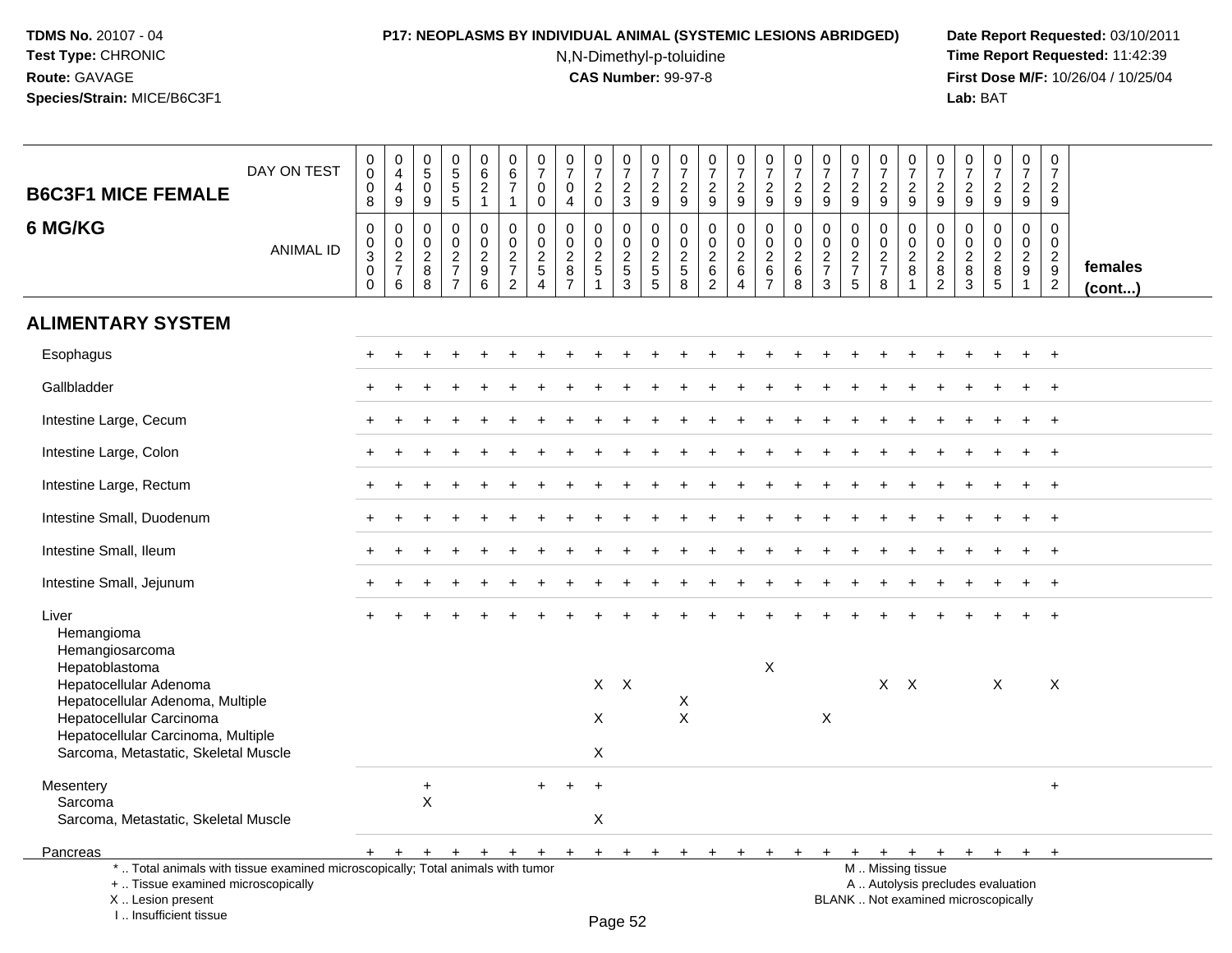### **P17: NEOPLASMS BY INDIVIDUAL ANIMAL (SYSTEMIC LESIONS ABRIDGED) Date Report Requested:** 03/10/2011

N,N-Dimethyl-p-toluidine

 **Time Report Requested:** 11:42:39 **First Dose M/F:** 10/26/04 / 10/25/04<br>**Lab:** BAT **Lab:** BAT

| <b>B6C3F1 MICE FEMALE</b>                                                                                             | DAY ON TEST      | $\pmb{0}$<br>$\mathbf 0$<br>$\mathbf 0$<br>8                     | $\pmb{0}$<br>$\overline{4}$<br>4<br>9                               | $\begin{array}{c} 0 \\ 5 \\ 0 \end{array}$<br>$\boldsymbol{9}$       | 0<br>5<br>5<br>5                                                       | $\begin{array}{c} 0 \\ 6 \\ 2 \end{array}$<br>$\mathbf{1}$                  | $\begin{array}{c} 0 \\ 6 \end{array}$<br>$\overline{7}$<br>$\overline{1}$ | $\frac{0}{7}$<br>$\mathbf 0$<br>$\mathbf 0$                                     | $\frac{0}{7}$<br>$\mathbf{0}$<br>4                                       | $\frac{0}{7}$<br>$\overline{c}$<br>$\mathbf 0$ | $\frac{0}{7}$<br>$\sqrt{2}$<br>$\mathbf{3}$ | $\frac{0}{7}$<br>$\boldsymbol{2}$<br>9                            | $\frac{0}{7}$<br>$\sqrt{2}$<br>9                 | $\begin{array}{c} 0 \\ 7 \end{array}$<br>$\sqrt{2}$<br>$\boldsymbol{9}$ | $\frac{0}{7}$<br>$\sqrt{2}$<br>9                                | $\frac{0}{7}$<br>$\overline{2}$<br>9                                      | $\begin{array}{c} 0 \\ 7 \\ 2 \end{array}$<br>9          | $\begin{array}{c} 0 \\ 7 \end{array}$<br>$\sqrt{2}$<br>9             | $\frac{0}{7}$<br>$\boldsymbol{2}$<br>9                            | $\begin{array}{c} 0 \\ 7 \end{array}$<br>$\frac{2}{9}$ | $\frac{0}{7}$<br>$\sqrt{2}$<br>9                                      | $\frac{0}{7}$<br>$\overline{c}$<br>9                                     | $\frac{0}{7}$<br>$\boldsymbol{2}$<br>9                       | $\frac{0}{7}$<br>$\overline{2}$<br>9                            | $\begin{smallmatrix}0\\7\end{smallmatrix}$<br>$\sqrt{2}$<br>9 | $\frac{0}{7}$<br>$\sqrt{2}$<br>9                              |                         |
|-----------------------------------------------------------------------------------------------------------------------|------------------|------------------------------------------------------------------|---------------------------------------------------------------------|----------------------------------------------------------------------|------------------------------------------------------------------------|-----------------------------------------------------------------------------|---------------------------------------------------------------------------|---------------------------------------------------------------------------------|--------------------------------------------------------------------------|------------------------------------------------|---------------------------------------------|-------------------------------------------------------------------|--------------------------------------------------|-------------------------------------------------------------------------|-----------------------------------------------------------------|---------------------------------------------------------------------------|----------------------------------------------------------|----------------------------------------------------------------------|-------------------------------------------------------------------|--------------------------------------------------------|-----------------------------------------------------------------------|--------------------------------------------------------------------------|--------------------------------------------------------------|-----------------------------------------------------------------|---------------------------------------------------------------|---------------------------------------------------------------|-------------------------|
| 6 MG/KG                                                                                                               | <b>ANIMAL ID</b> | $\mathbf 0$<br>$_{3}^{\rm 0}$<br>$\boldsymbol{0}$<br>$\mathbf 0$ | $\mathbf 0$<br>$\mathbf 0$<br>$\overline{2}$<br>$\overline{7}$<br>6 | $\mathbf 0$<br>$\mathsf{O}\xspace$<br>$\overline{2}$<br>$\bf 8$<br>8 | 0<br>$\mathbf 0$<br>$\overline{2}$<br>$\overline{7}$<br>$\overline{7}$ | 0<br>$\overline{0}$<br>$\overline{2}$<br>$\boldsymbol{9}$<br>$6\phantom{1}$ | $\mathbf 0$<br>$\mathsf{O}\xspace$<br>$\frac{2}{7}$<br>$\overline{2}$     | $\Omega$<br>$\pmb{0}$<br>$\overline{2}$<br>$\sqrt{5}$<br>$\boldsymbol{\Lambda}$ | $\mathbf 0$<br>$\mathbf 0$<br>$\overline{2}$<br>$\, 8$<br>$\overline{7}$ | 0<br>$\pmb{0}$<br>$rac{2}{5}$<br>$\mathbf{1}$  | $\mathbf 0$<br>$\mathbf 0$<br>$rac{2}{3}$   | 0<br>$\mathsf{O}\xspace$<br>$\overline{2}$<br>$\overline{5}$<br>5 | $\mathbf 0$<br>$\mathbf 0$<br>$\frac{2}{5}$<br>8 | $\mathbf 0$<br>$\pmb{0}$<br>$\frac{2}{6}$                               | 0<br>$\mathbf 0$<br>$\overline{2}$<br>$\,6\,$<br>$\overline{4}$ | $\mathbf 0$<br>$\mathbf 0$<br>$\boldsymbol{2}$<br>$\,6$<br>$\overline{7}$ | $\mathbf 0$<br>$\mathbf 0$<br>$\sqrt{2}$<br>$\,6\,$<br>8 | 0<br>$\mathbf 0$<br>$\overline{2}$<br>$\overline{7}$<br>$\mathbf{3}$ | $\mathbf 0$<br>$\mathsf{O}\xspace$<br>$\frac{2}{7}$<br>$\sqrt{5}$ | $\mathbf 0$<br>$\mathbf 0$<br>$\frac{2}{7}$<br>$\,8\,$ | $\mathbf{0}$<br>$\mathsf{O}$<br>$\overline{2}$<br>8<br>$\overline{1}$ | $\mathbf 0$<br>$\mathbf 0$<br>$\overline{2}$<br>$\bf8$<br>$\overline{2}$ | $\mathbf 0$<br>$\mathbf 0$<br>$\overline{2}$<br>$\bf 8$<br>3 | $\mathbf 0$<br>$\overline{0}$<br>$\overline{2}$<br>$\bf 8$<br>5 | $\mathbf 0$<br>$\mathbf 0$<br>$\frac{2}{9}$<br>$\mathbf{1}$   | $\mathbf 0$<br>$\mathbf 0$<br>$\frac{2}{9}$<br>$\overline{2}$ | females<br>$($ cont $)$ |
| Sarcoma, Metastatic, Skeletal Muscle                                                                                  |                  |                                                                  |                                                                     |                                                                      |                                                                        |                                                                             |                                                                           |                                                                                 |                                                                          | X                                              |                                             |                                                                   |                                                  |                                                                         |                                                                 |                                                                           |                                                          |                                                                      |                                                                   |                                                        |                                                                       |                                                                          |                                                              |                                                                 |                                                               |                                                               |                         |
| <b>Salivary Glands</b>                                                                                                |                  |                                                                  |                                                                     |                                                                      |                                                                        |                                                                             |                                                                           |                                                                                 |                                                                          |                                                |                                             |                                                                   |                                                  |                                                                         |                                                                 |                                                                           |                                                          |                                                                      |                                                                   |                                                        |                                                                       |                                                                          |                                                              |                                                                 |                                                               | $+$                                                           |                         |
| Stomach, Forestomach<br>Squamous Cell Carcinoma<br>Squamous Cell Papilloma<br>Squamous Cell Papilloma, Multiple       |                  |                                                                  |                                                                     |                                                                      |                                                                        |                                                                             |                                                                           |                                                                                 |                                                                          |                                                |                                             |                                                                   |                                                  | $\pmb{\times}$                                                          |                                                                 |                                                                           |                                                          | $\boldsymbol{\mathsf{X}}$                                            |                                                                   |                                                        |                                                                       |                                                                          |                                                              | X                                                               | $+$                                                           | $+$                                                           |                         |
| Stomach, Glandular<br>Adenoma                                                                                         |                  |                                                                  |                                                                     |                                                                      |                                                                        |                                                                             |                                                                           |                                                                                 |                                                                          |                                                |                                             |                                                                   |                                                  |                                                                         |                                                                 |                                                                           |                                                          |                                                                      |                                                                   |                                                        | X                                                                     |                                                                          |                                                              |                                                                 |                                                               |                                                               |                         |
| Tooth                                                                                                                 |                  |                                                                  |                                                                     |                                                                      |                                                                        |                                                                             |                                                                           |                                                                                 |                                                                          |                                                |                                             | $\ddot{}$                                                         |                                                  |                                                                         |                                                                 | $+$                                                                       |                                                          |                                                                      | $+$                                                               | $+$                                                    |                                                                       |                                                                          |                                                              |                                                                 |                                                               |                                                               |                         |
| <b>CARDIOVASCULAR SYSTEM</b>                                                                                          |                  |                                                                  |                                                                     |                                                                      |                                                                        |                                                                             |                                                                           |                                                                                 |                                                                          |                                                |                                             |                                                                   |                                                  |                                                                         |                                                                 |                                                                           |                                                          |                                                                      |                                                                   |                                                        |                                                                       |                                                                          |                                                              |                                                                 |                                                               |                                                               |                         |
| <b>Blood Vessel</b>                                                                                                   |                  |                                                                  |                                                                     |                                                                      |                                                                        |                                                                             |                                                                           |                                                                                 |                                                                          |                                                |                                             |                                                                   |                                                  |                                                                         |                                                                 |                                                                           |                                                          |                                                                      |                                                                   |                                                        |                                                                       |                                                                          |                                                              |                                                                 |                                                               |                                                               |                         |
| Heart<br>Sarcoma, Metastatic, Skeletal Muscle                                                                         |                  |                                                                  |                                                                     |                                                                      |                                                                        |                                                                             |                                                                           |                                                                                 |                                                                          | $\mathsf X$                                    |                                             |                                                                   |                                                  |                                                                         |                                                                 |                                                                           |                                                          |                                                                      |                                                                   |                                                        |                                                                       |                                                                          |                                                              |                                                                 |                                                               | $+$                                                           |                         |
| <b>ENDOCRINE SYSTEM</b>                                                                                               |                  |                                                                  |                                                                     |                                                                      |                                                                        |                                                                             |                                                                           |                                                                                 |                                                                          |                                                |                                             |                                                                   |                                                  |                                                                         |                                                                 |                                                                           |                                                          |                                                                      |                                                                   |                                                        |                                                                       |                                                                          |                                                              |                                                                 |                                                               |                                                               |                         |
| <b>Adrenal Cortex</b>                                                                                                 |                  |                                                                  |                                                                     |                                                                      |                                                                        |                                                                             |                                                                           |                                                                                 |                                                                          |                                                |                                             |                                                                   |                                                  |                                                                         |                                                                 |                                                                           |                                                          |                                                                      |                                                                   |                                                        |                                                                       |                                                                          |                                                              |                                                                 | $+$                                                           | $+$                                                           |                         |
| Adrenal Medulla                                                                                                       |                  |                                                                  |                                                                     |                                                                      |                                                                        |                                                                             |                                                                           |                                                                                 |                                                                          |                                                |                                             |                                                                   |                                                  |                                                                         |                                                                 |                                                                           |                                                          |                                                                      |                                                                   |                                                        |                                                                       |                                                                          |                                                              |                                                                 |                                                               | $\overline{1}$                                                |                         |
| Islets, Pancreatic                                                                                                    |                  |                                                                  |                                                                     |                                                                      |                                                                        |                                                                             |                                                                           |                                                                                 |                                                                          |                                                |                                             |                                                                   |                                                  |                                                                         |                                                                 |                                                                           |                                                          |                                                                      |                                                                   |                                                        |                                                                       |                                                                          |                                                              |                                                                 |                                                               | $\overline{1}$                                                |                         |
| Parathyroid Gland                                                                                                     |                  | M                                                                |                                                                     |                                                                      |                                                                        |                                                                             |                                                                           |                                                                                 |                                                                          |                                                |                                             | м                                                                 |                                                  |                                                                         |                                                                 |                                                                           | м                                                        |                                                                      | M                                                                 |                                                        |                                                                       |                                                                          |                                                              |                                                                 | $+$                                                           | M                                                             |                         |
| <b>Pituitary Gland</b><br>Pars Distalis, Adenoma                                                                      |                  |                                                                  |                                                                     |                                                                      |                                                                        |                                                                             |                                                                           |                                                                                 |                                                                          |                                                |                                             |                                                                   |                                                  |                                                                         |                                                                 |                                                                           |                                                          |                                                                      |                                                                   |                                                        |                                                                       |                                                                          |                                                              |                                                                 |                                                               |                                                               |                         |
| *  Total animals with tissue examined microscopically; Total animals with tumor<br>+  Tissue examined microscopically |                  |                                                                  |                                                                     |                                                                      |                                                                        |                                                                             |                                                                           |                                                                                 |                                                                          |                                                |                                             |                                                                   |                                                  |                                                                         |                                                                 |                                                                           |                                                          |                                                                      |                                                                   |                                                        | M  Missing tissue<br>A  Autolysis precludes evaluation                |                                                                          |                                                              |                                                                 |                                                               |                                                               |                         |

 Lesion present BLANK .. Not examined microscopicallyX .. Lesion present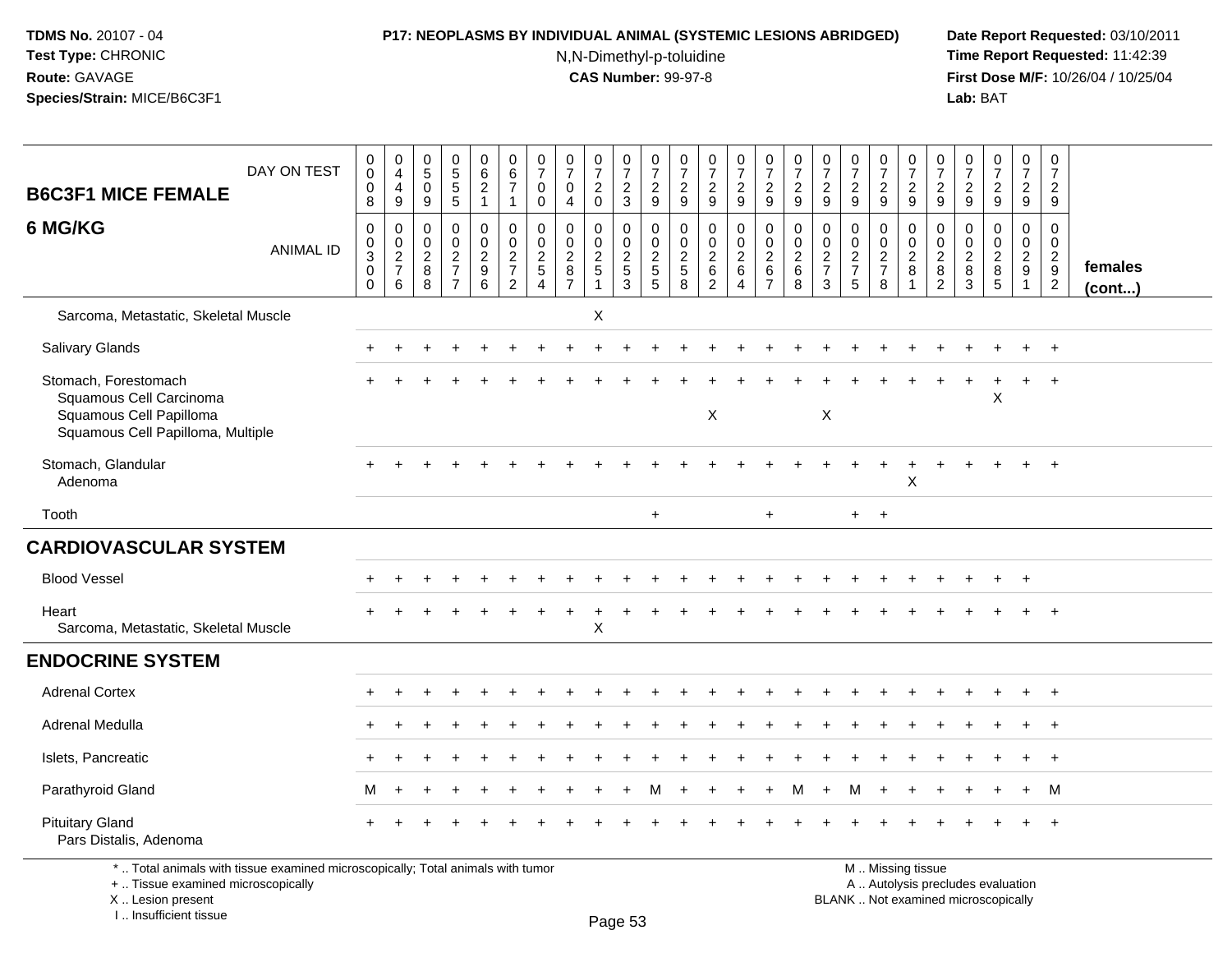### **P17: NEOPLASMS BY INDIVIDUAL ANIMAL (SYSTEMIC LESIONS ABRIDGED) Date Report Requested:** 03/10/2011

N,N-Dimethyl-p-toluidine

| <b>B6C3F1 MICE FEMALE</b>                                                                                                                                           | DAY ON TEST      | $\pmb{0}$<br>$\boldsymbol{0}$<br>$\mathbf 0$<br>8                    | $\pmb{0}$<br>$\overline{4}$<br>$\overline{4}$<br>$\boldsymbol{9}$ | $\begin{array}{c} 0 \\ 5 \end{array}$<br>$\mathbf 0$<br>9 | $\begin{array}{c} 0 \\ 5 \\ 5 \end{array}$<br>$\overline{5}$ | $_{6}^{\rm 0}$<br>$\overline{2}$<br>$\mathbf{1}$                  | $\begin{array}{c} 0 \\ 6 \\ 7 \end{array}$<br>$\mathbf{1}$    | $\begin{smallmatrix}0\\7\end{smallmatrix}$<br>$\mathbf 0$<br>0 | $\begin{array}{c} 0 \\ 7 \end{array}$<br>$\mathbf 0$<br>$\overline{4}$ | $\begin{array}{c} 0 \\ 7 \end{array}$<br>$^2_{\rm 0}$ | $\frac{0}{7}$<br>$\frac{2}{3}$                 | $\frac{0}{7}$<br>$\frac{2}{9}$       | $\begin{array}{c} 0 \\ 7 \end{array}$<br>$\overline{c}$<br>$\boldsymbol{9}$ | $\frac{0}{7}$<br>$\boldsymbol{2}$<br>$\overline{9}$                    | $\begin{array}{c} 0 \\ 7 \end{array}$<br>$\frac{2}{9}$        | $\frac{0}{7}$<br>$\frac{2}{9}$                                | $\frac{0}{7}$<br>$\boldsymbol{2}$<br>$\overline{9}$ | $\begin{array}{c} 0 \\ 7 \end{array}$<br>$\frac{2}{9}$ | $\frac{0}{7}$<br>$\overline{c}$<br>$\overline{9}$             | $\frac{0}{7}$<br>$\frac{2}{9}$               | $\frac{0}{7}$<br>$\sqrt{2}$<br>$\overline{9}$                      | $\frac{0}{7}$<br>$\frac{2}{9}$            | $\begin{array}{c} 0 \\ 7 \end{array}$<br>$\frac{2}{9}$ | $\frac{0}{7}$<br>$\overline{2}$<br>$\overline{9}$                              | $\begin{smallmatrix}0\\7\end{smallmatrix}$<br>$\frac{2}{9}$ | $\pmb{0}$<br>$\overline{7}$<br>$\overline{2}$<br>9                               |                   |
|---------------------------------------------------------------------------------------------------------------------------------------------------------------------|------------------|----------------------------------------------------------------------|-------------------------------------------------------------------|-----------------------------------------------------------|--------------------------------------------------------------|-------------------------------------------------------------------|---------------------------------------------------------------|----------------------------------------------------------------|------------------------------------------------------------------------|-------------------------------------------------------|------------------------------------------------|--------------------------------------|-----------------------------------------------------------------------------|------------------------------------------------------------------------|---------------------------------------------------------------|---------------------------------------------------------------|-----------------------------------------------------|--------------------------------------------------------|---------------------------------------------------------------|----------------------------------------------|--------------------------------------------------------------------|-------------------------------------------|--------------------------------------------------------|--------------------------------------------------------------------------------|-------------------------------------------------------------|----------------------------------------------------------------------------------|-------------------|
| 6 MG/KG                                                                                                                                                             | <b>ANIMAL ID</b> | $\mathbf 0$<br>$\mathbf 0$<br>$\mathsf 3$<br>$\mathbf 0$<br>$\Omega$ | 0<br>$\mathbf 0$<br>$\frac{2}{7}$<br>6                            | $\mathbf 0$<br>$\mathbf 0$<br>$\sqrt{2}$<br>$\,8\,$<br>8  | 0<br>$\pmb{0}$<br>$\frac{2}{7}$<br>$\overline{7}$            | 0<br>$\mathbf 0$<br>$\overline{2}$<br>$\boldsymbol{9}$<br>$\,6\,$ | $\mathbf 0$<br>$\pmb{0}$<br>$\frac{2}{7}$<br>$\boldsymbol{2}$ | $\mathbf 0$<br>$\mathbf 0$<br>$\frac{2}{5}$<br>$\overline{4}$  | $\mathbf 0$<br>$\mathbf 0$<br>$\frac{2}{8}$<br>$\overline{7}$          | 0<br>$\pmb{0}$<br>$\frac{2}{5}$<br>$\mathbf{1}$       | $\mathbf 0$<br>$\pmb{0}$<br>$\frac{2}{5}$<br>3 | 0<br>$\pmb{0}$<br>$\frac{2}{5}$<br>5 | $\mathbf 0$<br>0<br>$\frac{2}{5}$<br>8                                      | 0<br>$\pmb{0}$<br>$\boldsymbol{2}$<br>$\overline{6}$<br>$\overline{2}$ | $\mathbf 0$<br>$\mathsf 0$<br>$\frac{2}{6}$<br>$\overline{4}$ | $\mathbf 0$<br>$\mathbf 0$<br>$\frac{2}{6}$<br>$\overline{7}$ | $\mathbf 0$<br>$\mathbf 0$<br>$\frac{2}{6}$<br>8    | $\mathbf 0$<br>$\pmb{0}$<br>$\frac{2}{7}$<br>3         | $\mathbf 0$<br>$\mathbf 0$<br>$\frac{2}{7}$<br>$\overline{5}$ | 0<br>$\mathbf 0$<br>$\frac{2}{7}$<br>$\bf 8$ | 0<br>$\mathsf 0$<br>$\sqrt{2}$<br>$\overline{8}$<br>$\overline{1}$ | 0<br>0<br>$\frac{2}{8}$<br>$\overline{2}$ | $\mathbf 0$<br>$\mathbf 0$<br>$\frac{2}{8}$<br>3       | 0<br>$\mathsf{O}\xspace$<br>$\overline{c}$<br>$\overline{8}$<br>$\overline{5}$ | 0<br>$\mathbf 0$<br>$\frac{2}{9}$<br>$\overline{1}$         | $\mathbf 0$<br>$\mathbf 0$<br>$\overline{2}$<br>$\overline{9}$<br>$\overline{c}$ | females<br>(cont) |
| Pars Intermedia, Adenoma                                                                                                                                            |                  |                                                                      |                                                                   |                                                           |                                                              |                                                                   |                                                               |                                                                |                                                                        |                                                       |                                                |                                      |                                                                             |                                                                        | X                                                             |                                                               |                                                     |                                                        |                                                               | X                                            |                                                                    |                                           |                                                        |                                                                                |                                                             |                                                                                  |                   |
| <b>Thyroid Gland</b>                                                                                                                                                |                  | $+$                                                                  | ÷.                                                                |                                                           |                                                              |                                                                   |                                                               |                                                                |                                                                        |                                                       |                                                |                                      |                                                                             |                                                                        |                                                               |                                                               |                                                     |                                                        |                                                               | $\ddot{}$                                    |                                                                    |                                           |                                                        | $\div$                                                                         | $\ddot{}$                                                   | $+$                                                                              |                   |
| <b>GENERAL BODY SYSTEM</b>                                                                                                                                          |                  |                                                                      |                                                                   |                                                           |                                                              |                                                                   |                                                               |                                                                |                                                                        |                                                       |                                                |                                      |                                                                             |                                                                        |                                                               |                                                               |                                                     |                                                        |                                                               |                                              |                                                                    |                                           |                                                        |                                                                                |                                                             |                                                                                  |                   |
| <b>NONE</b>                                                                                                                                                         |                  |                                                                      |                                                                   |                                                           |                                                              |                                                                   |                                                               |                                                                |                                                                        |                                                       |                                                |                                      |                                                                             |                                                                        |                                                               |                                                               |                                                     |                                                        |                                                               |                                              |                                                                    |                                           |                                                        |                                                                                |                                                             |                                                                                  |                   |
| <b>GENITAL SYSTEM</b>                                                                                                                                               |                  |                                                                      |                                                                   |                                                           |                                                              |                                                                   |                                                               |                                                                |                                                                        |                                                       |                                                |                                      |                                                                             |                                                                        |                                                               |                                                               |                                                     |                                                        |                                                               |                                              |                                                                    |                                           |                                                        |                                                                                |                                                             |                                                                                  |                   |
| <b>Clitoral Gland</b>                                                                                                                                               |                  |                                                                      |                                                                   |                                                           |                                                              |                                                                   |                                                               |                                                                |                                                                        |                                                       |                                                |                                      |                                                                             |                                                                        |                                                               |                                                               |                                                     |                                                        |                                                               |                                              |                                                                    |                                           |                                                        |                                                                                |                                                             | $+$                                                                              |                   |
| Ovary<br>Cystadenoma<br>Luteoma<br>Thecoma Benign                                                                                                                   |                  |                                                                      |                                                                   |                                                           |                                                              |                                                                   |                                                               |                                                                |                                                                        |                                                       |                                                |                                      |                                                                             |                                                                        |                                                               |                                                               |                                                     |                                                        |                                                               |                                              |                                                                    |                                           |                                                        |                                                                                |                                                             | $\overline{+}$                                                                   |                   |
| Oviduct<br>Sarcoma, Metastatic, Skeletal Muscle                                                                                                                     |                  |                                                                      |                                                                   |                                                           |                                                              |                                                                   |                                                               |                                                                |                                                                        | $\ddot{}$<br>X                                        |                                                |                                      |                                                                             |                                                                        |                                                               |                                                               |                                                     |                                                        |                                                               |                                              |                                                                    |                                           |                                                        |                                                                                |                                                             |                                                                                  |                   |
| Uterus<br>Polyp Stromal                                                                                                                                             |                  |                                                                      |                                                                   |                                                           |                                                              |                                                                   |                                                               |                                                                |                                                                        |                                                       |                                                |                                      |                                                                             |                                                                        |                                                               |                                                               |                                                     | X                                                      |                                                               |                                              |                                                                    |                                           |                                                        |                                                                                |                                                             | $+$                                                                              |                   |
| <b>HEMATOPOIETIC SYSTEM</b>                                                                                                                                         |                  |                                                                      |                                                                   |                                                           |                                                              |                                                                   |                                                               |                                                                |                                                                        |                                                       |                                                |                                      |                                                                             |                                                                        |                                                               |                                                               |                                                     |                                                        |                                                               |                                              |                                                                    |                                           |                                                        |                                                                                |                                                             |                                                                                  |                   |
| <b>Bone Marrow</b>                                                                                                                                                  |                  |                                                                      |                                                                   |                                                           |                                                              |                                                                   |                                                               |                                                                |                                                                        |                                                       |                                                |                                      |                                                                             |                                                                        |                                                               |                                                               |                                                     |                                                        |                                                               |                                              |                                                                    |                                           |                                                        |                                                                                |                                                             | $\ddot{}$                                                                        |                   |
| Lymph Node                                                                                                                                                          |                  |                                                                      |                                                                   |                                                           |                                                              |                                                                   | $\div$                                                        |                                                                |                                                                        |                                                       |                                                |                                      |                                                                             |                                                                        |                                                               |                                                               |                                                     |                                                        |                                                               |                                              |                                                                    |                                           | $\ddot{}$                                              |                                                                                |                                                             |                                                                                  |                   |
| Lymph Node, Mandibular                                                                                                                                              |                  |                                                                      |                                                                   |                                                           |                                                              |                                                                   |                                                               |                                                                |                                                                        |                                                       |                                                |                                      |                                                                             |                                                                        |                                                               |                                                               |                                                     |                                                        |                                                               |                                              |                                                                    |                                           |                                                        |                                                                                |                                                             | $^{+}$                                                                           |                   |
| Lymph Node, Mesenteric<br>Sarcoma, Metastatic, Skeletal Muscle                                                                                                      |                  | A                                                                    |                                                                   |                                                           |                                                              |                                                                   |                                                               |                                                                |                                                                        | X                                                     |                                                |                                      |                                                                             |                                                                        |                                                               |                                                               |                                                     |                                                        |                                                               |                                              |                                                                    |                                           |                                                        |                                                                                |                                                             | $\ddot{}$                                                                        |                   |
| *  Total animals with tissue examined microscopically; Total animals with tumor<br>+  Tissue examined microscopically<br>X  Lesion present<br>I Insufficient tissue |                  |                                                                      |                                                                   |                                                           |                                                              |                                                                   |                                                               |                                                                |                                                                        |                                                       | Page 54                                        |                                      |                                                                             |                                                                        |                                                               |                                                               |                                                     |                                                        | M  Missing tissue<br>BLANK  Not examined microscopically      |                                              | A  Autolysis precludes evaluation                                  |                                           |                                                        |                                                                                |                                                             |                                                                                  |                   |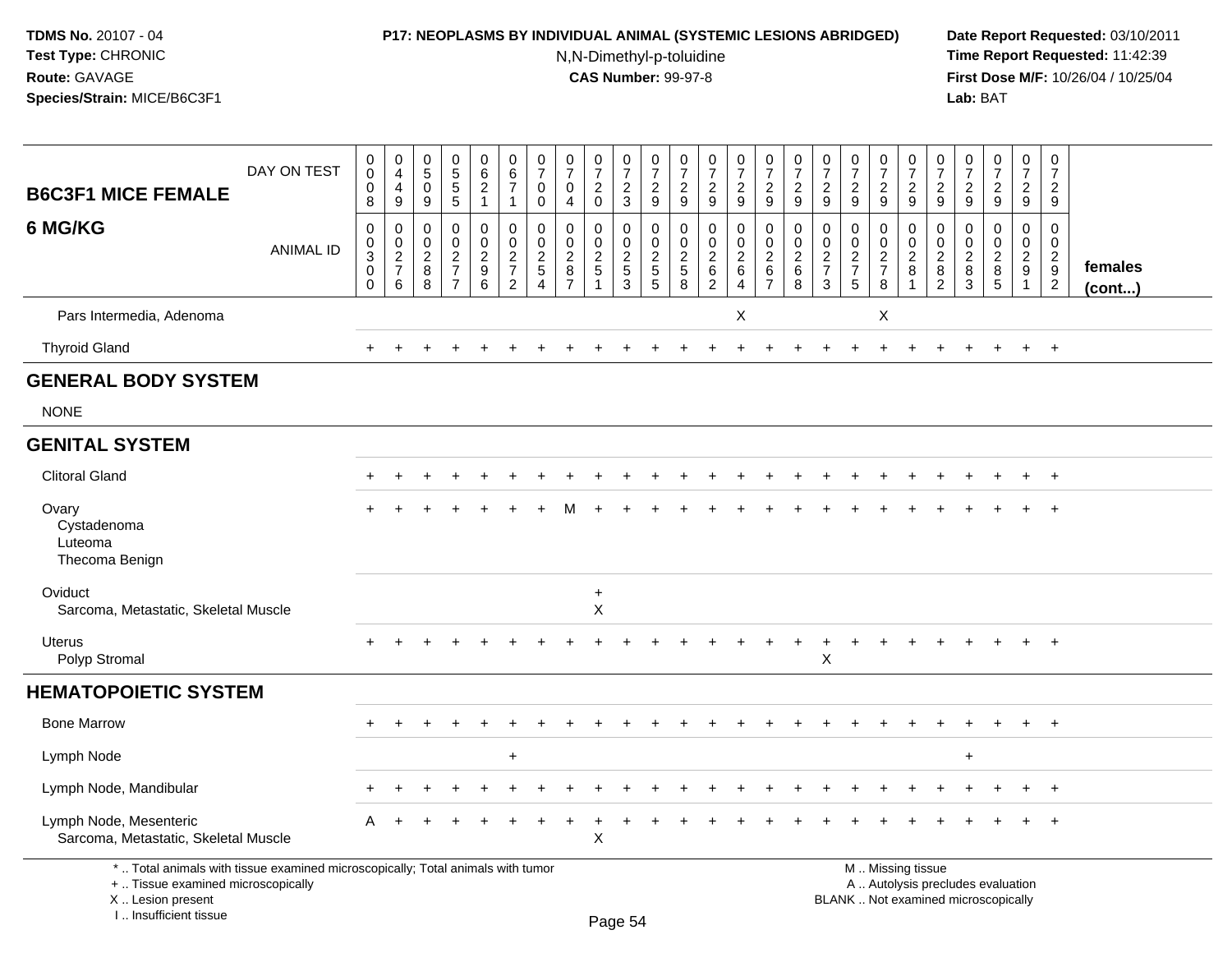### **P17: NEOPLASMS BY INDIVIDUAL ANIMAL (SYSTEMIC LESIONS ABRIDGED) Date Report Requested:** 03/10/2011

N,N-Dimethyl-p-toluidine

| DAY ON TEST<br><b>B6C3F1 MICE FEMALE</b>                                                                                                                              | 0<br>$\pmb{0}$<br>$\mathbf 0$<br>8                   | $\mathbf 0$<br>$\overline{4}$<br>$\overline{4}$<br>9 | $\pmb{0}$<br>$\overline{5}$<br>$\mathbf 0$<br>9 | $\begin{array}{c} 0 \\ 5 \end{array}$<br>$\overline{5}$<br>$\sqrt{5}$ | $\pmb{0}$<br>$6\phantom{a}$<br>$\overline{2}$<br>$\mathbf{1}$ | $\pmb{0}$<br>$\,6\,$<br>$\overline{7}$<br>$\mathbf{1}$        | 0<br>$\overline{7}$<br>$\mathbf 0$<br>0       | $\begin{smallmatrix}0\\7\end{smallmatrix}$<br>$\mathbf 0$<br>$\overline{4}$ | $\frac{0}{7}$<br>$\overline{2}$<br>$\mathbf 0$ | $\begin{smallmatrix}0\\7\end{smallmatrix}$<br>$\frac{2}{3}$ | $\frac{0}{7}$<br>$\frac{2}{9}$                 | $\begin{smallmatrix}0\\7\end{smallmatrix}$<br>$\frac{2}{9}$ | $\begin{array}{c} 0 \\ 7 \end{array}$<br>$\frac{2}{9}$        | $\frac{0}{7}$<br>$\boldsymbol{2}$<br>9           | $\frac{0}{7}$<br>$\frac{2}{9}$                            | $\begin{array}{c} 0 \\ 7 \end{array}$<br>$\overline{c}$<br>9 | 0<br>$\overline{7}$<br>$\sqrt{2}$<br>9           | $\begin{array}{c} 0 \\ 7 \end{array}$<br>$\sqrt{2}$<br>9 | $\frac{0}{7}$<br>$\boldsymbol{2}$<br>9 | $\frac{0}{7}$<br>$\frac{2}{9}$                                | 0<br>$\overline{7}$<br>$\sqrt{2}$<br>9                       | $\frac{0}{7}$<br>$\sqrt{2}$<br>9                 | $\frac{0}{7}$<br>$\overline{a}$<br>9                                     | $\pmb{0}$<br>$\overline{7}$<br>$\overline{a}$<br>9            | $\mathbf 0$<br>$\overline{7}$<br>$\sqrt{2}$<br>9 |                   |
|-----------------------------------------------------------------------------------------------------------------------------------------------------------------------|------------------------------------------------------|------------------------------------------------------|-------------------------------------------------|-----------------------------------------------------------------------|---------------------------------------------------------------|---------------------------------------------------------------|-----------------------------------------------|-----------------------------------------------------------------------------|------------------------------------------------|-------------------------------------------------------------|------------------------------------------------|-------------------------------------------------------------|---------------------------------------------------------------|--------------------------------------------------|-----------------------------------------------------------|--------------------------------------------------------------|--------------------------------------------------|----------------------------------------------------------|----------------------------------------|---------------------------------------------------------------|--------------------------------------------------------------|--------------------------------------------------|--------------------------------------------------------------------------|---------------------------------------------------------------|--------------------------------------------------|-------------------|
| 6 MG/KG<br><b>ANIMAL ID</b>                                                                                                                                           | 0<br>$\pmb{0}$<br>$\overline{3}$<br>0<br>$\mathbf 0$ | 0<br>$\mathbf 0$<br>$\frac{2}{7}$<br>6               | $\mathbf 0$<br>0<br>$\frac{2}{8}$<br>8          | $\mathbf 0$<br>$\mathbf 0$<br>$\frac{2}{7}$<br>$\overline{7}$         | $\mathbf 0$<br>$\pmb{0}$<br>$\frac{2}{9}$<br>6                | $\mathbf 0$<br>$\mathbf 0$<br>$\frac{2}{7}$<br>$\overline{2}$ | $\Omega$<br>$\mathbf 0$<br>$\frac{2}{5}$<br>4 | 0<br>$\pmb{0}$<br>$\frac{2}{8}$<br>$\overline{7}$                           | $\Omega$<br>0<br>$\frac{2}{5}$                 | 0<br>$\mathbf 0$<br>$rac{2}{3}$                             | $\mathbf 0$<br>$\pmb{0}$<br>$\frac{2}{5}$<br>5 | $\mathbf 0$<br>$\mathbf 0$<br>$\frac{2}{5}$<br>8            | $\mathbf 0$<br>$\mathbf 0$<br>$\frac{2}{6}$<br>$\overline{2}$ | $\mathbf 0$<br>$\mathbf 0$<br>$\frac{2}{6}$<br>4 | $\pmb{0}$<br>$\pmb{0}$<br>$\frac{2}{6}$<br>$\overline{7}$ | $\mathbf 0$<br>0<br>$\frac{2}{6}$<br>8                       | $\mathbf 0$<br>$\mathbf 0$<br>$\frac{2}{7}$<br>3 | $\mathbf 0$<br>$\pmb{0}$<br>$\frac{2}{7}$<br>5           | 0<br>$\pmb{0}$<br>$\frac{2}{7}$<br>8   | $\mathbf 0$<br>$\mathbf 0$<br>$\frac{2}{8}$<br>$\overline{1}$ | $\Omega$<br>$\mathbf 0$<br>$\sqrt{2}$<br>8<br>$\overline{c}$ | $\mathbf 0$<br>$\mathbf 0$<br>$\frac{2}{8}$<br>3 | $\mathbf 0$<br>0<br>$\frac{2}{8}$<br>5                                   | $\mathbf 0$<br>$\mathbf 0$<br>$\frac{2}{9}$<br>$\overline{1}$ | $\mathbf 0$<br>$\mathbf 0$<br>$\frac{2}{9}$      | females<br>(cont) |
| Spleen<br>Hemangiosarcoma<br>Sarcoma, Metastatic, Skeletal Muscle                                                                                                     | A                                                    |                                                      |                                                 |                                                                       |                                                               |                                                               |                                               |                                                                             | Χ                                              |                                                             |                                                |                                                             |                                                               |                                                  | $\mathsf{X}$                                              |                                                              |                                                  |                                                          |                                        |                                                               |                                                              |                                                  |                                                                          |                                                               | $+$                                              |                   |
| Thymus<br>Sarcoma, Metastatic, Skeletal Muscle                                                                                                                        |                                                      |                                                      |                                                 |                                                                       |                                                               |                                                               |                                               |                                                                             | $\ddot{}$<br>X                                 |                                                             |                                                |                                                             |                                                               |                                                  |                                                           |                                                              |                                                  |                                                          |                                        |                                                               |                                                              |                                                  |                                                                          |                                                               | $+$                                              |                   |
| <b>INTEGUMENTARY SYSTEM</b>                                                                                                                                           |                                                      |                                                      |                                                 |                                                                       |                                                               |                                                               |                                               |                                                                             |                                                |                                                             |                                                |                                                             |                                                               |                                                  |                                                           |                                                              |                                                  |                                                          |                                        |                                                               |                                                              |                                                  |                                                                          |                                                               |                                                  |                   |
| <b>Mammary Gland</b>                                                                                                                                                  |                                                      |                                                      |                                                 |                                                                       |                                                               |                                                               |                                               |                                                                             |                                                |                                                             |                                                |                                                             |                                                               |                                                  |                                                           |                                                              |                                                  |                                                          |                                        |                                                               |                                                              |                                                  |                                                                          |                                                               |                                                  |                   |
| Skin<br>Dermis, Fibrous Histiocytoma<br>Subcutaneous Tissue, Liposarcoma                                                                                              |                                                      |                                                      |                                                 |                                                                       |                                                               | $\mathsf X$                                                   |                                               |                                                                             |                                                |                                                             |                                                |                                                             |                                                               |                                                  |                                                           |                                                              |                                                  |                                                          |                                        |                                                               |                                                              |                                                  |                                                                          |                                                               |                                                  |                   |
| <b>MUSCULOSKELETAL SYSTEM</b>                                                                                                                                         |                                                      |                                                      |                                                 |                                                                       |                                                               |                                                               |                                               |                                                                             |                                                |                                                             |                                                |                                                             |                                                               |                                                  |                                                           |                                                              |                                                  |                                                          |                                        |                                                               |                                                              |                                                  |                                                                          |                                                               |                                                  |                   |
| <b>Bone</b>                                                                                                                                                           |                                                      |                                                      |                                                 |                                                                       |                                                               |                                                               |                                               |                                                                             |                                                |                                                             |                                                |                                                             |                                                               |                                                  |                                                           |                                                              |                                                  |                                                          |                                        |                                                               |                                                              |                                                  |                                                                          |                                                               | $+$                                              |                   |
| <b>Skeletal Muscle</b><br>Sarcoma                                                                                                                                     |                                                      |                                                      |                                                 |                                                                       |                                                               |                                                               |                                               |                                                                             | $\ddot{}$<br>X                                 |                                                             |                                                |                                                             |                                                               |                                                  |                                                           |                                                              |                                                  |                                                          |                                        |                                                               |                                                              |                                                  |                                                                          |                                                               |                                                  |                   |
| <b>NERVOUS SYSTEM</b>                                                                                                                                                 |                                                      |                                                      |                                                 |                                                                       |                                                               |                                                               |                                               |                                                                             |                                                |                                                             |                                                |                                                             |                                                               |                                                  |                                                           |                                                              |                                                  |                                                          |                                        |                                                               |                                                              |                                                  |                                                                          |                                                               |                                                  |                   |
| <b>Brain</b>                                                                                                                                                          |                                                      |                                                      |                                                 |                                                                       |                                                               |                                                               |                                               |                                                                             |                                                |                                                             |                                                |                                                             |                                                               |                                                  |                                                           |                                                              |                                                  |                                                          |                                        |                                                               |                                                              |                                                  |                                                                          | $+$                                                           | $+$                                              |                   |
| <b>RESPIRATORY SYSTEM</b>                                                                                                                                             |                                                      |                                                      |                                                 |                                                                       |                                                               |                                                               |                                               |                                                                             |                                                |                                                             |                                                |                                                             |                                                               |                                                  |                                                           |                                                              |                                                  |                                                          |                                        |                                                               |                                                              |                                                  |                                                                          |                                                               |                                                  |                   |
| Lung<br>Alveolar/Bronchiolar Adenoma<br>Alveolar/Bronchiolar Adenoma, Multiple<br>Alveolar/Bronchiolar Carcinoma<br>Carcinoma, Metastatic, Harderian Gland            |                                                      |                                                      |                                                 |                                                                       |                                                               |                                                               |                                               |                                                                             |                                                |                                                             | $\mathsf X$                                    |                                                             |                                                               |                                                  |                                                           |                                                              |                                                  |                                                          |                                        |                                                               |                                                              |                                                  |                                                                          | $+$                                                           | $+$                                              |                   |
| *  Total animals with tissue examined microscopically; Total animals with tumor<br>+  Tissue examined microscopically<br>X  Lesion present<br>L., Insufficient tissue |                                                      |                                                      |                                                 |                                                                       |                                                               |                                                               |                                               |                                                                             |                                                | Page 55                                                     |                                                |                                                             |                                                               |                                                  |                                                           |                                                              |                                                  |                                                          | M  Missing tissue                      |                                                               |                                                              |                                                  | A  Autolysis precludes evaluation<br>BLANK  Not examined microscopically |                                                               |                                                  |                   |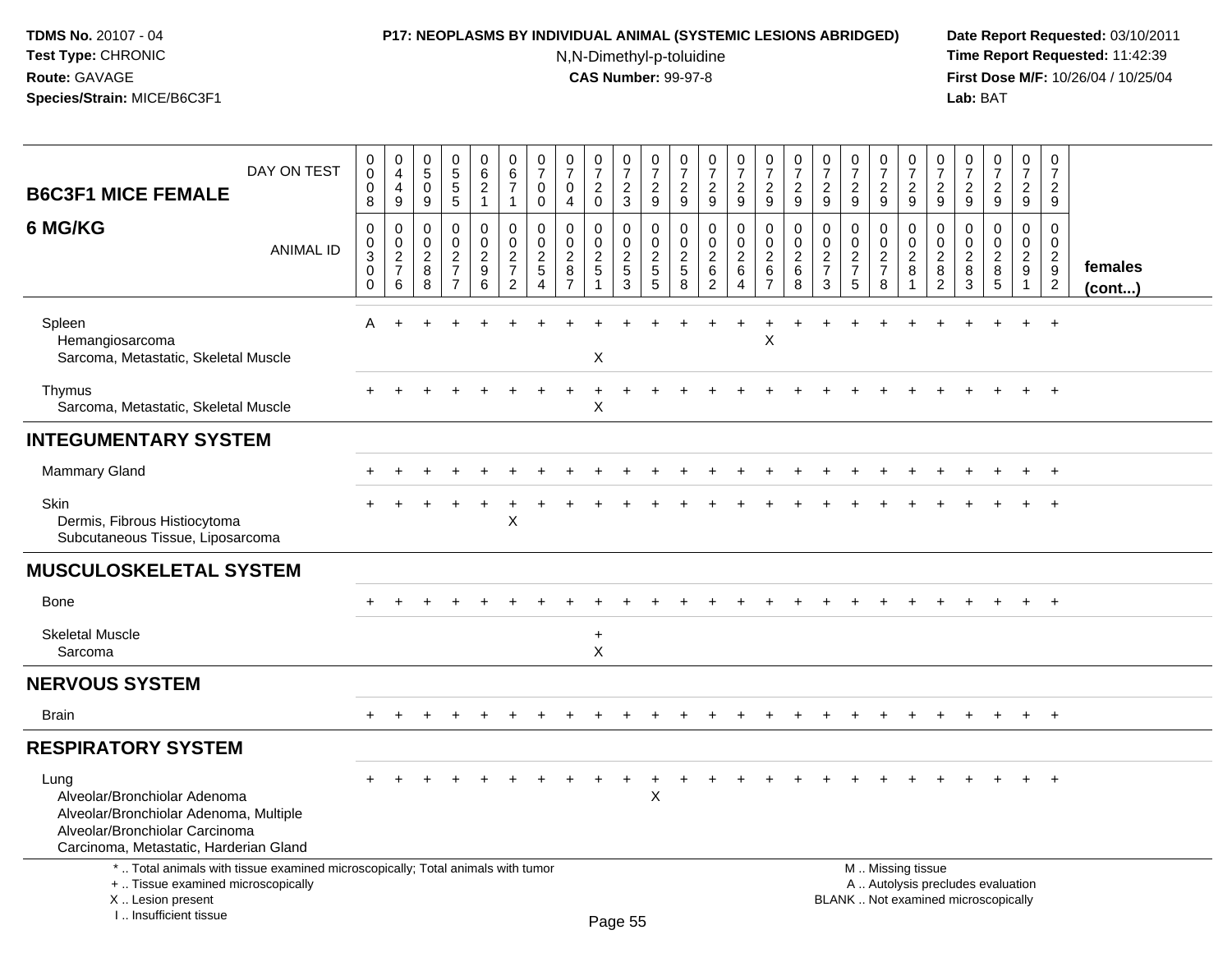### **P17: NEOPLASMS BY INDIVIDUAL ANIMAL (SYSTEMIC LESIONS ABRIDGED) Date Report Requested:** 03/10/2011

N,N-Dimethyl-p-toluidine

 **Time Report Requested:** 11:42:39 **First Dose M/F:** 10/26/04 / 10/25/04 Lab: BAT **Lab:** BAT

| <b>B6C3F1 MICE FEMALE</b>                                                           | DAY ON TEST      | $\begin{smallmatrix}0\\0\end{smallmatrix}$<br>$\mathbf 0$<br>8    | $\begin{smallmatrix}0\0\4\end{smallmatrix}$<br>$\overline{4}$<br>9 | $\begin{array}{c} 0 \\ 5 \end{array}$<br>$\mathbf 0$<br>$9\,$ | $\begin{matrix} 0 \\ 5 \end{matrix}$<br>$\frac{5}{5}$                        | $\begin{array}{c} 0 \\ 6 \end{array}$<br>$\sqrt{2}$<br>1                               | $\begin{array}{c} 0 \\ 6 \end{array}$<br>$\overline{7}$<br>$\mathbf{1}$ | $\frac{0}{7}$<br>$\mathbf 0$<br>$\mathbf 0$      | $\frac{0}{7}$<br>$\mathbf 0$<br>4                                  | $\frac{0}{7}$<br>$\sqrt{2}$<br>$\mathbf 0$      | $\frac{0}{7}$<br>$\frac{2}{3}$                | $\frac{0}{7}$<br>$\frac{2}{9}$            | $\frac{0}{7}$<br>$\sqrt{2}$<br>$\boldsymbol{9}$ | $\frac{0}{7}$<br>$\sqrt{2}$<br>$\boldsymbol{9}$           | $\frac{0}{7}$<br>$\frac{2}{9}$                              | $\frac{0}{7}$<br>$\frac{2}{9}$                         | $\frac{0}{7}$<br>$\boldsymbol{2}$<br>9    | $\frac{0}{7}$<br>$\sqrt{2}$<br>$\boldsymbol{9}$                  | $\frac{0}{7}$<br>$\overline{c}$<br>9   | $\frac{0}{7}$<br>$\frac{2}{9}$                               | $\frac{0}{7}$<br>$\frac{2}{9}$              | $\frac{0}{7}$<br>$\overline{c}$<br>9                         | $\frac{0}{7}$<br>$\overline{c}$<br>$9\,$                            | 0<br>7<br>$\frac{2}{9}$ | $\frac{0}{7}$<br>$\frac{2}{9}$                           | 0<br>$\overline{7}$<br>$\overline{c}$<br>$\boldsymbol{9}$      |                   |
|-------------------------------------------------------------------------------------|------------------|-------------------------------------------------------------------|--------------------------------------------------------------------|---------------------------------------------------------------|------------------------------------------------------------------------------|----------------------------------------------------------------------------------------|-------------------------------------------------------------------------|--------------------------------------------------|--------------------------------------------------------------------|-------------------------------------------------|-----------------------------------------------|-------------------------------------------|-------------------------------------------------|-----------------------------------------------------------|-------------------------------------------------------------|--------------------------------------------------------|-------------------------------------------|------------------------------------------------------------------|----------------------------------------|--------------------------------------------------------------|---------------------------------------------|--------------------------------------------------------------|---------------------------------------------------------------------|-------------------------|----------------------------------------------------------|----------------------------------------------------------------|-------------------|
| 6 MG/KG                                                                             | <b>ANIMAL ID</b> | $\mathbf 0$<br>$\pmb{0}$<br>$\sqrt{3}$<br>$\mathsf 0$<br>$\Omega$ | 0<br>$\pmb{0}$<br>$\frac{2}{7}$<br>6                               | $\mathbf 0$<br>$\boldsymbol{0}$<br>$\overline{c}$<br>8<br>8   | $\mathbf 0$<br>$\mathbf 0$<br>$\sqrt{2}$<br>$\overline{7}$<br>$\overline{7}$ | $\mathbf 0$<br>$\ddot{\mathbf{0}}$<br>$\sqrt{2}$<br>$\boldsymbol{9}$<br>$6\phantom{1}$ | 0<br>$\pmb{0}$<br>$\overline{c}$<br>$\overline{7}$<br>$\overline{c}$    | $\Omega$<br>0<br>$\frac{2}{5}$<br>$\overline{4}$ | $\mathbf 0$<br>$\boldsymbol{0}$<br>$\frac{2}{8}$<br>$\overline{7}$ | 0<br>$\pmb{0}$<br>$\frac{2}{5}$<br>$\mathbf{1}$ | $\Omega$<br>$\mathbf 0$<br>$\frac{2}{5}$<br>3 | $\Omega$<br>0<br>$\overline{c}$<br>5<br>5 | $\mathbf 0$<br>0<br>$\frac{2}{5}$<br>8          | 0<br>$\pmb{0}$<br>$\sqrt{2}$<br>$\,6\,$<br>$\overline{c}$ | 0<br>$\ddot{\mathbf{0}}$<br>$\frac{2}{6}$<br>$\overline{4}$ | 0<br>$\overline{0}$<br>$\frac{2}{6}$<br>$\overline{7}$ | $\Omega$<br>0<br>$\overline{c}$<br>6<br>8 | $\Omega$<br>$\pmb{0}$<br>$\boldsymbol{2}$<br>$\overline{7}$<br>3 | 0<br>$\mathbf 0$<br>$\frac{2}{7}$<br>5 | $\Omega$<br>$\mathbf 0$<br>$\sqrt{2}$<br>$\overline{7}$<br>8 | $\Omega$<br>$\frac{0}{2}$<br>$\overline{1}$ | $\Omega$<br>0<br>$\overline{2}$<br>$\bf 8$<br>$\overline{2}$ | $\Omega$<br>0<br>$\overline{2}$<br>$\boldsymbol{8}$<br>$\mathbf{3}$ | 0<br>0<br>$_{8}^2$<br>5 | $\Omega$<br>$\mathbf 0$<br>$\frac{2}{9}$<br>$\mathbf{1}$ | 0<br>0<br>$\overline{a}$<br>$\boldsymbol{9}$<br>$\overline{c}$ | females<br>(cont) |
| Hepatocellular Carcinoma, Metastatic, Liver<br>Sarcoma, Metastatic, Skeletal Muscle |                  |                                                                   |                                                                    |                                                               |                                                                              |                                                                                        |                                                                         |                                                  |                                                                    | $\mathsf X$<br>$\mathsf X$                      |                                               |                                           |                                                 |                                                           |                                                             |                                                        |                                           |                                                                  |                                        |                                                              |                                             |                                                              |                                                                     |                         |                                                          |                                                                |                   |
| Nose                                                                                |                  |                                                                   |                                                                    |                                                               |                                                                              |                                                                                        |                                                                         |                                                  |                                                                    |                                                 |                                               |                                           |                                                 |                                                           |                                                             |                                                        |                                           |                                                                  |                                        |                                                              |                                             |                                                              |                                                                     |                         |                                                          | $\overline{+}$                                                 |                   |
| Trachea                                                                             |                  |                                                                   |                                                                    |                                                               |                                                                              |                                                                                        |                                                                         |                                                  |                                                                    |                                                 |                                               |                                           |                                                 |                                                           |                                                             |                                                        |                                           |                                                                  |                                        |                                                              |                                             |                                                              |                                                                     |                         |                                                          | $+$                                                            |                   |
| <b>SPECIAL SENSES SYSTEM</b>                                                        |                  |                                                                   |                                                                    |                                                               |                                                                              |                                                                                        |                                                                         |                                                  |                                                                    |                                                 |                                               |                                           |                                                 |                                                           |                                                             |                                                        |                                           |                                                                  |                                        |                                                              |                                             |                                                              |                                                                     |                         |                                                          |                                                                |                   |
| Eye                                                                                 |                  |                                                                   |                                                                    |                                                               |                                                                              |                                                                                        |                                                                         |                                                  |                                                                    |                                                 |                                               |                                           |                                                 |                                                           |                                                             |                                                        |                                           |                                                                  |                                        |                                                              |                                             |                                                              |                                                                     |                         | $+$                                                      | $+$                                                            |                   |
| <b>Harderian Gland</b><br>Adenoma<br>Carcinoma                                      |                  |                                                                   |                                                                    |                                                               |                                                                              |                                                                                        |                                                                         |                                                  |                                                                    |                                                 |                                               |                                           |                                                 |                                                           |                                                             |                                                        |                                           | X                                                                |                                        |                                                              |                                             |                                                              |                                                                     |                         | $+$                                                      | $+$                                                            |                   |
| <b>URINARY SYSTEM</b>                                                               |                  |                                                                   |                                                                    |                                                               |                                                                              |                                                                                        |                                                                         |                                                  |                                                                    |                                                 |                                               |                                           |                                                 |                                                           |                                                             |                                                        |                                           |                                                                  |                                        |                                                              |                                             |                                                              |                                                                     |                         |                                                          |                                                                |                   |
| Kidney<br>Sarcoma                                                                   |                  |                                                                   |                                                                    |                                                               |                                                                              | $\times$                                                                               |                                                                         |                                                  |                                                                    |                                                 |                                               |                                           |                                                 |                                                           |                                                             |                                                        |                                           |                                                                  |                                        |                                                              |                                             |                                                              |                                                                     |                         | $+$                                                      | $+$                                                            |                   |
| <b>Urinary Bladder</b>                                                              |                  |                                                                   |                                                                    |                                                               |                                                                              |                                                                                        |                                                                         |                                                  |                                                                    |                                                 |                                               |                                           |                                                 |                                                           |                                                             |                                                        |                                           |                                                                  |                                        |                                                              |                                             |                                                              |                                                                     |                         | $+$                                                      | $+$                                                            |                   |
| <b>SYSTEMIC LESIONS</b>                                                             |                  |                                                                   |                                                                    |                                                               |                                                                              |                                                                                        |                                                                         |                                                  |                                                                    |                                                 |                                               |                                           |                                                 |                                                           |                                                             |                                                        |                                           |                                                                  |                                        |                                                              |                                             |                                                              |                                                                     |                         |                                                          |                                                                |                   |
| Multiple Organ<br>Histiocytic Sarcoma<br>Lymphoma Malignant                         |                  |                                                                   | $\times$                                                           |                                                               |                                                                              |                                                                                        | X                                                                       | X                                                |                                                                    |                                                 |                                               |                                           |                                                 |                                                           |                                                             |                                                        |                                           | $X$ $X$                                                          |                                        |                                                              | $\mathsf{X}$                                |                                                              | $X$ $X$                                                             |                         |                                                          | $+$                                                            |                   |

+ .. Tissue examined microscopically

X .. Lesion present

I .. Insufficient tissue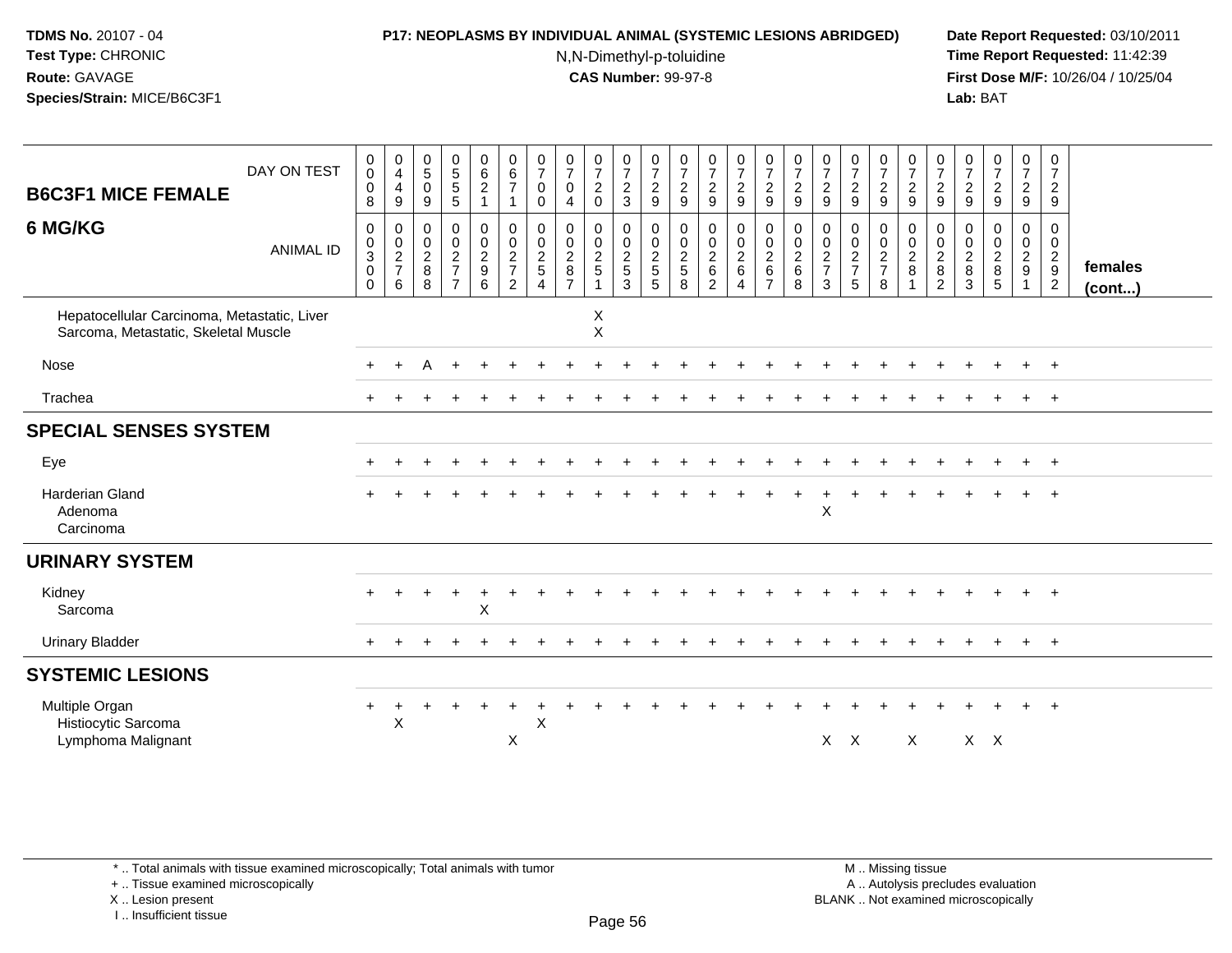# **P17: NEOPLASMS BY INDIVIDUAL ANIMAL (SYSTEMIC LESIONS ABRIDGED) Date Report Requested:** 03/10/2011

N,N-Dimethyl-p-toluidine

| <b>B6C3F1 MICE FEMALE</b>                                                                                                                                            | DAY ON TEST      | $\frac{0}{7}$<br>$\sqrt{2}$<br>9                                                           | $\begin{array}{c} 0 \\ 7 \end{array}$<br>$\frac{2}{9}$                                  | $\frac{0}{7}$<br>$\frac{2}{9}$                                                    | $\frac{0}{7}$<br>$\ensuremath{\mathsf{3}}$<br>$\pmb{0}$                             | $\begin{smallmatrix}0\\7\end{smallmatrix}$<br>$\mathbf{3}$<br>$\mathbf 0$ | $\frac{0}{7}$<br>$\ensuremath{\mathsf{3}}$<br>$\mathbf 0$ | $\frac{0}{7}$<br>$\ensuremath{\mathsf{3}}$<br>$\mathbf 0$      | $\frac{0}{7}$<br>$\mathfrak{Z}$<br>$\mathbf 0$                                    | $\frac{0}{7}$<br>$\ensuremath{\mathsf{3}}$<br>$\mathbf 0$   | 0<br>$\overline{7}$<br>$\ensuremath{\mathsf{3}}$<br>$\mathsf{O}\xspace$ | $\frac{0}{7}$<br>3<br>0                                              | $\begin{smallmatrix}0\\7\end{smallmatrix}$<br>$\mathfrak{Z}$<br>$\mathbf 0$ | $\frac{0}{7}$<br>$_{\rm 0}^3$                                      | $\frac{0}{7}$<br>$\ensuremath{\mathsf{3}}$<br>$\mathbf{1}$ | $\frac{0}{7}$<br>$\frac{3}{1}$                         | $\frac{0}{7}$<br>$\ensuremath{\mathsf{3}}$<br>$\mathbf{1}$                | 0<br>$\overline{7}$<br>$\ensuremath{\mathsf{3}}$<br>$\mathbf{1}$ | $\frac{0}{7}$<br>3<br>$\mathbf{1}$                         | $\frac{0}{7}$<br>$\ensuremath{\mathsf{3}}$<br>$\mathbf{1}$        | $\frac{0}{7}$<br>$\ensuremath{\mathsf{3}}$<br>$\mathbf{1}$                                    | 0<br>$\overline{7}$<br>$\ensuremath{\mathsf{3}}$<br>$\mathbf{1}$ | $\frac{0}{7}$<br>$\ensuremath{\mathsf{3}}$<br>$\mathbf{1}$                        | $\begin{smallmatrix}0\\7\end{smallmatrix}$<br>$\ensuremath{\mathsf{3}}$<br>$\mathbf{1}$ | 0<br>$\overline{7}$<br>3<br>$\mathbf{1}$            | 0<br>$\overline{7}$<br>3<br>$\mathbf{1}$                         |                                         |
|----------------------------------------------------------------------------------------------------------------------------------------------------------------------|------------------|--------------------------------------------------------------------------------------------|-----------------------------------------------------------------------------------------|-----------------------------------------------------------------------------------|-------------------------------------------------------------------------------------|---------------------------------------------------------------------------|-----------------------------------------------------------|----------------------------------------------------------------|-----------------------------------------------------------------------------------|-------------------------------------------------------------|-------------------------------------------------------------------------|----------------------------------------------------------------------|-----------------------------------------------------------------------------|--------------------------------------------------------------------|------------------------------------------------------------|--------------------------------------------------------|---------------------------------------------------------------------------|------------------------------------------------------------------|------------------------------------------------------------|-------------------------------------------------------------------|-----------------------------------------------------------------------------------------------|------------------------------------------------------------------|-----------------------------------------------------------------------------------|-----------------------------------------------------------------------------------------|-----------------------------------------------------|------------------------------------------------------------------|-----------------------------------------|
| 6 MG/KG                                                                                                                                                              | <b>ANIMAL ID</b> | $\mathsf{O}\xspace$<br>$\mathbf 0$<br>$\overline{2}$<br>$\boldsymbol{9}$<br>$\overline{3}$ | $\boldsymbol{0}$<br>$\mathbf 0$<br>$\overline{2}$<br>$\boldsymbol{9}$<br>$\overline{5}$ | $\Omega$<br>$\mathsf 0$<br>$\boldsymbol{2}$<br>$\boldsymbol{9}$<br>$\overline{7}$ | $\Omega$<br>$\mathsf{O}$<br>$\overline{2}$<br>$\begin{array}{c} 5 \\ 6 \end{array}$ | $\mathsf 0$<br>$\mathbf 0$<br>$\overline{c}$<br>6<br>$\mathbf 0$          | $\Omega$<br>$\pmb{0}$<br>$\overline{2}$<br>$\,6\,$        | $\mathbf{0}$<br>$\mathbf 0$<br>$\frac{2}{6}$<br>$\overline{9}$ | $\Omega$<br>$\mathbf 0$<br>$\sqrt{2}$<br>$\overline{7}$<br>$\boldsymbol{\Lambda}$ | 0<br>$\mathsf{O}\xspace$<br>$\frac{2}{8}$<br>$\overline{4}$ | $\Omega$<br>$\mathbf 0$<br>$\overline{2}$<br>8<br>$\mathsf g$           | 0<br>$\mathsf{O}\xspace$<br>$\boldsymbol{2}$<br>$9\,$<br>$\mathbf 0$ | 0<br>$\mathbf 0$<br>$\overline{c}$<br>9<br>$\boldsymbol{\Lambda}$           | 0<br>$\pmb{0}$<br>$\sqrt{2}$<br>$\boldsymbol{9}$<br>$\overline{8}$ | 0<br>$\mathbf 0$<br>$\sqrt{2}$<br>$\frac{5}{2}$            | $\Omega$<br>$\mathbf 0$<br>$\sqrt{2}$<br>$\frac{5}{7}$ | $\Omega$<br>$\mathbf 0$<br>$\overline{c}$<br>$\sqrt{5}$<br>$\overline{9}$ | $\Omega$<br>$\mathbf 0$<br>$\sqrt{2}$<br>$\,6\,$<br>3            | $\Omega$<br>$\mathbf 0$<br>$\frac{2}{6}$<br>$\overline{5}$ | $\Omega$<br>$\mathsf{O}$<br>$\overline{2}$<br>6<br>$\overline{6}$ | $\Omega$<br>$\mathsf{O}\xspace$<br>$\frac{2}{7}$<br>$\pmb{0}$                                 | $\Omega$<br>0<br>$\sqrt{2}$<br>$\overline{7}$                    | $\mathbf{0}$<br>$\mathbf 0$<br>$\overline{2}$<br>$\overline{7}$<br>$\overline{9}$ | 0<br>$\mathbf 0$<br>$\frac{2}{8}$<br>$\overline{0}$                                     | $\Omega$<br>$\mathbf 0$<br>$\overline{2}$<br>8<br>6 | $\Omega$<br>$\mathbf 0$<br>$\overline{c}$<br>9<br>$\overline{9}$ | * TOTALS                                |
| <b>ALIMENTARY SYSTEM</b>                                                                                                                                             |                  |                                                                                            |                                                                                         |                                                                                   |                                                                                     |                                                                           |                                                           |                                                                |                                                                                   |                                                             |                                                                         |                                                                      |                                                                             |                                                                    |                                                            |                                                        |                                                                           |                                                                  |                                                            |                                                                   |                                                                                               |                                                                  |                                                                                   |                                                                                         |                                                     |                                                                  |                                         |
| Esophagus                                                                                                                                                            |                  |                                                                                            |                                                                                         |                                                                                   |                                                                                     |                                                                           |                                                           |                                                                |                                                                                   |                                                             |                                                                         |                                                                      |                                                                             |                                                                    |                                                            |                                                        |                                                                           |                                                                  |                                                            |                                                                   |                                                                                               |                                                                  |                                                                                   |                                                                                         |                                                     |                                                                  | 50                                      |
| Gallbladder                                                                                                                                                          |                  |                                                                                            |                                                                                         |                                                                                   |                                                                                     |                                                                           |                                                           |                                                                |                                                                                   |                                                             |                                                                         |                                                                      |                                                                             |                                                                    |                                                            |                                                        |                                                                           |                                                                  |                                                            |                                                                   |                                                                                               |                                                                  |                                                                                   |                                                                                         |                                                     |                                                                  | 50                                      |
| Intestine Large, Cecum                                                                                                                                               |                  |                                                                                            |                                                                                         |                                                                                   |                                                                                     |                                                                           |                                                           |                                                                |                                                                                   |                                                             |                                                                         |                                                                      |                                                                             |                                                                    |                                                            |                                                        |                                                                           |                                                                  |                                                            |                                                                   |                                                                                               |                                                                  |                                                                                   |                                                                                         |                                                     |                                                                  | 50                                      |
| Intestine Large, Colon                                                                                                                                               |                  |                                                                                            |                                                                                         |                                                                                   |                                                                                     |                                                                           |                                                           |                                                                |                                                                                   |                                                             |                                                                         |                                                                      |                                                                             |                                                                    |                                                            |                                                        |                                                                           |                                                                  |                                                            |                                                                   |                                                                                               |                                                                  |                                                                                   |                                                                                         |                                                     |                                                                  | 50                                      |
| Intestine Large, Rectum                                                                                                                                              |                  |                                                                                            |                                                                                         |                                                                                   |                                                                                     |                                                                           |                                                           |                                                                |                                                                                   |                                                             |                                                                         |                                                                      |                                                                             |                                                                    |                                                            |                                                        |                                                                           |                                                                  |                                                            |                                                                   |                                                                                               |                                                                  |                                                                                   |                                                                                         |                                                     |                                                                  | 50                                      |
| Intestine Small, Duodenum                                                                                                                                            |                  |                                                                                            |                                                                                         |                                                                                   |                                                                                     |                                                                           |                                                           |                                                                |                                                                                   |                                                             |                                                                         |                                                                      |                                                                             |                                                                    |                                                            |                                                        |                                                                           |                                                                  |                                                            |                                                                   |                                                                                               |                                                                  |                                                                                   |                                                                                         |                                                     |                                                                  | 50                                      |
| Intestine Small, Ileum                                                                                                                                               |                  |                                                                                            |                                                                                         |                                                                                   |                                                                                     |                                                                           |                                                           |                                                                |                                                                                   |                                                             |                                                                         |                                                                      |                                                                             |                                                                    |                                                            |                                                        |                                                                           |                                                                  |                                                            |                                                                   |                                                                                               |                                                                  |                                                                                   |                                                                                         |                                                     |                                                                  | 50                                      |
| Intestine Small, Jejunum                                                                                                                                             |                  |                                                                                            |                                                                                         |                                                                                   |                                                                                     |                                                                           |                                                           |                                                                |                                                                                   |                                                             |                                                                         |                                                                      |                                                                             |                                                                    |                                                            |                                                        |                                                                           |                                                                  |                                                            |                                                                   |                                                                                               |                                                                  |                                                                                   |                                                                                         |                                                     | $\ddot{}$                                                        | 50                                      |
| Liver<br>Hemangioma<br>Hemangiosarcoma<br>Hepatoblastoma                                                                                                             |                  |                                                                                            |                                                                                         |                                                                                   |                                                                                     |                                                                           |                                                           |                                                                |                                                                                   |                                                             |                                                                         |                                                                      |                                                                             |                                                                    |                                                            |                                                        |                                                                           | $\boldsymbol{\mathsf{X}}$                                        |                                                            |                                                                   |                                                                                               |                                                                  |                                                                                   | X                                                                                       | $+$                                                 | $\ddot{}$                                                        | 50<br>1<br>$\mathbf{1}$<br>$\mathbf{1}$ |
| Hepatocellular Adenoma<br>Hepatocellular Adenoma, Multiple<br>Hepatocellular Carcinoma<br>Hepatocellular Carcinoma, Multiple<br>Sarcoma, Metastatic, Skeletal Muscle |                  |                                                                                            |                                                                                         |                                                                                   | X                                                                                   | X<br>$X$ $X$                                                              |                                                           | X                                                              | $\sf X$                                                                           | X                                                           |                                                                         | $\mathsf X$<br>$\mathsf{X}$                                          | $\mathsf{X}$<br>X                                                           | X                                                                  | X                                                          |                                                        | X                                                                         | $\mathsf{X}$                                                     | X                                                          | $\sf X$                                                           | X                                                                                             | X<br>$\times$                                                    |                                                                                   |                                                                                         | $\sf X$                                             | $\times$                                                         | 13<br>6<br>10<br>${\bf 3}$<br>1         |
| Mesentery<br>Sarcoma<br>Sarcoma, Metastatic, Skeletal Muscle                                                                                                         |                  |                                                                                            | $+$                                                                                     |                                                                                   |                                                                                     |                                                                           |                                                           |                                                                |                                                                                   |                                                             |                                                                         |                                                                      |                                                                             |                                                                    |                                                            |                                                        | $+$                                                                       |                                                                  | $\ddot{}$                                                  |                                                                   |                                                                                               |                                                                  |                                                                                   |                                                                                         |                                                     |                                                                  | 8<br>1<br>1                             |
| Pancreas                                                                                                                                                             |                  |                                                                                            |                                                                                         |                                                                                   |                                                                                     |                                                                           |                                                           |                                                                | $\ddot{}$                                                                         | $\ddot{}$                                                   |                                                                         |                                                                      |                                                                             |                                                                    |                                                            |                                                        |                                                                           |                                                                  |                                                            | $+$                                                               | $+$                                                                                           | $+$                                                              | $+$                                                                               | $+$                                                                                     | $+$                                                 |                                                                  | 50                                      |
| *  Total animals with tissue examined microscopically; Total animals with tumor<br>+  Tissue examined microscopically<br>X  Lesion present<br>I Insufficient tissue  |                  |                                                                                            |                                                                                         |                                                                                   |                                                                                     |                                                                           |                                                           |                                                                |                                                                                   |                                                             | $D_{200}$ $E7$                                                          |                                                                      |                                                                             |                                                                    |                                                            |                                                        |                                                                           |                                                                  |                                                            |                                                                   | M  Missing tissue<br>A  Autolysis precludes evaluation<br>BLANK  Not examined microscopically |                                                                  |                                                                                   |                                                                                         |                                                     |                                                                  |                                         |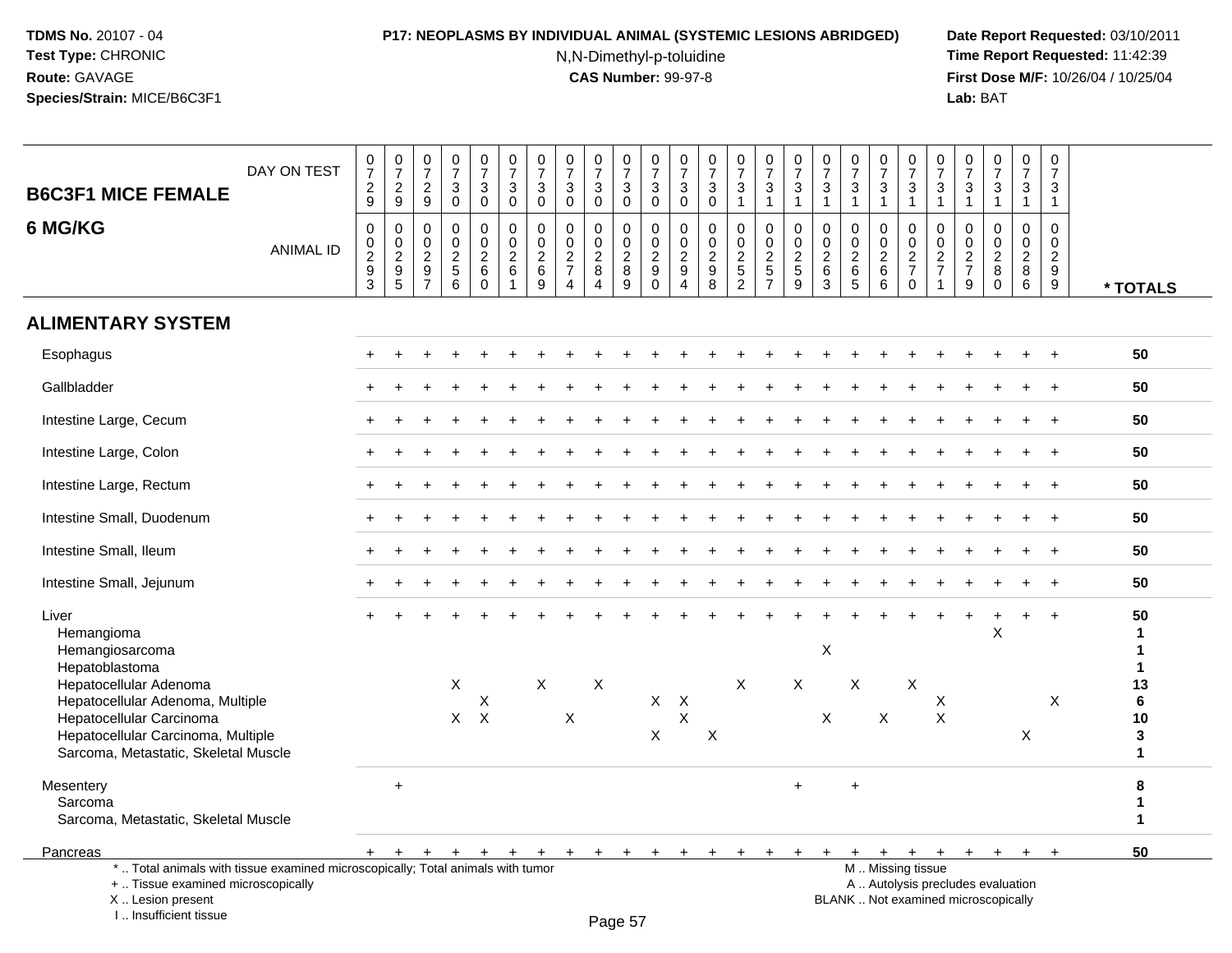#### **P17: NEOPLASMS BY INDIVIDUAL ANIMAL (SYSTEMIC LESIONS ABRIDGED) Date Report Requested:** 03/10/2011

N,N-Dimethyl-p-toluidine

 **Time Report Requested:** 11:42:39 **First Dose M/F:** 10/26/04 / 10/25/04 Lab: BAT **Lab:** BAT

| <b>B6C3F1 MICE FEMALE</b><br>6 MG/KG                                                                            | DAY ON TEST      | $\frac{0}{7}$<br>$\frac{2}{9}$<br>$\mathbf 0$ | $\frac{0}{7}$<br>$\frac{2}{9}$<br>$\mathbf 0$                | $\frac{0}{7}$<br>$\frac{2}{9}$<br>$\mathbf 0$          | $\frac{0}{7}$<br>3<br>$\mathbf 0$<br>$\mathbf 0$ | $\frac{0}{7}$<br>3<br>$\mathbf 0$<br>0 | $\frac{0}{7}$<br>$\sqrt{3}$<br>$\mathbf 0$<br>$\mathbf 0$ | $\frac{0}{7}$<br>$\mathbf{3}$<br>$\mathbf 0$<br>$\mathbf 0$ | $\frac{0}{7}$<br>$\mathbf{3}$<br>$\mathbf 0$<br>$\mathbf 0$ | $\frac{0}{7}$<br>3<br>$\mathbf 0$<br>0 | $\begin{array}{c} 0 \\ 7 \end{array}$<br>3<br>$\mathbf 0$<br>$\mathbf 0$ | $\begin{array}{c} 0 \\ 7 \end{array}$<br>$\ensuremath{\mathsf{3}}$<br>$\mathbf 0$<br>0 | $\frac{0}{7}$<br>$\mathbf{3}$<br>$\mathbf 0$<br>0                 | $\begin{smallmatrix}0\\7\end{smallmatrix}$<br>$\sqrt{3}$<br>$\mathbf 0$<br>$\mathbf 0$ | $\frac{0}{7}$<br>3<br>$\mathbf 0$              | $\frac{0}{7}$<br>3<br>$\overline{1}$<br>0 | $\frac{0}{7}$<br>$\sqrt{3}$<br>$\mathbf{1}$<br>$\mathbf 0$   | $\frac{0}{7}$<br>$\mathbf{3}$<br>$\overline{1}$<br>$\mathbf 0$ | $\frac{0}{7}$<br>$\mathbf{3}$<br>$\overline{1}$<br>$\mathbf 0$ | $\frac{0}{7}$<br>$\sqrt{3}$<br>$\mathbf{1}$<br>0 | $\frac{0}{7}$<br>$\ensuremath{\mathsf{3}}$<br>$\mathbf{1}$<br>0 | $\frac{0}{7}$<br>3<br>$\mathbf{1}$<br>0 | $\frac{0}{7}$<br>3<br>$\mathbf 1$<br>$\Omega$ | $\frac{0}{7}$<br>$\sqrt{3}$<br>$\mathbf{1}$<br>$\mathbf 0$ | $\frac{0}{7}$<br>$\mathbf{3}$<br>$\mathbf{1}$<br>0 | $\mathbf 0$<br>$\overline{7}$<br>3<br>$\mathbf{1}$<br>$\mathbf 0$ |                    |
|-----------------------------------------------------------------------------------------------------------------|------------------|-----------------------------------------------|--------------------------------------------------------------|--------------------------------------------------------|--------------------------------------------------|----------------------------------------|-----------------------------------------------------------|-------------------------------------------------------------|-------------------------------------------------------------|----------------------------------------|--------------------------------------------------------------------------|----------------------------------------------------------------------------------------|-------------------------------------------------------------------|----------------------------------------------------------------------------------------|------------------------------------------------|-------------------------------------------|--------------------------------------------------------------|----------------------------------------------------------------|----------------------------------------------------------------|--------------------------------------------------|-----------------------------------------------------------------|-----------------------------------------|-----------------------------------------------|------------------------------------------------------------|----------------------------------------------------|-------------------------------------------------------------------|--------------------|
|                                                                                                                 | <b>ANIMAL ID</b> | $\frac{0}{2}$<br>$\mathbf{3}$                 | $\begin{array}{c} 0 \\ 2 \\ 9 \end{array}$<br>$\overline{5}$ | $\mathsf{O}\xspace$<br>$\frac{2}{9}$<br>$\overline{7}$ | $\mathsf 0$<br>$\overline{2}$<br>5<br>6          | $\frac{0}{2}$<br>6<br>$\mathbf 0$      | $\frac{0}{2}$<br>$\mathbf 1$                              | $\mathbf 0$<br>$\frac{2}{6}$<br>9                           | $\mathbf 0$<br>$\overline{2}$<br>$\overline{7}$<br>4        | $\pmb{0}$<br>$\frac{2}{8}$<br>4        | $\frac{0}{2}$<br>$\overline{9}$                                          | $\pmb{0}$<br>$\frac{2}{9}$<br>$\ddot{\mathbf{0}}$                                      | $\begin{smallmatrix} 0\\2\\9 \end{smallmatrix}$<br>$\overline{4}$ | $\mathbf 0$<br>$\frac{2}{9}$<br>$\overline{8}$                                         | $\mathbf 0$<br>$\frac{2}{5}$<br>$\overline{2}$ | $\frac{0}{2}$<br>$\overline{7}$           | $\begin{array}{c} 0 \\ 2 \\ 5 \end{array}$<br>$\overline{9}$ | $\mathbf 0$<br>$\frac{2}{6}$<br>$\mathbf{3}$                   | $\mathbf 0$<br>$\overline{2}$<br>$\,6\,$<br>5                  | $\boldsymbol{0}$<br>$\frac{2}{6}$<br>6           | $\frac{0}{2}$<br>$\mathbf 0$                                    | 0<br>$\frac{2}{7}$<br>$\mathbf{1}$      | 0<br>$\frac{2}{7}$<br>9                       | $\frac{0}{2}$<br>$\mathbf 0$                               | $\mathbf 0$<br>$\frac{2}{8}$<br>$6^{\circ}$        | $\mathbf 0$<br>$\overline{2}$<br>$9\,$<br>$\overline{9}$          | * TOTALS           |
| Sarcoma, Metastatic, Skeletal Muscle                                                                            |                  |                                               |                                                              |                                                        |                                                  |                                        |                                                           |                                                             |                                                             |                                        |                                                                          |                                                                                        |                                                                   |                                                                                        |                                                |                                           |                                                              |                                                                |                                                                |                                                  |                                                                 |                                         |                                               |                                                            |                                                    |                                                                   | $\mathbf{1}$       |
| <b>Salivary Glands</b>                                                                                          |                  |                                               |                                                              |                                                        |                                                  |                                        |                                                           |                                                             |                                                             |                                        |                                                                          |                                                                                        |                                                                   |                                                                                        |                                                |                                           |                                                              |                                                                |                                                                |                                                  |                                                                 |                                         |                                               |                                                            |                                                    |                                                                   | 50                 |
| Stomach, Forestomach<br>Squamous Cell Carcinoma<br>Squamous Cell Papilloma<br>Squamous Cell Papilloma, Multiple |                  |                                               |                                                              |                                                        |                                                  |                                        |                                                           | $\sf X$                                                     |                                                             |                                        |                                                                          | X                                                                                      |                                                                   |                                                                                        |                                                |                                           |                                                              |                                                                | $\mathsf X$                                                    |                                                  |                                                                 |                                         |                                               |                                                            |                                                    |                                                                   | 50<br>$\mathbf 1$  |
| Stomach, Glandular<br>Adenoma                                                                                   |                  |                                               |                                                              |                                                        |                                                  |                                        |                                                           |                                                             |                                                             |                                        |                                                                          |                                                                                        |                                                                   |                                                                                        |                                                |                                           |                                                              |                                                                |                                                                |                                                  |                                                                 |                                         |                                               |                                                            |                                                    |                                                                   | 50<br>$\mathbf{1}$ |
| Tooth                                                                                                           |                  |                                               | $+$                                                          |                                                        |                                                  | $+$                                    |                                                           |                                                             |                                                             | $\ddot{}$                              |                                                                          |                                                                                        |                                                                   |                                                                                        |                                                |                                           | $+$                                                          |                                                                |                                                                |                                                  |                                                                 | $+$                                     | $+$                                           |                                                            |                                                    |                                                                   | 10                 |
| <b>CARDIOVASCULAR SYSTEM</b>                                                                                    |                  |                                               |                                                              |                                                        |                                                  |                                        |                                                           |                                                             |                                                             |                                        |                                                                          |                                                                                        |                                                                   |                                                                                        |                                                |                                           |                                                              |                                                                |                                                                |                                                  |                                                                 |                                         |                                               |                                                            |                                                    |                                                                   |                    |
| <b>Blood Vessel</b>                                                                                             |                  |                                               |                                                              |                                                        |                                                  |                                        |                                                           |                                                             |                                                             |                                        |                                                                          |                                                                                        |                                                                   |                                                                                        |                                                |                                           |                                                              |                                                                |                                                                |                                                  |                                                                 |                                         |                                               |                                                            |                                                    |                                                                   | 49                 |
| Heart<br>Sarcoma, Metastatic, Skeletal Muscle                                                                   |                  |                                               |                                                              |                                                        |                                                  |                                        |                                                           |                                                             |                                                             |                                        |                                                                          |                                                                                        |                                                                   |                                                                                        |                                                |                                           |                                                              |                                                                |                                                                |                                                  |                                                                 |                                         |                                               |                                                            |                                                    |                                                                   | 50<br>$\mathbf{1}$ |
| <b>ENDOCRINE SYSTEM</b>                                                                                         |                  |                                               |                                                              |                                                        |                                                  |                                        |                                                           |                                                             |                                                             |                                        |                                                                          |                                                                                        |                                                                   |                                                                                        |                                                |                                           |                                                              |                                                                |                                                                |                                                  |                                                                 |                                         |                                               |                                                            |                                                    |                                                                   |                    |
| <b>Adrenal Cortex</b>                                                                                           |                  |                                               |                                                              |                                                        |                                                  |                                        |                                                           |                                                             |                                                             |                                        |                                                                          |                                                                                        |                                                                   |                                                                                        |                                                |                                           |                                                              |                                                                |                                                                |                                                  |                                                                 |                                         |                                               |                                                            |                                                    |                                                                   | 50                 |
| Adrenal Medulla                                                                                                 |                  |                                               |                                                              |                                                        |                                                  |                                        |                                                           |                                                             |                                                             |                                        |                                                                          |                                                                                        |                                                                   |                                                                                        |                                                |                                           |                                                              |                                                                |                                                                |                                                  |                                                                 |                                         |                                               |                                                            |                                                    | $\ddot{}$                                                         | 50                 |
| Islets, Pancreatic                                                                                              |                  |                                               |                                                              |                                                        |                                                  |                                        |                                                           |                                                             |                                                             |                                        |                                                                          |                                                                                        |                                                                   |                                                                                        |                                                |                                           |                                                              |                                                                |                                                                |                                                  |                                                                 |                                         |                                               |                                                            |                                                    |                                                                   | 50                 |
| Parathyroid Gland                                                                                               |                  |                                               |                                                              |                                                        |                                                  |                                        |                                                           |                                                             | м                                                           | M                                      |                                                                          |                                                                                        |                                                                   |                                                                                        |                                                |                                           |                                                              |                                                                | M                                                              | $\ddot{}$                                        | M                                                               | м                                       | M                                             |                                                            | $\pm$                                              | $^+$                                                              | 38                 |
| <b>Pituitary Gland</b><br>Pars Distalis, Adenoma                                                                |                  |                                               |                                                              |                                                        |                                                  |                                        |                                                           |                                                             |                                                             |                                        | X                                                                        |                                                                                        |                                                                   |                                                                                        |                                                |                                           |                                                              | X                                                              |                                                                |                                                  |                                                                 |                                         |                                               |                                                            |                                                    | $+$                                                               | 50<br>$\mathbf{2}$ |

\* .. Total animals with tissue examined microscopically; Total animals with tumor

+ .. Tissue examined microscopically

X .. Lesion present

I .. Insufficient tissue

Page 58

M .. Missing tissue

y the contract of the contract of the contract of the contract of the contract of  $\mathsf A$  . Autolysis precludes evaluation

Lesion present BLANK .. Not examined microscopically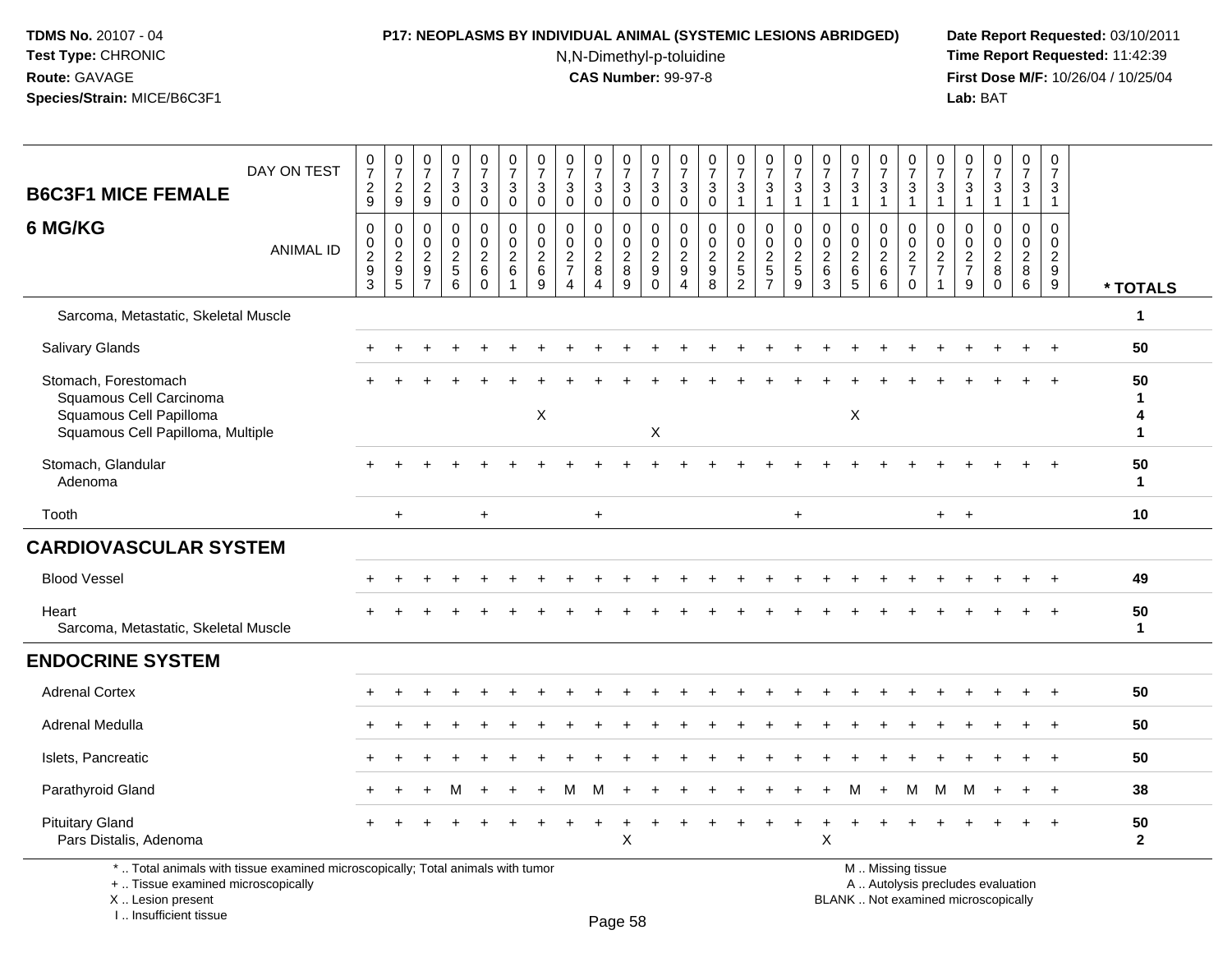I .. Insufficient tissue

### **P17: NEOPLASMS BY INDIVIDUAL ANIMAL (SYSTEMIC LESIONS ABRIDGED) Date Report Requested:** 03/10/2011

N,N-Dimethyl-p-toluidine

| <b>B6C3F1 MICE FEMALE</b>                                                                                                                 | DAY ON TEST      | $\frac{0}{7}$<br>$\frac{2}{9}$                    | $\frac{0}{7}$<br>$\frac{2}{9}$                                                    | $\frac{0}{7}$<br>$\frac{2}{9}$                   | $\frac{0}{7}$<br>3<br>$\mathsf{O}$                            | $\frac{0}{7}$<br>$\mathbf{3}$<br>$\pmb{0}$             | $\frac{0}{7}$<br>$\sqrt{3}$<br>$\pmb{0}$            | $\begin{array}{c} 0 \\ 7 \end{array}$<br>$\sqrt{3}$<br>$\mathbf 0$ | $\begin{array}{c} 0 \\ 7 \end{array}$<br>$\mathbf{3}$<br>$\mathbf 0$ | $\frac{0}{7}$<br>3<br>$\pmb{0}$                                | $\frac{0}{7}$<br>$_{0}^{3}$                               | $\frac{0}{7}$<br>$\sqrt{3}$<br>$\mathbf 0$            | 0<br>$\overline{7}$<br>$\mathbf{3}$<br>0                                 | $\begin{array}{c} 0 \\ 7 \end{array}$<br>$\sqrt{3}$<br>$\mathbf 0$ | $\frac{0}{7}$<br>$\sqrt{3}$<br>$\mathbf{1}$           | $\begin{array}{c} 0 \\ 7 \end{array}$<br>$\sqrt{3}$<br>$\mathbf{1}$ | $\begin{array}{c} 0 \\ 7 \end{array}$<br>3<br>1 | $\frac{0}{7}$<br>$\mathbf 3$<br>$\overline{1}$         | $\frac{0}{7}$<br>$\sqrt{3}$                                                 | $\mathbf 0$<br>$\overline{7}$<br>$\sqrt{3}$<br>$\overline{1}$ | $\begin{array}{c} 0 \\ 7 \end{array}$<br>$\frac{3}{1}$ | $\mathbf 0$<br>$\overline{7}$<br>3<br>$\overline{1}$     | 0<br>$\overline{7}$<br>3<br>$\mathbf{1}$                         | $\frac{0}{7}$<br>3<br>$\mathbf 1$                                      | $\begin{smallmatrix} 0\\7 \end{smallmatrix}$<br>$\mathbf{3}$<br>$\mathbf{1}$ | $\begin{array}{c} 0 \\ 7 \end{array}$<br>$\mathbf{3}$<br>$\mathbf{1}$                |                                                    |
|-------------------------------------------------------------------------------------------------------------------------------------------|------------------|---------------------------------------------------|-----------------------------------------------------------------------------------|--------------------------------------------------|---------------------------------------------------------------|--------------------------------------------------------|-----------------------------------------------------|--------------------------------------------------------------------|----------------------------------------------------------------------|----------------------------------------------------------------|-----------------------------------------------------------|-------------------------------------------------------|--------------------------------------------------------------------------|--------------------------------------------------------------------|-------------------------------------------------------|---------------------------------------------------------------------|-------------------------------------------------|--------------------------------------------------------|-----------------------------------------------------------------------------|---------------------------------------------------------------|--------------------------------------------------------|----------------------------------------------------------|------------------------------------------------------------------|------------------------------------------------------------------------|------------------------------------------------------------------------------|--------------------------------------------------------------------------------------|----------------------------------------------------|
| 6 MG/KG                                                                                                                                   | <b>ANIMAL ID</b> | 0<br>0<br>$\overline{c}$<br>$\boldsymbol{9}$<br>3 | $\mathbf 0$<br>$\mathbf 0$<br>$\sqrt{2}$<br>$\begin{array}{c} 9 \\ 5 \end{array}$ | $\mathbf 0$<br>$\mathbf 0$<br>2<br>$\frac{9}{7}$ | $\mathbf 0$<br>$\mathbf 0$<br>$\overline{c}$<br>$\frac{5}{6}$ | $\mathbf 0$<br>$\mathbf 0$<br>$\overline{c}$<br>$^6_0$ | $\mathbf 0$<br>$\mathbf 0$<br>$\sqrt{2}$<br>$\,6\,$ | $\mathbf 0$<br>0<br>$\overline{2}$<br>$\,6\,$<br>9                 | 0<br>$\mathbf 0$<br>$\sqrt{2}$<br>$\overline{7}$<br>$\overline{4}$   | 0<br>$\mathbf 0$<br>$\overline{c}$<br>$\bf8$<br>$\overline{4}$ | 0<br>$\mathbf 0$<br>$\overline{2}$<br>$\overline{8}$<br>9 | 0<br>$\mathbf 0$<br>$\boldsymbol{2}$<br>9<br>$\Omega$ | $\mathbf 0$<br>0<br>$\overline{2}$<br>$\boldsymbol{9}$<br>$\overline{4}$ | $\mathbf 0$<br>$\mathbf 0$<br>$\sqrt{2}$<br>$_{\rm 8}^{\rm 9}$     | 0<br>$\mathbf 0$<br>$\boldsymbol{2}$<br>$\frac{5}{2}$ | $\Omega$<br>$\mathbf 0$<br>$\overline{2}$<br>$\frac{5}{7}$          | 0<br>$\mathbf 0$<br>$\overline{2}$<br>5<br>9    | $\Omega$<br>$\Omega$<br>$\overline{2}$<br>$\,6\,$<br>3 | 0<br>$\mathbf 0$<br>$\overline{2}$<br>$\begin{array}{c} 6 \\ 5 \end{array}$ | 0<br>$\mathbf 0$<br>$\sqrt{2}$<br>$^6_6$                      | 0<br>$\mathbf 0$<br>$\frac{2}{7}$<br>$\mathbf 0$       | 0<br>0<br>$\sqrt{2}$<br>$\overline{7}$<br>$\overline{1}$ | $\Omega$<br>$\mathbf 0$<br>$\overline{2}$<br>$\overline{7}$<br>9 | $\mathbf 0$<br>$\mathbf 0$<br>$\overline{2}$<br>$\bf 8$<br>$\mathbf 0$ | $\mathbf 0$<br>$\overline{0}$<br>$\overline{2}$<br>$\overline{8}$<br>6       | $\mathbf 0$<br>$\mathbf 0$<br>$\overline{2}$<br>$\boldsymbol{9}$<br>$\boldsymbol{9}$ | * TOTALS                                           |
| Pars Intermedia, Adenoma                                                                                                                  |                  |                                                   |                                                                                   |                                                  |                                                               | X                                                      |                                                     |                                                                    |                                                                      |                                                                |                                                           |                                                       |                                                                          |                                                                    |                                                       |                                                                     |                                                 |                                                        |                                                                             |                                                               |                                                        |                                                          |                                                                  |                                                                        |                                                                              |                                                                                      | 3                                                  |
| <b>Thyroid Gland</b>                                                                                                                      |                  |                                                   |                                                                                   |                                                  |                                                               |                                                        |                                                     |                                                                    |                                                                      |                                                                |                                                           |                                                       |                                                                          |                                                                    |                                                       |                                                                     |                                                 |                                                        |                                                                             |                                                               |                                                        |                                                          |                                                                  |                                                                        |                                                                              | $\div$                                                                               | 50                                                 |
| <b>GENERAL BODY SYSTEM</b>                                                                                                                |                  |                                                   |                                                                                   |                                                  |                                                               |                                                        |                                                     |                                                                    |                                                                      |                                                                |                                                           |                                                       |                                                                          |                                                                    |                                                       |                                                                     |                                                 |                                                        |                                                                             |                                                               |                                                        |                                                          |                                                                  |                                                                        |                                                                              |                                                                                      |                                                    |
| <b>NONE</b>                                                                                                                               |                  |                                                   |                                                                                   |                                                  |                                                               |                                                        |                                                     |                                                                    |                                                                      |                                                                |                                                           |                                                       |                                                                          |                                                                    |                                                       |                                                                     |                                                 |                                                        |                                                                             |                                                               |                                                        |                                                          |                                                                  |                                                                        |                                                                              |                                                                                      |                                                    |
| <b>GENITAL SYSTEM</b>                                                                                                                     |                  |                                                   |                                                                                   |                                                  |                                                               |                                                        |                                                     |                                                                    |                                                                      |                                                                |                                                           |                                                       |                                                                          |                                                                    |                                                       |                                                                     |                                                 |                                                        |                                                                             |                                                               |                                                        |                                                          |                                                                  |                                                                        |                                                                              |                                                                                      |                                                    |
| <b>Clitoral Gland</b>                                                                                                                     |                  |                                                   |                                                                                   |                                                  |                                                               |                                                        |                                                     |                                                                    |                                                                      |                                                                |                                                           |                                                       |                                                                          |                                                                    |                                                       |                                                                     |                                                 |                                                        |                                                                             |                                                               |                                                        |                                                          |                                                                  |                                                                        |                                                                              | $\div$                                                                               | 50                                                 |
| Ovary<br>Cystadenoma<br>Luteoma<br>Thecoma Benign                                                                                         |                  |                                                   | $\boldsymbol{\mathsf{X}}$                                                         |                                                  |                                                               |                                                        |                                                     | X                                                                  |                                                                      | X                                                              |                                                           |                                                       |                                                                          |                                                                    | $\boldsymbol{\mathsf{X}}$                             |                                                                     |                                                 |                                                        |                                                                             |                                                               |                                                        |                                                          |                                                                  |                                                                        |                                                                              |                                                                                      | 49<br>$\mathbf{2}$<br>$\mathbf{1}$<br>$\mathbf{1}$ |
| Oviduct<br>Sarcoma, Metastatic, Skeletal Muscle                                                                                           |                  |                                                   |                                                                                   |                                                  |                                                               |                                                        |                                                     |                                                                    |                                                                      |                                                                |                                                           |                                                       |                                                                          |                                                                    |                                                       |                                                                     |                                                 |                                                        |                                                                             |                                                               |                                                        |                                                          |                                                                  |                                                                        |                                                                              |                                                                                      | 1<br>$\mathbf{1}$                                  |
| <b>Uterus</b><br>Polyp Stromal                                                                                                            |                  |                                                   |                                                                                   |                                                  |                                                               |                                                        |                                                     |                                                                    | X                                                                    |                                                                |                                                           |                                                       |                                                                          |                                                                    |                                                       |                                                                     |                                                 |                                                        |                                                                             |                                                               |                                                        |                                                          |                                                                  |                                                                        |                                                                              |                                                                                      | 50<br>$\overline{2}$                               |
| <b>HEMATOPOIETIC SYSTEM</b>                                                                                                               |                  |                                                   |                                                                                   |                                                  |                                                               |                                                        |                                                     |                                                                    |                                                                      |                                                                |                                                           |                                                       |                                                                          |                                                                    |                                                       |                                                                     |                                                 |                                                        |                                                                             |                                                               |                                                        |                                                          |                                                                  |                                                                        |                                                                              |                                                                                      |                                                    |
| <b>Bone Marrow</b>                                                                                                                        |                  |                                                   |                                                                                   |                                                  |                                                               |                                                        |                                                     |                                                                    |                                                                      |                                                                |                                                           |                                                       |                                                                          |                                                                    |                                                       |                                                                     |                                                 |                                                        |                                                                             |                                                               |                                                        |                                                          |                                                                  |                                                                        |                                                                              |                                                                                      | 50                                                 |
| Lymph Node                                                                                                                                |                  |                                                   |                                                                                   |                                                  |                                                               |                                                        |                                                     |                                                                    |                                                                      |                                                                |                                                           |                                                       |                                                                          |                                                                    |                                                       | $\ddot{}$                                                           |                                                 |                                                        |                                                                             |                                                               |                                                        |                                                          |                                                                  |                                                                        |                                                                              |                                                                                      | 3                                                  |
| Lymph Node, Mandibular                                                                                                                    |                  |                                                   |                                                                                   |                                                  |                                                               |                                                        |                                                     |                                                                    |                                                                      |                                                                |                                                           |                                                       |                                                                          |                                                                    |                                                       |                                                                     |                                                 |                                                        |                                                                             |                                                               |                                                        |                                                          |                                                                  |                                                                        |                                                                              |                                                                                      | 50                                                 |
| Lymph Node, Mesenteric<br>Sarcoma, Metastatic, Skeletal Muscle                                                                            |                  |                                                   |                                                                                   |                                                  |                                                               |                                                        |                                                     |                                                                    |                                                                      |                                                                |                                                           |                                                       |                                                                          |                                                                    |                                                       |                                                                     |                                                 |                                                        |                                                                             |                                                               |                                                        |                                                          |                                                                  |                                                                        |                                                                              | $+$                                                                                  | 49<br>1                                            |
| *  Total animals with tissue examined microscopically; Total animals with tumor<br>+  Tissue examined microscopically<br>X Lesion present |                  |                                                   |                                                                                   |                                                  |                                                               |                                                        |                                                     |                                                                    |                                                                      |                                                                |                                                           |                                                       |                                                                          |                                                                    |                                                       |                                                                     |                                                 |                                                        | BLANK  Not examined microscopically                                         |                                                               | M  Missing tissue<br>A  Autolysis precludes evaluation |                                                          |                                                                  |                                                                        |                                                                              |                                                                                      |                                                    |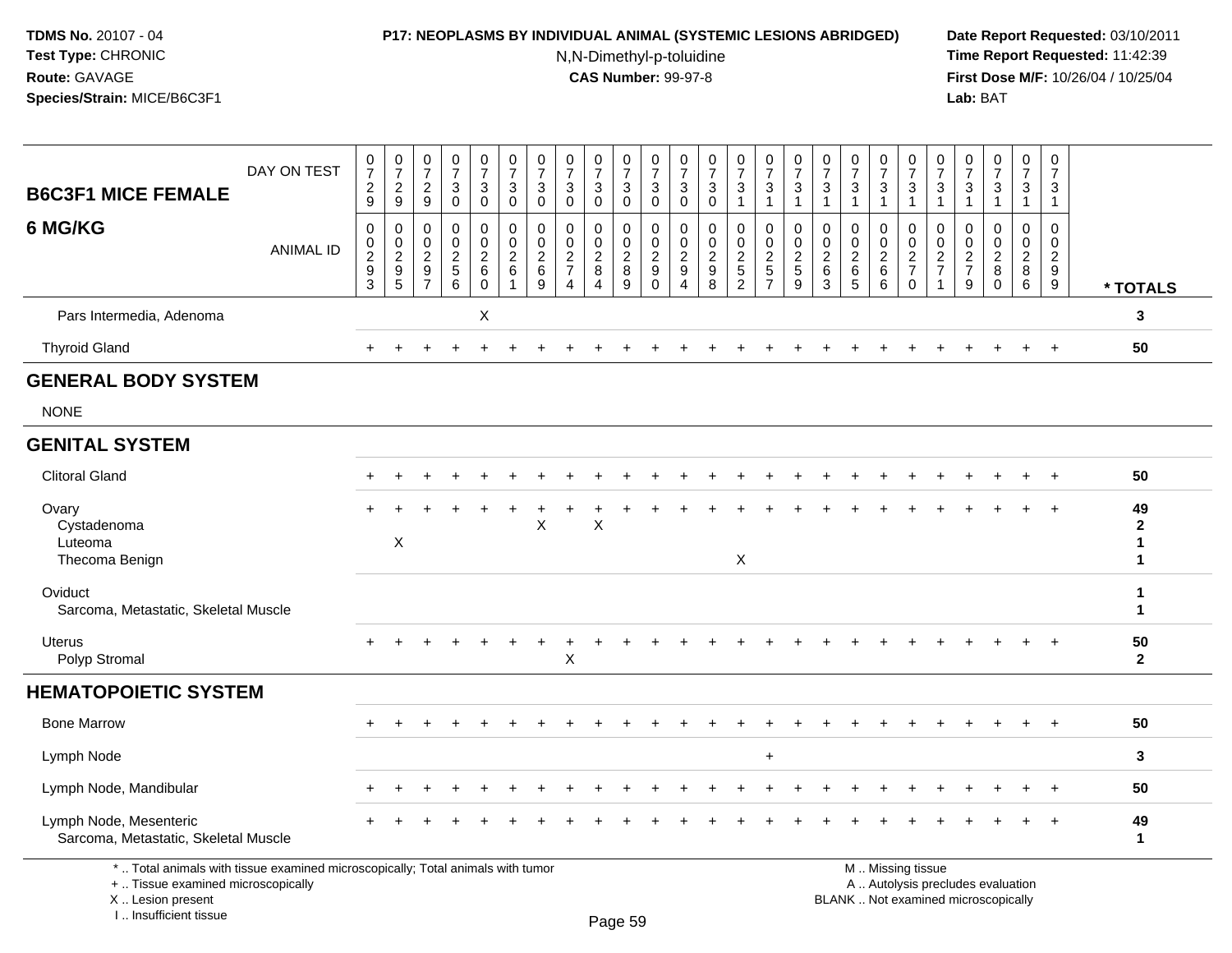### **P17: NEOPLASMS BY INDIVIDUAL ANIMAL (SYSTEMIC LESIONS ABRIDGED) Date Report Requested:** 03/10/2011

N,N-Dimethyl-p-toluidine

| DAY ON TEST<br><b>B6C3F1 MICE FEMALE</b>                                                                                                                             | $\begin{array}{c} 0 \\ 7 \\ 2 \end{array}$<br>9      | $\begin{smallmatrix}0\\7\end{smallmatrix}$<br>$\boldsymbol{2}$<br>9 | $\begin{array}{c} 0 \\ 7 \end{array}$<br>$\sqrt{2}$<br>9 | $\frac{0}{7}$<br>$\sqrt{3}$<br>$\mathbf 0$     | $\begin{array}{c} 0 \\ 7 \end{array}$<br>$\sqrt{3}$<br>$\mathbf 0$ | $\frac{0}{7}$<br>$\mathbf{3}$<br>$\mathbf 0$                      | $\frac{0}{7}$<br>$\ensuremath{\mathsf{3}}$<br>$\mathbf 0$ | $\frac{0}{7}$<br>$\sqrt{3}$<br>$\mathbf 0$                                                          | $\begin{array}{c} 0 \\ 7 \end{array}$<br>$\sqrt{3}$<br>$\mathbf 0$ | $\begin{array}{c} 0 \\ 7 \end{array}$<br>$\sqrt{3}$<br>$\mathbf 0$ | $\begin{array}{c} 0 \\ 7 \end{array}$<br>$\sqrt{3}$<br>$\mathbf 0$ | $\frac{0}{7}$<br>$\sqrt{3}$<br>$\mathbf 0$            | $\frac{0}{7}$<br>$\sqrt{3}$<br>$\mathbf 0$          | $\frac{0}{7}$<br>$\mathbf 3$<br>$\mathbf{1}$              | $\begin{array}{c} 0 \\ 7 \end{array}$<br>$\mathbf{3}$<br>$\mathbf{1}$        | $\begin{array}{c} 0 \\ 7 \end{array}$<br>$\sqrt{3}$<br>$\overline{1}$ | $\frac{0}{7}$<br>$\ensuremath{\mathsf{3}}$<br>$\overline{1}$ | $\begin{array}{c} 0 \\ 7 \end{array}$<br>$\ensuremath{\mathsf{3}}$<br>$\overline{1}$ | $\frac{0}{7}$<br>$\sqrt{3}$<br>$\mathbf{1}$                     | $\frac{0}{7}$<br>$\sqrt{3}$<br>$\mathbf{1}$                                   | $\frac{0}{7}$<br>3<br>$\mathbf{1}$                                        | $\frac{0}{7}$<br>$\sqrt{3}$<br>$\mathbf{1}$     | $\frac{0}{7}$<br>$\sqrt{3}$<br>$\mathbf{1}$                   | $\begin{smallmatrix} 0\\7 \end{smallmatrix}$<br>$\ensuremath{\mathsf{3}}$<br>$\mathbf{1}$ | $\boldsymbol{0}$<br>$\overline{7}$<br>$\mathbf{3}$<br>$\mathbf{1}$ |                                              |
|----------------------------------------------------------------------------------------------------------------------------------------------------------------------|------------------------------------------------------|---------------------------------------------------------------------|----------------------------------------------------------|------------------------------------------------|--------------------------------------------------------------------|-------------------------------------------------------------------|-----------------------------------------------------------|-----------------------------------------------------------------------------------------------------|--------------------------------------------------------------------|--------------------------------------------------------------------|--------------------------------------------------------------------|-------------------------------------------------------|-----------------------------------------------------|-----------------------------------------------------------|------------------------------------------------------------------------------|-----------------------------------------------------------------------|--------------------------------------------------------------|--------------------------------------------------------------------------------------|-----------------------------------------------------------------|-------------------------------------------------------------------------------|---------------------------------------------------------------------------|-------------------------------------------------|---------------------------------------------------------------|-------------------------------------------------------------------------------------------|--------------------------------------------------------------------|----------------------------------------------|
| 6 MG/KG<br><b>ANIMAL ID</b>                                                                                                                                          | $\mathbf 0$<br>$_{2}^{\rm 0}$<br>9<br>$\mathfrak{S}$ | 0<br>$\mathsf{O}\xspace$<br>$\overline{2}$<br>$9\,$<br>5            | $\mathbf{0}$<br>0<br>$\sqrt{2}$<br>9<br>$\overline{7}$   | $\mathbf 0$<br>$\mathbf 0$<br>$rac{2}{5}$<br>6 | 0<br>$\mathbf 0$<br>$\overline{2}$<br>$\,6\,$<br>$\mathbf 0$       | $\mathbf 0$<br>$\mathbf 0$<br>$\overline{2}$<br>6<br>$\mathbf{1}$ | 0<br>$\mathbf 0$<br>$\boldsymbol{2}$<br>6<br>9            | $\mathbf 0$<br>$\mathsf{O}\xspace$<br>$\overline{2}$<br>$\overline{7}$<br>$\boldsymbol{\varLambda}$ | $\mathbf 0$<br>$\pmb{0}$<br>$\overline{2}$<br>8<br>4               | $\mathbf 0$<br>0<br>$\overline{2}$<br>8<br>9                       | $\mathbf 0$<br>$\mathbf 0$<br>$\overline{2}$<br>9<br>$\Omega$      | $\Omega$<br>$\mathbf 0$<br>$\boldsymbol{2}$<br>9<br>4 | $\Omega$<br>$\mathbf 0$<br>$\overline{2}$<br>9<br>8 | $\mathbf 0$<br>0<br>$\overline{2}$<br>5<br>$\overline{2}$ | $\mathbf 0$<br>$\mathbf 0$<br>$\overline{2}$<br>$\sqrt{5}$<br>$\overline{7}$ | $\mathbf 0$<br>$\pmb{0}$<br>$\overline{2}$<br>$\overline{5}$<br>9     | $\mathbf 0$<br>$\pmb{0}$<br>$\frac{2}{6}$<br>3               | $\Omega$<br>$\mathbf 0$<br>$\overline{2}$<br>$\,6$<br>5                              | 0<br>$\boldsymbol{0}$<br>$\overline{2}$<br>$6\phantom{1}6$<br>6 | $\mathbf 0$<br>$\mathsf 0$<br>$\overline{2}$<br>$\overline{7}$<br>$\mathbf 0$ | $\Omega$<br>$\pmb{0}$<br>$\overline{2}$<br>$\overline{7}$<br>$\mathbf{1}$ | 0<br>0<br>$\overline{2}$<br>$\overline{7}$<br>9 | $\mathbf 0$<br>$\mathbf 0$<br>$\overline{2}$<br>8<br>$\Omega$ | $\mathbf 0$<br>$\mathsf{O}\xspace$<br>$\overline{2}$<br>8<br>$\,6\,$                      | $\Omega$<br>$\mathbf 0$<br>$\overline{2}$<br>9<br>9                | * TOTALS                                     |
| Spleen<br>Hemangiosarcoma<br>Sarcoma, Metastatic, Skeletal Muscle                                                                                                    |                                                      |                                                                     |                                                          |                                                |                                                                    |                                                                   |                                                           |                                                                                                     |                                                                    |                                                                    |                                                                    |                                                       |                                                     |                                                           |                                                                              |                                                                       |                                                              |                                                                                      |                                                                 |                                                                               |                                                                           |                                                 |                                                               |                                                                                           |                                                                    | 49<br>1<br>$\mathbf{1}$                      |
| Thymus<br>Sarcoma, Metastatic, Skeletal Muscle                                                                                                                       |                                                      |                                                                     |                                                          |                                                |                                                                    |                                                                   |                                                           |                                                                                                     |                                                                    |                                                                    |                                                                    |                                                       |                                                     |                                                           |                                                                              |                                                                       |                                                              |                                                                                      |                                                                 |                                                                               |                                                                           |                                                 |                                                               |                                                                                           |                                                                    | 50<br>$\mathbf 1$                            |
| <b>INTEGUMENTARY SYSTEM</b>                                                                                                                                          |                                                      |                                                                     |                                                          |                                                |                                                                    |                                                                   |                                                           |                                                                                                     |                                                                    |                                                                    |                                                                    |                                                       |                                                     |                                                           |                                                                              |                                                                       |                                                              |                                                                                      |                                                                 |                                                                               |                                                                           |                                                 |                                                               |                                                                                           |                                                                    |                                              |
| <b>Mammary Gland</b>                                                                                                                                                 |                                                      |                                                                     |                                                          |                                                |                                                                    |                                                                   |                                                           |                                                                                                     |                                                                    |                                                                    |                                                                    |                                                       |                                                     |                                                           |                                                                              |                                                                       |                                                              |                                                                                      |                                                                 |                                                                               |                                                                           |                                                 |                                                               |                                                                                           |                                                                    | 50                                           |
| <b>Skin</b><br>Dermis, Fibrous Histiocytoma<br>Subcutaneous Tissue, Liposarcoma                                                                                      |                                                      |                                                                     |                                                          |                                                |                                                                    |                                                                   |                                                           |                                                                                                     |                                                                    |                                                                    |                                                                    |                                                       |                                                     | X                                                         |                                                                              |                                                                       |                                                              |                                                                                      |                                                                 |                                                                               |                                                                           |                                                 |                                                               |                                                                                           |                                                                    | 50<br>1<br>$\mathbf{1}$                      |
| <b>MUSCULOSKELETAL SYSTEM</b>                                                                                                                                        |                                                      |                                                                     |                                                          |                                                |                                                                    |                                                                   |                                                           |                                                                                                     |                                                                    |                                                                    |                                                                    |                                                       |                                                     |                                                           |                                                                              |                                                                       |                                                              |                                                                                      |                                                                 |                                                                               |                                                                           |                                                 |                                                               |                                                                                           |                                                                    |                                              |
| <b>Bone</b>                                                                                                                                                          |                                                      |                                                                     |                                                          |                                                |                                                                    |                                                                   |                                                           |                                                                                                     |                                                                    |                                                                    |                                                                    |                                                       |                                                     |                                                           |                                                                              |                                                                       |                                                              |                                                                                      |                                                                 |                                                                               |                                                                           |                                                 |                                                               |                                                                                           |                                                                    | 50                                           |
| <b>Skeletal Muscle</b><br>Sarcoma                                                                                                                                    |                                                      |                                                                     |                                                          |                                                |                                                                    |                                                                   |                                                           |                                                                                                     |                                                                    |                                                                    | $\ddot{}$                                                          |                                                       |                                                     |                                                           |                                                                              |                                                                       |                                                              |                                                                                      |                                                                 |                                                                               |                                                                           |                                                 |                                                               |                                                                                           |                                                                    | $\overline{2}$<br>$\mathbf{1}$               |
| <b>NERVOUS SYSTEM</b>                                                                                                                                                |                                                      |                                                                     |                                                          |                                                |                                                                    |                                                                   |                                                           |                                                                                                     |                                                                    |                                                                    |                                                                    |                                                       |                                                     |                                                           |                                                                              |                                                                       |                                                              |                                                                                      |                                                                 |                                                                               |                                                                           |                                                 |                                                               |                                                                                           |                                                                    |                                              |
| <b>Brain</b>                                                                                                                                                         | $+$                                                  |                                                                     |                                                          |                                                |                                                                    |                                                                   |                                                           |                                                                                                     |                                                                    |                                                                    |                                                                    |                                                       |                                                     |                                                           | ÷                                                                            |                                                                       |                                                              |                                                                                      |                                                                 |                                                                               |                                                                           |                                                 |                                                               | $+$                                                                                       | $+$                                                                | 50                                           |
| <b>RESPIRATORY SYSTEM</b>                                                                                                                                            |                                                      |                                                                     |                                                          |                                                |                                                                    |                                                                   |                                                           |                                                                                                     |                                                                    |                                                                    |                                                                    |                                                       |                                                     |                                                           |                                                                              |                                                                       |                                                              |                                                                                      |                                                                 |                                                                               |                                                                           |                                                 |                                                               |                                                                                           |                                                                    |                                              |
| Lung<br>Alveolar/Bronchiolar Adenoma<br>Alveolar/Bronchiolar Adenoma, Multiple<br>Alveolar/Bronchiolar Carcinoma<br>Carcinoma, Metastatic, Harderian Gland           | $\sf X$                                              |                                                                     |                                                          |                                                |                                                                    |                                                                   |                                                           | Χ                                                                                                   |                                                                    |                                                                    |                                                                    |                                                       |                                                     | X                                                         | X                                                                            |                                                                       |                                                              |                                                                                      | X                                                               |                                                                               |                                                                           |                                                 |                                                               |                                                                                           | $\ddot{}$                                                          | 50<br>3<br>$\mathbf{1}$<br>1<br>$\mathbf{1}$ |
| *  Total animals with tissue examined microscopically; Total animals with tumor<br>+  Tissue examined microscopically<br>X Lesion present<br>I., Insufficient tissue |                                                      |                                                                     |                                                          |                                                |                                                                    |                                                                   |                                                           |                                                                                                     |                                                                    | Page 60                                                            |                                                                    |                                                       |                                                     |                                                           |                                                                              |                                                                       |                                                              |                                                                                      |                                                                 | M  Missing tissue                                                             | A  Autolysis precludes evaluation<br>BLANK  Not examined microscopically  |                                                 |                                                               |                                                                                           |                                                                    |                                              |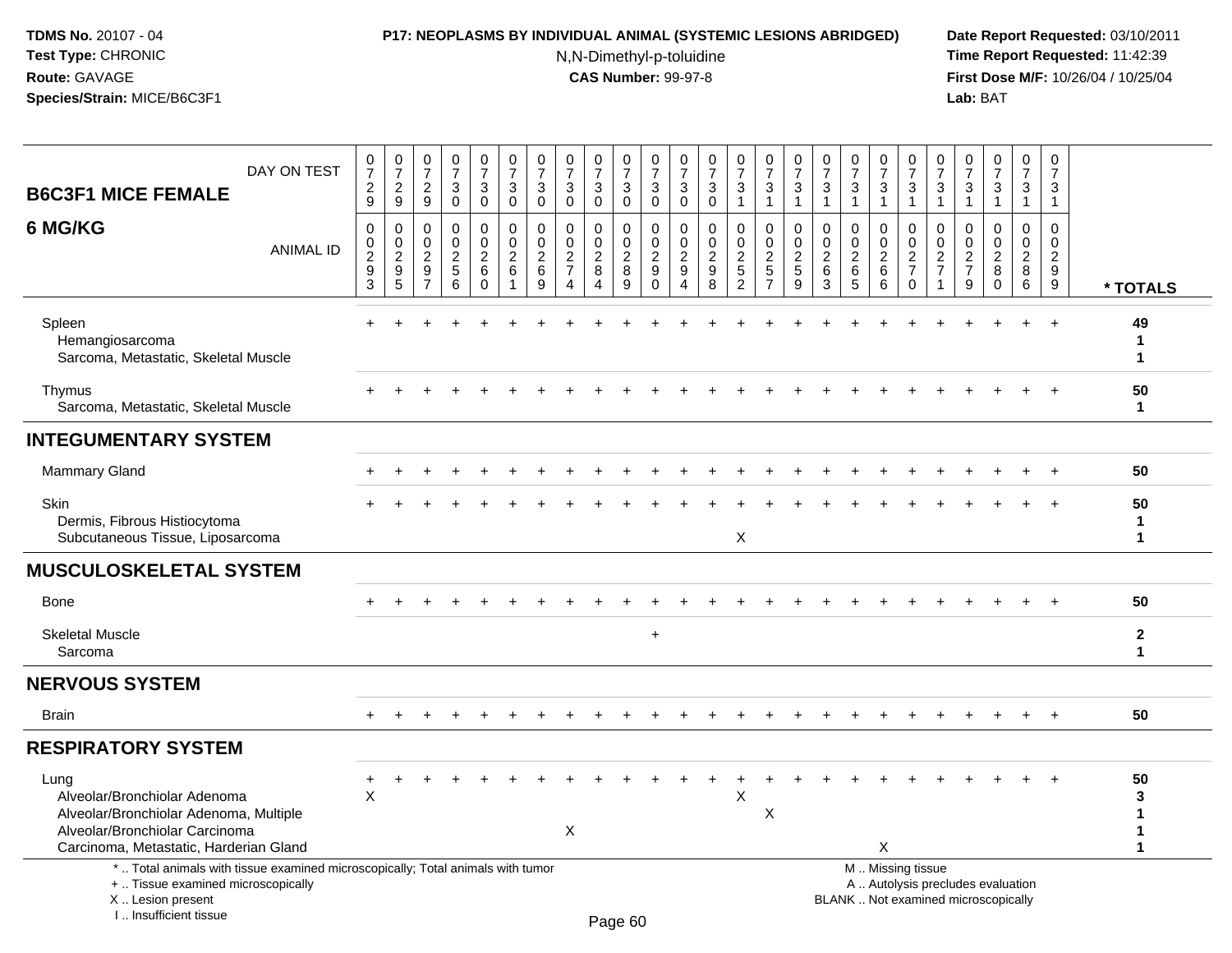### **P17: NEOPLASMS BY INDIVIDUAL ANIMAL (SYSTEMIC LESIONS ABRIDGED) Date Report Requested:** 03/10/2011

N,N-Dimethyl-p-toluidine

 **Time Report Requested:** 11:42:39 **First Dose M/F:** 10/26/04 / 10/25/04 Lab: BAT **Lab:** BAT

| DAY ON TEST<br><b>B6C3F1 MICE FEMALE</b><br>6 MG/KG<br><b>ANIMAL ID</b>             | $\frac{0}{7}$<br>$\overline{c}$<br>9<br>0<br>$\pmb{0}$<br>$\frac{2}{9}$ | $\frac{0}{7}$<br>$\frac{2}{9}$<br>0<br>$\begin{array}{c} 0 \\ 2 \\ 9 \\ 5 \end{array}$ | $\begin{array}{c} 0 \\ 7 \end{array}$<br>$\overline{c}$<br>$9\,$<br>$\mathbf 0$<br>$\mathbf 0$<br>$\sqrt{2}$<br>$\boldsymbol{9}$ | $\frac{0}{7}$<br>3<br>$\mathbf 0$<br>0<br>$\mathbf 0$<br>$\frac{2}{5}$ | $\frac{0}{7}$<br>$\sqrt{3}$<br>$\mathbf 0$<br>0<br>$\ddot{\mathbf{0}}$<br>$\frac{2}{6}$ | $\frac{0}{7}$<br>$\sqrt{3}$<br>$\mathbf 0$<br>0<br>$\pmb{0}$<br>$\boldsymbol{2}$<br>$\,6\,$ | $\frac{0}{7}$<br>$\mathbf{3}$<br>$\mathbf 0$<br>$\mathbf 0$<br>$\mathbf 0$<br>$\frac{2}{6}$ | $\frac{0}{7}$<br>$\sqrt{3}$<br>$\mathbf 0$<br>$\mathbf 0$<br>$\mathbf 0$<br>$\frac{2}{7}$ | $\frac{0}{7}$<br>3<br>$\mathbf 0$<br>0<br>$\mathbf 0$<br>$\boldsymbol{2}$<br>8 | $\frac{0}{7}$<br>$\ensuremath{\mathsf{3}}$<br>$\mathbf 0$<br>0<br>$\overline{0}$<br>$\frac{2}{8}$ | $\frac{0}{7}$<br>$\ensuremath{\mathsf{3}}$<br>$\mathbf 0$<br>0<br>$\pmb{0}$<br>$\frac{2}{9}$ | $\frac{0}{7}$<br>3<br>$\mathbf 0$<br>0<br>$\mathbf 0$<br>$\frac{2}{9}$ | $\frac{0}{7}$<br>$\mathbf{3}$<br>$\mathbf 0$<br>$\mathbf 0$<br>$\mathbf 0$<br>$\overline{2}$<br>$\overline{9}$ | $\frac{0}{7}$<br>$\sqrt{3}$<br>$\mathbf{1}$<br>0<br>$\mathbf 0$<br>$\boldsymbol{2}$<br>$\sqrt{5}$ | $\frac{0}{7}$<br>$\ensuremath{\mathsf{3}}$<br>$\mathbf{1}$<br>0<br>$\overline{0}$<br>$\frac{2}{5}$ | $\frac{0}{7}$<br>$\mathbf{3}$<br>$\mathbf{1}$<br>$\mathbf 0$<br>$\pmb{0}$<br>$\overline{c}$<br>$\sqrt{5}$ | $\frac{0}{7}$<br>$\mathbf{3}$<br>$\Omega$<br>$\mathbf 0$<br>$^2\phantom{1}6$ | $\frac{0}{7}$<br>$\mathbf{3}$<br>-1<br>$\mathbf 0$<br>$\boldsymbol{0}$<br>$\overline{2}$<br>$6\phantom{a}$ | $\frac{0}{7}$<br>$\sqrt{3}$<br>$\mathbf{1}$<br>0<br>$\mathbf 0$<br>$^2\phantom{1}6$ | $\frac{0}{7}$<br>$\ensuremath{\mathsf{3}}$<br>$\mathbf{1}$<br>0<br>$\mathsf{O}\xspace$<br>$\frac{2}{7}$ | $\frac{0}{7}$<br>3<br>$\mathbf 1$<br>0<br>0<br>$\frac{2}{7}$ | $\frac{0}{7}$<br>3<br>0<br>0<br>$\frac{2}{7}$ | $\frac{0}{7}$<br>$\mathbf{3}$<br>1<br>$\Omega$<br>$\mathbf 0$<br>$\frac{2}{8}$ | $\frac{0}{7}$<br>$\mathbf{3}$<br>$\mathbf{1}$<br>0<br>$\mathbf 0$<br>$\frac{2}{8}$ | 0<br>$\overline{7}$<br>3<br>$\mathbf{1}$<br>$\Omega$<br>$\mathbf 0$<br>$\frac{2}{9}$ |                         |
|-------------------------------------------------------------------------------------|-------------------------------------------------------------------------|----------------------------------------------------------------------------------------|----------------------------------------------------------------------------------------------------------------------------------|------------------------------------------------------------------------|-----------------------------------------------------------------------------------------|---------------------------------------------------------------------------------------------|---------------------------------------------------------------------------------------------|-------------------------------------------------------------------------------------------|--------------------------------------------------------------------------------|---------------------------------------------------------------------------------------------------|----------------------------------------------------------------------------------------------|------------------------------------------------------------------------|----------------------------------------------------------------------------------------------------------------|---------------------------------------------------------------------------------------------------|----------------------------------------------------------------------------------------------------|-----------------------------------------------------------------------------------------------------------|------------------------------------------------------------------------------|------------------------------------------------------------------------------------------------------------|-------------------------------------------------------------------------------------|---------------------------------------------------------------------------------------------------------|--------------------------------------------------------------|-----------------------------------------------|--------------------------------------------------------------------------------|------------------------------------------------------------------------------------|--------------------------------------------------------------------------------------|-------------------------|
|                                                                                     | 3                                                                       |                                                                                        | $\overline{7}$                                                                                                                   | 6                                                                      | $\Omega$                                                                                |                                                                                             | 9                                                                                           | $\overline{4}$                                                                            | $\Delta$                                                                       | 9                                                                                                 | $\Omega$                                                                                     | 4                                                                      | 8                                                                                                              | $\overline{2}$                                                                                    | $\overline{7}$                                                                                     | 9                                                                                                         | 3                                                                            | 5                                                                                                          | 6                                                                                   | $\Omega$                                                                                                |                                                              | 9                                             | $\Omega$                                                                       | 6                                                                                  | 9                                                                                    | * TOTALS                |
| Hepatocellular Carcinoma, Metastatic, Liver<br>Sarcoma, Metastatic, Skeletal Muscle |                                                                         |                                                                                        |                                                                                                                                  |                                                                        |                                                                                         |                                                                                             |                                                                                             | $\boldsymbol{\mathsf{X}}$                                                                 |                                                                                |                                                                                                   | $\mathsf X$                                                                                  |                                                                        |                                                                                                                |                                                                                                   |                                                                                                    |                                                                                                           |                                                                              |                                                                                                            |                                                                                     |                                                                                                         |                                                              |                                               |                                                                                |                                                                                    |                                                                                      | 3<br>1                  |
| Nose                                                                                |                                                                         |                                                                                        |                                                                                                                                  |                                                                        |                                                                                         |                                                                                             |                                                                                             |                                                                                           |                                                                                |                                                                                                   |                                                                                              |                                                                        |                                                                                                                |                                                                                                   |                                                                                                    |                                                                                                           |                                                                              |                                                                                                            |                                                                                     |                                                                                                         |                                                              |                                               |                                                                                |                                                                                    |                                                                                      | 49                      |
| Trachea                                                                             |                                                                         |                                                                                        |                                                                                                                                  |                                                                        |                                                                                         |                                                                                             |                                                                                             |                                                                                           |                                                                                |                                                                                                   |                                                                                              |                                                                        |                                                                                                                |                                                                                                   |                                                                                                    |                                                                                                           |                                                                              |                                                                                                            |                                                                                     |                                                                                                         |                                                              |                                               |                                                                                |                                                                                    | $\ddot{}$                                                                            | 50                      |
| <b>SPECIAL SENSES SYSTEM</b>                                                        |                                                                         |                                                                                        |                                                                                                                                  |                                                                        |                                                                                         |                                                                                             |                                                                                             |                                                                                           |                                                                                |                                                                                                   |                                                                                              |                                                                        |                                                                                                                |                                                                                                   |                                                                                                    |                                                                                                           |                                                                              |                                                                                                            |                                                                                     |                                                                                                         |                                                              |                                               |                                                                                |                                                                                    |                                                                                      |                         |
| Eye                                                                                 |                                                                         |                                                                                        |                                                                                                                                  |                                                                        |                                                                                         |                                                                                             |                                                                                             |                                                                                           |                                                                                |                                                                                                   |                                                                                              |                                                                        |                                                                                                                |                                                                                                   |                                                                                                    |                                                                                                           |                                                                              |                                                                                                            |                                                                                     |                                                                                                         |                                                              |                                               |                                                                                |                                                                                    |                                                                                      | 50                      |
| <b>Harderian Gland</b><br>Adenoma<br>Carcinoma                                      | $\times$                                                                |                                                                                        |                                                                                                                                  |                                                                        | $\times$                                                                                |                                                                                             |                                                                                             |                                                                                           | X                                                                              |                                                                                                   | $\mathsf X$                                                                                  |                                                                        |                                                                                                                |                                                                                                   |                                                                                                    |                                                                                                           |                                                                              |                                                                                                            | X<br>X                                                                              |                                                                                                         |                                                              |                                               |                                                                                |                                                                                    |                                                                                      | 50<br>6<br>1            |
| <b>URINARY SYSTEM</b>                                                               |                                                                         |                                                                                        |                                                                                                                                  |                                                                        |                                                                                         |                                                                                             |                                                                                             |                                                                                           |                                                                                |                                                                                                   |                                                                                              |                                                                        |                                                                                                                |                                                                                                   |                                                                                                    |                                                                                                           |                                                                              |                                                                                                            |                                                                                     |                                                                                                         |                                                              |                                               |                                                                                |                                                                                    |                                                                                      |                         |
| Kidney<br>Sarcoma                                                                   |                                                                         |                                                                                        |                                                                                                                                  |                                                                        |                                                                                         |                                                                                             |                                                                                             |                                                                                           |                                                                                |                                                                                                   |                                                                                              |                                                                        |                                                                                                                |                                                                                                   |                                                                                                    |                                                                                                           |                                                                              |                                                                                                            |                                                                                     |                                                                                                         |                                                              |                                               |                                                                                |                                                                                    |                                                                                      | 50<br>-1                |
| <b>Urinary Bladder</b>                                                              |                                                                         |                                                                                        |                                                                                                                                  |                                                                        |                                                                                         |                                                                                             |                                                                                             |                                                                                           |                                                                                |                                                                                                   |                                                                                              |                                                                        |                                                                                                                |                                                                                                   |                                                                                                    |                                                                                                           |                                                                              |                                                                                                            |                                                                                     |                                                                                                         |                                                              |                                               |                                                                                |                                                                                    |                                                                                      | 50                      |
| <b>SYSTEMIC LESIONS</b>                                                             |                                                                         |                                                                                        |                                                                                                                                  |                                                                        |                                                                                         |                                                                                             |                                                                                             |                                                                                           |                                                                                |                                                                                                   |                                                                                              |                                                                        |                                                                                                                |                                                                                                   |                                                                                                    |                                                                                                           |                                                                              |                                                                                                            |                                                                                     |                                                                                                         |                                                              |                                               |                                                                                |                                                                                    |                                                                                      |                         |
| Multiple Organ<br>Histiocytic Sarcoma<br>Lymphoma Malignant                         |                                                                         |                                                                                        |                                                                                                                                  | X                                                                      |                                                                                         |                                                                                             |                                                                                             |                                                                                           |                                                                                |                                                                                                   | X                                                                                            |                                                                        |                                                                                                                |                                                                                                   | X                                                                                                  |                                                                                                           |                                                                              |                                                                                                            |                                                                                     |                                                                                                         |                                                              |                                               |                                                                                |                                                                                    | $^{+}$                                                                               | 50<br>$\mathbf{2}$<br>9 |

\* .. Total animals with tissue examined microscopically; Total animals with tumor

+ .. Tissue examined microscopically

X .. Lesion present

I .. Insufficient tissue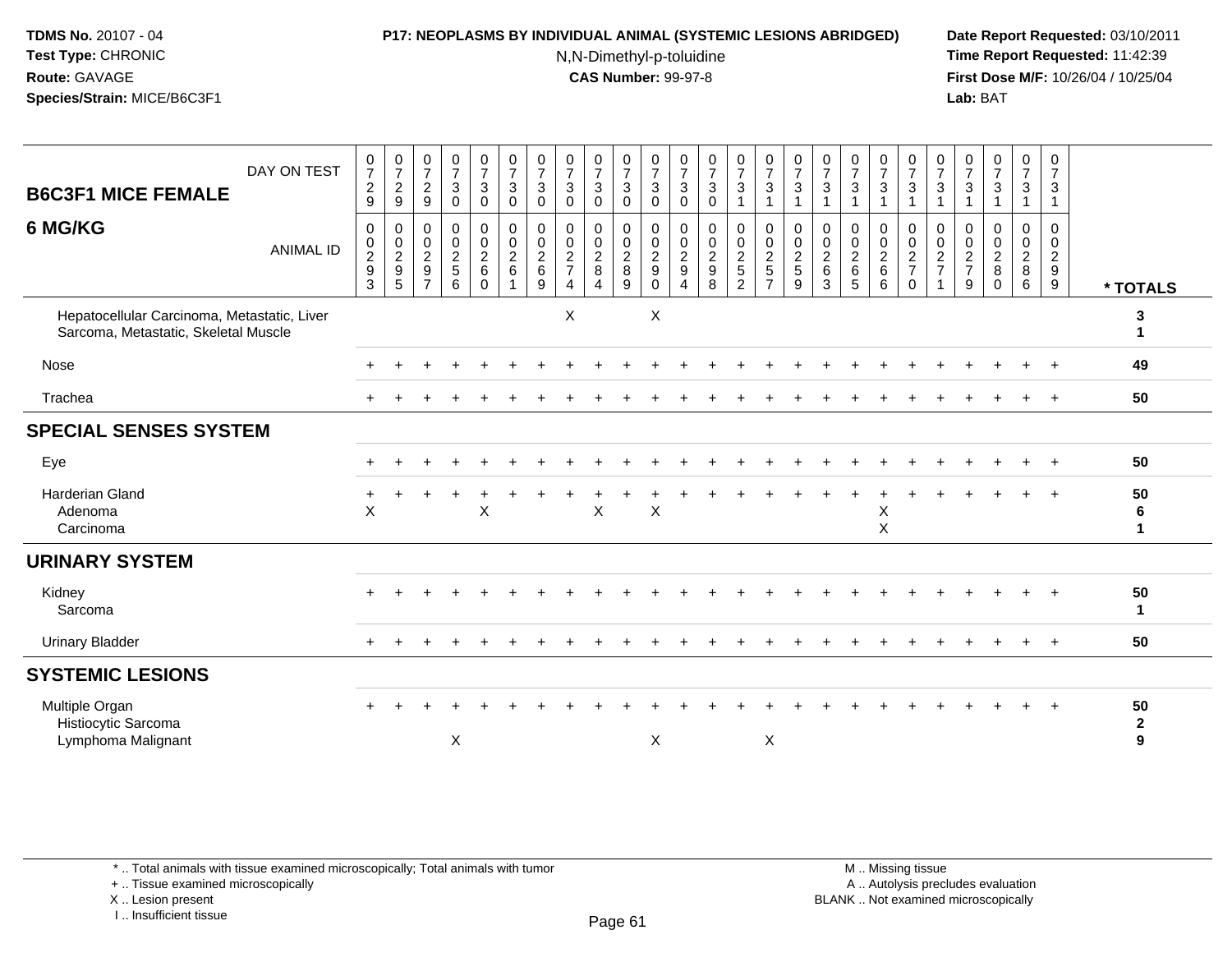# **P17: NEOPLASMS BY INDIVIDUAL ANIMAL (SYSTEMIC LESIONS ABRIDGED) Date Report Requested:** 03/10/2011

N,N-Dimethyl-p-toluidine

| <b>B6C3F1 MICE FEMALE</b>                                                                                                                                           | DAY ON TEST      | $\mathbf 0$<br>$\pmb{0}$<br>$\mathbf{1}$<br>$\mathbf{1}$                            | $\pmb{0}$<br>$\frac{2}{5}$<br>3 | $\pmb{0}$<br>$\overline{5}$<br>$\mathbf 0$<br>$\blacktriangleleft$          | $\begin{array}{c} 0 \\ 5 \\ 8 \end{array}$<br>5                              | 0<br>$6\overline{6}$<br>$\overline{2}$<br>$\overline{7}$ | $\mathbf 0$<br>$\,6\,$<br>$\overline{4}$<br>9             | $\mathbf 0$<br>6<br>6<br>$\mathbf 0$                      | 0<br>$\,6$<br>6<br>9                                                      | $\frac{0}{7}$<br>0<br>3                                | 0<br>$\overline{7}$<br>0<br>9                                  | $\pmb{0}$<br>$\overline{7}$<br>$\mathbf{1}$<br>5                | $\frac{0}{7}$<br>$\overline{c}$<br>9            | $\pmb{0}$<br>$\overline{7}$<br>$\boldsymbol{2}$<br>9                   | $\begin{smallmatrix}0\\7\end{smallmatrix}$<br>$\boldsymbol{2}$<br>9 | $\frac{0}{7}$<br>$\frac{2}{9}$                                      | $\begin{array}{c} 0 \\ 7 \end{array}$<br>$\overline{2}$<br>9  | 0<br>$\overline{7}$<br>$\overline{c}$<br>9                   | $\frac{0}{7}$<br>$\boldsymbol{2}$<br>$9\,$                                     | $\begin{array}{c} 0 \\ 7 \end{array}$<br>$\boldsymbol{2}$<br>9            | $\pmb{0}$<br>$\overline{7}$<br>$\overline{c}$<br>9                 | $\pmb{0}$<br>$\overline{7}$<br>$\overline{2}$<br>9              | 0<br>$\overline{7}$<br>$\overline{2}$<br>9         | $\frac{0}{7}$<br>$\overline{c}$<br>9                                     | $\pmb{0}$<br>$\overline{7}$<br>$\overline{2}$<br>9            | 0<br>$\overline{7}$<br>$\overline{2}$<br>9       |                   |
|---------------------------------------------------------------------------------------------------------------------------------------------------------------------|------------------|-------------------------------------------------------------------------------------|---------------------------------|-----------------------------------------------------------------------------|------------------------------------------------------------------------------|----------------------------------------------------------|-----------------------------------------------------------|-----------------------------------------------------------|---------------------------------------------------------------------------|--------------------------------------------------------|----------------------------------------------------------------|-----------------------------------------------------------------|-------------------------------------------------|------------------------------------------------------------------------|---------------------------------------------------------------------|---------------------------------------------------------------------|---------------------------------------------------------------|--------------------------------------------------------------|--------------------------------------------------------------------------------|---------------------------------------------------------------------------|--------------------------------------------------------------------|-----------------------------------------------------------------|----------------------------------------------------|--------------------------------------------------------------------------|---------------------------------------------------------------|--------------------------------------------------|-------------------|
| 20 MG/KG                                                                                                                                                            | <b>ANIMAL ID</b> | $\pmb{0}$<br>$\mathbf 0$<br>$\ensuremath{\mathsf{3}}$<br>$\overline{4}$<br>$\Omega$ | 0<br>$\mathbf 0$<br>3<br>1<br>4 | 0<br>$\mathbf 0$<br>$\ensuremath{\mathsf{3}}$<br>$\overline{3}$<br>$\Omega$ | $\mathbf 0$<br>$\mathbf 0$<br>$\mathbf{3}$<br>$\mathbf{1}$<br>$\overline{7}$ | 0<br>$\mathbf 0$<br>3<br>$\overline{c}$<br>$\Omega$      | $\pmb{0}$<br>$\pmb{0}$<br>$\overline{3}$<br>$\frac{3}{2}$ | $\mathbf 0$<br>$\mathbf 0$<br>$\mathbf{3}$<br>$\mathbf 0$ | $\mathbf 0$<br>$\Omega$<br>$\sqrt{3}$<br>$\overline{4}$<br>$\overline{c}$ | $\mathbf 0$<br>$\mathbf 0$<br>3<br>$\overline{4}$<br>8 | $\mathbf 0$<br>$\mathbf 0$<br>$\mathbf{3}$<br>$\mathbf 0$<br>3 | $\mathbf 0$<br>$\mathsf 0$<br>$\sqrt{3}$<br>$\overline{3}$<br>5 | $\mathbf 0$<br>$\mathbf 0$<br>$_{\rm 0}^3$<br>2 | $\mathbf 0$<br>$\mathbf 0$<br>$\sqrt{3}$<br>$\mathbf 0$<br>6           | 0<br>$\mathbf 0$<br>3<br>$\mathbf 0$<br>$\overline{7}$              | $\pmb{0}$<br>$\ddot{\mathbf{0}}$<br>$\frac{3}{1}$<br>$\overline{a}$ | $\pmb{0}$<br>$\mathbf 0$<br>$\mathbf{3}$<br>$\mathbf{1}$<br>3 | $\mathbf 0$<br>$\Omega$<br>$\mathbf{3}$<br>$\mathbf{1}$<br>6 | $\mathbf 0$<br>$\mathbf 0$<br>$\ensuremath{\mathsf{3}}$<br>$\overline{1}$<br>9 | 0<br>$\mathbf 0$<br>$\mathbf{3}$<br>$\sqrt{2}$<br>$\overline{\mathbf{1}}$ | $\mathbf 0$<br>$\overline{0}$<br>$\sqrt{3}$<br>$\overline{2}$<br>3 | $\mathbf 0$<br>$\mathbf 0$<br>$\sqrt{3}$<br>$\overline{c}$<br>4 | 0<br>$\Omega$<br>$\sqrt{3}$<br>$\overline{3}$<br>3 | $\mathbf 0$<br>0<br>$\ensuremath{\mathsf{3}}$<br>$\overline{3}$<br>6     | $\mathbf 0$<br>$\mathbf 0$<br>$\frac{3}{3}$<br>$\overline{7}$ | $\mathbf 0$<br>$\Omega$<br>3<br>$\mathbf 3$<br>8 | females<br>(cont) |
| <b>ALIMENTARY SYSTEM</b>                                                                                                                                            |                  |                                                                                     |                                 |                                                                             |                                                                              |                                                          |                                                           |                                                           |                                                                           |                                                        |                                                                |                                                                 |                                                 |                                                                        |                                                                     |                                                                     |                                                               |                                                              |                                                                                |                                                                           |                                                                    |                                                                 |                                                    |                                                                          |                                                               |                                                  |                   |
| Esophagus                                                                                                                                                           |                  |                                                                                     |                                 |                                                                             |                                                                              |                                                          |                                                           |                                                           |                                                                           |                                                        |                                                                |                                                                 |                                                 |                                                                        |                                                                     |                                                                     |                                                               |                                                              |                                                                                |                                                                           |                                                                    |                                                                 |                                                    |                                                                          |                                                               | $+$                                              |                   |
| Gallbladder                                                                                                                                                         |                  |                                                                                     | M                               |                                                                             |                                                                              |                                                          |                                                           |                                                           |                                                                           |                                                        |                                                                |                                                                 |                                                 |                                                                        |                                                                     |                                                                     |                                                               |                                                              |                                                                                |                                                                           |                                                                    |                                                                 |                                                    |                                                                          |                                                               |                                                  |                   |
| Intestine Large, Cecum                                                                                                                                              |                  |                                                                                     |                                 |                                                                             |                                                                              |                                                          |                                                           |                                                           |                                                                           |                                                        |                                                                |                                                                 |                                                 |                                                                        |                                                                     |                                                                     |                                                               |                                                              |                                                                                |                                                                           |                                                                    |                                                                 |                                                    |                                                                          | $\ddot{}$                                                     | $+$                                              |                   |
| Intestine Large, Colon                                                                                                                                              |                  |                                                                                     |                                 |                                                                             |                                                                              |                                                          |                                                           |                                                           |                                                                           |                                                        |                                                                |                                                                 |                                                 |                                                                        |                                                                     |                                                                     |                                                               |                                                              |                                                                                |                                                                           |                                                                    |                                                                 |                                                    |                                                                          |                                                               | $+$                                              |                   |
| Intestine Large, Rectum                                                                                                                                             |                  |                                                                                     |                                 |                                                                             |                                                                              |                                                          |                                                           |                                                           |                                                                           |                                                        |                                                                |                                                                 |                                                 |                                                                        |                                                                     |                                                                     |                                                               |                                                              |                                                                                |                                                                           |                                                                    |                                                                 |                                                    |                                                                          |                                                               | $^{+}$                                           |                   |
| Intestine Small, Duodenum                                                                                                                                           |                  |                                                                                     |                                 |                                                                             |                                                                              |                                                          |                                                           |                                                           |                                                                           |                                                        |                                                                |                                                                 |                                                 |                                                                        |                                                                     |                                                                     |                                                               |                                                              |                                                                                |                                                                           |                                                                    |                                                                 |                                                    |                                                                          |                                                               | $+$                                              |                   |
| Intestine Small, Ileum                                                                                                                                              |                  |                                                                                     |                                 |                                                                             |                                                                              |                                                          |                                                           |                                                           |                                                                           |                                                        |                                                                |                                                                 |                                                 |                                                                        |                                                                     |                                                                     |                                                               |                                                              |                                                                                |                                                                           |                                                                    |                                                                 |                                                    |                                                                          |                                                               |                                                  |                   |
| Intestine Small, Jejunum                                                                                                                                            |                  |                                                                                     |                                 |                                                                             |                                                                              |                                                          |                                                           |                                                           |                                                                           |                                                        |                                                                |                                                                 |                                                 |                                                                        |                                                                     |                                                                     |                                                               |                                                              |                                                                                |                                                                           |                                                                    |                                                                 |                                                    |                                                                          |                                                               | $+$                                              |                   |
| Liver<br>Hemangioma                                                                                                                                                 |                  |                                                                                     |                                 |                                                                             |                                                                              |                                                          |                                                           |                                                           |                                                                           |                                                        |                                                                |                                                                 |                                                 |                                                                        |                                                                     |                                                                     |                                                               |                                                              |                                                                                |                                                                           |                                                                    |                                                                 |                                                    |                                                                          |                                                               |                                                  |                   |
| Hemangiosarcoma<br>Hepatocellular Adenoma<br>Hepatocellular Adenoma, Multiple<br>Hepatocellular Carcinoma<br>Hepatocellular Carcinoma, Multiple                     |                  |                                                                                     |                                 |                                                                             |                                                                              |                                                          | $\boldsymbol{\mathsf{X}}$                                 | X                                                         | $\times$<br>$\mathsf{X}$                                                  |                                                        | X                                                              |                                                                 | $\times$                                        | $\boldsymbol{\mathsf{X}}$<br>$\mathsf{X}$<br>$\boldsymbol{\mathsf{X}}$ |                                                                     | X X X                                                               |                                                               | X                                                            | $\mathsf X$<br>X                                                               |                                                                           |                                                                    |                                                                 |                                                    | X X X X X X X<br>X                                                       |                                                               | X                                                |                   |
| Mesentery                                                                                                                                                           |                  |                                                                                     |                                 |                                                                             |                                                                              |                                                          |                                                           | $\ddot{}$                                                 |                                                                           |                                                        |                                                                |                                                                 |                                                 | $\ddot{}$                                                              |                                                                     |                                                                     |                                                               |                                                              |                                                                                |                                                                           |                                                                    |                                                                 | $\ddot{}$                                          |                                                                          |                                                               |                                                  |                   |
| Pancreas                                                                                                                                                            |                  |                                                                                     |                                 |                                                                             |                                                                              |                                                          |                                                           |                                                           |                                                                           |                                                        |                                                                |                                                                 |                                                 |                                                                        |                                                                     |                                                                     |                                                               |                                                              |                                                                                |                                                                           |                                                                    |                                                                 |                                                    |                                                                          |                                                               | $+$                                              |                   |
| Salivary Glands                                                                                                                                                     |                  |                                                                                     |                                 |                                                                             |                                                                              |                                                          |                                                           |                                                           |                                                                           |                                                        |                                                                |                                                                 |                                                 |                                                                        |                                                                     |                                                                     |                                                               |                                                              |                                                                                |                                                                           |                                                                    |                                                                 |                                                    |                                                                          |                                                               | $\ddot{}$                                        |                   |
| Stomach, Forestomach                                                                                                                                                |                  |                                                                                     |                                 |                                                                             |                                                                              |                                                          |                                                           |                                                           |                                                                           | ÷                                                      | $\ddot{}$                                                      | ٠                                                               |                                                 |                                                                        |                                                                     |                                                                     |                                                               |                                                              |                                                                                | +                                                                         | ÷                                                                  | $\ddot{}$                                                       | $+$                                                | $\ddot{}$                                                                | $+$                                                           | $+$                                              |                   |
| *  Total animals with tissue examined microscopically; Total animals with tumor<br>+  Tissue examined microscopically<br>X  Lesion present<br>I Insufficient tissue |                  |                                                                                     |                                 |                                                                             |                                                                              |                                                          |                                                           |                                                           |                                                                           |                                                        | $D_{200}$ $62$                                                 |                                                                 |                                                 |                                                                        |                                                                     |                                                                     |                                                               |                                                              |                                                                                |                                                                           | M  Missing tissue                                                  |                                                                 |                                                    | A  Autolysis precludes evaluation<br>BLANK  Not examined microscopically |                                                               |                                                  |                   |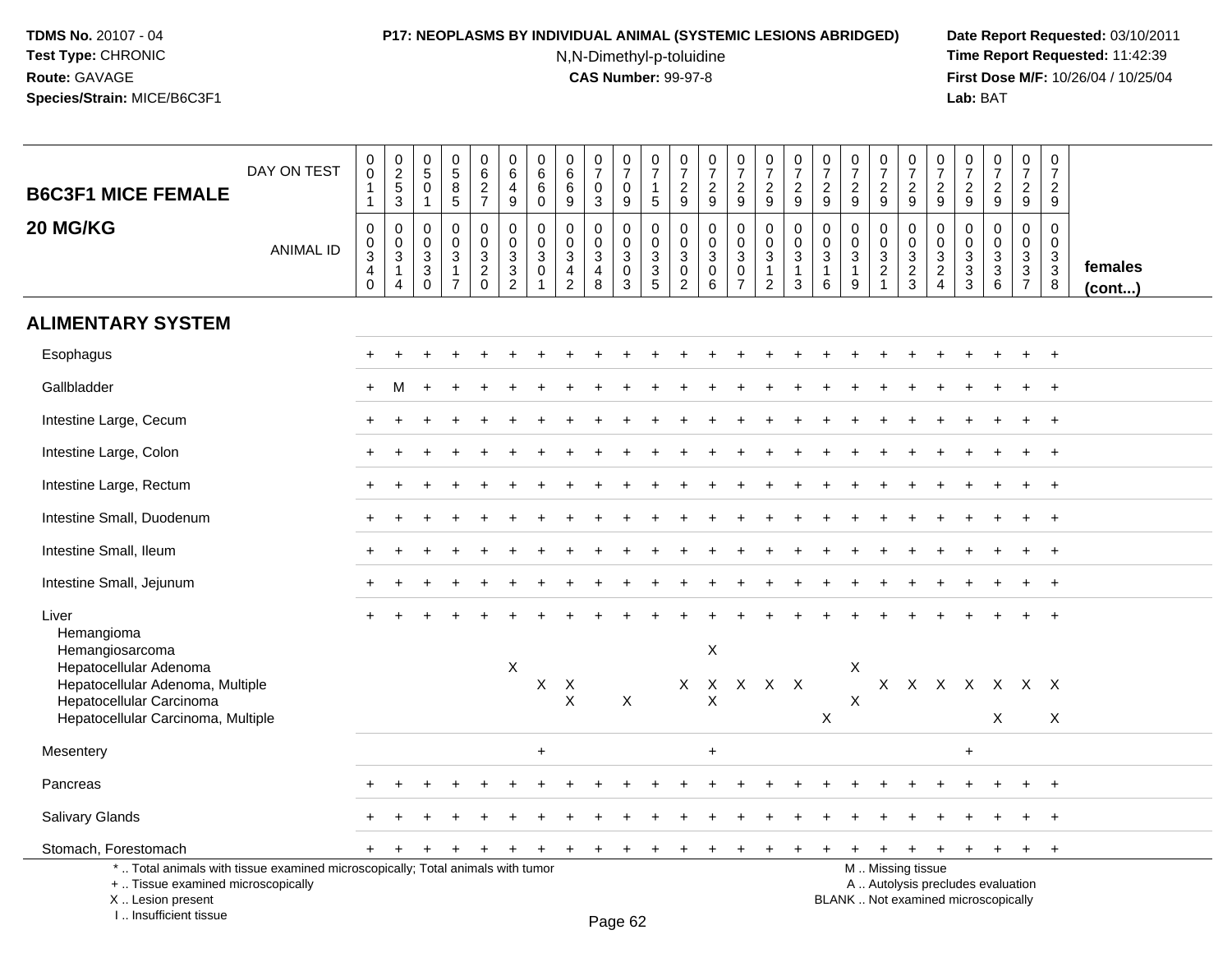#### **P17: NEOPLASMS BY INDIVIDUAL ANIMAL (SYSTEMIC LESIONS ABRIDGED) Date Report Requested:** 03/10/2011

N,N-Dimethyl-p-toluidine

 **Time Report Requested:** 11:42:39 **First Dose M/F:** 10/26/04 / 10/25/04 Lab: BAT **Lab:** BAT

| DAY ON TEST<br><b>B6C3F1 MICE FEMALE</b>                     |                  | $_{\rm 0}^{\rm 0}$<br>1                              | $\frac{0}{2}$<br>$\frac{5}{3}$                                  | $\begin{array}{c} 0 \\ 5 \end{array}$<br>$\mathbf 0$<br>-1   | $\frac{0}{5}$<br>$\frac{8}{5}$                                                  | 0627                                                 | $\begin{array}{c} 0 \\ 6 \end{array}$<br>$\overline{\mathbf{4}}$<br>$9\,$            | $\begin{matrix} 0 \\ 6 \end{matrix}$<br>6<br>$\mathbf 0$ | $\begin{array}{c} 0 \\ 6 \end{array}$<br>$\,6\,$<br>$\boldsymbol{9}$       | $\frac{0}{7}$<br>$\pmb{0}$<br>$\mathbf{3}$                         | $\frac{0}{7}$<br>$\pmb{0}$<br>9                                  | $\frac{0}{7}$<br>$\mathbf{1}$<br>5 | $\frac{0}{7}$<br>$\frac{2}{9}$                       | $\frac{0}{7}$<br>$\frac{2}{9}$ | $\begin{smallmatrix}0\\7\end{smallmatrix}$<br>$\frac{2}{9}$    | $\frac{0}{7}$<br>$\frac{2}{9}$                                                       | $\frac{0}{7}$<br>$\frac{2}{9}$                  | $\frac{0}{7}$<br>$\frac{2}{9}$                          | $\frac{0}{7}$<br>$\frac{2}{9}$                    | $\frac{0}{7}$<br>$\frac{2}{9}$ | $\frac{0}{7}$<br>$\frac{2}{9}$                       | $\frac{0}{7}$<br>$\overline{\mathbf{c}}$<br>9 | $\frac{0}{7}$<br>$\overline{\mathbf{c}}$<br>$\boldsymbol{9}$ | $\frac{0}{7}$<br>$\boldsymbol{2}$<br>9                              | $\begin{array}{c} 0 \\ 7 \end{array}$<br>$\frac{2}{9}$ | 0<br>$\overline{7}$<br>$\overline{c}$<br>$\boldsymbol{9}$    |                         |
|--------------------------------------------------------------|------------------|------------------------------------------------------|-----------------------------------------------------------------|--------------------------------------------------------------|---------------------------------------------------------------------------------|------------------------------------------------------|--------------------------------------------------------------------------------------|----------------------------------------------------------|----------------------------------------------------------------------------|--------------------------------------------------------------------|------------------------------------------------------------------|------------------------------------|------------------------------------------------------|--------------------------------|----------------------------------------------------------------|--------------------------------------------------------------------------------------|-------------------------------------------------|---------------------------------------------------------|---------------------------------------------------|--------------------------------|------------------------------------------------------|-----------------------------------------------|--------------------------------------------------------------|---------------------------------------------------------------------|--------------------------------------------------------|--------------------------------------------------------------|-------------------------|
| 20 MG/KG                                                     | <b>ANIMAL ID</b> | 0<br>$_{3}^{\rm 0}$<br>$\overline{4}$<br>$\mathbf 0$ | $\mathbf 0$<br>$_{3}^{\rm 0}$<br>$\mathbf{1}$<br>$\overline{4}$ | 0<br>$\mathbf 0$<br>$\overline{3}$<br>$\sqrt{3}$<br>$\Omega$ | $\pmb{0}$<br>$\overline{0}$<br>$\overline{3}$<br>$\mathbf{1}$<br>$\overline{7}$ | $\begin{array}{c} 0 \\ 0 \\ 3 \\ 2 \\ 0 \end{array}$ | $\pmb{0}$<br>$\mathsf{O}\xspace$<br>$\mathbf{3}$<br>$\overline{3}$<br>$\overline{2}$ | 0<br>0<br>3<br>$\mathbf 0$                               | $\mathbf 0$<br>$\pmb{0}$<br>$\overline{3}$<br>$\overline{\mathbf{4}}$<br>2 | 0<br>$\mathbf 0$<br>$\overline{3}$<br>$\overline{\mathbf{4}}$<br>8 | $\mathbf 0$<br>$\mathbf 0$<br>$\overline{3}$<br>$\mathbf 0$<br>3 | 0<br>0<br>$\frac{3}{3}$<br>5       | 0<br>$_{3}^{\rm 0}$<br>$\mathbf 0$<br>$\overline{2}$ | 000306                         | $\begin{smallmatrix}0\0\0\3\end{smallmatrix}$<br>$\frac{0}{7}$ | $\pmb{0}$<br>$\ddot{\mathbf{0}}$<br>$\overline{3}$<br>$\mathbf{1}$<br>$\overline{2}$ | $\mathbf 0$<br>$\mathbf 0$<br>$\mathbf{3}$<br>3 | 0<br>$\mathbf 0$<br>$\overline{3}$<br>$\mathbf{1}$<br>6 | $\mathbf 0$<br>$\mathbf 0$<br>$\overline{3}$<br>9 | 0<br>$\frac{0}{2}$             | 0<br>$\begin{array}{c} 0 \\ 3 \\ 2 \\ 3 \end{array}$ | 0<br>0<br>$\frac{3}{2}$<br>$\overline{4}$     | 0<br>$\pmb{0}$<br>$\frac{3}{3}$<br>$\mathbf{3}$              | $\pmb{0}$<br>$\begin{smallmatrix} 0\\ 3\\ 3 \end{smallmatrix}$<br>6 | 0<br>$\mathbf 0$<br>$\frac{3}{3}$<br>$\overline{7}$    | $\mathbf 0$<br>$\mathbf 0$<br>$\mathbf 3$<br>$\sqrt{3}$<br>8 | females<br>$($ cont $)$ |
| Squamous Cell Papilloma<br>Squamous Cell Papilloma, Multiple |                  |                                                      |                                                                 |                                                              |                                                                                 |                                                      |                                                                                      |                                                          |                                                                            | X                                                                  |                                                                  |                                    |                                                      |                                |                                                                |                                                                                      |                                                 |                                                         |                                                   |                                |                                                      |                                               |                                                              |                                                                     |                                                        | X                                                            |                         |
| Stomach, Glandular                                           |                  |                                                      |                                                                 |                                                              |                                                                                 |                                                      |                                                                                      |                                                          |                                                                            |                                                                    |                                                                  |                                    |                                                      |                                |                                                                |                                                                                      |                                                 |                                                         |                                                   |                                |                                                      |                                               |                                                              |                                                                     |                                                        | $+$                                                          |                         |
| Tooth                                                        |                  |                                                      |                                                                 |                                                              | $+$                                                                             | $\overline{+}$                                       |                                                                                      | $+$                                                      |                                                                            |                                                                    |                                                                  |                                    |                                                      |                                |                                                                |                                                                                      |                                                 |                                                         | $+$                                               |                                |                                                      |                                               |                                                              |                                                                     |                                                        |                                                              |                         |
| <b>CARDIOVASCULAR SYSTEM</b>                                 |                  |                                                      |                                                                 |                                                              |                                                                                 |                                                      |                                                                                      |                                                          |                                                                            |                                                                    |                                                                  |                                    |                                                      |                                |                                                                |                                                                                      |                                                 |                                                         |                                                   |                                |                                                      |                                               |                                                              |                                                                     |                                                        |                                                              |                         |
| <b>Blood Vessel</b>                                          |                  |                                                      |                                                                 |                                                              |                                                                                 |                                                      |                                                                                      |                                                          |                                                                            |                                                                    |                                                                  |                                    |                                                      |                                |                                                                |                                                                                      |                                                 |                                                         |                                                   |                                |                                                      |                                               |                                                              |                                                                     |                                                        | $+$                                                          |                         |
| Heart                                                        |                  |                                                      |                                                                 |                                                              |                                                                                 |                                                      |                                                                                      |                                                          |                                                                            |                                                                    |                                                                  |                                    |                                                      |                                |                                                                |                                                                                      |                                                 |                                                         |                                                   |                                |                                                      |                                               |                                                              |                                                                     | $\pm$                                                  | $+$                                                          |                         |
| <b>ENDOCRINE SYSTEM</b>                                      |                  |                                                      |                                                                 |                                                              |                                                                                 |                                                      |                                                                                      |                                                          |                                                                            |                                                                    |                                                                  |                                    |                                                      |                                |                                                                |                                                                                      |                                                 |                                                         |                                                   |                                |                                                      |                                               |                                                              |                                                                     |                                                        |                                                              |                         |
| <b>Adrenal Cortex</b>                                        |                  |                                                      |                                                                 |                                                              |                                                                                 |                                                      |                                                                                      |                                                          |                                                                            |                                                                    |                                                                  |                                    |                                                      |                                |                                                                |                                                                                      |                                                 |                                                         |                                                   |                                |                                                      |                                               |                                                              |                                                                     |                                                        | $+$                                                          |                         |
| Adrenal Medulla                                              |                  |                                                      |                                                                 |                                                              |                                                                                 |                                                      |                                                                                      |                                                          |                                                                            |                                                                    |                                                                  |                                    |                                                      |                                |                                                                |                                                                                      |                                                 |                                                         |                                                   |                                |                                                      |                                               |                                                              |                                                                     |                                                        | $+$                                                          |                         |
| Islets, Pancreatic                                           |                  |                                                      |                                                                 |                                                              |                                                                                 |                                                      |                                                                                      |                                                          |                                                                            |                                                                    |                                                                  |                                    |                                                      |                                |                                                                |                                                                                      |                                                 |                                                         |                                                   |                                |                                                      |                                               |                                                              |                                                                     | $+$                                                    | $+$                                                          |                         |
| Parathyroid Gland                                            |                  | м                                                    | м                                                               |                                                              |                                                                                 |                                                      |                                                                                      |                                                          |                                                                            |                                                                    |                                                                  |                                    |                                                      |                                |                                                                |                                                                                      |                                                 |                                                         |                                                   |                                |                                                      | M                                             | M                                                            | $\pm$                                                               | $+$ $+$                                                |                                                              |                         |
| <b>Pituitary Gland</b><br>Pars Distalis, Adenoma             |                  | $\pm$                                                |                                                                 |                                                              | Χ                                                                               |                                                      |                                                                                      |                                                          |                                                                            |                                                                    |                                                                  |                                    |                                                      |                                |                                                                |                                                                                      |                                                 |                                                         |                                                   |                                |                                                      |                                               |                                                              |                                                                     |                                                        | $+$                                                          |                         |
| <b>Thyroid Gland</b>                                         |                  |                                                      |                                                                 |                                                              |                                                                                 |                                                      |                                                                                      |                                                          |                                                                            |                                                                    |                                                                  |                                    |                                                      |                                |                                                                |                                                                                      |                                                 |                                                         |                                                   |                                |                                                      |                                               |                                                              |                                                                     |                                                        | $+$                                                          |                         |

# **GENERAL BODY SYSTEM**

NONE

# **GENITAL SYSTEM**

\* .. Total animals with tissue examined microscopically; Total animals with tumor

+ .. Tissue examined microscopically

X .. Lesion present

I .. Insufficient tissue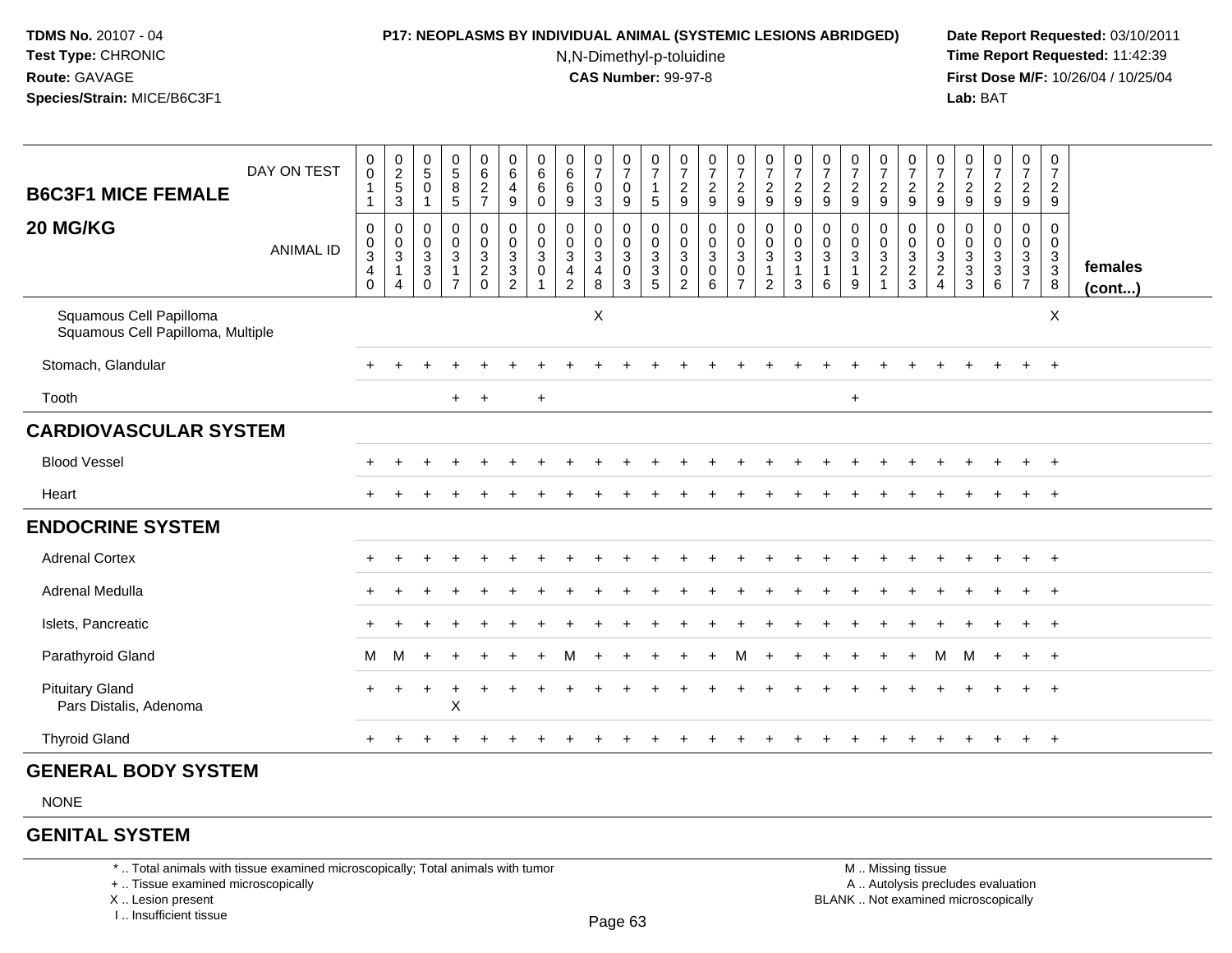### **P17: NEOPLASMS BY INDIVIDUAL ANIMAL (SYSTEMIC LESIONS ABRIDGED) Date Report Requested:** 03/10/2011

N,N-Dimethyl-p-toluidine

| <b>B6C3F1 MICE FEMALE</b>                                                                                                                                           | DAY ON TEST      | $\pmb{0}$<br>$\mathsf 0$<br>$\mathbf 1$           | $\begin{array}{c} 0 \\ 2 \\ 5 \end{array}$<br>3 | $\pmb{0}$<br>$5\phantom{.0}$<br>$\overline{0}$<br>$\overline{1}$    | $\begin{array}{c} 0 \\ 5 \end{array}$<br>8<br>5      | 0<br>6<br>$\overline{c}$<br>$\overline{7}$                    | $\pmb{0}$<br>$\,6\,$<br>$\overline{4}$<br>9                                             | $\mathbf 0$<br>6<br>6<br>0                   | $\pmb{0}$<br>6<br>6<br>9                                          | $\begin{array}{c} 0 \\ 7 \end{array}$<br>$\mathbf 0$<br>$\mathbf{3}$ | $\frac{0}{7}$<br>$\mathbf 0$<br>9                   | 0<br>$\overline{7}$<br>1<br>5                                      | $\pmb{0}$<br>$\overline{7}$<br>$\overline{2}$<br>9                     | $\frac{0}{7}$<br>$\overline{2}$<br>$\boldsymbol{9}$              | $\begin{array}{c} 0 \\ 7 \end{array}$<br>$\frac{2}{9}$                                 | $\begin{array}{c} 0 \\ 7 \end{array}$<br>$\overline{2}$<br>9               | $\frac{0}{7}$<br>$\overline{2}$<br>9 | $\frac{0}{7}$<br>$\overline{c}$<br>9                            | $\frac{0}{7}$<br>$\overline{c}$<br>9    | $\frac{0}{7}$<br>$\overline{2}$<br>9     | $\frac{0}{7}$<br>$\boldsymbol{2}$<br>$\overline{9}$    | 0<br>$\overline{7}$<br>2<br>9                        | $\frac{0}{7}$<br>$\overline{2}$<br>9                      | $\frac{0}{7}$<br>$\overline{a}$<br>9       | $\frac{0}{7}$<br>$\overline{2}$<br>9                    | $\pmb{0}$<br>$\overline{7}$<br>$\overline{2}$<br>9              |                   |
|---------------------------------------------------------------------------------------------------------------------------------------------------------------------|------------------|---------------------------------------------------|-------------------------------------------------|---------------------------------------------------------------------|------------------------------------------------------|---------------------------------------------------------------|-----------------------------------------------------------------------------------------|----------------------------------------------|-------------------------------------------------------------------|----------------------------------------------------------------------|-----------------------------------------------------|--------------------------------------------------------------------|------------------------------------------------------------------------|------------------------------------------------------------------|----------------------------------------------------------------------------------------|----------------------------------------------------------------------------|--------------------------------------|-----------------------------------------------------------------|-----------------------------------------|------------------------------------------|--------------------------------------------------------|------------------------------------------------------|-----------------------------------------------------------|--------------------------------------------|---------------------------------------------------------|-----------------------------------------------------------------|-------------------|
| 20 MG/KG                                                                                                                                                            | <b>ANIMAL ID</b> | 0<br>$\pmb{0}$<br>$\mathbf 3$<br>4<br>$\mathbf 0$ | 0<br>$\mathbf 0$<br>$\sqrt{3}$<br>-1<br>4       | $\Omega$<br>$\mathbf 0$<br>$\mathbf{3}$<br>$\mathbf{3}$<br>$\Omega$ | $\mathbf 0$<br>$\mathbf 0$<br>$\mathbf{3}$<br>1<br>7 | 0<br>$\pmb{0}$<br>$\sqrt{3}$<br>$\overline{c}$<br>$\mathbf 0$ | $\mathbf 0$<br>$\pmb{0}$<br>$\ensuremath{\mathsf{3}}$<br>$\mathbf{3}$<br>$\overline{2}$ | $\mathbf{0}$<br>$\mathbf 0$<br>3<br>$\Omega$ | $\mathbf 0$<br>$\mathbf 0$<br>$\mathbf{3}$<br>4<br>$\overline{2}$ | $\mathbf 0$<br>$\mathbf 0$<br>$\sqrt{3}$<br>$\overline{4}$<br>8      | $\mathbf 0$<br>$\mathbf 0$<br>3<br>$\mathbf 0$<br>3 | $\mathbf 0$<br>0<br>$\ensuremath{\mathsf{3}}$<br>$\mathbf{3}$<br>5 | $\Omega$<br>$\mathbf 0$<br>$\sqrt{3}$<br>$\mathbf 0$<br>$\overline{2}$ | $\mathbf 0$<br>$\mathbf 0$<br>$\mathfrak{Z}$<br>$\mathbf 0$<br>6 | $\mathbf 0$<br>$\pmb{0}$<br>$\ensuremath{\mathsf{3}}$<br>$\mathbf 0$<br>$\overline{7}$ | $\mathbf 0$<br>$\mathbf 0$<br>$\sqrt{3}$<br>$\mathbf{1}$<br>$\overline{2}$ | $\mathbf 0$<br>$\mathbf 0$<br>3<br>3 | $\mathbf 0$<br>$\mathbf 0$<br>$\mathbf{3}$<br>$\mathbf{1}$<br>6 | $\Omega$<br>0<br>3<br>$\mathbf{1}$<br>9 | 0<br>0<br>$\mathbf{3}$<br>$\overline{c}$ | $\mathbf 0$<br>$\boldsymbol{0}$<br>$\frac{3}{2}$       | $\Omega$<br>$\mathbf{0}$<br>3<br>$\overline{c}$<br>4 | $\Omega$<br>$\Omega$<br>$\mathbf{3}$<br>$\mathbf{3}$<br>3 | $\mathbf 0$<br>0<br>$\mathbf{3}$<br>3<br>6 | $\mathbf 0$<br>0<br>3<br>$\mathbf{3}$<br>$\overline{7}$ | $\mathbf 0$<br>$\mathbf 0$<br>$\mathbf{3}$<br>$\mathbf{3}$<br>8 | females<br>(cont) |
| <b>Clitoral Gland</b>                                                                                                                                               |                  |                                                   |                                                 |                                                                     |                                                      |                                                               |                                                                                         |                                              |                                                                   |                                                                      |                                                     |                                                                    |                                                                        |                                                                  |                                                                                        |                                                                            |                                      |                                                                 |                                         |                                          |                                                        |                                                      |                                                           |                                            | $\ddot{}$                                               | $+$                                                             |                   |
| Ovary<br>Cystadenoma                                                                                                                                                |                  |                                                   |                                                 |                                                                     |                                                      |                                                               |                                                                                         |                                              |                                                                   |                                                                      |                                                     |                                                                    |                                                                        |                                                                  |                                                                                        |                                                                            |                                      |                                                                 |                                         |                                          | $\mathsf X$                                            |                                                      |                                                           |                                            | $+$                                                     | $+$                                                             |                   |
| <b>Uterus</b><br>Carcinoma<br>Fibrous Histiocytoma<br>Polyp Stromal<br>Sarcoma Stromal<br>Squamous Cell Carcinoma                                                   |                  |                                                   |                                                 |                                                                     |                                                      |                                                               |                                                                                         |                                              |                                                                   | $\mathsf X$                                                          |                                                     |                                                                    | X                                                                      |                                                                  | X<br>$\pmb{\times}$                                                                    |                                                                            | Χ                                    |                                                                 |                                         |                                          |                                                        |                                                      |                                                           |                                            |                                                         | $\overline{+}$                                                  |                   |
| <b>HEMATOPOIETIC SYSTEM</b>                                                                                                                                         |                  |                                                   |                                                 |                                                                     |                                                      |                                                               |                                                                                         |                                              |                                                                   |                                                                      |                                                     |                                                                    |                                                                        |                                                                  |                                                                                        |                                                                            |                                      |                                                                 |                                         |                                          |                                                        |                                                      |                                                           |                                            |                                                         |                                                                 |                   |
| <b>Bone Marrow</b>                                                                                                                                                  |                  |                                                   |                                                 |                                                                     |                                                      |                                                               |                                                                                         |                                              |                                                                   |                                                                      |                                                     |                                                                    |                                                                        |                                                                  |                                                                                        |                                                                            |                                      |                                                                 |                                         |                                          |                                                        |                                                      |                                                           |                                            | $\ddot{}$                                               | $+$                                                             |                   |
| Lymph Node                                                                                                                                                          |                  |                                                   |                                                 |                                                                     |                                                      | $\ddot{}$                                                     |                                                                                         |                                              | $\ddot{}$                                                         |                                                                      |                                                     | $\ddot{}$                                                          |                                                                        |                                                                  |                                                                                        |                                                                            |                                      |                                                                 |                                         |                                          |                                                        |                                                      |                                                           |                                            |                                                         |                                                                 |                   |
| Lymph Node, Mandibular                                                                                                                                              |                  |                                                   |                                                 |                                                                     |                                                      |                                                               |                                                                                         |                                              |                                                                   |                                                                      |                                                     |                                                                    |                                                                        |                                                                  |                                                                                        |                                                                            |                                      |                                                                 |                                         |                                          |                                                        |                                                      |                                                           |                                            |                                                         | $\overline{+}$                                                  |                   |
| Lymph Node, Mesenteric                                                                                                                                              |                  |                                                   |                                                 |                                                                     |                                                      |                                                               |                                                                                         |                                              |                                                                   |                                                                      |                                                     |                                                                    |                                                                        |                                                                  |                                                                                        |                                                                            |                                      |                                                                 |                                         |                                          |                                                        |                                                      |                                                           |                                            |                                                         | $\ddot{}$                                                       |                   |
| Spleen                                                                                                                                                              |                  | $\ddot{}$                                         | A                                               |                                                                     |                                                      |                                                               |                                                                                         |                                              |                                                                   |                                                                      |                                                     |                                                                    |                                                                        |                                                                  |                                                                                        |                                                                            |                                      |                                                                 |                                         |                                          |                                                        |                                                      |                                                           |                                            |                                                         | $^+$                                                            |                   |
| Thymus                                                                                                                                                              |                  | $\ddot{}$                                         |                                                 |                                                                     |                                                      |                                                               |                                                                                         |                                              |                                                                   | м                                                                    |                                                     |                                                                    |                                                                        |                                                                  |                                                                                        |                                                                            |                                      |                                                                 |                                         |                                          |                                                        |                                                      |                                                           |                                            | $+$                                                     | $+$                                                             |                   |
| <b>INTEGUMENTARY SYSTEM</b>                                                                                                                                         |                  |                                                   |                                                 |                                                                     |                                                      |                                                               |                                                                                         |                                              |                                                                   |                                                                      |                                                     |                                                                    |                                                                        |                                                                  |                                                                                        |                                                                            |                                      |                                                                 |                                         |                                          |                                                        |                                                      |                                                           |                                            |                                                         |                                                                 |                   |
| <b>Mammary Gland</b><br>Carcinoma                                                                                                                                   |                  |                                                   |                                                 |                                                                     |                                                      |                                                               |                                                                                         |                                              |                                                                   |                                                                      |                                                     |                                                                    |                                                                        |                                                                  |                                                                                        |                                                                            |                                      |                                                                 | $\ddot{}$                               | $+$                                      | $\ddot{}$<br>X                                         | $\ddot{}$                                            | $\ddot{}$                                                 | $\overline{+}$                             | $+$                                                     | $+$                                                             |                   |
| Skin<br>Subcutaneous Tissue, Fibrosarcoma                                                                                                                           |                  |                                                   |                                                 |                                                                     |                                                      |                                                               |                                                                                         |                                              |                                                                   |                                                                      |                                                     |                                                                    |                                                                        |                                                                  |                                                                                        |                                                                            |                                      |                                                                 |                                         |                                          |                                                        |                                                      |                                                           |                                            |                                                         |                                                                 |                   |
| *  Total animals with tissue examined microscopically; Total animals with tumor<br>+  Tissue examined microscopically<br>X  Lesion present<br>I Insufficient tissue |                  |                                                   |                                                 |                                                                     |                                                      |                                                               |                                                                                         |                                              |                                                                   |                                                                      | $D_{200}$ $64$                                      |                                                                    |                                                                        |                                                                  |                                                                                        |                                                                            |                                      |                                                                 | BLANK  Not examined microscopically     |                                          | M  Missing tissue<br>A  Autolysis precludes evaluation |                                                      |                                                           |                                            |                                                         |                                                                 |                   |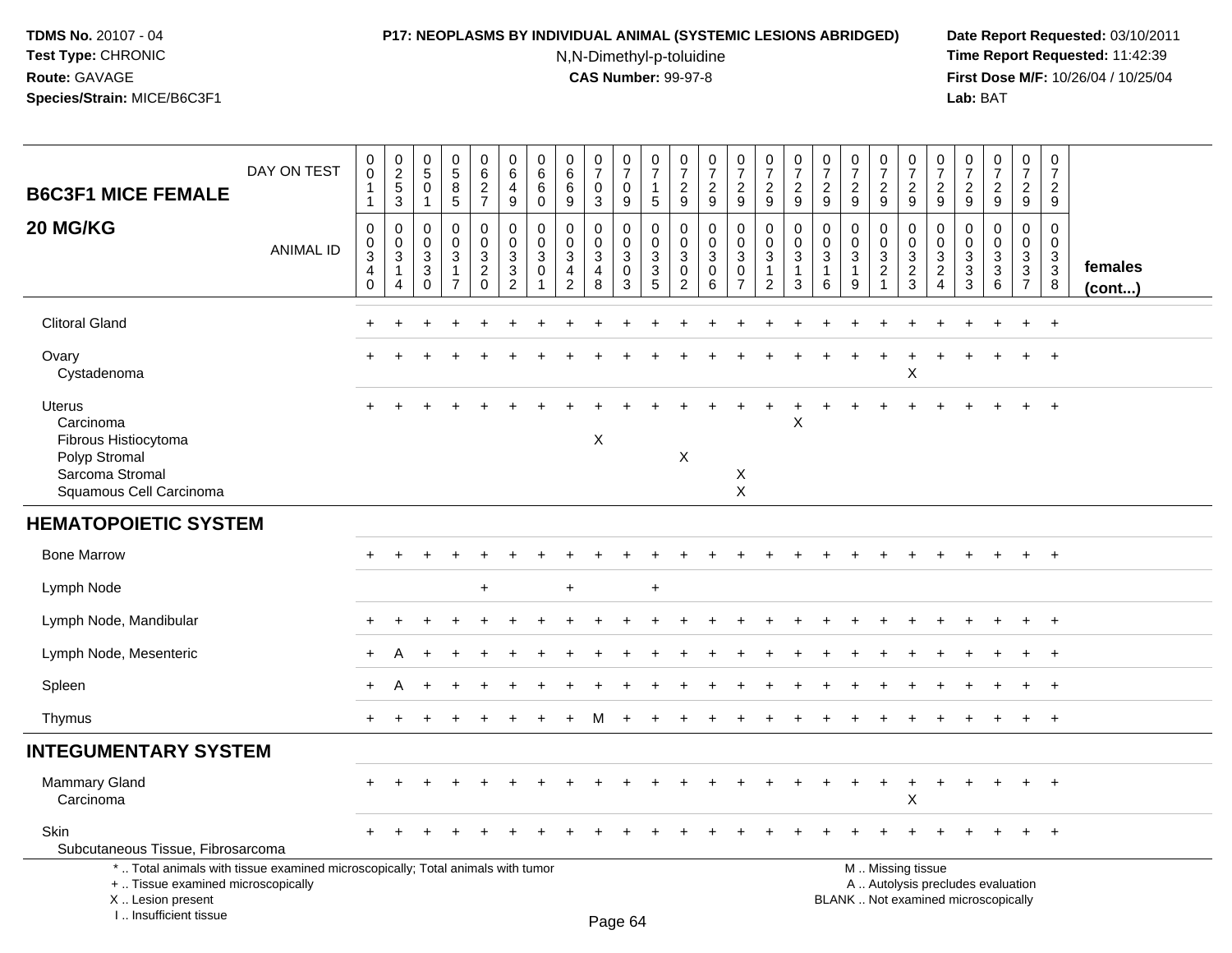### **P17: NEOPLASMS BY INDIVIDUAL ANIMAL (SYSTEMIC LESIONS ABRIDGED) Date Report Requested:** 03/10/2011

N,N-Dimethyl-p-toluidine

| <b>B6C3F1 MICE FEMALE</b>                                                                                                                                           | DAY ON TEST      | $\pmb{0}$<br>0<br>$\mathbf{1}$<br>$\overline{1}$                            | $\begin{array}{c} 0 \\ 2 \\ 5 \end{array}$<br>3                              | $\begin{array}{c} 0 \\ 5 \end{array}$<br>$\mathbf 0$<br>$\mathbf{1}$                | $\begin{array}{c} 0 \\ 5 \end{array}$<br>8<br>5      | $\begin{array}{c} 0 \\ 6 \end{array}$<br>$\overline{c}$<br>$\overline{7}$ | $\pmb{0}$<br>$\,6\,$<br>$\overline{4}$<br>$9\,$           | $\pmb{0}$<br>6<br>$\,6\,$<br>0                                         | $\pmb{0}$<br>$\,6$<br>6<br>9                                                  | $\frac{0}{7}$<br>$\mathbf 0$<br>3             | $\frac{0}{7}$<br>$\mathsf{O}\xspace$<br>$\boldsymbol{9}$     | $\frac{0}{7}$<br>$\mathbf{1}$<br>$5\phantom{.0}$ | $\frac{0}{7}$<br>$\boldsymbol{2}$<br>$9\,$                                 | $\frac{0}{7}$<br>$\frac{2}{9}$                  | $\begin{array}{c} 0 \\ 7 \end{array}$<br>$\boldsymbol{2}$<br>$\boldsymbol{9}$ | $\frac{0}{7}$<br>$\overline{2}$<br>$\boldsymbol{9}$                      | $\frac{0}{7}$<br>$\overline{2}$<br>9                  | $\begin{array}{c} 0 \\ 7 \end{array}$<br>$\overline{c}$<br>9 | $\begin{array}{c} 0 \\ 7 \end{array}$<br>$\overline{2}$<br>9 | $\begin{array}{c} 0 \\ 7 \end{array}$<br>$\overline{2}$<br>9 | $\frac{0}{7}$<br>$\boldsymbol{2}$<br>$\overline{9}$ | 0<br>$\overline{7}$<br>$\boldsymbol{2}$<br>$\boldsymbol{9}$               | $\frac{0}{7}$<br>$\overline{2}$<br>9                             | $\frac{0}{7}$<br>$\frac{2}{9}$            | $\begin{smallmatrix} 0\\7 \end{smallmatrix}$<br>$\overline{2}$<br>9 | $\pmb{0}$<br>$\overline{7}$<br>$\overline{2}$<br>9 |                         |
|---------------------------------------------------------------------------------------------------------------------------------------------------------------------|------------------|-----------------------------------------------------------------------------|------------------------------------------------------------------------------|-------------------------------------------------------------------------------------|------------------------------------------------------|---------------------------------------------------------------------------|-----------------------------------------------------------|------------------------------------------------------------------------|-------------------------------------------------------------------------------|-----------------------------------------------|--------------------------------------------------------------|--------------------------------------------------|----------------------------------------------------------------------------|-------------------------------------------------|-------------------------------------------------------------------------------|--------------------------------------------------------------------------|-------------------------------------------------------|--------------------------------------------------------------|--------------------------------------------------------------|--------------------------------------------------------------|-----------------------------------------------------|---------------------------------------------------------------------------|------------------------------------------------------------------|-------------------------------------------|---------------------------------------------------------------------|----------------------------------------------------|-------------------------|
| 20 MG/KG                                                                                                                                                            | <b>ANIMAL ID</b> | $\mathbf 0$<br>0<br>$\ensuremath{\mathsf{3}}$<br>$\overline{4}$<br>$\Omega$ | $\mathbf 0$<br>$\mathbf 0$<br>$\ensuremath{\mathsf{3}}$<br>$\mathbf{1}$<br>4 | $\mathbf 0$<br>$\mathbf 0$<br>$\ensuremath{\mathsf{3}}$<br>$\mathbf{3}$<br>$\Omega$ | $\Omega$<br>0<br>3<br>$\mathbf{1}$<br>$\overline{7}$ | 0<br>$\mathbf 0$<br>$\frac{3}{2}$<br>$\mathbf 0$                          | $\pmb{0}$<br>$\pmb{0}$<br>$\frac{3}{3}$<br>$\overline{2}$ | $\mathbf 0$<br>$\mathbf 0$<br>$\ensuremath{\mathsf{3}}$<br>$\mathbf 0$ | $\Omega$<br>$\mathbf 0$<br>$\overline{3}$<br>$\overline{a}$<br>$\overline{2}$ | 0<br>0<br>$\mathbf{3}$<br>$\overline{4}$<br>8 | 0<br>$\mathsf{O}\xspace$<br>$\overline{3}$<br>$\pmb{0}$<br>3 | $\Omega$<br>$\pmb{0}$<br>$\frac{3}{3}$<br>5      | $\mathbf{0}$<br>$\mathbf 0$<br>$\sqrt{3}$<br>$\mathbf 0$<br>$\overline{2}$ | $\pmb{0}$<br>$\pmb{0}$<br>$\overline{3}$ 0<br>6 | 0<br>$\mathsf 0$<br>$\overline{3}$<br>0<br>$\overline{7}$                     | $\mathbf 0$<br>$\pmb{0}$<br>$\sqrt{3}$<br>$\mathbf{1}$<br>$\overline{2}$ | 0<br>$\mathbf 0$<br>$\mathbf{3}$<br>$\mathbf{1}$<br>3 | $\Omega$<br>$\mathbf 0$<br>$\sqrt{3}$<br>$\mathbf{1}$<br>6   | $\Omega$<br>$\pmb{0}$<br>$\overline{3}$<br>$\mathbf{1}$<br>9 | $\mathbf 0$<br>$\mathbf 0$<br>$\frac{3}{2}$                  | $\mathbf 0$<br>$\mathsf{O}\xspace$<br>$\frac{3}{2}$ | $\Omega$<br>$\mathbf 0$<br>$\sqrt{3}$<br>$\overline{c}$<br>$\overline{4}$ | 0<br>$\mathbf 0$<br>$\sqrt{3}$<br>$\ensuremath{\mathsf{3}}$<br>3 | 0<br>0<br>$\frac{3}{3}$<br>$6\phantom{1}$ | $\mathbf 0$<br>$\mathbf 0$<br>$\frac{3}{3}$                         | $\mathbf 0$<br>0<br>$_3^3$<br>8                    | females<br>$($ cont $)$ |
| Subcutaneous Tissue, Melanoma Malignant<br>Subcutaneous Tissue, Neurofibrosarcoma<br>Subcutaneous Tissue, Sarcoma<br>Subcutaneous Tissue, Schwannoma Malignant      |                  |                                                                             |                                                                              |                                                                                     |                                                      |                                                                           |                                                           |                                                                        |                                                                               | X                                             |                                                              |                                                  |                                                                            |                                                 |                                                                               |                                                                          |                                                       |                                                              |                                                              |                                                              |                                                     |                                                                           |                                                                  |                                           |                                                                     |                                                    |                         |
| <b>MUSCULOSKELETAL SYSTEM</b>                                                                                                                                       |                  |                                                                             |                                                                              |                                                                                     |                                                      |                                                                           |                                                           |                                                                        |                                                                               |                                               |                                                              |                                                  |                                                                            |                                                 |                                                                               |                                                                          |                                                       |                                                              |                                                              |                                                              |                                                     |                                                                           |                                                                  |                                           |                                                                     |                                                    |                         |
| <b>Bone</b>                                                                                                                                                         |                  |                                                                             |                                                                              |                                                                                     |                                                      |                                                                           |                                                           |                                                                        |                                                                               |                                               |                                                              |                                                  |                                                                            |                                                 |                                                                               |                                                                          |                                                       |                                                              |                                                              |                                                              |                                                     |                                                                           |                                                                  |                                           |                                                                     | $+$                                                |                         |
| <b>Skeletal Muscle</b><br>Rhabdomyosarcoma, Multiple                                                                                                                |                  |                                                                             |                                                                              |                                                                                     |                                                      |                                                                           |                                                           |                                                                        |                                                                               |                                               |                                                              |                                                  |                                                                            |                                                 |                                                                               |                                                                          |                                                       |                                                              |                                                              |                                                              |                                                     |                                                                           |                                                                  |                                           |                                                                     |                                                    |                         |
| <b>NERVOUS SYSTEM</b>                                                                                                                                               |                  |                                                                             |                                                                              |                                                                                     |                                                      |                                                                           |                                                           |                                                                        |                                                                               |                                               |                                                              |                                                  |                                                                            |                                                 |                                                                               |                                                                          |                                                       |                                                              |                                                              |                                                              |                                                     |                                                                           |                                                                  |                                           |                                                                     |                                                    |                         |
| <b>Brain</b>                                                                                                                                                        |                  |                                                                             |                                                                              |                                                                                     |                                                      |                                                                           |                                                           |                                                                        |                                                                               |                                               |                                                              |                                                  |                                                                            |                                                 |                                                                               |                                                                          |                                                       |                                                              |                                                              |                                                              |                                                     |                                                                           |                                                                  |                                           | $+$                                                                 | $+$                                                |                         |
| <b>Peripheral Nerve</b>                                                                                                                                             |                  |                                                                             |                                                                              |                                                                                     | $+$                                                  |                                                                           |                                                           |                                                                        |                                                                               |                                               |                                                              |                                                  |                                                                            |                                                 |                                                                               |                                                                          |                                                       |                                                              |                                                              |                                                              |                                                     |                                                                           |                                                                  |                                           |                                                                     |                                                    |                         |
| Spinal Cord                                                                                                                                                         |                  |                                                                             |                                                                              |                                                                                     | $\ddot{}$                                            |                                                                           |                                                           |                                                                        |                                                                               |                                               |                                                              |                                                  |                                                                            |                                                 |                                                                               |                                                                          |                                                       |                                                              |                                                              |                                                              |                                                     |                                                                           |                                                                  |                                           |                                                                     |                                                    |                         |
| <b>RESPIRATORY SYSTEM</b>                                                                                                                                           |                  |                                                                             |                                                                              |                                                                                     |                                                      |                                                                           |                                                           |                                                                        |                                                                               |                                               |                                                              |                                                  |                                                                            |                                                 |                                                                               |                                                                          |                                                       |                                                              |                                                              |                                                              |                                                     |                                                                           |                                                                  |                                           |                                                                     |                                                    |                         |
| Lung<br>Alveolar/Bronchiolar Adenoma<br>Alveolar/Bronchiolar Adenoma, Multiple                                                                                      |                  |                                                                             |                                                                              |                                                                                     |                                                      |                                                                           | X                                                         |                                                                        |                                                                               |                                               |                                                              |                                                  | $\mathsf X$                                                                |                                                 |                                                                               |                                                                          |                                                       |                                                              |                                                              |                                                              |                                                     |                                                                           |                                                                  | Χ                                         | $\pm$                                                               | $^{+}$                                             |                         |
| Alveolar/Bronchiolar Carcinoma<br>Carcinoma, Metastatic, Harderian Gland                                                                                            |                  |                                                                             |                                                                              |                                                                                     |                                                      |                                                                           |                                                           |                                                                        | $\mathsf{X}$                                                                  | X                                             |                                                              | X                                                |                                                                            |                                                 |                                                                               |                                                                          |                                                       |                                                              |                                                              |                                                              |                                                     |                                                                           |                                                                  |                                           |                                                                     |                                                    |                         |
| Fibrous Histiocytoma                                                                                                                                                |                  |                                                                             |                                                                              |                                                                                     |                                                      |                                                                           |                                                           |                                                                        |                                                                               | X                                             |                                                              |                                                  |                                                                            |                                                 |                                                                               |                                                                          |                                                       |                                                              |                                                              |                                                              |                                                     |                                                                           |                                                                  |                                           |                                                                     |                                                    |                         |
| Nose                                                                                                                                                                |                  |                                                                             |                                                                              |                                                                                     |                                                      |                                                                           |                                                           |                                                                        |                                                                               |                                               |                                                              |                                                  |                                                                            |                                                 |                                                                               |                                                                          |                                                       |                                                              |                                                              |                                                              |                                                     |                                                                           |                                                                  |                                           |                                                                     |                                                    |                         |
| Trachea                                                                                                                                                             |                  |                                                                             |                                                                              |                                                                                     |                                                      |                                                                           |                                                           |                                                                        |                                                                               |                                               |                                                              |                                                  |                                                                            |                                                 |                                                                               |                                                                          |                                                       |                                                              |                                                              |                                                              |                                                     |                                                                           |                                                                  |                                           |                                                                     |                                                    |                         |
| *  Total animals with tissue examined microscopically; Total animals with tumor<br>+  Tissue examined microscopically<br>X  Lesion present<br>I Insufficient tissue |                  |                                                                             |                                                                              |                                                                                     |                                                      |                                                                           |                                                           |                                                                        |                                                                               |                                               | Dano 65                                                      |                                                  |                                                                            |                                                 |                                                                               |                                                                          |                                                       |                                                              | M  Missing tissue<br>BLANK  Not examined microscopically     |                                                              |                                                     |                                                                           |                                                                  | A  Autolysis precludes evaluation         |                                                                     |                                                    |                         |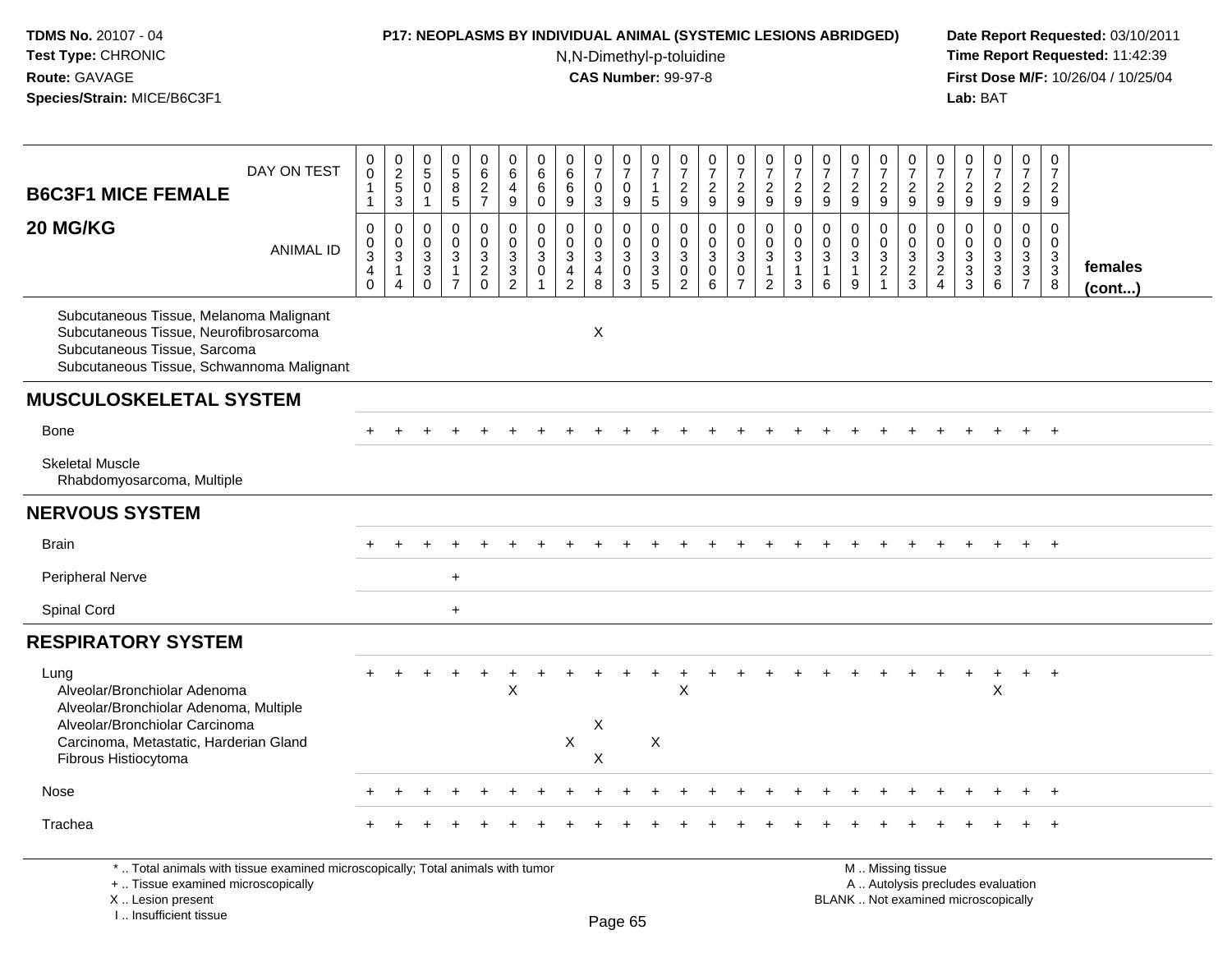# **P17: NEOPLASMS BY INDIVIDUAL ANIMAL (SYSTEMIC LESIONS ABRIDGED) Date Report Requested:** 03/10/2011

N,N-Dimethyl-p-toluidine

 **Time Report Requested:** 11:42:39 **First Dose M/F:** 10/26/04 / 10/25/04 Lab: BAT **Lab:** BAT

| <b>B6C3F1 MICE FEMALE</b>                                   | DAY ON TEST      | 0<br>0                                  | $\begin{array}{c} 0 \\ 2 \\ 5 \end{array}$<br>$\mathbf{3}$ | $\begin{array}{c} 0 \\ 5 \end{array}$<br>$\mathbf 0$   | $\begin{array}{c} 0 \\ 5 \end{array}$<br>8<br>5 | $0\over 6$<br>$\overline{c}$<br>$\overline{7}$ | $\begin{array}{c} 0 \\ 6 \end{array}$<br>$\overline{4}$<br>9   | $\begin{array}{c} 0 \\ 6 \end{array}$<br>6<br>$\mathbf 0$ | $\begin{array}{c} 0 \\ 6 \end{array}$<br>6<br>9                         | $\frac{0}{7}$<br>$\mathbf 0$<br>3 | $\frac{0}{7}$<br>$\mathbf 0$<br>9                | 0<br>$\overline{7}$<br>$\mathbf{1}$<br>5  | 0<br>$\overline{7}$<br>$\boldsymbol{2}$<br>9 | $\begin{array}{c} 0 \\ 7 \\ 2 \end{array}$<br>9                 | $\begin{array}{c} 0 \\ 7 \\ 2 \end{array}$<br>9                          | $\frac{0}{7}$<br>$\overline{2}$<br>9                                            | $\frac{0}{7}$<br>$\boldsymbol{2}$<br>9                            | $\frac{0}{7}$<br>$\overline{c}$<br>9    | $\begin{array}{c} 0 \\ 7 \\ 2 \end{array}$<br>9 | $\frac{0}{7}$<br>$\frac{2}{9}$                                 | $\frac{0}{7}$<br>$\overline{c}$<br>9 | 0<br>$\overline{7}$<br>$\boldsymbol{2}$<br>9   | 0<br>$\overline{7}$<br>$\overline{c}$<br>9                         | $\frac{0}{7}$<br>$\overline{c}$<br>9                         | 0<br>$\overline{7}$<br>$\overline{a}$<br>9           | 0<br>$\overline{7}$<br>$\overline{2}$<br>9 |                   |
|-------------------------------------------------------------|------------------|-----------------------------------------|------------------------------------------------------------|--------------------------------------------------------|-------------------------------------------------|------------------------------------------------|----------------------------------------------------------------|-----------------------------------------------------------|-------------------------------------------------------------------------|-----------------------------------|--------------------------------------------------|-------------------------------------------|----------------------------------------------|-----------------------------------------------------------------|--------------------------------------------------------------------------|---------------------------------------------------------------------------------|-------------------------------------------------------------------|-----------------------------------------|-------------------------------------------------|----------------------------------------------------------------|--------------------------------------|------------------------------------------------|--------------------------------------------------------------------|--------------------------------------------------------------|------------------------------------------------------|--------------------------------------------|-------------------|
| 20 MG/KG                                                    | <b>ANIMAL ID</b> | 0<br>$_{3}^{\rm 0}$<br>4<br>$\mathbf 0$ | $\begin{smallmatrix}0\\0\\3\end{smallmatrix}$<br>4         | $\pmb{0}$<br>$\frac{0}{3}$<br>$\mathbf{3}$<br>$\Omega$ | $\mathbf 0$<br>$\mathsf{O}\xspace$<br>3         | 0<br>$\frac{0}{3}$<br>$\frac{2}{0}$            | $\begin{smallmatrix}0\\0\\3\end{smallmatrix}$<br>$\frac{3}{2}$ | 0<br>$\frac{0}{3}$<br>$\pmb{0}$                           | $\pmb{0}$<br>$\frac{0}{3}$<br>$\overline{\mathbf{4}}$<br>$\mathfrak{D}$ | 0<br>$\frac{0}{3}$<br>4<br>8      | $\mathbf 0$<br>$\frac{0}{3}$<br>$\mathsf 0$<br>3 | 0<br>$\frac{0}{3}$<br>3<br>$\overline{5}$ | 0<br>$_{3}^{\rm 0}$<br>$\pmb{0}$<br>2        | $\begin{smallmatrix}0\\0\\3\end{smallmatrix}$<br>$\pmb{0}$<br>6 | $\begin{matrix} 0 \\ 0 \\ 3 \end{matrix}$<br>$\pmb{0}$<br>$\overline{z}$ | $\begin{smallmatrix}0\\0\\3\end{smallmatrix}$<br>$\mathbf{1}$<br>$\overline{2}$ | $\begin{smallmatrix} 0\\0 \end{smallmatrix}$<br>$\mathbf{3}$<br>3 | 0<br>$\frac{0}{3}$<br>$\mathbf{1}$<br>6 | 0<br>$\overline{0}$<br>3<br>9                   | $\begin{smallmatrix}0\0\0\3\end{smallmatrix}$<br>$\frac{2}{1}$ | 0<br>$\frac{0}{3}$<br>$\frac{2}{3}$  | 0<br>$\mathbf 0$<br>3<br>$\boldsymbol{2}$<br>4 | 0<br>$\pmb{0}$<br>$\overline{3}$<br>$\ensuremath{\mathsf{3}}$<br>3 | 0<br>$\pmb{0}$<br>$\ensuremath{\mathsf{3}}$<br>$\frac{3}{6}$ | 0<br>$\frac{0}{3}$<br>$\mathbf{3}$<br>$\overline{7}$ | 0<br>$\mathbf 0$<br>$\frac{3}{3}$<br>8     | females<br>(cont) |
| <b>SPECIAL SENSES SYSTEM</b>                                |                  |                                         |                                                            |                                                        |                                                 |                                                |                                                                |                                                           |                                                                         |                                   |                                                  |                                           |                                              |                                                                 |                                                                          |                                                                                 |                                                                   |                                         |                                                 |                                                                |                                      |                                                |                                                                    |                                                              |                                                      |                                            |                   |
| Eye                                                         |                  | $+$                                     |                                                            |                                                        |                                                 |                                                |                                                                |                                                           |                                                                         |                                   |                                                  |                                           |                                              |                                                                 |                                                                          |                                                                                 |                                                                   |                                         |                                                 |                                                                |                                      |                                                |                                                                    | $\ddot{}$                                                    | $+$                                                  | $+$                                        |                   |
| <b>Harderian Gland</b><br>Adenoma<br>Carcinoma              |                  |                                         |                                                            |                                                        |                                                 |                                                |                                                                |                                                           | X                                                                       |                                   |                                                  | X                                         |                                              |                                                                 |                                                                          |                                                                                 |                                                                   |                                         |                                                 |                                                                |                                      |                                                |                                                                    |                                                              |                                                      | $\overline{ }$                             |                   |
| <b>URINARY SYSTEM</b>                                       |                  |                                         |                                                            |                                                        |                                                 |                                                |                                                                |                                                           |                                                                         |                                   |                                                  |                                           |                                              |                                                                 |                                                                          |                                                                                 |                                                                   |                                         |                                                 |                                                                |                                      |                                                |                                                                    |                                                              |                                                      |                                            |                   |
| Kidney                                                      |                  |                                         |                                                            |                                                        |                                                 |                                                |                                                                |                                                           |                                                                         |                                   |                                                  |                                           |                                              |                                                                 |                                                                          |                                                                                 |                                                                   |                                         |                                                 |                                                                |                                      |                                                |                                                                    | $\ddot{}$                                                    | $+$                                                  | $+$                                        |                   |
| <b>Urinary Bladder</b><br>Fibrous Histiocytoma              |                  | $\pm$                                   |                                                            |                                                        |                                                 |                                                |                                                                |                                                           |                                                                         | $\pmb{\times}$                    |                                                  |                                           |                                              |                                                                 |                                                                          |                                                                                 |                                                                   |                                         |                                                 |                                                                |                                      |                                                |                                                                    |                                                              | $+$                                                  | $+$                                        |                   |
| <b>SYSTEMIC LESIONS</b>                                     |                  |                                         |                                                            |                                                        |                                                 |                                                |                                                                |                                                           |                                                                         |                                   |                                                  |                                           |                                              |                                                                 |                                                                          |                                                                                 |                                                                   |                                         |                                                 |                                                                |                                      |                                                |                                                                    |                                                              |                                                      |                                            |                   |
| Multiple Organ<br>Histiocytic Sarcoma<br>Lymphoma Malignant |                  | $+$                                     |                                                            |                                                        | X                                               | X                                              | X<br>$\mathsf{X}$                                              | $\pmb{\times}$                                            | X                                                                       |                                   |                                                  |                                           |                                              |                                                                 |                                                                          |                                                                                 |                                                                   |                                         |                                                 |                                                                | $\boldsymbol{\mathsf{X}}$            |                                                |                                                                    |                                                              | $+$<br>X                                             | $+$                                        |                   |

\* .. Total animals with tissue examined microscopically; Total animals with tumor

+ .. Tissue examined microscopically

X .. Lesion present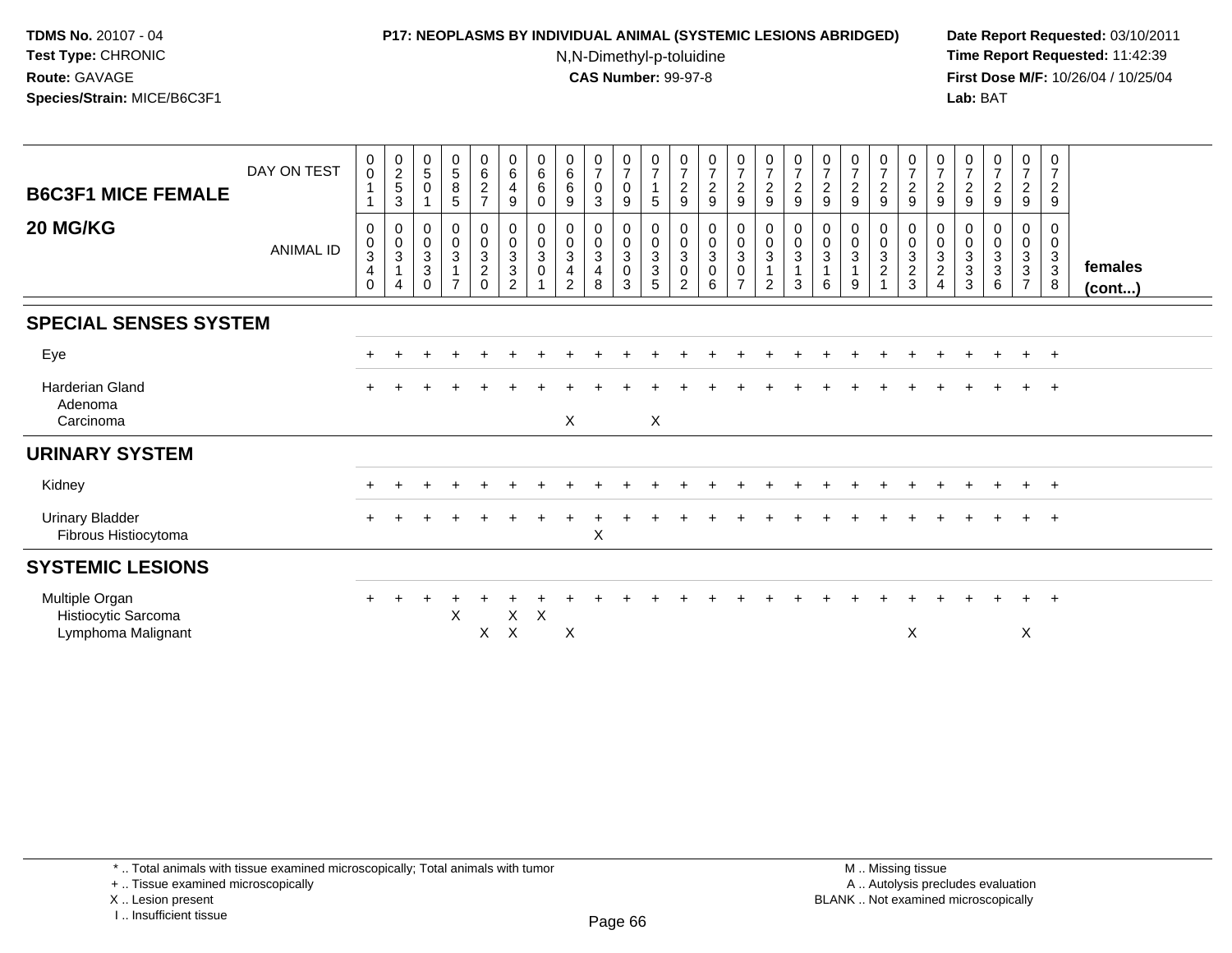# **P17: NEOPLASMS BY INDIVIDUAL ANIMAL (SYSTEMIC LESIONS ABRIDGED) Date Report Requested:** 03/10/2011

N,N-Dimethyl-p-toluidine

 **Time Report Requested:** 11:42:39 **First Dose M/F:** 10/26/04 / 10/25/04<br>**Lab:** BAT **Lab:** BAT

| <b>B6C3F1 MICE FEMALE</b>                                                                                                                                              | DAY ON TEST      | 0729                                                            | $\begin{smallmatrix} 0\\7 \end{smallmatrix}$<br>$\frac{2}{9}$ | $\frac{0}{7}$<br>$\sqrt{3}$<br>$\mathbf 0$              | $\begin{array}{c} 0 \\ 7 \end{array}$<br>$\sqrt{3}$<br>$\mathsf{O}\xspace$  | $\begin{array}{c} 0 \\ 7 \end{array}$<br>$\mathbf{3}$<br>$\mathbf 0$     | $\frac{0}{7}$<br>3<br>$\mathbf 0$                                            | $\begin{array}{c} 0 \\ 7 \\ 3 \end{array}$<br>$\mathbf 0$ | $\begin{array}{c} 0 \\ 7 \end{array}$<br>$\overline{3}$<br>$\mathbf 0$ | $\begin{array}{c} 0 \\ 7 \end{array}$<br>$\sqrt{3}$<br>$\mathbf 0$ | $\begin{array}{c} 0 \\ 7 \end{array}$<br>$\mathsf 3$<br>$\mathbf 0$ | $\begin{array}{c} 0 \\ 7 \end{array}$<br>$\overline{3}$<br>$\mathbf 0$           | $\frac{0}{7}$<br>3<br>$\mathbf 0$ | $\begin{array}{c} 0 \\ 7 \end{array}$<br>$\mathsf 3$<br>$\mathbf 0$            | $\frac{0}{7}$<br>$\sqrt{3}$<br>$\pmb{0}$                             | $\begin{smallmatrix}0\\7\end{smallmatrix}$<br>$\sqrt{3}$<br>$\mathbf{1}$                 | $\begin{array}{c} 0 \\ 7 \end{array}$<br>$\sqrt{3}$<br>$\overline{1}$ | $\begin{matrix} 0 \\ 7 \end{matrix}$<br>$\ensuremath{\mathsf{3}}$<br>$\mathbf{1}$ | $\frac{0}{7}$<br>$\mathsf 3$<br>$\mathbf{1}$ | $\frac{0}{7}$<br>3<br>$\mathbf{1}$                                                            | $\frac{0}{7}$<br>$\overline{3}$<br>$\mathbf{1}$ | $\frac{0}{7}$<br>$\ensuremath{\mathsf{3}}$<br>$\mathbf{1}$               | $\frac{0}{7}$<br>$\mathbf{3}$<br>$\mathbf{1}$                                 | $\frac{0}{7}$<br>$\sqrt{3}$<br>$\mathbf{1}$                                | $\frac{0}{7}$<br>3<br>$\mathbf{1}$                                | $\begin{smallmatrix}0\\7\end{smallmatrix}$<br>$\mathbf{3}$<br>$\mathbf{1}$         |                                                                        |
|------------------------------------------------------------------------------------------------------------------------------------------------------------------------|------------------|-----------------------------------------------------------------|---------------------------------------------------------------|---------------------------------------------------------|-----------------------------------------------------------------------------|--------------------------------------------------------------------------|------------------------------------------------------------------------------|-----------------------------------------------------------|------------------------------------------------------------------------|--------------------------------------------------------------------|---------------------------------------------------------------------|----------------------------------------------------------------------------------|-----------------------------------|--------------------------------------------------------------------------------|----------------------------------------------------------------------|------------------------------------------------------------------------------------------|-----------------------------------------------------------------------|-----------------------------------------------------------------------------------|----------------------------------------------|-----------------------------------------------------------------------------------------------|-------------------------------------------------|--------------------------------------------------------------------------|-------------------------------------------------------------------------------|----------------------------------------------------------------------------|-------------------------------------------------------------------|------------------------------------------------------------------------------------|------------------------------------------------------------------------|
| 20 MG/KG                                                                                                                                                               | <b>ANIMAL ID</b> | $\pmb{0}$<br>$_{3}^{\rm 0}$<br>$\overline{4}$<br>$\overline{4}$ | 0<br>$\mathbf 0$<br>$\overline{3}$<br>4<br>9                  | $\mathbf 0$<br>0<br>$\mathbf{3}$<br>0<br>$\overline{4}$ | $\mathbf 0$<br>$\mathbf 0$<br>$\overline{3}$<br>$\pmb{0}$<br>$\overline{9}$ | 0<br>$\mathbf 0$<br>$\ensuremath{\mathsf{3}}$<br>$\mathbf 1$<br>$\Omega$ | $\mathbf 0$<br>$\mathbf 0$<br>$\ensuremath{\mathsf{3}}$<br>$\mathbf{1}$<br>1 | 0<br>$\pmb{0}$<br>$\overline{3}$<br>$\mathbf{1}$<br>8     | 0<br>$\mathbf 0$<br>$\frac{3}{2}$                                      | $\mathbf 0$<br>$\mathbf 0$<br>$\frac{3}{2}$                        | 0<br>$\mathbf 0$<br>$\frac{3}{3}$                                   | $\mathbf 0$<br>$\mathbf 0$<br>$\overline{3}$<br>$\overline{4}$<br>$\overline{1}$ | 0<br>0<br>3<br>4<br>6             | $\mathbf 0$<br>$\pmb{0}$<br>$\overline{3}$<br>$\overline{4}$<br>$\overline{7}$ | $\mathbf 0$<br>$\pmb{0}$<br>$\overline{3}$<br>$\sqrt{5}$<br>$\Omega$ | $\mathbf 0$<br>$\mathbf 0$<br>$\ensuremath{\mathsf{3}}$<br>$\mathsf 0$<br>$\overline{5}$ | $\mathbf 0$<br>$\pmb{0}$<br>$\sqrt{3}$<br>$\mathbf 0$<br>8            | $\mathbf 0$<br>$\mathbf 0$<br>$\mathbf 3$<br>$\mathbf{1}$<br>$\sqrt{5}$           | $\mathbf 0$<br>$\mathbf 0$<br>$\frac{3}{2}$  | 0<br>0<br>$\mathbf{3}$<br>$\begin{array}{c} 2 \\ 6 \end{array}$                               | $\mathbf 0$<br>$\mathbf 0$<br>$\frac{3}{2}$ 8   | $\mathbf 0$<br>$\mathbf 0$<br>$\begin{array}{c} 3 \\ 2 \\ 9 \end{array}$ | 0<br>$\mathbf 0$<br>$\ensuremath{\mathsf{3}}$<br>$\sqrt{3}$<br>$\overline{4}$ | $\mathbf 0$<br>$\mathbf 0$<br>$\ensuremath{\mathsf{3}}$<br>$\sqrt{3}$<br>9 | $\mathbf 0$<br>$\mathbf 0$<br>$\mathbf{3}$<br>$\overline{4}$<br>3 | $\mathbf 0$<br>0<br>$\ensuremath{\mathsf{3}}$<br>$\overline{4}$<br>$5\phantom{.0}$ | * TOTALS                                                               |
| <b>ALIMENTARY SYSTEM</b>                                                                                                                                               |                  |                                                                 |                                                               |                                                         |                                                                             |                                                                          |                                                                              |                                                           |                                                                        |                                                                    |                                                                     |                                                                                  |                                   |                                                                                |                                                                      |                                                                                          |                                                                       |                                                                                   |                                              |                                                                                               |                                                 |                                                                          |                                                                               |                                                                            |                                                                   |                                                                                    |                                                                        |
| Esophagus                                                                                                                                                              |                  |                                                                 |                                                               |                                                         |                                                                             |                                                                          |                                                                              |                                                           |                                                                        |                                                                    |                                                                     |                                                                                  |                                   |                                                                                |                                                                      |                                                                                          |                                                                       |                                                                                   |                                              |                                                                                               |                                                 |                                                                          |                                                                               |                                                                            |                                                                   |                                                                                    | 50                                                                     |
| Gallbladder                                                                                                                                                            |                  |                                                                 |                                                               |                                                         |                                                                             |                                                                          |                                                                              |                                                           |                                                                        |                                                                    |                                                                     |                                                                                  |                                   |                                                                                |                                                                      |                                                                                          |                                                                       |                                                                                   |                                              |                                                                                               |                                                 |                                                                          |                                                                               |                                                                            |                                                                   |                                                                                    | 49                                                                     |
| Intestine Large, Cecum                                                                                                                                                 |                  |                                                                 |                                                               |                                                         |                                                                             |                                                                          |                                                                              |                                                           |                                                                        |                                                                    |                                                                     |                                                                                  |                                   |                                                                                |                                                                      |                                                                                          |                                                                       |                                                                                   |                                              |                                                                                               |                                                 |                                                                          |                                                                               |                                                                            |                                                                   |                                                                                    | 50                                                                     |
| Intestine Large, Colon                                                                                                                                                 |                  |                                                                 |                                                               |                                                         |                                                                             |                                                                          |                                                                              |                                                           |                                                                        |                                                                    |                                                                     |                                                                                  |                                   |                                                                                |                                                                      |                                                                                          |                                                                       |                                                                                   |                                              |                                                                                               |                                                 |                                                                          |                                                                               |                                                                            |                                                                   | $\ddot{}$                                                                          | 50                                                                     |
| Intestine Large, Rectum                                                                                                                                                |                  |                                                                 |                                                               |                                                         |                                                                             |                                                                          |                                                                              |                                                           |                                                                        |                                                                    |                                                                     |                                                                                  |                                   |                                                                                |                                                                      |                                                                                          |                                                                       |                                                                                   |                                              |                                                                                               |                                                 |                                                                          |                                                                               |                                                                            |                                                                   |                                                                                    | 50                                                                     |
| Intestine Small, Duodenum                                                                                                                                              |                  |                                                                 |                                                               |                                                         |                                                                             |                                                                          |                                                                              |                                                           |                                                                        |                                                                    |                                                                     |                                                                                  |                                   |                                                                                |                                                                      |                                                                                          |                                                                       |                                                                                   |                                              |                                                                                               |                                                 |                                                                          |                                                                               |                                                                            |                                                                   |                                                                                    | 50                                                                     |
| Intestine Small, Ileum                                                                                                                                                 |                  |                                                                 |                                                               |                                                         |                                                                             |                                                                          |                                                                              |                                                           |                                                                        |                                                                    |                                                                     |                                                                                  |                                   |                                                                                |                                                                      |                                                                                          |                                                                       |                                                                                   |                                              |                                                                                               |                                                 |                                                                          |                                                                               |                                                                            |                                                                   |                                                                                    | 50                                                                     |
| Intestine Small, Jejunum                                                                                                                                               |                  |                                                                 |                                                               |                                                         |                                                                             |                                                                          |                                                                              |                                                           |                                                                        |                                                                    |                                                                     |                                                                                  |                                   |                                                                                |                                                                      |                                                                                          |                                                                       |                                                                                   |                                              |                                                                                               |                                                 |                                                                          |                                                                               |                                                                            |                                                                   |                                                                                    | 50                                                                     |
| Liver<br>Hemangioma<br>Hemangiosarcoma<br>Hepatocellular Adenoma<br>Hepatocellular Adenoma, Multiple<br>Hepatocellular Carcinoma<br>Hepatocellular Carcinoma, Multiple |                  |                                                                 | $X$ $X$                                                       | X                                                       | X                                                                           |                                                                          | x x x x x                                                                    |                                                           |                                                                        |                                                                    | Χ<br>X X X                                                          |                                                                                  | $\mathsf{X}$                      | $\mathsf{X}$<br>$X$ $X$                                                        |                                                                      | Χ                                                                                        | $\mathsf X$<br>$\mathsf X$                                            | $\mathsf X$                                                                       | $\mathsf X$                                  | $\mathsf{X}$<br>X                                                                             | X.                                              | X,<br>$\boldsymbol{\mathsf{X}}$                                          |                                                                               | $X$ $X$                                                                    | $\ddot{}$<br>X<br>$X$ $X$                                         | $\ddot{}$<br>X                                                                     | 50<br>$\mathbf{1}$<br>$\mathbf{1}$<br>8<br>29<br>13<br>$5\phantom{.0}$ |
| Mesentery                                                                                                                                                              |                  |                                                                 |                                                               |                                                         | $\ddot{}$                                                                   |                                                                          |                                                                              |                                                           |                                                                        |                                                                    |                                                                     |                                                                                  |                                   | $+$                                                                            | $^{+}$                                                               |                                                                                          |                                                                       |                                                                                   |                                              | $\ddot{}$                                                                                     |                                                 |                                                                          |                                                                               | +                                                                          | $^{+}$                                                            |                                                                                    | 9                                                                      |
| Pancreas                                                                                                                                                               |                  |                                                                 |                                                               |                                                         |                                                                             |                                                                          |                                                                              |                                                           |                                                                        |                                                                    |                                                                     |                                                                                  |                                   |                                                                                |                                                                      |                                                                                          |                                                                       |                                                                                   |                                              |                                                                                               |                                                 |                                                                          |                                                                               |                                                                            |                                                                   |                                                                                    | 50                                                                     |
| Salivary Glands                                                                                                                                                        |                  |                                                                 |                                                               |                                                         |                                                                             |                                                                          |                                                                              |                                                           |                                                                        |                                                                    |                                                                     |                                                                                  |                                   |                                                                                |                                                                      |                                                                                          |                                                                       |                                                                                   |                                              |                                                                                               |                                                 |                                                                          |                                                                               |                                                                            |                                                                   |                                                                                    | 50                                                                     |
| Stomach, Forestomach                                                                                                                                                   |                  |                                                                 |                                                               |                                                         |                                                                             |                                                                          |                                                                              |                                                           |                                                                        | $\ddot{}$                                                          | $\ddot{}$                                                           |                                                                                  |                                   |                                                                                | $\ddot{}$                                                            | $\ddot{}$                                                                                | $\ddot{}$                                                             | $\ddot{}$                                                                         |                                              | $\ddot{}$                                                                                     | $+$                                             | $+$                                                                      | $\ddot{}$                                                                     | $\ddot{}$                                                                  | $+$                                                               | $\ddot{}$                                                                          | 50                                                                     |
| *  Total animals with tissue examined microscopically; Total animals with tumor<br>+  Tissue examined microscopically<br>X Lesion present                              |                  |                                                                 |                                                               |                                                         |                                                                             |                                                                          |                                                                              |                                                           |                                                                        |                                                                    |                                                                     |                                                                                  |                                   |                                                                                |                                                                      |                                                                                          |                                                                       |                                                                                   |                                              | M  Missing tissue<br>A  Autolysis precludes evaluation<br>BLANK  Not examined microscopically |                                                 |                                                                          |                                                                               |                                                                            |                                                                   |                                                                                    |                                                                        |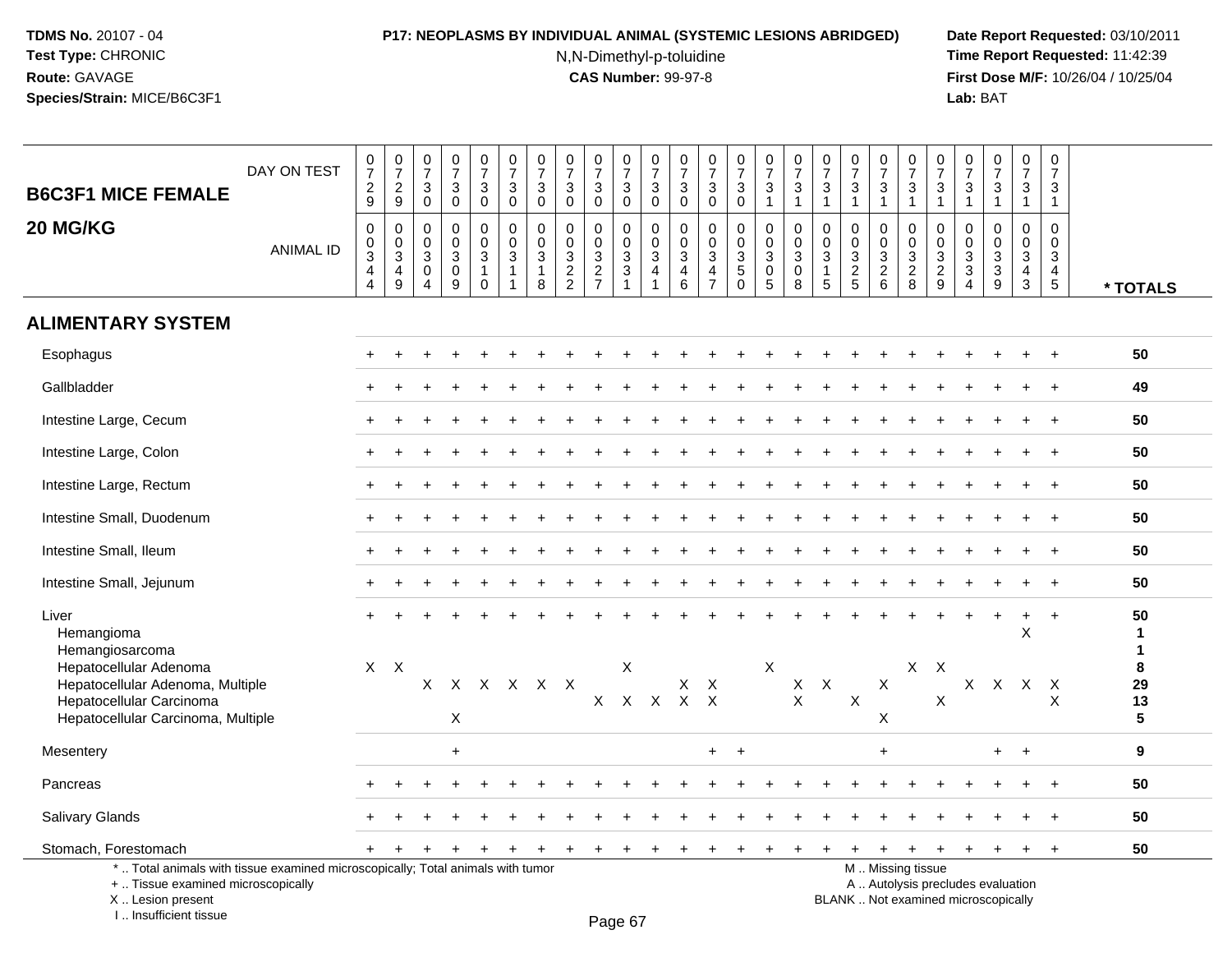#### **P17: NEOPLASMS BY INDIVIDUAL ANIMAL (SYSTEMIC LESIONS ABRIDGED) Date Report Requested:** 03/10/2011

N,N-Dimethyl-p-toluidine

 **Time Report Requested:** 11:42:39 **First Dose M/F:** 10/26/04 / 10/25/04<br>**Lab:** BAT **Lab:** BAT

| <b>B6C3F1 MICE FEMALE</b>                                    | DAY ON TEST      | $\begin{smallmatrix}0\\7\end{smallmatrix}$<br>$\frac{2}{9}$       | 0729                                                      | $\frac{0}{7}$<br>$\mathbf{3}$<br>$\boldsymbol{0}$                                | $\frac{0}{7}$<br>$\mathbf{3}$<br>$\pmb{0}$                   | $\begin{smallmatrix}0\\7\end{smallmatrix}$<br>$\mathbf{3}$<br>$\mathsf 0$        | $\begin{array}{c} 0 \\ 7 \end{array}$<br>$\mathbf{3}$<br>$\mathbf 0$ | $\frac{0}{7}$<br>$\mathbf{3}$<br>$\pmb{0}$                                   | $\frac{0}{7}$<br>$\mathbf 3$<br>$\mathbf 0$ | $\begin{array}{c} 0 \\ 7 \end{array}$<br>$\mathsf 3$<br>$\mathbf 0$ | $\frac{0}{7}$<br>3<br>$\mathbf 0$                           | $\frac{0}{7}$<br>$\mathbf{3}$<br>$\pmb{0}$              | $\frac{0}{7}$<br>$\sqrt{3}$<br>$\mathbf 0$ | $\frac{0}{7}$<br>$\sqrt{3}$<br>$\pmb{0}$     | $\begin{matrix}0\\7\\3\\0\end{matrix}$      | $\frac{0}{7}$<br>$\frac{3}{1}$                                        | $\frac{0}{7}$<br>$\mathbf{3}$                      | $\frac{0}{7}$<br>$\sqrt{3}$<br>1                                | $\frac{0}{7}$<br>$\mathbf{3}$<br>$\mathbf{1}$        | $\frac{0}{7}$<br>$\overline{3}$                                  | $\frac{0}{7}$<br>$\frac{3}{1}$                                      | $\frac{0}{7}$<br>$\sqrt{3}$<br>$\overline{1}$                              | $\frac{0}{7}$<br>$\mathbf{3}$<br>$\overline{1}$                      | $\frac{0}{7}$<br>3                     | $\begin{array}{c} 0 \\ 7 \end{array}$<br>$\mathfrak{S}$<br>$\mathbf{1}$ | 0<br>$\overline{7}$<br>$\mathbf{3}$                                |                |
|--------------------------------------------------------------|------------------|-------------------------------------------------------------------|-----------------------------------------------------------|----------------------------------------------------------------------------------|--------------------------------------------------------------|----------------------------------------------------------------------------------|----------------------------------------------------------------------|------------------------------------------------------------------------------|---------------------------------------------|---------------------------------------------------------------------|-------------------------------------------------------------|---------------------------------------------------------|--------------------------------------------|----------------------------------------------|---------------------------------------------|-----------------------------------------------------------------------|----------------------------------------------------|-----------------------------------------------------------------|------------------------------------------------------|------------------------------------------------------------------|---------------------------------------------------------------------|----------------------------------------------------------------------------|----------------------------------------------------------------------|----------------------------------------|-------------------------------------------------------------------------|--------------------------------------------------------------------|----------------|
| 20 MG/KG                                                     | <b>ANIMAL ID</b> | $\mathbf 0$<br>$_{3}^{\rm 0}$<br>$\overline{4}$<br>$\overline{4}$ | 0<br>$_{3}^{\rm 0}$<br>$\overline{4}$<br>$\boldsymbol{9}$ | $\boldsymbol{0}$<br>$\pmb{0}$<br>$\overline{3}$<br>$\mathbf 0$<br>$\overline{4}$ | $\mathbf 0$<br>$\mathbf 0$<br>$\sqrt{3}$<br>$\mathsf 0$<br>9 | $\mathbf 0$<br>$\mathsf{O}\xspace$<br>$\overline{3}$<br>$\mathbf{1}$<br>$\Omega$ | $\pmb{0}$<br>$\mathbf 0$<br>$\sqrt{3}$<br>$\mathbf{1}$               | $\mathbf 0$<br>$\mathbf 0$<br>$\ensuremath{\mathsf{3}}$<br>$\mathbf{1}$<br>8 | $\mathbf 0$<br>$\mathbf 0$<br>$\frac{3}{2}$ | $\mathbf 0$<br>$\pmb{0}$<br>$\frac{3}{2}$                           | $\mathbf 0$<br>$\mathbf 0$<br>$\frac{3}{3}$<br>$\mathbf{1}$ | 0<br>$\mathbf 0$<br>3<br>$\overline{4}$<br>$\mathbf{1}$ | 0<br>0<br>$\frac{3}{4}$<br>6               | $\pmb{0}$<br>$\frac{0}{3}$<br>$\overline{7}$ | $\mathbf 0$<br>$\frac{0}{3}$<br>$\mathbf 0$ | $\mathbf 0$<br>$\begin{matrix}0\\3\\0\end{matrix}$<br>$5\phantom{.0}$ | $\mathbf 0$<br>0<br>$\mathbf{3}$<br>$\pmb{0}$<br>8 | 0<br>$\mathsf{O}\xspace$<br>$\overline{3}$<br>$\mathbf{1}$<br>5 | 0<br>$\begin{array}{c} 0 \\ 3 \\ 2 \\ 5 \end{array}$ | $\overline{0}$<br>$\mathbf 0$<br>$\frac{3}{2}$<br>$6\phantom{1}$ | $\boldsymbol{0}$<br>$\begin{array}{c} 0 \\ 3 \\ 2 \\ 8 \end{array}$ | 0<br>$\mathbf 0$<br>$\ensuremath{\mathsf{3}}$<br>$\boldsymbol{2}$<br>$9\,$ | 0<br>$\mathbf 0$<br>$\mathbf{3}$<br>$\overline{3}$<br>$\overline{4}$ | 0<br>$\mathbf 0$<br>$\frac{3}{3}$<br>9 | 0<br>$\mathbf 0$<br>$\frac{3}{4}$<br>3                                  | 0<br>$\pmb{0}$<br>$\mathbf{3}$<br>$\overline{4}$<br>$\overline{5}$ | * TOTALS       |
| Squamous Cell Papilloma<br>Squamous Cell Papilloma, Multiple |                  |                                                                   |                                                           |                                                                                  |                                                              |                                                                                  | X                                                                    |                                                                              |                                             |                                                                     |                                                             |                                                         |                                            |                                              | $X$ $X$                                     |                                                                       |                                                    |                                                                 |                                                      |                                                                  |                                                                     | $\boldsymbol{\mathsf{X}}$                                                  |                                                                      |                                        |                                                                         |                                                                    | 5<br>1         |
| Stomach, Glandular                                           |                  |                                                                   |                                                           |                                                                                  |                                                              |                                                                                  |                                                                      |                                                                              |                                             |                                                                     |                                                             |                                                         |                                            |                                              |                                             |                                                                       |                                                    |                                                                 |                                                      |                                                                  |                                                                     |                                                                            |                                                                      |                                        |                                                                         | $+$                                                                | 50             |
| Tooth                                                        |                  |                                                                   |                                                           |                                                                                  |                                                              |                                                                                  |                                                                      | $\ddot{}$                                                                    |                                             |                                                                     |                                                             |                                                         | $+$                                        |                                              |                                             | $\ddot{}$                                                             |                                                    |                                                                 |                                                      |                                                                  |                                                                     |                                                                            |                                                                      |                                        |                                                                         |                                                                    | $\overline{7}$ |
| <b>CARDIOVASCULAR SYSTEM</b>                                 |                  |                                                                   |                                                           |                                                                                  |                                                              |                                                                                  |                                                                      |                                                                              |                                             |                                                                     |                                                             |                                                         |                                            |                                              |                                             |                                                                       |                                                    |                                                                 |                                                      |                                                                  |                                                                     |                                                                            |                                                                      |                                        |                                                                         |                                                                    |                |
| <b>Blood Vessel</b>                                          |                  |                                                                   |                                                           |                                                                                  |                                                              |                                                                                  |                                                                      |                                                                              |                                             |                                                                     |                                                             |                                                         |                                            |                                              |                                             |                                                                       |                                                    |                                                                 |                                                      |                                                                  |                                                                     |                                                                            |                                                                      |                                        |                                                                         | $\pm$                                                              | 50             |
| Heart                                                        |                  |                                                                   |                                                           |                                                                                  |                                                              |                                                                                  |                                                                      |                                                                              |                                             |                                                                     |                                                             |                                                         |                                            |                                              |                                             |                                                                       |                                                    |                                                                 |                                                      |                                                                  |                                                                     |                                                                            |                                                                      |                                        |                                                                         | $+$                                                                | 50             |
| <b>ENDOCRINE SYSTEM</b>                                      |                  |                                                                   |                                                           |                                                                                  |                                                              |                                                                                  |                                                                      |                                                                              |                                             |                                                                     |                                                             |                                                         |                                            |                                              |                                             |                                                                       |                                                    |                                                                 |                                                      |                                                                  |                                                                     |                                                                            |                                                                      |                                        |                                                                         |                                                                    |                |
| <b>Adrenal Cortex</b>                                        |                  |                                                                   |                                                           |                                                                                  |                                                              |                                                                                  |                                                                      |                                                                              |                                             |                                                                     |                                                             |                                                         |                                            |                                              |                                             |                                                                       |                                                    |                                                                 |                                                      |                                                                  |                                                                     |                                                                            |                                                                      |                                        |                                                                         | $\ddot{}$                                                          | 50             |
| Adrenal Medulla                                              |                  |                                                                   |                                                           |                                                                                  |                                                              |                                                                                  |                                                                      |                                                                              |                                             |                                                                     |                                                             |                                                         |                                            |                                              |                                             |                                                                       |                                                    |                                                                 |                                                      |                                                                  |                                                                     |                                                                            |                                                                      |                                        |                                                                         | $+$                                                                | 50             |
| Islets, Pancreatic                                           |                  |                                                                   |                                                           |                                                                                  |                                                              |                                                                                  |                                                                      |                                                                              |                                             |                                                                     |                                                             |                                                         |                                            |                                              |                                             |                                                                       |                                                    |                                                                 |                                                      |                                                                  |                                                                     |                                                                            |                                                                      |                                        |                                                                         | $\div$                                                             | 50             |
| Parathyroid Gland                                            |                  | м                                                                 | $+$                                                       |                                                                                  | ÷.                                                           | м                                                                                |                                                                      |                                                                              |                                             |                                                                     |                                                             |                                                         |                                            |                                              |                                             |                                                                       |                                                    | м                                                               |                                                      | $\ddot{}$                                                        | м                                                                   |                                                                            |                                                                      | $\div$                                 | M                                                                       | M                                                                  | 38             |
| <b>Pituitary Gland</b><br>Pars Distalis, Adenoma             |                  |                                                                   |                                                           |                                                                                  |                                                              |                                                                                  |                                                                      |                                                                              |                                             |                                                                     |                                                             |                                                         |                                            |                                              |                                             |                                                                       |                                                    |                                                                 |                                                      |                                                                  |                                                                     |                                                                            |                                                                      |                                        |                                                                         | $\pm$                                                              | 50<br>1        |
| <b>Thyroid Gland</b>                                         |                  |                                                                   |                                                           |                                                                                  |                                                              |                                                                                  |                                                                      |                                                                              |                                             |                                                                     |                                                             |                                                         |                                            |                                              |                                             |                                                                       |                                                    |                                                                 |                                                      |                                                                  |                                                                     |                                                                            |                                                                      |                                        |                                                                         | $\overline{ }$                                                     | 50             |

# **GENERAL BODY SYSTEM**

NONE

# **GENITAL SYSTEM**

\* .. Total animals with tissue examined microscopically; Total animals with tumor

+ .. Tissue examined microscopically

X .. Lesion present

I .. Insufficient tissue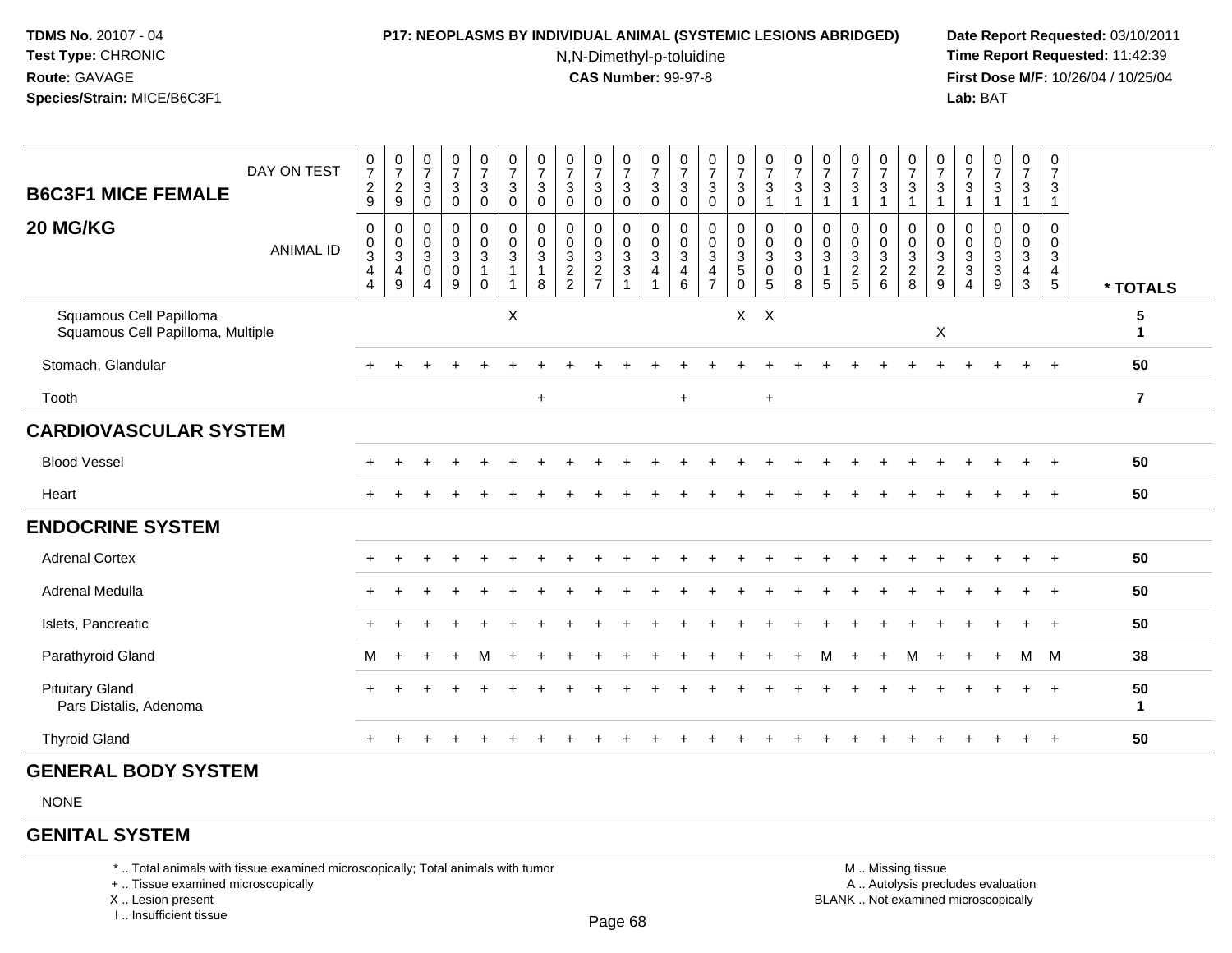### **P17: NEOPLASMS BY INDIVIDUAL ANIMAL (SYSTEMIC LESIONS ABRIDGED) Date Report Requested:** 03/10/2011

N,N-Dimethyl-p-toluidine

| DAY ON TEST<br><b>B6C3F1 MICE FEMALE</b>                                                                                                                            | $\frac{0}{7}$<br>$\boldsymbol{2}$<br>9                          | $\frac{0}{7}$<br>$\overline{c}$<br>9                            | $\begin{array}{c} 0 \\ 7 \end{array}$<br>3<br>$\mathbf 0$         | $\frac{0}{7}$<br>3<br>$\mathbf 0$ | $\begin{array}{c} 0 \\ 7 \end{array}$<br>3<br>$\mathbf 0$       | $\begin{array}{c} 0 \\ 7 \end{array}$<br>$\sqrt{3}$<br>$\mathbf 0$ | 0<br>$\overline{7}$<br>3<br>$\mathbf 0$ | 0<br>$\overline{7}$<br>3<br>$\mathbf 0$                | 0<br>$\overline{7}$<br>3<br>$\mathbf 0$ | $\begin{array}{c} 0 \\ 7 \end{array}$<br>3<br>$\mathbf 0$                       | $\begin{array}{c} 0 \\ 7 \end{array}$<br>$\mathbf{3}$<br>$\mathbf 0$ | $\begin{smallmatrix}0\\7\end{smallmatrix}$<br>3<br>$\mathbf 0$    | $\frac{0}{7}$<br>3<br>$\mathbf 0$                                         | $\frac{0}{7}$<br>3<br>$\mathbf 0$                           | $\frac{0}{7}$<br>$\mathbf{3}$<br>$\mathbf{1}$      | $\begin{array}{c} 0 \\ 7 \end{array}$<br>3<br>$\mathbf{1}$ | $\pmb{0}$<br>$\overline{7}$<br>$\mathbf{3}$<br>$\overline{1}$ | 0<br>$\overline{7}$<br>3<br>$\mathbf{1}$                  | 0<br>$\overline{7}$<br>$\mathbf{3}$<br>$\mathbf{1}$ | $\frac{0}{7}$<br>$\ensuremath{\mathsf{3}}$<br>$\mathbf{1}$ | $\frac{0}{7}$<br>3<br>$\mathbf{1}$                                       | 0<br>$\overline{7}$<br>3<br>$\blacktriangleleft$     | $\begin{array}{c} 0 \\ 7 \end{array}$<br>$\mathbf{3}$<br>$\overline{1}$ | 0<br>$\overline{7}$<br>3<br>$\mathbf{1}$                        | $\pmb{0}$<br>$\overline{7}$<br>$\mathbf{3}$<br>$\mathbf{1}$      |                                                                        |
|---------------------------------------------------------------------------------------------------------------------------------------------------------------------|-----------------------------------------------------------------|-----------------------------------------------------------------|-------------------------------------------------------------------|-----------------------------------|-----------------------------------------------------------------|--------------------------------------------------------------------|-----------------------------------------|--------------------------------------------------------|-----------------------------------------|---------------------------------------------------------------------------------|----------------------------------------------------------------------|-------------------------------------------------------------------|---------------------------------------------------------------------------|-------------------------------------------------------------|----------------------------------------------------|------------------------------------------------------------|---------------------------------------------------------------|-----------------------------------------------------------|-----------------------------------------------------|------------------------------------------------------------|--------------------------------------------------------------------------|------------------------------------------------------|-------------------------------------------------------------------------|-----------------------------------------------------------------|------------------------------------------------------------------|------------------------------------------------------------------------|
| 20 MG/KG<br><b>ANIMAL ID</b>                                                                                                                                        | $\mathbf 0$<br>$\mathbf 0$<br>$\sqrt{3}$<br>$\overline{4}$<br>4 | $\mathbf 0$<br>$\mathbf 0$<br>$\sqrt{3}$<br>$\overline{4}$<br>9 | 0<br>$\mathbf 0$<br>$\ensuremath{\mathsf{3}}$<br>$\mathbf 0$<br>4 | 0<br>$\mathbf 0$<br>3<br>0<br>9   | 0<br>$\mathbf 0$<br>$\sqrt{3}$<br>$\overline{1}$<br>$\mathbf 0$ | $\mathbf 0$<br>$\mathbf 0$<br>$\sqrt{3}$<br>$\mathbf 1$            | $\mathbf 0$<br>$\Omega$<br>3<br>-1<br>8 | $\mathbf 0$<br>$\Omega$<br>$\sqrt{3}$<br>$\frac{2}{2}$ | 0<br>$\mathbf 0$<br>3<br>$\frac{2}{7}$  | 0<br>$\mathbf 0$<br>$\ensuremath{\mathsf{3}}$<br>$\mathbf{3}$<br>$\overline{1}$ | $\mathbf 0$<br>$\mathbf 0$<br>$\sqrt{3}$<br>4                        | $\mathbf 0$<br>$\mathbf 0$<br>$\mathbf{3}$<br>$\overline{4}$<br>6 | $\mathbf 0$<br>$\Omega$<br>$\sqrt{3}$<br>$\overline{4}$<br>$\overline{7}$ | $\mathbf 0$<br>$\mathbf 0$<br>$\mathbf{3}$<br>5<br>$\Omega$ | 0<br>$\mathbf 0$<br>$\sqrt{3}$<br>$\mathbf 0$<br>5 | 0<br>$\pmb{0}$<br>$\sqrt{3}$<br>$\mathbf 0$<br>8           | $\Omega$<br>$\Omega$<br>3<br>5                                | $\Omega$<br>$\Omega$<br>3<br>$\overline{\mathbf{c}}$<br>5 | 0<br>$\mathbf 0$<br>$\sqrt{3}$<br>$\frac{2}{6}$     | $\mathbf 0$<br>$\mathbf 0$<br>$\sqrt{3}$<br>$\frac{2}{8}$  | 0<br>$\Omega$<br>3<br>$\overline{\mathbf{c}}$<br>9                       | 0<br>$\Omega$<br>3<br>$\mathbf{3}$<br>$\overline{4}$ | $\mathbf 0$<br>$\mathbf 0$<br>$\mathbf{3}$<br>$\overline{3}$<br>9       | $\mathbf 0$<br>$\mathbf 0$<br>$\mathbf{3}$<br>4<br>$\mathbf{3}$ | $\mathbf 0$<br>$\Omega$<br>3<br>$\overline{4}$<br>$\overline{5}$ | * TOTALS                                                               |
| <b>Clitoral Gland</b>                                                                                                                                               |                                                                 |                                                                 |                                                                   |                                   |                                                                 |                                                                    |                                         |                                                        |                                         |                                                                                 |                                                                      |                                                                   |                                                                           |                                                             |                                                    |                                                            |                                                               |                                                           |                                                     |                                                            |                                                                          |                                                      |                                                                         | $\ddot{}$                                                       | $+$                                                              | 50                                                                     |
| Ovary<br>Cystadenoma                                                                                                                                                |                                                                 |                                                                 |                                                                   |                                   |                                                                 |                                                                    |                                         |                                                        |                                         |                                                                                 |                                                                      |                                                                   |                                                                           |                                                             |                                                    |                                                            |                                                               |                                                           |                                                     |                                                            |                                                                          |                                                      |                                                                         | $\ddot{}$                                                       | $+$                                                              | 50<br>$\mathbf{1}$                                                     |
| Uterus<br>Carcinoma<br>Fibrous Histiocytoma<br>Polyp Stromal<br>Sarcoma Stromal<br>Squamous Cell Carcinoma                                                          |                                                                 |                                                                 |                                                                   |                                   |                                                                 |                                                                    |                                         |                                                        |                                         |                                                                                 |                                                                      |                                                                   | $\mathsf X$                                                               |                                                             |                                                    |                                                            |                                                               |                                                           |                                                     |                                                            |                                                                          |                                                      |                                                                         |                                                                 |                                                                  | 50<br>1<br>$\mathbf 1$<br>$\mathbf{2}$<br>$\mathbf{1}$<br>$\mathbf{1}$ |
| <b>HEMATOPOIETIC SYSTEM</b>                                                                                                                                         |                                                                 |                                                                 |                                                                   |                                   |                                                                 |                                                                    |                                         |                                                        |                                         |                                                                                 |                                                                      |                                                                   |                                                                           |                                                             |                                                    |                                                            |                                                               |                                                           |                                                     |                                                            |                                                                          |                                                      |                                                                         |                                                                 |                                                                  |                                                                        |
| <b>Bone Marrow</b>                                                                                                                                                  |                                                                 |                                                                 |                                                                   |                                   |                                                                 |                                                                    |                                         |                                                        |                                         |                                                                                 |                                                                      |                                                                   |                                                                           |                                                             |                                                    |                                                            |                                                               |                                                           |                                                     |                                                            |                                                                          |                                                      |                                                                         |                                                                 | $\pm$                                                            | 50                                                                     |
| Lymph Node                                                                                                                                                          |                                                                 |                                                                 |                                                                   |                                   |                                                                 |                                                                    |                                         |                                                        |                                         |                                                                                 |                                                                      |                                                                   |                                                                           |                                                             |                                                    |                                                            |                                                               |                                                           | $\ddot{}$                                           |                                                            |                                                                          | $\ddot{}$                                            |                                                                         |                                                                 |                                                                  | 5                                                                      |
| Lymph Node, Mandibular                                                                                                                                              |                                                                 |                                                                 |                                                                   |                                   |                                                                 |                                                                    |                                         |                                                        |                                         |                                                                                 |                                                                      |                                                                   |                                                                           |                                                             |                                                    |                                                            |                                                               |                                                           |                                                     |                                                            |                                                                          |                                                      |                                                                         |                                                                 | $\div$                                                           | 50                                                                     |
| Lymph Node, Mesenteric                                                                                                                                              |                                                                 |                                                                 |                                                                   |                                   |                                                                 |                                                                    |                                         |                                                        |                                         |                                                                                 |                                                                      |                                                                   |                                                                           |                                                             |                                                    |                                                            |                                                               |                                                           |                                                     |                                                            |                                                                          |                                                      |                                                                         |                                                                 |                                                                  | 49                                                                     |
| Spleen                                                                                                                                                              |                                                                 |                                                                 |                                                                   |                                   |                                                                 |                                                                    |                                         |                                                        |                                         |                                                                                 |                                                                      |                                                                   |                                                                           |                                                             |                                                    |                                                            |                                                               |                                                           |                                                     |                                                            |                                                                          |                                                      |                                                                         |                                                                 | $\ddot{}$                                                        | 49                                                                     |
| Thymus                                                                                                                                                              | м                                                               | $\div$                                                          |                                                                   |                                   |                                                                 |                                                                    |                                         |                                                        |                                         |                                                                                 |                                                                      |                                                                   |                                                                           |                                                             |                                                    |                                                            |                                                               |                                                           |                                                     |                                                            |                                                                          |                                                      |                                                                         |                                                                 |                                                                  | 48                                                                     |
| <b>INTEGUMENTARY SYSTEM</b>                                                                                                                                         |                                                                 |                                                                 |                                                                   |                                   |                                                                 |                                                                    |                                         |                                                        |                                         |                                                                                 |                                                                      |                                                                   |                                                                           |                                                             |                                                    |                                                            |                                                               |                                                           |                                                     |                                                            |                                                                          |                                                      |                                                                         |                                                                 |                                                                  |                                                                        |
| <b>Mammary Gland</b><br>Carcinoma                                                                                                                                   |                                                                 |                                                                 |                                                                   |                                   |                                                                 |                                                                    |                                         |                                                        |                                         |                                                                                 |                                                                      |                                                                   |                                                                           |                                                             |                                                    |                                                            |                                                               |                                                           |                                                     |                                                            |                                                                          |                                                      |                                                                         |                                                                 | $\div$                                                           | 50<br>1                                                                |
| Skin<br>Subcutaneous Tissue, Fibrosarcoma                                                                                                                           |                                                                 |                                                                 |                                                                   |                                   |                                                                 |                                                                    |                                         |                                                        |                                         |                                                                                 |                                                                      |                                                                   |                                                                           |                                                             |                                                    |                                                            |                                                               |                                                           |                                                     |                                                            |                                                                          |                                                      |                                                                         |                                                                 | X                                                                | 50<br>$\mathbf{1}$                                                     |
| *  Total animals with tissue examined microscopically; Total animals with tumor<br>+  Tissue examined microscopically<br>X  Lesion present<br>I Insufficient tissue |                                                                 |                                                                 |                                                                   |                                   |                                                                 |                                                                    |                                         |                                                        |                                         | $D_{200}$ $60$                                                                  |                                                                      |                                                                   |                                                                           |                                                             |                                                    |                                                            |                                                               |                                                           |                                                     | M  Missing tissue                                          | A  Autolysis precludes evaluation<br>BLANK  Not examined microscopically |                                                      |                                                                         |                                                                 |                                                                  |                                                                        |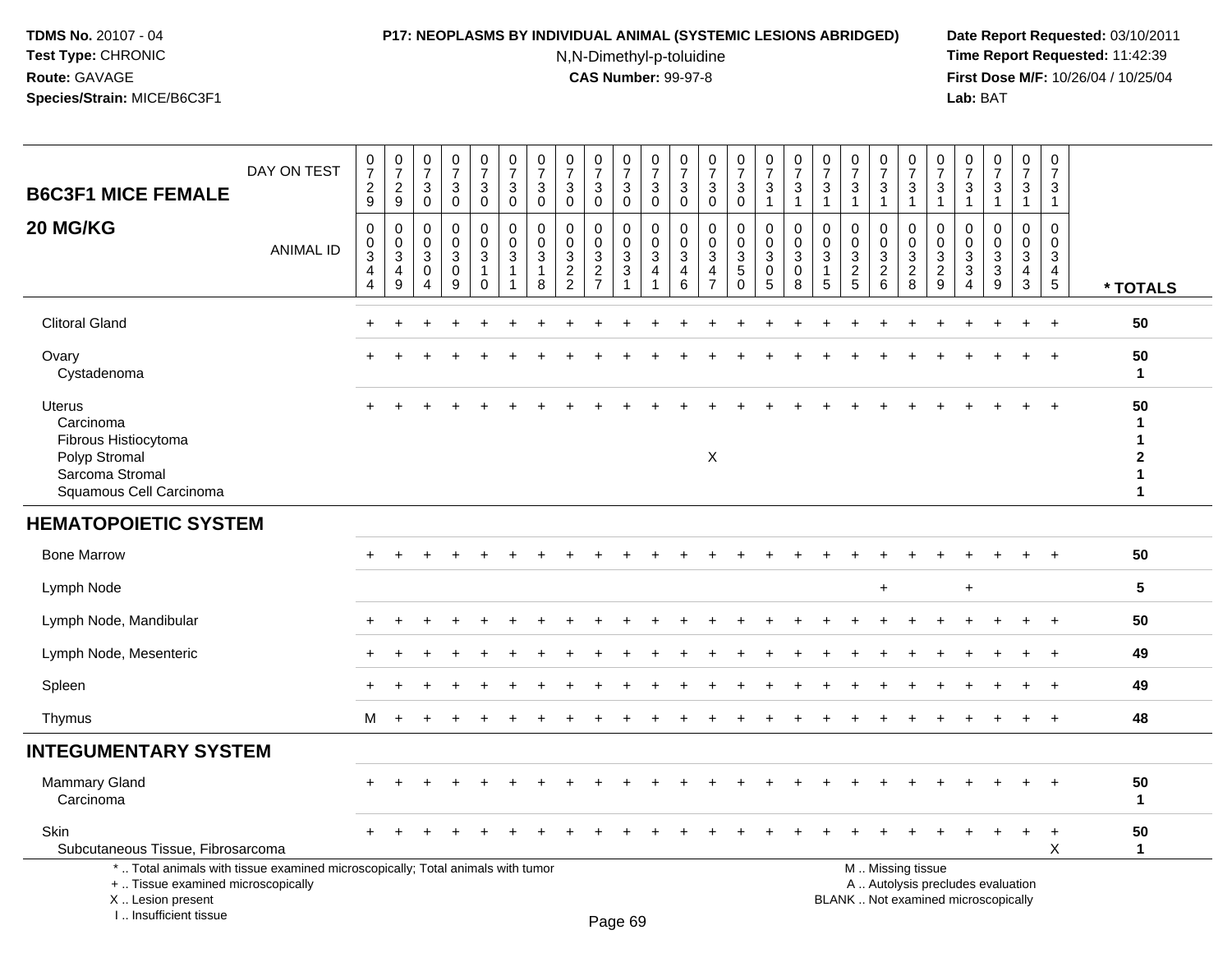I .. Insufficient tissue

### **P17: NEOPLASMS BY INDIVIDUAL ANIMAL (SYSTEMIC LESIONS ABRIDGED) Date Report Requested:** 03/10/2011

N,N-Dimethyl-p-toluidine

 **Time Report Requested:** 11:42:39 **First Dose M/F:** 10/26/04 / 10/25/04<br>**Lab:** BAT **Lab:** BAT

| DAY ON TEST                                                                                                                                                                        | $\frac{0}{7}$                                                     | $\begin{array}{c} 0 \\ 7 \end{array}$                                                 | 0<br>$\overline{7}$                                            | $\frac{0}{7}$                                              | $\frac{0}{7}$                                                   | $\frac{0}{7}$                                                                | $\frac{0}{7}$                                        | $\frac{0}{7}$                                                 | $\frac{0}{7}$                               | $\frac{0}{7}$                                                     | $\frac{0}{7}$                                                                    | $\frac{0}{7}$                                      | $\frac{0}{7}$                                       | $\frac{0}{7}$                                        | $\frac{0}{7}$                                                    | $\frac{0}{7}$                                        | $\frac{0}{7}$                                                          | 0<br>$\overline{7}$                                            | $\frac{0}{7}$                                                  | 0<br>$\overline{7}$                | $\frac{0}{7}$                                                  | $\frac{0}{7}$                                     | $\frac{0}{7}$                                                            | $\begin{array}{c} 0 \\ 7 \end{array}$                               | $\pmb{0}$<br>$\overline{7}$                                                 |                                                                                         |
|------------------------------------------------------------------------------------------------------------------------------------------------------------------------------------|-------------------------------------------------------------------|---------------------------------------------------------------------------------------|----------------------------------------------------------------|------------------------------------------------------------|-----------------------------------------------------------------|------------------------------------------------------------------------------|------------------------------------------------------|---------------------------------------------------------------|---------------------------------------------|-------------------------------------------------------------------|----------------------------------------------------------------------------------|----------------------------------------------------|-----------------------------------------------------|------------------------------------------------------|------------------------------------------------------------------|------------------------------------------------------|------------------------------------------------------------------------|----------------------------------------------------------------|----------------------------------------------------------------|------------------------------------|----------------------------------------------------------------|---------------------------------------------------|--------------------------------------------------------------------------|---------------------------------------------------------------------|-----------------------------------------------------------------------------|-----------------------------------------------------------------------------------------|
| <b>B6C3F1 MICE FEMALE</b>                                                                                                                                                          | $\frac{2}{9}$                                                     | $\overline{c}$<br>$\mathsf g$                                                         | $\sqrt{3}$<br>$\mathbf 0$                                      | $_{\rm 0}^3$                                               | $\ensuremath{\mathsf{3}}$<br>$\mathsf{O}\xspace$                | $\ensuremath{\mathsf{3}}$<br>$\mathbf 0$                                     | $\ensuremath{\mathsf{3}}$<br>$\mathbf 0$             | $\ensuremath{\mathsf{3}}$<br>$\mathbf 0$                      | $\ensuremath{\mathsf{3}}$<br>$\mathbf 0$    | 3<br>$\mathbf 0$                                                  | $_{0}^{3}$                                                                       | $\ensuremath{\mathsf{3}}$<br>$\mathbf 0$           | 3<br>$\mathbf 0$                                    | $\mathbf{3}$<br>$\pmb{0}$                            | $\mathbf 3$<br>$\mathbf{1}$                                      | 3<br>$\mathbf{1}$                                    | $\ensuremath{\mathsf{3}}$<br>$\overline{1}$                            | $\ensuremath{\mathsf{3}}$<br>$\mathbf{1}$                      | $\ensuremath{\mathsf{3}}$<br>$\mathbf{1}$                      | 3<br>$\mathbf{1}$                  | 3<br>$\mathbf{1}$                                              | $\ensuremath{\mathsf{3}}$<br>$\mathbf{1}$         | $\ensuremath{\mathsf{3}}$<br>$\mathbf{1}$                                | $\frac{3}{1}$                                                       | 3<br>$\mathbf{1}$                                                           |                                                                                         |
| 20 MG/KG<br><b>ANIMAL ID</b>                                                                                                                                                       | $\mathbf 0$<br>$\pmb{0}$<br>$\overline{3}$<br>4<br>$\overline{4}$ | $\mathsf{O}\xspace$<br>$\mathbf 0$<br>$\mathfrak{S}$<br>$\overline{4}$<br>$\mathsf g$ | $\mathbf 0$<br>$\mathbf 0$<br>3<br>0<br>$\boldsymbol{\Lambda}$ | $\mathbf 0$<br>$\mathbf 0$<br>$\sqrt{3}$<br>$\pmb{0}$<br>9 | 0<br>$\mathbf 0$<br>$\mathfrak{Z}$<br>$\mathbf{1}$<br>$\pmb{0}$ | $\mathbf 0$<br>$\mathbf 0$<br>$\mathbf{3}$<br>$\mathbf{1}$<br>$\overline{1}$ | $\mathbf 0$<br>$\mathbf 0$<br>$\mathbf{3}$<br>1<br>8 | $\mathbf 0$<br>$\mathbf 0$<br>$\mathfrak{Z}$<br>$\frac{2}{2}$ | $\mathbf 0$<br>$\mathbf 0$<br>$\frac{3}{2}$ | $\mathbf 0$<br>$\mathbf 0$<br>$\mathbf{3}$<br>3<br>$\overline{1}$ | $\mathbf 0$<br>$\mathbf 0$<br>$\overline{3}$<br>$\overline{4}$<br>$\overline{1}$ | 0<br>$\mathbf 0$<br>3<br>$\overline{4}$<br>$\,6\,$ | $\mathbf 0$<br>$\Omega$<br>3<br>4<br>$\overline{7}$ | 0<br>$\mathbf 0$<br>$\mathbf{3}$<br>5<br>$\mathbf 0$ | $\mathbf 0$<br>$\mathbf 0$<br>$\sqrt{3}$<br>0<br>$5\phantom{.0}$ | $\mathbf 0$<br>$\pmb{0}$<br>$\mathfrak{Z}$<br>0<br>8 | $\mathbf 0$<br>$\mathbf 0$<br>$\sqrt{3}$<br>$\mathbf{1}$<br>$\sqrt{5}$ | 0<br>$\mathbf 0$<br>$\ensuremath{\mathsf{3}}$<br>$\frac{2}{5}$ | 0<br>$\mathbf 0$<br>$\ensuremath{\mathsf{3}}$<br>$\frac{2}{6}$ | 0<br>0<br>$\mathbf{3}$<br>$_{8}^2$ | 0<br>$\mathbf 0$<br>$\ensuremath{\mathsf{3}}$<br>$\frac{2}{9}$ | 0<br>$\mathbf 0$<br>$\mathbf{3}$<br>$\frac{3}{4}$ | $\mathbf 0$<br>$\mathbf 0$<br>$\overline{3}$<br>$\frac{3}{9}$            | $\mathbf 0$<br>$\mathsf{O}\xspace$<br>$\overline{3}$<br>$rac{4}{3}$ | $\mathbf 0$<br>$\mathbf 0$<br>$\mathbf{3}$<br>$\overline{4}$<br>$\,$ 5 $\,$ | * TOTALS                                                                                |
| Subcutaneous Tissue, Melanoma Malignant<br>Subcutaneous Tissue, Neurofibrosarcoma<br>Subcutaneous Tissue, Sarcoma<br>Subcutaneous Tissue, Schwannoma Malignant                     |                                                                   |                                                                                       |                                                                |                                                            |                                                                 |                                                                              | X                                                    |                                                               | X                                           |                                                                   |                                                                                  |                                                    |                                                     |                                                      |                                                                  |                                                      | X                                                                      |                                                                |                                                                |                                    |                                                                |                                                   |                                                                          |                                                                     |                                                                             | -1<br>1                                                                                 |
| <b>MUSCULOSKELETAL SYSTEM</b>                                                                                                                                                      |                                                                   |                                                                                       |                                                                |                                                            |                                                                 |                                                                              |                                                      |                                                               |                                             |                                                                   |                                                                                  |                                                    |                                                     |                                                      |                                                                  |                                                      |                                                                        |                                                                |                                                                |                                    |                                                                |                                                   |                                                                          |                                                                     |                                                                             |                                                                                         |
| <b>Bone</b>                                                                                                                                                                        |                                                                   |                                                                                       |                                                                |                                                            |                                                                 |                                                                              |                                                      |                                                               |                                             |                                                                   |                                                                                  |                                                    |                                                     |                                                      |                                                                  |                                                      |                                                                        |                                                                |                                                                |                                    |                                                                |                                                   |                                                                          |                                                                     |                                                                             | 50                                                                                      |
| <b>Skeletal Muscle</b><br>Rhabdomyosarcoma, Multiple                                                                                                                               |                                                                   |                                                                                       |                                                                |                                                            |                                                                 |                                                                              |                                                      |                                                               |                                             |                                                                   |                                                                                  | $\ddot{}$<br>X                                     |                                                     |                                                      |                                                                  |                                                      |                                                                        |                                                                |                                                                |                                    |                                                                |                                                   |                                                                          |                                                                     |                                                                             | 1<br>$\mathbf{1}$                                                                       |
| <b>NERVOUS SYSTEM</b>                                                                                                                                                              |                                                                   |                                                                                       |                                                                |                                                            |                                                                 |                                                                              |                                                      |                                                               |                                             |                                                                   |                                                                                  |                                                    |                                                     |                                                      |                                                                  |                                                      |                                                                        |                                                                |                                                                |                                    |                                                                |                                                   |                                                                          |                                                                     |                                                                             |                                                                                         |
| <b>Brain</b>                                                                                                                                                                       |                                                                   |                                                                                       |                                                                |                                                            |                                                                 |                                                                              |                                                      |                                                               |                                             |                                                                   |                                                                                  |                                                    |                                                     |                                                      |                                                                  |                                                      |                                                                        |                                                                |                                                                |                                    |                                                                |                                                   |                                                                          |                                                                     |                                                                             | 50                                                                                      |
| <b>Peripheral Nerve</b>                                                                                                                                                            |                                                                   |                                                                                       |                                                                |                                                            |                                                                 |                                                                              |                                                      |                                                               |                                             |                                                                   |                                                                                  |                                                    |                                                     |                                                      |                                                                  |                                                      |                                                                        |                                                                |                                                                |                                    |                                                                |                                                   |                                                                          |                                                                     |                                                                             | $\mathbf{1}$                                                                            |
| Spinal Cord                                                                                                                                                                        |                                                                   |                                                                                       |                                                                |                                                            |                                                                 |                                                                              |                                                      |                                                               |                                             |                                                                   |                                                                                  |                                                    |                                                     |                                                      |                                                                  |                                                      |                                                                        |                                                                |                                                                |                                    |                                                                |                                                   |                                                                          |                                                                     |                                                                             | $\mathbf 1$                                                                             |
| <b>RESPIRATORY SYSTEM</b>                                                                                                                                                          |                                                                   |                                                                                       |                                                                |                                                            |                                                                 |                                                                              |                                                      |                                                               |                                             |                                                                   |                                                                                  |                                                    |                                                     |                                                      |                                                                  |                                                      |                                                                        |                                                                |                                                                |                                    |                                                                |                                                   |                                                                          |                                                                     |                                                                             |                                                                                         |
| Lung<br>Alveolar/Bronchiolar Adenoma<br>Alveolar/Bronchiolar Adenoma, Multiple<br>Alveolar/Bronchiolar Carcinoma<br>Carcinoma, Metastatic, Harderian Gland<br>Fibrous Histiocytoma |                                                                   |                                                                                       | X                                                              |                                                            |                                                                 | X                                                                            |                                                      | X<br>$\pmb{\times}$                                           |                                             |                                                                   |                                                                                  |                                                    |                                                     |                                                      |                                                                  |                                                      | X                                                                      |                                                                |                                                                |                                    |                                                                |                                                   |                                                                          |                                                                     | X                                                                           | 50<br>$\overline{7}$<br>$\mathbf 1$<br>$\mathbf{2}$<br>$\boldsymbol{2}$<br>$\mathbf{1}$ |
| Nose                                                                                                                                                                               |                                                                   |                                                                                       |                                                                |                                                            |                                                                 |                                                                              |                                                      |                                                               |                                             |                                                                   |                                                                                  |                                                    |                                                     |                                                      |                                                                  |                                                      |                                                                        |                                                                |                                                                |                                    |                                                                |                                                   |                                                                          |                                                                     |                                                                             | 50                                                                                      |
| Trachea                                                                                                                                                                            |                                                                   |                                                                                       |                                                                |                                                            |                                                                 |                                                                              |                                                      |                                                               |                                             |                                                                   |                                                                                  |                                                    |                                                     |                                                      |                                                                  |                                                      |                                                                        |                                                                |                                                                |                                    |                                                                |                                                   |                                                                          |                                                                     |                                                                             | 50                                                                                      |
| *  Total animals with tissue examined microscopically; Total animals with tumor<br>+  Tissue examined microscopically<br>X  Lesion present                                         |                                                                   |                                                                                       |                                                                |                                                            |                                                                 |                                                                              |                                                      |                                                               |                                             |                                                                   |                                                                                  |                                                    |                                                     |                                                      |                                                                  |                                                      |                                                                        |                                                                |                                                                | M  Missing tissue                  |                                                                |                                                   | A  Autolysis precludes evaluation<br>BLANK  Not examined microscopically |                                                                     |                                                                             |                                                                                         |

Page 70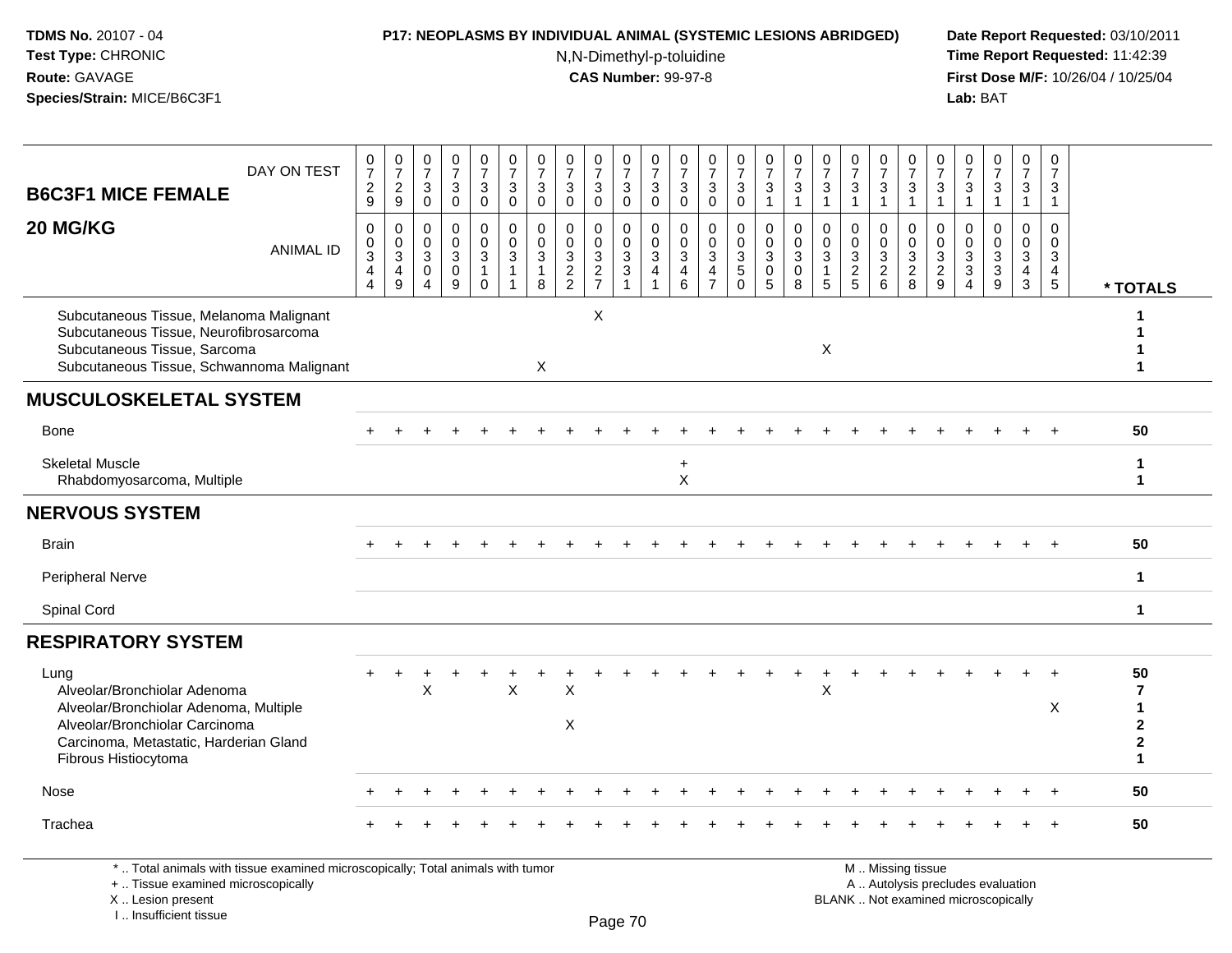# **P17: NEOPLASMS BY INDIVIDUAL ANIMAL (SYSTEMIC LESIONS ABRIDGED) Date Report Requested:** 03/10/2011

N,N-Dimethyl-p-toluidine

 **Time Report Requested:** 11:42:39 **First Dose M/F:** 10/26/04 / 10/25/04 Lab: BAT **Lab:** BAT

| <b>B6C3F1 MICE FEMALE</b><br>20 MG/KG                       | DAY ON TEST<br><b>ANIMAL ID</b> | $\begin{array}{c} 0 \\ 7 \end{array}$<br>$\overline{c}$<br>9<br>0<br>$\mathsf{O}\xspace$<br>3<br>4<br>4 | $\frac{0}{7}$<br>$\boldsymbol{2}$<br>9<br>0<br>$\pmb{0}$<br>$\sqrt{3}$<br>$\overline{4}$<br>9 | $\begin{array}{c} 0 \\ 7 \end{array}$<br>$\mathbf{3}$<br>$\mathbf 0$<br>$\boldsymbol{0}$<br>$\pmb{0}$<br>$\sqrt{3}$<br>$\pmb{0}$<br>4 | $\begin{array}{c} 0 \\ 7 \end{array}$<br>$\mathbf{3}$<br>0<br>$_0^0$<br>$\mathbf{3}$<br>$\pmb{0}$<br>9 | $\frac{0}{7}$<br>$\sqrt{3}$<br>$\mathbf 0$<br>$\begin{smallmatrix}0\\0\end{smallmatrix}$<br>$\mathbf{3}$<br>$\mathbf{1}$<br>$\Omega$ | $\frac{0}{7}$<br>$\sqrt{3}$<br>$\mathbf 0$<br>0<br>$\mathbf 0$<br>$\mathbf{3}$ | $\frac{0}{7}$<br>$\sqrt{3}$<br>$\mathbf 0$<br>0<br>$\mathbf 0$<br>$\sqrt{3}$<br>8 | $\begin{array}{c} 0 \\ 7 \end{array}$<br>$\mathfrak{Z}$<br>$\mathbf 0$<br>0<br>$\pmb{0}$<br>$\mathfrak{Z}$<br>$\frac{2}{2}$ | $\begin{array}{c} 0 \\ 7 \end{array}$<br>$\overline{3}$<br>$\mathbf 0$<br>$\begin{smallmatrix}0\0\0\3\end{smallmatrix}$<br>$\frac{2}{7}$ | $\frac{0}{7}$<br>$\mathbf{3}$<br>$\mathbf 0$<br>0<br>$\frac{0}{3}$<br>$\sqrt{3}$ | $\frac{0}{7}$<br>3<br>$\mathbf 0$<br>0<br>$\pmb{0}$<br>3<br>4 | $\begin{array}{c} 0 \\ 7 \\ 3 \end{array}$<br>$\mathbf 0$<br>$\mathbf 0$<br>$_{3}^{\rm 0}$<br>4<br>6 | $\frac{0}{7}$<br>$\mathfrak{S}$<br>$\mathbf 0$<br>$_0^0$<br>$\mathbf{3}$<br>$\overline{\mathbf{4}}$<br>$\overline{ }$ | $\frac{0}{7}$<br>$\overline{3}$<br>$\mathbf 0$<br>$_0^0$<br>$\overline{3}$<br>5<br>$\Omega$ | $\begin{array}{c} 0 \\ 7 \end{array}$<br>$\sqrt{3}$<br>$\begin{smallmatrix}0\\0\\3\end{smallmatrix}$<br>$\frac{0}{5}$ | $\frac{0}{7}$<br>3<br>0<br>$\pmb{0}$<br>$\mathsf 3$<br>$\mathbf 0$<br>8 | $\frac{0}{7}$<br>3<br>0<br>$\pmb{0}$<br>3<br>5 | $\frac{0}{7}$<br>3<br>0<br>$\mathbf 0$<br>3<br>$\frac{2}{5}$ | $\begin{array}{c} 0 \\ 7 \end{array}$<br>$\overline{3}$<br>$\pmb{0}$<br>$\pmb{0}$<br>$\sqrt{3}$<br>$\frac{2}{6}$ | $\frac{0}{7}$<br>3<br>0<br>$\pmb{0}$<br>$\sqrt{3}$<br>$\frac{2}{8}$ | $\begin{smallmatrix}0\\7\end{smallmatrix}$<br>$\mathbf{3}$<br>$\mathbf 0$<br>$\mathbf 0$<br>$\frac{3}{2}$ | $\frac{0}{7}$<br>$\mathbf{3}$<br>0<br>$\mathsf 0$<br>$\sqrt{3}$<br>$\sqrt{3}$<br>$\overline{A}$ | $\frac{0}{7}$<br>3<br>0<br>$\boldsymbol{0}$<br>3<br>3<br>9 | $\begin{smallmatrix}0\\7\end{smallmatrix}$<br>$\mathbf{3}$<br>1<br>0<br>$\frac{0}{3}$<br>$\overline{\mathbf{4}}$<br>$\mathbf{3}$ | 0<br>$\overline{7}$<br>3<br>0<br>$\mathbf 0$<br>3<br>$\overline{4}$<br>5 | * TOTALS               |
|-------------------------------------------------------------|---------------------------------|---------------------------------------------------------------------------------------------------------|-----------------------------------------------------------------------------------------------|---------------------------------------------------------------------------------------------------------------------------------------|--------------------------------------------------------------------------------------------------------|--------------------------------------------------------------------------------------------------------------------------------------|--------------------------------------------------------------------------------|-----------------------------------------------------------------------------------|-----------------------------------------------------------------------------------------------------------------------------|------------------------------------------------------------------------------------------------------------------------------------------|----------------------------------------------------------------------------------|---------------------------------------------------------------|------------------------------------------------------------------------------------------------------|-----------------------------------------------------------------------------------------------------------------------|---------------------------------------------------------------------------------------------|-----------------------------------------------------------------------------------------------------------------------|-------------------------------------------------------------------------|------------------------------------------------|--------------------------------------------------------------|------------------------------------------------------------------------------------------------------------------|---------------------------------------------------------------------|-----------------------------------------------------------------------------------------------------------|-------------------------------------------------------------------------------------------------|------------------------------------------------------------|----------------------------------------------------------------------------------------------------------------------------------|--------------------------------------------------------------------------|------------------------|
|                                                             |                                 |                                                                                                         |                                                                                               |                                                                                                                                       |                                                                                                        |                                                                                                                                      |                                                                                |                                                                                   |                                                                                                                             |                                                                                                                                          |                                                                                  |                                                               |                                                                                                      |                                                                                                                       |                                                                                             |                                                                                                                       |                                                                         |                                                |                                                              |                                                                                                                  |                                                                     |                                                                                                           |                                                                                                 |                                                            |                                                                                                                                  |                                                                          |                        |
| <b>SPECIAL SENSES SYSTEM</b>                                |                                 |                                                                                                         |                                                                                               |                                                                                                                                       |                                                                                                        |                                                                                                                                      |                                                                                |                                                                                   |                                                                                                                             |                                                                                                                                          |                                                                                  |                                                               |                                                                                                      |                                                                                                                       |                                                                                             |                                                                                                                       |                                                                         |                                                |                                                              |                                                                                                                  |                                                                     |                                                                                                           |                                                                                                 |                                                            |                                                                                                                                  |                                                                          |                        |
| Eye                                                         |                                 | $\pm$                                                                                                   |                                                                                               |                                                                                                                                       |                                                                                                        |                                                                                                                                      |                                                                                |                                                                                   |                                                                                                                             |                                                                                                                                          |                                                                                  |                                                               |                                                                                                      |                                                                                                                       |                                                                                             |                                                                                                                       |                                                                         |                                                |                                                              |                                                                                                                  |                                                                     |                                                                                                           |                                                                                                 |                                                            |                                                                                                                                  | $+$                                                                      | 50                     |
| <b>Harderian Gland</b><br>Adenoma<br>Carcinoma              |                                 | $\ddot{}$                                                                                               |                                                                                               |                                                                                                                                       |                                                                                                        |                                                                                                                                      |                                                                                |                                                                                   |                                                                                                                             |                                                                                                                                          |                                                                                  |                                                               |                                                                                                      |                                                                                                                       |                                                                                             |                                                                                                                       |                                                                         | X                                              |                                                              |                                                                                                                  |                                                                     |                                                                                                           |                                                                                                 |                                                            |                                                                                                                                  | $+$                                                                      | 50<br>1<br>$\mathbf 2$ |
| <b>URINARY SYSTEM</b>                                       |                                 |                                                                                                         |                                                                                               |                                                                                                                                       |                                                                                                        |                                                                                                                                      |                                                                                |                                                                                   |                                                                                                                             |                                                                                                                                          |                                                                                  |                                                               |                                                                                                      |                                                                                                                       |                                                                                             |                                                                                                                       |                                                                         |                                                |                                                              |                                                                                                                  |                                                                     |                                                                                                           |                                                                                                 |                                                            |                                                                                                                                  |                                                                          |                        |
| Kidney                                                      |                                 | $\div$                                                                                                  |                                                                                               |                                                                                                                                       |                                                                                                        |                                                                                                                                      |                                                                                |                                                                                   |                                                                                                                             |                                                                                                                                          |                                                                                  |                                                               |                                                                                                      |                                                                                                                       |                                                                                             |                                                                                                                       |                                                                         |                                                |                                                              |                                                                                                                  |                                                                     |                                                                                                           |                                                                                                 | $\ddot{}$                                                  | $+$                                                                                                                              | $+$                                                                      | 50                     |
| <b>Urinary Bladder</b><br>Fibrous Histiocytoma              |                                 |                                                                                                         |                                                                                               |                                                                                                                                       |                                                                                                        |                                                                                                                                      |                                                                                |                                                                                   |                                                                                                                             |                                                                                                                                          |                                                                                  |                                                               |                                                                                                      |                                                                                                                       |                                                                                             |                                                                                                                       |                                                                         |                                                |                                                              |                                                                                                                  |                                                                     |                                                                                                           |                                                                                                 |                                                            |                                                                                                                                  | $+$                                                                      | 50                     |
| <b>SYSTEMIC LESIONS</b>                                     |                                 |                                                                                                         |                                                                                               |                                                                                                                                       |                                                                                                        |                                                                                                                                      |                                                                                |                                                                                   |                                                                                                                             |                                                                                                                                          |                                                                                  |                                                               |                                                                                                      |                                                                                                                       |                                                                                             |                                                                                                                       |                                                                         |                                                |                                                              |                                                                                                                  |                                                                     |                                                                                                           |                                                                                                 |                                                            |                                                                                                                                  |                                                                          |                        |
| Multiple Organ<br>Histiocytic Sarcoma<br>Lymphoma Malignant |                                 | $\ddot{}$                                                                                               |                                                                                               |                                                                                                                                       |                                                                                                        |                                                                                                                                      | $\mathsf X$                                                                    |                                                                                   |                                                                                                                             |                                                                                                                                          |                                                                                  |                                                               | X                                                                                                    |                                                                                                                       |                                                                                             | X                                                                                                                     |                                                                         |                                                | $X$ $X$                                                      |                                                                                                                  |                                                                     |                                                                                                           | $\boldsymbol{\mathsf{X}}$                                                                       |                                                            |                                                                                                                                  | $+$                                                                      | 50<br>3<br>11          |

+ .. Tissue examined microscopically

X .. Lesion present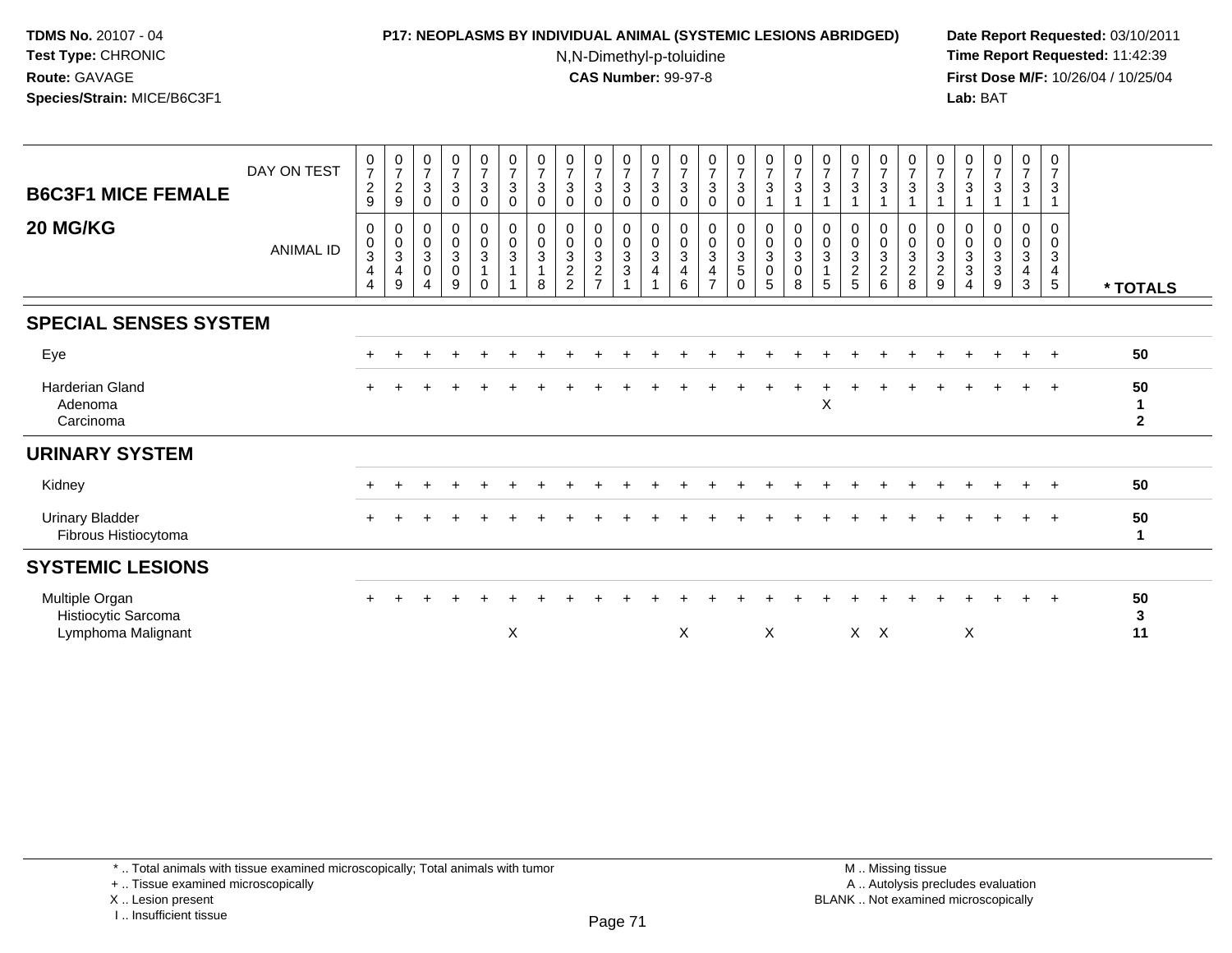### **P17: NEOPLASMS BY INDIVIDUAL ANIMAL (SYSTEMIC LESIONS ABRIDGED) Date Report Requested:** 03/10/2011

N,N-Dimethyl-p-toluidine

 **Time Report Requested:** 11:42:39 **First Dose M/F:** 10/26/04 / 10/25/04 Lab: BAT **Lab:** BAT

| <b>B6C3F1 MICE FEMALE</b>                                                       | DAY ON TEST      | $\,0\,$<br>$\ddot{\mathbf{0}}$<br>$\overline{4}$<br>$\mathbf{3}$         | 0<br>$\overline{0}$<br>$\,$ 5 $\,$<br>$\mathbf{3}$ | 0<br>$\overline{3}$<br>$\bf 8$<br>6           | $_{3}^{\rm 0}$<br>$\frac{8}{7}$                                                   | $\mathbf 0$<br>$\overline{4}$<br>8<br>$\mathbf{1}$      | $\pmb{0}$<br>$\overline{5}$<br>$\overline{1}$<br>$\overline{2}$       | 0<br>$\,$ 5 $\,$<br>$\overline{7}$<br>$\mathbf 0$            | $\pmb{0}$<br>$\overline{5}$<br>$\overline{7}$<br>$\mathbf{3}$ | $\begin{array}{c} 0 \\ 5 \end{array}$<br>$\overline{7}$<br>8 | $\begin{array}{c} 0 \\ 5 \end{array}$<br>$\overline{7}$<br>9                                | 0<br>$\,6\,$<br>$\pmb{0}$<br>$\overline{2}$ | 0<br>$\,6\,$<br>$\pmb{0}$<br>$\overline{7}$                                                      | 0<br>$6\phantom{a}$<br>$\frac{2}{7}$                    | 0<br>$6\phantom{a}$<br>$\overline{\mathbf{4}}$<br>$\overline{5}$                 | $\begin{array}{c} 0 \\ 6 \end{array}$<br>$\frac{9}{9}$                | $\frac{0}{7}$<br>0<br>$\mathbf{1}$                      | 0<br>$\overline{7}$<br>$\pmb{0}$<br>8                | $\begin{array}{c} 0 \\ 7 \end{array}$<br>$\mathbf{1}$                    | $\frac{0}{7}$<br>$\sqrt{2}$<br>9                            | $\frac{0}{7}$<br>$\sqrt{2}$<br>9              | 0<br>$\overline{7}$<br>$\overline{c}$<br>9   | $\frac{0}{7}$<br>$\sqrt{2}$<br>9                     | $\frac{0}{7}$<br>$\overline{2}$<br>9          | $\begin{smallmatrix}0\\7\end{smallmatrix}$<br>$\overline{2}$<br>9 | $\begin{array}{c} 0 \\ 7 \end{array}$<br>$\overline{c}$<br>9             |                   |
|---------------------------------------------------------------------------------|------------------|--------------------------------------------------------------------------|----------------------------------------------------|-----------------------------------------------|-----------------------------------------------------------------------------------|---------------------------------------------------------|-----------------------------------------------------------------------|--------------------------------------------------------------|---------------------------------------------------------------|--------------------------------------------------------------|---------------------------------------------------------------------------------------------|---------------------------------------------|--------------------------------------------------------------------------------------------------|---------------------------------------------------------|----------------------------------------------------------------------------------|-----------------------------------------------------------------------|---------------------------------------------------------|------------------------------------------------------|--------------------------------------------------------------------------|-------------------------------------------------------------|-----------------------------------------------|----------------------------------------------|------------------------------------------------------|-----------------------------------------------|-------------------------------------------------------------------|--------------------------------------------------------------------------|-------------------|
| 60 MG/KG                                                                        | <b>ANIMAL ID</b> | $\boldsymbol{0}$<br>$\mathbf 0$<br>$\sqrt{3}$<br>$9\,$<br>$\overline{1}$ | 0<br>$\pmb{0}$<br>$\sqrt{3}$<br>$\sqrt{5}$<br>6    | $\mathbf 0$<br>$\Omega$<br>3<br>$\frac{5}{2}$ | 0<br>$\mathbf 0$<br>$\ensuremath{\mathsf{3}}$<br>$\overline{7}$<br>$\overline{4}$ | 0<br>$\mathbf 0$<br>$\ensuremath{\mathsf{3}}$<br>6<br>8 | $\pmb{0}$<br>$\mathbf 0$<br>$\overline{4}$<br>$\mathbf 0$<br>$\Omega$ | $\mathbf 0$<br>$\Omega$<br>$\sqrt{3}$<br>8<br>$\overline{2}$ | $\mathbf 0$<br>$\mathbf 0$<br>$\mathbf 3$<br>$\bf 8$<br>5     | 0<br>$\mathbf 0$<br>3<br>$\frac{8}{3}$                       | 0<br>$\mathsf{O}\xspace$<br>$\ensuremath{\mathsf{3}}$<br>$\bf 8$<br>$\overline{\mathbf{A}}$ | $\mathbf 0$<br>$\mathbf 0$<br>$\frac{3}{7}$ | $\mathbf 0$<br>$\mathbf 0$<br>$\ensuremath{\mathsf{3}}$<br>$\begin{array}{c} 9 \\ 5 \end{array}$ | 0<br>$\mathbf 0$<br>$\mathbf{3}$<br>$\,6\,$<br>$\Omega$ | 0<br>$\mathbf 0$<br>$\ensuremath{\mathsf{3}}$<br>$\boldsymbol{9}$<br>$\mathbf 0$ | $\boldsymbol{0}$<br>$\overline{0}$<br>$\frac{3}{7}$<br>$\overline{9}$ | 0<br>$\mathbf 0$<br>$\mathbf{3}$<br>5<br>$\overline{4}$ | $\mathbf 0$<br>$\mathbf 0$<br>$\mathbf{3}$<br>$^8_9$ | $\mathbf 0$<br>$\mathbf 0$<br>$\ensuremath{\mathsf{3}}$<br>$\frac{6}{5}$ | 0<br>$\mathbf 0$<br>$\ensuremath{\mathsf{3}}$<br>$\sqrt{5}$ | $\mathbf 0$<br>$\frac{0}{3}$<br>$\frac{5}{9}$ | 0<br>$\mathbf 0$<br>3<br>6<br>$\overline{2}$ | $\mathbf 0$<br>$\mathbf 0$<br>$\mathbf{3}$<br>$^6_3$ | 0<br>$\overline{0}$<br>$\mathbf{3}$<br>6<br>9 | 0<br>$\overline{0}$<br>$\frac{3}{8}$<br>8                         | $\mathbf 0$<br>$\mathbf 0$<br>$\begin{array}{c} 3 \\ 9 \\ 4 \end{array}$ | females<br>(cont) |
| <b>ALIMENTARY SYSTEM</b>                                                        |                  |                                                                          |                                                    |                                               |                                                                                   |                                                         |                                                                       |                                                              |                                                               |                                                              |                                                                                             |                                             |                                                                                                  |                                                         |                                                                                  |                                                                       |                                                         |                                                      |                                                                          |                                                             |                                               |                                              |                                                      |                                               |                                                                   |                                                                          |                   |
| Esophagus                                                                       |                  |                                                                          |                                                    |                                               |                                                                                   |                                                         |                                                                       |                                                              |                                                               |                                                              |                                                                                             |                                             |                                                                                                  |                                                         |                                                                                  |                                                                       |                                                         |                                                      |                                                                          |                                                             |                                               |                                              |                                                      |                                               | $\pm$                                                             | $+$                                                                      |                   |
| Gallbladder                                                                     |                  |                                                                          |                                                    |                                               |                                                                                   |                                                         |                                                                       |                                                              |                                                               |                                                              |                                                                                             |                                             |                                                                                                  |                                                         |                                                                                  |                                                                       |                                                         |                                                      |                                                                          |                                                             |                                               |                                              |                                                      |                                               |                                                                   |                                                                          |                   |
| Intestine Large, Cecum                                                          |                  |                                                                          |                                                    |                                               |                                                                                   |                                                         |                                                                       |                                                              |                                                               |                                                              |                                                                                             |                                             |                                                                                                  |                                                         |                                                                                  |                                                                       |                                                         |                                                      |                                                                          |                                                             |                                               |                                              |                                                      |                                               |                                                                   | $\overline{ }$                                                           |                   |
| Intestine Large, Colon                                                          |                  |                                                                          |                                                    |                                               |                                                                                   |                                                         |                                                                       |                                                              |                                                               |                                                              |                                                                                             |                                             |                                                                                                  |                                                         |                                                                                  |                                                                       |                                                         |                                                      |                                                                          |                                                             |                                               |                                              |                                                      |                                               |                                                                   | $\overline{1}$                                                           |                   |
| Intestine Large, Rectum                                                         |                  |                                                                          |                                                    |                                               |                                                                                   |                                                         |                                                                       |                                                              |                                                               |                                                              |                                                                                             |                                             |                                                                                                  |                                                         |                                                                                  |                                                                       |                                                         |                                                      |                                                                          |                                                             |                                               |                                              |                                                      |                                               |                                                                   |                                                                          |                   |
| Intestine Small, Duodenum                                                       |                  |                                                                          |                                                    |                                               |                                                                                   |                                                         |                                                                       |                                                              |                                                               |                                                              |                                                                                             |                                             |                                                                                                  |                                                         |                                                                                  |                                                                       |                                                         |                                                      |                                                                          |                                                             |                                               |                                              |                                                      |                                               |                                                                   | $\pm$                                                                    |                   |
| Intestine Small, Ileum                                                          |                  |                                                                          |                                                    |                                               |                                                                                   |                                                         |                                                                       |                                                              |                                                               |                                                              |                                                                                             |                                             |                                                                                                  |                                                         |                                                                                  |                                                                       |                                                         |                                                      |                                                                          |                                                             |                                               |                                              |                                                      |                                               |                                                                   | $\ddot{}$                                                                |                   |
| Intestine Small, Jejunum                                                        |                  |                                                                          |                                                    |                                               |                                                                                   |                                                         |                                                                       |                                                              |                                                               |                                                              |                                                                                             |                                             |                                                                                                  |                                                         |                                                                                  |                                                                       |                                                         |                                                      |                                                                          |                                                             |                                               |                                              |                                                      |                                               |                                                                   |                                                                          |                   |
| Liver<br>Hepatoblastoma<br>Hepatocellular Adenoma                               |                  |                                                                          |                                                    |                                               |                                                                                   | X                                                       |                                                                       |                                                              | $X$ $X$                                                       |                                                              |                                                                                             |                                             |                                                                                                  |                                                         |                                                                                  | $\times$                                                              | X                                                       |                                                      |                                                                          |                                                             |                                               |                                              |                                                      |                                               |                                                                   |                                                                          |                   |
| Hepatocellular Adenoma, Multiple<br>Hepatocellular Carcinoma                    |                  |                                                                          |                                                    |                                               |                                                                                   |                                                         | X<br>$\pmb{\times}$                                                   | $\boldsymbol{\mathsf{X}}$<br>$\pmb{\times}$                  |                                                               |                                                              |                                                                                             |                                             | X X                                                                                              |                                                         | X X X<br>X X X                                                                   |                                                                       | X                                                       |                                                      |                                                                          | X                                                           | X X X X X X X                                 |                                              |                                                      | $X$ $X$                                       | XX<br>X                                                           |                                                                          |                   |
| Hepatocellular Carcinoma, Multiple                                              |                  |                                                                          |                                                    |                                               |                                                                                   |                                                         |                                                                       |                                                              |                                                               |                                                              |                                                                                             |                                             |                                                                                                  |                                                         |                                                                                  |                                                                       |                                                         | X                                                    |                                                                          |                                                             |                                               |                                              |                                                      |                                               |                                                                   | Χ                                                                        |                   |
| Mesentery                                                                       |                  |                                                                          |                                                    |                                               |                                                                                   |                                                         |                                                                       |                                                              | $\ddot{}$                                                     |                                                              |                                                                                             |                                             |                                                                                                  |                                                         |                                                                                  |                                                                       |                                                         |                                                      |                                                                          |                                                             | +                                             |                                              |                                                      | $+$                                           |                                                                   |                                                                          |                   |
| Pancreas                                                                        |                  |                                                                          |                                                    |                                               |                                                                                   |                                                         |                                                                       |                                                              |                                                               |                                                              |                                                                                             |                                             |                                                                                                  |                                                         |                                                                                  |                                                                       |                                                         |                                                      |                                                                          |                                                             |                                               |                                              |                                                      |                                               | $\ddot{}$                                                         | $+$                                                                      |                   |
| Salivary Glands                                                                 |                  |                                                                          |                                                    |                                               |                                                                                   |                                                         |                                                                       |                                                              |                                                               |                                                              |                                                                                             |                                             |                                                                                                  |                                                         |                                                                                  |                                                                       |                                                         |                                                      |                                                                          |                                                             |                                               |                                              |                                                      |                                               |                                                                   |                                                                          |                   |
| Stomach, Forestomach                                                            |                  |                                                                          |                                                    |                                               |                                                                                   |                                                         |                                                                       |                                                              |                                                               |                                                              |                                                                                             |                                             |                                                                                                  |                                                         |                                                                                  |                                                                       |                                                         |                                                      |                                                                          |                                                             |                                               |                                              |                                                      |                                               |                                                                   |                                                                          |                   |
| *  Total animals with tissue examined microscopically; Total animals with tumor |                  |                                                                          |                                                    |                                               |                                                                                   |                                                         |                                                                       |                                                              |                                                               |                                                              |                                                                                             |                                             |                                                                                                  |                                                         |                                                                                  |                                                                       |                                                         |                                                      |                                                                          |                                                             | M  Missing tissue                             |                                              |                                                      |                                               |                                                                   |                                                                          |                   |

\* .. Total animals with tissue examined microscopically; Total animals with tumor

+ .. Tissue examined microscopically

X .. Lesion present

I .. Insufficient tissue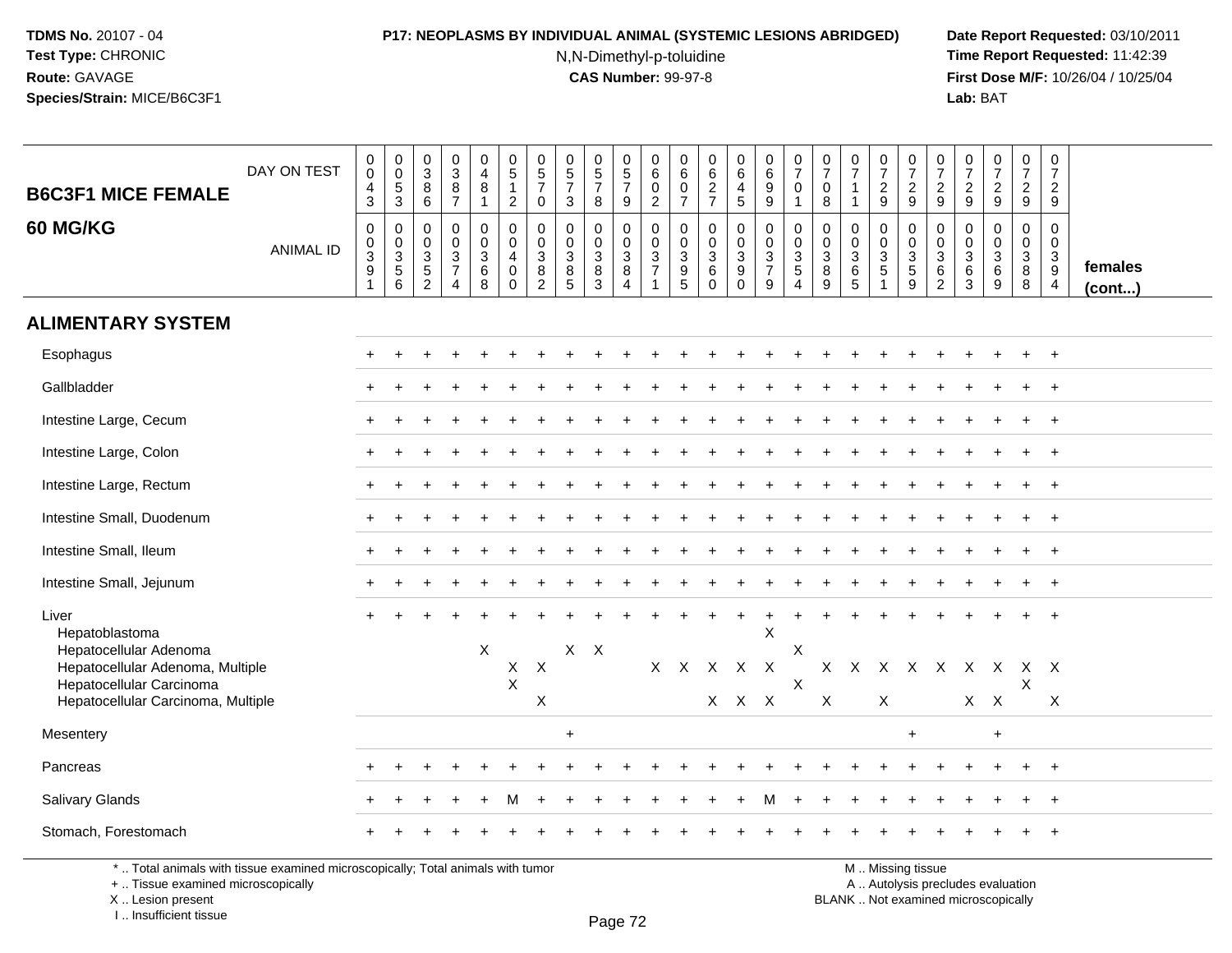### **P17: NEOPLASMS BY INDIVIDUAL ANIMAL (SYSTEMIC LESIONS ABRIDGED) Date Report Requested:** 03/10/2011

N,N-Dimethyl-p-toluidine

 **Time Report Requested:** 11:42:39 **First Dose M/F:** 10/26/04 / 10/25/04 Lab: BAT **Lab:** BAT

| <b>B6C3F1 MICE FEMALE</b>                        | DAY ON TEST      | $\pmb{0}$<br>$\pmb{0}$<br>$\overline{4}$<br>$\mathbf{3}$     | $\begin{smallmatrix}0\\0\end{smallmatrix}$<br>$\sqrt{5}$<br>$\sqrt{3}$ | $_{3}^{\rm 0}$<br>8<br>6                          | 03887                                               | $\begin{smallmatrix}0\0\4\end{smallmatrix}$<br>$\, 8$<br>$\mathbf{1}$ | $\begin{array}{c} 0 \\ 5 \\ 1 \end{array}$<br>$\sqrt{2}$              | $\begin{array}{c} 0 \\ 5 \\ 7 \end{array}$<br>$\mathbf 0$ | $\begin{array}{c} 0 \\ 5 \\ 7 \end{array}$<br>$\mathbf{3}$ | $\begin{array}{c} 0 \\ 5 \\ 7 \end{array}$<br>8     | $\begin{array}{c} 0 \\ 5 \\ 7 \end{array}$<br>$\mathsf g$ | $\begin{array}{c} 0 \\ 6 \end{array}$<br>$\pmb{0}$<br>$\overline{2}$ | 06007                                                | $062$<br>$7$                                          | $064$<br>$45$                                                  | 0<br>0<br>0<br>0<br>0             | $\begin{array}{c} 0 \\ 7 \end{array}$<br>$\pmb{0}$<br>$\mathbf{1}$ | 0<br>$\overline{7}$<br>$\mathbf 0$<br>8 | $\frac{0}{7}$<br>$\overline{1}$           | $\frac{0}{7}$<br>$\frac{2}{9}$                                  | 0729                                 | $\frac{0}{7}$<br>$\frac{2}{9}$     | 0<br>$\overline{7}$<br>$\frac{2}{9}$                           | $\begin{smallmatrix} 0\\7 \end{smallmatrix}$<br>$\frac{2}{9}$ | $\frac{0}{7}$<br>$\frac{2}{9}$           | $\mathbf 0$<br>$\overline{7}$<br>$\overline{2}$<br>9              |                         |
|--------------------------------------------------|------------------|--------------------------------------------------------------|------------------------------------------------------------------------|---------------------------------------------------|-----------------------------------------------------|-----------------------------------------------------------------------|-----------------------------------------------------------------------|-----------------------------------------------------------|------------------------------------------------------------|-----------------------------------------------------|-----------------------------------------------------------|----------------------------------------------------------------------|------------------------------------------------------|-------------------------------------------------------|----------------------------------------------------------------|-----------------------------------|--------------------------------------------------------------------|-----------------------------------------|-------------------------------------------|-----------------------------------------------------------------|--------------------------------------|------------------------------------|----------------------------------------------------------------|---------------------------------------------------------------|------------------------------------------|-------------------------------------------------------------------|-------------------------|
| <b>60 MG/KG</b>                                  | <b>ANIMAL ID</b> | $\mathbf 0$<br>$\begin{smallmatrix}0\\3\\9\end{smallmatrix}$ | $\pmb{0}$<br>$\overline{0}$<br>$\frac{3}{5}$<br>$6\phantom{1}$         | 0<br>$\pmb{0}$<br>$\frac{3}{5}$<br>$\overline{2}$ | 0<br>$\mathbf 0$<br>$\frac{3}{7}$<br>$\overline{4}$ | 0<br>$\pmb{0}$<br>$\frac{3}{6}$<br>8                                  | $\mathbf 0$<br>$\pmb{0}$<br>$\overline{a}$<br>$\mathbf 0$<br>$\Omega$ | 0<br>$\pmb{0}$<br>$\mathbf 3$<br>8<br>$\overline{2}$      | 0<br>$\boldsymbol{0}$<br>$\mathbf{3}$<br>8<br>5            | 0<br>$\pmb{0}$<br>$\mathbf{3}$<br>8<br>$\mathbf{3}$ | 0<br>$\frac{0}{3}$<br>$\overline{4}$                      | 0<br>$\pmb{0}$<br>$\frac{3}{7}$                                      | 0<br>$\begin{array}{c} 0 \\ 3 \\ 9 \\ 5 \end{array}$ | $\mathbf 0$<br>$\pmb{0}$<br>$\frac{3}{6}$<br>$\Omega$ | 0<br>$\pmb{0}$<br>$\mathbf{3}$<br>$\boldsymbol{9}$<br>$\Omega$ | $\mathbf 0$<br>$\frac{0}{3}$<br>9 | $\pmb{0}$<br>$\overline{0}$<br>$\frac{3}{5}$<br>$\overline{4}$     | 0<br>0<br>$\mathbf{3}$<br>$\bf 8$<br>9  | 0<br>$\mathbf 0$<br>$\mathbf 3$<br>6<br>5 | 0<br>$\pmb{0}$<br>$\mathbf 3$<br>$\overline{5}$<br>$\mathbf{1}$ | 0<br>$\pmb{0}$<br>$\frac{3}{5}$<br>9 | 0<br>0<br>3<br>6<br>$\overline{2}$ | 0<br>0<br>$\ensuremath{\mathsf{3}}$<br>$\,6$<br>$\mathfrak{Z}$ | 0<br>$\pmb{0}$<br>$\frac{3}{6}$<br>$\overline{9}$             | 0<br>$\pmb{0}$<br>$\mathbf{3}$<br>8<br>8 | $\mathbf 0$<br>$\mathbf 0$<br>$\mathbf{3}$<br>9<br>$\overline{4}$ | females<br>$($ cont $)$ |
| Squamous Cell Papilloma                          |                  |                                                              |                                                                        |                                                   |                                                     |                                                                       |                                                                       |                                                           |                                                            |                                                     |                                                           |                                                                      |                                                      |                                                       |                                                                |                                   |                                                                    | X                                       |                                           |                                                                 |                                      |                                    |                                                                |                                                               |                                          |                                                                   |                         |
| Stomach, Glandular                               |                  |                                                              |                                                                        |                                                   |                                                     |                                                                       |                                                                       |                                                           |                                                            |                                                     |                                                           |                                                                      |                                                      |                                                       |                                                                |                                   |                                                                    |                                         |                                           |                                                                 |                                      |                                    |                                                                |                                                               |                                          | $+$                                                               |                         |
| Tongue                                           |                  |                                                              |                                                                        |                                                   |                                                     |                                                                       |                                                                       |                                                           |                                                            |                                                     |                                                           |                                                                      |                                                      |                                                       |                                                                |                                   |                                                                    |                                         |                                           |                                                                 |                                      |                                    |                                                                |                                                               |                                          |                                                                   |                         |
| Tooth                                            |                  |                                                              |                                                                        |                                                   |                                                     |                                                                       |                                                                       |                                                           |                                                            |                                                     |                                                           |                                                                      |                                                      | $\ddot{}$                                             |                                                                |                                   |                                                                    |                                         |                                           |                                                                 |                                      |                                    |                                                                |                                                               |                                          |                                                                   |                         |
| <b>CARDIOVASCULAR SYSTEM</b>                     |                  |                                                              |                                                                        |                                                   |                                                     |                                                                       |                                                                       |                                                           |                                                            |                                                     |                                                           |                                                                      |                                                      |                                                       |                                                                |                                   |                                                                    |                                         |                                           |                                                                 |                                      |                                    |                                                                |                                                               |                                          |                                                                   |                         |
| <b>Blood Vessel</b>                              |                  |                                                              |                                                                        |                                                   |                                                     |                                                                       |                                                                       |                                                           |                                                            |                                                     |                                                           |                                                                      |                                                      |                                                       |                                                                |                                   |                                                                    |                                         |                                           |                                                                 |                                      |                                    |                                                                |                                                               |                                          | $\ddot{}$                                                         |                         |
| Heart                                            |                  |                                                              |                                                                        |                                                   |                                                     |                                                                       |                                                                       |                                                           |                                                            |                                                     |                                                           |                                                                      |                                                      |                                                       |                                                                |                                   |                                                                    |                                         |                                           |                                                                 |                                      |                                    |                                                                |                                                               |                                          | $+$                                                               |                         |
| <b>ENDOCRINE SYSTEM</b>                          |                  |                                                              |                                                                        |                                                   |                                                     |                                                                       |                                                                       |                                                           |                                                            |                                                     |                                                           |                                                                      |                                                      |                                                       |                                                                |                                   |                                                                    |                                         |                                           |                                                                 |                                      |                                    |                                                                |                                                               |                                          |                                                                   |                         |
| <b>Adrenal Cortex</b>                            |                  |                                                              |                                                                        |                                                   |                                                     |                                                                       |                                                                       |                                                           |                                                            |                                                     |                                                           |                                                                      |                                                      |                                                       |                                                                |                                   |                                                                    |                                         |                                           |                                                                 |                                      |                                    |                                                                |                                                               | $\pm$                                    | $^+$                                                              |                         |
| Adrenal Medulla<br>Pheochromocytoma Benign       |                  |                                                              |                                                                        |                                                   |                                                     |                                                                       |                                                                       |                                                           |                                                            |                                                     |                                                           |                                                                      |                                                      | $\boldsymbol{\mathsf{X}}$                             |                                                                |                                   |                                                                    |                                         |                                           |                                                                 |                                      |                                    |                                                                |                                                               |                                          |                                                                   |                         |
| Islets, Pancreatic                               |                  |                                                              |                                                                        |                                                   |                                                     |                                                                       |                                                                       |                                                           |                                                            |                                                     |                                                           |                                                                      |                                                      |                                                       |                                                                |                                   |                                                                    |                                         |                                           |                                                                 |                                      |                                    |                                                                |                                                               | $\ddot{}$                                | $^{+}$                                                            |                         |
| Parathyroid Gland                                |                  | $+$                                                          | M                                                                      |                                                   |                                                     | $\ddot{}$                                                             | м                                                                     | м                                                         |                                                            |                                                     | м                                                         |                                                                      |                                                      |                                                       |                                                                | M                                 |                                                                    |                                         |                                           | M                                                               |                                      |                                    |                                                                |                                                               | M +                                      |                                                                   |                         |
| <b>Pituitary Gland</b>                           |                  | $\pm$                                                        |                                                                        |                                                   |                                                     |                                                                       |                                                                       |                                                           |                                                            |                                                     |                                                           |                                                                      |                                                      |                                                       |                                                                | м                                 |                                                                    |                                         |                                           |                                                                 |                                      |                                    |                                                                |                                                               | $\ddot{}$                                | $+$                                                               |                         |
| <b>Thyroid Gland</b><br>Follicular Cell, Adenoma |                  |                                                              |                                                                        |                                                   |                                                     |                                                                       |                                                                       |                                                           |                                                            |                                                     |                                                           |                                                                      |                                                      |                                                       |                                                                |                                   |                                                                    |                                         |                                           |                                                                 |                                      |                                    |                                                                |                                                               | $+$                                      | $+$<br>X                                                          |                         |

# **GENERAL BODY SYSTEM**

NONE

\* .. Total animals with tissue examined microscopically; Total animals with tumor

+ .. Tissue examined microscopically

X .. Lesion present

I .. Insufficient tissue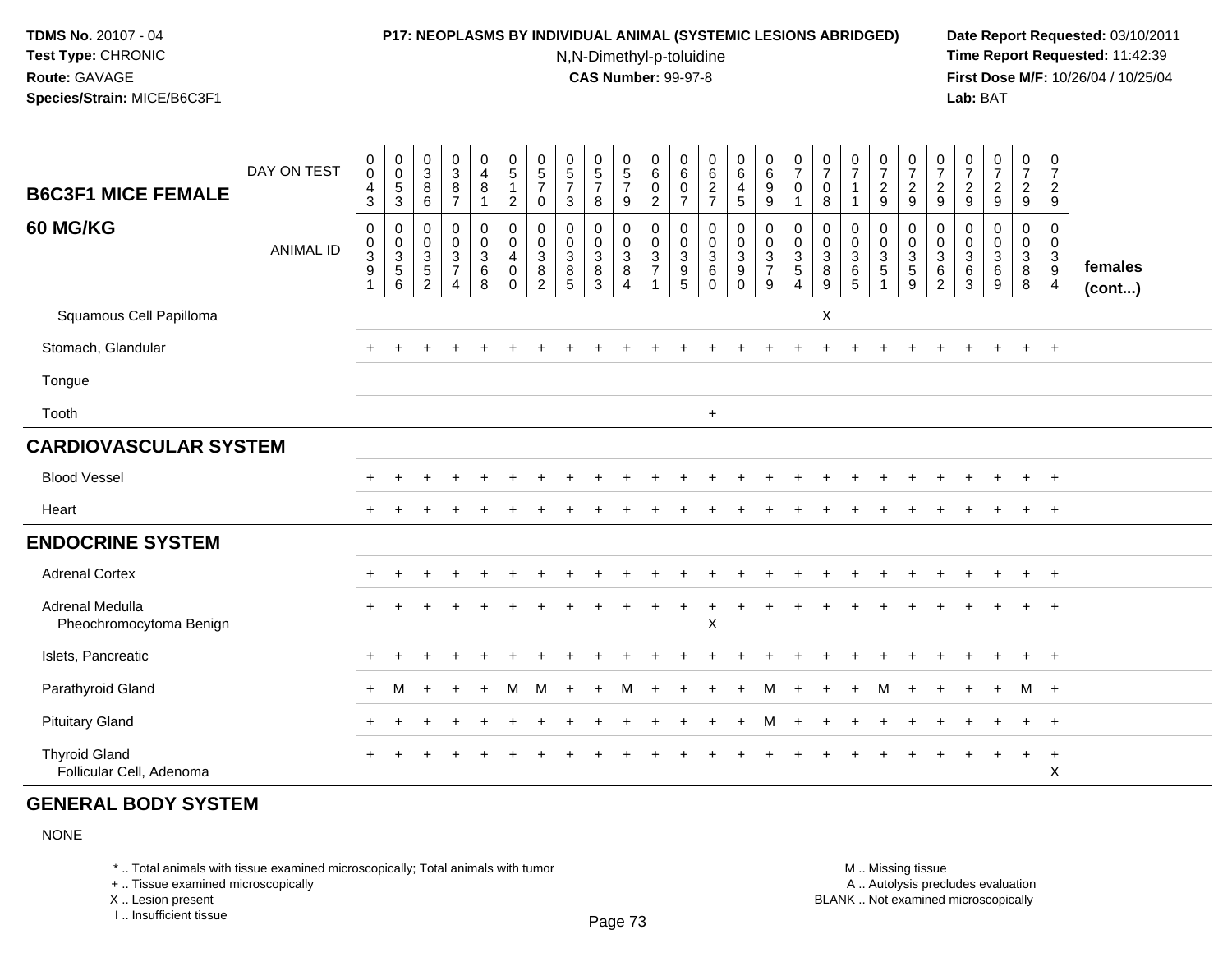### **P17: NEOPLASMS BY INDIVIDUAL ANIMAL (SYSTEMIC LESIONS ABRIDGED) Date Report Requested:** 03/10/2011

N,N-Dimethyl-p-toluidine

 **Time Report Requested:** 11:42:39 **First Dose M/F:** 10/26/04 / 10/25/04 Lab: BAT **Lab:** BAT

| DAY ON TEST<br><b>B6C3F1 MICE FEMALE</b>                  | $\mathbf 0$<br>$\mathbf 0$<br>$\overline{4}$<br>$\mathbf{3}$ | $\pmb{0}$<br>$\mathsf{O}\xspace$<br>$\sqrt{5}$<br>$\overline{3}$ | $_{3}^{\rm 0}$<br>8<br>6                                                   | $\frac{0}{3}$<br>8<br>$\overline{7}$         | $\begin{smallmatrix}0\\4\end{smallmatrix}$<br>$\bf 8$<br>$\mathbf{1}$ | $\begin{array}{c} 0 \\ 5 \end{array}$<br>$\mathbf{1}$<br>$\overline{2}$     | $\begin{array}{c} 0 \\ 5 \\ 7 \end{array}$<br>$\mathbf 0$                 | $\begin{array}{c} 0 \\ 5 \\ 7 \end{array}$<br>$\mathbf{3}$ | $\begin{array}{c} 0 \\ 5 \\ 7 \end{array}$<br>8      | $\begin{array}{c} 0 \\ 5 \\ 7 \end{array}$<br>$9\,$ | $\begin{array}{c} 0 \\ 6 \end{array}$<br>$\mathbf 0$<br>$\overline{2}$ | $\begin{array}{c} 0 \\ 6 \end{array}$<br>$\mathbf 0$<br>$\overline{7}$ | $\begin{array}{c} 0 \\ 6 \end{array}$<br>$\frac{2}{7}$ | $\begin{smallmatrix}0\0\0\end{smallmatrix}$<br>$\overline{4}$<br>5         | $\begin{array}{c} 0 \\ 6 \end{array}$<br>$\frac{9}{9}$ | $\begin{smallmatrix}0\\7\end{smallmatrix}$<br>$\mathsf{O}\xspace$<br>$\mathbf{1}$ | $\begin{array}{c} 0 \\ 7 \end{array}$<br>$\mathbf 0$<br>$\,8\,$ | $\frac{0}{7}$<br>$\overline{1}$                              | $\frac{0}{7}$<br>$\frac{2}{9}$     | $\frac{0}{7}$<br>$\frac{2}{9}$        | $\frac{0}{7}$<br>$\frac{2}{9}$                                  | $\frac{0}{7}$<br>$\frac{2}{9}$      | $\begin{array}{c} 0 \\ 7 \end{array}$<br>$\frac{2}{9}$ | $\frac{0}{7}$<br>$\frac{2}{9}$                 | $\frac{0}{7}$<br>$\overline{a}$<br>9                                    |                   |
|-----------------------------------------------------------|--------------------------------------------------------------|------------------------------------------------------------------|----------------------------------------------------------------------------|----------------------------------------------|-----------------------------------------------------------------------|-----------------------------------------------------------------------------|---------------------------------------------------------------------------|------------------------------------------------------------|------------------------------------------------------|-----------------------------------------------------|------------------------------------------------------------------------|------------------------------------------------------------------------|--------------------------------------------------------|----------------------------------------------------------------------------|--------------------------------------------------------|-----------------------------------------------------------------------------------|-----------------------------------------------------------------|--------------------------------------------------------------|------------------------------------|---------------------------------------|-----------------------------------------------------------------|-------------------------------------|--------------------------------------------------------|------------------------------------------------|-------------------------------------------------------------------------|-------------------|
| 60 MG/KG<br><b>ANIMAL ID</b>                              | $\boldsymbol{0}$<br>$\frac{0}{3}$<br>1                       | 0<br>$_{3}^{\rm 0}$<br>$\,$ 5 $\,$<br>6                          | $\mathbf 0$<br>$\pmb{0}$<br>$\overline{3}$<br>$\sqrt{5}$<br>$\overline{2}$ | 0<br>$\frac{0}{3}$<br>$\boldsymbol{\Lambda}$ | $\mathsf 0$<br>$\frac{0}{3}$<br>8                                     | $\mathbf 0$<br>$\overline{0}$<br>$\overline{4}$<br>$\pmb{0}$<br>$\mathbf 0$ | $\mathbf 0$<br>$\mathbf 0$<br>$\overline{3}$<br>$\bf 8$<br>$\overline{2}$ | $\pmb{0}$<br>$\pmb{0}$<br>$\overline{3}$<br>$\, 8$<br>5    | 0<br>$\mathsf{O}\xspace$<br>$\overline{3}$<br>8<br>3 | $\mathsf 0$<br>$\frac{0}{3}$<br>$\overline{4}$      | $\pmb{0}$<br>$\frac{0}{3}$<br>$\overline{1}$                           | $\mathbf 0$<br>$_{3}^{\rm 0}$<br>$\begin{array}{c} 9 \\ 5 \end{array}$ | $\pmb{0}$<br>$\frac{0}{3}$<br>$\,6\,$<br>$\Omega$      | 0<br>$\mathsf{O}\xspace$<br>$\overline{3}$<br>$\boldsymbol{9}$<br>$\Omega$ | $\pmb{0}$<br>$\frac{0}{3}$<br>9                        | $\mathbf 0$<br>$\frac{0}{3}$<br>4                                                 | 0<br>$\mathbf 0$<br>$\overline{3}$<br>8<br>9                    | $\mathbf 0$<br>$\mathbf 0$<br>$\overline{3}$<br>$\,6\,$<br>5 | 0<br>$\frac{0}{3}$<br>$\mathbf{1}$ | 0<br>$\frac{0}{3}$<br>$\sqrt{5}$<br>9 | 0<br>$\mathbf 0$<br>$\overline{3}$<br>$\,6\,$<br>$\overline{2}$ | 0<br>$_{3}^{\rm 0}$<br>$\,6\,$<br>3 | $\mathbf 0$<br>$\frac{0}{3}$<br>$\,6\,$<br>9           | 0<br>$\mathsf{O}\xspace$<br>$\frac{3}{8}$<br>8 | $\mathbf 0$<br>$\mathbf 0$<br>$\overline{3}$<br>$9\,$<br>$\overline{4}$ | females<br>(cont) |
| <b>GENITAL SYSTEM</b>                                     |                                                              |                                                                  |                                                                            |                                              |                                                                       |                                                                             |                                                                           |                                                            |                                                      |                                                     |                                                                        |                                                                        |                                                        |                                                                            |                                                        |                                                                                   |                                                                 |                                                              |                                    |                                       |                                                                 |                                     |                                                        |                                                |                                                                         |                   |
| <b>Clitoral Gland</b>                                     |                                                              |                                                                  |                                                                            |                                              |                                                                       |                                                                             |                                                                           |                                                            | м                                                    |                                                     |                                                                        |                                                                        |                                                        |                                                                            |                                                        |                                                                                   |                                                                 |                                                              |                                    |                                       |                                                                 |                                     |                                                        | $\ddot{}$                                      | $^{+}$                                                                  |                   |
| Ovary<br>Cystadenoma                                      |                                                              |                                                                  |                                                                            |                                              |                                                                       |                                                                             |                                                                           |                                                            |                                                      |                                                     |                                                                        |                                                                        |                                                        |                                                                            |                                                        |                                                                                   |                                                                 |                                                              |                                    |                                       |                                                                 |                                     |                                                        |                                                |                                                                         |                   |
| Uterus                                                    |                                                              |                                                                  |                                                                            |                                              |                                                                       |                                                                             |                                                                           |                                                            |                                                      |                                                     |                                                                        |                                                                        |                                                        |                                                                            |                                                        |                                                                                   |                                                                 |                                                              |                                    |                                       |                                                                 |                                     |                                                        |                                                | $+$                                                                     |                   |
| <b>HEMATOPOIETIC SYSTEM</b>                               |                                                              |                                                                  |                                                                            |                                              |                                                                       |                                                                             |                                                                           |                                                            |                                                      |                                                     |                                                                        |                                                                        |                                                        |                                                                            |                                                        |                                                                                   |                                                                 |                                                              |                                    |                                       |                                                                 |                                     |                                                        |                                                |                                                                         |                   |
| <b>Bone Marrow</b>                                        | $\ddot{}$                                                    |                                                                  |                                                                            |                                              |                                                                       |                                                                             |                                                                           |                                                            |                                                      |                                                     |                                                                        |                                                                        |                                                        |                                                                            |                                                        |                                                                                   |                                                                 |                                                              |                                    |                                       |                                                                 |                                     |                                                        | $+$                                            | $+$                                                                     |                   |
| Lymph Node<br>Mediastinal, Osteosarcoma, Metastatic, Bone |                                                              |                                                                  | $\ddot{}$<br>$\mathsf X$                                                   |                                              |                                                                       |                                                                             |                                                                           |                                                            |                                                      |                                                     |                                                                        | $\ddot{}$                                                              |                                                        |                                                                            |                                                        |                                                                                   |                                                                 | $+$                                                          |                                    |                                       |                                                                 |                                     |                                                        |                                                |                                                                         |                   |
| Lymph Node, Mandibular<br>Hemangioma                      | $+$                                                          |                                                                  |                                                                            |                                              |                                                                       | М                                                                           |                                                                           |                                                            |                                                      |                                                     |                                                                        |                                                                        |                                                        |                                                                            |                                                        |                                                                                   |                                                                 |                                                              |                                    |                                       |                                                                 |                                     |                                                        | $+$                                            | $+$                                                                     |                   |
| Lymph Node, Mesenteric                                    |                                                              |                                                                  |                                                                            |                                              |                                                                       |                                                                             |                                                                           |                                                            |                                                      |                                                     |                                                                        |                                                                        |                                                        |                                                                            |                                                        |                                                                                   |                                                                 |                                                              |                                    |                                       |                                                                 |                                     |                                                        | $\ddot{}$                                      | $+$                                                                     |                   |
| Spleen                                                    |                                                              |                                                                  |                                                                            |                                              |                                                                       |                                                                             |                                                                           |                                                            |                                                      |                                                     |                                                                        |                                                                        |                                                        |                                                                            |                                                        |                                                                                   |                                                                 |                                                              |                                    |                                       |                                                                 |                                     |                                                        |                                                | $+$                                                                     |                   |
| Thymus                                                    | $\ddot{}$                                                    |                                                                  |                                                                            |                                              |                                                                       |                                                                             |                                                                           | м                                                          |                                                      |                                                     |                                                                        |                                                                        | м                                                      |                                                                            |                                                        |                                                                                   |                                                                 |                                                              |                                    |                                       |                                                                 |                                     |                                                        | $\pm$                                          | $+$                                                                     |                   |
| <b>INTEGUMENTARY SYSTEM</b>                               |                                                              |                                                                  |                                                                            |                                              |                                                                       |                                                                             |                                                                           |                                                            |                                                      |                                                     |                                                                        |                                                                        |                                                        |                                                                            |                                                        |                                                                                   |                                                                 |                                                              |                                    |                                       |                                                                 |                                     |                                                        |                                                |                                                                         |                   |
| Mammary Gland                                             |                                                              |                                                                  |                                                                            |                                              |                                                                       |                                                                             |                                                                           |                                                            |                                                      |                                                     |                                                                        |                                                                        |                                                        |                                                                            |                                                        |                                                                                   |                                                                 |                                                              |                                    |                                       |                                                                 |                                     |                                                        |                                                | $+$                                                                     |                   |
| Skin                                                      |                                                              |                                                                  |                                                                            |                                              |                                                                       |                                                                             |                                                                           |                                                            |                                                      |                                                     |                                                                        |                                                                        |                                                        |                                                                            |                                                        |                                                                                   |                                                                 |                                                              |                                    |                                       |                                                                 |                                     |                                                        | $\pm$                                          | $+$                                                                     |                   |

# **MUSCULOSKELETAL SYSTEM**

\* .. Total animals with tissue examined microscopically; Total animals with tumor

+ .. Tissue examined microscopically

X .. Lesion present

I .. Insufficient tissue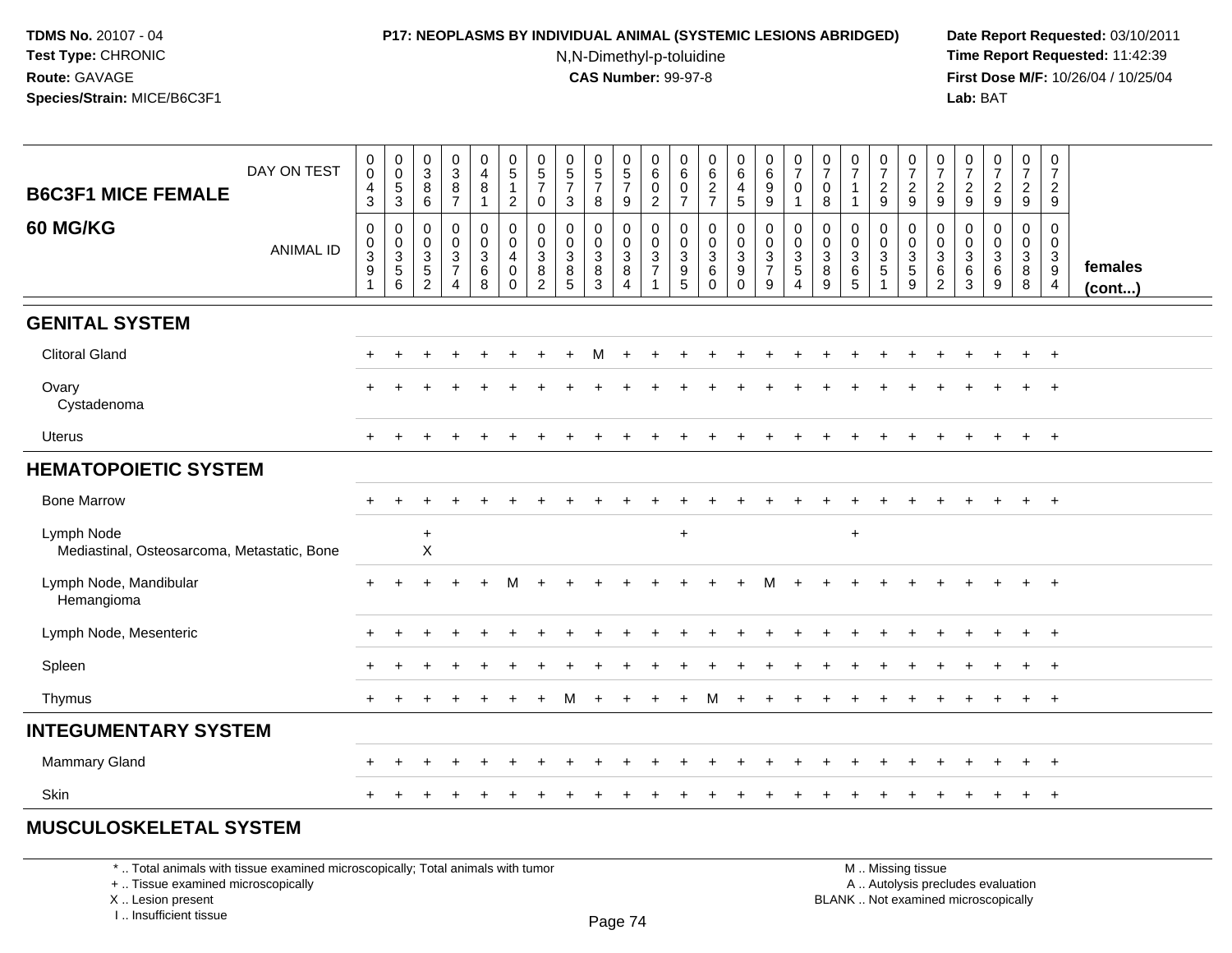#### **P17: NEOPLASMS BY INDIVIDUAL ANIMAL (SYSTEMIC LESIONS ABRIDGED) Date Report Requested:** 03/10/2011

N,N-Dimethyl-p-toluidine

 **Time Report Requested:** 11:42:39 **First Dose M/F:** 10/26/04 / 10/25/04 Lab: BAT **Lab:** BAT

| <b>B6C3F1 MICE FEMALE</b>                                                                                   | DAY ON TEST      | 0<br>$\mathsf 0$<br>$\overline{4}$<br>3                      | $_{\rm 0}^{\rm 0}$<br>$\frac{5}{3}$                            | $_3^0$<br>$\, 8$<br>6                                                             | 0<br>3<br>$\bf 8$<br>$\overline{7}$          | $\pmb{0}$<br>$\overline{4}$<br>$\bf8$<br>$\overline{1}$               | $\begin{array}{c} 0 \\ 5 \end{array}$<br>$\mathbf{1}$<br>$\overline{2}$ | $\begin{array}{c} 0 \\ 5 \end{array}$<br>$\overline{7}$<br>$\mathbf 0$ | $\begin{array}{c} 0 \\ 5 \end{array}$<br>$\overline{7}$<br>3   | 0<br>$\frac{5}{7}$<br>8                                     | 0<br>$\sqrt{5}$<br>$\overline{7}$<br>9                | 0<br>6<br>$\pmb{0}$<br>$\overline{2}$ | 0<br>$\,6$<br>$\boldsymbol{0}$<br>$\overline{7}$                     | $_{6}^{\rm 0}$<br>$\boldsymbol{2}$<br>$\overline{7}$        | $\begin{array}{c} 0 \\ 6 \end{array}$<br>$\overline{4}$<br>$\sqrt{5}$  | 0<br>$\,6$<br>$9\,$<br>9                             | 0<br>$\overline{7}$<br>$\mathbf 0$<br>1 | 0<br>$\boldsymbol{7}$<br>0<br>8  | $\frac{0}{7}$<br>$\mathbf{1}$              | 0<br>$\boldsymbol{7}$<br>$\sqrt{2}$<br>9                 | 0<br>$\boldsymbol{7}$<br>$\sqrt{2}$<br>9                  | 0<br>$\overline{7}$<br>$\overline{c}$<br>9                            | $\frac{0}{7}$<br>$\overline{c}$<br>9 | $\frac{0}{7}$<br>$\overline{a}$<br>9 | $\frac{0}{7}$<br>$\overline{a}$<br>9               | $\pmb{0}$<br>$\boldsymbol{7}$<br>$\overline{c}$<br>9            |                   |
|-------------------------------------------------------------------------------------------------------------|------------------|--------------------------------------------------------------|----------------------------------------------------------------|-----------------------------------------------------------------------------------|----------------------------------------------|-----------------------------------------------------------------------|-------------------------------------------------------------------------|------------------------------------------------------------------------|----------------------------------------------------------------|-------------------------------------------------------------|-------------------------------------------------------|---------------------------------------|----------------------------------------------------------------------|-------------------------------------------------------------|------------------------------------------------------------------------|------------------------------------------------------|-----------------------------------------|----------------------------------|--------------------------------------------|----------------------------------------------------------|-----------------------------------------------------------|-----------------------------------------------------------------------|--------------------------------------|--------------------------------------|----------------------------------------------------|-----------------------------------------------------------------|-------------------|
| 60 MG/KG                                                                                                    | <b>ANIMAL ID</b> | 0<br>0<br>$\ensuremath{\mathsf{3}}$<br>$\boldsymbol{9}$<br>1 | $\mathbf 0$<br>$\begin{array}{c} 0 \\ 3 \\ 5 \end{array}$<br>6 | $\pmb{0}$<br>$\,0\,$<br>$\ensuremath{\mathsf{3}}$<br>$\sqrt{5}$<br>$\overline{2}$ | 0<br>$\mathbf 0$<br>3<br>$\overline{7}$<br>4 | $\pmb{0}$<br>$\mathbf 0$<br>$\ensuremath{\mathsf{3}}$<br>$\,6\,$<br>8 | $\pmb{0}$<br>$\mathbf 0$<br>$\overline{4}$<br>$\mathbf 0$<br>$\Omega$   | 0<br>0<br>3<br>8<br>$\overline{2}$                                     | $\boldsymbol{0}$<br>$\boldsymbol{0}$<br>$\mathbf{3}$<br>8<br>5 | 0<br>$\pmb{0}$<br>$\ensuremath{\mathsf{3}}$<br>$\,8\,$<br>3 | $\mathbf 0$<br>0<br>$\sqrt{3}$<br>8<br>$\overline{4}$ | 0<br>$\pmb{0}$<br>3<br>$\overline{7}$ | $\pmb{0}$<br>0<br>$\ensuremath{\mathsf{3}}$<br>$\boldsymbol{9}$<br>5 | $\pmb{0}$<br>$\pmb{0}$<br>$\sqrt{3}$<br>$\,6\,$<br>$\Omega$ | $\pmb{0}$<br>$\mathbf 0$<br>$\sqrt{3}$<br>$\boldsymbol{9}$<br>$\Omega$ | $\mathbf 0$<br>$_{3}^{\rm 0}$<br>$\overline{7}$<br>9 | 0<br>$\pmb{0}$<br>3<br>5<br>4           | 0<br>0<br>$\mathbf{3}$<br>8<br>9 | 0<br>$\pmb{0}$<br>$\sqrt{3}$<br>$\,6$<br>5 | $\mathbf 0$<br>$\mathbf 0$<br>$\mathbf{3}$<br>$\sqrt{5}$ | $\mathbf 0$<br>$\pmb{0}$<br>$\sqrt{3}$<br>$\sqrt{5}$<br>9 | $\mathbf 0$<br>0<br>$\mathbf{3}$<br>$6\phantom{1}6$<br>$\overline{c}$ | 0<br>0<br>3<br>6<br>3                | 0<br>0<br>3<br>6<br>9                | $\pmb{0}$<br>$\mathbf 0$<br>$\mathbf{3}$<br>8<br>8 | $\mathbf 0$<br>$\mathbf 0$<br>$\sqrt{3}$<br>9<br>$\overline{4}$ | females<br>(cont) |
| Bone<br>Osteosarcoma                                                                                        |                  | $\div$                                                       |                                                                | X                                                                                 |                                              |                                                                       |                                                                         |                                                                        |                                                                |                                                             |                                                       |                                       |                                                                      |                                                             |                                                                        |                                                      |                                         |                                  |                                            |                                                          |                                                           |                                                                       |                                      |                                      |                                                    | $\overline{1}$                                                  |                   |
| <b>Skeletal Muscle</b><br>Rhabdomyosarcoma                                                                  |                  |                                                              |                                                                |                                                                                   |                                              |                                                                       |                                                                         |                                                                        |                                                                |                                                             |                                                       |                                       |                                                                      |                                                             |                                                                        |                                                      |                                         |                                  |                                            |                                                          | $\ddot{}$<br>$\times$                                     |                                                                       |                                      |                                      |                                                    |                                                                 |                   |
| <b>NERVOUS SYSTEM</b>                                                                                       |                  |                                                              |                                                                |                                                                                   |                                              |                                                                       |                                                                         |                                                                        |                                                                |                                                             |                                                       |                                       |                                                                      |                                                             |                                                                        |                                                      |                                         |                                  |                                            |                                                          |                                                           |                                                                       |                                      |                                      |                                                    |                                                                 |                   |
| <b>Brain</b><br>Meningioma Benign                                                                           |                  |                                                              |                                                                |                                                                                   |                                              |                                                                       |                                                                         |                                                                        |                                                                |                                                             |                                                       |                                       |                                                                      |                                                             |                                                                        | м                                                    |                                         |                                  |                                            |                                                          |                                                           |                                                                       |                                      |                                      |                                                    | $+$                                                             |                   |
| <b>RESPIRATORY SYSTEM</b>                                                                                   |                  |                                                              |                                                                |                                                                                   |                                              |                                                                       |                                                                         |                                                                        |                                                                |                                                             |                                                       |                                       |                                                                      |                                                             |                                                                        |                                                      |                                         |                                  |                                            |                                                          |                                                           |                                                                       |                                      |                                      |                                                    |                                                                 |                   |
| Lung<br>Alveolar/Bronchiolar Adenoma<br>Alveolar/Bronchiolar Carcinoma<br>Hepatoblastoma, Metastatic, Liver |                  |                                                              |                                                                |                                                                                   |                                              |                                                                       |                                                                         | X                                                                      |                                                                | X                                                           |                                                       | X                                     |                                                                      |                                                             | $\pmb{\times}$                                                         |                                                      | $\sf X$                                 |                                  |                                            |                                                          | X                                                         | $\times$                                                              |                                      |                                      |                                                    | $\overline{1}$                                                  |                   |
| Hepatocellular Carcinoma, Metastatic, Liver<br>Osteosarcoma, Metastatic, Bone                               |                  |                                                              |                                                                | $\boldsymbol{\mathsf{X}}$                                                         |                                              |                                                                       |                                                                         |                                                                        |                                                                |                                                             |                                                       |                                       |                                                                      |                                                             |                                                                        | X                                                    |                                         |                                  |                                            | X                                                        |                                                           |                                                                       |                                      |                                      |                                                    |                                                                 |                   |
| Nose                                                                                                        |                  |                                                              |                                                                |                                                                                   |                                              |                                                                       |                                                                         |                                                                        |                                                                |                                                             |                                                       |                                       |                                                                      |                                                             |                                                                        |                                                      |                                         |                                  |                                            |                                                          |                                                           |                                                                       |                                      |                                      |                                                    | $+$                                                             |                   |
| Trachea                                                                                                     |                  |                                                              |                                                                |                                                                                   |                                              |                                                                       |                                                                         |                                                                        |                                                                |                                                             |                                                       |                                       |                                                                      |                                                             |                                                                        |                                                      |                                         |                                  |                                            |                                                          |                                                           |                                                                       |                                      |                                      |                                                    | $^{+}$                                                          |                   |
| <b>SPECIAL SENSES SYSTEM</b>                                                                                |                  |                                                              |                                                                |                                                                                   |                                              |                                                                       |                                                                         |                                                                        |                                                                |                                                             |                                                       |                                       |                                                                      |                                                             |                                                                        |                                                      |                                         |                                  |                                            |                                                          |                                                           |                                                                       |                                      |                                      |                                                    |                                                                 |                   |
| Eye                                                                                                         |                  |                                                              |                                                                |                                                                                   |                                              |                                                                       |                                                                         |                                                                        |                                                                |                                                             |                                                       |                                       |                                                                      |                                                             | $\div$                                                                 | м                                                    |                                         |                                  |                                            |                                                          |                                                           |                                                                       |                                      |                                      |                                                    | $+$                                                             |                   |
| Harderian Gland<br>Adenoma                                                                                  |                  |                                                              |                                                                |                                                                                   |                                              |                                                                       |                                                                         |                                                                        |                                                                | $\mathsf X$                                                 |                                                       |                                       |                                                                      |                                                             | $\sf X$                                                                | м                                                    |                                         |                                  |                                            |                                                          |                                                           |                                                                       |                                      |                                      |                                                    | $\overline{1}$                                                  |                   |
| <b>URINARY SYSTEM</b>                                                                                       |                  |                                                              |                                                                |                                                                                   |                                              |                                                                       |                                                                         |                                                                        |                                                                |                                                             |                                                       |                                       |                                                                      |                                                             |                                                                        |                                                      |                                         |                                  |                                            |                                                          |                                                           |                                                                       |                                      |                                      |                                                    |                                                                 |                   |

\* .. Total animals with tissue examined microscopically; Total animals with tumor

+ .. Tissue examined microscopically

X .. Lesion present

I .. Insufficient tissue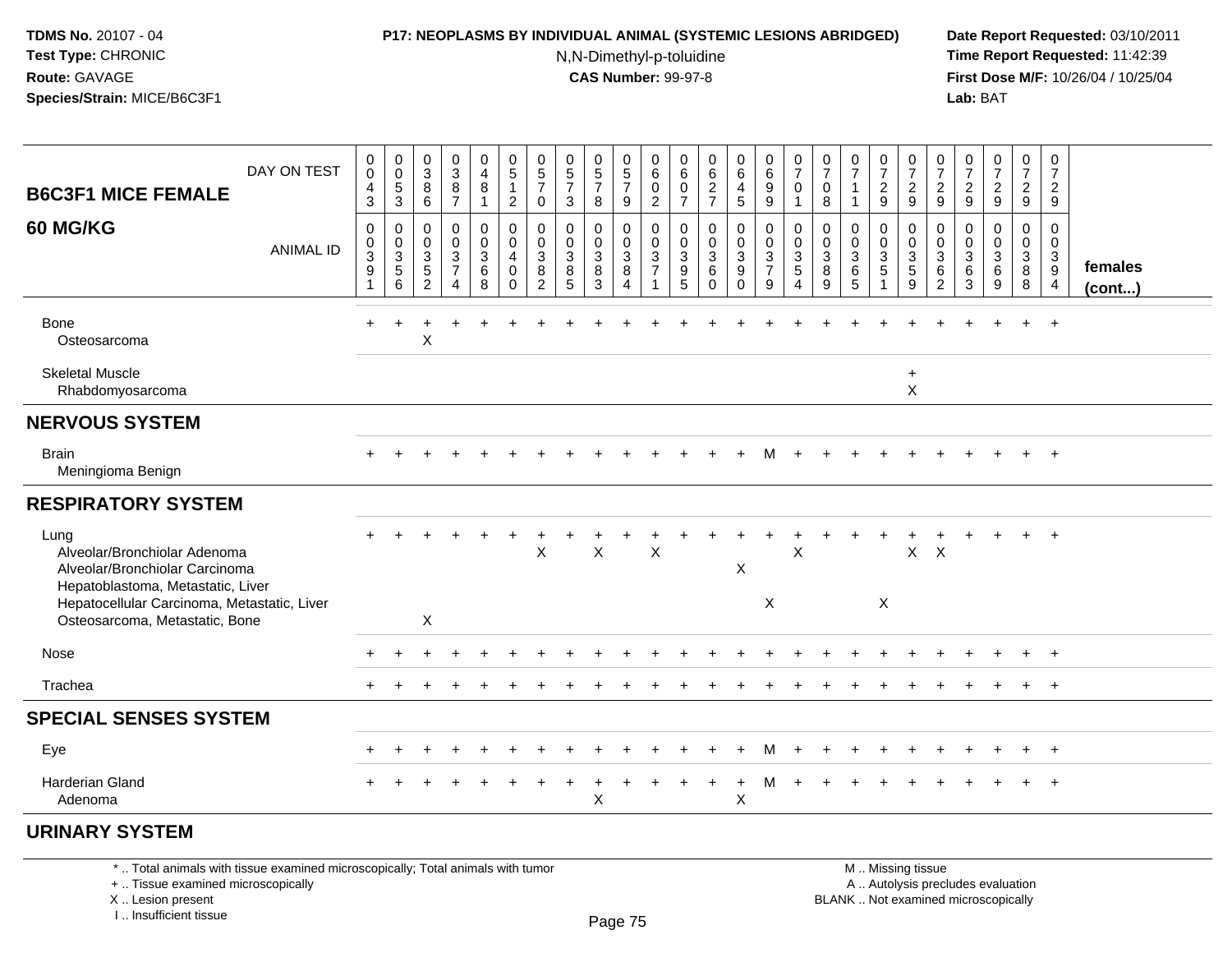### **P17: NEOPLASMS BY INDIVIDUAL ANIMAL (SYSTEMIC LESIONS ABRIDGED) Date Report Requested:** 03/10/2011

N,N-Dimethyl-p-toluidine

 **Time Report Requested:** 11:42:39 **First Dose M/F:** 10/26/04 / 10/25/04 Lab: BAT **Lab:** BAT

| <b>B6C3F1 MICE FEMALE</b>                                   | DAY ON TEST      | 0<br>$\mathsf{O}\xspace$<br>4<br>$\mathbf{3}$                   | 0<br>$\pmb{0}$<br>$\sqrt{5}$<br>$\sqrt{3}$                                   | $_{3}^{\rm 0}$<br>$\,8\,$<br>$\,6\,$                 | $\mathbf 0$<br>$\ensuremath{\mathsf{3}}$<br>$\bf 8$<br>$\overline{ }$                     | 0<br>4<br>8                              | $\begin{array}{c} 0 \\ 5 \end{array}$<br>$\overline{2}$              | 0<br>$\sqrt{5}$<br>$\overline{ }$<br>$\mathbf 0$ | 0<br>$\sqrt{5}$<br>$\rightarrow$<br>$\mathbf{3}$ | $\begin{array}{c} 0 \\ 5 \end{array}$<br>$\overline{\phantom{a}}$<br>8 | $\begin{array}{c} 0 \\ 5 \end{array}$<br>$\overline{ }$<br>9                      | 0<br>6<br>0<br><sup>o</sup><br>∠   | 0<br>6<br>0<br>$\overline{ }$                    | 0<br>6<br>$\boldsymbol{2}$<br>$\rightarrow$             | 0<br>6<br>$\overline{4}$<br>5 <sup>5</sup> | $\begin{array}{c} 0 \\ 6 \end{array}$<br>$\boldsymbol{9}$<br>$\boldsymbol{9}$ | $\frac{0}{7}$<br>$\pmb{0}$                      | $\mathbf 0$<br>$\overline{ }$<br>8        | 0<br>$\rightarrow$    | $\frac{0}{7}$<br>$\overline{\mathbf{c}}$<br>9 | $\frac{0}{7}$<br>$\overline{c}$<br>$\boldsymbol{9}$            | 0<br>$\overline{ }$<br>$\overline{2}$<br>$\boldsymbol{9}$     | $\mathbf 0$<br>$\overline{ }$<br>$\overline{c}$<br>$\boldsymbol{9}$ | $\overline{0}$<br>$\overline{ }$<br>$\frac{2}{9}$ | $\frac{0}{7}$<br>$\boldsymbol{2}$<br>9   | 0<br>$\overline{\phantom{a}}$<br>$\overline{c}$<br>9        |                         |
|-------------------------------------------------------------|------------------|-----------------------------------------------------------------|------------------------------------------------------------------------------|------------------------------------------------------|-------------------------------------------------------------------------------------------|------------------------------------------|----------------------------------------------------------------------|--------------------------------------------------|--------------------------------------------------|------------------------------------------------------------------------|-----------------------------------------------------------------------------------|------------------------------------|--------------------------------------------------|---------------------------------------------------------|--------------------------------------------|-------------------------------------------------------------------------------|-------------------------------------------------|-------------------------------------------|-----------------------|-----------------------------------------------|----------------------------------------------------------------|---------------------------------------------------------------|---------------------------------------------------------------------|---------------------------------------------------|------------------------------------------|-------------------------------------------------------------|-------------------------|
| <b>60 MG/KG</b>                                             | <b>ANIMAL ID</b> | 0<br>$\pmb{0}$<br>$\ensuremath{\mathsf{3}}$<br>$\boldsymbol{9}$ | 0<br>$\mathsf{O}\xspace$<br>$\ensuremath{\mathsf{3}}$<br>$\overline{5}$<br>6 | 0<br>$_{3}^{\rm 0}$<br>$\mathbf 5$<br>$\overline{2}$ | 0<br>$\pmb{0}$<br>$\ensuremath{\mathsf{3}}$<br>$\overline{\phantom{a}}$<br>$\overline{4}$ | 0<br>$\pmb{0}$<br>$\mathbf{3}$<br>6<br>8 | 0<br>$\mathsf 0$<br>$\overline{\mathbf{4}}$<br>$\boldsymbol{0}$<br>0 | $\mathbf 0$<br>3<br>8<br>$\overline{c}$          | 0<br>$\pmb{0}$<br>$\sqrt{3}$<br>$\bf 8$<br>5     | 0<br>$\mathbf 0$<br>$\mathbf{3}$<br>$\bf 8$<br>3                       | $\pmb{0}$<br>$\mathbf 0$<br>$\ensuremath{\mathsf{3}}$<br>$\, 8$<br>$\overline{4}$ | $\mathbf 0$<br>3<br>$\overline{ }$ | $\pmb{0}$<br>$\sqrt{3}$<br>$\boldsymbol{9}$<br>5 | $\mathbf 0$<br>0<br>$\ensuremath{\mathsf{3}}$<br>6<br>0 | 0<br>0<br>$\mathbf{3}$<br>9<br>$\Omega$    | $\mathbf 0$<br>$\frac{0}{3}$<br>$\overline{z}$<br>9                           | 0<br>$\pmb{0}$<br>$\sqrt{3}$<br>$\sqrt{5}$<br>4 | $\pmb{0}$<br>$\mathbf{3}$<br>$\bf 8$<br>9 | 0<br>0<br>3<br>6<br>5 | $_0^0$<br>3<br>5                              | 0<br>$\pmb{0}$<br>$\sqrt{3}$<br>$\sqrt{5}$<br>$\boldsymbol{9}$ | 0<br>$\mathsf{O}\xspace$<br>$\sqrt{3}$<br>6<br>$\overline{c}$ | 0<br>$\pmb{0}$<br>$\mathbf{3}$<br>$\,6\,$<br>3                      | 0<br>$\pmb{0}$<br>3<br>6<br>9                     | $\boldsymbol{0}$<br>$\sqrt{3}$<br>8<br>8 | 0<br>$\mathbf 0$<br>3<br>$\boldsymbol{9}$<br>$\overline{4}$ | females<br>$($ cont $)$ |
| Kidney                                                      |                  |                                                                 |                                                                              |                                                      |                                                                                           |                                          |                                                                      |                                                  |                                                  |                                                                        |                                                                                   |                                    |                                                  |                                                         |                                            |                                                                               |                                                 |                                           |                       |                                               |                                                                |                                                               |                                                                     |                                                   | $+$                                      | $+$                                                         |                         |
| <b>Urinary Bladder</b>                                      |                  | $\pm$                                                           |                                                                              |                                                      |                                                                                           |                                          |                                                                      |                                                  |                                                  |                                                                        |                                                                                   |                                    |                                                  |                                                         |                                            |                                                                               |                                                 |                                           |                       |                                               |                                                                |                                                               |                                                                     |                                                   | $+$                                      | $+$                                                         |                         |
| <b>SYSTEMIC LESIONS</b>                                     |                  |                                                                 |                                                                              |                                                      |                                                                                           |                                          |                                                                      |                                                  |                                                  |                                                                        |                                                                                   |                                    |                                                  |                                                         |                                            |                                                                               |                                                 |                                           |                       |                                               |                                                                |                                                               |                                                                     |                                                   |                                          |                                                             |                         |
| Multiple Organ<br>Histiocytic Sarcoma<br>Lymphoma Malignant |                  | $\pm$                                                           |                                                                              |                                                      |                                                                                           |                                          |                                                                      | X                                                |                                                  |                                                                        |                                                                                   |                                    | Χ                                                |                                                         | X                                          |                                                                               |                                                 |                                           | $X \times$            |                                               |                                                                |                                                               | X                                                                   |                                                   | $+$                                      | $+$                                                         |                         |

<sup>+ ..</sup> Tissue examined microscopically

X .. Lesion present

I .. Insufficient tissue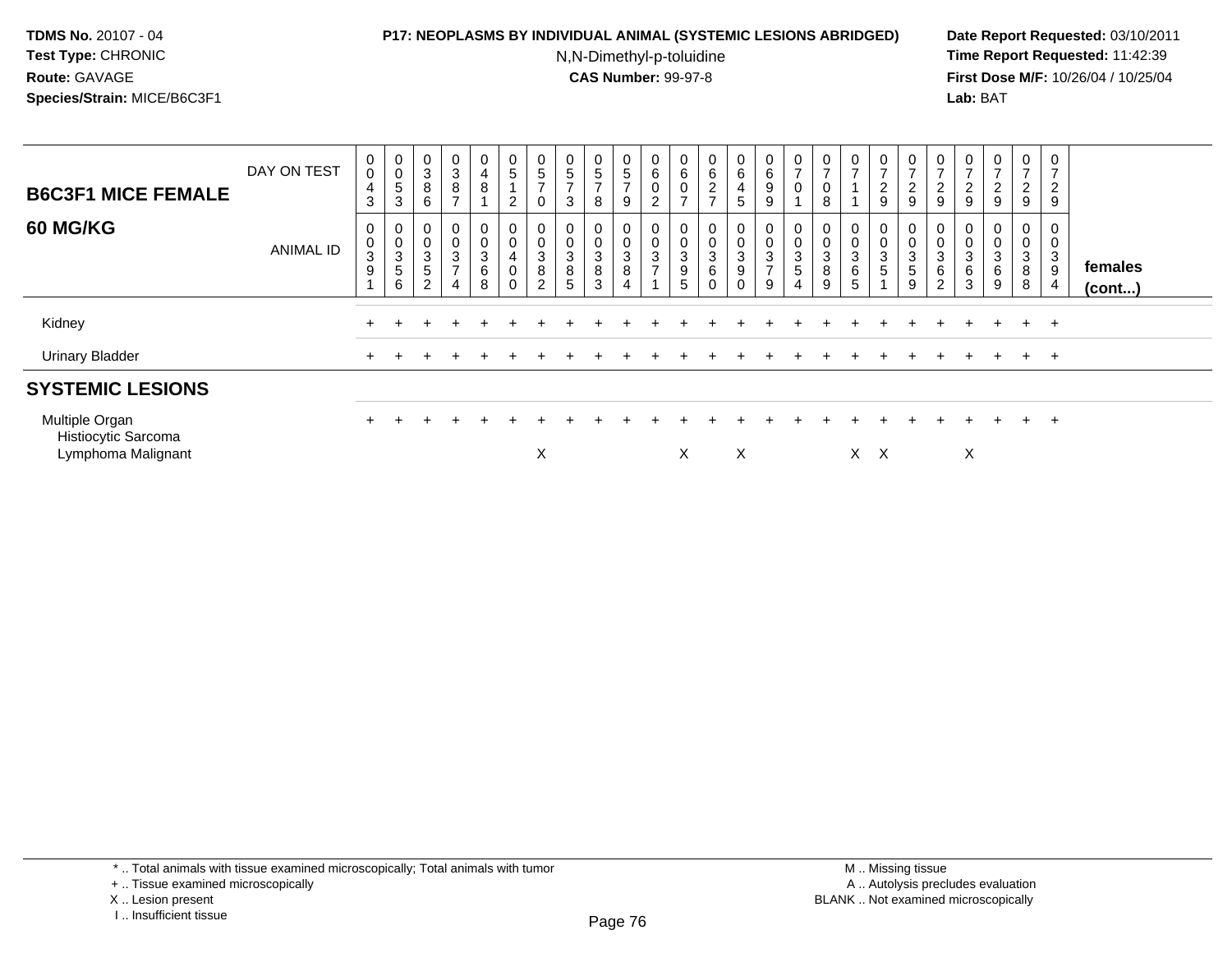## **P17: NEOPLASMS BY INDIVIDUAL ANIMAL (SYSTEMIC LESIONS ABRIDGED) Date Report Requested:** 03/10/2011

N,N-Dimethyl-p-toluidine

 **Time Report Requested:** 11:42:39 **First Dose M/F:** 10/26/04 / 10/25/04 Lab: BAT **Lab:** BAT

| <b>B6C3F1 MICE FEMALE</b><br>60 MG/KG                                                                                                                   | DAY ON TEST<br><b>ANIMAL ID</b> | $\frac{0}{7}$<br>$_0^3$<br>0<br>$\pmb{0}$<br>$\frac{3}{5}$ | $\begin{array}{c} 0 \\ 7 \\ 3 \\ 0 \end{array}$<br>$\boldsymbol{0}$<br>$\begin{array}{c} 0 \\ 3 \\ 5 \\ 5 \end{array}$ | $\begin{array}{c} 0 \\ 7 \end{array}$<br>$\mathsf 3$<br>$\mathbf 0$<br>$\mathbf 0$<br>$\mathbf 0$<br>$\overline{3}$<br>$\overline{5}$ | $\frac{0}{7}$<br>3<br>$\mathbf 0$<br>0<br>0<br>3<br>5 | $\frac{0}{7}$<br>$_0^3$<br>0<br>$\ddot{\mathbf{0}}$<br>$\overline{3}$<br>$6^{\circ}$ | $\frac{0}{7}$<br>$\mathbf{3}$<br>$\mathbf 0$<br>$\mathbf 0$<br>$\pmb{0}$<br>$\mathsf 3$<br>$6\phantom{a}$ | 0<br>$\overline{7}$<br>3<br>$\mathbf 0$<br>$\mathbf 0$<br>$\mathbf 0$<br>$\mathbf{3}$<br>$6\overline{6}$ | $\begin{array}{c} 0 \\ 7 \end{array}$<br>$\mathbf{3}$<br>$\Omega$<br>$\mathbf 0$<br>$\mathbf 0$<br>$\mathbf{3}$<br>$6\phantom{1}6$ | $\frac{0}{7}$<br>3<br>$\mathbf 0$<br>$\mathbf 0$<br>$\mathbf 0$<br>$\sqrt{3}$<br>$\overline{7}$ | $\frac{0}{7}$<br>3<br>$\mathbf 0$<br>$\mathbf 0$<br>$\mathbf 0$<br>$\frac{3}{7}$ | $\frac{0}{7}$<br>$\mathbf{3}$<br>$\mathbf 0$<br>0<br>$\mathbf 0$<br>$\frac{3}{7}$ | 0<br>$\overline{7}$<br>$_{0}^{3}$<br>$\mathbf 0$<br>0<br>$\frac{3}{7}$ | $\frac{0}{7}$<br>$_0^3$<br>0<br>$\pmb{0}$<br>$\overline{3}$<br>8 | $\begin{array}{c} 0 \\ 7 \end{array}$<br>$\mathbf{3}$<br>$\mathbf 0$<br>$\mathbf 0$<br>$\pmb{0}$<br>$\sqrt{3}$<br>$\overline{8}$ | $\begin{array}{c} 0 \\ 7 \end{array}$<br>$\mathbf{3}$<br>$\mathbf 0$<br>$\mathbf 0$<br>$\mathbf 0$<br>$\frac{3}{8}$ | $\frac{0}{7}$<br>3<br>$\mathbf 0$<br>$\mathbf 0$<br>$\mathbf 0$<br>$\ensuremath{\mathsf{3}}$<br>$\overline{8}$ | $\frac{0}{7}$<br>$\ensuremath{\mathsf{3}}$<br>$\mathbf 0$<br>$\mathbf 0$<br>$\mathbf 0$<br>$\frac{3}{9}$ | $\begin{array}{c} 0 \\ 7 \end{array}$<br>$\mathbf{3}$<br>$\Omega$<br>$\mathbf 0$<br>$\pmb{0}$<br>$\frac{3}{8}$ | $\begin{array}{c} 0 \\ 7 \end{array}$<br>3<br>$\overline{1}$<br>0<br>$\mathbf 0$<br>$\frac{3}{7}$ | $\frac{0}{7}$<br>$\sqrt{3}$<br>$\overline{1}$<br>$\mathbf 0$<br>$\mathsf{O}\xspace$<br>$\frac{3}{7}$ | $\frac{0}{7}$<br>$\mathbf{3}$<br>$\mathbf{1}$<br>$\mathbf 0$<br>$\mathbf 0$<br>$\frac{3}{7}$ | $\frac{0}{7}$<br>$\mathbf{3}$<br>$\mathbf{1}$<br>$\mathbf 0$<br>$\mathbf 0$<br>$\frac{3}{9}$ | $\frac{0}{7}$<br>3<br>$\mathbf{1}$<br>0<br>$\mathbf 0$<br>$\frac{3}{9}$ | $\frac{0}{7}$<br>$\mathbf{3}$<br>$\mathbf{1}$<br>0<br>$\pmb{0}$<br>$\frac{3}{9}$ | $\begin{smallmatrix}0\\7\end{smallmatrix}$<br>3<br>$\mathbf{1}$<br>$\mathbf 0$<br>$\mathbf 0$<br>$\mathsf 3$<br>$\overline{9}$ |                                |
|---------------------------------------------------------------------------------------------------------------------------------------------------------|---------------------------------|------------------------------------------------------------|------------------------------------------------------------------------------------------------------------------------|---------------------------------------------------------------------------------------------------------------------------------------|-------------------------------------------------------|--------------------------------------------------------------------------------------|-----------------------------------------------------------------------------------------------------------|----------------------------------------------------------------------------------------------------------|------------------------------------------------------------------------------------------------------------------------------------|-------------------------------------------------------------------------------------------------|----------------------------------------------------------------------------------|-----------------------------------------------------------------------------------|------------------------------------------------------------------------|------------------------------------------------------------------|----------------------------------------------------------------------------------------------------------------------------------|---------------------------------------------------------------------------------------------------------------------|----------------------------------------------------------------------------------------------------------------|----------------------------------------------------------------------------------------------------------|----------------------------------------------------------------------------------------------------------------|---------------------------------------------------------------------------------------------------|------------------------------------------------------------------------------------------------------|----------------------------------------------------------------------------------------------|----------------------------------------------------------------------------------------------|-------------------------------------------------------------------------|----------------------------------------------------------------------------------|--------------------------------------------------------------------------------------------------------------------------------|--------------------------------|
|                                                                                                                                                         |                                 | $\overline{3}$                                             |                                                                                                                        | $\overline{7}$                                                                                                                        | $\overline{8}$                                        | $\overline{1}$                                                                       | $\overline{4}$                                                                                            | $\overline{6}$                                                                                           | $\overline{7}$                                                                                                                     | $\mathbf 0$                                                                                     | $\overline{2}$                                                                   | 3                                                                                 | 6                                                                      | $\mathbf 0$                                                      | $\overline{1}$                                                                                                                   | 6                                                                                                                   | $\overline{7}$                                                                                                 | $\overline{7}$                                                                                           |                                                                                                                | $\overline{5}$                                                                                    | $\overline{7}$                                                                                       | 8                                                                                            | $\overline{2}$                                                                               | $\overline{3}$                                                          |                                                                                  | $\overline{9}$                                                                                                                 | * TOTALS                       |
| <b>ALIMENTARY SYSTEM</b>                                                                                                                                |                                 |                                                            |                                                                                                                        |                                                                                                                                       |                                                       |                                                                                      |                                                                                                           |                                                                                                          |                                                                                                                                    |                                                                                                 |                                                                                  |                                                                                   |                                                                        |                                                                  |                                                                                                                                  |                                                                                                                     |                                                                                                                |                                                                                                          |                                                                                                                |                                                                                                   |                                                                                                      |                                                                                              |                                                                                              |                                                                         |                                                                                  |                                                                                                                                |                                |
| Esophagus                                                                                                                                               |                                 |                                                            |                                                                                                                        |                                                                                                                                       |                                                       |                                                                                      |                                                                                                           |                                                                                                          |                                                                                                                                    |                                                                                                 |                                                                                  |                                                                                   |                                                                        |                                                                  |                                                                                                                                  |                                                                                                                     |                                                                                                                |                                                                                                          |                                                                                                                |                                                                                                   |                                                                                                      |                                                                                              |                                                                                              |                                                                         |                                                                                  |                                                                                                                                | 50                             |
| Gallbladder                                                                                                                                             |                                 |                                                            |                                                                                                                        |                                                                                                                                       |                                                       |                                                                                      |                                                                                                           |                                                                                                          |                                                                                                                                    |                                                                                                 |                                                                                  |                                                                                   |                                                                        |                                                                  |                                                                                                                                  |                                                                                                                     | м                                                                                                              |                                                                                                          |                                                                                                                |                                                                                                   |                                                                                                      |                                                                                              |                                                                                              |                                                                         |                                                                                  | $\overline{1}$                                                                                                                 | 49                             |
| Intestine Large, Cecum                                                                                                                                  |                                 |                                                            |                                                                                                                        |                                                                                                                                       |                                                       |                                                                                      |                                                                                                           |                                                                                                          |                                                                                                                                    |                                                                                                 |                                                                                  |                                                                                   |                                                                        |                                                                  |                                                                                                                                  |                                                                                                                     |                                                                                                                |                                                                                                          |                                                                                                                |                                                                                                   |                                                                                                      |                                                                                              |                                                                                              |                                                                         |                                                                                  |                                                                                                                                | 50                             |
| Intestine Large, Colon                                                                                                                                  |                                 |                                                            |                                                                                                                        |                                                                                                                                       |                                                       |                                                                                      |                                                                                                           |                                                                                                          |                                                                                                                                    |                                                                                                 |                                                                                  |                                                                                   |                                                                        |                                                                  |                                                                                                                                  |                                                                                                                     |                                                                                                                |                                                                                                          |                                                                                                                |                                                                                                   |                                                                                                      |                                                                                              |                                                                                              |                                                                         |                                                                                  |                                                                                                                                | 50                             |
| Intestine Large, Rectum                                                                                                                                 |                                 |                                                            |                                                                                                                        |                                                                                                                                       |                                                       |                                                                                      |                                                                                                           |                                                                                                          |                                                                                                                                    |                                                                                                 |                                                                                  |                                                                                   |                                                                        |                                                                  |                                                                                                                                  |                                                                                                                     |                                                                                                                |                                                                                                          |                                                                                                                |                                                                                                   |                                                                                                      |                                                                                              |                                                                                              |                                                                         |                                                                                  |                                                                                                                                | 50                             |
| Intestine Small, Duodenum                                                                                                                               |                                 |                                                            |                                                                                                                        |                                                                                                                                       |                                                       |                                                                                      |                                                                                                           |                                                                                                          |                                                                                                                                    |                                                                                                 |                                                                                  |                                                                                   |                                                                        |                                                                  |                                                                                                                                  |                                                                                                                     |                                                                                                                |                                                                                                          |                                                                                                                |                                                                                                   |                                                                                                      |                                                                                              |                                                                                              |                                                                         |                                                                                  |                                                                                                                                | 50                             |
| Intestine Small, Ileum                                                                                                                                  |                                 |                                                            |                                                                                                                        |                                                                                                                                       |                                                       |                                                                                      |                                                                                                           |                                                                                                          |                                                                                                                                    |                                                                                                 |                                                                                  |                                                                                   |                                                                        |                                                                  |                                                                                                                                  |                                                                                                                     |                                                                                                                |                                                                                                          |                                                                                                                |                                                                                                   |                                                                                                      |                                                                                              |                                                                                              |                                                                         |                                                                                  |                                                                                                                                | 50                             |
| Intestine Small, Jejunum                                                                                                                                |                                 |                                                            |                                                                                                                        |                                                                                                                                       |                                                       |                                                                                      |                                                                                                           |                                                                                                          |                                                                                                                                    |                                                                                                 |                                                                                  |                                                                                   |                                                                        |                                                                  |                                                                                                                                  |                                                                                                                     |                                                                                                                |                                                                                                          |                                                                                                                |                                                                                                   |                                                                                                      |                                                                                              |                                                                                              |                                                                         |                                                                                  | $\overline{1}$                                                                                                                 | 50                             |
| Liver<br>Hepatoblastoma<br>Hepatocellular Adenoma<br>Hepatocellular Adenoma, Multiple<br>Hepatocellular Carcinoma<br>Hepatocellular Carcinoma, Multiple |                                 | $\ddot{}$<br>$\mathsf{X}$                                  | X<br>$\mathsf{X}$<br>$\boldsymbol{\mathsf{X}}$                                                                         | $X$ $X$<br>X                                                                                                                          | $\mathsf{X}$                                          | Χ<br>$\sf X$                                                                         | $\mathsf{X}$<br>X                                                                                         | Χ<br>$\mathsf{X}$                                                                                        | X<br>$\mathsf X$                                                                                                                   | X<br>$\mathsf{X}$                                                                               | $\mathsf{X}$<br>$\mathsf{X}$                                                     | X<br>X                                                                            | X<br>$\sf X$                                                           | X<br>$\mathsf{X}$                                                | $\boldsymbol{\mathsf{X}}$<br>$\mathsf{X}$                                                                                        | X<br>$\boldsymbol{\mathsf{X}}$<br>$\mathsf{X}$                                                                      | X<br>$\mathsf X$                                                                                               | X<br>$\mathsf X$                                                                                         | X X<br>X                                                                                                       |                                                                                                   | $\mathsf{X}$<br>$\boldsymbol{\mathsf{X}}$                                                            |                                                                                              | X X X                                                                                        |                                                                         | $\ddot{}$<br>X                                                                   | $\ddot{}$<br>X<br>X                                                                                                            | 50<br>4<br>9<br>35<br>12<br>19 |
| Mesentery                                                                                                                                               |                                 |                                                            |                                                                                                                        |                                                                                                                                       | $\ddot{}$                                             |                                                                                      |                                                                                                           |                                                                                                          |                                                                                                                                    |                                                                                                 |                                                                                  |                                                                                   |                                                                        |                                                                  |                                                                                                                                  |                                                                                                                     |                                                                                                                |                                                                                                          | $\ddot{}$                                                                                                      |                                                                                                   |                                                                                                      |                                                                                              | $\ddot{}$                                                                                    |                                                                         |                                                                                  |                                                                                                                                | 6                              |
| Pancreas                                                                                                                                                |                                 |                                                            |                                                                                                                        |                                                                                                                                       |                                                       |                                                                                      |                                                                                                           |                                                                                                          |                                                                                                                                    |                                                                                                 |                                                                                  |                                                                                   |                                                                        |                                                                  |                                                                                                                                  |                                                                                                                     |                                                                                                                |                                                                                                          |                                                                                                                |                                                                                                   |                                                                                                      |                                                                                              |                                                                                              |                                                                         |                                                                                  | $\overline{1}$                                                                                                                 | 50                             |
| Salivary Glands                                                                                                                                         |                                 |                                                            |                                                                                                                        |                                                                                                                                       |                                                       |                                                                                      |                                                                                                           |                                                                                                          |                                                                                                                                    |                                                                                                 |                                                                                  |                                                                                   |                                                                        |                                                                  |                                                                                                                                  |                                                                                                                     |                                                                                                                |                                                                                                          |                                                                                                                |                                                                                                   |                                                                                                      |                                                                                              |                                                                                              |                                                                         |                                                                                  |                                                                                                                                | 48                             |
| Stomach, Forestomach                                                                                                                                    |                                 |                                                            |                                                                                                                        |                                                                                                                                       |                                                       |                                                                                      |                                                                                                           |                                                                                                          |                                                                                                                                    |                                                                                                 |                                                                                  |                                                                                   |                                                                        |                                                                  |                                                                                                                                  |                                                                                                                     |                                                                                                                |                                                                                                          |                                                                                                                |                                                                                                   |                                                                                                      |                                                                                              |                                                                                              |                                                                         |                                                                                  |                                                                                                                                | 50                             |

\* .. Total animals with tissue examined microscopically; Total animals with tumor

+ .. Tissue examined microscopically

X .. Lesion present

I .. Insufficient tissue

M .. Missing tissue

y the contract of the contract of the contract of the contract of the contract of  $\mathsf A$  . Autolysis precludes evaluation

Lesion present BLANK .. Not examined microscopically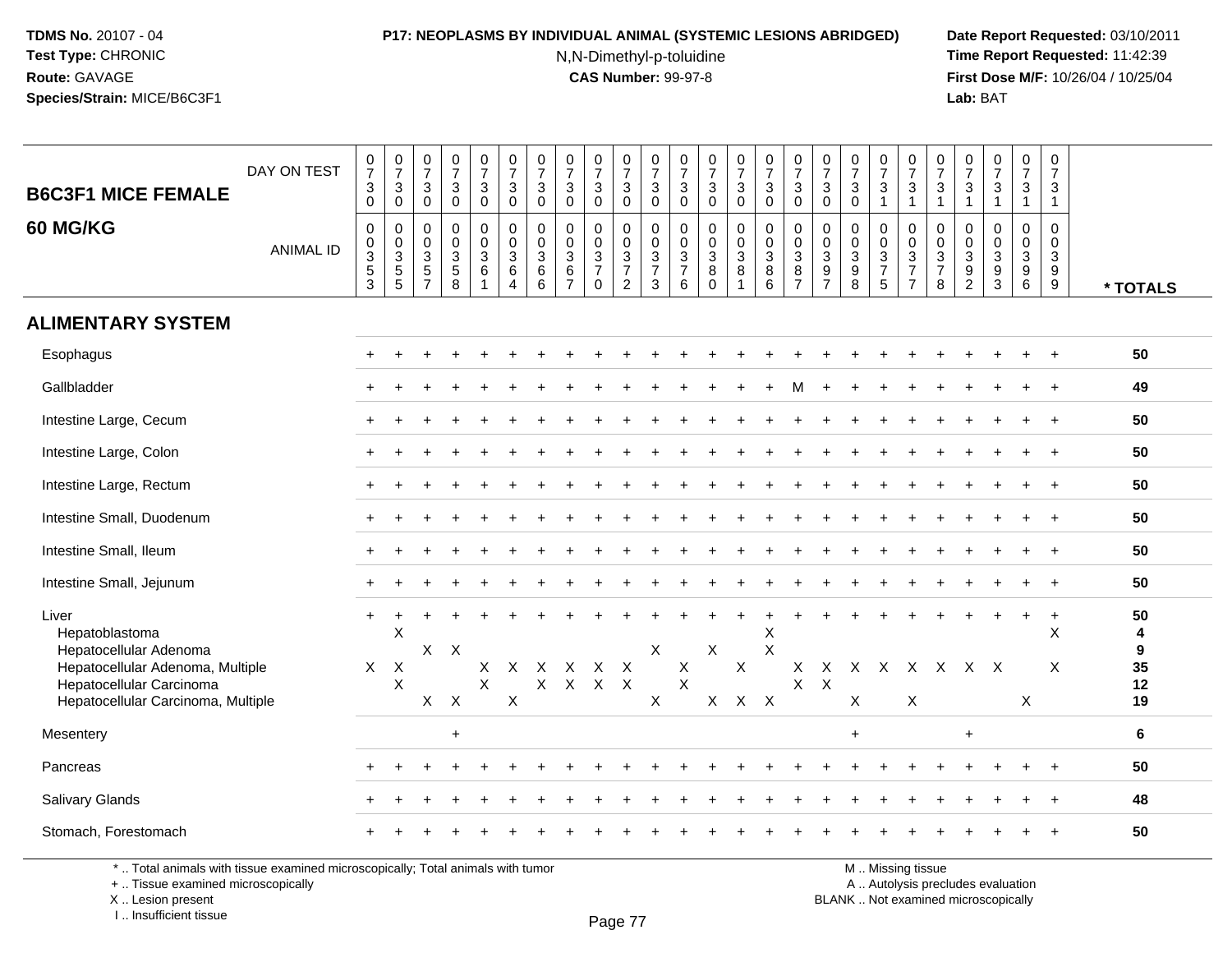#### **P17: NEOPLASMS BY INDIVIDUAL ANIMAL (SYSTEMIC LESIONS ABRIDGED) Date Report Requested:** 03/10/2011

N,N-Dimethyl-p-toluidine

 **Time Report Requested:** 11:42:39 **First Dose M/F:** 10/26/04 / 10/25/04 Lab: BAT **Lab:** BAT

| <b>B6C3F1 MICE FEMALE</b>                        | DAY ON TEST      | $\frac{0}{7}$<br>$\sqrt{3}$<br>$\mathsf 0$              | $\frac{0}{7}$<br>$\mathbf{3}$<br>$\mathbf 0$                              | $\frac{0}{7}$<br>$\mathbf 3$<br>$\mathbf 0$                                       | $\frac{0}{7}$<br>$\mathbf{3}$<br>$\mathsf 0$      | $\begin{smallmatrix}0\\7\end{smallmatrix}$<br>$\mathfrak{S}$<br>$\mathsf 0$ | $\frac{0}{7}$<br>$\sqrt{3}$<br>$\pmb{0}$                                | $\frac{0}{7}$<br>$\mathbf 3$<br>$\mathbf 0$                       | $\frac{0}{7}$<br>$\mathbf{3}$<br>$\mathbf 0$                    | $\frac{0}{7}$<br>3<br>$\mathbf 0$                    | $\frac{0}{7}$<br>$\mathsf 3$<br>$\mathsf{O}\xspace$           | $\frac{0}{7}$<br>$\sqrt{3}$<br>$\mathsf{O}\xspace$     | 0<br>$\overline{7}$<br>$\mathbf{3}$<br>0      | $\frac{0}{7}$<br>$\sqrt{3}$<br>$\pmb{0}$                    | $\frac{0}{7}$<br>$\mathsf 3$<br>$\pmb{0}$              | $\frac{0}{7}$<br>$\mathbf{3}$<br>$\mathsf 0$        | $\frac{0}{7}$<br>3<br>0                      | $\frac{0}{7}$<br>$\sqrt{3}$<br>0            | $\frac{0}{7}$<br>$\mathsf 3$<br>$\pmb{0}$                         | $\frac{0}{7}$<br>$\mathbf{3}$<br>$\overline{1}$                | $\frac{0}{7}$<br>$\sqrt{3}$<br>$\overline{1}$                      | $\frac{0}{7}$<br>$\mathbf{3}$<br>$\mathbf{1}$ | $\frac{0}{7}$<br>$\ensuremath{\mathsf{3}}$<br>$\mathbf{1}$ | $\frac{0}{7}$<br>$\ensuremath{\mathsf{3}}$                             | $\frac{0}{7}$<br>$\sqrt{3}$<br>$\overline{1}$        | 0<br>$\overline{7}$<br>$\mathbf{3}$<br>$\mathbf{1}$ |                    |
|--------------------------------------------------|------------------|---------------------------------------------------------|---------------------------------------------------------------------------|-----------------------------------------------------------------------------------|---------------------------------------------------|-----------------------------------------------------------------------------|-------------------------------------------------------------------------|-------------------------------------------------------------------|-----------------------------------------------------------------|------------------------------------------------------|---------------------------------------------------------------|--------------------------------------------------------|-----------------------------------------------|-------------------------------------------------------------|--------------------------------------------------------|-----------------------------------------------------|----------------------------------------------|---------------------------------------------|-------------------------------------------------------------------|----------------------------------------------------------------|--------------------------------------------------------------------|-----------------------------------------------|------------------------------------------------------------|------------------------------------------------------------------------|------------------------------------------------------|-----------------------------------------------------|--------------------|
| 60 MG/KG                                         | <b>ANIMAL ID</b> | $\pmb{0}$<br>$\pmb{0}$<br>$\frac{3}{5}$<br>$\mathbf{3}$ | 0<br>$\boldsymbol{0}$<br>$\mathbf{3}$<br>$\overline{5}$<br>$5\phantom{1}$ | $\boldsymbol{0}$<br>$\pmb{0}$<br>$\mathbf{3}$<br>$\overline{5}$<br>$\overline{7}$ | 0<br>$\pmb{0}$<br>$\mathbf{3}$<br>$\sqrt{5}$<br>8 | $\mathsf 0$<br>$\mathsf{O}\xspace$<br>$\mathbf{3}$<br>6                     | $\pmb{0}$<br>$\pmb{0}$<br>$\sqrt{3}$<br>$\,6$<br>$\boldsymbol{\Lambda}$ | $\mathbf 0$<br>$\pmb{0}$<br>$\sqrt{3}$<br>$\,6$<br>$6\phantom{1}$ | $\pmb{0}$<br>$\mathbf 0$<br>$\mathbf{3}$<br>6<br>$\overline{7}$ | 0<br>0<br>$\mathbf{3}$<br>$\overline{7}$<br>$\Omega$ | $\mathbf 0$<br>$\mathbf 0$<br>$\frac{3}{7}$<br>$\overline{2}$ | $\mathsf{O}\xspace$<br>$\pmb{0}$<br>$\frac{3}{7}$<br>3 | 0<br>0<br>$\mathbf{3}$<br>$\overline{7}$<br>6 | $\mathbf 0$<br>$\pmb{0}$<br>$\overline{3}$<br>8<br>$\Omega$ | 0<br>$\mathbf 0$<br>$\mathsf 3$<br>8<br>$\overline{1}$ | $\mathsf 0$<br>$\mathbf 0$<br>$\mathsf 3$<br>8<br>6 | 0<br>$\mathbf 0$<br>3<br>8<br>$\overline{7}$ | 0<br>0<br>$\sqrt{3}$<br>9<br>$\overline{7}$ | $\pmb{0}$<br>$\pmb{0}$<br>$\overline{3}$<br>$\boldsymbol{9}$<br>8 | 0<br>$\pmb{0}$<br>$\mathbf{3}$<br>$\overline{7}$<br>$\sqrt{5}$ | $\boldsymbol{0}$<br>$\mathbf 0$<br>$\frac{3}{7}$<br>$\overline{7}$ | 0<br>0<br>$\mathbf{3}$<br>$\overline{7}$<br>8 | $\mathbf 0$<br>0<br>$\sqrt{3}$<br>9<br>2                   | $\mathbf 0$<br>$\pmb{0}$<br>$\ensuremath{\mathsf{3}}$<br>$\frac{9}{3}$ | $\mathbf 0$<br>$\pmb{0}$<br>$\overline{3}$<br>$^9$ 6 | $\pmb{0}$<br>$\mathbf 0$<br>$\mathbf{3}$<br>9<br>9  | * TOTALS           |
| Squamous Cell Papilloma                          |                  | $\boldsymbol{\mathsf{X}}$                               |                                                                           |                                                                                   |                                                   |                                                                             |                                                                         |                                                                   |                                                                 |                                                      | $\mathsf X$                                                   |                                                        |                                               |                                                             |                                                        |                                                     | X                                            | $\boldsymbol{\mathsf{X}}$                   |                                                                   | X                                                              |                                                                    | $\boldsymbol{\mathsf{X}}$                     |                                                            |                                                                        |                                                      |                                                     | $\overline{7}$     |
| Stomach, Glandular                               |                  |                                                         |                                                                           |                                                                                   |                                                   |                                                                             |                                                                         |                                                                   |                                                                 |                                                      |                                                               |                                                        |                                               |                                                             |                                                        |                                                     |                                              |                                             |                                                                   |                                                                |                                                                    |                                               |                                                            |                                                                        |                                                      |                                                     | 50                 |
| Tongue                                           |                  |                                                         |                                                                           |                                                                                   |                                                   |                                                                             |                                                                         |                                                                   |                                                                 |                                                      |                                                               |                                                        |                                               |                                                             | $\ddot{}$                                              |                                                     |                                              |                                             |                                                                   |                                                                |                                                                    |                                               |                                                            |                                                                        |                                                      |                                                     | $\mathbf{1}$       |
| Tooth                                            |                  |                                                         |                                                                           | $\ddot{}$                                                                         |                                                   |                                                                             |                                                                         |                                                                   |                                                                 |                                                      |                                                               |                                                        |                                               |                                                             | $\ddot{}$                                              |                                                     | $\ddot{}$                                    |                                             |                                                                   |                                                                |                                                                    |                                               |                                                            |                                                                        |                                                      |                                                     | 4                  |
| <b>CARDIOVASCULAR SYSTEM</b>                     |                  |                                                         |                                                                           |                                                                                   |                                                   |                                                                             |                                                                         |                                                                   |                                                                 |                                                      |                                                               |                                                        |                                               |                                                             |                                                        |                                                     |                                              |                                             |                                                                   |                                                                |                                                                    |                                               |                                                            |                                                                        |                                                      |                                                     |                    |
| <b>Blood Vessel</b>                              |                  |                                                         |                                                                           |                                                                                   |                                                   |                                                                             |                                                                         |                                                                   |                                                                 |                                                      |                                                               |                                                        |                                               |                                                             |                                                        |                                                     |                                              |                                             |                                                                   |                                                                |                                                                    |                                               |                                                            |                                                                        |                                                      |                                                     | 50                 |
| Heart                                            |                  |                                                         |                                                                           |                                                                                   |                                                   |                                                                             |                                                                         |                                                                   |                                                                 |                                                      |                                                               |                                                        |                                               |                                                             |                                                        |                                                     |                                              |                                             |                                                                   |                                                                |                                                                    |                                               |                                                            |                                                                        |                                                      |                                                     | 50                 |
| <b>ENDOCRINE SYSTEM</b>                          |                  |                                                         |                                                                           |                                                                                   |                                                   |                                                                             |                                                                         |                                                                   |                                                                 |                                                      |                                                               |                                                        |                                               |                                                             |                                                        |                                                     |                                              |                                             |                                                                   |                                                                |                                                                    |                                               |                                                            |                                                                        |                                                      |                                                     |                    |
| <b>Adrenal Cortex</b>                            |                  |                                                         |                                                                           |                                                                                   |                                                   |                                                                             |                                                                         |                                                                   |                                                                 |                                                      |                                                               |                                                        |                                               |                                                             |                                                        |                                                     |                                              |                                             |                                                                   |                                                                |                                                                    |                                               |                                                            |                                                                        |                                                      | $+$                                                 | 50                 |
| Adrenal Medulla<br>Pheochromocytoma Benign       |                  |                                                         |                                                                           |                                                                                   |                                                   |                                                                             |                                                                         |                                                                   |                                                                 |                                                      |                                                               |                                                        |                                               |                                                             |                                                        |                                                     |                                              |                                             |                                                                   | $\ddot{}$                                                      | $\boldsymbol{\mathsf{X}}$                                          |                                               |                                                            |                                                                        |                                                      | $+$                                                 | 50<br>$\mathbf{2}$ |
| Islets, Pancreatic                               |                  |                                                         |                                                                           |                                                                                   |                                                   |                                                                             |                                                                         |                                                                   |                                                                 |                                                      |                                                               |                                                        |                                               |                                                             |                                                        |                                                     |                                              |                                             |                                                                   |                                                                |                                                                    |                                               |                                                            |                                                                        |                                                      | $\overline{+}$                                      | 50                 |
| Parathyroid Gland                                |                  | М                                                       | M                                                                         |                                                                                   | $\ddot{}$                                         | M                                                                           | $\ddot{}$                                                               |                                                                   | м                                                               | $+$                                                  | M                                                             | M                                                      | M                                             | $+$                                                         | M                                                      | M                                                   | $\ddot{}$                                    |                                             |                                                                   |                                                                |                                                                    |                                               |                                                            |                                                                        |                                                      | $^{+}$                                              | 34                 |
| <b>Pituitary Gland</b>                           |                  | $\pm$                                                   |                                                                           |                                                                                   |                                                   |                                                                             |                                                                         |                                                                   |                                                                 |                                                      |                                                               |                                                        |                                               |                                                             |                                                        |                                                     |                                              |                                             |                                                                   |                                                                |                                                                    |                                               |                                                            |                                                                        |                                                      | $\overline{+}$                                      | 49                 |
| <b>Thyroid Gland</b><br>Follicular Cell, Adenoma |                  |                                                         |                                                                           |                                                                                   |                                                   |                                                                             |                                                                         |                                                                   |                                                                 |                                                      |                                                               |                                                        |                                               |                                                             |                                                        |                                                     |                                              |                                             |                                                                   |                                                                |                                                                    |                                               |                                                            |                                                                        |                                                      |                                                     | 50<br>$\mathbf 1$  |

### **GENERAL BODY SYSTEM**

NONE

\* .. Total animals with tissue examined microscopically; Total animals with tumor

+ .. Tissue examined microscopically

X .. Lesion present

I .. Insufficient tissue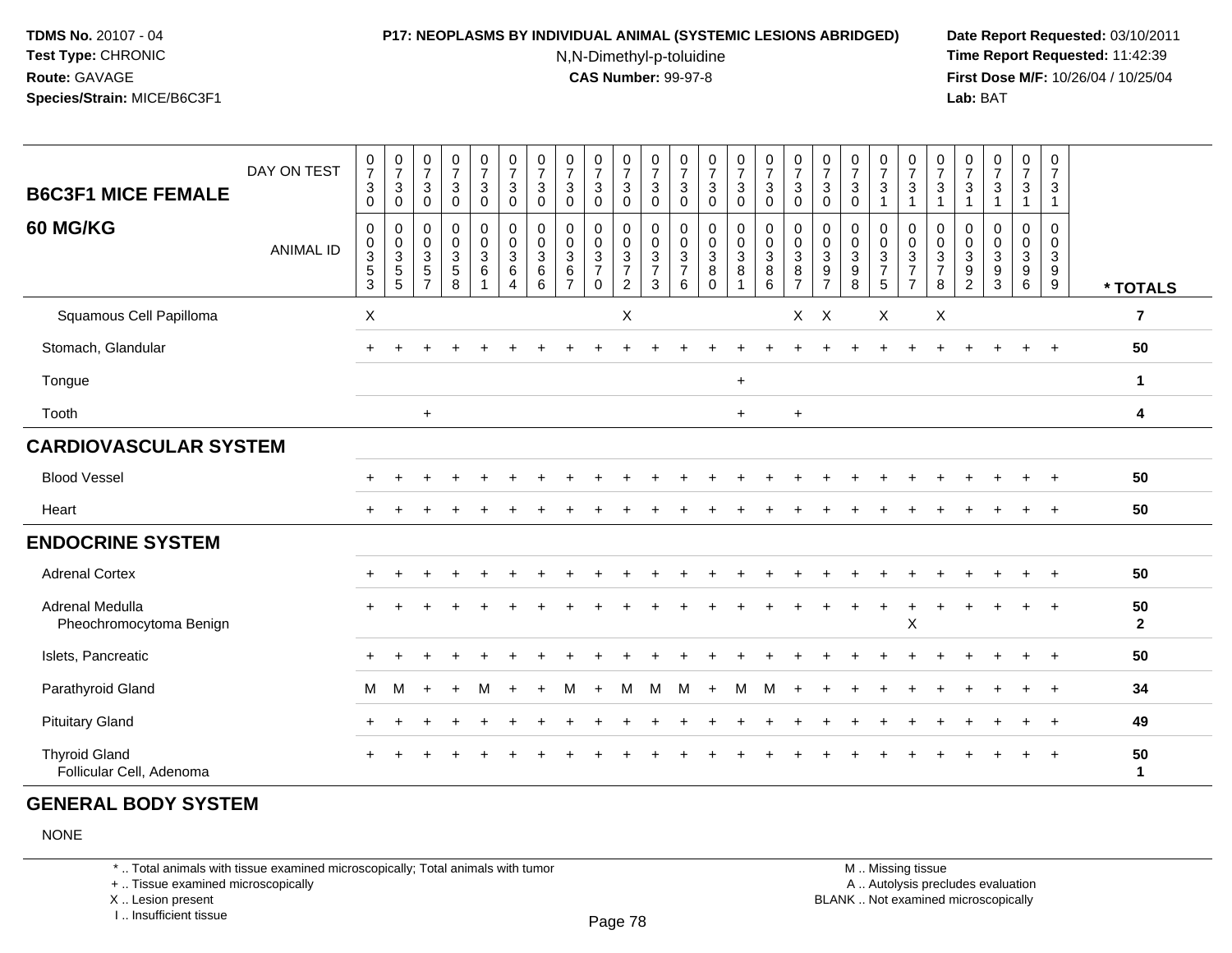### **P17: NEOPLASMS BY INDIVIDUAL ANIMAL (SYSTEMIC LESIONS ABRIDGED) Date Report Requested:** 03/10/2011

N,N-Dimethyl-p-toluidine

 **Time Report Requested:** 11:42:39 **First Dose M/F:** 10/26/04 / 10/25/04 Lab: BAT **Lab:** BAT

| <b>B6C3F1 MICE FEMALE</b>                                 | DAY ON TEST      | $\frac{0}{7}$<br>$\mathbf{3}$<br>$\mathbf 0$                                 | $\begin{smallmatrix}0\\7\end{smallmatrix}$<br>$\mathbf{3}$<br>0 | $\begin{smallmatrix}0\\7\end{smallmatrix}$<br>$\sqrt{3}$<br>$\mathbf 0$             | $\frac{0}{7}$<br>$\mathbf{3}$<br>$\Omega$                    | $\begin{array}{c} 0 \\ 7 \end{array}$<br>$\ensuremath{\mathsf{3}}$<br>$\overline{0}$ | $\begin{array}{c} 0 \\ 7 \end{array}$<br>$\mathbf{3}$<br>$\mathbf 0$ | $\frac{0}{7}$<br>3<br>$\mathbf{0}$                       | $\frac{0}{7}$<br>$\sqrt{3}$<br>$\Omega$                                       | $\frac{0}{7}$<br>$\mathbf{3}$<br>$\Omega$        | $\begin{array}{c} 0 \\ 7 \end{array}$<br>$\sqrt{3}$<br>$\mathbf 0$ | $\frac{0}{7}$<br>$\mathbf{3}$<br>$\Omega$        | $\begin{smallmatrix}0\\7\end{smallmatrix}$<br>3<br>$\mathbf{0}$ | $\frac{0}{7}$<br>$\sqrt{3}$<br>$\Omega$     | $\frac{0}{7}$<br>$\mathbf{3}$<br>$\mathbf 0$              | $\begin{smallmatrix}0\\7\end{smallmatrix}$<br>$\mathsf 3$<br>$\Omega$ | $\begin{array}{c} 0 \\ 7 \end{array}$<br>$\sqrt{3}$<br>$\Omega$ | $\frac{0}{7}$<br>3<br>$\Omega$                                           | $\frac{0}{7}$<br>$\ensuremath{\mathsf{3}}$<br>$\overline{0}$ | $\frac{0}{7}$<br>$\mathbf{3}$<br>$\overline{1}$      | $\begin{array}{c} 0 \\ 7 \end{array}$<br>$\mathbf{3}$ | $\frac{0}{7}$<br>$\sqrt{3}$<br>$\overline{1}$ | $\frac{0}{7}$<br>$\mathbf{3}$<br>$\blacktriangleleft$                              | $\begin{smallmatrix}0\\7\end{smallmatrix}$<br>$\ensuremath{\mathsf{3}}$<br>$\mathbf{1}$ | $\frac{0}{7}$<br>$\mathbf{3}$<br>$\mathbf{1}$ | 0<br>$\overline{7}$<br>3                                    |                    |
|-----------------------------------------------------------|------------------|------------------------------------------------------------------------------|-----------------------------------------------------------------|-------------------------------------------------------------------------------------|--------------------------------------------------------------|--------------------------------------------------------------------------------------|----------------------------------------------------------------------|----------------------------------------------------------|-------------------------------------------------------------------------------|--------------------------------------------------|--------------------------------------------------------------------|--------------------------------------------------|-----------------------------------------------------------------|---------------------------------------------|-----------------------------------------------------------|-----------------------------------------------------------------------|-----------------------------------------------------------------|--------------------------------------------------------------------------|--------------------------------------------------------------|------------------------------------------------------|-------------------------------------------------------|-----------------------------------------------|------------------------------------------------------------------------------------|-----------------------------------------------------------------------------------------|-----------------------------------------------|-------------------------------------------------------------|--------------------|
| <b>60 MG/KG</b>                                           | <b>ANIMAL ID</b> | $\boldsymbol{0}$<br>$\begin{array}{c} 0 \\ 3 \\ 5 \end{array}$<br>$\sqrt{3}$ | 0<br>$\frac{0}{3}$<br>5                                         | $\pmb{0}$<br>$\mathsf{O}\xspace$<br>$\overline{3}$<br>$\,$ 5 $\,$<br>$\overline{7}$ | $\pmb{0}$<br>$\begin{array}{c} 0 \\ 3 \\ 5 \end{array}$<br>8 | $\pmb{0}$<br>$\frac{0}{3}$<br>$\overline{ }$                                         | $\mathbf 0$<br>$\frac{0}{3}$<br>$6\phantom{1}6$<br>$\overline{4}$    | $\mathbf 0$<br>$\pmb{0}$<br>$\overline{3}$<br>$\,6$<br>6 | $\mathsf{O}\xspace$<br>$\pmb{0}$<br>$\overline{3}$<br>$\,6$<br>$\overline{7}$ | $\mathsf{O}\xspace$<br>$\frac{0}{3}$<br>$\Omega$ | $\mathbf 0$<br>$\frac{0}{3}$<br>2                                  | $\mathsf 0$<br>$\mathbf 0$<br>$\frac{3}{7}$<br>3 | 0<br>$\pmb{0}$<br>$\overline{3}$<br>$\overline{7}$<br>6         | $\pmb{0}$<br>$\frac{0}{3}$<br>8<br>$\Omega$ | $\mathsf 0$<br>$\begin{array}{c} 0 \\ 3 \\ 8 \end{array}$ | 0<br>$\frac{0}{3}$<br>6                                               | $\mathbf 0$<br>$\frac{0}{3}$<br>$\bf 8$<br>$\overline{7}$       | 0<br>$\mathbf 0$<br>$\overline{3}$<br>$\boldsymbol{9}$<br>$\overline{7}$ | $\mathsf{O}\xspace$<br>$\frac{0}{3}$<br>8                    | 0<br>$\begin{array}{c} 0 \\ 3 \\ 7 \end{array}$<br>5 | 0<br>$\frac{0}{3}$<br>$\overline{7}$                  | $\mathbf 0$<br>$\frac{0}{3}$<br>8             | $\mathbf 0$<br>$\mathbf 0$<br>$\overline{3}$<br>$\boldsymbol{9}$<br>$\overline{2}$ | $\mathbf 0$<br>$_{3}^{\rm 0}$<br>$\boldsymbol{9}$<br>3                                  | $\mathsf 0$<br>$\frac{0}{3}$<br>6             | 0<br>$\mathsf{O}\xspace$<br>$\overline{3}$<br>$\frac{9}{9}$ | * TOTALS           |
| <b>GENITAL SYSTEM</b>                                     |                  |                                                                              |                                                                 |                                                                                     |                                                              |                                                                                      |                                                                      |                                                          |                                                                               |                                                  |                                                                    |                                                  |                                                                 |                                             |                                                           |                                                                       |                                                                 |                                                                          |                                                              |                                                      |                                                       |                                               |                                                                                    |                                                                                         |                                               |                                                             |                    |
| <b>Clitoral Gland</b>                                     |                  |                                                                              |                                                                 |                                                                                     |                                                              |                                                                                      |                                                                      |                                                          |                                                                               |                                                  |                                                                    |                                                  |                                                                 |                                             |                                                           |                                                                       |                                                                 |                                                                          |                                                              |                                                      |                                                       |                                               |                                                                                    |                                                                                         |                                               | $\pm$                                                       | 49                 |
| Ovary<br>Cystadenoma                                      |                  |                                                                              |                                                                 |                                                                                     |                                                              |                                                                                      |                                                                      |                                                          |                                                                               |                                                  |                                                                    |                                                  | X                                                               |                                             |                                                           |                                                                       |                                                                 |                                                                          |                                                              |                                                      |                                                       |                                               |                                                                                    |                                                                                         |                                               |                                                             | 50<br>1            |
| Uterus                                                    |                  |                                                                              |                                                                 |                                                                                     |                                                              |                                                                                      |                                                                      |                                                          |                                                                               |                                                  |                                                                    |                                                  |                                                                 |                                             |                                                           |                                                                       |                                                                 |                                                                          |                                                              |                                                      |                                                       |                                               |                                                                                    |                                                                                         | $\ddot{}$                                     | $+$                                                         | 50                 |
| <b>HEMATOPOIETIC SYSTEM</b>                               |                  |                                                                              |                                                                 |                                                                                     |                                                              |                                                                                      |                                                                      |                                                          |                                                                               |                                                  |                                                                    |                                                  |                                                                 |                                             |                                                           |                                                                       |                                                                 |                                                                          |                                                              |                                                      |                                                       |                                               |                                                                                    |                                                                                         |                                               |                                                             |                    |
| <b>Bone Marrow</b>                                        |                  | $\ddot{}$                                                                    | ÷                                                               |                                                                                     |                                                              |                                                                                      |                                                                      |                                                          |                                                                               |                                                  |                                                                    |                                                  |                                                                 |                                             |                                                           |                                                                       |                                                                 | $\div$                                                                   |                                                              |                                                      |                                                       |                                               |                                                                                    |                                                                                         | $\ddot{}$                                     | $+$                                                         | 49                 |
| Lymph Node<br>Mediastinal, Osteosarcoma, Metastatic, Bone |                  |                                                                              |                                                                 |                                                                                     |                                                              |                                                                                      |                                                                      |                                                          |                                                                               |                                                  |                                                                    | $\ddot{}$                                        |                                                                 |                                             |                                                           |                                                                       |                                                                 |                                                                          |                                                              |                                                      |                                                       |                                               |                                                                                    |                                                                                         |                                               |                                                             | 4<br>1             |
| Lymph Node, Mandibular<br>Hemangioma                      |                  |                                                                              |                                                                 |                                                                                     |                                                              |                                                                                      |                                                                      |                                                          |                                                                               |                                                  |                                                                    |                                                  |                                                                 |                                             |                                                           |                                                                       |                                                                 |                                                                          |                                                              | $\div$<br>$\mathsf X$                                |                                                       |                                               |                                                                                    |                                                                                         | $\div$                                        | $\ddot{}$                                                   | 48<br>$\mathbf{1}$ |
| Lymph Node, Mesenteric                                    |                  |                                                                              |                                                                 |                                                                                     |                                                              |                                                                                      |                                                                      |                                                          |                                                                               |                                                  |                                                                    |                                                  |                                                                 |                                             |                                                           |                                                                       |                                                                 |                                                                          |                                                              |                                                      |                                                       |                                               |                                                                                    |                                                                                         |                                               | $\div$                                                      | 50                 |
| Spleen                                                    |                  |                                                                              |                                                                 |                                                                                     |                                                              |                                                                                      |                                                                      |                                                          |                                                                               |                                                  |                                                                    |                                                  |                                                                 |                                             |                                                           |                                                                       |                                                                 |                                                                          |                                                              |                                                      |                                                       |                                               |                                                                                    |                                                                                         |                                               |                                                             | 50                 |
| Thymus                                                    |                  |                                                                              |                                                                 |                                                                                     |                                                              |                                                                                      |                                                                      |                                                          |                                                                               |                                                  |                                                                    |                                                  |                                                                 |                                             |                                                           |                                                                       |                                                                 |                                                                          |                                                              |                                                      |                                                       |                                               |                                                                                    |                                                                                         |                                               | $\div$                                                      | 48                 |
| <b>INTEGUMENTARY SYSTEM</b>                               |                  |                                                                              |                                                                 |                                                                                     |                                                              |                                                                                      |                                                                      |                                                          |                                                                               |                                                  |                                                                    |                                                  |                                                                 |                                             |                                                           |                                                                       |                                                                 |                                                                          |                                                              |                                                      |                                                       |                                               |                                                                                    |                                                                                         |                                               |                                                             |                    |
| <b>Mammary Gland</b>                                      |                  |                                                                              |                                                                 |                                                                                     |                                                              |                                                                                      |                                                                      |                                                          |                                                                               |                                                  |                                                                    |                                                  |                                                                 |                                             |                                                           |                                                                       |                                                                 |                                                                          |                                                              |                                                      |                                                       |                                               |                                                                                    |                                                                                         |                                               |                                                             | 50                 |
| Skin                                                      |                  |                                                                              |                                                                 |                                                                                     |                                                              |                                                                                      |                                                                      |                                                          |                                                                               |                                                  |                                                                    |                                                  |                                                                 |                                             |                                                           |                                                                       |                                                                 |                                                                          |                                                              |                                                      |                                                       |                                               |                                                                                    |                                                                                         | $\pm$                                         | $+$                                                         | 50                 |
|                                                           |                  |                                                                              |                                                                 |                                                                                     |                                                              |                                                                                      |                                                                      |                                                          |                                                                               |                                                  |                                                                    |                                                  |                                                                 |                                             |                                                           |                                                                       |                                                                 |                                                                          |                                                              |                                                      |                                                       |                                               |                                                                                    |                                                                                         |                                               |                                                             |                    |

# **MUSCULOSKELETAL SYSTEM**

\* .. Total animals with tissue examined microscopically; Total animals with tumor

+ .. Tissue examined microscopically

X .. Lesion present

I .. Insufficient tissue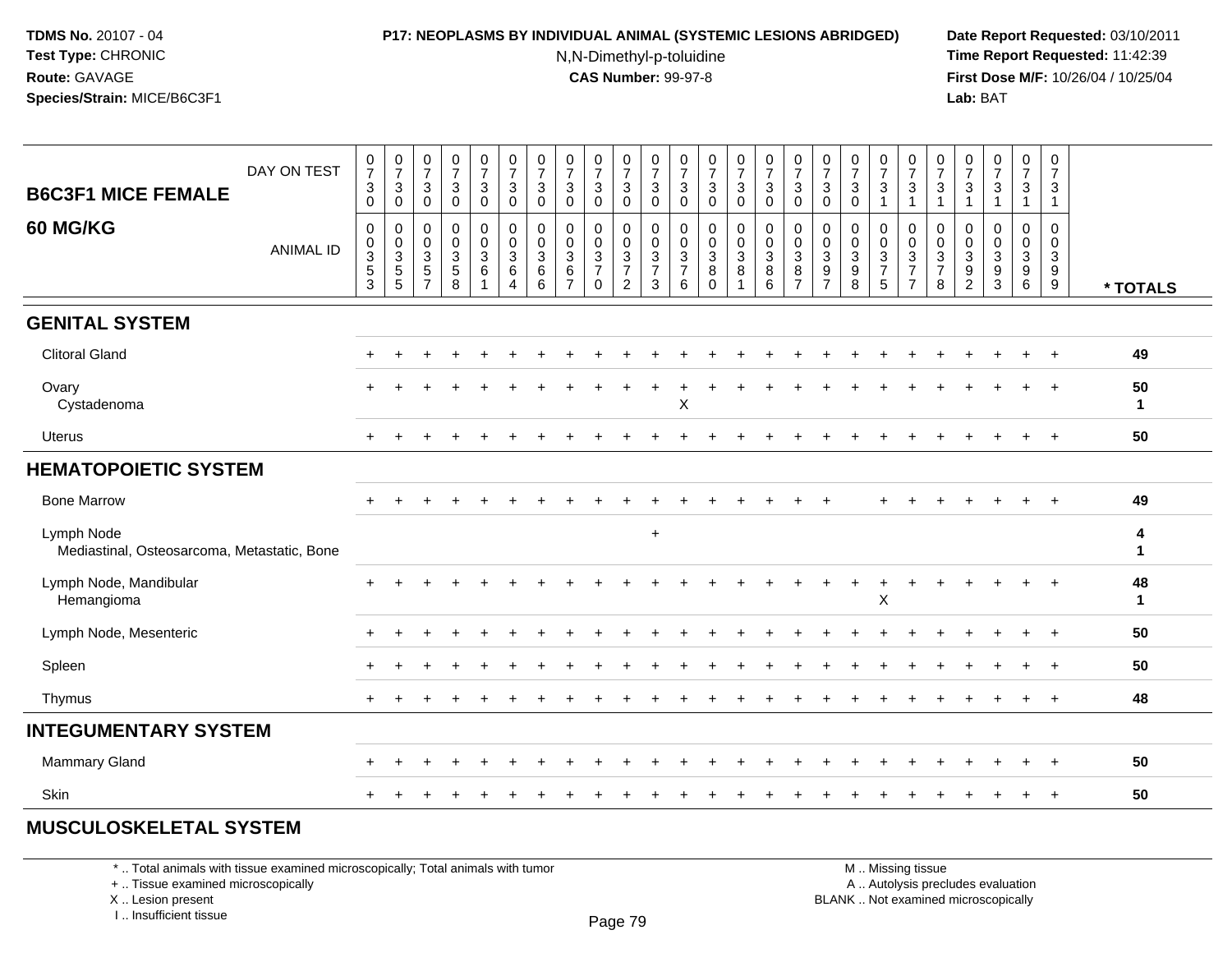#### **P17: NEOPLASMS BY INDIVIDUAL ANIMAL (SYSTEMIC LESIONS ABRIDGED) Date Report Requested:** 03/10/2011

N,N-Dimethyl-p-toluidine

 **Time Report Requested:** 11:42:39 **First Dose M/F:** 10/26/04 / 10/25/04 Lab: BAT **Lab:** BAT

| DAY ON TEST<br><b>B6C3F1 MICE FEMALE</b>                                                                                                                                                     | $\frac{0}{7}$<br>$\sqrt{3}$<br>$\Omega$                                     | $\frac{0}{7}$<br>$\sqrt{3}$<br>$\mathbf 0$                  | $\begin{array}{c} 0 \\ 7 \end{array}$<br>$\mathbf{3}$<br>$\mathbf 0$                  | $\frac{0}{7}$<br>3<br>$\mathbf 0$ | $\frac{0}{7}$<br>$\mathbf{3}$<br>$\mathbf 0$                     | $\frac{0}{7}$<br>$\sqrt{3}$<br>$\mathbf 0$                                | $\frac{0}{7}$<br>3<br>$\mathbf 0$              | $\frac{0}{7}$<br>$\mathbf{3}$<br>$\mathbf 0$                          | $\frac{0}{7}$<br>$\sqrt{3}$<br>$\Omega$              | $\begin{array}{c} 0 \\ 7 \end{array}$<br>$\sqrt{3}$<br>$\mathsf 0$ | $\frac{0}{7}$<br>$\sqrt{3}$<br>$\mathbf 0$ | $\frac{0}{7}$<br>$\mathbf{3}$<br>$\mathbf 0$ | $\frac{0}{7}$<br>$\sqrt{3}$<br>$\mathbf 0$                     | $\frac{0}{7}$<br>3<br>$\mathbf 0$     | $\frac{0}{7}$<br>$\mathbf{3}$<br>$\mathbf 0$                               | $\frac{0}{7}$<br>$\sqrt{3}$<br>$\mathbf 0$                                       | $\frac{0}{7}$<br>$\sqrt{3}$<br>$\mathbf 0$                                                    | $\frac{0}{7}$<br>3<br>$\Omega$                          | $\frac{0}{7}$<br>$\sqrt{3}$<br>$\mathbf{1}$         | $\frac{0}{7}$<br>$\sqrt{3}$<br>$\mathbf{1}$                         | $\frac{0}{7}$<br>3<br>$\overline{1}$         | $\frac{0}{7}$<br>$\ensuremath{\mathsf{3}}$                                | $\begin{array}{c} 0 \\ 7 \end{array}$<br>$\sqrt{3}$<br>1                                      | $\frac{0}{7}$<br>$\mathbf{3}$<br>$\mathbf{1}$                          | 0<br>$\overline{7}$<br>3<br>$\mathbf{1}$                 |                                         |
|----------------------------------------------------------------------------------------------------------------------------------------------------------------------------------------------|-----------------------------------------------------------------------------|-------------------------------------------------------------|---------------------------------------------------------------------------------------|-----------------------------------|------------------------------------------------------------------|---------------------------------------------------------------------------|------------------------------------------------|-----------------------------------------------------------------------|------------------------------------------------------|--------------------------------------------------------------------|--------------------------------------------|----------------------------------------------|----------------------------------------------------------------|---------------------------------------|----------------------------------------------------------------------------|----------------------------------------------------------------------------------|-----------------------------------------------------------------------------------------------|---------------------------------------------------------|-----------------------------------------------------|---------------------------------------------------------------------|----------------------------------------------|---------------------------------------------------------------------------|-----------------------------------------------------------------------------------------------|------------------------------------------------------------------------|----------------------------------------------------------|-----------------------------------------|
| 60 MG/KG<br><b>ANIMAL ID</b>                                                                                                                                                                 | $\mathbf 0$<br>0<br>$\ensuremath{\mathsf{3}}$<br>$\sqrt{5}$<br>$\mathbf{3}$ | $\mathbf 0$<br>$\mathbf 0$<br>$\sqrt{3}$<br>$\sqrt{5}$<br>5 | $\pmb{0}$<br>$\mathbf 0$<br>$\ensuremath{\mathsf{3}}$<br>$\sqrt{5}$<br>$\overline{7}$ | 0<br>0<br>3<br>5<br>8             | $\pmb{0}$<br>$\mathbf 0$<br>$\ensuremath{\mathsf{3}}$<br>$\,6\,$ | $\pmb{0}$<br>$\pmb{0}$<br>$\sqrt{3}$<br>$\,6\,$<br>$\boldsymbol{\Lambda}$ | 0<br>$\mathbf 0$<br>$\sqrt{3}$<br>$\,6\,$<br>6 | $\mathbf 0$<br>$\mathbf 0$<br>$\sqrt{3}$<br>$\,6\,$<br>$\overline{7}$ | 0<br>0<br>$\mathbf{3}$<br>$\overline{7}$<br>$\Omega$ | 0<br>$\mathsf{O}\xspace$<br>$\frac{3}{7}$<br>2                     | 0<br>$\pmb{0}$<br>$\frac{3}{7}$<br>3       | $\mathbf 0$<br>0<br>$\frac{3}{7}$<br>6       | $\mathbf 0$<br>$\mathbf 0$<br>$\sqrt{3}$<br>$\bf8$<br>$\Omega$ | 0<br>$\mathsf 0$<br>$\mathbf{3}$<br>8 | 0<br>$\mathbf 0$<br>$\ensuremath{\mathsf{3}}$<br>$\bf 8$<br>$6\phantom{1}$ | $\pmb{0}$<br>$\pmb{0}$<br>$\ensuremath{\mathsf{3}}$<br>$\bf 8$<br>$\overline{7}$ | $\mathbf 0$<br>$\mathbf 0$<br>$\ensuremath{\mathsf{3}}$<br>$\boldsymbol{9}$<br>$\overline{7}$ | $\mathbf 0$<br>$\mathbf 0$<br>$\mathbf 3$<br>$9\,$<br>8 | 0<br>$\pmb{0}$<br>$\sqrt{3}$<br>$\overline{7}$<br>5 | $\pmb{0}$<br>$\mathsf{O}\xspace$<br>$\frac{3}{7}$<br>$\overline{7}$ | 0<br>0<br>$\mathsf 3$<br>$\overline{7}$<br>8 | 0<br>0<br>$\ensuremath{\mathsf{3}}$<br>$\boldsymbol{9}$<br>$\overline{2}$ | $\mathbf 0$<br>$\mathbf 0$<br>$\ensuremath{\mathsf{3}}$<br>$\boldsymbol{9}$<br>$\overline{3}$ | 0<br>$\mathsf 0$<br>$\ensuremath{\mathsf{3}}$<br>$\boldsymbol{9}$<br>6 | $\mathbf 0$<br>$\mathbf 0$<br>$\mathbf{3}$<br>$9\,$<br>9 | * TOTALS                                |
| <b>Bone</b><br>Osteosarcoma                                                                                                                                                                  |                                                                             |                                                             |                                                                                       |                                   |                                                                  |                                                                           |                                                |                                                                       |                                                      |                                                                    |                                            |                                              |                                                                |                                       |                                                                            |                                                                                  |                                                                                               |                                                         |                                                     |                                                                     |                                              |                                                                           |                                                                                               |                                                                        |                                                          | 50<br>$\mathbf{1}$                      |
| <b>Skeletal Muscle</b><br>Rhabdomyosarcoma                                                                                                                                                   |                                                                             |                                                             |                                                                                       |                                   |                                                                  |                                                                           |                                                | $\ddot{}$<br>X                                                        |                                                      |                                                                    |                                            |                                              |                                                                |                                       |                                                                            |                                                                                  |                                                                                               |                                                         |                                                     |                                                                     |                                              |                                                                           |                                                                                               |                                                                        |                                                          | $\mathbf{2}$<br>$\mathbf{2}$            |
| <b>NERVOUS SYSTEM</b>                                                                                                                                                                        |                                                                             |                                                             |                                                                                       |                                   |                                                                  |                                                                           |                                                |                                                                       |                                                      |                                                                    |                                            |                                              |                                                                |                                       |                                                                            |                                                                                  |                                                                                               |                                                         |                                                     |                                                                     |                                              |                                                                           |                                                                                               |                                                                        |                                                          |                                         |
| <b>Brain</b><br>Meningioma Benign                                                                                                                                                            |                                                                             |                                                             |                                                                                       |                                   |                                                                  |                                                                           |                                                |                                                                       |                                                      |                                                                    |                                            |                                              |                                                                |                                       |                                                                            |                                                                                  |                                                                                               |                                                         |                                                     |                                                                     |                                              |                                                                           | X                                                                                             |                                                                        |                                                          | 49<br>$\mathbf{1}$                      |
| <b>RESPIRATORY SYSTEM</b>                                                                                                                                                                    |                                                                             |                                                             |                                                                                       |                                   |                                                                  |                                                                           |                                                |                                                                       |                                                      |                                                                    |                                            |                                              |                                                                |                                       |                                                                            |                                                                                  |                                                                                               |                                                         |                                                     |                                                                     |                                              |                                                                           |                                                                                               |                                                                        |                                                          |                                         |
| Lung<br>Alveolar/Bronchiolar Adenoma<br>Alveolar/Bronchiolar Carcinoma<br>Hepatoblastoma, Metastatic, Liver<br>Hepatocellular Carcinoma, Metastatic, Liver<br>Osteosarcoma, Metastatic, Bone | $\sf X$                                                                     |                                                             |                                                                                       |                                   |                                                                  |                                                                           | X                                              |                                                                       | X                                                    |                                                                    |                                            |                                              | $\mathsf{X}$                                                   | $\mathsf X$                           | $\mathsf{X}$<br>X                                                          |                                                                                  |                                                                                               |                                                         |                                                     |                                                                     |                                              |                                                                           |                                                                                               |                                                                        |                                                          | 50<br>12<br>1<br>1<br>$\mathbf{2}$<br>1 |
| Nose                                                                                                                                                                                         |                                                                             |                                                             |                                                                                       |                                   |                                                                  |                                                                           |                                                |                                                                       |                                                      |                                                                    |                                            |                                              |                                                                |                                       |                                                                            |                                                                                  |                                                                                               |                                                         |                                                     |                                                                     |                                              |                                                                           |                                                                                               |                                                                        |                                                          | 50                                      |
| Trachea                                                                                                                                                                                      |                                                                             |                                                             |                                                                                       |                                   |                                                                  |                                                                           |                                                |                                                                       |                                                      |                                                                    |                                            |                                              |                                                                |                                       |                                                                            |                                                                                  |                                                                                               |                                                         |                                                     |                                                                     |                                              |                                                                           |                                                                                               |                                                                        |                                                          | 50                                      |
| <b>SPECIAL SENSES SYSTEM</b>                                                                                                                                                                 |                                                                             |                                                             |                                                                                       |                                   |                                                                  |                                                                           |                                                |                                                                       |                                                      |                                                                    |                                            |                                              |                                                                |                                       |                                                                            |                                                                                  |                                                                                               |                                                         |                                                     |                                                                     |                                              |                                                                           |                                                                                               |                                                                        |                                                          |                                         |
| Eye                                                                                                                                                                                          |                                                                             |                                                             |                                                                                       |                                   |                                                                  |                                                                           |                                                |                                                                       |                                                      |                                                                    |                                            |                                              |                                                                |                                       |                                                                            |                                                                                  |                                                                                               |                                                         |                                                     |                                                                     |                                              |                                                                           |                                                                                               |                                                                        |                                                          | 49                                      |
| <b>Harderian Gland</b><br>Adenoma                                                                                                                                                            |                                                                             |                                                             |                                                                                       |                                   |                                                                  |                                                                           |                                                |                                                                       |                                                      |                                                                    |                                            |                                              | X                                                              |                                       |                                                                            |                                                                                  |                                                                                               |                                                         |                                                     |                                                                     |                                              |                                                                           |                                                                                               |                                                                        |                                                          | 49<br>3                                 |
|                                                                                                                                                                                              |                                                                             |                                                             |                                                                                       |                                   |                                                                  |                                                                           |                                                |                                                                       |                                                      |                                                                    |                                            |                                              |                                                                |                                       |                                                                            |                                                                                  |                                                                                               |                                                         |                                                     |                                                                     |                                              |                                                                           |                                                                                               |                                                                        |                                                          |                                         |

# **URINARY SYSTEM**

\* .. Total animals with tissue examined microscopically; Total animals with tumor

+ .. Tissue examined microscopically

X .. Lesion present

I .. Insufficient tissue

 M .. Missing tissuey the contract of the contract of the contract of the contract of the contract of  $\mathsf A$  . Autolysis precludes evaluation

Lesion present BLANK .. Not examined microscopically